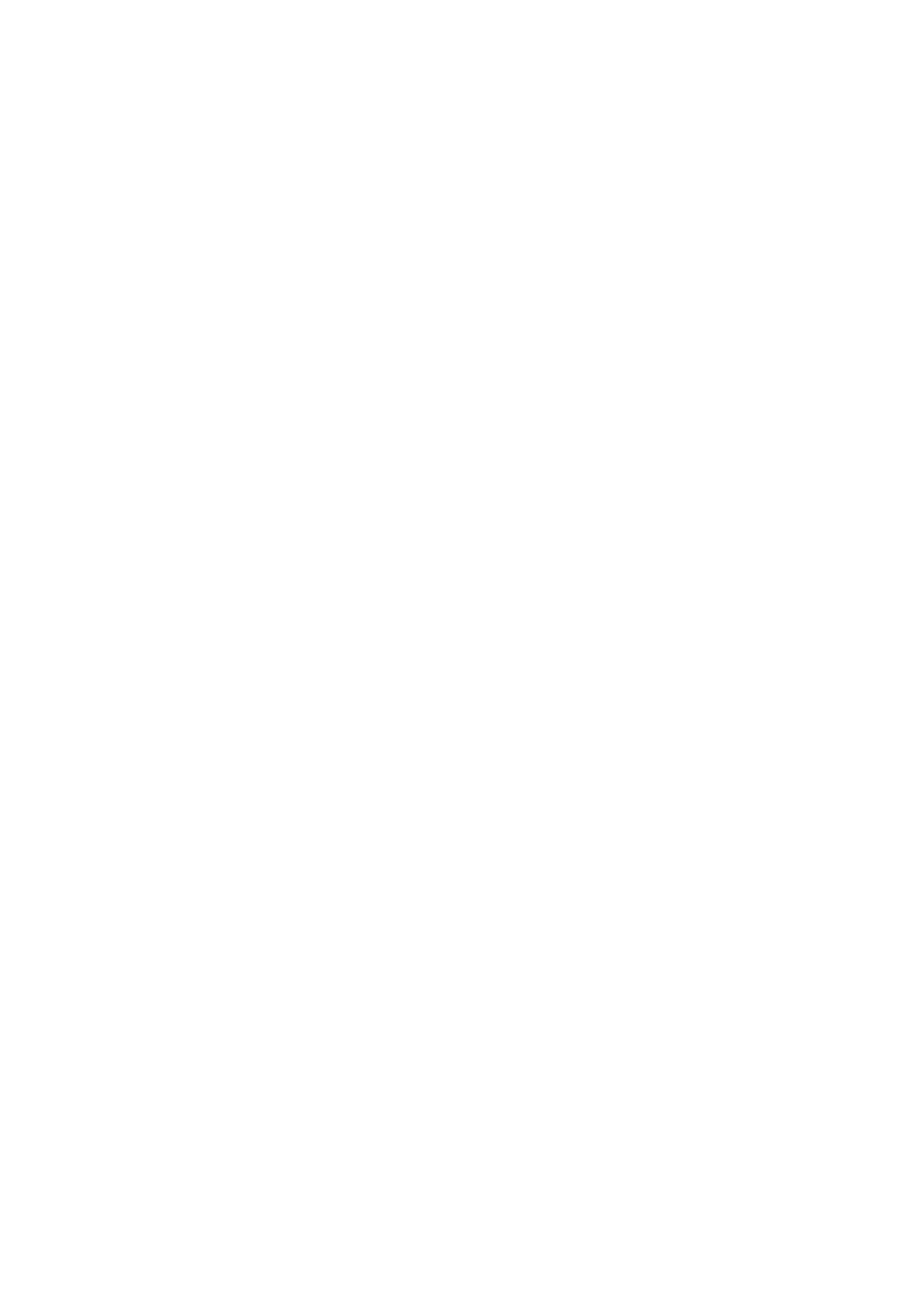#### **МОСКОВСКИЙ ГОСУДАРСТВЕННЫЙ УНИВЕРCИТЕТ имени М.В. ЛОМОНОСОВА**

#### **НАУЧНО-ИССЛЕДОВАТЕЛЬСКИЙ ИНСТИТУТ ЯДЕРНОЙ ФИЗИКИ имени Д.В. СКОБЕЛЬЦЫНА**

## **ОТДЕЛ НАУЧНО-ТЕХНИЧЕСКОЙ ИНФОРМАЦИИ**

## **СПИСОК ПУБЛИКАЦИЙ**

#### **СОТРУДНИКОВ НИИЯФ МГУ И ОТДЕЛЕНИЯ ЯДЕРНОЙ ФИЗИКИ ФИЗИЧЕСКОГО ФАКУЛЬТЕТА МГУ В 2013 ГОДУ**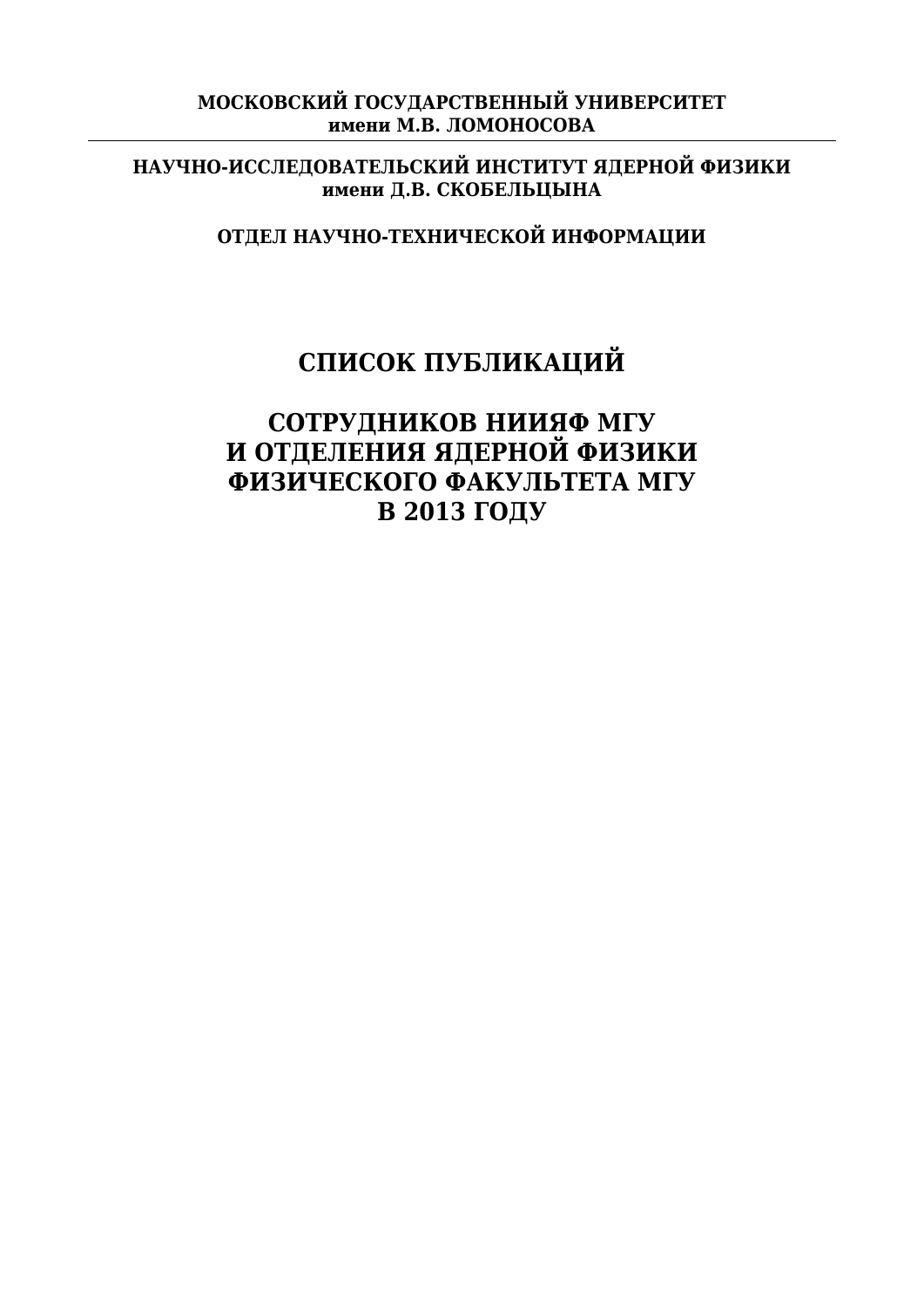**Список публикаций сотрудников НИИЯФ МГУ и отделения ядерной физики физического факультета МГУ в 2013 году.-М.:,2014.- 271 стр.**

**Подготовка сборника к тиражированию выполнена посредством выборки библиографической информации из ИАС «НАУКА-МГУ» (Истина).**

**Программное обеспечение для обработки и упорядочению данных разработана М.В. Еничевым.**

**Подготовка библиографических данных и сборника к тиражированию осуществлена Л.А. Медведевой и М.В. Еничевым.**

**Создатели сборника благодарят разработчиков ИАС «НАУКА-МГУ» за содействие в работе.**

**В разделе «Журнальный указатель» содержится информация о журналах и других изданиях в соответствии с ИАС «НАУКА-МГУ».**

**Электронная версия сборника размещается на Web-сайте института: http://www.sinp.msu.ru/ru/system/files/publications/publications2013.pdf**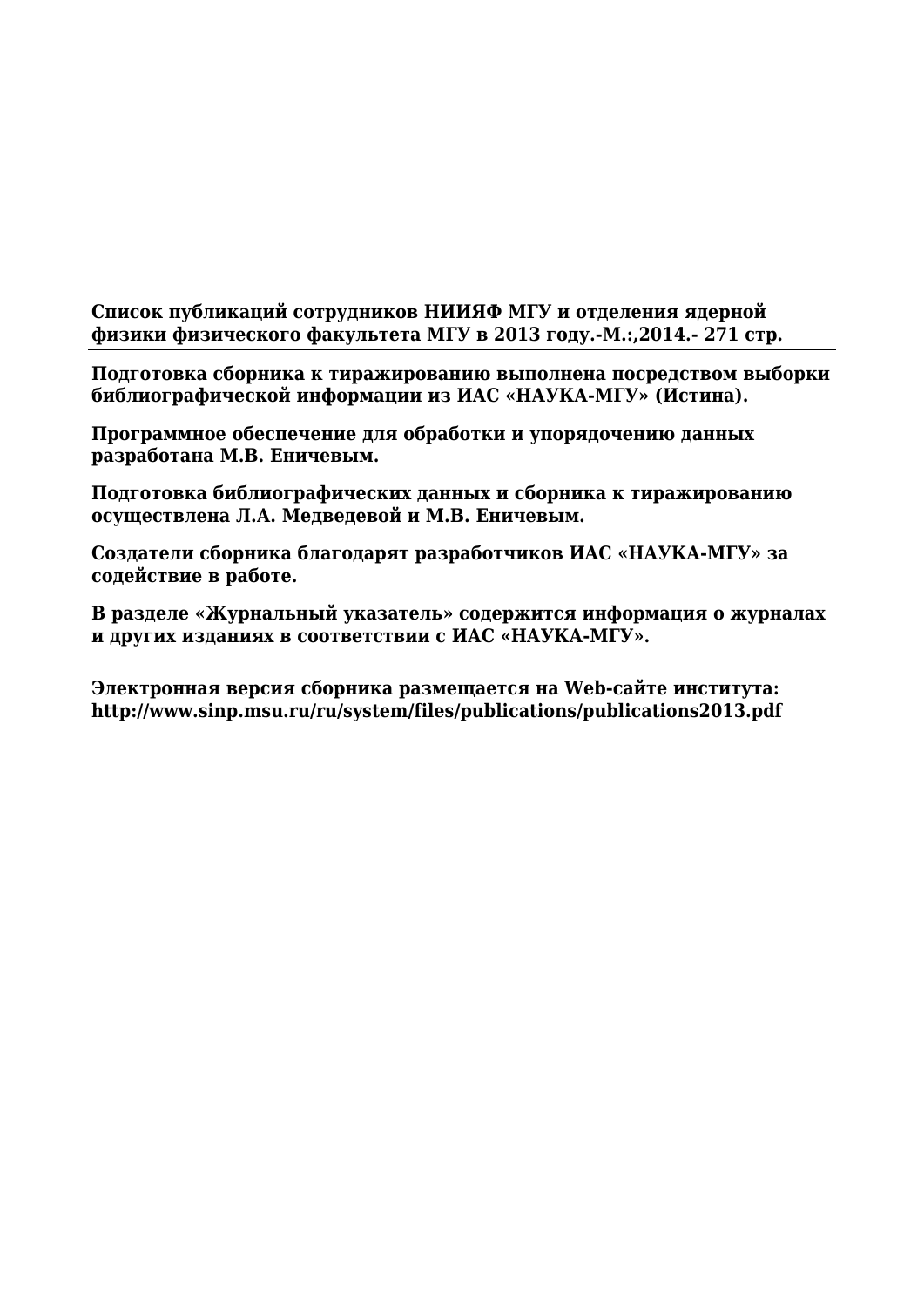## **Содержание**

| Статьи в сборниках               | $\bf{4}$       |
|----------------------------------|----------------|
| Статьи в журналах                | 5 <sup>5</sup> |
| Статьи в продолжающихся изданиях | 166            |
| Труды конференций                | 167            |
| Тезисы                           | 191            |
| Другие                           | 231            |
| Докторские диссертации           | 236            |
| Кандидатские диссертации         | 237            |
| Авторский указатель              | 239            |
| Журнальный указатель             | 253            |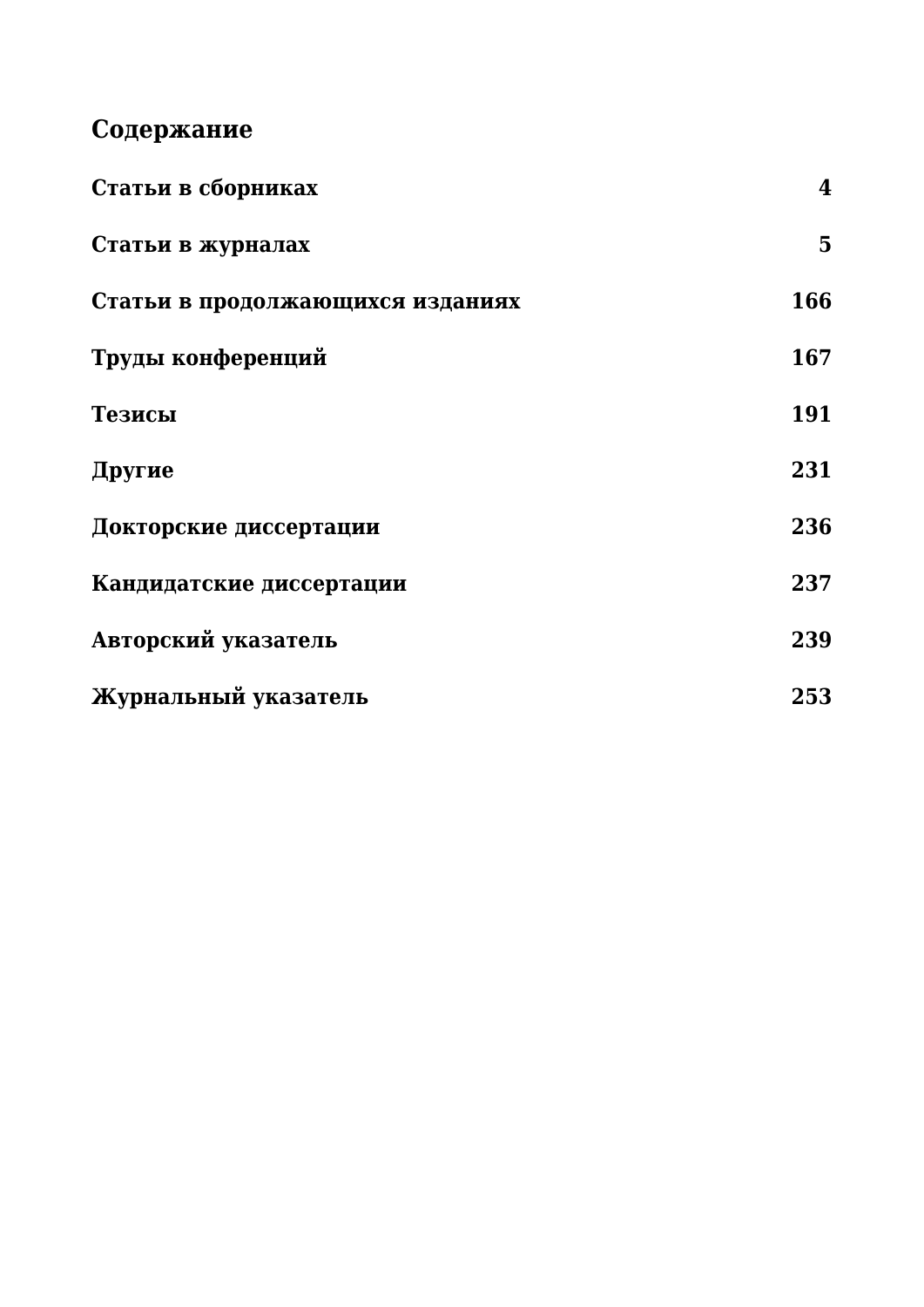### **Статьи в сборниках**

- 1. Ishkhanov B.S., Orlin V.N., Stopani K.A., Varlamov V.V. Photonuclear Reactions and Astrophysics The Universe Evolution: Astrophysical and Nuclear Aspects. Ed. by I. Strakovsky and L. Blokhintsev, 2013, p.113-154 ID Истина: 5629901
- 2. Бобошин И.Н. Обобщённая модель ядра Большая Российская Энциклопедия, V.23, 2013, p.497-497 ID Истина: 5144630
- 3. Бобошин И.Н. Оболочечная модель ядра Большая Российская Энциклопедия, V.23, 2013, p.512-513 ID Истина: 5144644
- 4. Гаврилов А.В., Гаврилов А.В. 3D цифровой пациент. Математическое моделирование аневризм сосудов головного мозга Сосудистая нейрохирургия. Образовательный цикл, 2013, p.6-18

ID Истина: 3827820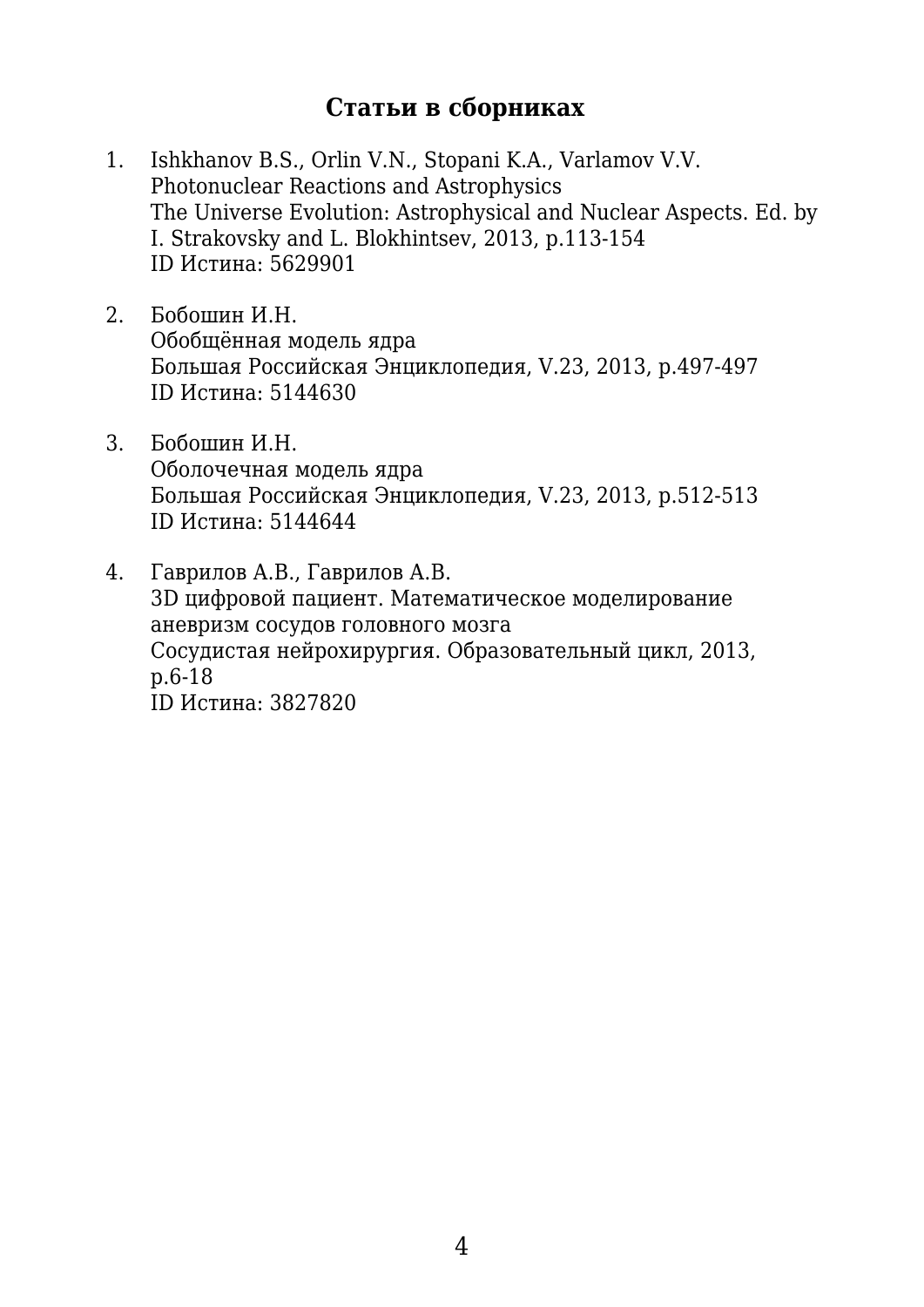#### **Статьи в журналах**

5. Alekseev I.I. Energetic particle dynamics in Mercury's magnetosphere Journal of Geophysical Research, V.118, 2013, p.1992-1999 DOI: 10.1002/jgra.50266 ID Истина: 4675674

- 6. Ameliushkin A.M., Bengin V.V., Khrenov B.A., Panasiuk M.I., Svertilov S.I., Vedenkin N.N., Iashin I.V. The BDRG and SHOK instruments for studying gamma-ray burst prompt emission onboard the Lomonosov spacecraft Cosmic Research, V.51, 2013, p.434-438 ID Истина: 5850522
- 7. Ameliushkin A.M., Galkin V.I., Panasiuk M.I., Petrov V.L., Svertilov S.I., Vedenkin N.N., Iashin I.V. "BDRG and shok instruments for study of GRB prompt emission in michaylo lomonosov space mission" EAS Publications Series, V.61, 2013, p.553-559 ID Истина: 5220667
- 8. Andrianov V.A. High-precision x-ray spectroscopy of highly charged ions with microcalorimeters PHYSICA SCRIPTA T, V.156, 2013, p.14022-14022 DOI: 10.1088/0031-8949/2013/T156/014022 ID Истина: 5257272
- 9. Andrianova N.N., Borisov A.M., Mashkova E.S., Shulga V.I. Effect of temperature on the physical sputtering of highly oriented pyrolytic graphite Journal of Surface Investigation. X-ray, Synchrotron and Neutron Techniques, V.7, 2013, p.290-294 DOI: 10.1134/S1027451013020055 ID Истина: 4835505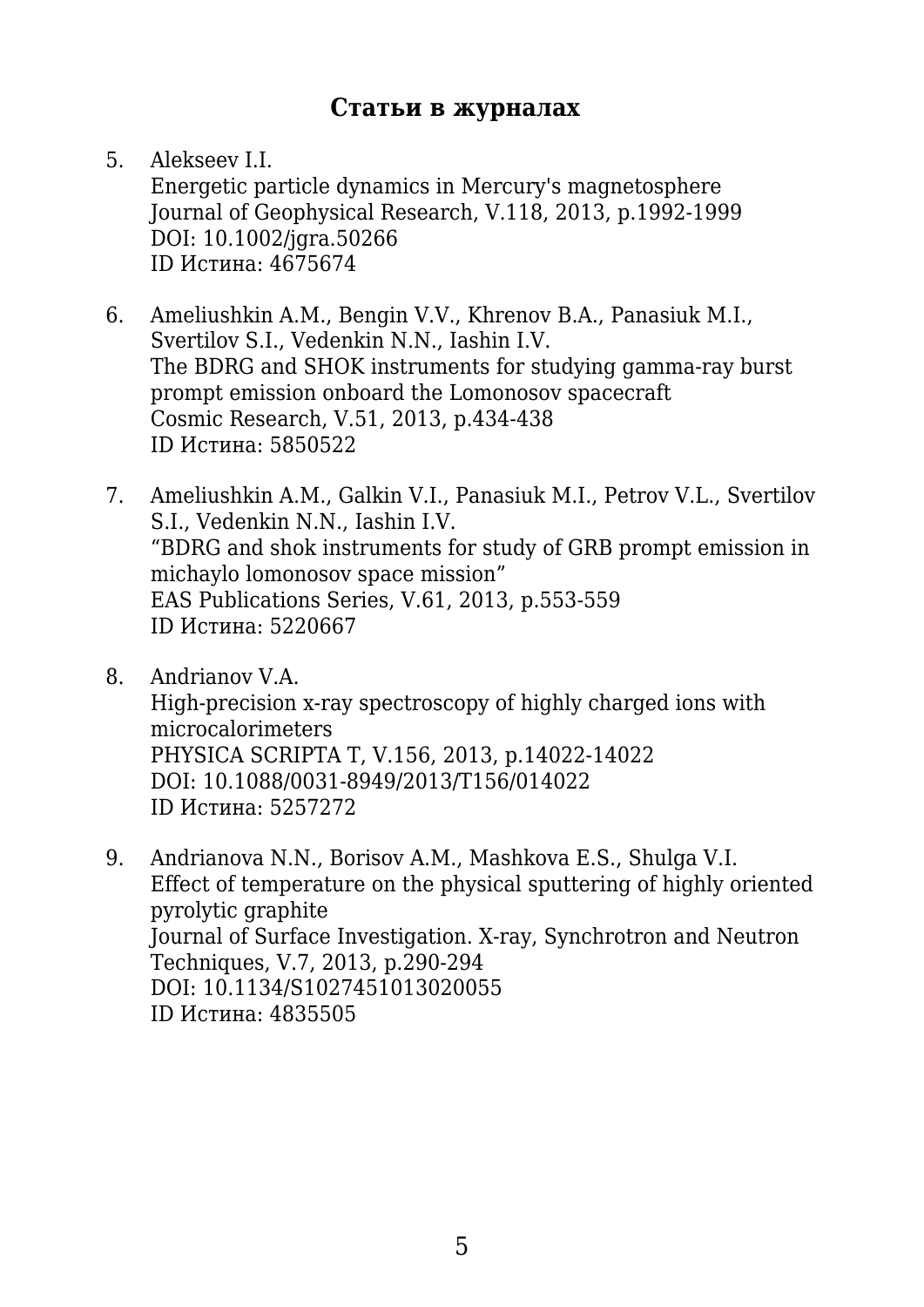- 10. Andrianova N.N., Borisov A.M., Mashkova E.S. Anomalous deep ion-induced modification of HOPG Nuclear Instruments and Methods in Physics Research, Section B: Beam Interactions with Materials and Atoms, V.315, 2013, p.117-120 DOI: 10.1016/j.nimb.2013.04.014 ID Истина: 4996175
- 11. Andrianova N.N., Borisov A.M., Mashkova E.S. Ion-induced modification of glassy carbon structure and morphology Nuclear Instruments and Methods in Physics Research, Section B: Beam Interactions with Materials and Atoms, V.315, 2013, p.240-243 DOI: 10.1016/j.nimb.2013.04.011 ID Истина: 4996197
- 12. Anokhina A.M., Dzhatdoev T.A., Nikitina V.V., Podgrudnikov D.A., Roganova T.M., Shozieev G.P. Measurement of the neutrino velocity with the OPERA detector in the CNGS beam using the 2012 dedicated data Journal of High Energy Physics, V.2013, 2013, p.153 DOI: 10.1007/JHEP01(2013)153 ID Истина: 3298048
- 13. Anokhina A.M., Dzhatdoev T.A., Nikitina V.V., Podgrudnikov D.A., Roganova T.M., Shozieev G.P. Search for  $\nu \mu \rightarrow \nu$  e oscillations with the OPERA experiment in the CNGS beam Journal of High Energy Physics, V.2013, 2013, p.1-16 DOI: 10.1007/JHEP07(2013)004 ID Истина: 3847786
- 14. Anokhina A.M., Dzhatdoev T.A., Nikitina V.V., Podgrudnikov D.A., Roganova T.M., Troshina V.L., Shozieev G.P. "Search for the νμ→ντ Oscillation with the OPERA Hybrid Detector" Physics of Particles and Nuclei, V.44, 2013, p.703-727 DOI: 10.1134/S1063779613040023 ID Истина: 3811191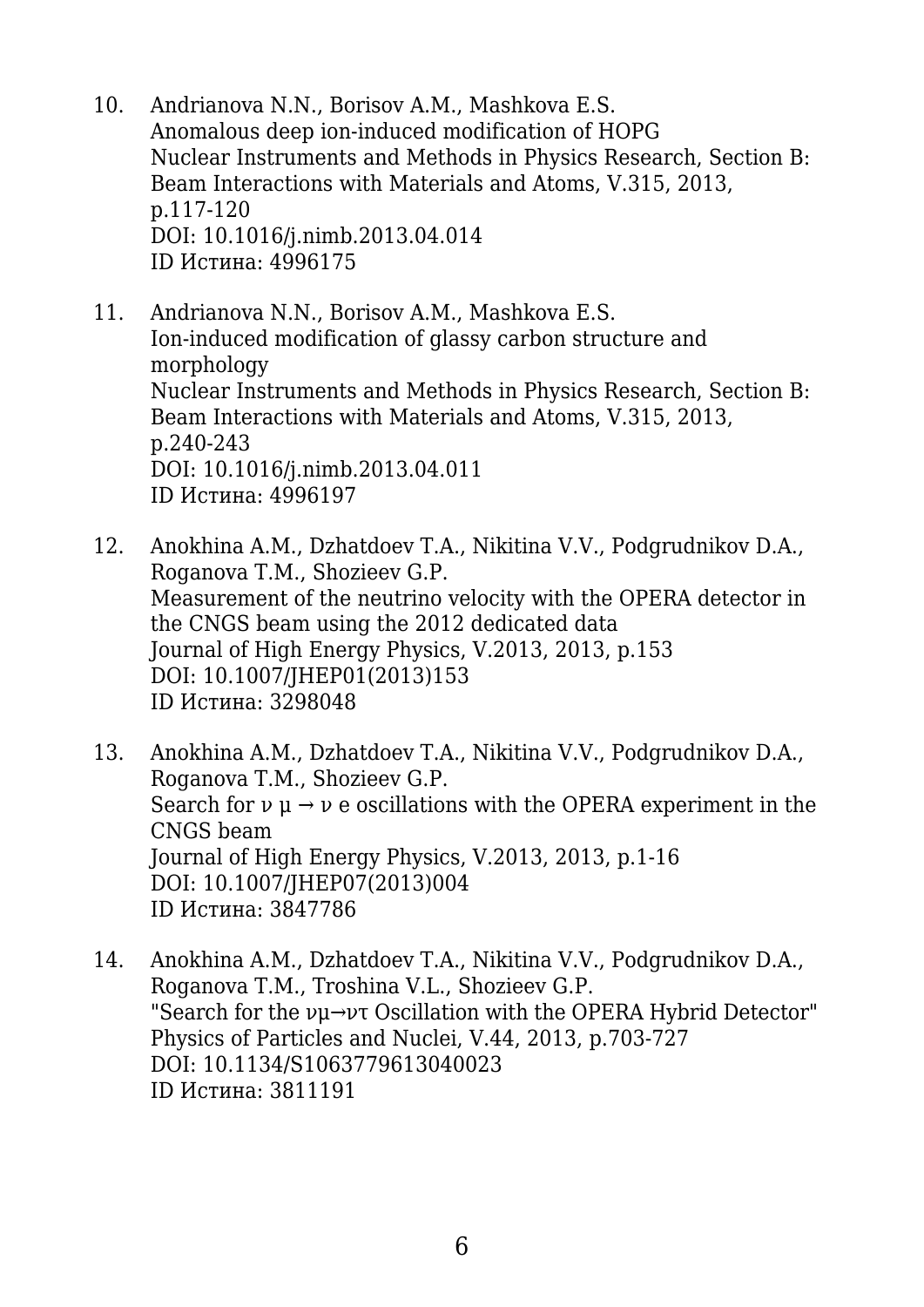- 15. Anokhina A.M., Podgrudnikov D.A., Roganova T.M., Shozieev G.P. New results on  $\nu$   $\mu \rightarrow \nu$  τ appearance with the OPERA experiment in the CNGS beam Journal of High Energy Physics, V.2013, 2013, p.1-32 DOI: 10.1007/JHEP11(2013)036 ID Истина: 4996437
- 16. Antonov R.A., Bonvech E.A., Chernov D.S., Dzhatdoev T.A., Galkin V.I., Podgrudnikov D.A., Roganova T.M. Results on the primary CR spectrum and composition reconstructed with the SPHERE-2 detector Journal of Physics, V.409, 2013, p.12088-12091 DOI: doi:10.1088/1742-6596/409/1/012088 ID Истина: 3239075
- 17. Antonov R.A., Bonvech E.A., Chernov D.S., Dzhatdoev T.A., Galkin V.I., Podgrudnikov D.A., Roganova T.M. Status of the SPHERE experiment Journal of Physics, V.409, 2013, p.12094-12097 DOI: doi:10.1088/1742-6596/409/1/012094 ID Истина: 3239117
- 18. Arbuzov B.A., Zaitcev I.V. Nonperturbative Approach to the Problem of Anomalous FB Asymmetry in Top Pair Production at TEVATRON International Journal of Modern Physics A, V.28, 2013, p.1350107-1350107 DOI: 10.1142/S0217751XZ13501078 ID Истина: 4451598
- 19. Arbuzov B.A., Zaitcev I.V. On a possibility to eliminate the Landau pole in QCD International Journal of Modern Physics A, V.28, 2013, p.1350127-19 DOI: 10.1142/S0217751XZ13501273 ID Истина: 5107223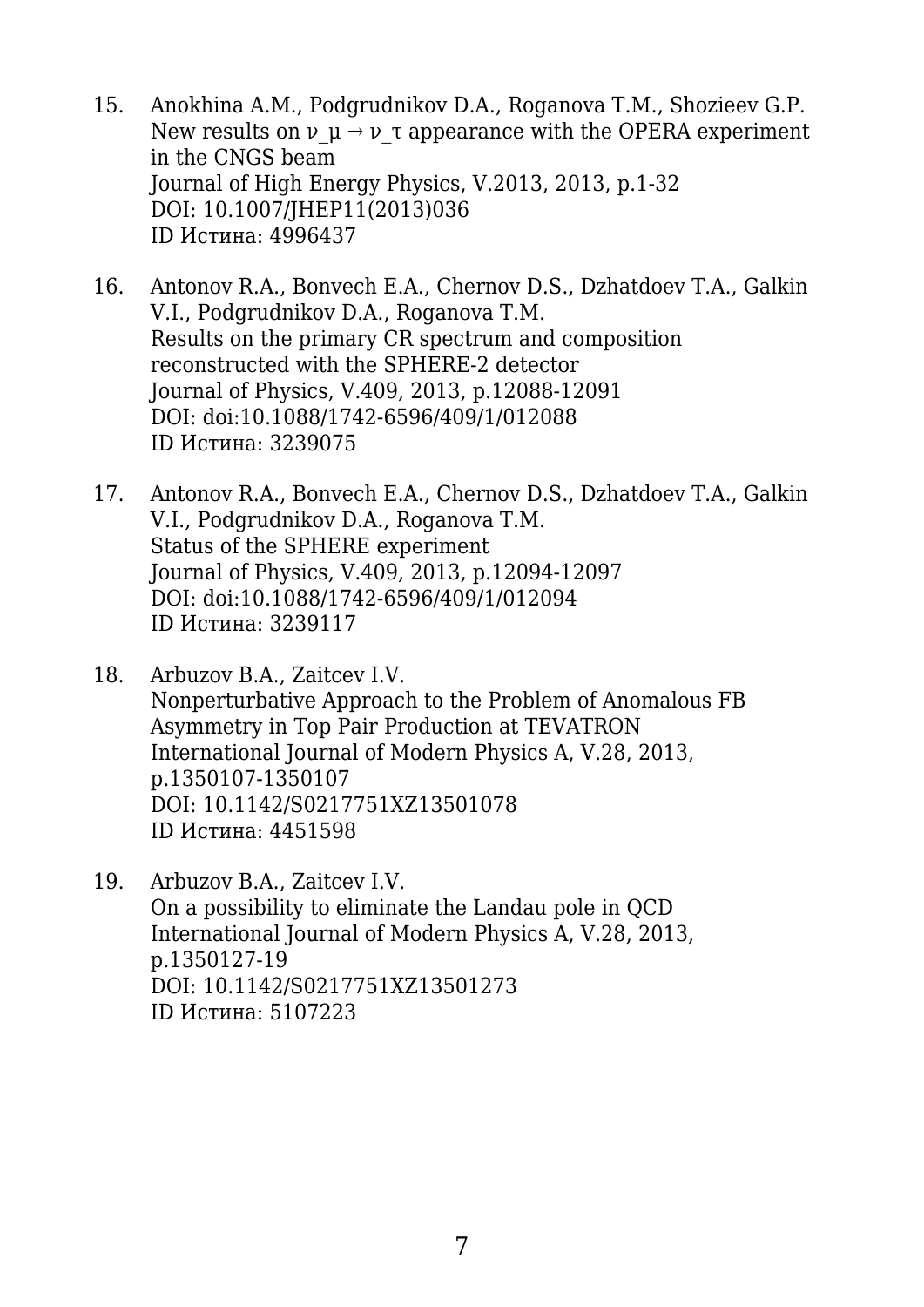20. Avdeev M.V.

Non-reversible solvatochromism in N-methyl-2-pyrrolidone/toluene mixed solutions of fullerene C60 Chemical Physics Letters, V.556, 2013, p.178-181 DOI: 10.1016/j.cplett.2012.11.040 ID Истина: 3129065

21. Baikov P.A.

The relation between the QED charge renormalized in MSbar and on-shell schemes at four loops, the QED on-shell beta-function at five loops and asymptotic contributions to the muon anomaly at five and six loops Nuclear Physics B, V.867, 2013, p.182-202 DOI: 10.1016/j.nuclphysb.2012.09.018 ID Истина: 1429324

22. Baikov P.A.

The QED vacuum polarization function at four loops and the anomalous magnetic moment at five loops Nuclear Physics B, V.877, 2013, p.647-661 DOI: 10.1016/j.nuclphysb.2013.10.020 ID Истина: 5214790

23. Baikov P.A.

Progress in Analytical Calculations for the Anomalous Magnetic Moment of the Muon Acta Physica Polonica B, Proceedings Supplement, V.44, 2013, p.2267 DOI: 10.5506/APhysPolB.44.2267 ID Истина: 5336633

24. Bakurskii S.V., Karminskaia T.Iu., Kupriianov M.Iu. Josephson phi-junctions based on structures with complex normal/ferromagnet bilayer Superconductor Science and Technology, V.26, 2013, p.15005-15005 DOI: 10.1088/0953-2048/26/1/015005 ID Истина: 3130659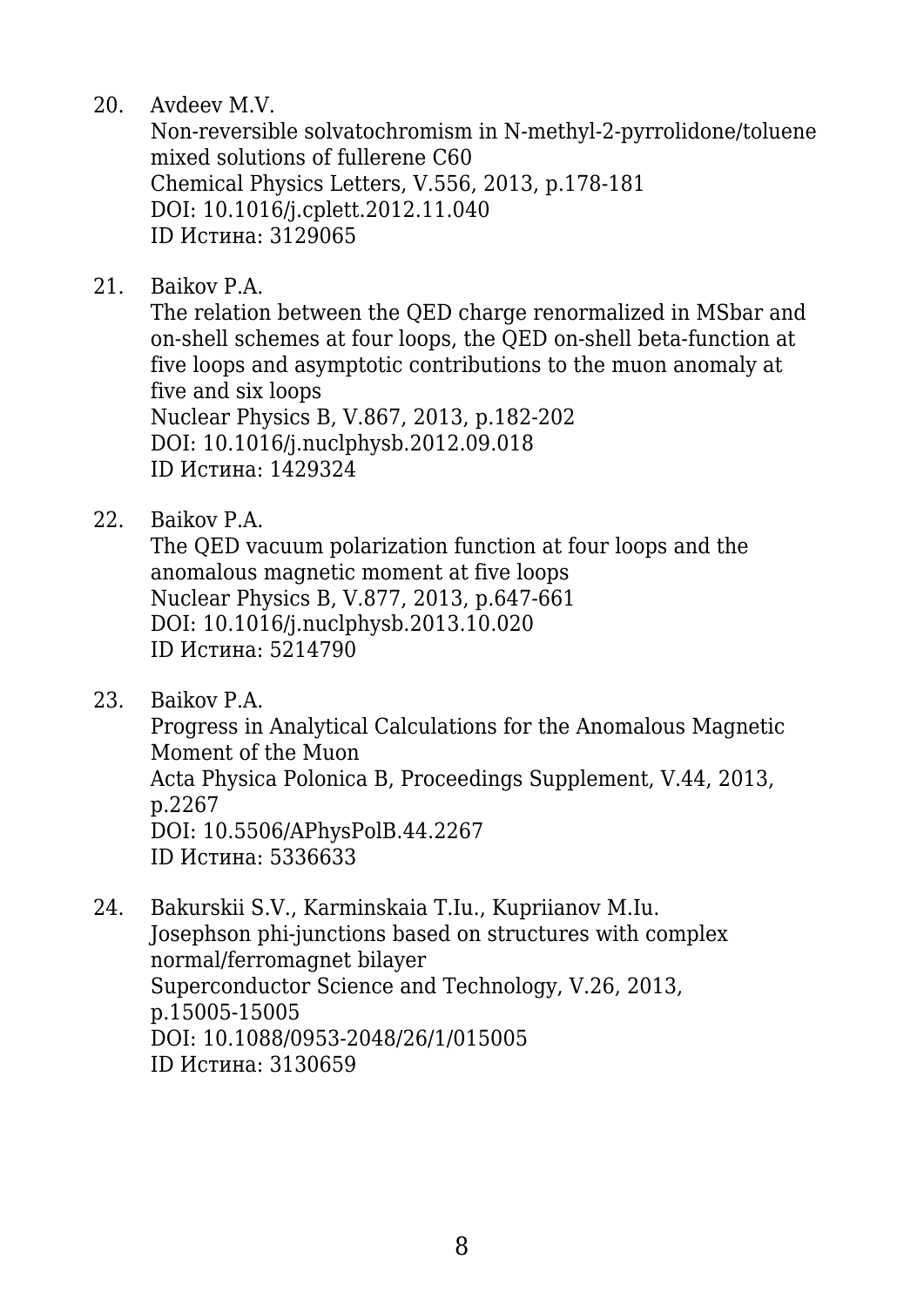- 25. Bakurskii S.V., Kupriianov M.Iu. Critical current in planar SNS Josephson junctions JETP Letters, V.96, 2013, p.668-673 DOI: 10.1134/S0021364012220043 ID Истина: 3362877
- 26. Bakurskii S.V., Kupriianov M.Iu. Magnetic josephson junctions with superconducting interlayer for cryogenic memory IEEE Transactions on Applied Superconductivity, V.23, 2013, p.1701208-1701208 DOI: 10.1109/TASC.2012.2233270 ID Истина: 3433924
- 27. Bakurskii S.V., Solovev I.I., Kupriianov M.Iu. Theoretical model of superconducting spintronic SIsFS devices Applied Physics Letters, V.102, 2013, p.192603-192603 DOI: 10.1063/1.4805032 ID Истина: 3680019
- 28. Bakurskii S.V., Solovev I.I., Kupriianov M.Iu. Theory of supercurrent transport in SIsFS Josephson junctions Physical Review B - Condensed Matter and Materials Physics, V.88, 2013, p.144519-144519 DOI: 10.1103/PhysRevB.88.144519 ID Истина: 4976029
- 29. Balakireva I., Melikhov D.I. Elastic and Transition form Factors of Light Pseudoscalar Mesons from QCD Sum Rules Physics of Atomic Nuclei, V.76, 2013, p.326-340 DOI: 10.1134/S106377881302004X ID Истина: 3256776
- 30. Basiladze S.G., Bogdanova G.A., Volkov V.Iu., Voronin A.G., Popov V.V., Tikhonova L.A. Spectrometer with a vertex detector for experiments at the IHEP accelerator Instruments and Experimental Techniques, V.56, 2013, p.9-31 DOI: 10.1134/S0020441212060012 ID Истина: 4885769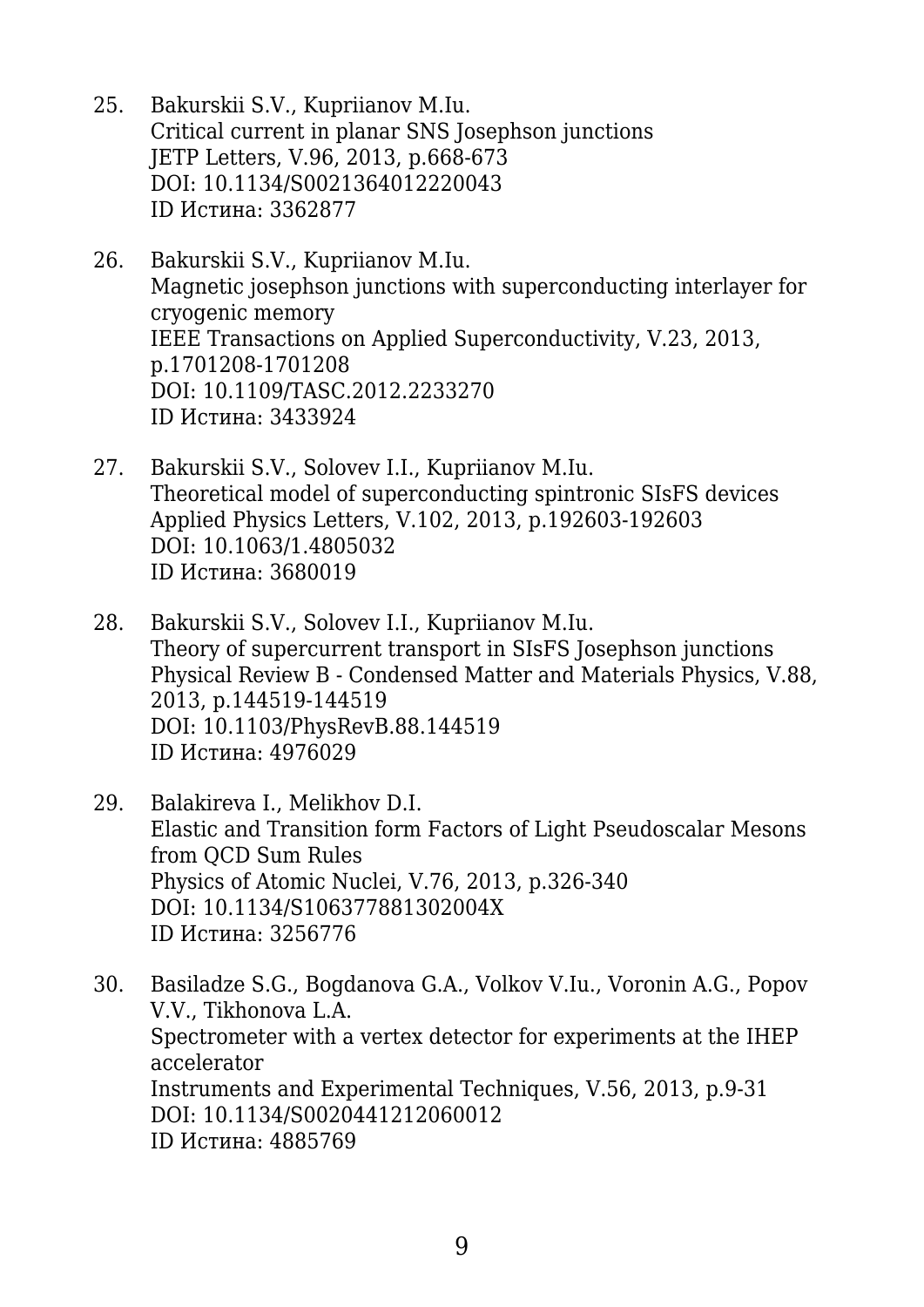- 31. Belenkaia E.S., Alekseev I.I., Blokhina M.S. Influence of the solar wind magnetic field on the Earth and Mercury magnetospheres in the paraboloidal model Planetary and Space Science, V.75, 2013, p.46-55 DOI: 10.1016/j.pss.2012.10.013 ID Истина: 2544005
- 32. Belenkaia E.S., Kalegaev V.V., Barinov O.G., Barinova V.O. Magnetic interconnection of Saturn's polar regions: comparison of modelling results with Hubble Space Telescope UV auroral images Annales Geophysicae, V.31, 2013, p.1447-1458 DOI: 10.5194/angeo-31-1447-2013 ID Истина: 4964476
- 33. Beliaev A.V., Bogdanova G.A., Boos E.E., Katkov I.I., Khein L.A., Kliukhin V.I., Kodolova O.L., Lokhtin I.P., Markina A.A., Obraztcov S.V., Perfilov M.A., Petrushanko S.V., Popov A.A., Proskuriakov A.S., Savrin V.I., Volkov V.Iu. Study of the underlying event at forward rapidity in pp collisions at sqrt $(s) = 0.9, 2.76,$  and  $7 \text{ TeV}$ Journal of High Energy Physics, V.2013, 2013, p.72 DOI: 10.1007/JHEP04(2013)072 ID Истина: 3615494
- 34. Beliaev A.V., Boos E.E., Bunichev V.E., Dubinin M.N., Dudko L.V., Ershov A.A., Gribushin A.M., Katkov I.I., Kliukhin V.I., Kodolova O.L., Lokhtin I.P., Markina A.A., Obraztcov S.V., Perfilov M.A., Petrushanko S.V., Popov A.A., Savrin V.I. Search for a narrow, spin-2 resonance decaying to a pair of Z bosons in the q qbar  $l+$  l- final state Physics Letters, Section B: Nuclear, Elementary Particle and High-Energy Physics, V.718, 2013, p.1208-1228 DOI: 10.1016/j.physletb.2012.11.063 ID Истина: 3136768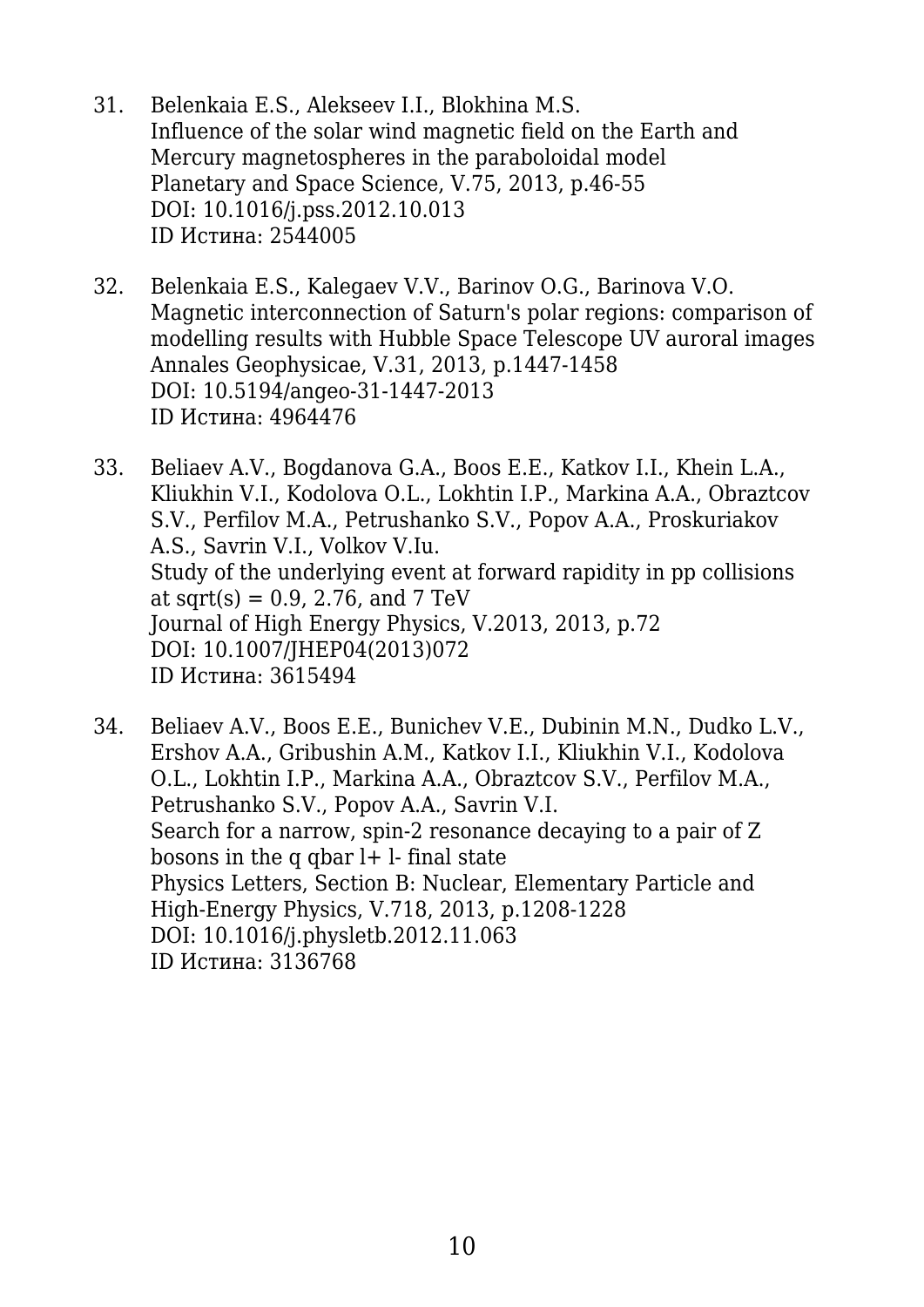- 35. Beliaev A.V., Boos E.E., Bunichev V.E., Dubinin M.N., Dudko L.V., Ershov A.A., Gribushin A.M., Katkov I.I., Kliukhin V.I., Kodolova O.L., Lokhtin I.P., Markina A.A., Obraztcov S.V., Perfilov M.A., Petrushanko S.V., Popov A.A., Savrin V.I. Study of the mass and spin-parity of the Higgs boson candidate via Its decays to Z boson pairs Physical Review Letters, V.110, 2013, p.81803 DOI: 10.1103/PhysRevLett.110.081803 ID Истина: 3345993
- 36. Beliaev A.V., Boos E.E., Bunichev V.E., Dubinin M.N., Dudko L.V., Ershov A.A., Gribushin A.M., Katkov I.I., Kliukhin V.I., Kodolova O.L., Lokhtin I.P., Markina A.A., Obraztcov S.V., Perfilov M.A., Petrushanko S.V., Popov A.A., Savrin V.I. Search for new physics in events with same-sign dileptons and b jets in pp collisions at sqrt $(s) = 8$  TeV Journal of High Energy Physics, V.2013, 2013, p.37 DOI: 10.1007/JHEP03(2013)037 ID Истина: 3446061
- 37. Beliaev A.V., Boos E.E., Bunichev V.E., Dubinin M.N., Dudko L.V., Ershov A.A., Gribushin A.M., Katkov I.I., Kliukhin V.I., Kodolova O.L., Lokhtin I.P., Markina A.A., Obraztcov S.V., Perfilov M.A., Petrushanko S.V., Popov A.A., Savrin V.I. Search for contact interactions using the inclusive jet pT spectrum in pp collisions at sqrt $(s) = 7$  TeV Physical Review D - Particles, Fields, Gravitation and Cosmology, V.87, 2013, p.52017 DOI: 10.1103/PhysRevD.87.052017 ID Истина: 3532813
- 38. Beliaev A.V., Boos E.E., Bunichev V.E., Dubinin M.N., Dudko L.V., Ershov A.A., Gribushin A.M., Katkov I.I., Kliukhin V.I., Kodolova O.L., Lokhtin I.P., Markina A.A., Obraztcov S.V., Perfilov M.A., Petrushanko S.V., Popov A.A., Savrin V.I. Search for pair-produced dijet resonances in four-jet final states in pp collisions at sqrt $(s) = 7$  TeV Physical Review Letters, V.110, 2013, p.141802 DOI: 10.1103/PhysRevLett.110.141802 ID Истина: 3650647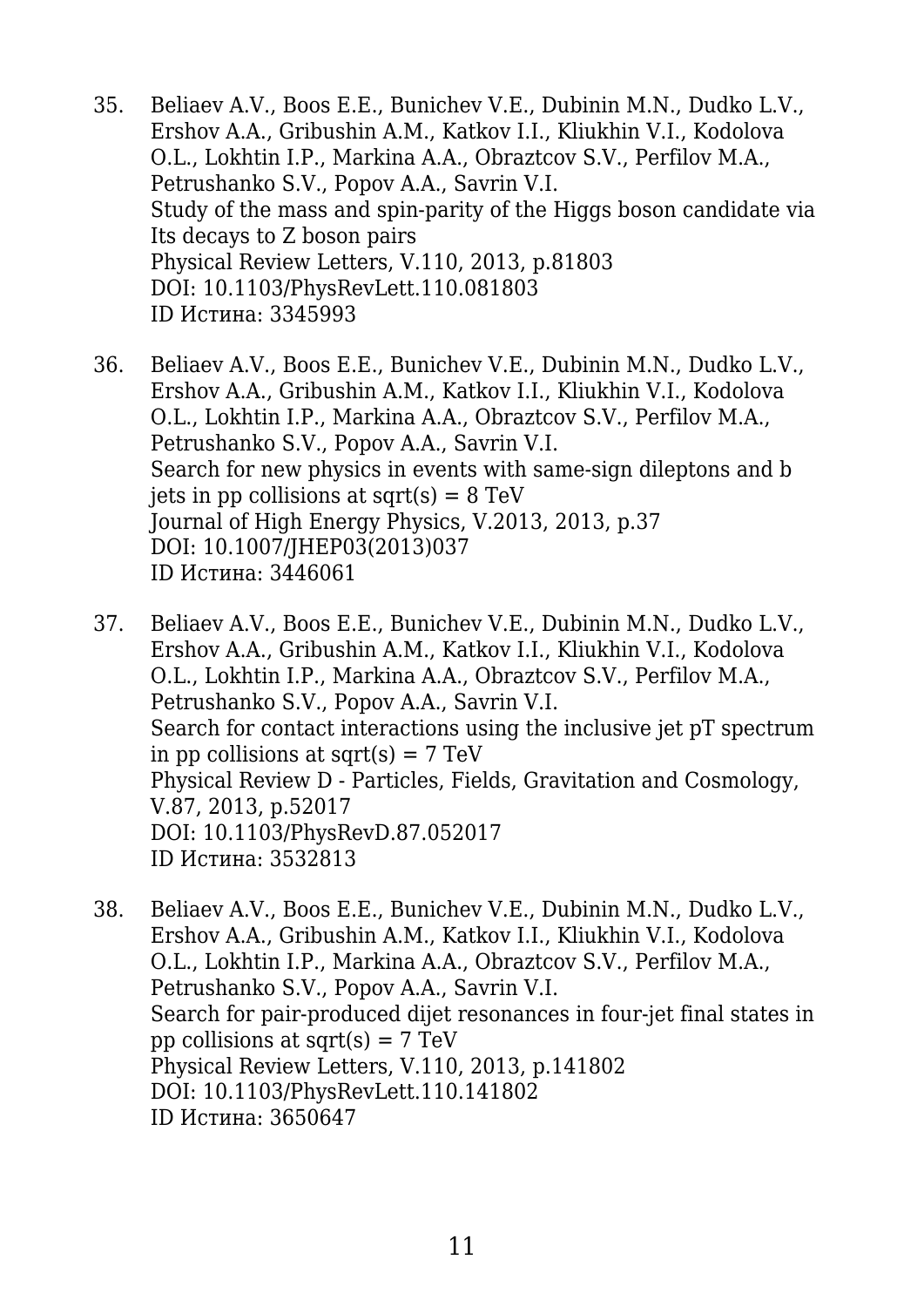- 39. Beliaev A.V., Boos E.E., Bunichev V.E., Dubinin M.N., Dudko L.V., Ershov A.A., Gribushin A.M., Katkov I.I., Kliukhin V.I., Kodolova O.L., Lokhtin I.P., Markina A.A., Obraztcov S.V., Perfilov M.A., Petrushanko S.V., Popov A.A., Savrin V.I. Search for physics beyond the standard model in events with tau leptons, jets, and large transverse momentum imbalance in pp collisions at sqrt $(s) = 7$  TeV European Physical Journal C, V.73, 2013, p.2493 DOI: 10.1140/epjc/s10052-013-2493-8 ID Истина: 4425927
- 40. Beliaev A.V., Boos E.E., Bunichev V.E., Dubinin M.N., Dudko L.V., Ershov A.A., Gribushin A.M., Katkov I.I., Kliukhin V.I., Kodolova O.L., Lokhtin I.P., Markina A.A., Obraztcov S.V., Perfilov M.A., Popov A.A., Savrin V.I., Snigirev A.M. Measurement of the t-tbar production cross section in pp collisions at sqrt(s) =  $7 \text{ TeV}$  with lepton + jets final states Physics Letters, Section B: Nuclear, Elementary Particle and High-Energy Physics, V.720, 2013, p.83-104 DOI: 10.1016/j.physletb.2013.02.021 ID Истина: 3351885
- 41. Beliaev A.V., Boos E.E., Bunichev V.E., Dubinin M.N., Dudko L.V., Ershov A.A., Gribushin A.M., Katkov I.I., Kliukhin V.I., Kodolova O.L., Lokhtin I.P., Markina A.A., Obraztcov S.V., Perfilov M.A., Popov A.A., Savrin V.I., Snigirev A.M. Measurement of the top-antitop production cross section in the tau+jets channel in pp collisions at sqrt(s) =  $7 \text{ TeV}$ European Physical Journal C, V.73, 2013, p.2386 DOI: 10.1140/epjc/s10052-013-2386-x ID Истина: 3675831
- 42. Beliaev A.V., Boos E.E., Bunichev V.E., Dubinin M.N., Dudko L.V., Ershov A.A., Gribushin A.M., Katkov I.I., Kliukhin V.I., Kodolova O.L., Lokhtin I.P., Markina A.A., Obraztcov S.V., Perfilov M.A., Popov A.A. Search for contact interactions in mu+mu- events in pp collisions at sqrt $(s) = 7$  TeV Physical Review D - Particles, Fields, Gravitation and Cosmology, V.87, 2013, p.32001 DOI: 10.1103/PhysRevD.87.032001 ID Истина: 3352098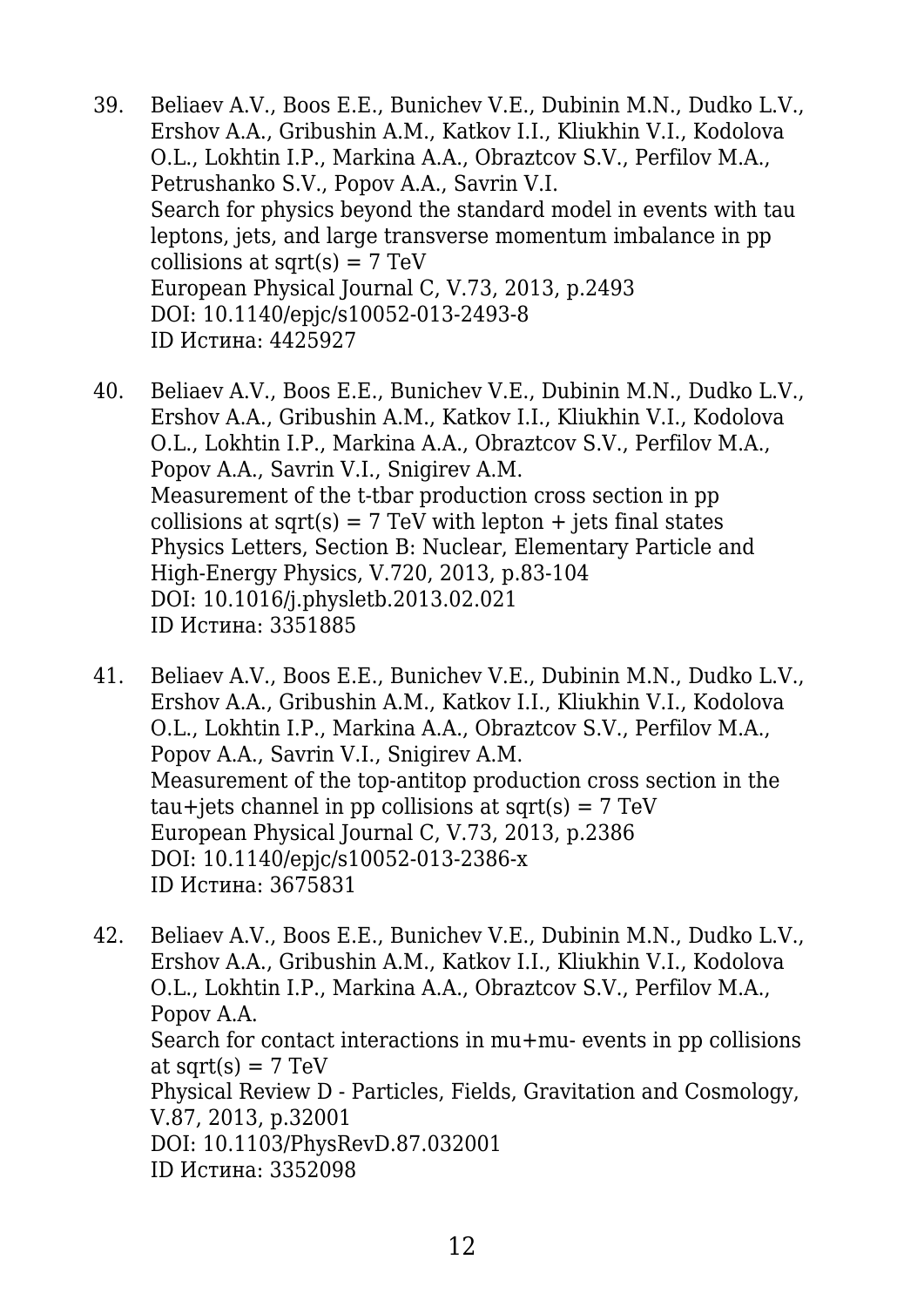- 43. Beliaev A.V., Boos E.E., Bunichev V.E., Dubinin M.N., Dudko L.V., Ershov A.A., Gribushin A.M., Katkov I.I., Kliukhin V.I., Kodolova O.L., Lokhtin I.P., Markina A.A., Obraztcov S.V., Petrushanko S.V., Popov A.A., Savrin V.I. Search for exotic resonances decaying into WZ/ZZ in pp collisions at sqrt $(s) = 7$  TeV Journal of High Energy Physics, V.2013, 2013, p.36 DOI: 10.1007/JHEP02(2013)036 ID Истина: 3278795
- 44. Beliaev A.V., Boos E.E., Bunichev V.E., Dubinin M.N., Dudko L.V., Ershov A.A., Gribushin A.M., Katkov I.I., Kliukhin V.I., Kodolova O.L., Lokhtin I.P., Markina A.A., Obraztcov S.V., Petrushanko S.V., Popov A.A., Savrin V.I. Search for microscopic black holes in pp collisions at sqrt(s)  $= 8$ TeV Journal of High Energy Physics, V.2013, 2013, p.178 DOI: 10.1007/JHEP07(2013)178 ID Истина: 4451047
- 45. Beliaev A.V., Boos E.E., Bunichev V.E., Dubinin M.N., Dudko L.V., Ershov A.A., Gribushin A.M., Katkov I.I., Kliukhin V.I., Kodolova O.L., Lokhtin I.P., Markina A.A., Obraztcov S.V., Petrushanko S.V., Popov A.A., Savrin V.I. Measurement of the cross section and angular correlations for associated production of a Z boson with b hadrons in pp collisions at sqrt $(s) = 7$  TeV Journal of High Energy Physics, V.2013, 2013, p.39 DOI: 10.1007/JHEP12(2013)039 ID Истина: 5347630
- 46. Beliaev A.V., Boos E.E., Bunichev V.E., Dubinin M.N., Dudko L.V., Ershov A.A., Gribushin A.M., Katkov I.I., Kliukhin V.I., Kodolova O.L., Lokhtin I.P., Markina A.A., Obraztcov S.V., Popov A.A., Petrushanko S.V., Savrin V.I. Search for the standard model Higgs boson produced in association with a top-quark pair in pp collisions at the LHC Journal of High Energy Physics, V.2013, 2013, p.145 DOI: 10.1007/JHEP05(2013)145 ID Истина: 3723021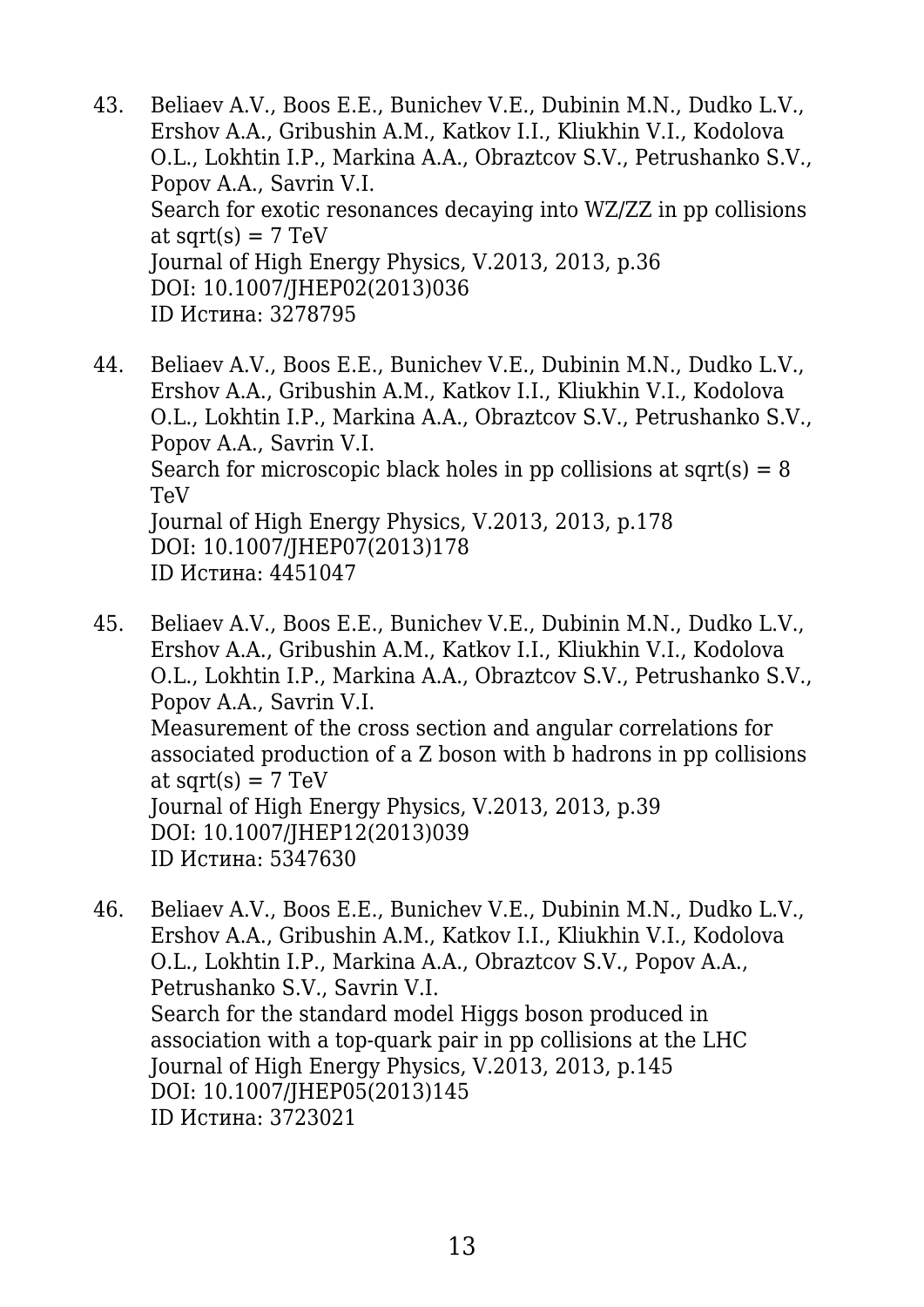- 47. Beliaev A.V., Boos E.E., Bunichev V.E., Dubinin M.N., Dudko L.V., Ershov A.A., Gribushin A.M., Katkov I.I., Kliukhin V.I., Kodolova O.L., Lokhtin I.P., Markina A.A., Obraztcov S.V., Popov A.A., Savrin V.I., Snigirev A.M. Search for supersymmetry in hadronic final states with missing transverse energy using the variables alpha\_T and b-quark multiplicity in pp collisions at  $sqrt(s) = 8 \text{ TeV}$ European Physical Journal C, V.73, 2013, p.2568 DOI: 10.1140/epjc/s10052-013-2568-6 ID Истина: 4651858
- 48. Beliaev A.V., Boos E.E., Bunichev V.E., Dubinin M.N., Dudko L.V., Ershov A.A., Gribushin A.M., Katkov I.I., Kliukhin V.I., Kodolova O.L., Lokhtin I.P., Markina A.A., Obraztcov S.V., Popov A.A., Savrin V.I., Snigirev A.M. Search for top squarks in R-parity-violating supersymmetry using three or more leptons and b-tagged Jets Physical Review Letters, V.111, 2013, p.221801 DOI: 10.1103/PhysRevLett.111.221801 ID Истина: 5158638
- 49. Beliaev A.V., Boos E.E., Bunichev V.E., Dubinin M.N., Dudko L.V., Ershov A.A., Gribushin A.M., Katkov I.I., Kliukhin V.I., Lokhtin I.P., Markina A.A., Obraztcov S.V., Perfilov M.A., Petrushanko S.V., Popov A.A., Savrin V.I., Snigirev A.M. Search for a W' boson decaying to a bottom quark and a top quark in pp collisions at sqrt $(s)$ =7 TeV Physics Letters, Section B: Nuclear, Elementary Particle and High-Energy Physics, V.718, 2013, p.1229-1251 DOI: 10.1016/j.physletb.2012.12.008 ID Истина: 3137102
- 50. Beliaev A.V., Boos E.E., Bunichev V.E., Dubinin M.N., Dudko L.V., Ershov A.A., Gribushin A.M., Katkov I.I., Kliukhin V.I., Lokhtin I.P., Markina A.A., Obraztcov S.V., Perfilov M.A., Petrushanko S.V., Popov A.A., Savrin V.I., Snigirev A.M. Measurement of differential top-quark pair production cross sections in pp colisions at sqrt $(s)$ =7 TeV European Physical Journal C, V.73, 2013, p.2339 DOI: 10.1140/epjc/s10052-013-2339-4 ID Истина: 3615517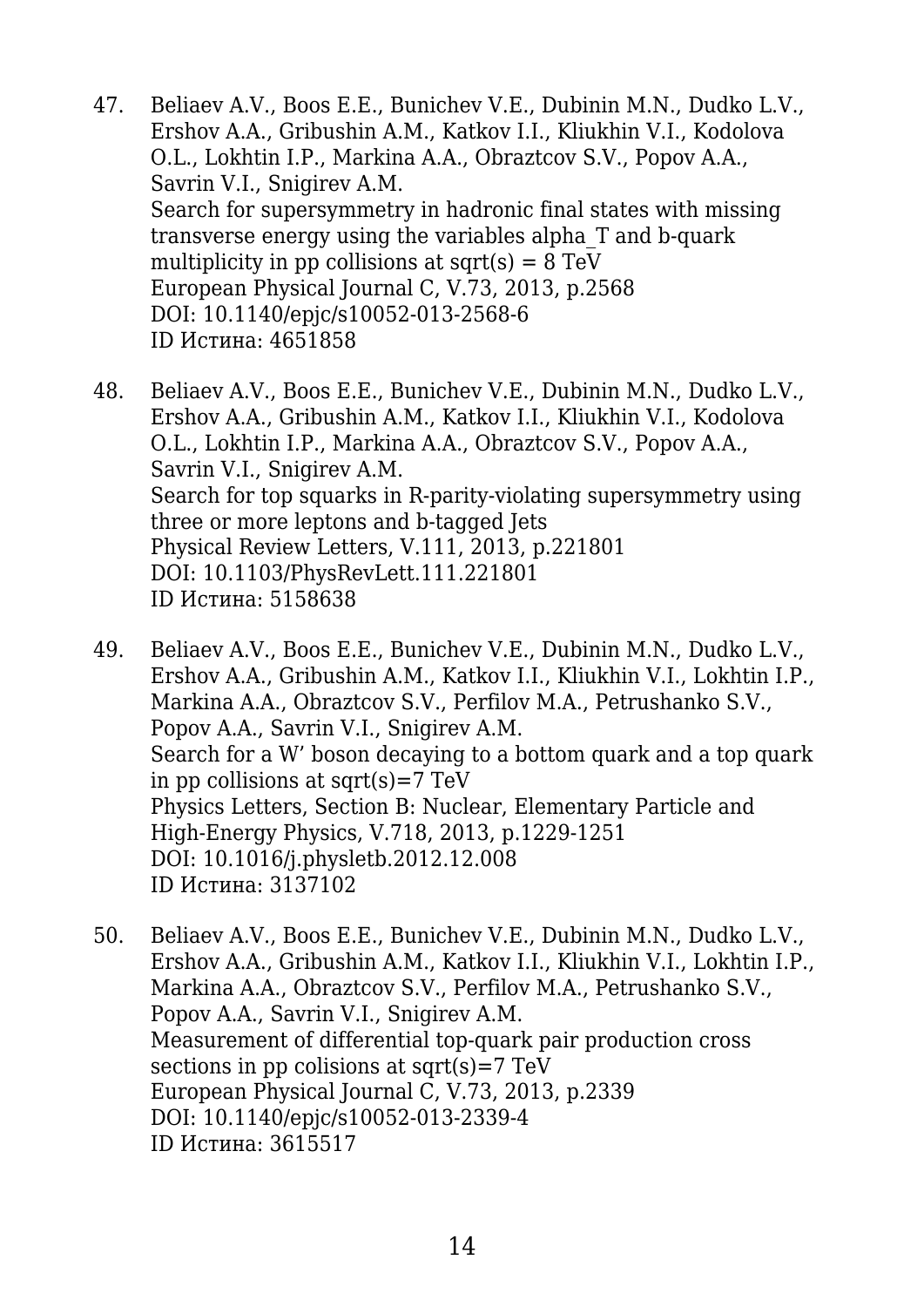- 51. Beliaev A.V., Boos E.E., Bunichev V.E., Dubinin M.N., Dudko L.V., Ershov A.A., Gribushin A.M., Katkov I.I., Kliukhin V.I., Lokhtin I.P., Markina A.A., Obraztcov S.V., Perfilov M.A., Petrushanko S.V., Popov A.A., Savrin V.I., Snigirev A.M. Search for anomalous production of highly boosted Z bosons decaying to dimuons in pp collisions at  $sqrt(s)=7 TeV$ Physics Letters, Section B: Nuclear, Elementary Particle and High-Energy Physics, V.722, 2013, p.28-47 DOI: 10.1016/j.physletb.2013.03.037 ID Истина: 3621518
- 52. Beliaev A.V., Boos E.E., Bunichev V.E., Dubinin M.N., Dudko L.V., Ershov A.A., Gribushin A.M., Katkov I.I., Kliukhin V.I., Lokhtin I.P., Markina A.A., Obraztcov S.V., Perfilov M.A., Popov A.A., Savrin V.I., Tcirova N.A. Measurement of masses in the t tbar system by kinematic endpoints in pp collisions at sqrt $(s)$ =7 TeV European Physical Journal C, V.73, 2013, p.2494 DOI: 10.1140/epjc/s10052-013-2494-7 ID Истина: 4425840
- 53. Beliaev A.V., Boos E.E., Bunichev V.E., Dubinin M.N., Dudko L.V., Ershov A.A., Katkov I.I., Kliukhin V.I., Kodolova O.L., Lokhtin I.P., Markina A.A., Obraztcov S.V., Perfilov M.A., Petrushanko S.V., Popov A.A., Savrin V.I., Snigirev A.M. Search for heavy narrow dilepton resonances in pp collisions at  $sqrt(s) = 7$  TeV and  $sqrt(s) = 8$  TeV Physics Letters, Section B: Nuclear, Elementary Particle and High-Energy Physics, V.720, 2013, p.63-82 DOI: 10.1016/j.physletb.2013.02.003 ID Истина: 3351818
- 54. Beliaev A.V., Boos E.E., Bunichev V.E., Dubinin M.N., Dudko L.V., Ershov A.A., Katkov I.I., Kliukhin V.I., Kodolova O.L., Lokhtin I.P., Markina A.A., Obraztcov S.V., Perfilov M.A., Petrushanko S.V., Popov A.A., Savrin V.I., Snigirev A.M. Measurement of the t-tbar production cross section in the all-jet final state in pp collisions at sqrt(s) =  $7 \text{ TeV}$ Journal of High Energy Physics, V.2013, 2013, p.65 DOI: 10.1007/JHEP05(2013)065 ID Истина: 3691531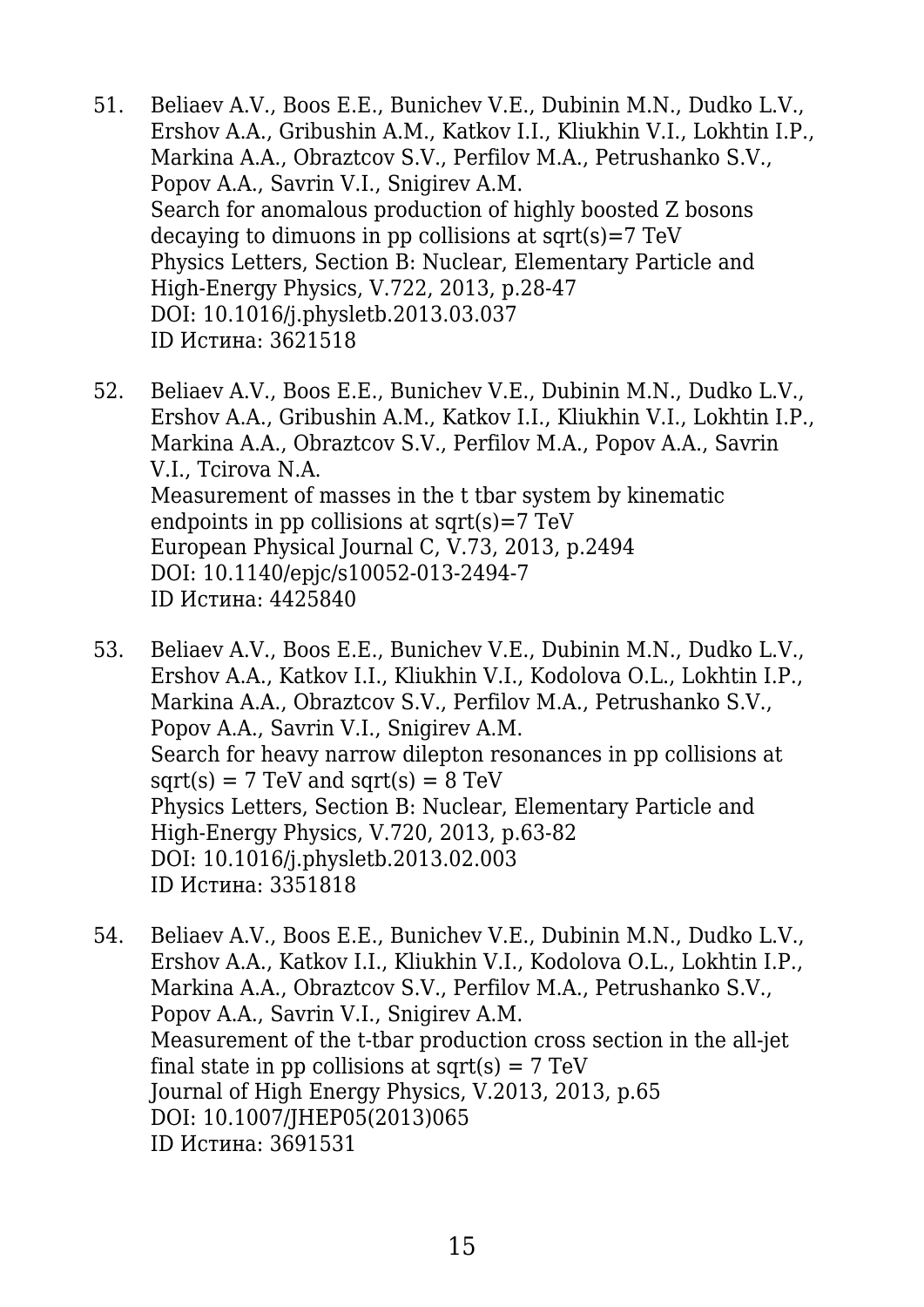- 55. Beliaev A.V., Boos E.E., Bunichev V.E., Dubinin M.N., Dudko L.V., Ershov A.A., Katkov I.I., Kliukhin V.I., Kodolova O.L., Lokhtin I.P., Markina A.A., Obraztcov S.V., Petrushanko S.V., Popov A.A., Savrin V.I., Snigirev A.M. Measurement of the production cross section for Z gamma to nu bar(nu) gamma in pp collisions at sqrt(s) =  $7 \text{ TeV}$  and limits on Z Z gamma and Z gamma gamma triple gauge boson couplings Journal of High Energy Physics, V.2013, 2013, p.164 DOI: 10.1007/JHEP10(2013)164 ID Истина: 4976574
- 56. Beliaev A.V., Boos E.E., Bunichev V.E., Dubinin M.N., Dudko L.V., Ershov A.A., Katkov I.I., Kliukhin V.I., Lokhtin I.P., Markina A.A., Obraztcov S.V., Perfilov M.A., Petrushanko S.V., Popov A.A., Savrin V.I., Tcirova N.A. Searches for new physics using the t tbar production invariant mass distribution in pp collisions at sqrt $(s)=8$  TeV Physical Review Letters, V.111, 2013, p.211804 DOI: 10.1103/PhysRevLett.111.211804 ID Истина: 5158730
- 57. Beliaev A.V., Boos E.E., Bunichev V.E., Dubinin M.N., Dudko L.V., Gribushin A.M., Katkov I.I., Kliukhin V.I., Kodolova O.L., Lokhtin I.P., Markina A.A., Obraztcov S.V., Perfilov M.A., Petrushanko S.V., Popov A.A., Savrin V.I., Snigirev A.M. Search for flavor changing neutral currents in top quark decays in pp collisions at 7 TeV Physics Letters, Section B: Nuclear, Elementary Particle and High-Energy Physics, V.718, 2013, p.1252-1272 DOI: 10.1016/j.physletb.2012.12.045 ID Истина: 3137018
- 58. Beliaev A.V., Boos E.E., Bunichev V.E., Dubinin M.N., Dudko L.V., Gribushin A.M., Katkov I.I., Kliukhin V.I., Kodolova O.L., Lokhtin I.P., Markina A.A., Obraztcov S.V., Perfilov M.A., Petrushanko S.V., Popov A.A., Savrin V.I., Snigirev A.M. Evidence for associated production of a single top quark and W boson in pp collisions at sqrt $(s) = 7 \text{ TeV}$ Physical Review Letters, V.110, 2013, p.22003 DOI: 10.1103/PhysRevLett.110.022003 ID Истина: 3278977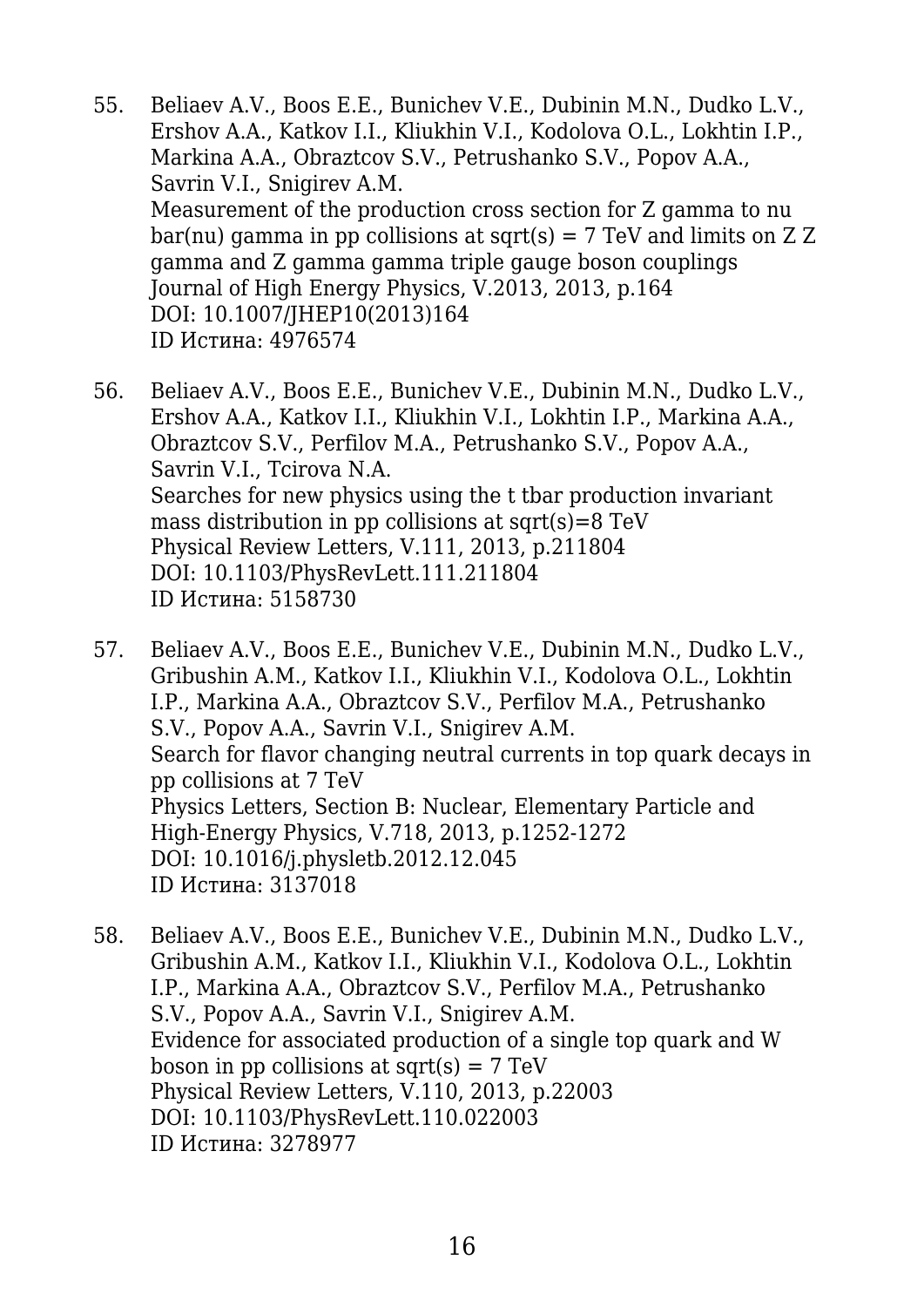- 59. Beliaev A.V., Boos E.E., Bunichev V.E., Dubinin M.N., Dudko L.V., Gribushin A.M., Katkov I.I., Kliukhin V.I., Kodolova O.L., Lokhtin I.P., Markina A.A., Obraztcov S.V., Perfilov M.A., Petrushanko S.V., Popov A.A., Savrin V.I., Snigirev A.M. Search for a Higgs boson decaying into a b-quark pair and produced in association with b quarks in proton-proton collisions at 7 TeV Physics Letters, Section B: Nuclear, Elementary Particle and High-Energy Physics, V.722, 2013, p.207-232 DOI: 10.1016/j.physletb.2013.04.017 ID Истина: 3670493
- 60. Beliaev A.V., Boos E.E., Bunichev V.E., Dubinin M.N., Dudko L.V., Gribushin A.M., Katkov I.I., Kliukhin V.I., Kodolova O.L., Lokhtin I.P., Markina A.A., Obraztcov S.V., Perfilov M.A., Popov A.A., Savrin V.I., Tcirova N.A. Measurement of the W-boson helicity in top-quark decays from t bar(t) production in lepton+jets events in pp collisions at sqrt(s)  $=$ 7 TeV Journal of High Energy Physics, V.2013, 2013, p.167 DOI: 10.1007/JHEP10(2013)167 ID Истина: 4976601
- 61. Beliaev A.V., Boos E.E., Bunichev V.E., Dubinin M.N., Dudko L.V., Gribushin A.M., Katkov I.I., Kliukhin V.I., Kodolova O.L., Lokhtin I.P., Markina A.A., Obraztcov S.V., Petrushanko S.V., Popov A.A., Savrin V.I., Snigirev A.M. Search for a standard-model-like Higgs boson with a mass in the range 145 to 1000 GeV at the LHC European Physical Journal C, V.73, 2013, p.2469 DOI: 10.1140/epjc/s10052-013-2469-8 ID Истина: 3809933
- 62. Beliaev A.V., Boos E.E., Bunichev V.E., Dubinin M.N., Ershov A.A., Dudko L.V., Gribushin A.M., Kliukhin V.I., Katkov I.I., Kodolova O.L., Lokhtin I.P., Markina A.A., Obraztcov S.V., Popov A.A., Savrin V.I., Snigirev A.M. Searches for long-lived charged particles in pp collisions at sqrt $(s)$ =7 and 8 TeV Journal of High Energy Physics, V.2013, 2013, p.122 DOI: 10.1007/JHEP07(2013)122 ID Истина: 4444876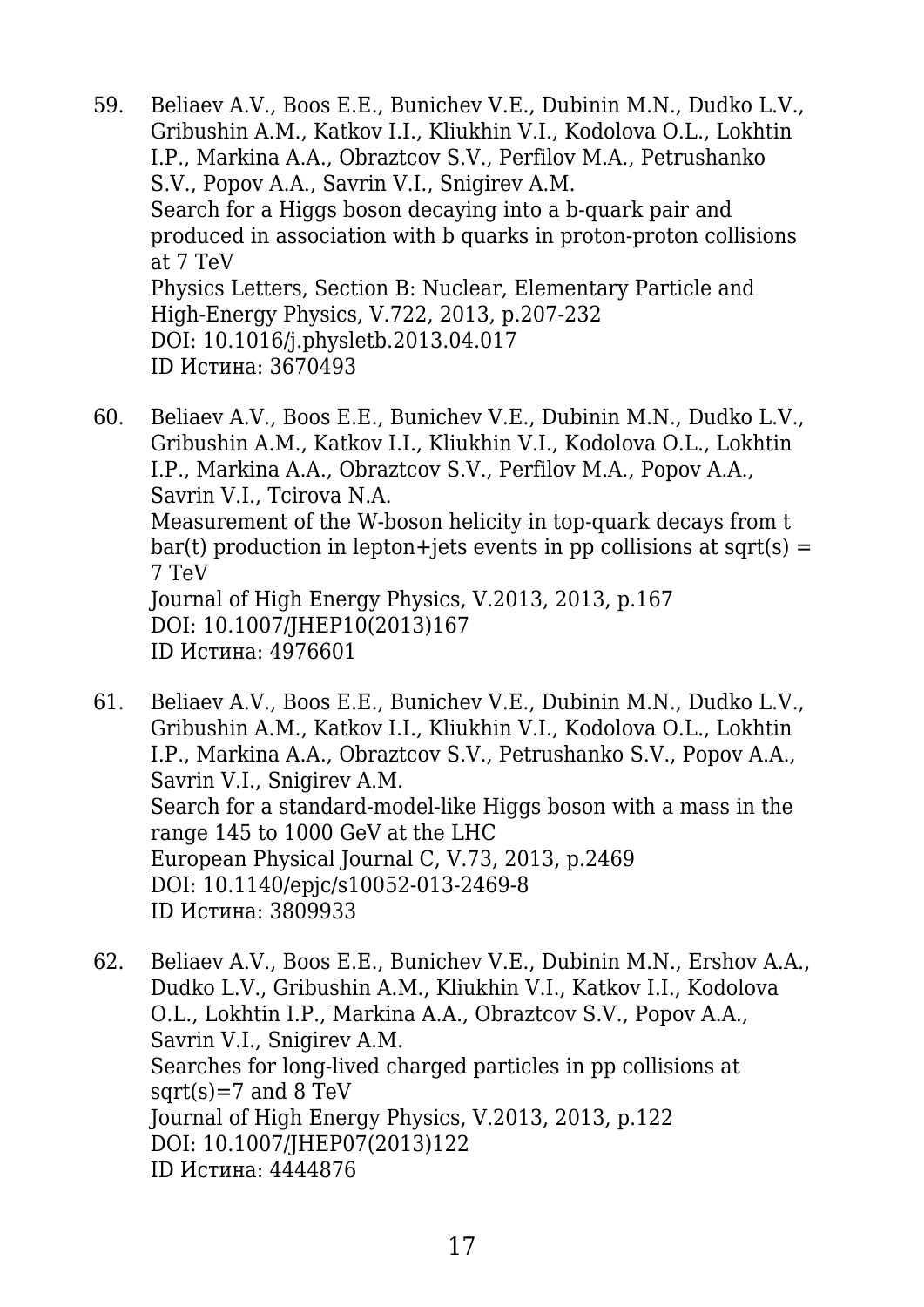- 63. Beliaev A.V., Boos E.E., Demianov A.I., Ershov A.A., Gribushin A.M., Katkov I.I., Kodolova O.L., Korotkikh V.L., Lokhtin I.P., Markina A.A., Obraztcov S.V., Petrushanko S.V., Popov A.A., Savrin V.I., Snigirev A.M., Vardanian I.N. Multiplicity and transverse-momentum dependence of two- and four-particle correlations in pPb and PbPb collisions Physics Letters, Section B: Nuclear, Elementary Particle and High-Energy Physics, V.724, 2013, p.213-240 DOI: 10.1016/j.physletb.2013.06.028 ID Истина: 3852743
- 64. Beliaev A.V., Boos E.E., Dubinin M.N., Dudko L.V., Ershov A.A., Gribushin A.M., Kaminskii A.A., Katkov I.I., Kliukhin V.I., Kodolova O.L., Lokhtin I.P., Markina A.A., Obraztcov S.V., Perfilov M.A., Petrushanko S.V., Popov A.A., Savrin V.I. Identification of b-quark jets with the CMS experiment Journal of Instrumentation, V.8, 20131 DOI: 10.1088/1748-0221/8/04/P04013 ID Истина: 3621465
- 65. Beliaev A.V., Boos E.E., Dubinin M.N., Dudko L.V., Ershov A.A., Gribushin A.M., Kaminskii A.A., Katkov I.I., Kliukhin V.I., Kodolova O.L., Lokhtin I.P., Markina A.A., Obraztcov S.V., Perfilov M.A., Petrushanko S.V., Popov A.A., Savrin V.I. The performance of the CMS muon detector in proton-proton collisions at sqrt $(s) = 7$  TeV at the LHC Journal of Instrumentation, V.8, 20131 DOI: 10.1088/1748-0221/8/11/P11002 ID Истина: 4973382
- 66. Beliaev A.V., Boos E.E., Dubinin M.N., Dudko L.V., Ershov A.A., Gribushin A.M., Kaminskii A.A., Katkov I.I., Kliukhin V.I., Kodolova O.L., Lokhtin I.P., Markina A.A., Obraztcov S.V., Petrushanko S.V., Popov A.A., Savrin V.I. Search for a Higgs boson decaying into a Z and a photon in pp collisions at sqrt $(s) = 7$  and 8 TeV Physics Letters, Section B: Nuclear, Elementary Particle and High-Energy Physics, V.726, 2013, p.587-609 DOI: 10.1016/j.physletb.2013.09.057 ID Истина: 4973312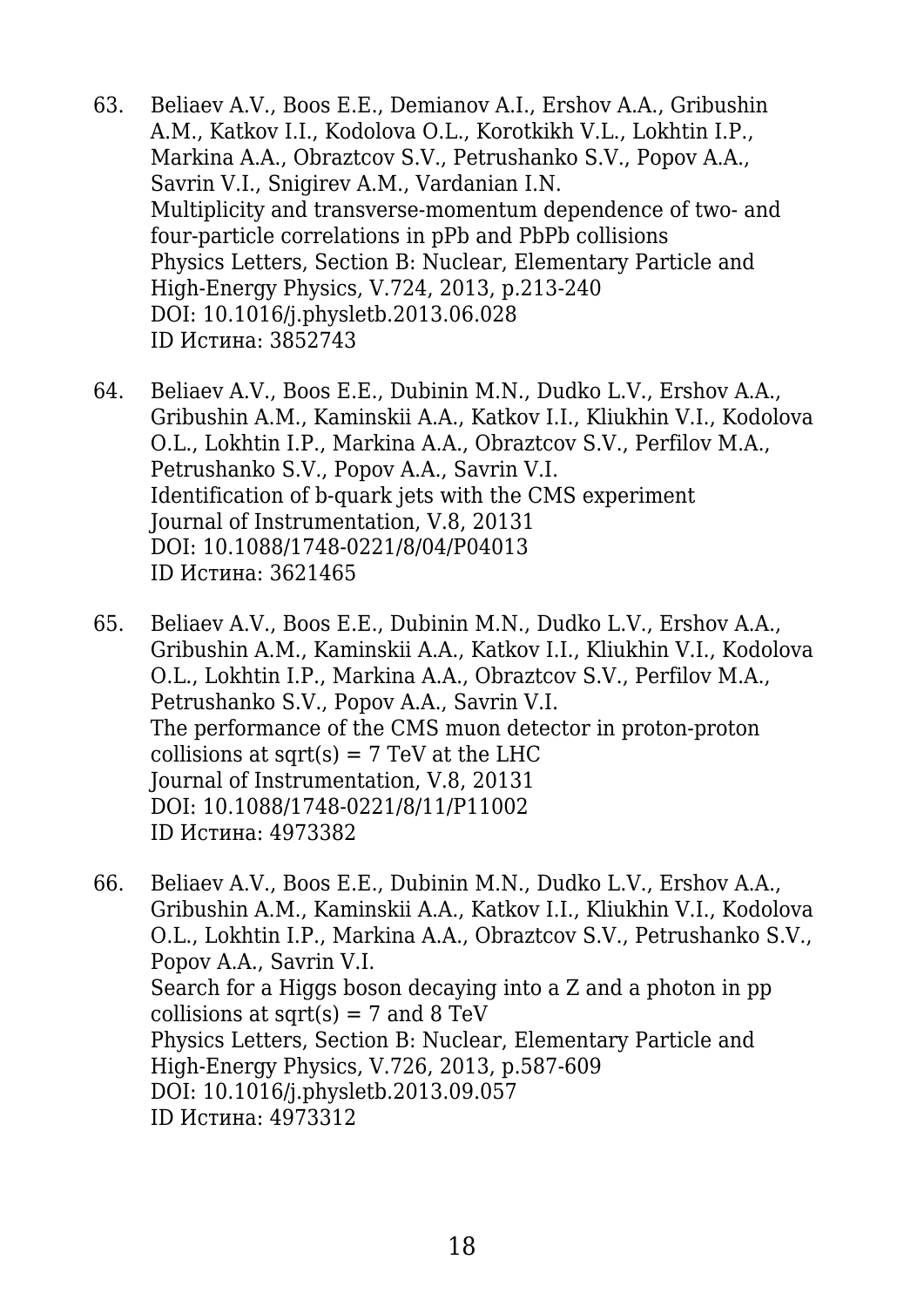- 67. Beliaev A.V., Boos E.E., Dubinin M.N., Dudko L.V., Ershov A.A., Gribushin A.M., Katkov I.I., Kliukhin V.I., Kodolova O.L., Lokhtin I.P., Markina A.A., Obraztcov S.V., Perfilov M.A., Petrushanko S.V., Popov A.A., Savrin V.I., Snigirev A.M. Measurement of the ZZ production cross section and search for anomalous couplings in 2l 2l ' final states in pp collisions at sqrt(s)  $= 7 TeV$ Journal of High Energy Physics, V.2013, 2013, p.63 DOI: 10.1007/JHEP01(2013)063 ID Истина: 3136588
- 68. Beliaev A.V., Boos E.E., Dubinin M.N., Dudko L.V., Ershov A.A., Gribushin A.M., Katkov I.I., Kliukhin V.I., Kodolova O.L., Lokhtin I.P., Markina A.A., Obraztcov S.V., Perfilov M.A., Petrushanko S.V., Popov A.A., Savrin V.I., Snigirev A.M. Search for supersymmetry in final states with missing transverse energy and 0, 1, 2, or at least 3 b-quark jets in 7 TeV pp collisions using the variable alphaT Journal of High Energy Physics, V.2013, 2013, p.77 DOI: 10.1007/JHEP01(2013)077 ID Истина: 3136655
- 69. Beliaev A.V., Boos E.E., Dubinin M.N., Dudko L.V., Ershov A.A., Gribushin A.M., Katkov I.I., Kliukhin V.I., Kodolova O.L., Lokhtin I.P., Markina A.A., Obraztcov S.V., Perfilov M.A., Petrushanko S.V., Popov A.A., Savrin V.I., Snigirev A.M. Forward-backward asymmetry of Drell-Yan lepton pairs in pp collisions at sqrt $(s)$ =7 TeV Physics Letters, Section B: Nuclear, Elementary Particle and High-Energy Physics, V.718, 2013, p.752-772 DOI: 10.1016/j.physletb.2012.10.082 ID Истина: 3137236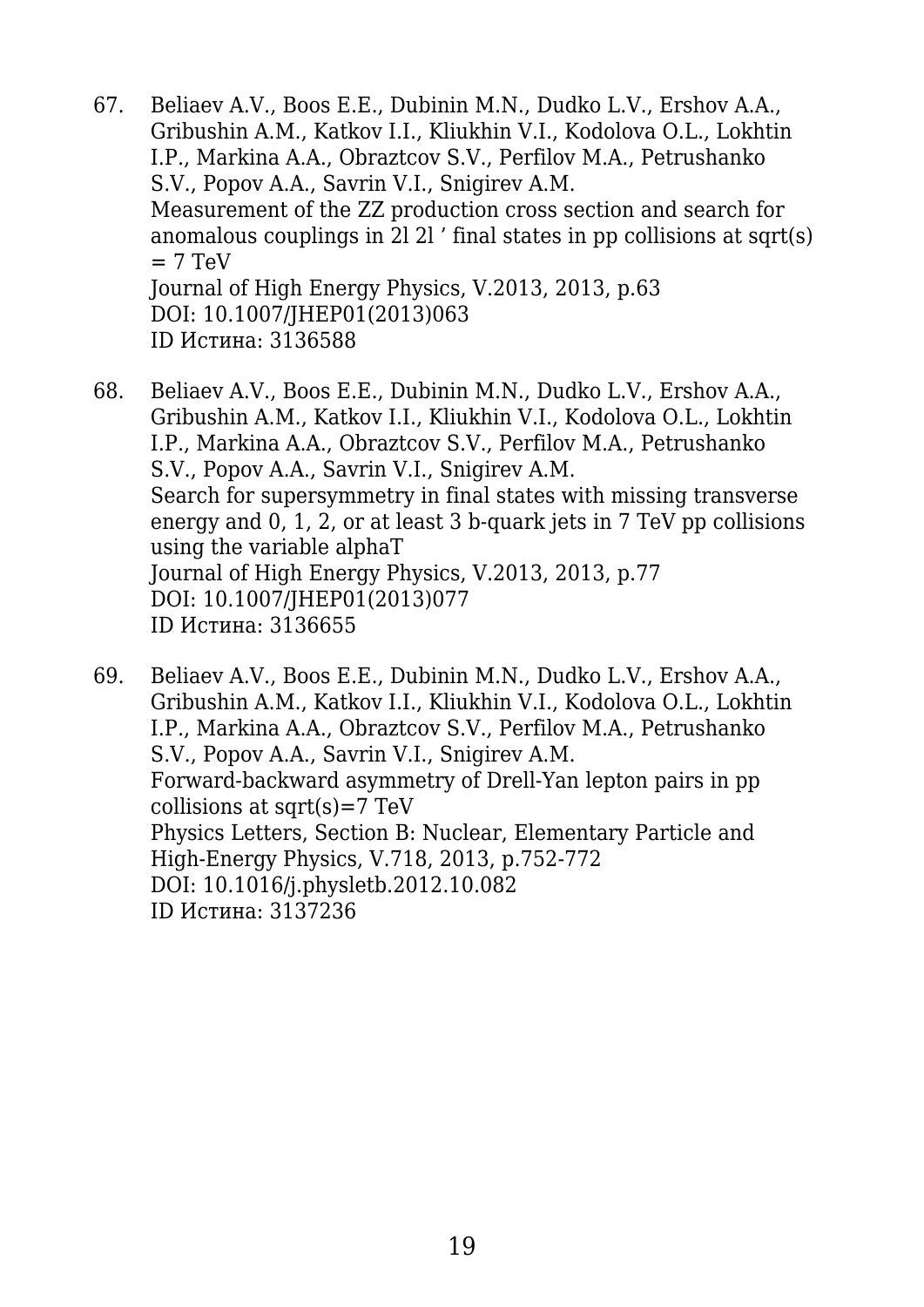- 70. Beliaev A.V., Boos E.E., Dubinin M.N., Dudko L.V., Ershov A.A., Gribushin A.M., Katkov I.I., Kliukhin V.I., Kodolova O.L., Lokhtin I.P., Markina A.A., Obraztcov S.V., Perfilov M.A., Petrushanko S.V., Popov A.A., Savrin V.I., Snigirev A.M. Search for new physics in events with opposite-sign leptons, jets, and missing transverse energy in pp collisions at  $sqrt(s)=7 TeV$ Physics Letters, Section B: Nuclear, Elementary Particle and High-Energy Physics, V.718, 2013, p.815-840 DOI: 10.1016/j.physletb.2012.11.036 ID Истина: 3137302
- 71. Beliaev A.V., Boos E.E., Dubinin M.N., Dudko L.V., Ershov A.A., Gribushin A.M., Katkov I.I., Kliukhin V.I., Kodolova O.L., Lokhtin I.P., Markina A.A., Obraztcov S.V., Perfilov M.A., Petrushanko S.V., Popov A.A., Savrin V.I., Snigirev A.M. Search in leptonic channels for heavy resonances decaying to long-lived neutral particles Journal of High Energy Physics, V.2013, 2013, p.85 DOI: 10.1007/JHEP02(2013)085 ID Истина: 3345896
- 72. Beliaev A.V., Boos E.E., Dubinin M.N., Dudko L.V., Ershov A.A., Gribushin A.M., Katkov I.I., Kliukhin V.I., Kodolova O.L., Lokhtin I.P., Markina A.A., Obraztcov S.V., Perfilov M.A., Petrushanko S.V., Popov A.A., Savrin V.I., Snigirev A.M. Search for heavy quarks decaying into a top quark and a W or Z boson using lepton  $+$  jets events in pp collisions at sqrt(s) = 7 TeV Journal of High Energy Physics, V.2013, 2013, p.154 DOI: 10.1007/JHEP01(2013)154 ID Истина: 3346168
- 73. Beliaev A.V., Boos E.E., Dubinin M.N., Dudko L.V., Ershov A.A., Gribushin A.M., Katkov I.I., Kliukhin V.I., Kodolova O.L., Lokhtin I.P., Markina A.A., Obraztcov S.V., Perfilov M.A., Petrushanko S.V., Popov A.A., Savrin V.I., Snigirev A.M. Search for narrow resonances and quantum black holes in inclusive and b-tagged dijet mass spectra from pp collisions at  $sart(s) = 7 TeV$ Journal of High Energy Physics, V.2013, 2013, p.13 DOI: 10.1007/JHEP01(2013)013 ID Истина: 3346360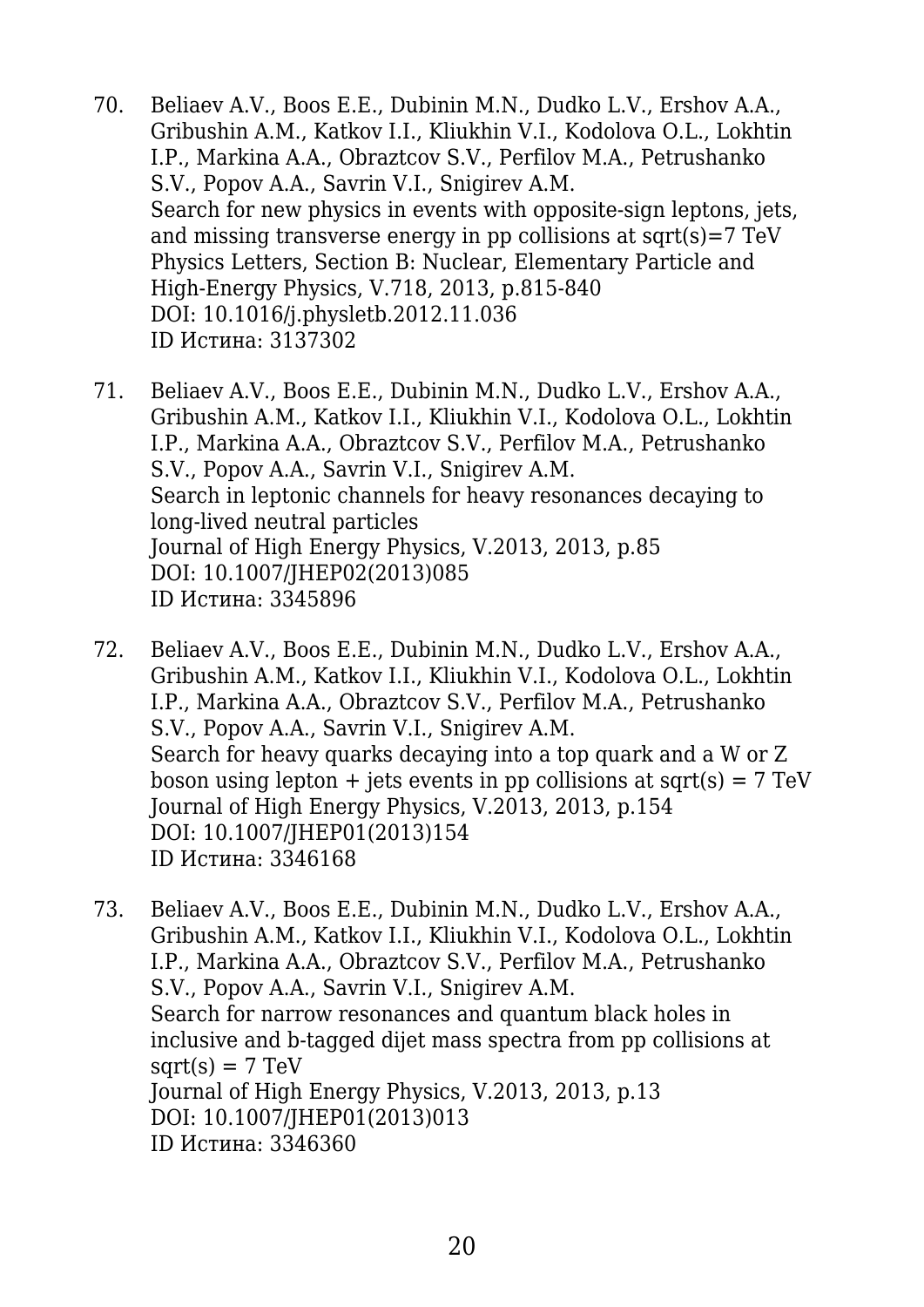- 74. Beliaev A.V., Boos E.E., Dubinin M.N., Dudko L.V., Ershov A.A., Gribushin A.M., Katkov I.I., Kliukhin V.I., Kodolova O.L., Lokhtin I.P., Markina A.A., Obraztcov S.V., Perfilov M.A., Petrushanko S.V., Popov A.A., Savrin V.I., Snigirev A.M. Search for supersymmetry in events with photons and low missing transverse energy in pp collisions at sqrt $(s) = 7$  TeV Physics Letters, Section B: Nuclear, Elementary Particle and High-Energy Physics, V.719, 2013, p.42-61 DOI: 10.1016/j.physletb.2012.12.055 ID Истина: 3351924
- 75. Beliaev A.V., Boos E.E., Dubinin M.N., Dudko L.V., Ershov A.A., Gribushin A.M., Katkov I.I., Kliukhin V.I., Kodolova O.L., Lokhtin I.P., Markina A.A., Obraztcov S.V., Perfilov M.A., Petrushanko S.V., Popov A.A., Savrin V.I., Snigirev A.M. Search for pair production of third-generation leptoquarks and top squarks in pp collisions at sqrt $(s) = 7$  TeV Physical Review Letters, V.110, 2013, p.81801 DOI: 10.1103/PhysRevLett.110.081801 ID Истина: 3351986
- 76. Beliaev A.V., Boos E.E., Dubinin M.N., Dudko L.V., Ershov A.A., Gribushin A.M., Katkov I.I., Kliukhin V.I., Kodolova O.L., Lokhtin I.P., Markina A.A., Obraztcov S.V., Perfilov M.A., Petrushanko S.V., Popov A.A., Savrin V.I., Snigirev A.M. Measurement of the Y1S, Y2S and Y3S polarizations in pp collisions at sqrt $(s) = 7$  TeV Physical Review Letters, V.110, 2013, p.81802 DOI: 10.1103/PhysRevLett.110.081802 ID Истина: 3352026
- 77. Beliaev A.V., Boos E.E., Dubinin M.N., Dudko L.V., Ershov A.A., Gribushin A.M., Katkov I.I., Kliukhin V.I., Kodolova O.L., Lokhtin I.P., Markina A.A., Obraztcov S.V., Perfilov M.A., Petrushanko S.V., Popov A.A., Savrin V.I., Snigirev A.M. Measurement of the sum of WW and WZ production with W+dijet events in pp collisions at sqrt $(s) = 7$  TeV European Physical Journal C, V.73, 2013, p.2283 DOI: 10.1140/epjc/s10052-013-2283-3 ID Истина: 3352212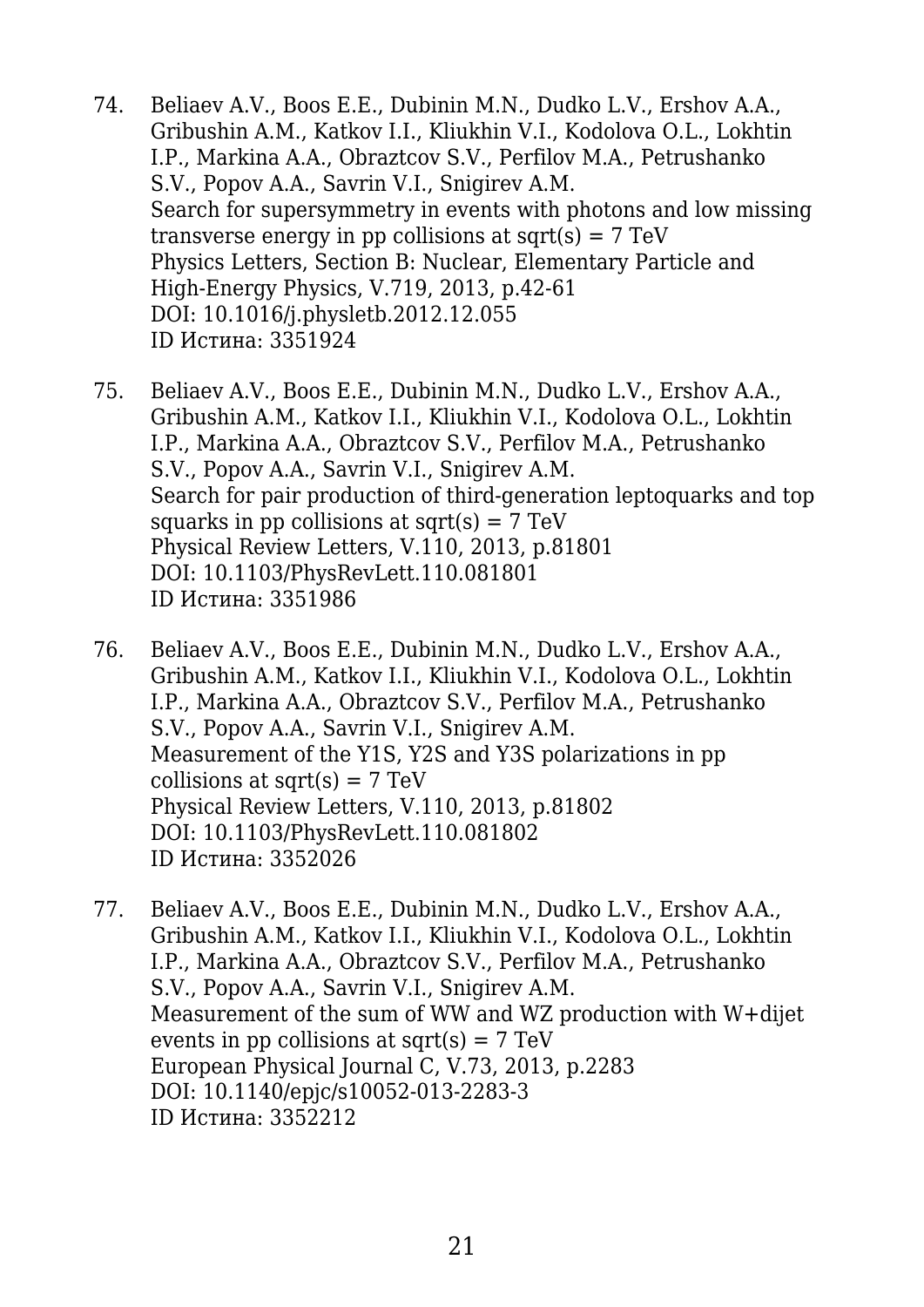- 78. Beliaev A.V., Boos E.E., Dubinin M.N., Dudko L.V., Ershov A.A., Gribushin A.M., Katkov I.I., Kliukhin V.I., Kodolova O.L., Lokhtin I.P., Markina A.A., Obraztcov S.V., Perfilov M.A., Petrushanko S.V., Popov A.A., Savrin V.I., Snigirev A.M. Search for excited leptons in pp collisions at  $sqrt(s) = 7 \text{ TeV}$ Physics Letters, Section B: Nuclear, Elementary Particle and High-Energy Physics, V.720, 2013, p.309-329 DOI: 10.1016/j.physletb.2013.02.031 ID Истина: 3428671
- 79. Beliaev A.V., Boos E.E., Dubinin M.N., Dudko L.V., Ershov A.A., Gribushin A.M., Katkov I.I., Kliukhin V.I., Kodolova O.L., Lokhtin I.P., Markina A.A., Obraztcov S.V., Perfilov M.A., Petrushanko S.V., Popov A.A., Savrin V.I., Snigirev A.M. Search for supersymmetry in final states with a single lepton, b-quark jets, and missing transverse energy in proton-proton collisions at sqrt $(s) = 7$  TeV Physical Review D - Particles, Fields, Gravitation and Cosmology, V.87, 2013, p.52006 DOI: 10.1103/PhysRevD.87.052006 ID Истина: 3532846
- 80. Beliaev A.V., Boos E.E., Dubinin M.N., Dudko L.V., Ershov A.A., Gribushin A.M., Katkov I.I., Kliukhin V.I., Kodolova O.L., Lokhtin I.P., Markina A.A., Obraztcov S.V., Perfilov M.A., Petrushanko S.V., Popov A.A., Savrin V.I., Snigirev A.M. Search for Z ' resonances decaying to t t-bar in dilepton+jets final states in pp collisions at sqrt $(s)$ =7 TeV Physical Review D - Particles, Fields, Gravitation and Cosmology, V.87, 2013, p.72002 DOI: 10.1103/PhysRevD.87.072002 ID Истина: 3536498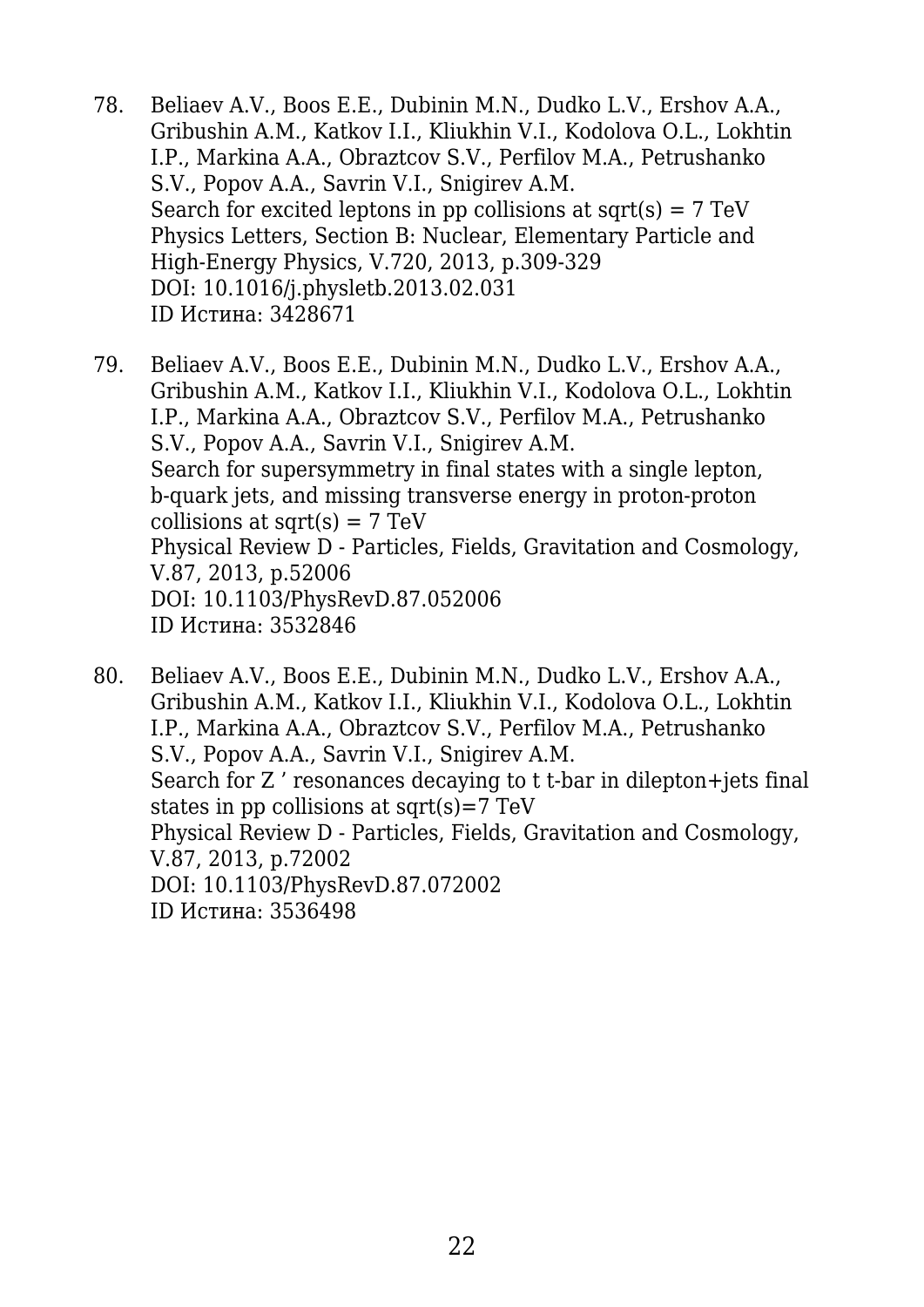- 81. Beliaev A.V., Boos E.E., Dubinin M.N., Dudko L.V., Ershov A.A., Gribushin A.M., Katkov I.I., Kliukhin V.I., Kodolova O.L., Lokhtin I.P., Markina A.A., Obraztcov S.V., Perfilov M.A., Petrushanko S.V., Popov A.A., Savrin V.I., Snigirev A.M. Measurement of W+W- and ZZ production cross sections in pp collisions at sqrt $(s)=8$  TeV Physics Letters, Section B: Nuclear, Elementary Particle and High-Energy Physics, V.721, 2013, p.190-211 DOI: 10.1016/j.physletb.2013.03.027 ID Истина: 3621377
- 82. Beliaev A.V., Boos E.E., Dubinin M.N., Dudko L.V., Ershov A.A., Gribushin A.M., Katkov I.I., Kliukhin V.I., Kodolova O.L., Lokhtin I.P., Markina A.A., Obraztcov S.V., Perfilov M.A., Petrushanko S.V., Popov A.A., Savrin V.I., Snigirev A.M. Measurement of associated production of vector bosons and top quark-antiquark pairs at  $sqrt(s) = 7 TeV$ Physical Review Letters, V.110, 2013, p.172002 DOI: 10.1103/PhysRevLett.110.172002 ID Истина: 3650603
- 83. Beliaev A.V., Boos E.E., Dubinin M.N., Dudko L.V., Ershov A.A., Gribushin A.M., Katkov I.I., Kliukhin V.I., Kodolova O.L., Lokhtin I.P., Markina A.A., Obraztcov S.V., Perfilov M.A., Petrushanko S.V., Popov A.A., Savrin V.I., Snigirev A.M. Search for new physics in final states with a lepton and missing transverse energy in pp collisions at the LHC Physical Review D - Particles, Fields, Gravitation and Cosmology, V.87, 2013, p.72005 DOI: 10.1103/PhysRevD.87.072005 ID Истина: 3650626
- 84. Beliaev A.V., Boos E.E., Dubinin M.N., Dudko L.V., Ershov A.A., Gribushin A.M., Katkov I.I., Kliukhin V.I., Kodolova O.L., Lokhtin I.P., Markina A.A., Obraztcov S.V., Perfilov M.A., Petrushanko S.V., Popov A.A., Savrin V.I., Snigirev A.M. Search for supersymmetry in events with opposite-sign dileptons and missing transverse energy using an artificial neural network Physical Review D - Particles, Fields, Gravitation and Cosmology, V.87, 2013, p.72001 DOI: 10.1103/PhysRevD.87.072001 ID Истина: 3650709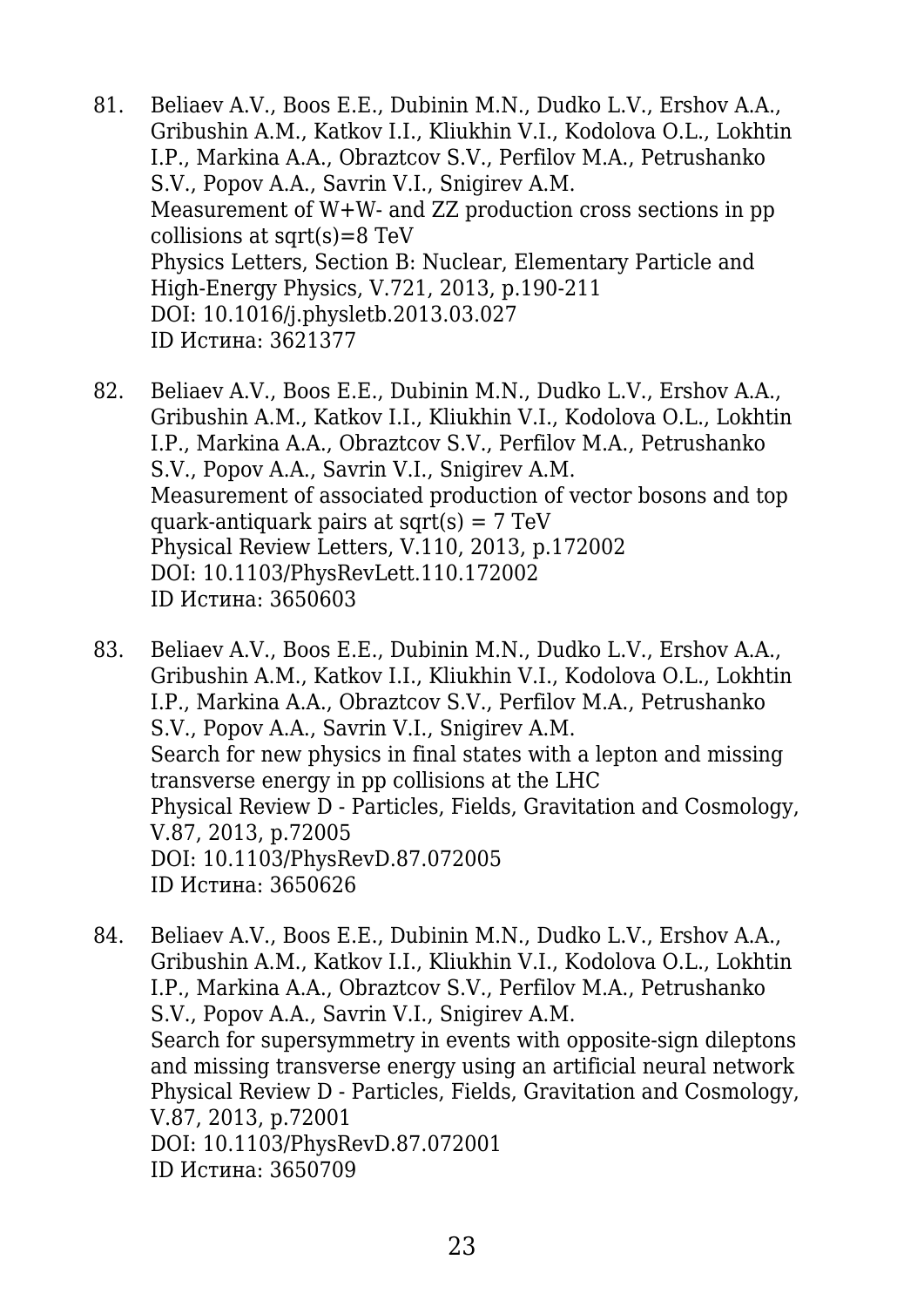- 85. Beliaev A.V., Boos E.E., Dubinin M.N., Dudko L.V., Ershov A.A., Gribushin A.M., Katkov I.I., Kliukhin V.I., Kodolova O.L., Lokhtin I.P., Markina A.A., Obraztcov S.V., Perfilov M.A., Petrushanko S.V., Popov A.A., Savrin V.I., Snigirev A.M. Measurement of the X(3872) production cross section via decays to  $1/psi$  pi- in pp collisions at sqrt(s) = 7 TeV Journal of High Energy Physics, V.2013, 2013, p.154 DOI: 10.1007/JHEP04(2013)154 ID Истина: 3664941
- 86. Beliaev A.V., Boos E.E., Dubinin M.N., Dudko L.V., Ershov A.A., Gribushin A.M., Katkov I.I., Kliukhin V.I., Kodolova O.L., Lokhtin I.P., Markina A.A., Obraztcov S.V., Perfilov M.A., Petrushanko S.V., Popov A.A., Savrin V.I., Snigirev A.M. Event shapes and azimuthal correlations in  $Z +$  jets events in pp collisions at sqrt(s)=7 TeV Physics Letters, Section B: Nuclear, Elementary Particle and High-Energy Physics, V.722, 2013, p.238-261 DOI: 10.1016/j.physletb.2013.04.025 ID Истина: 3670523
- 87. Beliaev A.V., Boos E.E., Dubinin M.N., Dudko L.V., Ershov A.A., Gribushin A.M., Katkov I.I., Kliukhin V.I., Kodolova O.L., Lokhtin I.P., Markina A.A., Obraztcov S.V., Perfilov M.A., Petrushanko S.V., Popov A.A., Savrin V.I., Snigirev A.M. Search for long-lived particles in events with photons and missing energy in proton-proton collisions at  $sqrt(s)=7 TeV$ Physics Letters, Section B: Nuclear, Elementary Particle and High-Energy Physics, V.722, 2013, p.273-294 DOI: 10.1016/j.physletb.2013.04.027 ID Истина: 3670576
- 88. Beliaev A.V., Boos E.E., Dubinin M.N., Dudko L.V., Ershov A.A., Gribushin A.M., Katkov I.I., Kliukhin V.I., Kodolova O.L., Lokhtin I.P., Markina A.A., Obraztcov S.V., Perfilov M.A., Petrushanko S.V., Popov A.A., Savrin V.I., Snigirev A.M. Search for supersymmetry in pp collisions at sqrt(s)=7 TeV in events with a single lepton, jets, and missing transverse momentum European Physical Journal C, V.73, 2013, p.2404 DOI: 10.1140/epjc/s10052-013-2404-z ID Истина: 3675895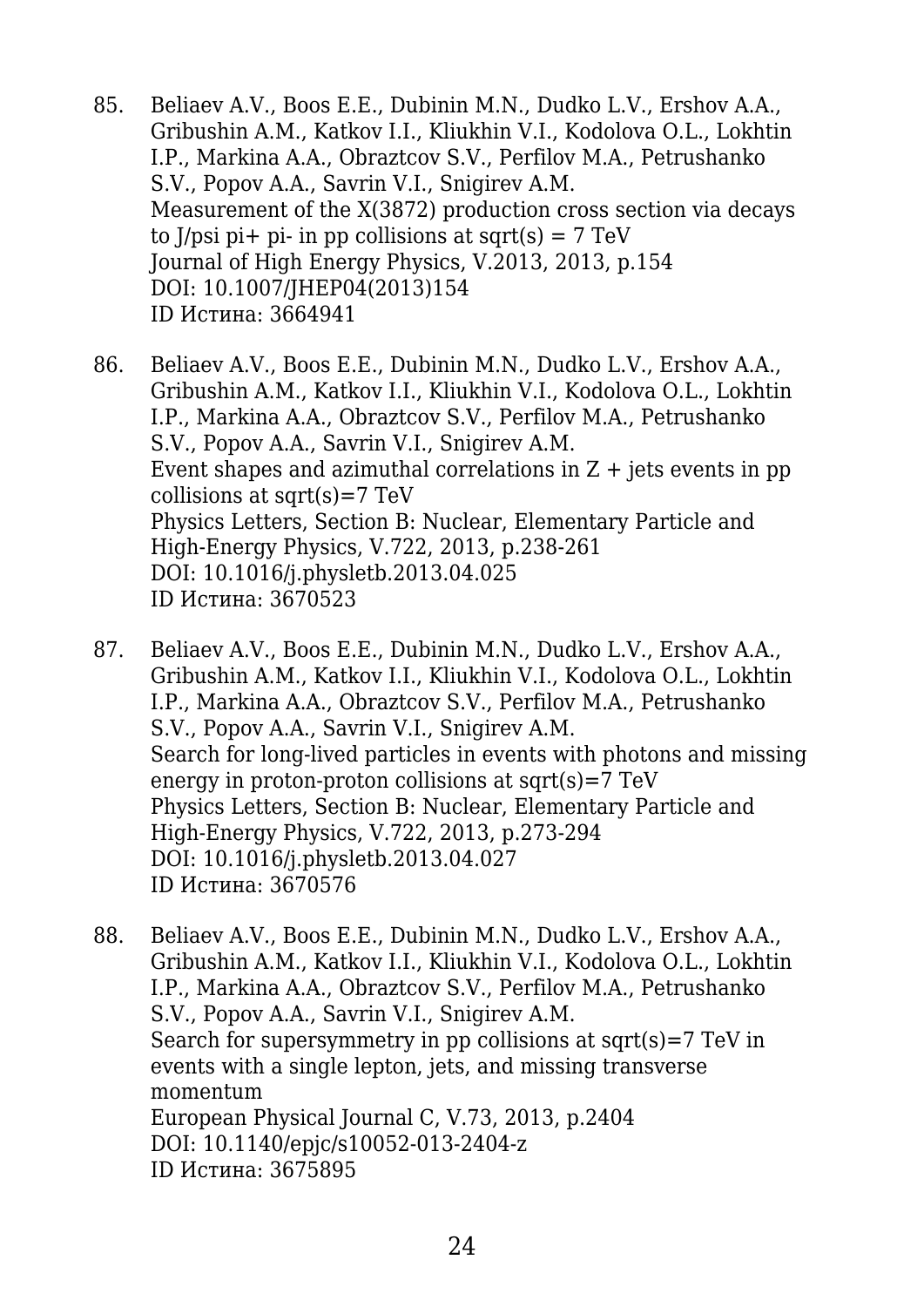- 89. Beliaev A.V., Boos E.E., Dubinin M.N., Dudko L.V., Ershov A.A., Gribushin A.M., Katkov I.I., Kliukhin V.I., Kodolova O.L., Lokhtin I.P., Markina A.A., Obraztcov S.V., Perfilov M.A., Petrushanko S.V., Popov A.A., Savrin V.I., Snigirev A.M. Studies of jet mass in dijet and W/Z+jet events Journal of High Energy Physics, V.2013, 2013, p.90 DOI: 10.1007/JHEP05(2013)090 ID Истина: 3691463
- 90. Beliaev A.V., Boos E.E., Dubinin M.N., Dudko L.V., Ershov A.A., Gribushin A.M., Katkov I.I., Kliukhin V.I., Kodolova O.L., Lokhtin I.P., Markina A.A., Obraztcov S.V., Perfilov M.A., Petrushanko S.V., Popov A.A., Savrin V.I., Snigirev A.M. Measurements of differential jet cross sections in proton-proton collisions at  $sqrt(s)=7$  TeV with the CMS detector Physical Review D - Particles, Fields, Gravitation and Cosmology, V.87, 2013, p.112002 DOI: 10.1103/PhysRevD.87.112002 ID Истина: 3713933
- 91. Beliaev A.V., Boos E.E., Dubinin M.N., Dudko L.V., Ershov A.A., Gribushin A.M., Katkov I.I., Kliukhin V.I., Kodolova O.L., Lokhtin I.P., Markina A.A., Obraztcov S.V., Perfilov M.A., Petrushanko S.V., Popov A.A., Savrin V.I., Snigirev A.M. Search for fractionally charged particles in pp collisions at  $sqrt(s)=7 TeV$ Physical Review D - Particles, Fields, Gravitation and Cosmology, V.87, 2013, p.92008 DOI: 10.1103/PhysRevD.87.092008 ID Истина: 3713997
- 92. Beliaev A.V., Boos E.E., Dubinin M.N., Dudko L.V., Ershov A.A., Gribushin A.M., Katkov I.I., Kliukhin V.I., Kodolova O.L., Lokhtin I.P., Markina A.A., Obraztcov S.V., Perfilov M.A., Petrushanko S.V., Popov A.A., Savrin V.I., Snigirev A.M. Search for heavy resonances in the W/Z-tagged dijet mass spectrum in pp collisions at 7 TeV Physics Letters, Section B: Nuclear, Elementary Particle and High-Energy Physics, V.723, 2013, p.280-301 DOI: 10.1016/j.physletb.2013.05.040 ID Истина: 3723081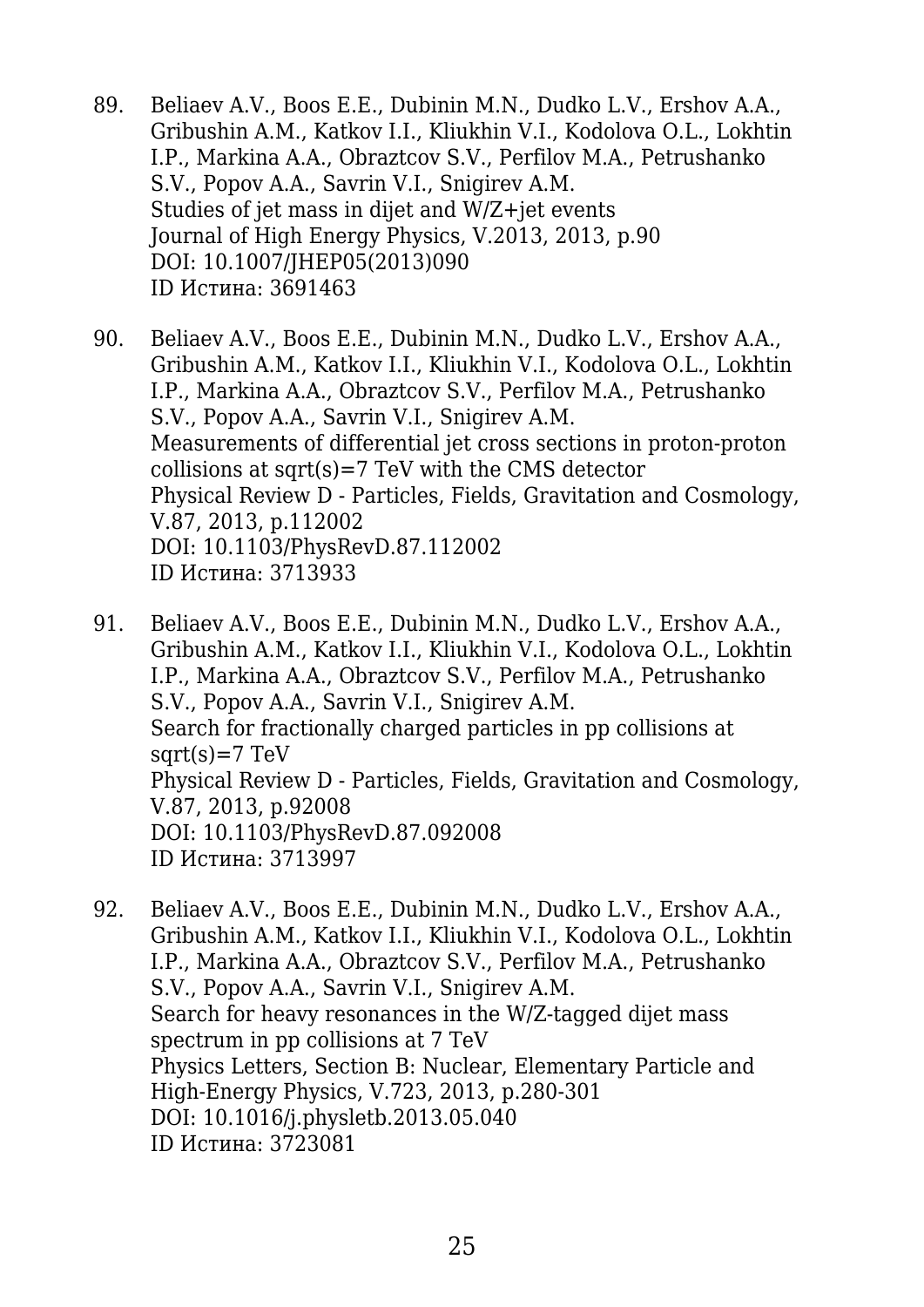- 93. Beliaev A.V., Boos E.E., Dubinin M.N., Dudko L.V., Ershov A.A., Gribushin A.M., Katkov I.I., Kliukhin V.I., Kodolova O.L., Lokhtin I.P., Markina A.A., Obraztcov S.V., Perfilov M.A., Petrushanko S.V., Popov A.A., Savrin V.I., Snigirev A.M. Searches for Higgs bosons in pp collisions at sqrt(s)=7 and 8 TeV in the context of four-generation and fermiophobic models Physics Letters, Section B: Nuclear, Elementary Particle and High-Energy Physics, V.725, 2013, p.36-59 DOI: 10.1016/j.physletb.2013.06.043 ID Истина: 4425882
- 94. Beliaev A.V., Boos E.E., Dubinin M.N., Dudko L.V., Ershov A.A., Gribushin A.M., Katkov I.I., Kliukhin V.I., Kodolova O.L., Lokhtin I.P., Markina A.A., Obraztcov S.V., Perfilov M.A., Petrushanko S.V., Popov A.A., Savrin V.I., Snigirev A.M. Search for narrow resonances using the dijet mass spectrum in pp collisions at sqrt $(s) = 8$  TeV Physical Review D - Particles, Fields, Gravitation and Cosmology, V.87, 2013, p.114015 DOI: 10.1103/PhysRevD.87.114015 ID Истина: 4425987
- 95. Beliaev A.V., Boos E.E., Dubinin M.N., Dudko L.V., Ershov A.A., Gribushin A.M., Katkov I.I., Kliukhin V.I., Kodolova O.L., Lokhtin I.P., Markina A.A., Obraztcov S.V., Perfilov M.A., Petrushanko S.V., Popov A.A., Savrin V.I., Snigirev A.M. Inclusive search for supersymmetry using the razor variables in pp collisions at  $sqrt(s)=7 TeV$ Physical Review Letters, V.111, 2013, p.81802 DOI: 10.1103/PhysRevLett.111.081802 ID Истина: 4462660
- 96. Beliaev A.V., Boos E.E., Dubinin M.N., Dudko L.V., Ershov A.A., Gribushin A.M., Katkov I.I., Kliukhin V.I., Kodolova O.L., Lokhtin I.P., Markina A.A., Obraztcov S.V., Perfilov M.A., Petrushanko S.V., Popov A.A., Savrin V.I., Snigirev A.M. Interpretation of searches for supersymmetry with simplified models Physical Review D - Particles, Fields, Gravitation and Cosmology, V.88, 2013, p.52017 DOI: 10.1103/PhysRevD.88.052017 ID Истина: 4862420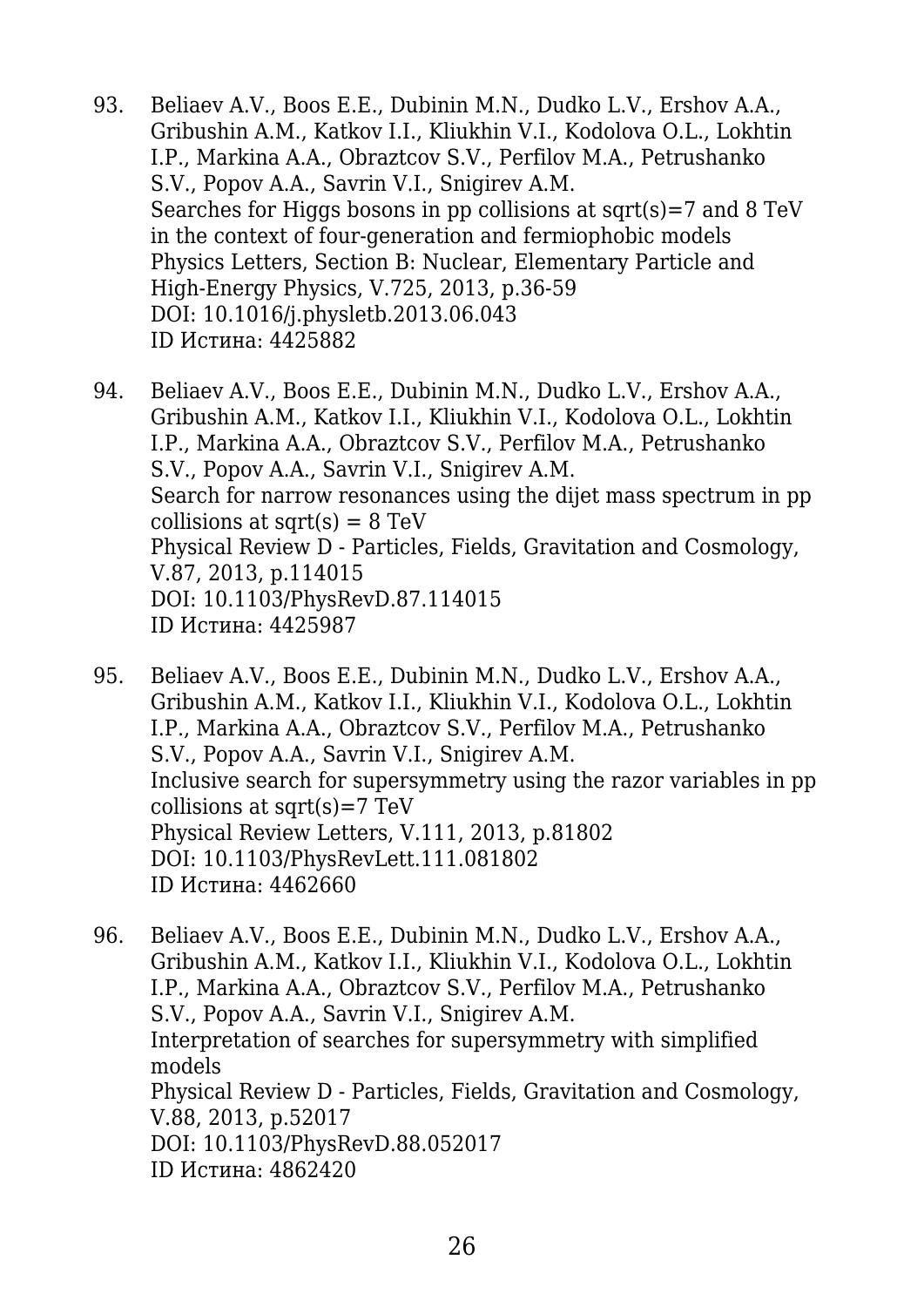- 97. Beliaev A.V., Boos E.E., Dubinin M.N., Dudko L.V., Ershov A.A., Gribushin A.M., Katkov I.I., Kliukhin V.I., Kodolova O.L., Lokhtin I.P., Markina A.A., Obraztcov S.V., Perfilov M.A., Petrushanko S.V., Popov A.A., Savrin V.I., Snigirev A.M. Search for a non-standard-model Higgs boson decaying to a pair of new light bosons in four-muon final states Physics Letters, Section B: Nuclear, Elementary Particle and High-Energy Physics, V.726, 2013, p.564-586 DOI: 10.1016/j.physletb.2013.09.009 ID Истина: 4973420
- 98. Beliaev A.V., Boos E.E., Dubinin M.N., Dudko L.V., Ershov A.A., Gribushin A.M., Katkov I.I., Kliukhin V.I., Kodolova O.L., Lokhtin I.P., Markina A.A., Obraztcov S.V., Perfilov M.A., Petrushanko S.V., Popov A.A., Savrin V.I., Snigirev A.M. Measurement of the Y(1S), Y(2S), and Y(3S) cross sections in pp collisions at  $sqrt(s) = 7 TeV$ Physics Letters, Section B: Nuclear, Elementary Particle and High-Energy Physics, V.727, 2013, p.101-125 DOI: 10.1016/j.physletb.2013.10.033 ID Истина: 4996987
- 99. Beliaev A.V., Boos E.E., Dubinin M.N., Dudko L.V., Ershov A.A., Gribushin A.M., Katkov I.I., Kliukhin V.I., Kodolova O.L., Lokhtin I.P., Markina A.A., Obraztcov S.V., Petrushanko S.V., Popov A.A., Savrin V.I., Snigirev A.M. Search for new physics in events with photons, jets, and missing transverse energy in pp collisions at sqrt $(s)$ = 7 TeV Journal of High Energy Physics, V.2013, 2013, p.111 DOI: 10.1007/JHEP03(2013)111 ID Истина: 3507829
- 100. Beliaev A.V., Boos E.E., Dubinin M.N., Dudko L.V., Ershov A.A., Gribushin A.M., Katkov I.I., Kliukhin V.I., Kodolova O.L., Lokhtin I.P., Markina A.A., Obraztcov S.V., Petrushanko S.V., Popov A.A., Savrin V.I., Snigirev A.M. Search for gluino mediated bottom- and top-squark production in multijet final states in pp collisions at 8 TeV Physics Letters, Section B: Nuclear, Elementary Particle and High-Energy Physics, V.725, 2013, p.243-270 DOI: 10.1016/j.physletb.2013.06.058 ID Истина: 4451001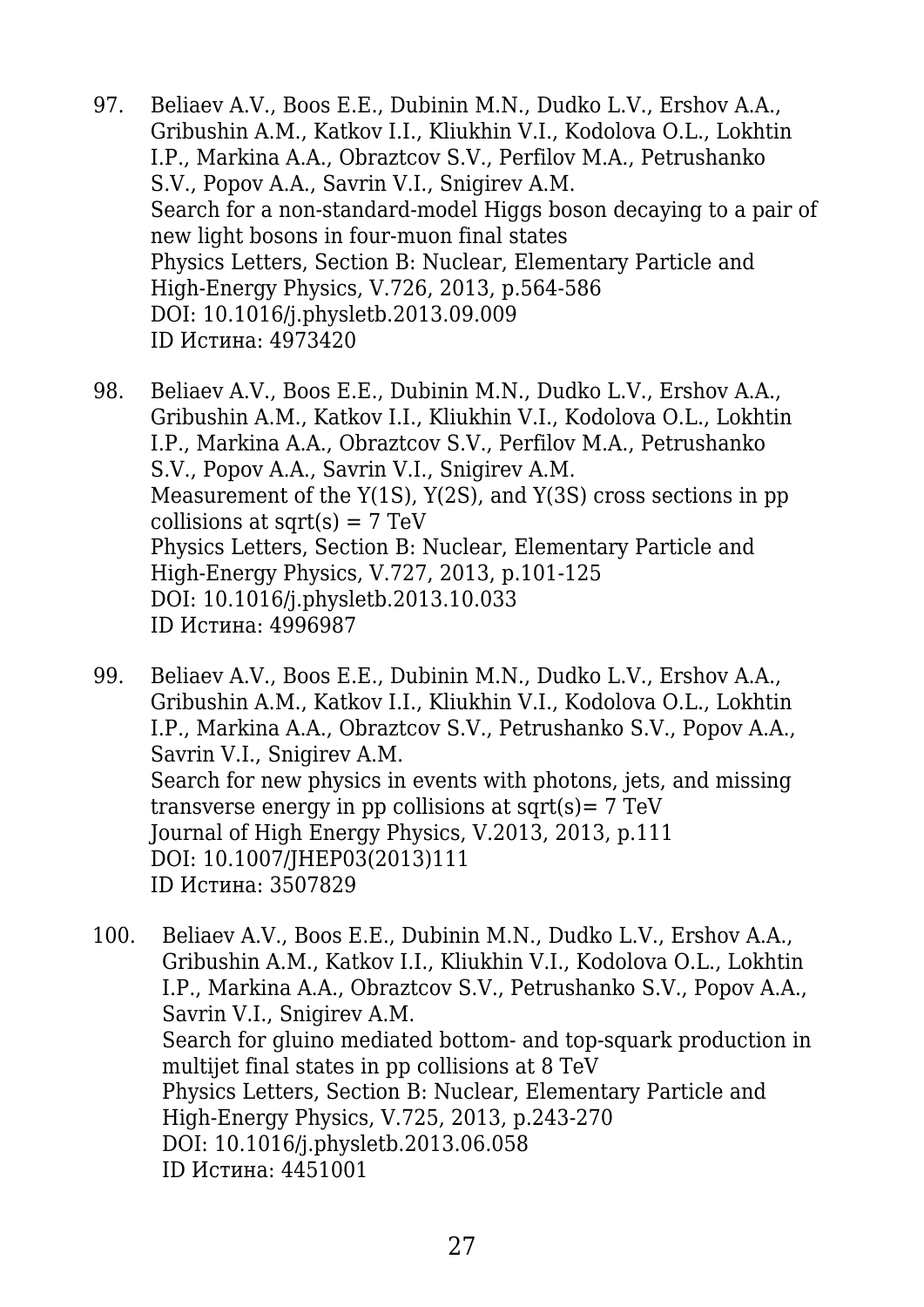- 101. Beliaev A.V., Boos E.E., Dubinin M.N., Dudko L.V., Ershov A.A., Gribushin A.M., Katkov I.I., Kliukhin V.I., Kodolova O.L., Lokhtin I.P., Markina A.A., Obraztcov S.V., Petrushanko S.V., Popov A.A., Savrin V.I., Snigirev A.M. Measurement of the Lambda(b0) lifetime in pp collisions at  $sqrt(s)=7 TeV$ Journal of High Energy Physics, V.2013, 2013, p.163 DOI: 10.1007/JHEP07(2013)163 ID Истина: 4451021
- 102. Beliaev A.V., Boos E.E., Dubinin M.N., Dudko L.V., Ershov A.A., Gribushin A.M., Katkov I.I., Kliukhin V.I., Kodolova O.L., Lokhtin I.P., Markina A.A., Obraztcov S.V., Petrushanko S.V., Popov A.A., Savrin V.I., Snigirev A.M. Measurement of the Bs0 -> mu+ mu- branching fraction and search for B0 -> mu+ mu- with the CMS Experiment Physical Review Letters, V.111, 2013, p.101804 DOI: 10.1103/PhysRevLett.111.101804 ID Истина: 4648831
- 103. Beliaev A.V., Boos E.E., Dubinin M.N., Dudko L.V., Ershov A.A., Gribushin A.M., Katkov I.I., Kliukhin V.I., Kodolova O.L., Lokhtin I.P., Markina A.A., Obraztcov S.V., Petrushanko S.V., Popov A.A., Savrin V.I., Snigirev A.M. Energy calibration and resolution of the CMS electromagnetic calorimeter in pp collisions at sqrt $(s)$ =7 TeV Journal of Instrumentation, V.8, 20131 DOI: 10.1088/1748-0221/8/09/P09009 ID Истина: 4651957
- 104. Beliaev A.V., Boos E.E., Dubinin M.N., Dudko L.V., Ershov A.A., Gribushin A.M., Katkov I.I., Kliukhin V.I., Kodolova O.L., Lokhtin I.P., Markina A.A., Obraztcov S.V., Petrushanko S.V., Popov A.A., Savrin V.I., Snigirev A.M. Angular analysis and branching fraction measurement of the decay B0 to  $K*0$  mu+ mu-Physics Letters, Section B: Nuclear, Elementary Particle and High-Energy Physics, V.727, 2013, p.77-100 DOI: 10.1016/j.physletb.2013.10.017 ID Истина: 4996911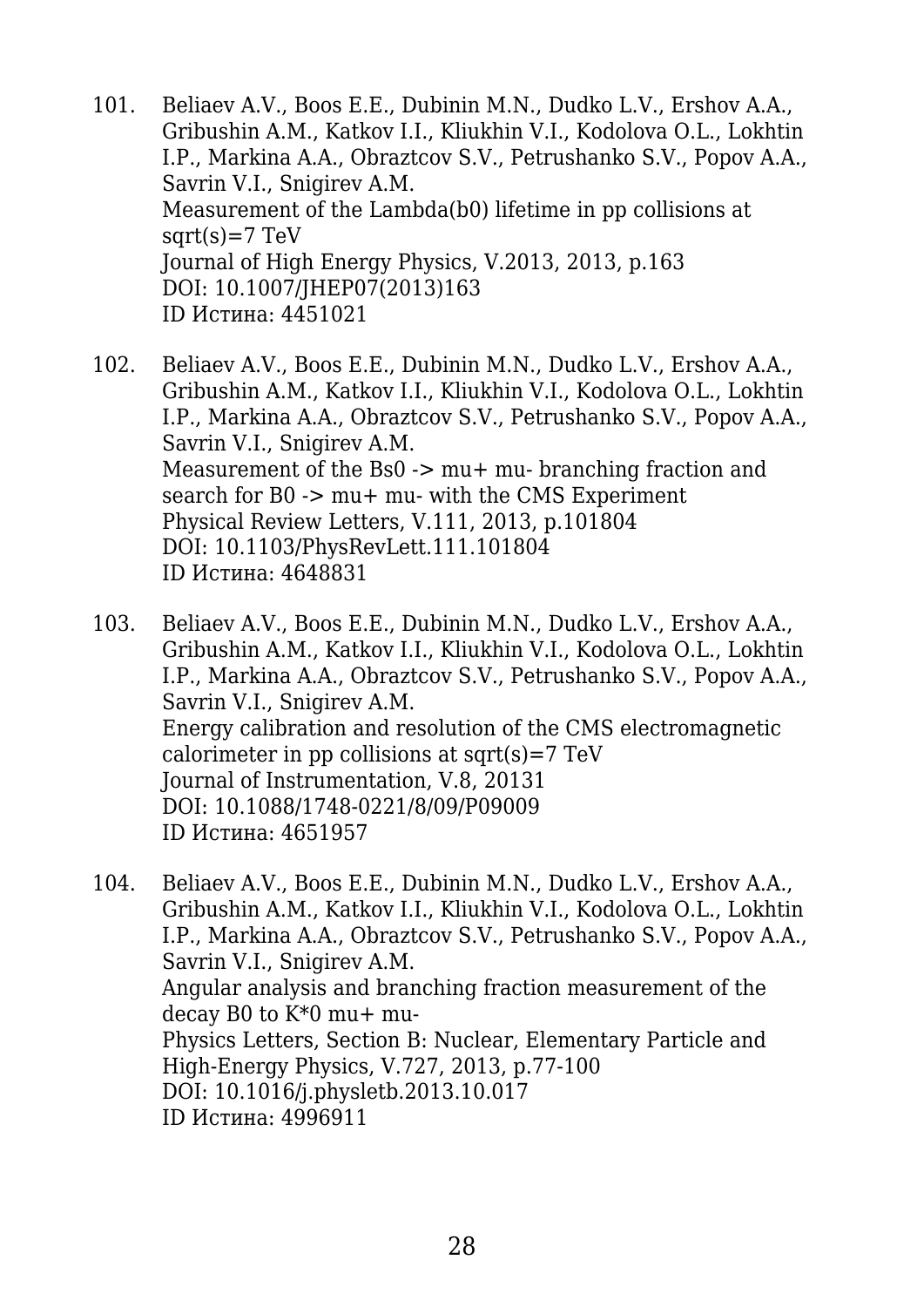- 105. Beliaev A.V., Boos E.E., Dubinin M.N., Dudko L.V., Ershov A.A., Gribushin A.M., Katkov I.I., Kliukhin V.I., Kodolova O.L., Lokhtin I.P., Markina A.A., Obraztcov S.V., Petrushanko S.V., Popov A.A., Savrin V.I., Snigirev A.M. Search for a new bottomonium state decaying to  $Y(1S)p_i + p_i$ - in pp collisions at sqrt $(s) = 8$  TeV Physics Letters, Section B: Nuclear, Elementary Particle and High-Energy Physics, V.727, 2013, p.57-76 DOI: 10.1016/j.physletb.2013.10.016 ID Истина: 4996952
- 106. Beliaev A.V., Boos E.E., Dubinin M.N., Dudko L.V., Ershov A.A., Gribushin A.M., Katkov I.I., Kliukhin V.I., Kodolova O.L., Lokhtin I.P., Markina A.A., Obraztcov S.V., Petrushanko S.V., Popov A.A., Savrin V.I., Snigirev A.M. Measurement of the W+W- Cross section in pp Collisions at  $sqrt(s) = 7 TeV$  and Limits on Anomalous WWgamma and WWZ couplings European Physical Journal C, V.73, 2013, p.2610 DOI: 10.1140/epjc/s10052-013-2610-8 ID Истина: 5094185
- 107. Beliaev A.V., Boos E.E., Dubinin M.N., Dudko L.V., Ershov A.A., Gribushin A.M., Katkov I.I., Kliukhin V.I., Kodolova O.L., Lokhtin I.P., Markina A.A., Obraztcov S.V., Petrushanko S.V., Popov A.A., Savrin V.I., Snigirev A.M. Measurement of the ratio of the inclusive 3-jet cross section to the inclusive 2-jet cross section in pp collisions at sqrt(s)  $= 7 \text{ TeV}$ and first determination of the strong coupling constant in the TeV range European Physical Journal C, V.73, 2013, p.2604 DOI: 10.1140/epjc/s10052-013-2604-6

ID Истина: 5094350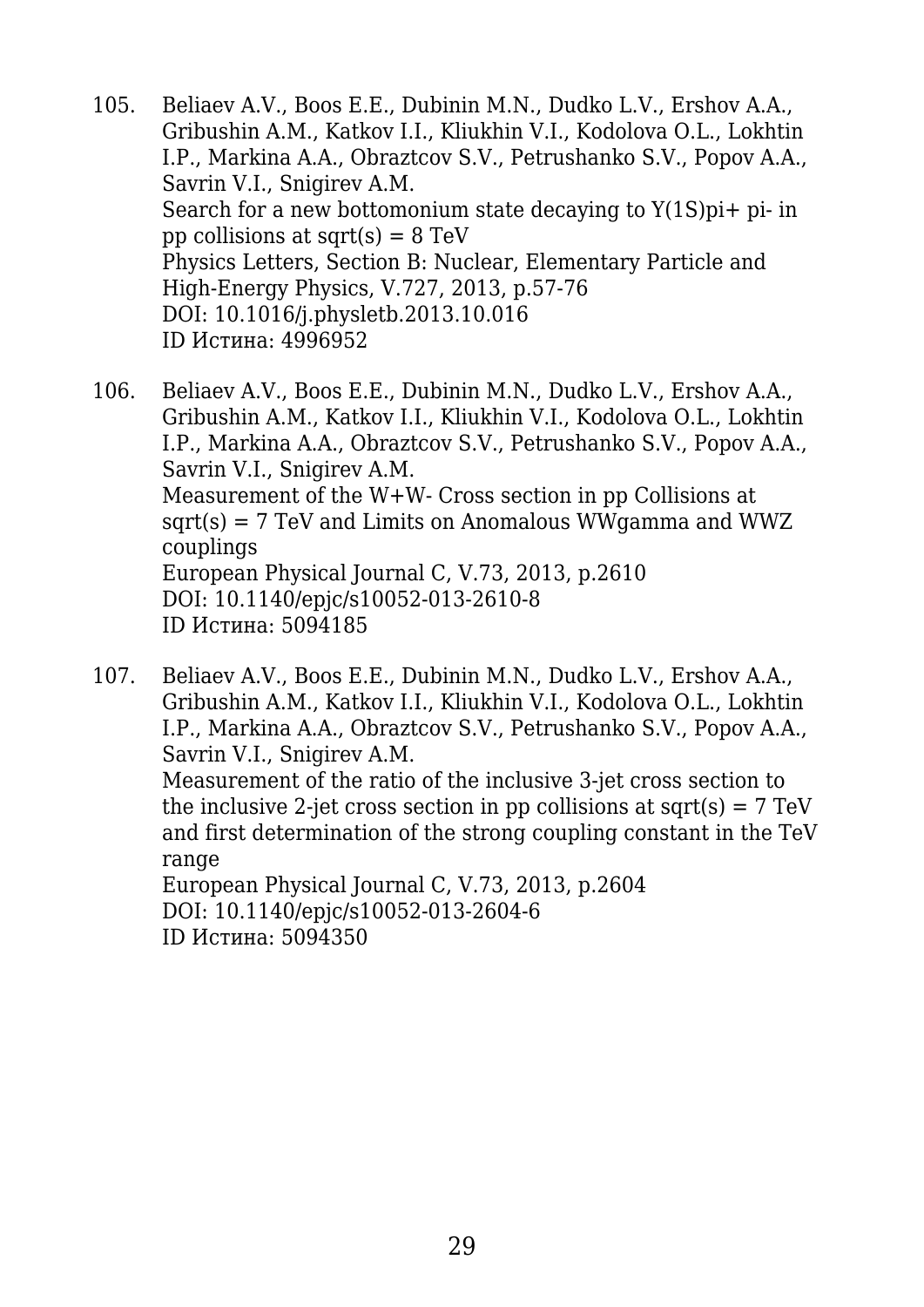- 108. Beliaev A.V., Boos E.E., Dubinin M.N., Dudko L.V., Ershov A.A., Gribushin A.M., Katkov I.I., Kliukhin V.I., Kodolova O.L., Lokhtin I.P., Markina A.A., Obraztcov S.V., Petrushanko S.V., Popov A.A., Savrin V.I., Snigirev A.M. Measurement of the prompt J/psi and psi(2S) polarizations in pp collisions at sqrt $(s)$ =7 TeV Physics Letters, Section B: Nuclear, Elementary Particle and High-Energy Physics, V.727, 2013, p.381-402 DOI: 10.1016/j.physletb.2013.10.055 ID Истина: 5156132
- 109. Beliaev A.V., Boos E.E., Dubinin M.N., Dudko L.V., Ershov A.A., Gribushin A.M., Katkov I.I., Kliukhin V.I., Kodolova O.L., Lokhtin I.P., Markina A.A., Obraztcov S.V., Petrushanko S.V., Popov A.A., Savrin V.I., Snigirev A.M. Measurement of the differential and double-differential Drell-Yan cross sections in proton-proton collisions at sqrt(s) =  $7 \text{ TeV}$ Journal of High Energy Physics, V.2013, 2013, p.30 DOI: 10.1007/JHEP12(2013)030 ID Истина: 5347466
- 110. Beliaev A.V., Boos E.E., Dubinin M.N., Dudko L.V., Ershov A.A., Gribushin A.M., Katkov I.I., Kliukhin V.I., Kodolova O.L., Lokhtin I.P., Markina A.A., Obraztcov S.V., Petrushanko S.V., Popov A.A., Savrin V.I., Snigirev A.M. Rapidity distributions in exclusive Z+jet and gamma+jet events in pp collisions at sqrt $(s)=7$  TeV Physical Review D - Particles, Fields, Gravitation and Cosmology, V.88, 2013, p.112009 DOI: 10.1103/PhysRevD.88.112009 ID Истина: 5611055
- 111. Beliaev A.V., Boos E.E., Dubinin M.N., Dudko L.V., Ershov A.A., Gribushin A.M., Katkov I.I., Kliukhin V.I., Kodolova O.L., Lokhtin I.P., Markina A.A., Obraztcov S.V., Petrushanko S.V., Popov A.A., Savrin V.I., Snigirev A.M. Search for top-squark pair production in the single-lepton final state in pp collisions at  $sqrt(s) = 8$  TeV European Physical Journal C, V.73, 2013, p.2677 DOI: 10.1140/epjc/s10052-013-2677-2 ID Истина: 5611121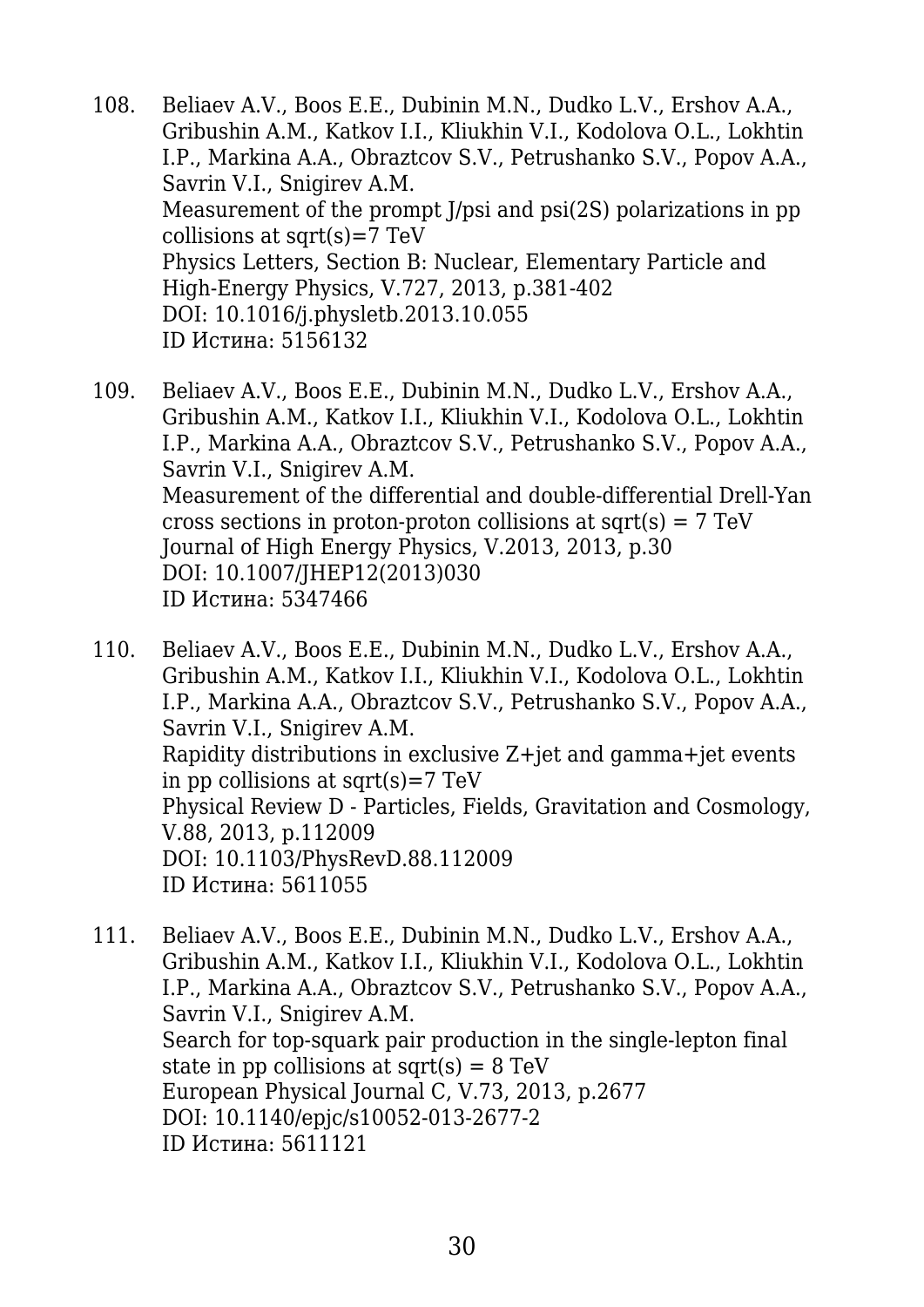- 112. Beliaev A.V., Boos E.E., Dubinin M.N., Dudko L.V., Ershov A.A., Gribushin A.M., Kliukhin V.I., Katkov I.I., Kodolova O.L., Lokhtin I.P., Markina A.A., Obraztcov S.V., Petrushanko S.V., Popov A.A., Savrin V.I., Snigirev A.M. Observation of a new boson with mass near 125 GeV in pp collisions at sqrt $(s) = 7$  and 8 TeV Journal of High Energy Physics, V.2013, 2013, p.81 DOI: 10.1007/JHEP06(2013)081 ID Истина: 3829565
- 113. Beliaev A.V., Boos E.E., Dubinin M.N., Dudko L.V., Ershov A.A., Gribushin A.M., Kliukhin V.I., Kodolova O.L., Lokhtin I.P., Markina A.A., Obraztcov S.V., Petrushanko S.V., Popov A.A., Savrin V.I., Snigirev A.M. Measurement of neutral strange particle production in the underlying event in proton-proton collisions at  $sqrt(s)=7 TeV$ Physical Review D - Particles, Fields, Gravitation and Cosmology, V.88, 2013, p.52001 DOI: 10.1103/PhysRevD.88.052001 ID Истина: 4502468
- 114. Beliaev A.V., Boos E.E., Dubinin M.N., Dudko L.V., Khein L.A., Kliukhin V.I., Kodolova O.L., Lokhtin I.P., Markina A.A., Obraztcov S.V., Perfilov M.A., Petrushanko S.V., Popov A.A., Proskuriakov A.S., Savrin V.I., Snigirev A.M. Measurement of the inelastic proton-proton cross section at  $sqrt(s)=7 TeV$ Physics Letters, Section B: Nuclear, Elementary Particle and High-Energy Physics, V.722, 2013, p.5-27 DOI: 10.1016/j.physletb.2013.03.024 ID Истина: 3626166
- 115. Beliaev A.V., Boos E.E., Dubinin M.N., Ershov A.A., Gribushin A.M., Katkov I.I., Khein L.A., Kliukhin V.I., Kodolova O.L., Lokhtin I.P., Markina A.A., Obraztcov S.V., Perfilov M.A., Petrushanko S.V., Popov A.A., Proskuriakov A.S., Savrin V.I. Observation of a diffractive contribution to dijet production in proton-proton collisions at sqrt(s)=7 TeV Physical Review D - Particles, Fields, Gravitation and Cosmology, V.87, 2013, p.12006 DOI: 10.1103/PhysRevD.87.012006 ID Истина: 3136903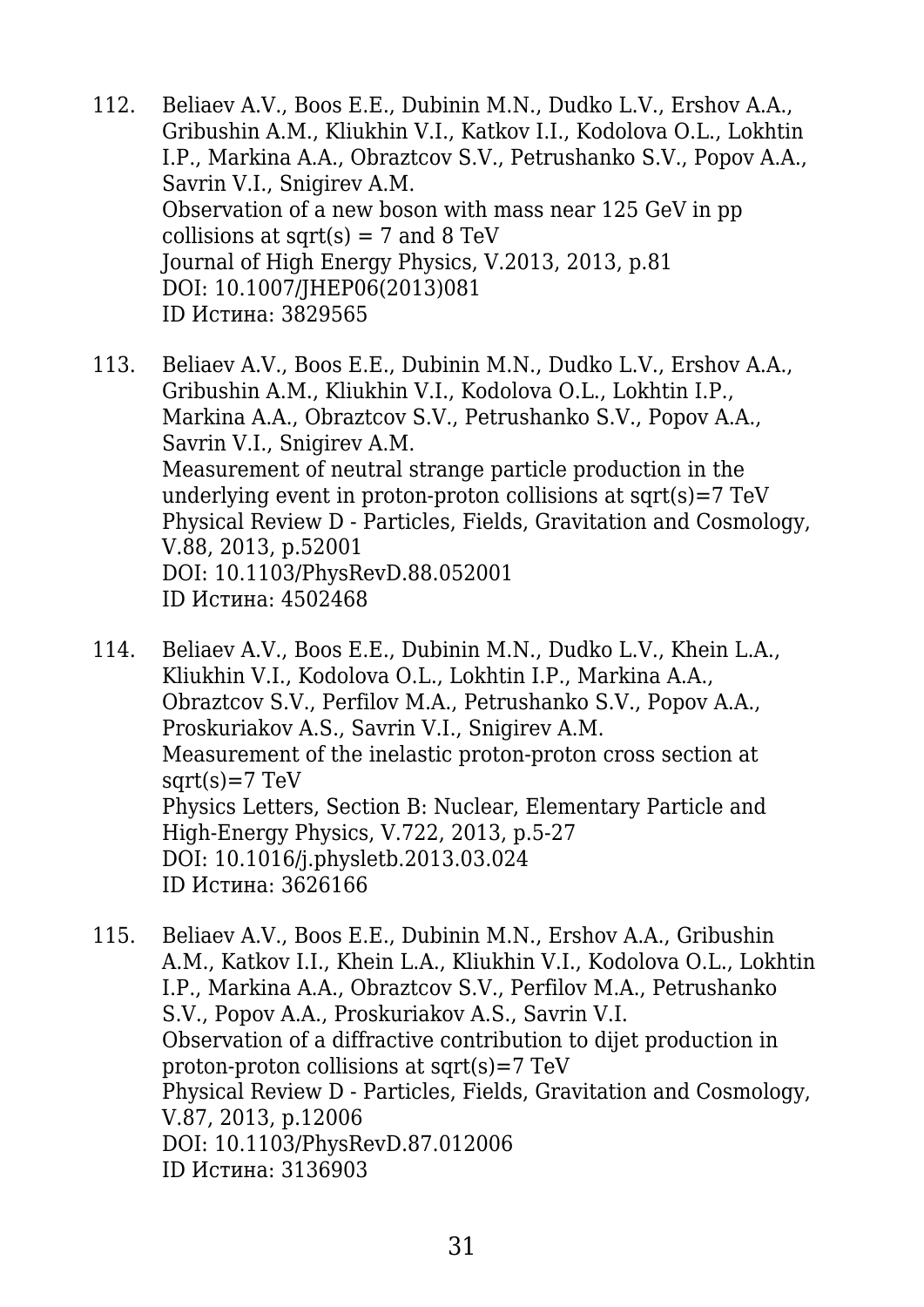- 116. Beliaev A.V., Boos E.E., Dubinin M.N., Ershov A.A., Katkov I.I., Khein L.A., Kliukhin V.I., Kodolova O.L., Lokhtin I.P., Markina A.A., Obraztcov S.V., Petrushanko S.V., Popov A.A., Proskuriakov A.S., Savrin V.I., Snigirev A.M. Study of exclusive two-photon production of W+W- in pp collisions at sqrt(s)=7 TeV and constraints on anomalous quartic gauge couplings Journal of High Energy Physics, V.2013, 2013, p.116 DOI: 10.1007/JHEP07(2013)116 ID Истина: 4422394
- 117. Beliaev A.V., Boos E.E., Dubinin M.N., Ershov A.A., Katkov I.I., Khein L.A., Kliukhin V.I., Kodolova O.L., Lokhtin I.P., Markina A.A., Obraztcov S.V., Petrushanko S.V., Popov A.A., Proskuriakov A.S., Savrin V.I., Snigirev A.M. Measurement of the hadronic activity in events with a Z and two jets and extraction of the cross section for the electroweak production of a Z with two jets in pp collisions at sqrt(s)  $= 7 \text{ TeV}$ Journal of High Energy Physics, V.2013, 2013, p.101 DOI: 10.1007/JHEP10(2013)062 ID Истина: 5094024
- 118. Beliaev A.V., Boos E.E., Dudko L.V., Gribushin A.M., Khein L.A., Katkov I.I., Kliukhin V.I., Kodolova O.L., Lokhtin I.P., Markina A.A., Obraztcov S.V., Petrushanko S.V., Popov A.A., Proskuriakov A.S., Savrin V.I., Snigirev A.M. Jet and underlying event properties as a function of charged-particle multiplicity in proton-proton collisions at sqrt(s)  $= 7$  TeV European Physical Journal C, V.73, 2013, p.2674 DOI: 10.1140/epjc/s10052-013-2674-5 ID Истина: 5400373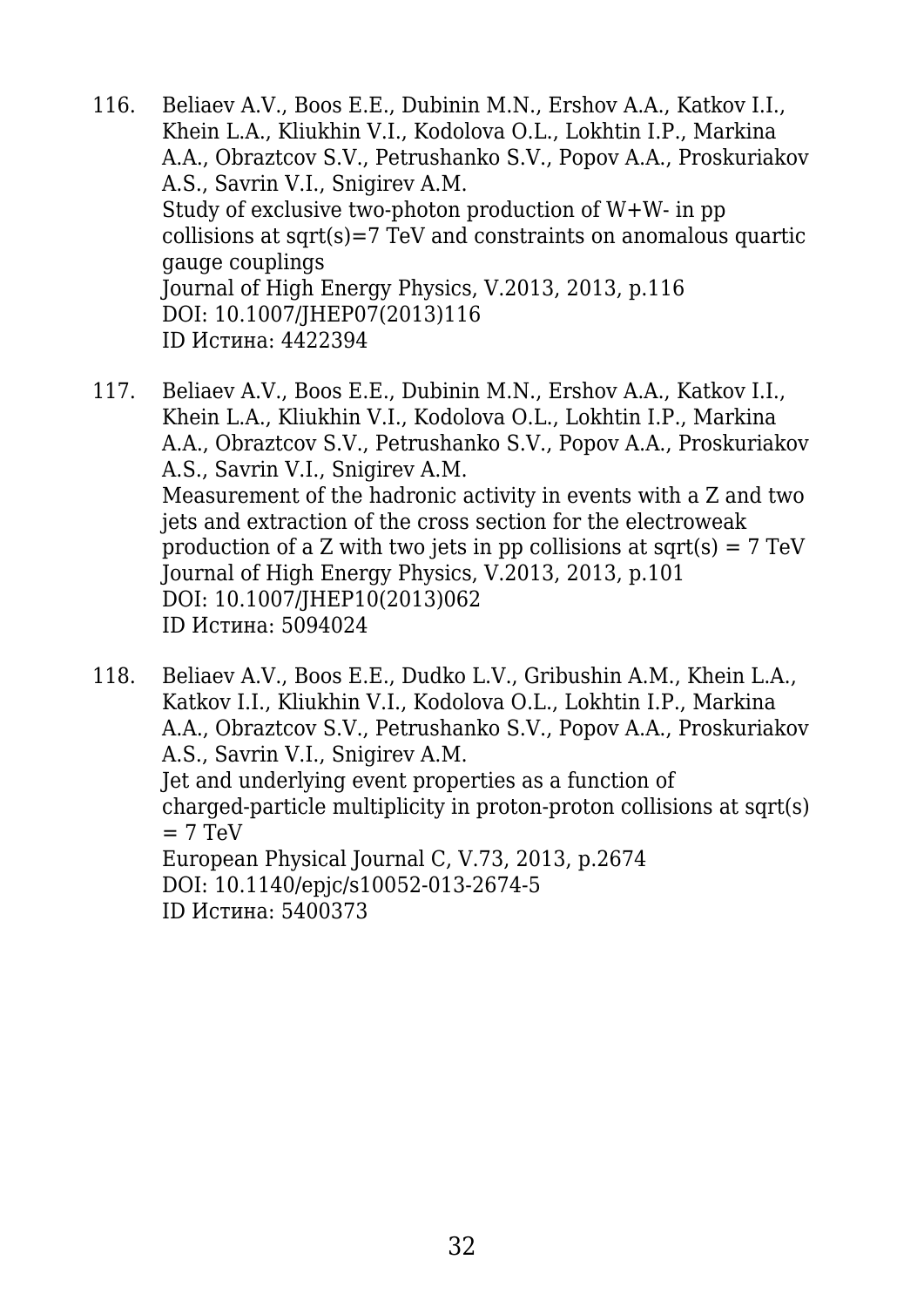- 119. Beliaev A.V., Boos E.E., Ershov A.A., Gribushin A.M., Katkov I.I., Kliukhin V.I., Kodolova O.L., Korotkikh V.L., Lokhtin I.P., Markina A.A., Obraztcov S.V., Perfilov M.A., Petrushanko S.V., Popov A.A., Savrin V.I., Snigirev A.M., Vardanian I.N. Observation of long-range near-side angular correlations in proton-lead collisions at the LHC Physics Letters, Section B: Nuclear, Elementary Particle and High-Energy Physics, V.718, 2013, p.795-814 DOI: 10.1016/j.physletb.2012.11.025 ID Истина: 2999224
- 120. Beliaev A.V., Boos E.E., Ershov A.A., Gribushin A.M., Katkov I.I., Kliukhin V.I., Kodolova O.L., Korotkikh V.L., Lokhtin I.P., Markina A.A., Obraztcov S.V., Perfilov M.A., Petrushanko S.V., Popov A.A., Savrin V.I., Snigirev A.M., Vardanian I.N. Measurement of the azimuthal anisotropy of neutral pions in PbPb collisions at sqrt(s[NN]) =  $2.76$  TeV Physical Review Letters, V.110, 2013, p.42301 DOI: 10.1103/PhysRevLett.110.042301 ID Истина: 3239714
- 121. Beliaev A.V., Boos E.E., Ershov A.A., Gribushin A.M., Katkov I.I., Kliukhin V.I., Kodolova O.L., Korotkikh V.L., Lokhtin I.P., Markina A.A., Obraztcov S.V., Perfilov M.A., Petrushanko S.V., Savrin V.I., Snigirev A.M., Vardanian I.N. Measurement of the elliptic anisotropy of charged particles produced in PbPb collisions at sqrt(s[NN]) =  $2.76$  TeV Physical Review C - Nuclear Physics, V.87, 2013, p.14902 DOI: 10.1103/PhysRevC.87.014902 ID Истина: 3072550
- 122. Belkova Iu.A., Teplova Ia.A. Multicomponent approximation for evaluation of nonequilibrium charge fractions of ions passing through thin films Radiation Effects and Defects in Solids, V.168, 2013, p.365-371 ID Истина: 3852900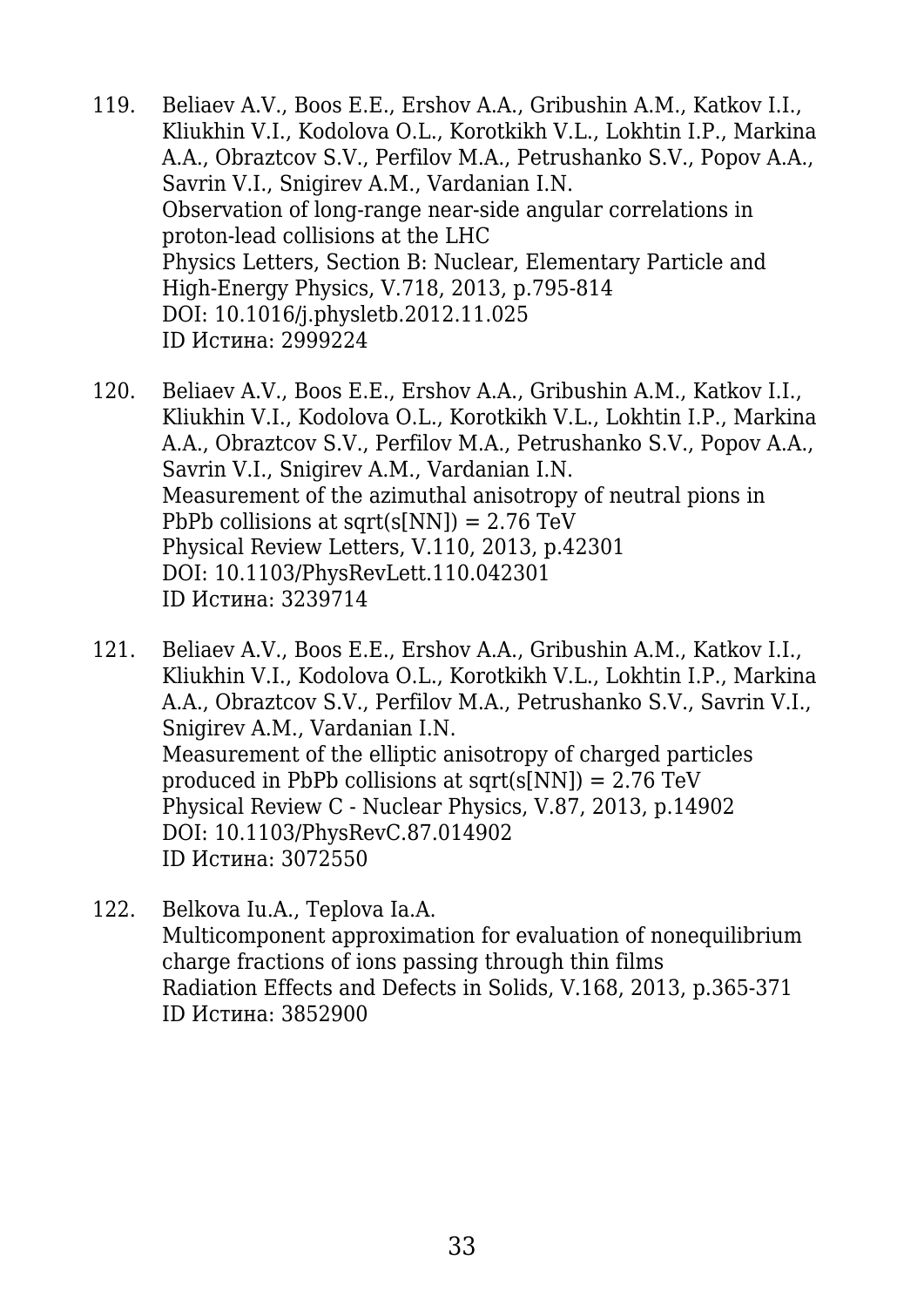- 123. Belkova Iu.A., Teplova Ia.A. Three-component approximation for estimation of the nonequilibrium charge fractions of boron and nitrogen ions on passing through thin films Journal of Surface Investigation. X-ray, Synchrotron and Neutron Techniques, V.7, 2013, p.234-238 ID Истина: 3852933
- 124. Berezhnev S.F., Kalmykov N.N., Korosteleva E.E., Kuzmichev L.A., Panasiuk M.I., Prosin V.V., Silaev A.A., Skurikhin A.V., Sveshnikova L.G., Iashin I.V. Tunka-HiSCORE – A new array for multi-TeV γ-ray astronomy and cosmic-ray physics Nuclear Instruments and Methods in Physics Research, Section A: Accelerators, Spectrometers, Detectors and Associated Equipment, V.732, 2013, p.290-294 DOI: 10.1016/j.nima.2013.06.034 ID Истина: 5128431
- 125. Berezhnev S.F., Kalmykov N.N., Korosteleva E.E., Kuzmichev L.A., Panasiuk M.I., Prosin V.V., Skurikhin A.V., Sveshnikova L.G., Iashin I.V. The Tunka – Multi-component EAS detector for high energy cosmic ray studies Nuclear Instruments and Methods in Physics Research, Section A: Accelerators, Spectrometers, Detectors and Associated Equipment, V.732, 2013, p.281-285 DOI: 10.1016/j.nima.2013.05.180 ID Истина: 5128566
- 126. Berezhnoi A.V., Leflat A.K., Nikitin N.V., Savrina D.V., Korolev M.G. Evidence for the decay  $B^0\to J/\psi \omega$  and measurement of the relative branching fractions of  $\$B^0$  s\$ meson decays to  $\frac{1}{\sqrt{2}}$  strips and  $\frac{1}{\sqrt{2}}$  strips strips 3. Nuclear Physics B, V.867, 2013, p.547-566 DOI: 10.1016/j.nuclphysb.2012.10.021 ID Истина: 2179414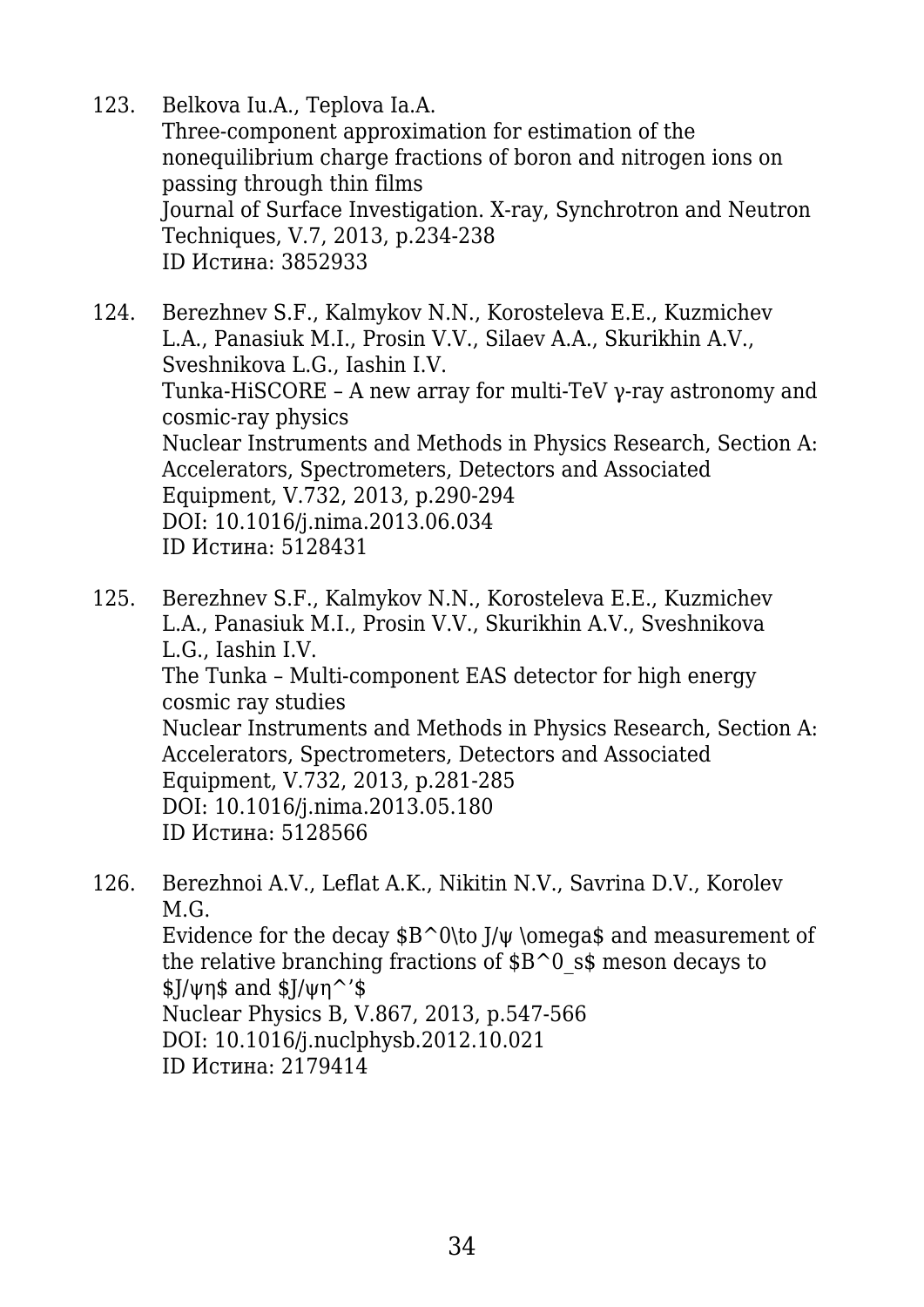- 127. Berezhnoi A.V., Leflat A.K., Nikitin N.V., Savrina D.V., Korolev M.G. Measurement of the  $\$B\ s^0\theta\tau_0\$ +μ^-\$ Branching Fraction and Search for \$B^0\$\rightarrow\$μ^+μ^-\$ Decays at the LHCb Experiment Physical Review Letters, V.111, 2013, p.101805-101805 DOI: 10.1103/PhysRevLett.111.101805 ID Истина: 5189998
- 128. Berezhnoi A.V., Leflat A.K., Nikitin N.V., Savrina D.V., Korolev M.G. Search for Rare  $B(s)^0\mathbf{\prime}\right\in\mathbb{L}^\mathbb{+}\mathbb{+}\mathbb{+}u^\mathbf{\mathbb{+}}u^\mathbf{\mathbb{+}}u^\mathbf{\mathbb{+}}u^\mathbf{\mathbb{+}}u^\mathbf{\mathbb{+}}u^\mathbf{\mathbb{+}}u^\mathbf{\mathbb{+}}u^\mathbf{\mathbb{+}}u^\mathbf{\mathbb{+}}u^\mathbf{\mathbb{+}}u^\mathbf{\mathbb{+}}u^\mathbf{\mathbb{+}}u^\mathbf{\mathbb{+}}u^\mathbf{\mathbb{+}}u^\mathbf{\mathbb{+}}u^\mathbf{\mathbb{+}}u^\mathbf{\mathbb{+}}u^\mathbf{\mathbb{+}}u^\mathbf$ **Decays** Physical Review Letters, V.110, 2013, p.211801-211801 DOI: 10.1103/PhysRevLett.110.211801 ID Истина: 5190163
- 129. Berezhnoi A.V., Leflat A.K., Nikitin N.V., Savrina D.V., Korolev M.G. First Evidence for the Decay \$B\_s^0\$\rightarrow\$μ^\mathbf+μ^\mathbf-\$ Physical Review Letters, V.110, 2013, p.21801-21801 DOI: 10.1103/PhysRevLett.110.021801 ID Истина: 5190395
- 130. Berezhnoi A.V., Leflat A.K., Nikitin N.V., Savrina D.V., Korolev M.G. Measurement of the fragmentation fraction ratio \$f s/f d\$ and its dependence on \$B\$ meson kinematics Journal of High Energy Physics, V.1304, 2013, p.1 DOI: 10.1007/JHEP04(2013)001 ID Истина: 5398194
- 131. Berezhnoi A.V., Leflat A.K., Nikitin N.V., Savrina D.V., Korolev M.G. Analysis of the resonant components in  $B^-0\rightarrow J/\psi\pi+\pi$ -Physical Review D - Particles, Fields, Gravitation and Cosmology, V.87, 2013, p.52001 DOI: 10.1103/PhysRevD.87.052001 ID Истина: 5398244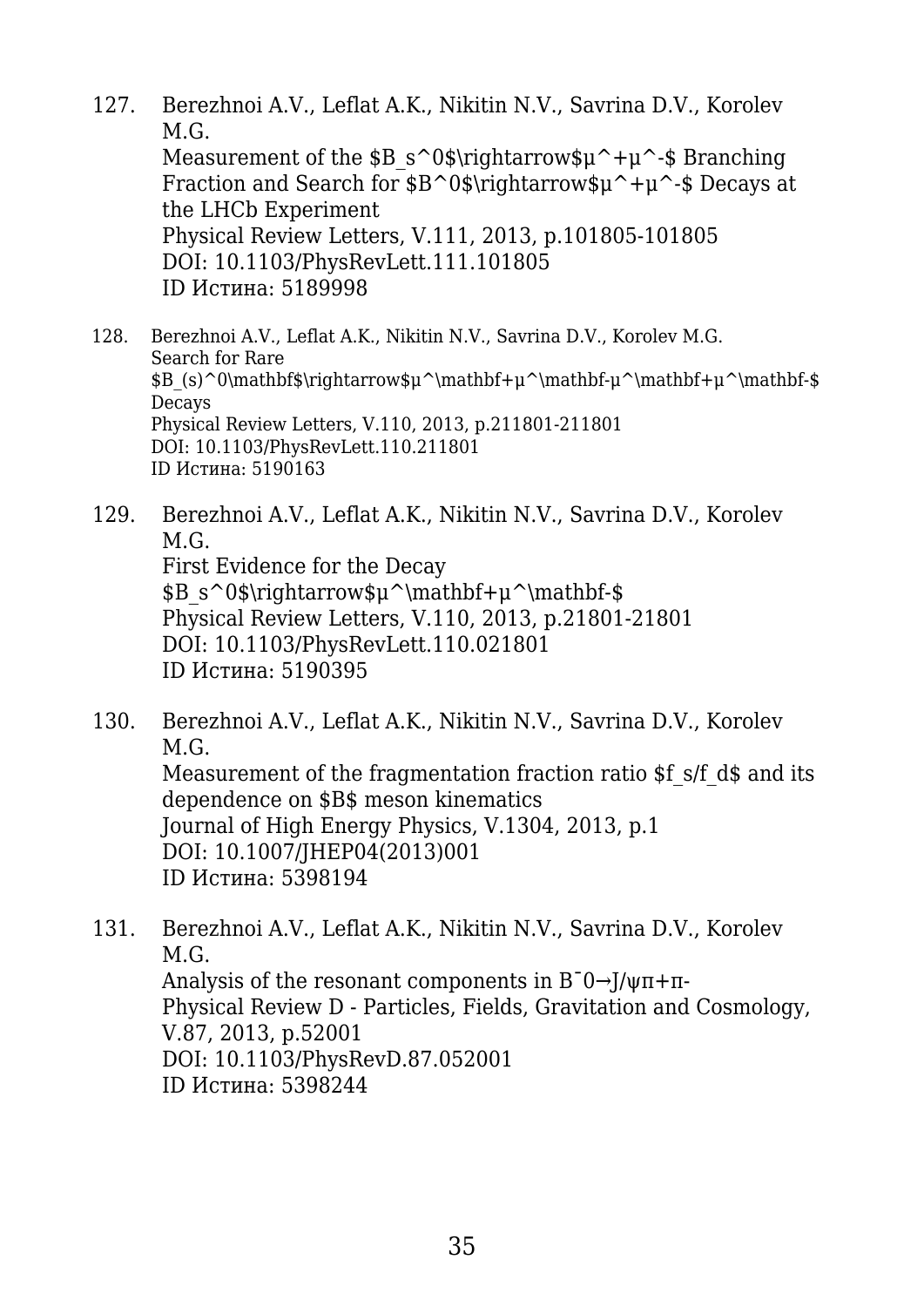- 132. Berezhnoi A.V., Leflat A.K., Nikitin N.V., Savrina D.V., Korolev M.G. Exclusive  $\frac{1}{9}$ / $\psi$ \$ and  $\psi$ (2S)\$ production in \$pp\$ collisions at \$\sqrts=7\$ TeV Journal of Physics G, V.40, 2013, p.45001 DOI: 10.1088/0954-3899/40/4/045001 ID Истина: 5398265
- 133. Berezhnoi A.V., Leflat A.K., Nikitin N.V., Savrina D.V., Korolev M.G. Measurement of the  $\angle A$  b^0\$,  $\angle E$  b^-\$ and  $\angle$ Ømega b^-\$ baryon masses Physical Review Letters, V.110, 2013, p.182001 DOI: 10.1103/PhysRevLett.110.182001 ID Истина: 5398285
- 134. Berezhnoi A.V., Leflat A.K., Nikitin N.V., Savrina D.V., Korolev M.G. Amplitude analysis and the branching fraction measurement of  $\bar{B}^0 \ s \to J/\psi K^+K^-$ \$ Physical Review D - Particles, Fields, Gravitation and Cosmology, V.87, 2013, p.72004 DOI: 10.1103/PhysRevD.87.072004 ID Истина: 5398308
- 135. Berezhnoi A.V., Leflat A.K., Nikitin N.V., Savrina D.V., Korolev M.G. Prompt charm production in  $p\$ ispos collisions at  $\sqrt{s} = 7 TeV$ Nuclear Physics B, V.871, 2013, p.1-20 DOI: 10.1016/j.nuclphysb.2013.02.010 ID Истина: 5398361
- 136. Berezhnoi A.V., Leflat A.K., Nikitin N.V., Savrina D.V., Korolev M.G. Measurements of the  $\Lambda$  b<sup> $\sim$ </sup>0 \to J/ $\psi$   $\Lambda$ \$ decay amplitudes and the  $\Lambda$  b^0\$ polarisation in \$pp\$ collisions at \$\sqrts = 7\$ TeV Physics Letters, Section B: Nuclear, Elementary Particle and High-Energy Physics, V.724, 2013, p.27 DOI: 10.1016/j.physletb.2013.05.041 ID Истина: 5398381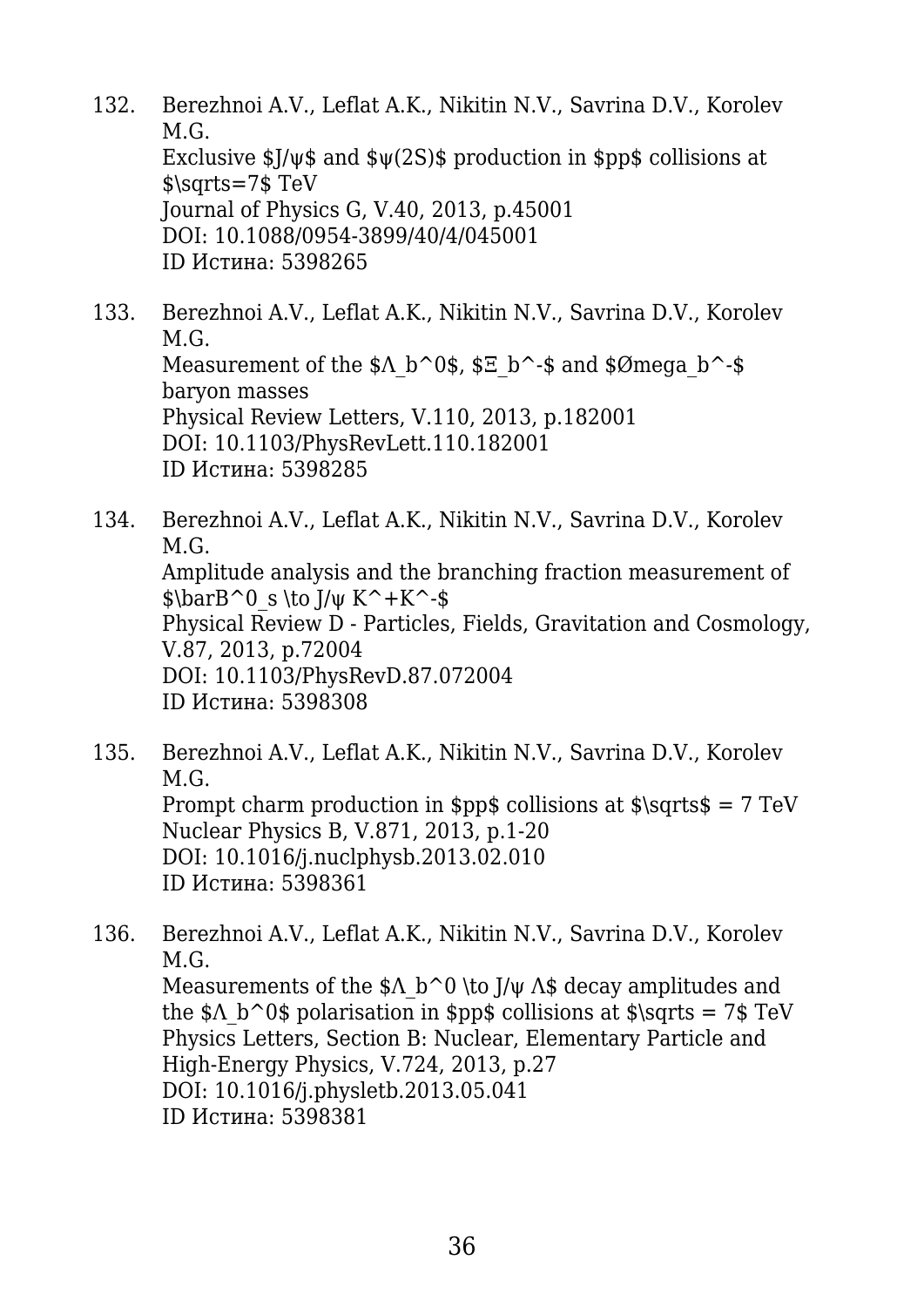- 137. Berezhnoi A.V., Leflat A.K., Nikitin N.V., Savrina D.V., Korolev M.G. First observations of  $\bar{\text{S}}$  and  $S^0\to D^+D^-$ ,  $D_S^+D^-$  and \$D^0\barD^0\$ decays Physical Review D - Particles, Fields, Gravitation and Cosmology, V.87, 2013, p.92007 DOI: 10.1103/PhysRevD.87.092007 ID Истина: 5398439
- 138. Berezhnoi A.V., Leflat A.K., Nikitin N.V., Savrina D.V., Korolev M.G. Determination of the X(3872) meson quantum numbers Physical Review Letters, V.110, 2013, p.222001 DOI: 10.1103/PhysRevLett.110.222001 ID Истина: 5398463
- 139. Berezhnoi A.V., Leflat A.K., Nikitin N.V., Savrina D.V., Korolev M.G. Observations of  $B^0$  s \rightarrow $\psi(2S)$ η\$ and  $$B^0(S)\rightleftharpoondown(2S)\pi^+ \pi^-\$ \$ decays Nuclear Physics B, V.871, 2013, p.403-419 DOI: 10.1016/j.nuclphysb.2013.03.004 ID Истина: 5398496
- 140. Berezhnoi A.V., Leflat A.K., Nikitin N.V., Savrina D.V., Korolev M.G. Search for the decay  $\$B\ s^0 \to D^*\mp m \pi^\pm\$ Physical Review D - Particles, Fields, Gravitation and Cosmology, V.87, 2013, p.71101 DOI: 10.1103/PhysRevD.87.071101 ID Истина: 5398521
- 141. Berezhnoi A.V., Leflat A.K., Nikitin N.V., Savrina D.V., Korolev M.G. Observation of the decay  $\$B\ c^+ \to \psi(2S)\pi^+$ \$ Physical Review D - Particles, Fields, Gravitation and Cosmology, V.87, 2013, p.71103 DOI: 10.1103/PhysRevD.87.071103 ID Истина: 5398553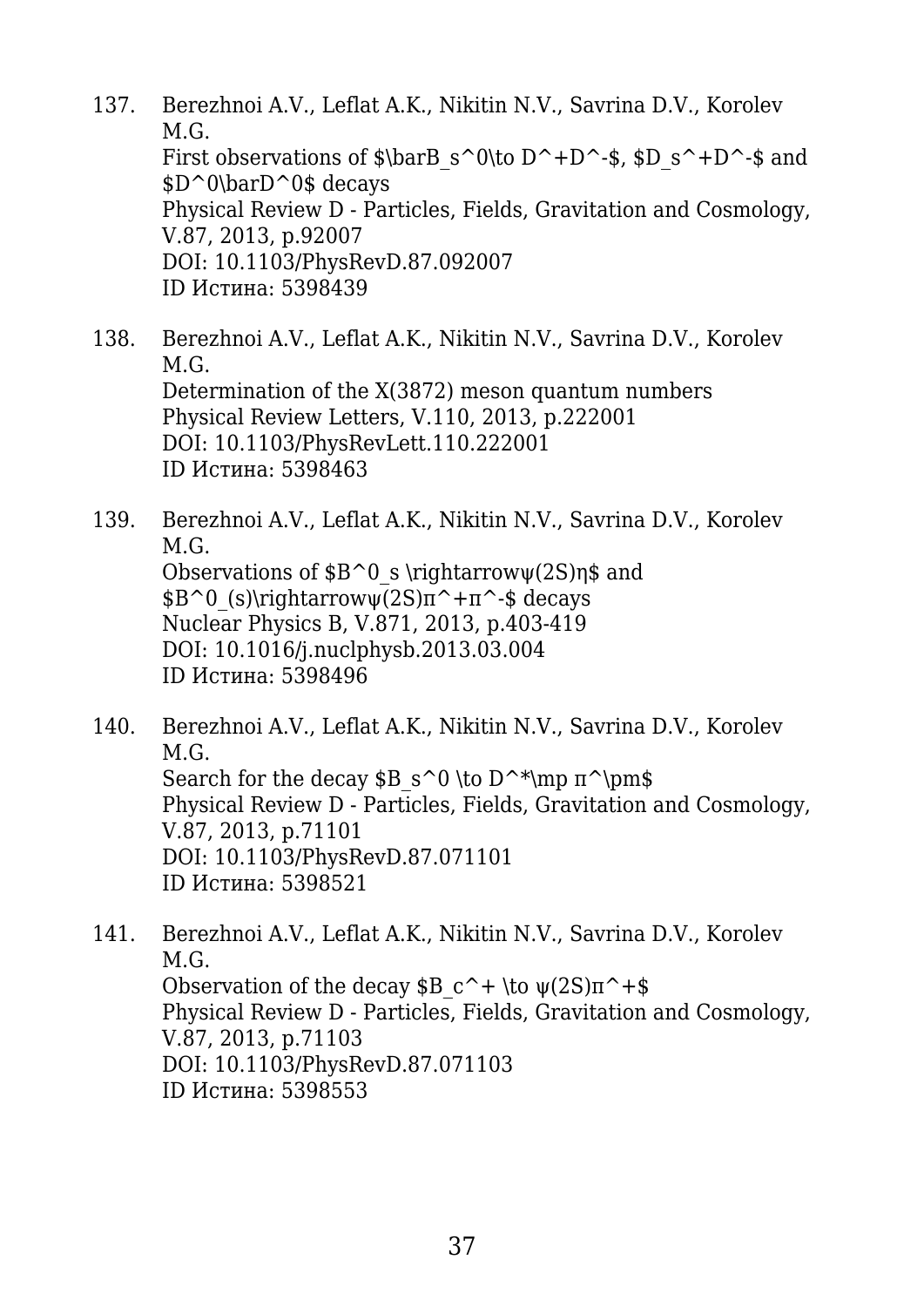- 142. Berezhnoi A.V., Leflat A.K., Nikitin N.V., Savrina D.V., Korolev M.G. Search for direct  $CPS$  violation in  $D^0 \rightarrow h^+$ \$ modes using semileptonic \$B\$ decays Physics Letters, Section B: Nuclear, Elementary Particle and High-Energy Physics, V.723, 2013, p.33-43 DOI: 10.1016/j.physletb.2013.04.061 ID Истина: 5398573
- 143. Berezhnoi A.V., Leflat A.K., Nikitin N.V., Savrina D.V., Korolev M.G. Observation of the suppressed ADS modes  $B^{\pm \tmtext{pm}}$ K^\mp  $\pi^+ \pi^-$ ] D K^\pm\$ and \$B^\pm \to  $\pi^{\pm K^{\mp}}$  $\pi^+ \pi^-$ ] D  $\pi^{\pm}$ \$ Physics Letters, Section B: Nuclear, Elementary Particle and High-Energy Physics, V.723, 2013, p.44-53 DOI: 10.1016/j.physletb.2013.05.009 ID Истина: 5399136
- 144. Berezhnoi A.V., Leflat A.K., Nikitin N.V., Savrina D.V., Korolev M.G. Search for  $CPS$  violation in  $D^+ \to \pi^+ \$  and  $D_S^+ \to$ K<sup> $\circ$ </sup> 0 S π<sup> $\sim$ </sup> + \$ decays Journal of High Energy Physics, V.1306, 2013, p.112 DOI: 10.1007/JHEP06(2013)112 ID Истина: 5399181
- 145. Berezhnoi A.V., Leflat A.K., Nikitin N.V., Savrina D.V., Korolev M.G. Study of  $B^0 \rightarrow D^*-\pi^+\pi^-\pi^+$ \$ and  $B^0$  $\rightarrow D^*K^+ \pi^- \pi^+ \$  decays Physical Review D - Particles, Fields, Gravitation and Cosmology, V.87, 2013, p.92001 DOI: 10.1103/PhysRevD.87.092001 ID Истина: 5399208
- 146. Berezhnoi A.V., Leflat A.K., Nikitin N.V., Savrina D.V., Korolev M.G. Observation of the decay \$B c<sup> $\rightarrow$ </sup> \rightarrow J/ψ K<sup> $\rightarrow$ </sup> K<sup> $\rightarrow$ </sup> π<sup> $\rightarrow$ </sup> +\$ Journal of High Energy Physics, V.1311, 2013, p.94 DOI: 10.1007/JHEP11(2013)094 ID Истина: 5399777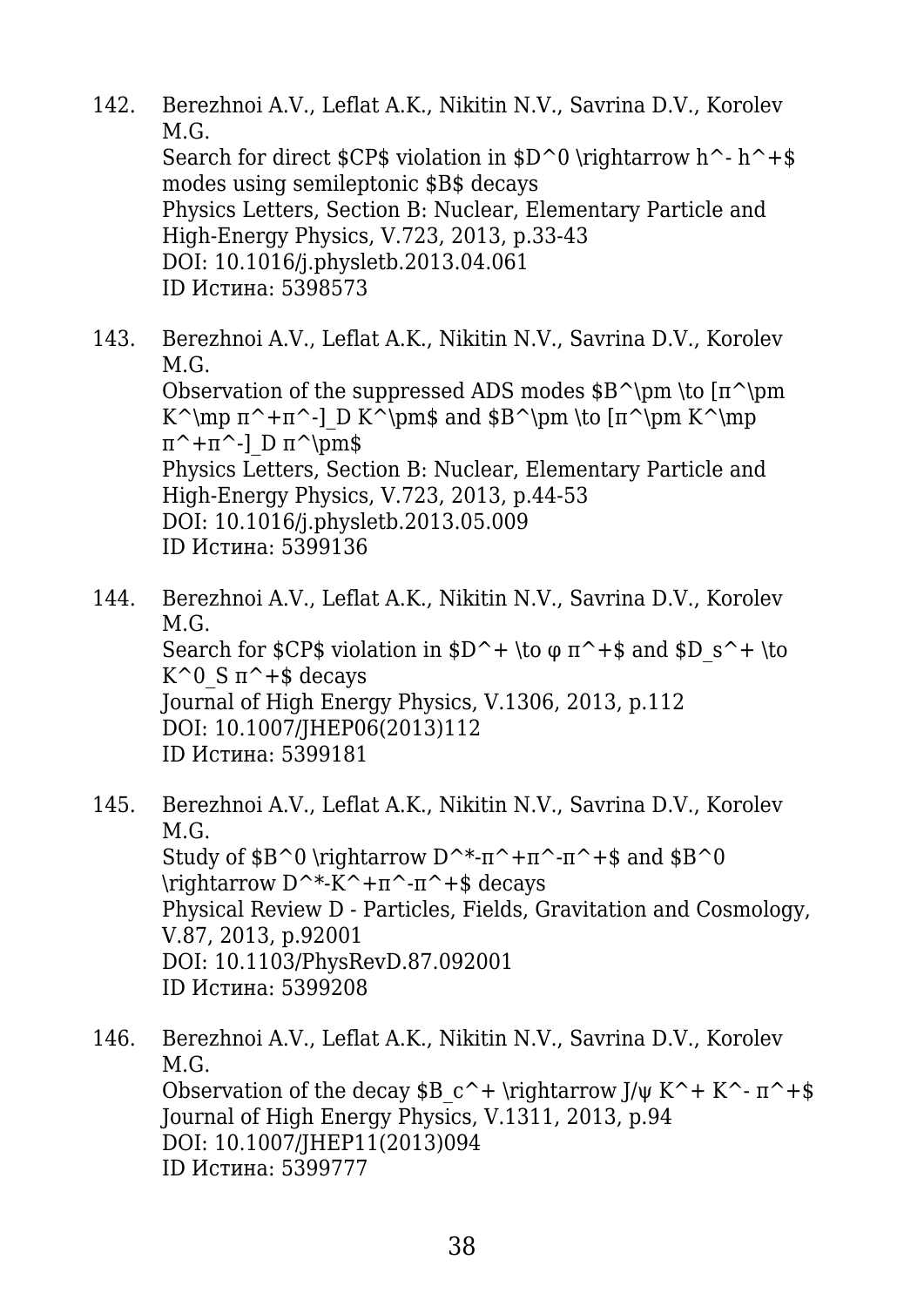- 147. Berezhnoi A.V., Leflat A.K., Nikitin N.V., Savrina D.V., Korolev M.G. First observation of  $\bar{S}$  har  $\bar{S}$  \to J/ $\psi$  K<sup>^</sup>+K^-\$ and search for \$\barB^0 \to J/ψφ\$ decays Physical Review D - Particles, Fields, Gravitation and Cosmology, V.88, 2013, p.72005 DOI: 10.1103/PhysRevD.88.072005 ID Истина: 5399791
- 148. Berezhnoi A.V., Leflat A.K., Nikitin N.V., Savrina D.V., Korolev M.G. Observation of the decay Bc+ -> Bs0 pi+ Physical Review Letters, V.111, 2013, p.181801 DOI: 10.1103/PhysRevLett.111.181801 ID Истина: 5399822
- 149. Berezhnoi A.V., Leflat A.K., Nikitin N.V., Savrina D.V., Korolev M.G. Model-independent search for  $CPS$  violation in  $D^0 \to$ K<sup> $\sim$ -K<sup> $\sim$ </sup>+π $\sim$ -π $\sim$ +\$ and \$D $\sim$ 0 \to π $\sim$ -π $\sim$ +π $\sim$ - $\sim$ +π $\sim$ -\$ decays</sup> Physics Letters, Section B: Nuclear, Elementary Particle and High-Energy Physics, V.726, 2013, p.623-633 DOI: 10.1016/j.physletb.2013.09.011 ID Истина: 5399848
- 150. Berezhnoi A.V., Leflat A.K., Nikitin N.V., Savrina D.V., Korolev M.G. Measurement of form-factor independent observables in the decay  $$B^0 \to K^*0 \mu^+ \mu^-$ Physical Review Letters, V.111, 2013, p.191801 DOI: 10.1103/PhysRevLett.111.191801 ID Истина: 5399856
- 151. Berezhnoi A.V., Leflat A.K., Nikitin N.V., Savrina D.V., Korolev M.G. Measurement of the  $C\IP\$  asymmetry in  $B^+ \rightarrows$   $K^+$  $\mu^+ + \mu^-$ -\$ decays Physical Review Letters, V.111, 2013, p.151801 DOI: 10.1103/PhysRevLett.111.151801 ID Истина: 5399867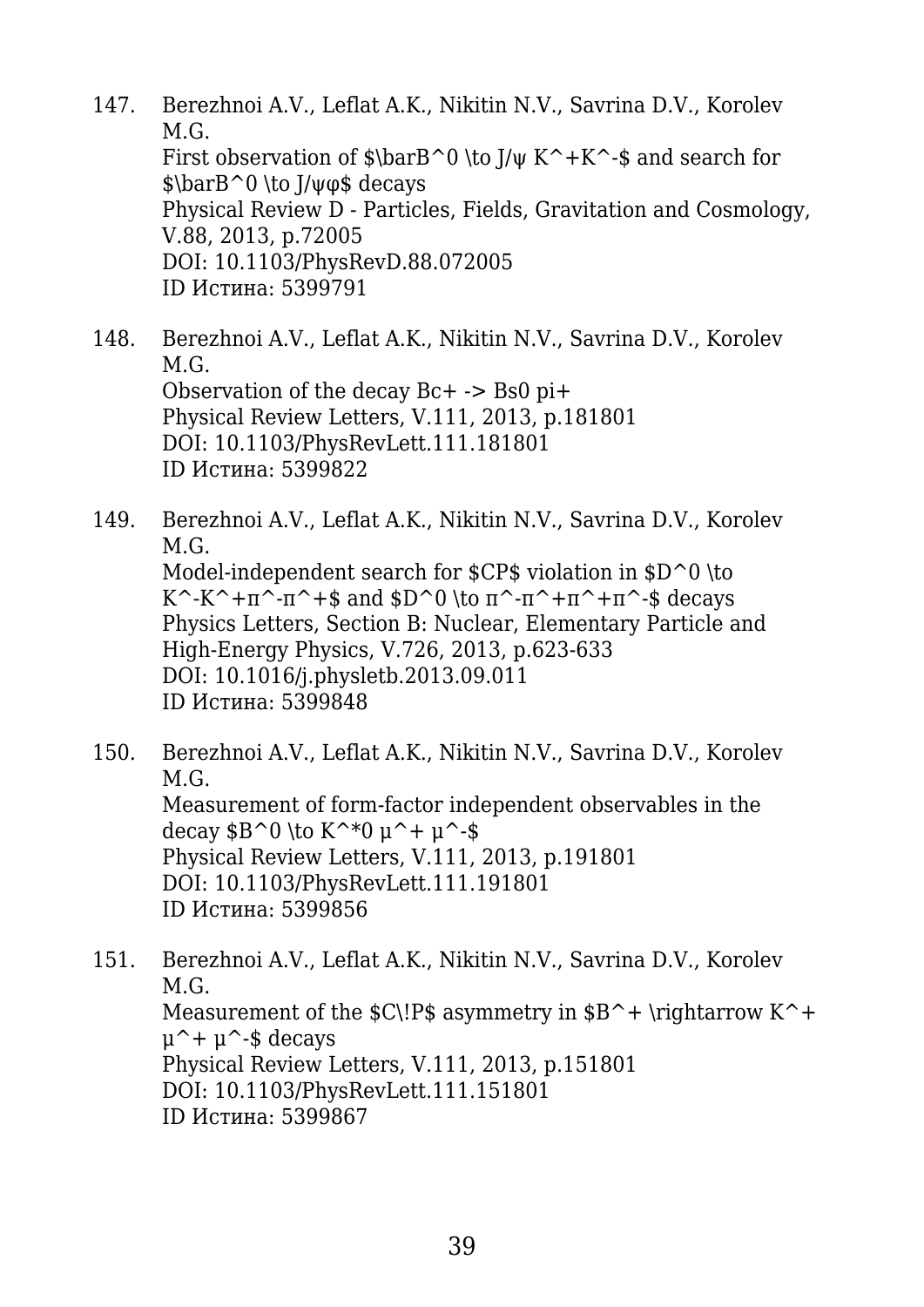- 152. Berezhnoi A.V., Leflat A.K., Nikitin N.V., Savrina D.V., Korolev M.G. Search for the decay D0 to  $\pi$ +  $\pi$ -  $\mu$ +  $\mu$ -Physics Letters, Section B: Nuclear, Elementary Particle and High-Energy Physics, V.11, 2013, p.234-243 DOI: 10.1016/j.physletb.2013.11.053 ID Истина: 5401003
- 153. Berezhnoi A.V., Leflat A.K., Nikitin N.V., Savrina D.V., Korolev M.G. Measurement of \$J/ψ\$ polarization in \$pp\$ collisions at \$\sqrts=7\$ TeV European Physical Journal C, V.73, 2013, p.2631 DOI: 10.1140/epjc/s10052-013-2631-3 ID Истина: 5401012
- 154. Berezhnoi A.V., Leflat A.K., Nikitin N.V., Savrina D.V., Korolev M.G. First measurement of the CP-violating phase in  $\$B\ s^0 \to \phi \$ decays Physical Review Letters, V.110, 2013, p.241802 DOI: 10.1103/PhysRevLett.110.241802 ID Истина: 5440423
- 155. Berezhnoi A.V., Leflat A.K., Nikitin N.V., Savrina D.V., Korolev M.G. Measurements of the branching fractions of  $B^+ \to p$  \bar p  $K^+$  +\$ decays European Physical Journal C, V.73, 2013, p.2462 DOI: 10.1140/epjc/s10052-013-2462-2 ID Истина: 5440469
- 156. Berezhnoi A.V., Leflat A.K., Nikitin N.V., Savrina D.V., Korolev M.G. Limits on neutral Higgs boson production in the forward region in  $spp\$  collisions at  $\sqrt{s}$  corts = 7\$ TeV Journal of High Energy Physics, V.1305, 2013, p.132 DOI: 10.1007/JHEP05(2013)132 ID Истина: 5440488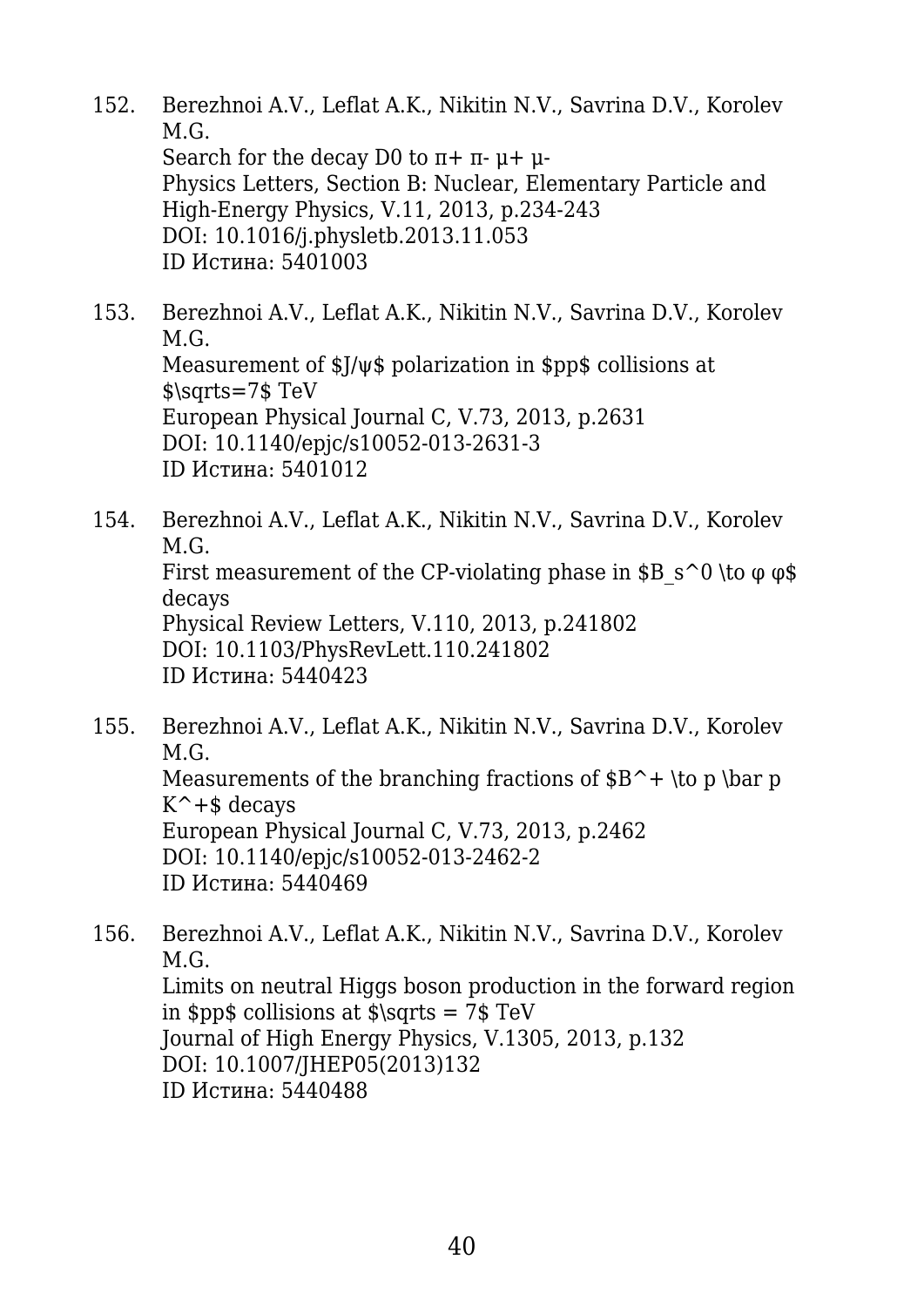- 157. Berezhnoi A.V., Leflat A.K., Nikitin N.V., Savrina D.V., Korolev M.G. Measurement of \$CP\$ violation and the \$B s^0\$ meson decay width difference with  $\$B\ s^0 \to K^+K^-$ -\$ and  $\$B\ s^0\to 0$ J/ψπ^+π^-\$ decays Physical Review D - Particles, Fields, Gravitation and Cosmology, V.87, 2013, p.112010 DOI: 10.1103/PhysRevD.87.112010 ID Истина: 5440560
- 158. Berezhnoi A.V., Leflat A.K., Nikitin N.V., Savrina D.V., Korolev M.G. Measurement of the  $$B^0 \right\in K^*0e^+e^-$  branching fraction at low dilepton mass Journal of High Energy Physics, V.1305, 2013, p.159 DOI: 10.1007/JHEP05(2013)159 ID Истина: 5440613
- 159. Berezhnoi A.V., Leflat A.K., Nikitin N.V., Savrina D.V., Korolev M.G. Measurement of the effective B  $s^0 \rightarrow I/\psi K S^0$  lifetime Nuclear Physics B, V.873, 2013, p.275-292 DOI: 10.1016/j.nuclphysb.2013.04.021 ID Истина: 5440668
- 160. Berezhnoi A.V., Leflat A.K., Nikitin N.V., Savrina D.V., Korolev M.G. Searches for violation of lepton flavour and baryon number in tau lepton decays at LHCb Physics Letters, Section B: Nuclear, Elementary Particle and High-Energy Physics, V.724, 2013, p.36-45 DOI: 10.1016/j.physletb.2013.05.063 ID Истина: 5440690
- 161. Berezhnoi A.V., Leflat A.K., Nikitin N.V., Savrina D.V., Korolev M.G. Observation of  $B^+c \rightarrow J/\psi D$  s<sup> $\rightarrow$ </sup>\$ and \$B<sup> $\rightarrow$ </sup> c \rightarrow  $J/\psi D$  s<sup> $\star$ +\$ decays</sup> Physical Review  $\overline{D}$  - Particles, Fields, Gravitation and Cosmology, V.87, 2013, p.112012 DOI: 10.1103/PhysRevD.87.112012 ID Истина: 5440730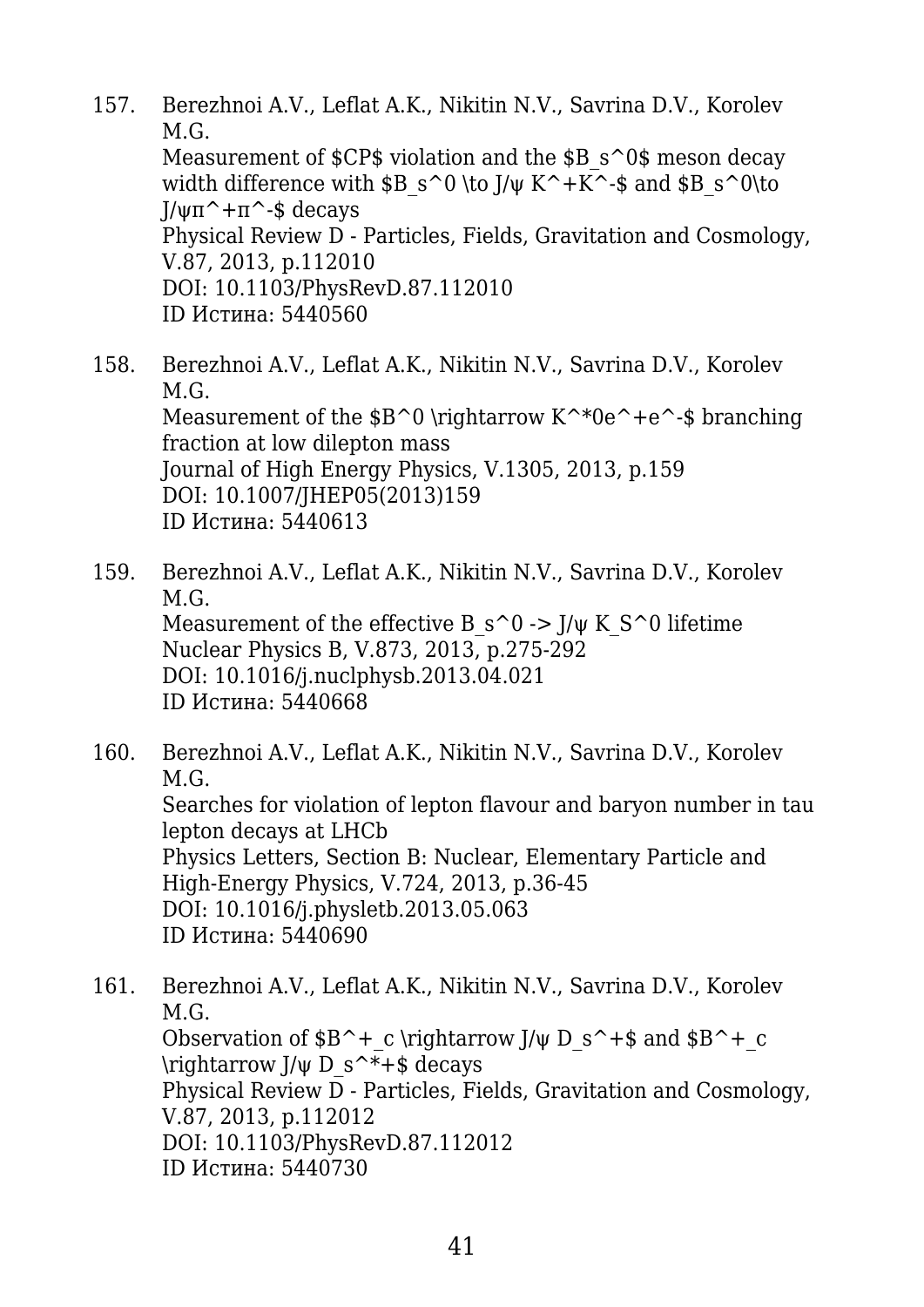- 162. Berezhnoi A.V., Leflat A.K., Nikitin N.V., Savrina D.V., Korolev M.G. Precision measurement of the  $$B^0$$  s\$-\$\barB^0\_s\$ oscillation frequency with the decay  $$B^0\$  s\rightarrow D^-  $\text{sn}^+$ \$ New Journal of Physics, V.15, 2013, p.53021 DOI: 10.1088/1367-2630/15/5/053021 ID Истина: 5440956
- 163. Berezhnoi A.V., Leflat A.K., Nikitin N.V., Savrina D.V., Korolev M.G. First observation of  $CPS$  violation in the decays of  $B^0$  s\$ mesons Physical Review Letters, V.110, 2013, p.221601 DOI: 10.1103/PhysRevLett.110.221601 ID Истина: 5440993
- 164. Berezhnoi A.V., Leflat A.K., Nikitin N.V., Savrina D.V., Korolev M.G. Measurement of the branching fractions of the decays  $\$B^0$  s  $\rightarrow$  werlineD<sup> $\circ$ </sup> K<sup> $\sim$ </sup> =  $\pi$ <sup> $\rightarrow$ </sup>  $\$  and \$B<sup> $\circ$ </sup>0  $\rightarrow$  Yrightarrow øverlineD^0 K^+ π^-\$ Physical Review D - Particles, Fields, Gravitation and Cosmology, V.87, 2013, p.112009 DOI: 10.1103/PhysRevD.87.112009 ID Истина: 5441017
- 165. Berezhnoi A.V., Leflat A.K., Nikitin N.V., Savrina D.V., Korolev M.G. Differential branching fraction and angular analysis of the decay  $$B^0 \to K^*0 \, u^+u^-s$ Journal of High Energy Physics, V.1308, 2013, p.131 DOI: 10.1007/JHEP08(2013)131 ID Истина: 5441057
- 166. Berezhnoi A.V., Leflat A.K., Nikitin N.V., Savrina D.V., Korolev M.G. Search for  $D+(s)$  to pi+ mu+ mu- and  $D+(s)$  to pi- mu+ mu+ decays Physics Letters, Section B: Nuclear, Elementary Particle and High-Energy Physics, V.724, 2013, p.203-212 DOI: 10.1016/j.physletb.2013.06.010 ID Истина: 5441097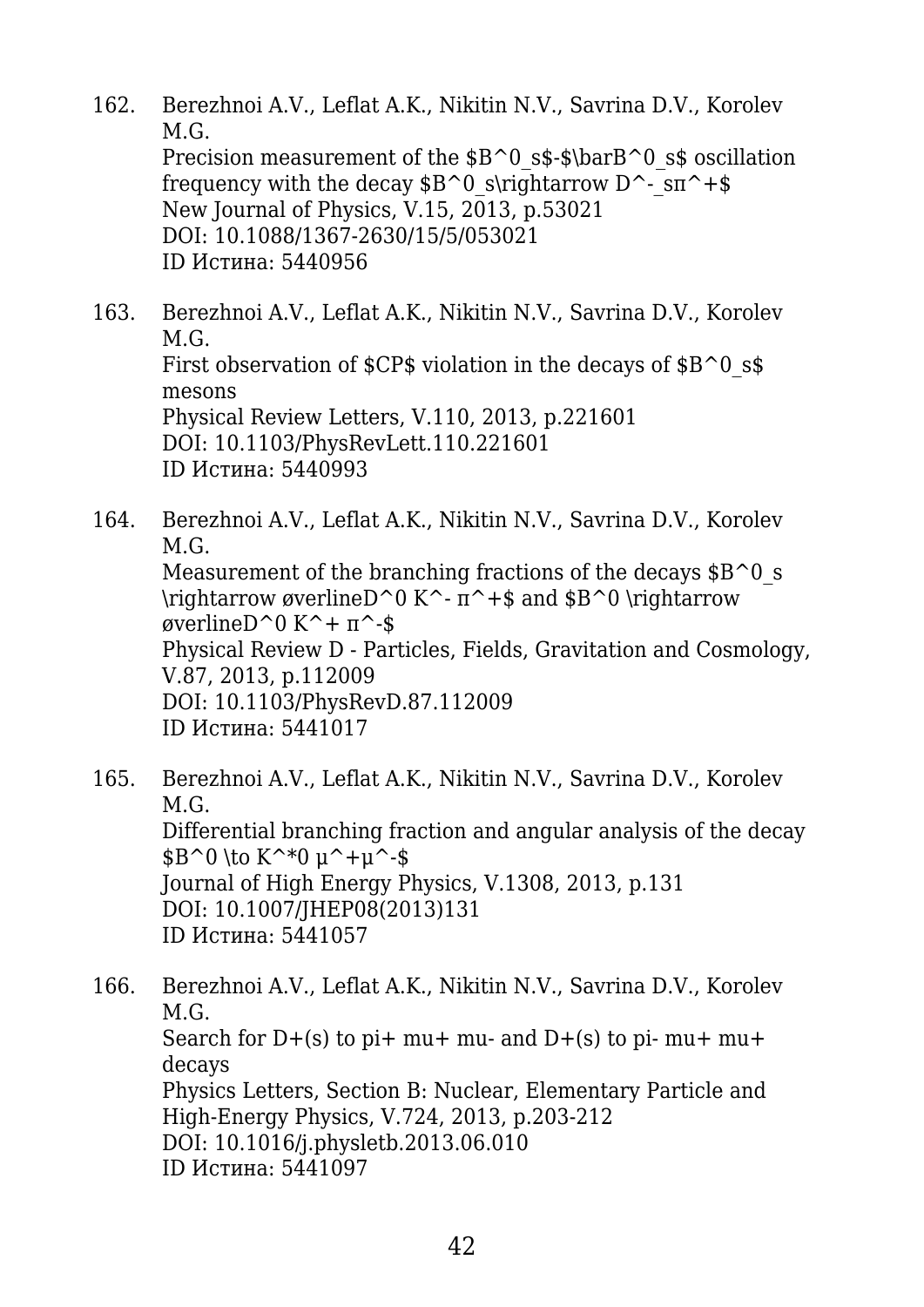- 167. Berezhnoi A.V., Leflat A.K., Nikitin N.V., Savrina D.V., Korolev M.G. Precision measurement of D meson mass differences Journal of High Energy Physics, V.1306, 2013, p.65 DOI: 10.1007/JHEP06(2013)065 ID Истина: 5442972
- 168. Berezhnoi A.V., Leflat A.K., Nikitin N.V., Savrina D.V., Korolev M.G. Production of  $\frac{1}{\psi}$  and Y mesons in \$pp\$ collisions at \$\sqrts = 8\$ TeV Journal of High Energy Physics, V.1306, 2013, p.64 DOI: 10.1007/JHEP06(2013)064 ID Истина: 5442994
- 169. Berezhnoi A.V., Leflat A.K., Nikitin N.V., Savrina D.V., Korolev M.G. Measurement of the differential branching fraction of the decay  $\Lambda b^0\rightarrow\Lambda u^+u^-\$ Physics Letters, Section B: Nuclear, Elementary Particle and High-Energy Physics, V.725, 2013, p.25 DOI: 10.1016/j.physletb.2013.06.060 ID Истина: 5443060
- 170. Berezhnoi A.V., Leflat A.K., Nikitin N.V., Savrina D.V., Korolev M.G. Measurement of the relative rate of prompt \$χ\_c0\$, \$χ\_c1\$ and \$χ\_c2\$ production at \$\sqrts=7\$TeV Journal of High Energy Physics, V.1310, 2013, p.115 DOI: 10.1007/JHEP10(2013)115 ID Истина: 5443073
- 171. Berezhnoi A.V., Leflat A.K., Nikitin N.V., Savrina D.V., Korolev M.G. Search for the lepton-flavor violating decays  $$B^0\ s\right\rangle$  inductions  $e^{\pm\omega^{\mskip-10.4mu\mskip-10.4mu\mskip-10.4mu\mskip-10.4mu\mskip-10.4mu\mskip-10.4mu\mskip-10.4mu\mskip-10.4mu\mskip-10.4mu\mskip-10.4mu\mskip-10.4mu\mskip-10.4mu\mskip-10.4mu\mskip-10.4mu\mskip-10.4mu\mskip-10.4mu\mskip-10.4mu\mskip-10.4mu\mskip-10.4mu\mskip-10.4mu\mskip-10.4mu\mskip-10.4mu\mskip-10.4mu\mskip-10$ Physical Review Letters, V.111, 2013, p.141801 DOI: 10.1103/PhysRevLett.111.141801 ID Истина: 5443797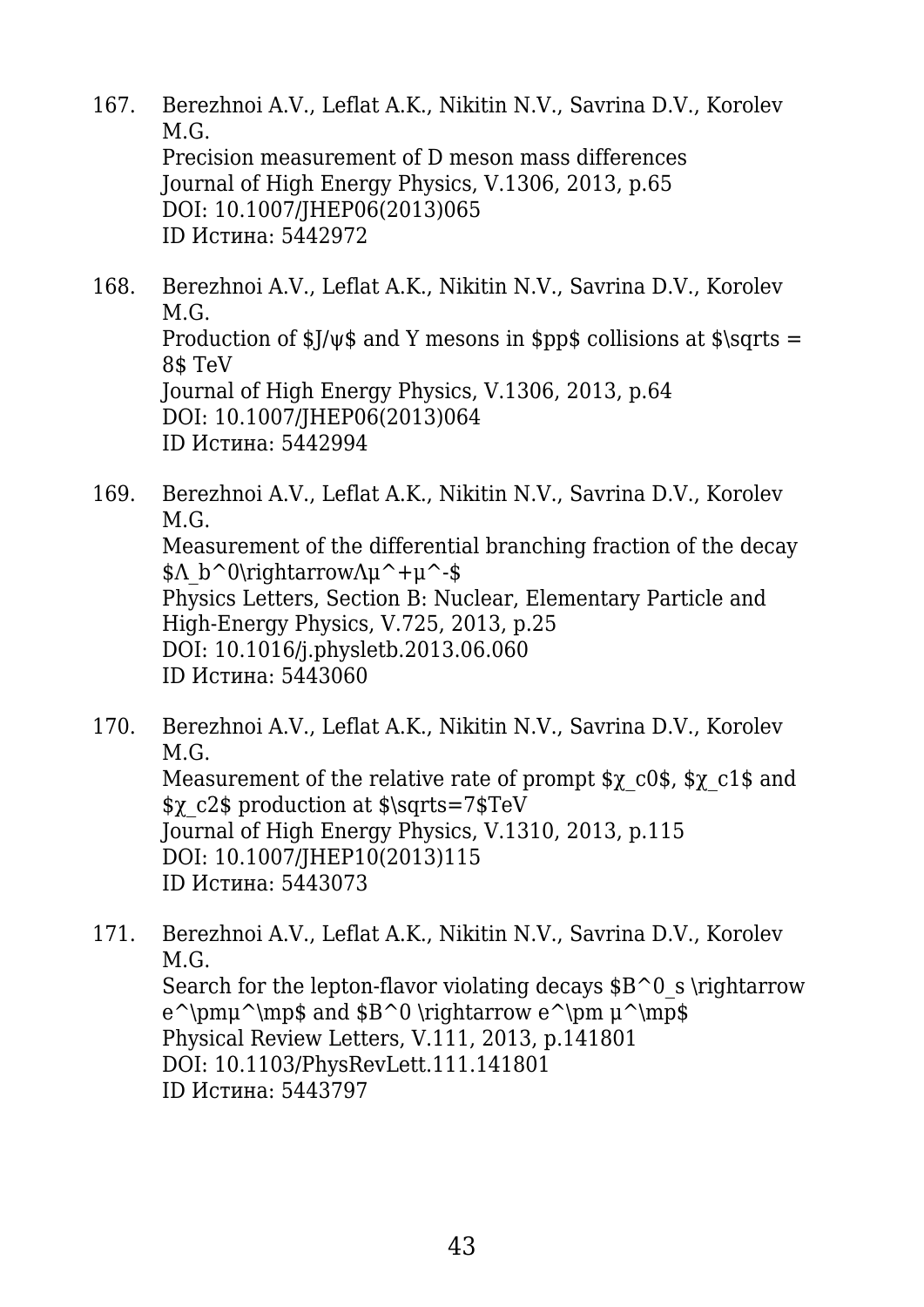- 172. Berezhnoi A.V., Leflat A.K., Nikitin N.V., Savrina D.V., Korolev M.G. Observation of a resonance in  $B^+ \to K^+ \mu^+ \mu^-$  decays at low recoil Physical Review Letters, V.111, 2013, p.112003 DOI: 10.1103/PhysRevLett.111.112003 ID Истина: 5443812
- 173. Berezhnoi A.V., Leflat A.K., Nikitin N.V., Savrina D.V., Korolev M.G. Measurement of \$J/ψ\$ polarization in \$pp\$ collisions at \$\sqrts=7\$ TeV European Physical Journal C, V.73, 2013, p.2631 DOI: 10.1140/epjc/s10052-013-2631-3 ID Истина: 5443882
- 174. Berezhnoi A.V., Leflat A.K., Nikitin N.V., Savrina D.V., Korolev M.G. Studies of the decays  $B^+ \to p \bar{r} + s$  and observation of  $B^+ \to \kern 0.1em\bar\ker 0.1em\Lambda(1520)p$ \$ Physical Review D - Particles, Fields, Gravitation and Cosmology, V.88, 2013, p.52015 DOI: 10.1103/PhysRevD.88.052015 ID Истина: 5443897
- 175. Berezhnoi A.V., Leflat A.K., Nikitin N.V., Savrina D.V., Korolev M.G. Study of \$D J\$ meson decays to  $D^+$ π<sup> $\sim$ </sup>-\$, \$D $^{\sim}$ 0 π $^{\sim}$  +\$ and  $D^*+\pi^*$ -\$ final states in pp collision Journal of High Energy Physics, V.1309, 2013, p.145 DOI: 10.1007/JHEP09(2013)145 ID Истина: 5443917
- 176. Berezhnoi A.V., Leflat A.K., Nikitin N.V., Savrina D.V., Korolev M.G. Searches for  $B^0$  (s) \to J/ $\psi$  p\barp\$ and  $B^+ \to J/\psi$  $p\bar{p}$  arpn<sup> $\sim$ </sup> +  $\frac{1}{2}$  decays Journal of High Energy Physics, V.1309, 2013, p.6 DOI: 10.1007/JHEP09(2013)006 ID Истина: 5443956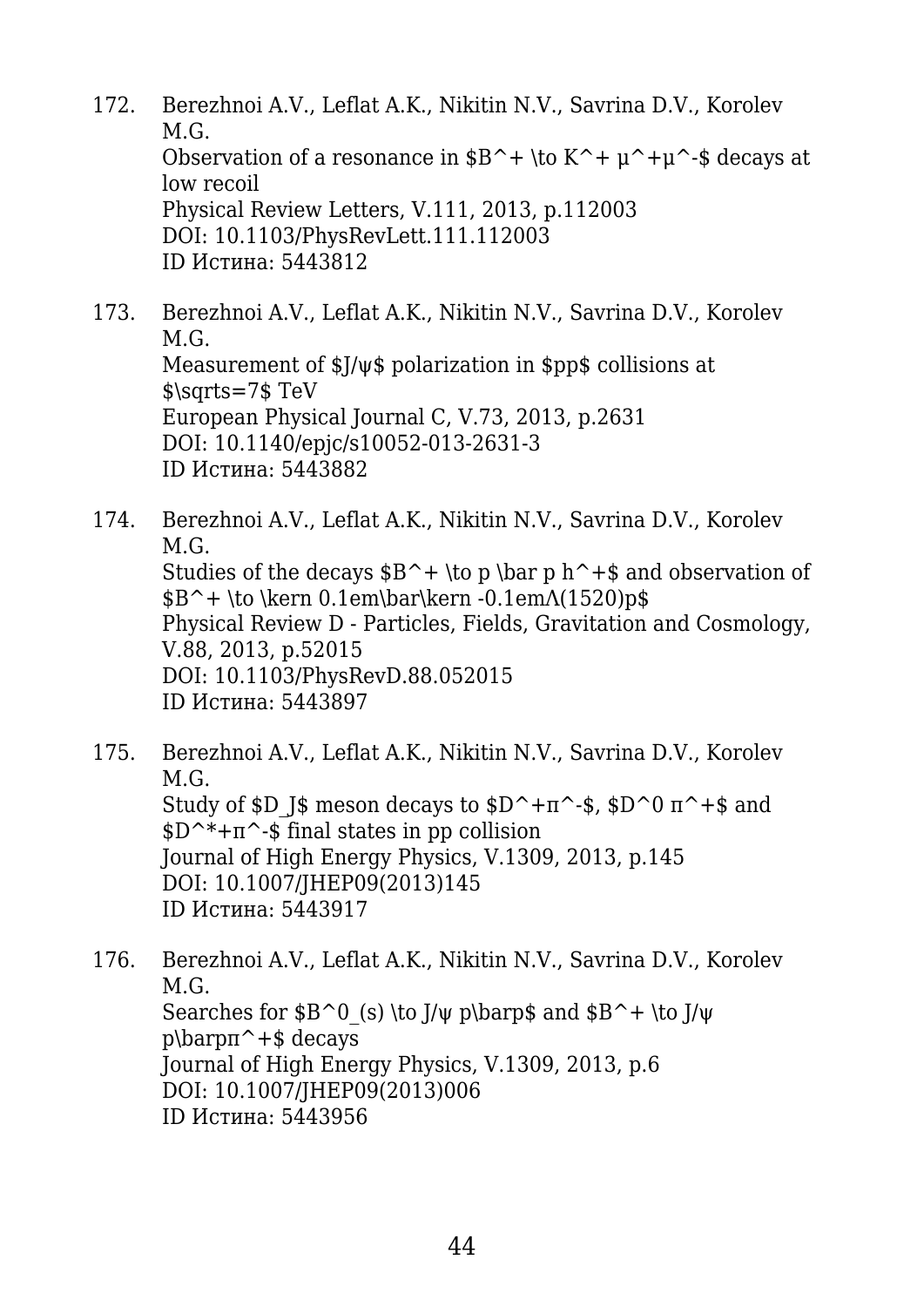- 177. Berezhnoi A.V., Leflat A.K., Nikitin N.V., Savrina D.V., Korolev M.G. Measurement of CP observables in  $B^0 \to B^*0$  \to D K<sup>^\*</sup>0\$ with \$D \to  $K^+ + K^-$ -\$ Journal of High Energy Physics, V.1303, 2013, p.67 DOI: 10.1007/JHEP03(2013)067 ID Истина: 5450029
- 178. Berezhnoi A.V. Υ-meson pair production at LHC Physical Review D - Particles, Fields, Gravitation and Cosmology, 20131 DOI: 10.1103/PhysRevD.87.054023 ID Истина: 3559180
- 179. Berezhnoi A.V. Multiple charm production at the LHC energy Physics of Atomic Nuclei, V.76, 2013, p.102-112 DOI: 10.1134/S1063778813010031 ID Истина: 3559215
- 180. Bespalova O.V., Ermakova T.A., Klimochkina A.A., Romanovskii E.A., Spasskaia T.I. Estimating the Occupation Probabilities of Single-Particle Orbits in Nuclei Bulletin of the Russian Academy of Science, Physics, V.77, 2013, p.397-400 DOI: 10.3103/S1062873813040059 ID Истина: 3709359
- 181. Bespalova O.V., Ermakova T.A., Klimochkina A.A., Romanovskii E.A., Spasskaia T.I. Evolution of Proton Shells in 20<Z<28 and 20<N<50 Nuclei and Dispersive Optical Model Physics of Atomic Nuclei, V.76, 2013, p.1482-1489 DOI: 10.1134/S1063778813120028 ID Истина: 5335377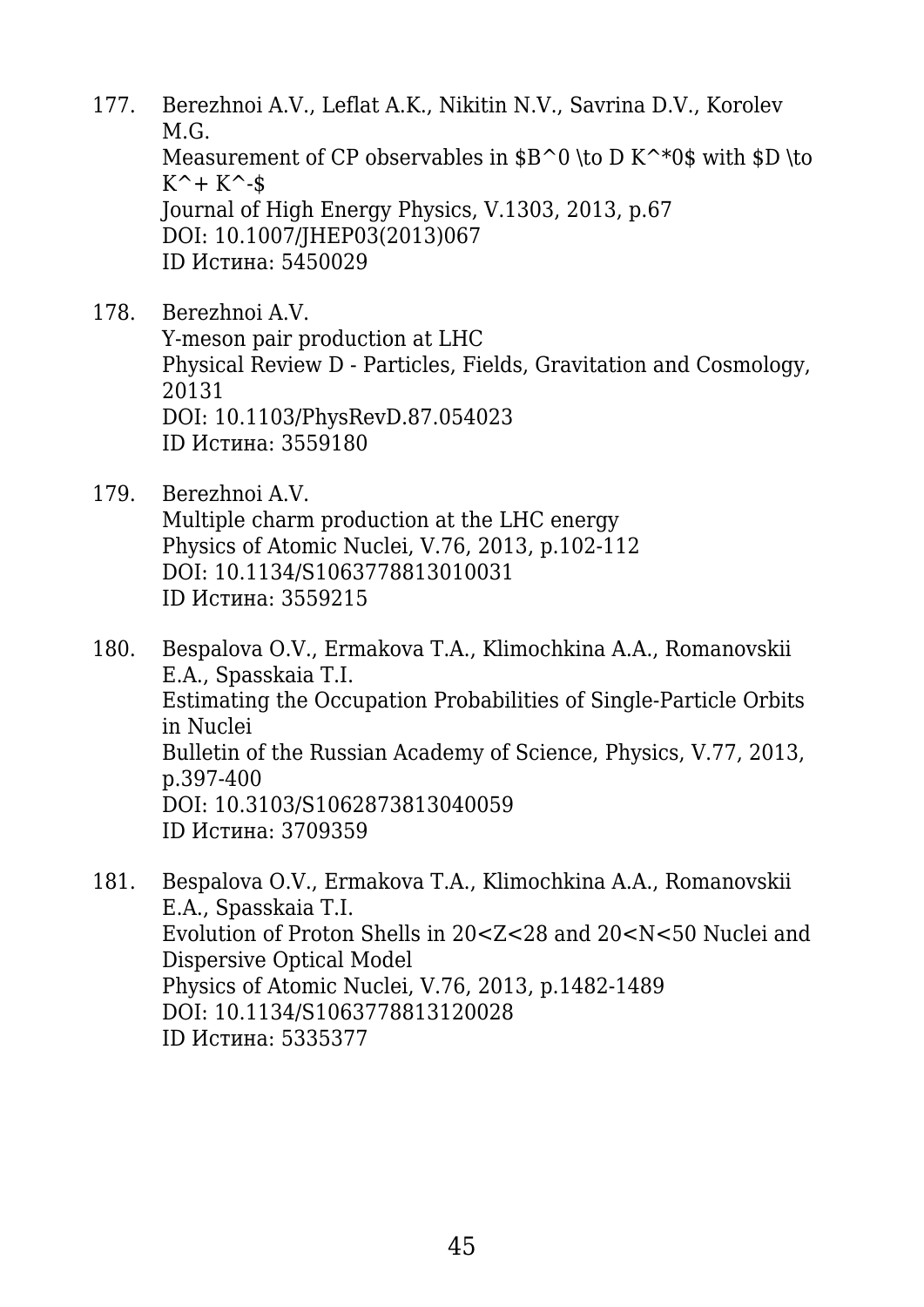- 182. Bibikov A.V., Avdeenkov A.V., Bodrenko I.V., Nikolaev A.V., Tkalia E.V. Theoretical study of the pressure effect on the electron-capture β decay of 7Be in 7BeO and 7Be(OH)2 Physical Review C - Nuclear Physics, V.88, 2013, p.34608 DOI: 10.1103/PhysRevC.88.034608 ID Истина: 4668489
- 183. Blokhintcev L.D., Nikitina L.I., Orlov Iu.V., Savin D.A. Characteristics of d+alpha Bound and Resonant States from Analytic Continuation of the Effective-Range Expansion Few-Body Systems online, 20131 DOI: 10.1007/s00601-013-0755-5 ID Истина: 5250857
- 184. Blokhintcev L.D., Savin D.A. Analytic Continuation of Scattering Function and Asymptotic Normalization Constants for 6Li Few-Body Systems, V.54, 2013, p.1421-1423 DOI: 10.1007/S00601-012-0544-6 ID Истина: 4432619
- 185. Blokhintcev L.D. Updated evidence of the Trojan horse particle invariance for the 2H(d,p)3H reaction Physical Review C - Nuclear Physics, V.87, 2013, p.25805-5 DOI: 10.1103/PhysRevC.87.025805 ID Истина: 3628383
- 186. Blokhintcev L.D. Anomalous asymptotics of radial overlap functions for bound systems of three or more particles European Physical Journal A, V.49, 2013, p.108-108 DOI: 10.1140/epja/i2013-13108-6 ID Истина: 4610530
- 187. Bodrenko I.V., Bodrenko I.V. A periodic charge-dipole electrostatic model. II. A kinetic-exchange-correlation correction Journal of Chemical Physics, V.139, 2013, p.144109 DOI: 10.1063/1.4824189 ID Истина: 5260819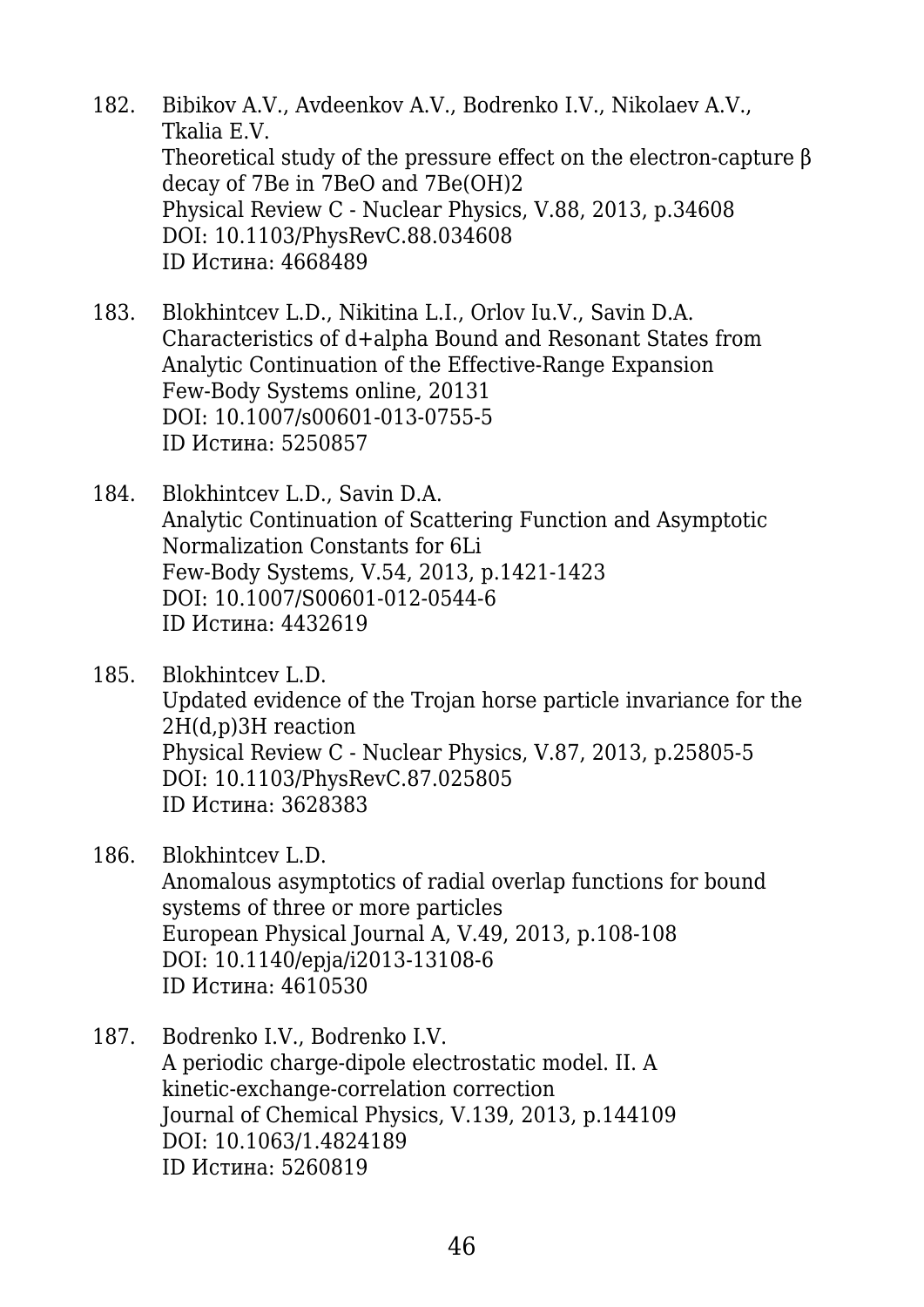- 188. Bogatckaia A.V., Popov A.M. AC Stark effect and atomic stabilization in a strong nonclassical electromagnetic field Optics and Spectroscopy (English translation of Optika i Spektroskopiya), V.114, 2013, p.649-655 DOI: 10.1134/S0030400X13050044 ID Истина: 3517814
- 189. Bogatckaia A.V., Popov A.M. On the Possibility of the Amplification of Subterahertz Electromagnetic Radiation in a Plasma Channel Created by a High-Intensity Ultrashort Laser Pulse JETP Letters, V.97, 2013, p.388-392 DOI: 10.1134/S0021364013070035 ID Истина: 3674814
- 190. Bogatckaia A.V., Popov A.M. Dynamics of an atomic system in a strong non-classical electromagnetic field Laser Physics, V.23, 2013, p.75303 DOI: 10.1088/1054-660X/23/7/075303 ID Истина: 3706221
- 191. Bogatckaia A.V., Popov A.M. Stabilization of atoms in strong non-classical electromagnetic fields Journal of Physics: Conference Series, V.461, 2013, p.12047 DOI: 10.1088/1742-6596/461/1/012047 ID Истина: 4454577
- 192. Bogatckaia A.V., Volkova E.A., Popov A.M. Plasma channel produced by femtosecond laser pulses as a medium for amplifying electromagnetic radiation of subterahertz frequency range Quantum Electronics, V.43, 2013, p.1110-1117 DOI: 10.1070/QE2013v043n12ABEH015238 ID Истина: 5215584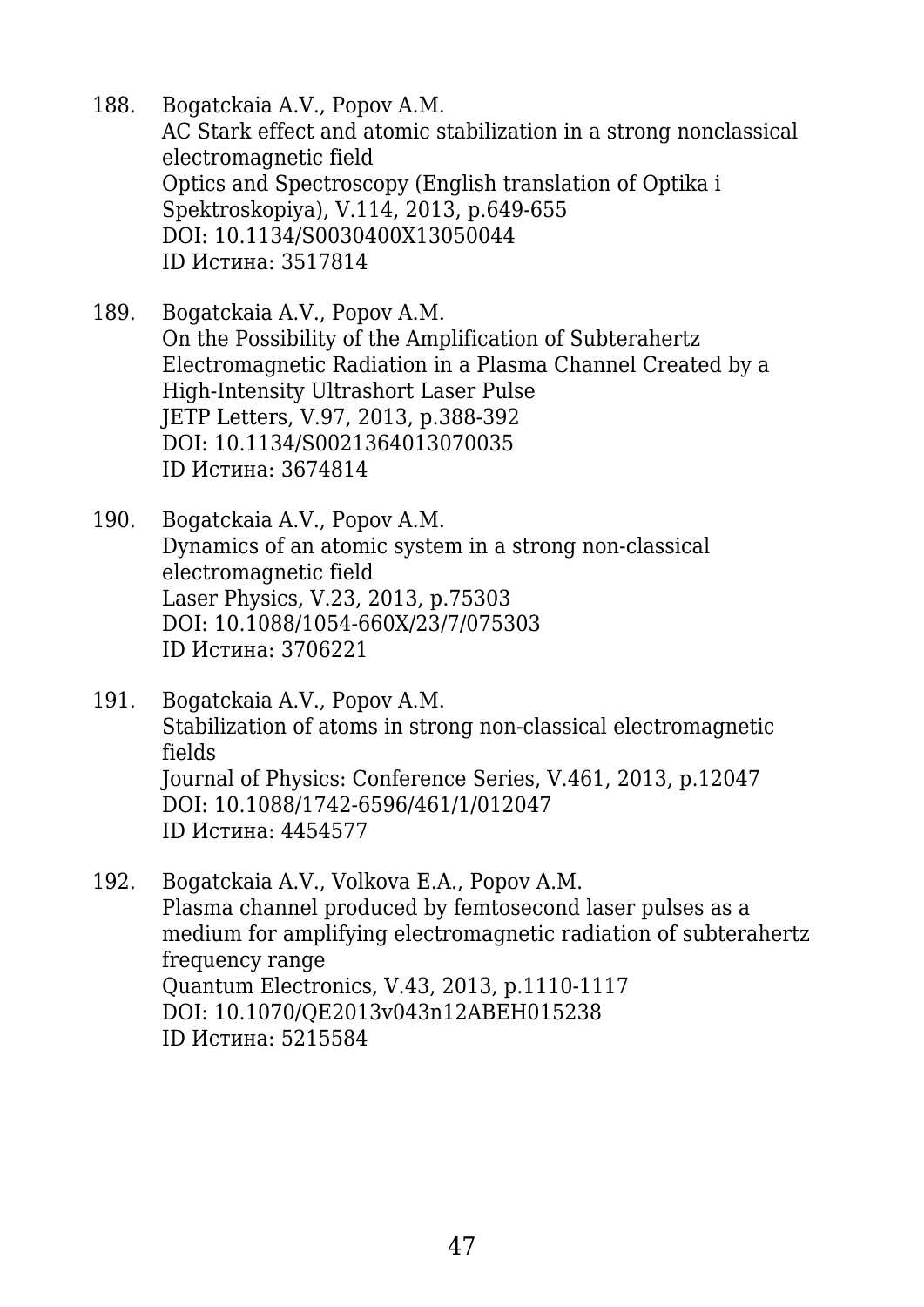- 193. Boldyrev A.S., Gladilin L.K., Grishkevich Iu.V., Kramarenko V.A., Rud V.I., Sivoklokov S.Iu., Smirnova L.N., Turchikhin S.M. Search for Microscopic Black Holes in a Like-sign Dimuon Final State using large Track Multiplicity with the ATLAS detector Physical Review D - Particles, Fields, Gravitation and Cosmology, V.88, 2013, p.72001-72001 DOI: 10.1103/PhysRevD.88.072001 ID Истина: 4899393
- 194. Boldyrev A.S., Gladilin L.K., Grishkevich Iu.V., Kramarenko V.A., Rud V.I., Sivoklokov S.Iu., Smirnova L.N., Turchikhin S.M. Search for excited electrons and muons in  $\sqrt{s} = 8 \text{ TeV}$ proton-proton collisions with the ATLAS detector New Journal of Physics, V.15, 2013, p.93011-93011 DOI: 10.1088/1367-2630/15/9/093011 ID Истина: 4924829
- 195. Boldyrev A.S., Gladilin L.K., Grishkevich Iu.V., Kramarenko V.A., Rud V.I., Sivoklokov S.Iu., Smirnova L.N., Turchikhin S.M. Search for charginos nearly mass degenerate with the lightest neutralino based on a disappearing-track signature in pp collisions at  $\sqrt{s}$  = 8 TeV with the ATLAS detector Physical Review D - Particles, Fields, Gravitation and Cosmology, V.88, 2013, p.112006 DOI: 10.1103/PhysRevD.88.112006 ID Истина: 5675139
- 196. Boldyrev A.S., Gladilin L.K., Grishkevich Iu.V., Kramarenko V.A., Rud V.I., Sivoklokov S.Iu., Smirnova L.N., Turchikhin S.M. Search for long-lived stopped R-hadrons decaying out of time with pp collisions using the ATLAS detector Physical Review D - Particles, Fields, Gravitation and Cosmology, V.88, 2013, p.112003 DOI: 10.1103/PhysRevD.88.112003 ID Истина: 5675181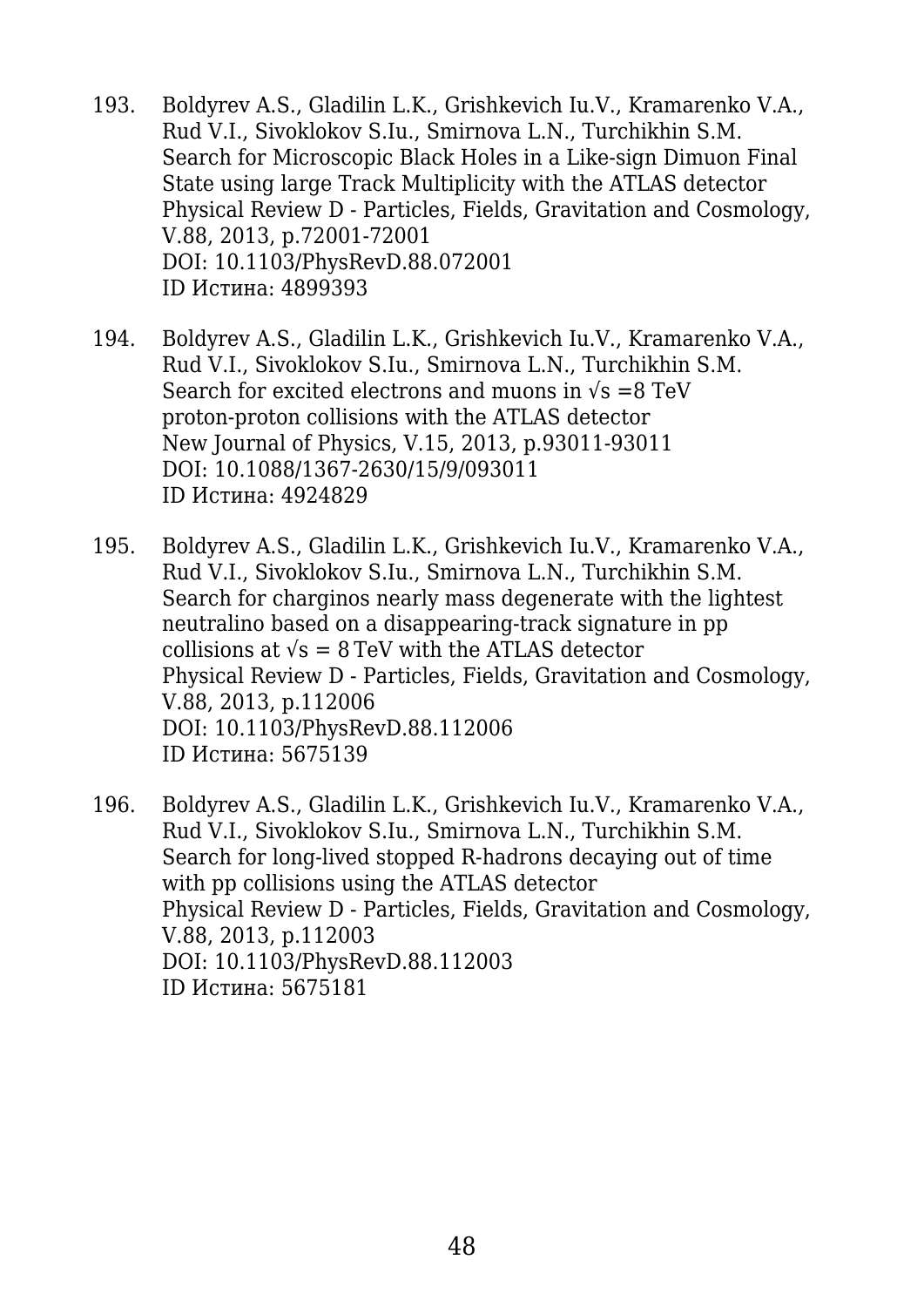- 197. Boos E.E., Bunichev V.E., Dudko L.V., Karmanov D.E., Kuzmin V.A., Merkin M.M., Perfilov M.A. Measurement of the differential gamma plus c-jet cross section and the ratio of differential gamma plus c and gamma plus b cross sections in p(p)over-bar collisions at root s=1.96 TeV Physics Letters, Section B: Nuclear, Elementary Particle and High-Energy Physics, V.719, 2013, p.354-361 DOI: 10.1016/j.physletb.2013.01.033 ID Истина: 3557437
- 198. Boos E.E., Bunichev V.E., Dudko L.V., Karmanov D.E., Kuzmin V.A., Merkin M.M., Perfilov M.A. Measurement of the semileptonic charge asymmetry using B(s)(0) D(s)muX decays Physical Review Letters, V.110, 2013, p.11801-11801 DOI: 10.1103/PhysRevLett.110.011801 ID Истина: 3557529
- 199. Boos E.E., Bunichev V.E., Dudko L.V., Karmanov D.E., Kuzmin V.A., Merkin M.M., Perfilov M.A. Search for charged massive long-lived particles at root s=1.96 TeV Physical Review D - Particles, Fields, Gravitation and Cosmology, V.87, 20131 DOI: 10.1103/PhysRevD.87.052011 ID Истина: 3557649
- 200. Boos E.E., Bunichev V.E., Dudko L.V., Karmanov D.E., Kuzmin V.A., Merkin M.M., Perfilov M.A. Measurement of the \$p\barp \to W+b+X\$ production cross section at  $\sqrt{s} = 1.96$ \$ TeV Physics Letters, Section B: Nuclear, Elementary Particle and High-Energy Physics, V.718, 2013, p.1314-1320 DOI: 10.1016/j.physletb.2012.12.044 ID Истина: 3561405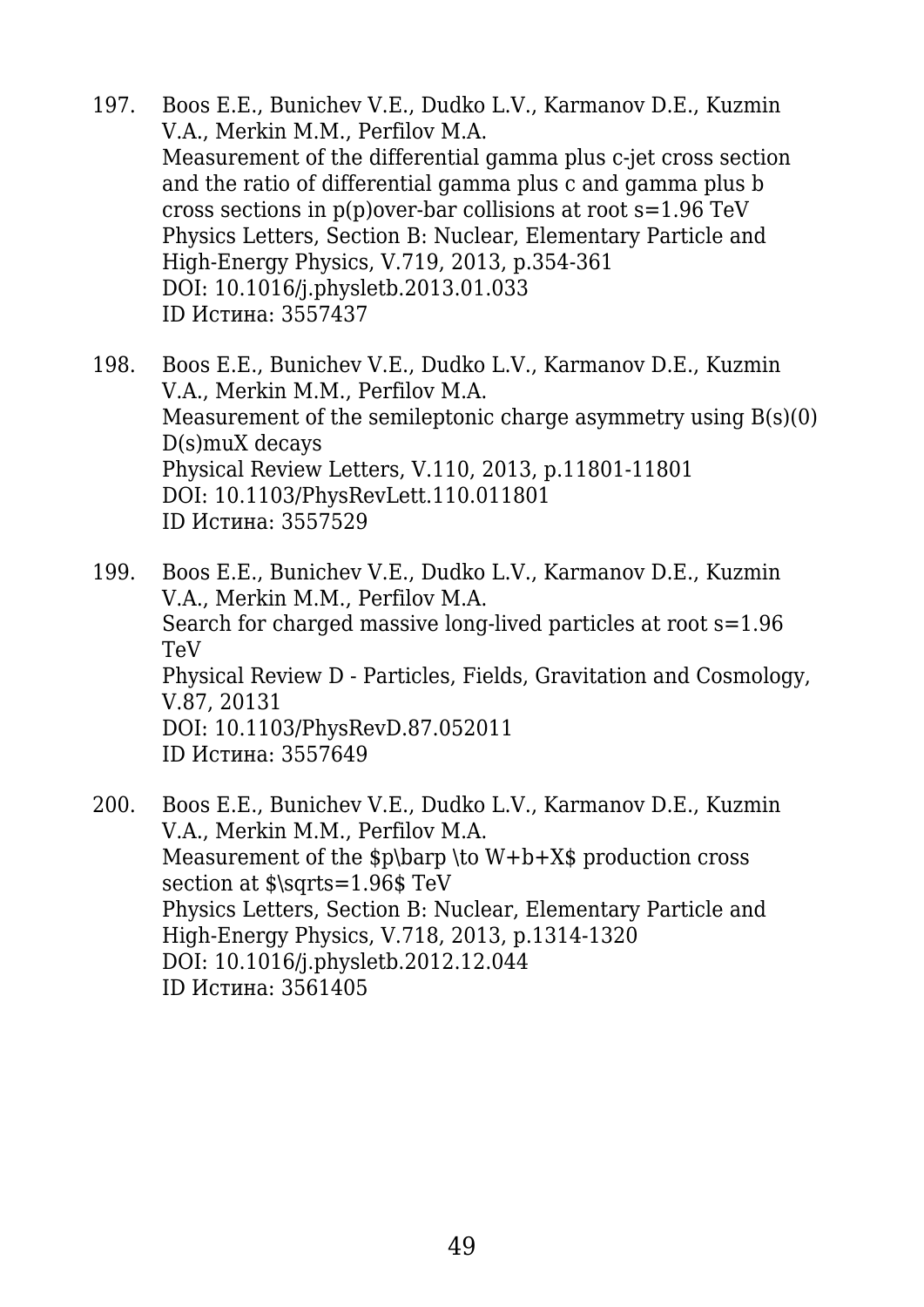- 201. Boos E.E., Bunichev V.E., Dudko L.V., Karmanov D.E., Kuzmin V.A., Merkin M.M., Perfilov M.A. Measurement of the ratio of three-jet to two-jet cross sections in \$p\barp\$ collisions at \$\sqrts=1.96\$ TeV Physics Letters, Section B: Nuclear, Elementary Particle and High-Energy Physics, V.720, 2013, p.6-12 DOI: 10.1016/j.physletb.2013.01.048 ID Истина: 3561436
- 202. Boos E.E., Bunichev V.E., Dudko L.V., Karmanov D.E., Kuzmin V.A., Merkin M.M., Perfilov M.A. Measurement of the differential cross section of photon plus jet production in p(p)over-bar collisions at root s=1.96 TeV Physical Review D - Particles, Fields, Gravitation and Cosmology, V.88, 20131 DOI: 10.1103/PhysRevD.88.072008 ID Истина: 5147428
- 203. Boos E.E., Bunichev V.E., Dudko L.V., Karmanov D.E., Kuzmin V.A., Merkin M.M., Perfilov M.A. Combination of CDF and D0 W-Boson mass measurements Physical Review D - Particles, Fields, Gravitation and Cosmology, V.88, 2013, p.52018 DOI: 10.1103/PhysRevD.88.052018 ID Истина: 5147439
- 204. Boos E.E., Bunichev V.E., Dudko L.V., Karmanov D.E., Kuzmin V.A., Merkin M.M., Perfilov M.A. Search for the Higgs boson in lepton, tau, and jets final states Physical Review D - Particles, Fields, Gravitation and Cosmology, V.88, 2013, p.52005 DOI: 10.1103/PhysRevD.88.052005 ID Истина: 5147466
- 205. Boos E.E., Bunichev V.E., Dudko L.V., Karmanov D.E., Kuzmin V.A., Merkin M.M., Perfilov M.A. Higgs boson studies at the Tevatron Physical Review D - Particles, Fields, Gravitation and Cosmology, V.88, 2013, p.52014 DOI: 10.1103/PhysRevD.88.052014 ID Истина: 5147481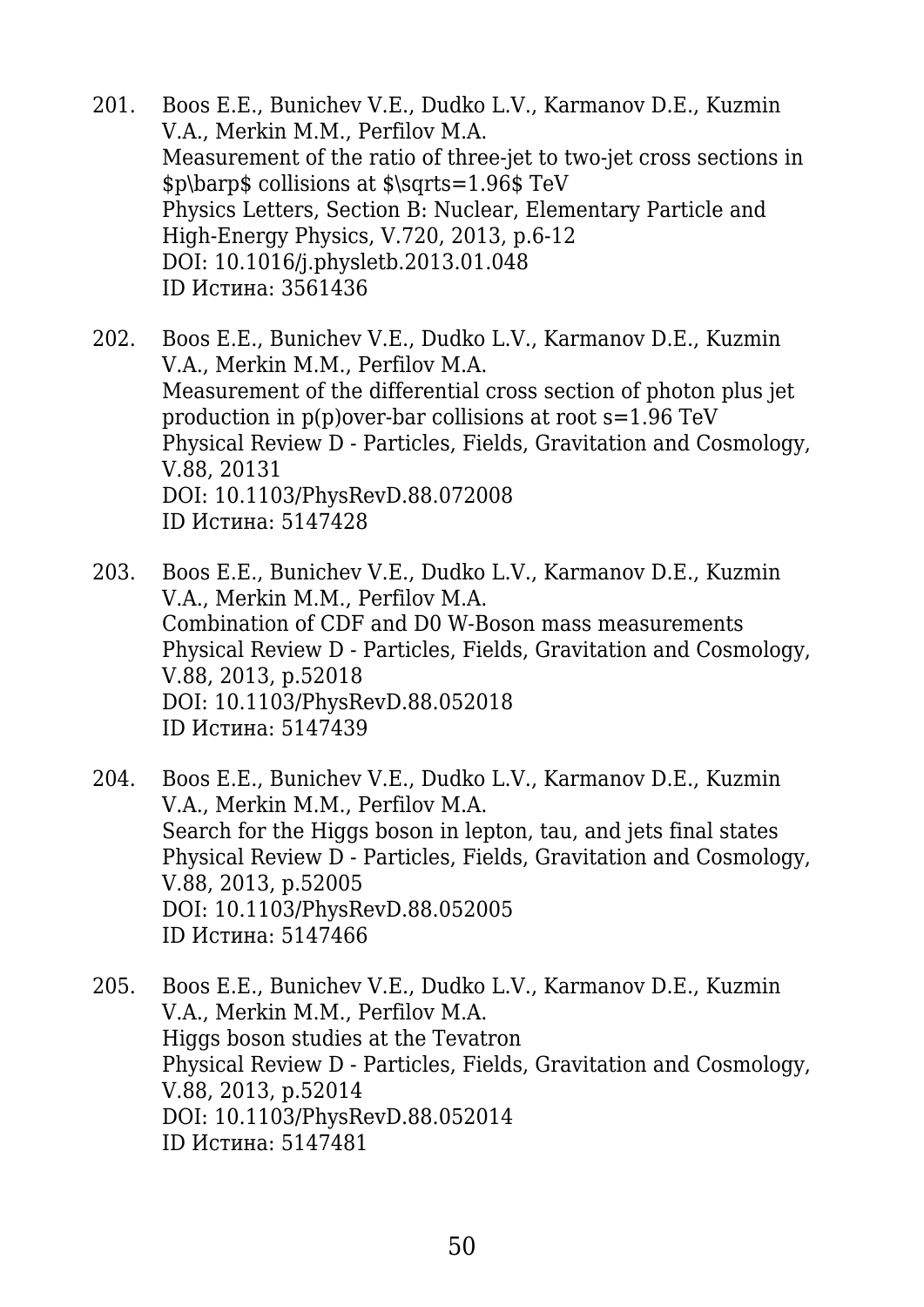- 206. Boos E.E., Bunichev V.E., Dudko L.V., Karmanov D.E., Kuzmin V.A., Merkin M.M., Perfilov M.A. Search for Higgs boson production in oppositely charged dilepton and missing energy final states in 9.7 fb(-1) of p(p)over-bar collisions at root s=1.96 TeV Physical Review D - Particles, Fields, Gravitation and Cosmology, V.88, 2013, p.52006 DOI: 10.1103/PhysRevD.88.052006 ID Истина: 5147510
- 207. Boos E.E., Bunichev V.E., Dudko L.V., Karmanov D.E., Kuzmin V.A., Merkin M.M., Perfilov M.A. Search for Higgs boson production in trilepton and like-charge electron-muon final states with the D0 detector Physical Review D - Particles, Fields, Gravitation and Cosmology, V.88, 2013, p.52009 DOI: 10.1103/PhysRevD.88.052009 ID Истина: 5147538
- 208. Boos E.E., Bunichev V.E., Dudko L.V., Karmanov D.E., Kuzmin V.A., Merkin M.M., Perfilov M.A. Search for a Higgs boson in diphoton final states with the D0 detector in 9.6 fb(-1) of  $p(p)$  over-bar collisions at root  $s=1.96$  TeV Physical Review D - Particles, Fields, Gravitation and Cosmology, V.88, 2013, p.52007 DOI: 10.1103/PhysRevD.88.052007 ID Истина: 5147553
- 209. Boos E.E., Bunichev V.E., Dudko L.V., Karmanov D.E., Kuzmin V.A., Merkin M.M., Perfilov M.A. Combined search for the Higgs boson with the D0 experiment Physical Review D - Particles, Fields, Gravitation and Cosmology, V.88, 2013, p.52011 DOI: 10.1103/PhysRevD.88.052011 ID Истина: 5147566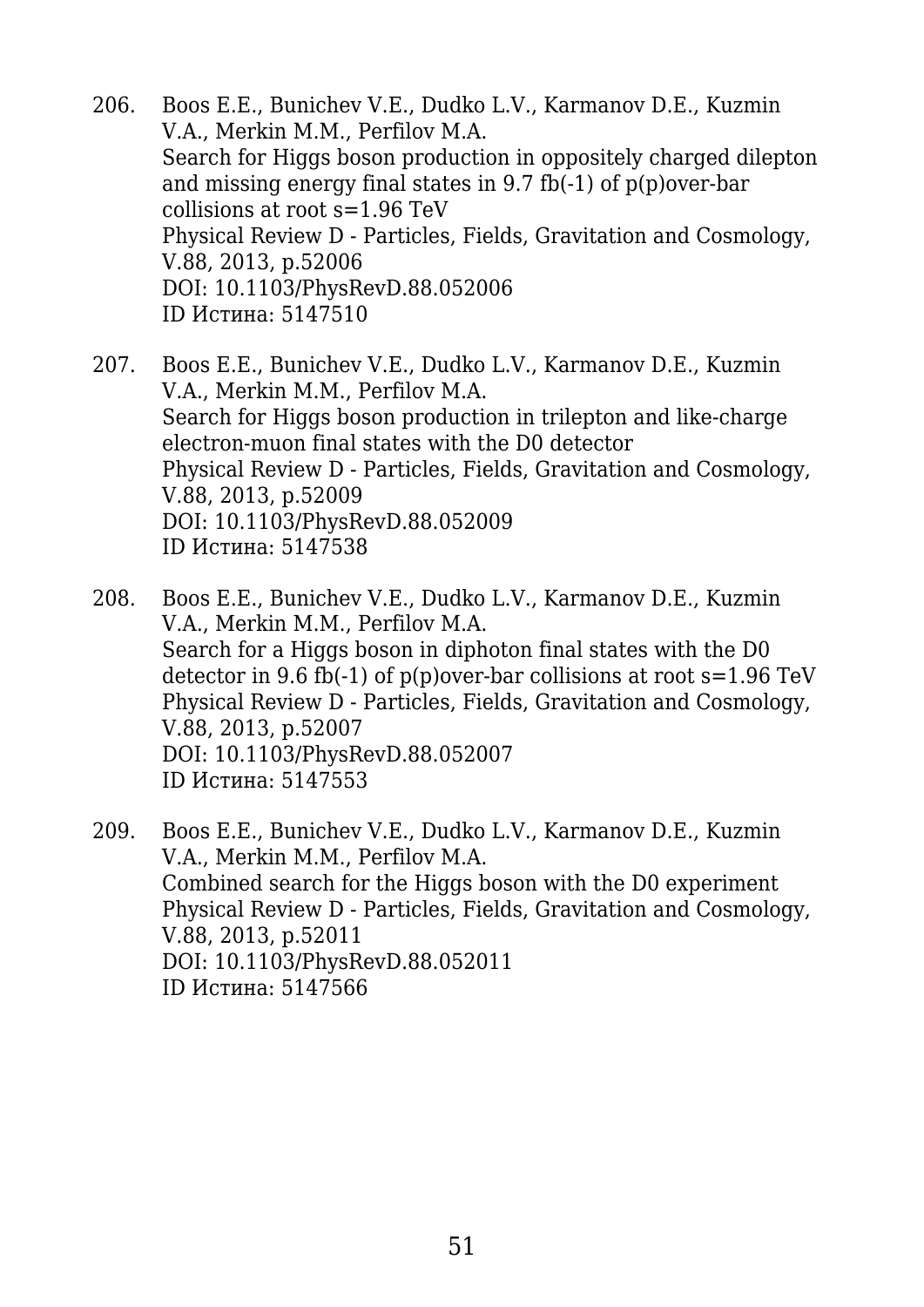- 210. Boos E.E., Bunichev V.E., Dudko L.V., Karmanov D.E., Kuzmin V.A., Merkin M.M., Perfilov M.A. Search for the standard model Higgs boson in lv plus jets final states in 9.7 fb(-1) of p(p)over-bar collisions with the D0 detector Physical Review D - Particles, Fields, Gravitation and Cosmology, V.88, 2013, p.52008 DOI: 10.1103/PhysRevD.88.052008 ID Истина: 5147602
- 211. Boos E.E., Bunichev V.E., Dudko L.V., Karmanov D.E., Kuzmin V.A., Merkin M.M., Perfilov M.A. Search for  $ZH \rightarrow l(+)l(-)b(b)$  over-bar production in 9.7 fb(-1) of p(p)over-bar collisions with the D0 detector Physical Review D - Particles, Fields, Gravitation and Cosmology, V.88, 2013, p.52010 DOI: 10.1103/PhysRevD.88.052010 ID Истина: 5147667
- 212. Boos E.E., Bunichev V.E., Dudko L.V., Karmanov D.E., Kuzmin V.A., Merkin M.M., Perfilov M.A. Measurement of the ZZ production cross section and search for the standard model Higgs boson in the four lepton final state in p(p)over-bar collisions Physical Review D - Particles, Fields, Gravitation and Cosmology, V.88, 2013, p.32008 DOI: 10.1103/PhysRevD.88.032008 ID Истина: 5147686
- 213. Boos E.E., Bunichev V.E., Dudko L.V., Karmanov D.E., Kuzmin V.A., Merkin M.M., Perfilov M.A. Measurement of the differential cross sections for isolated direct photon pair production in  $p(p)$  over-bar collisions at root  $s=1.96$ TeV Physics Letters, Section B: Nuclear, Elementary Particle and High-Energy Physics, V.725, 2013, p.6-14 DOI: 10.1016/j.physletb.2013.06.036 ID Истина: 5147713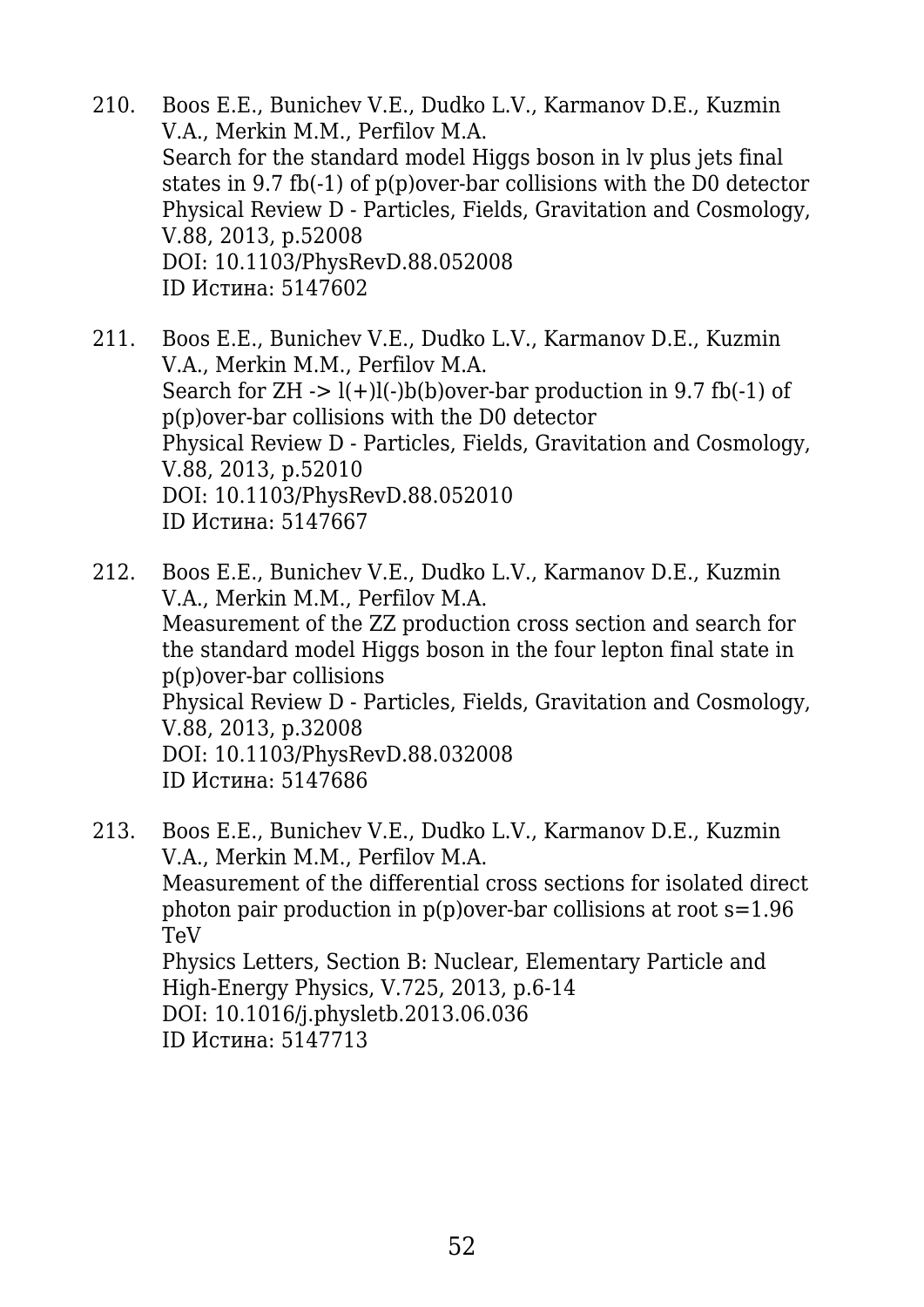- 214. Boos E.E., Bunichev V.E., Dudko L.V., Karmanov D.E., Kuzmin V.A., Merkin M.M., Perfilov M.A. Search for anomalous quartic WW gamma gamma couplings in dielectron and missing energy final states in p(p)over-bar collisions at root s 1.96 TeV Physical Review D - Particles, Fields, Gravitation and Cosmology, V.88, 2013, p.12005 DOI: 10.1103/PhysRevD.88.012005 ID Истина: 5147730
- 215. Boos E.E., Bunichev V.E., Dudko L.V., Karmanov D.E., Kuzmin V.A., Merkin M.M., Perfilov M.A. Measurement of direct CP violation parameters in B-+/- -> J/psi K-+/- and B-+/-  $\rightarrow$  J/psi pi(+/-) decays with 10.4 fb(-1) of Tevatron data Physical Review Letters, V.110, 2013, p.241801 DOI: 10.1103/PhysRevLett.110.241801 ID Истина: 5147768
- 216. Boos E.E., Bunichev V.E., Dudko L.V., Karmanov D.E., Kuzmin V.A., Merkin M.M., Perfilov M.A. Measurement of the ratio of differential cross sections  $sigma(p(p)$ over-bar -> Z + b jet)/sigma(p(p)over-bar -> Z + jet) in  $p(p)$ over-bar collisions at root s = 1.96 TeV Physical Review D - Particles, Fields, Gravitation and Cosmology, V.87, 2013, p.92010 DOI: 10.1103/PhysRevD.87.092010 ID Истина: 5147801
- 217. Boos E.E., Bunichev V.E., Dudko L.V., Karmanov D.E., Kuzmin V.A., Merkin M.M., Perfilov M.A. Measurement of the combined rapidity and p(T) dependence of dijet azimuthal decorrelations in \$p\barp\$ collisions at  $\text{S}\sqrt{\text{S} - 1.96$ \$ TeV Physics Letters, Section B: Nuclear, Elementary Particle and High-Energy Physics, V.721, 2013, p.212-219 DOI: 10.1016/j.physletb.2013.03.029 ID Истина: 5147849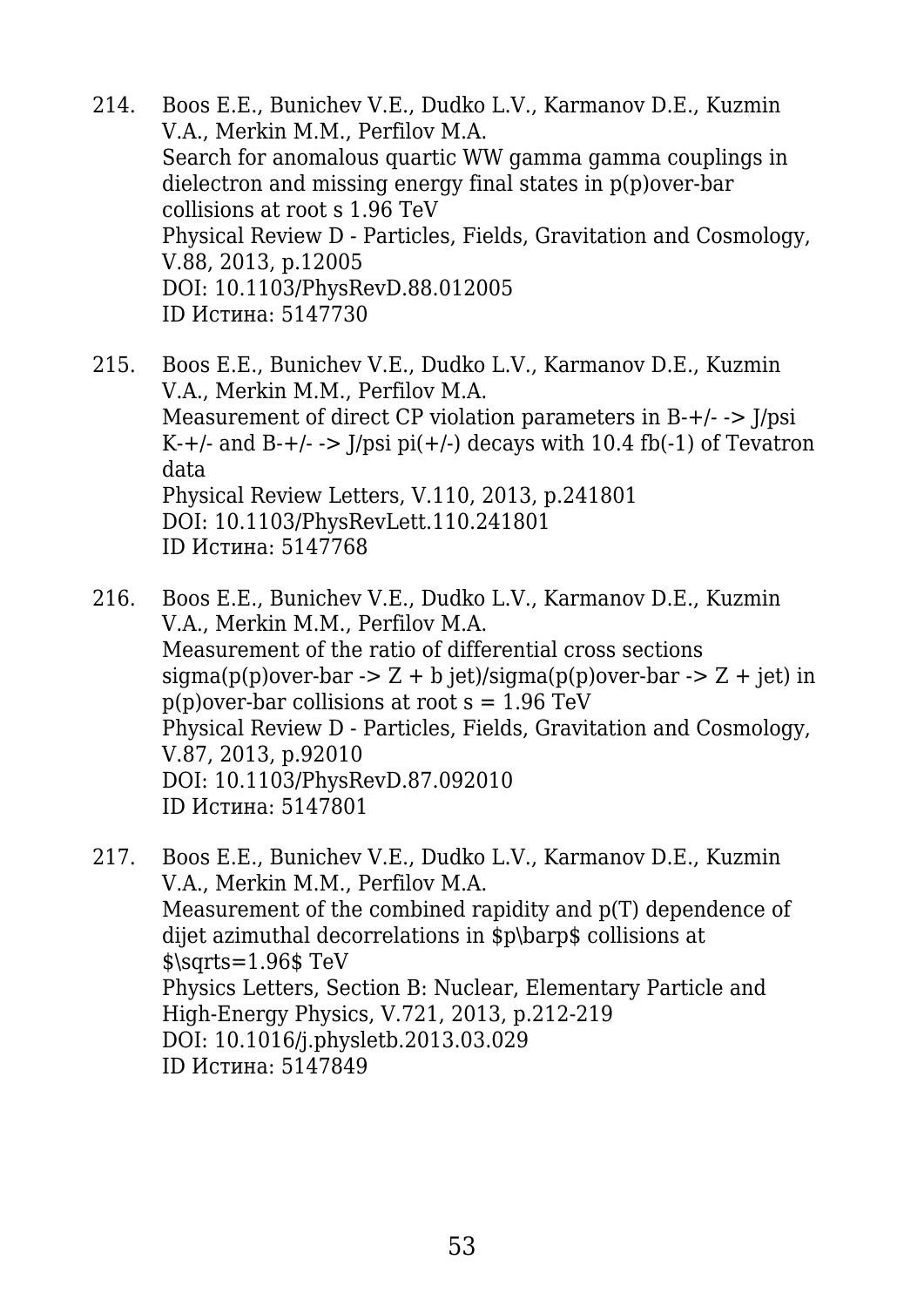- 218. Boos E.E., Bunichev V.E., Dudko L.V., Karmanov D.E., Kuzmin V.A., Merkin M.M., Perfilov M.A. Search for the rare decay  $B-s(0) \rightarrow mu(+) \mu(+)$ Physical Review D - Particles, Fields, Gravitation and Cosmology, V.87, 2013, p.72006 DOI: 10.1103/PhysRevD.87.072006 ID Истина: 5147900
- 219. Boos E.E., Bunichev V.E., Dudko L.V., Karmanov D.E., Kuzmin V.A., Merkin M.M., Perfilov M.A. Measurement of leptonic asymmetries and top-quark polarization in t(t)over-bar production Physical Review D - Particles, Fields, Gravitation and Cosmology, V.87, 2013, p.11103 DOI: 10.1103/PhysRevD.87.011103 ID Истина: 5147958
- 220. Boos E.E., Bunichev V.E., Dudko L.V., Karmanov D.E., Kuzmin V.A., Merkin M.M., Perfilov M.A. Evidence for s-channel single top quark production in ppˉ collisions at root  $s = 1.96$  TeV Physics Letters, Section B: Nuclear, Elementary Particle and High-Energy Physics, V.726, 2013, p.656-664 DOI: 10.1016/j.physletb.2013.09.048 ID Истина: 5191229
- 221. Borisov A.M., Vostrikov V.G., Kulikauskas V.S., Romanovskii E.A., Tkachenko N.V. The Study of Zirconium Alloy Coatings Produced by Microarc Oxidation Using Rutherford and Nuclear Backscattering **Spectrometry** Journal of Surface Investigation. X-ray, Synchrotron and Neutron Techniques, V.7, 2013, p.437-441 DOI: 10.1134/S1027451013020316 ID Истина: 5559968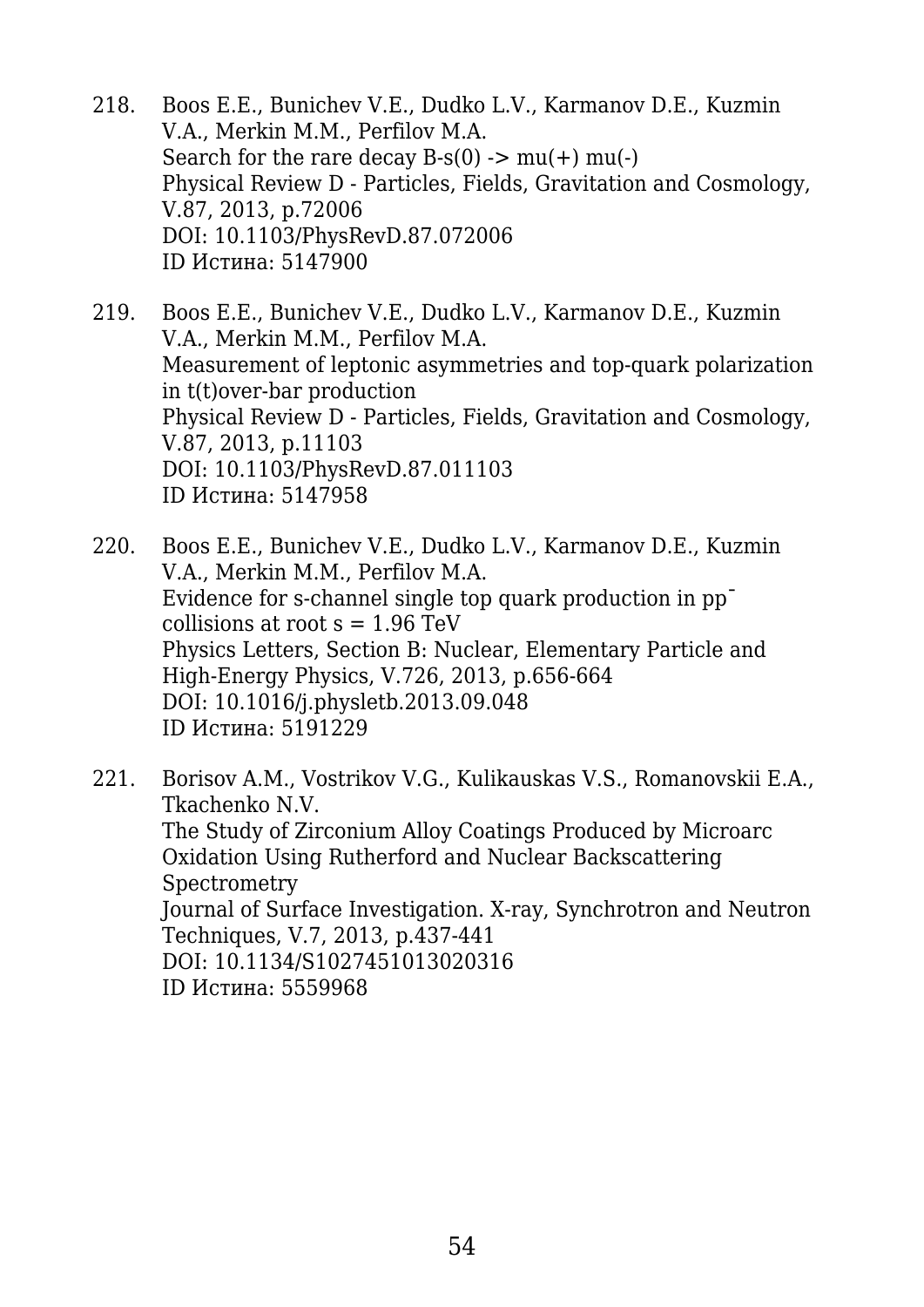- 222. Borisov A.M., Vostrikov V.G., Romanovskii E.A., Tkachenko N.V. The Study of CeramicLike Oxide Coatings on Zirconium Produced by Plasma Treatment Journal of Surface Investigation. X-ray, Synchrotron and Neutron Techniques, V.7, 2013, p.366-370 DOI: 10.1134/S1027451013020304 ID Истина: 5559877
- 223. Burenkov I.A., Tikhonova O.V. Ionization and stabilization of an atom in a quantum electromagnetic field JETP Letters, V.97, 2013, p.362-366 DOI: 10.1134/S0021364013060039 ID Истина: 4419696
- 224. Burmistrova A.V., Deviatov I.I. Theory of tunneling spectroscopy of multi-band superconductors Journal of the Physical Society of Japan, V.82, 2013, p.34716-34716 DOI: 10.7566/JPSJ.82.034716 ID Истина: 3560437
- 225. Chechenin N.G., Chernykh P.N., Vorobeva E.A. Synthesis and Electroconductivity of Epoxy/Aligned CNTs Composites Applied Surface Science, V.275, 2013, p.217-221 DOI: 10.1016/j.apsusc.2012.12.162 ID Истина: 3268037
- 226. Chepeleva I.V. Temperature annealing of radiation defects in xCu2Se-(1 - X)As2Se3 glasses: Dependence on composition Glass Physics and Chemistry, V.39, 2013, p.57-63 DOI: 10.1134/S1087659613010045 ID Истина: 5608727

227. Chepurnov A.S. Light yield in DarkSide-10: A prototype two-phase argon TPC for dark matter searches Astroparticle Physics, V.49, 2013, p.44-51 DOI: 10.1016/j.astropartphys.2013.08.004 ID Истина: 4703478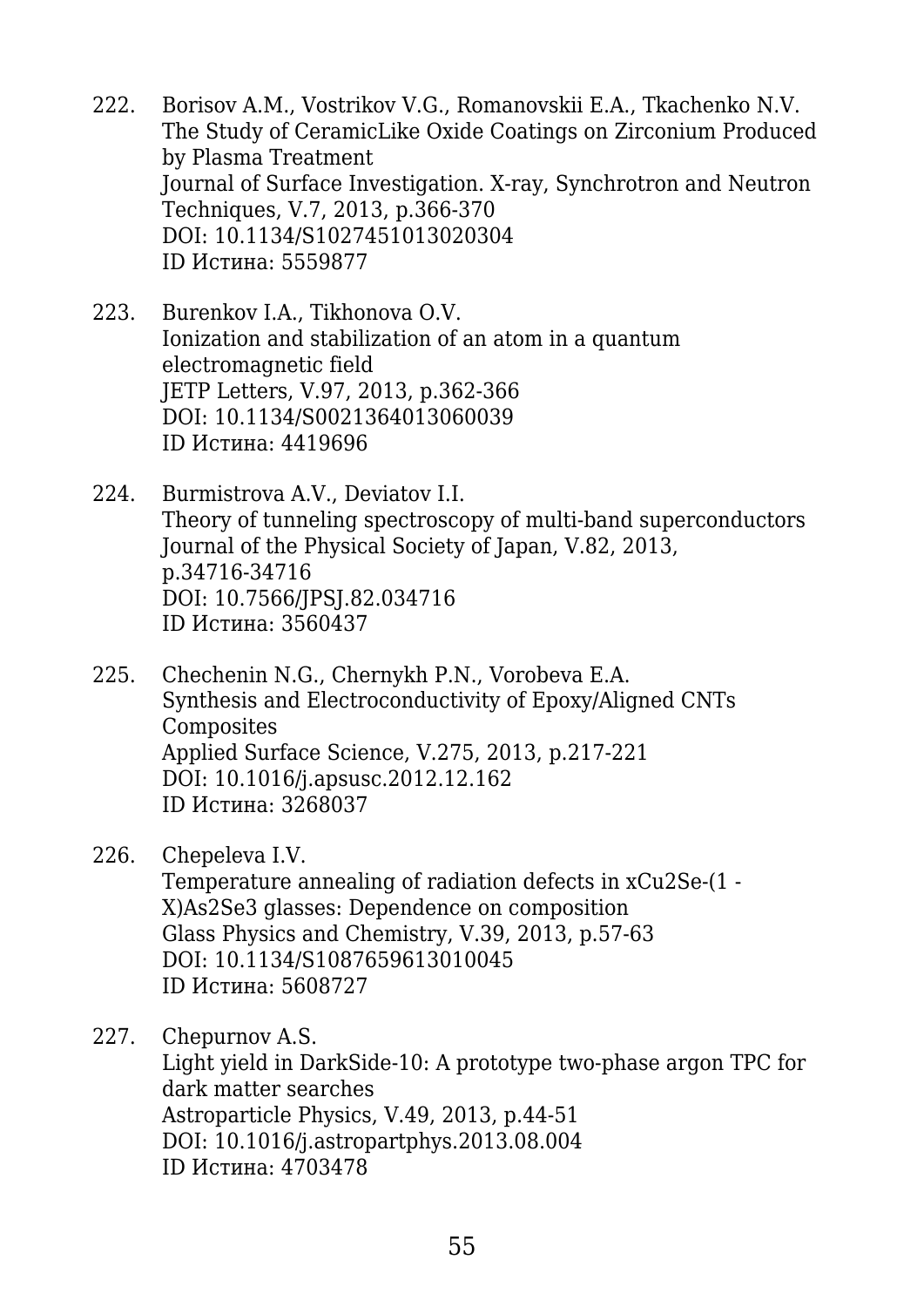228. Chepurnov A.S.

New limits on heavy sterile neutrino mixing in  $\degree$ 8\mathrmB\$ decay obtained with the Borexino detector Physical Review D - Particles, Fields, Gravitation and Cosmology, V.88, 2013, p.72010 DOI: 10.1103/PhysRevD.88.072010 ID Истина: 5135554

- 229. Chepurnov A.S. SOX: Short distance neutrino Oscillations with BoreXino Journal of High Energy Physics, V.2013, 2013, p.1-14 DOI: 10.1007/JHEP08(2013)038 ID Истина: 5135690
- 230. Chepurnov A.S. Prospects for observation of neutrino-nuclear neutral current coherent scattering with two-phase Xenon emission detector Journal of Instrumentation, V.8, 20131 DOI: 10.1088/1748-0221/8/10/P10023 ID Истина: 5135888
- 231. Chepurnov A.S. DarkSide search for dark matter Journal of Instrumentation, V.8, 20131 DOI: 10.1088/1748-0221/8/11/C11021 ID Истина: 5836663
- 232. Chernov D.S., Korosteleva E.E., Kuzmichev L.A., Prosin V.V., Iashin I.V. Tunka-25 Air Shower Cherenkov array: The main results Astroparticle Physics, V.50, 2013, p.18-25 DOI: 10.1016/j.astropartphys.2013.09.006 ID Истина: 5139133
- 233. Chernykh P.N.

Laser plasma ion implantation and deposition of platinum for SiC-based hydrogen detector fabrication Nuclear Instruments and Methods in Physics Research, Section B: Beam Interactions with Materials and Atoms, V.313, 2013, p.68-75 DOI: http://dx.doi.org/10.1016/j.nimb.2013.08.001 ID Истина: 4441967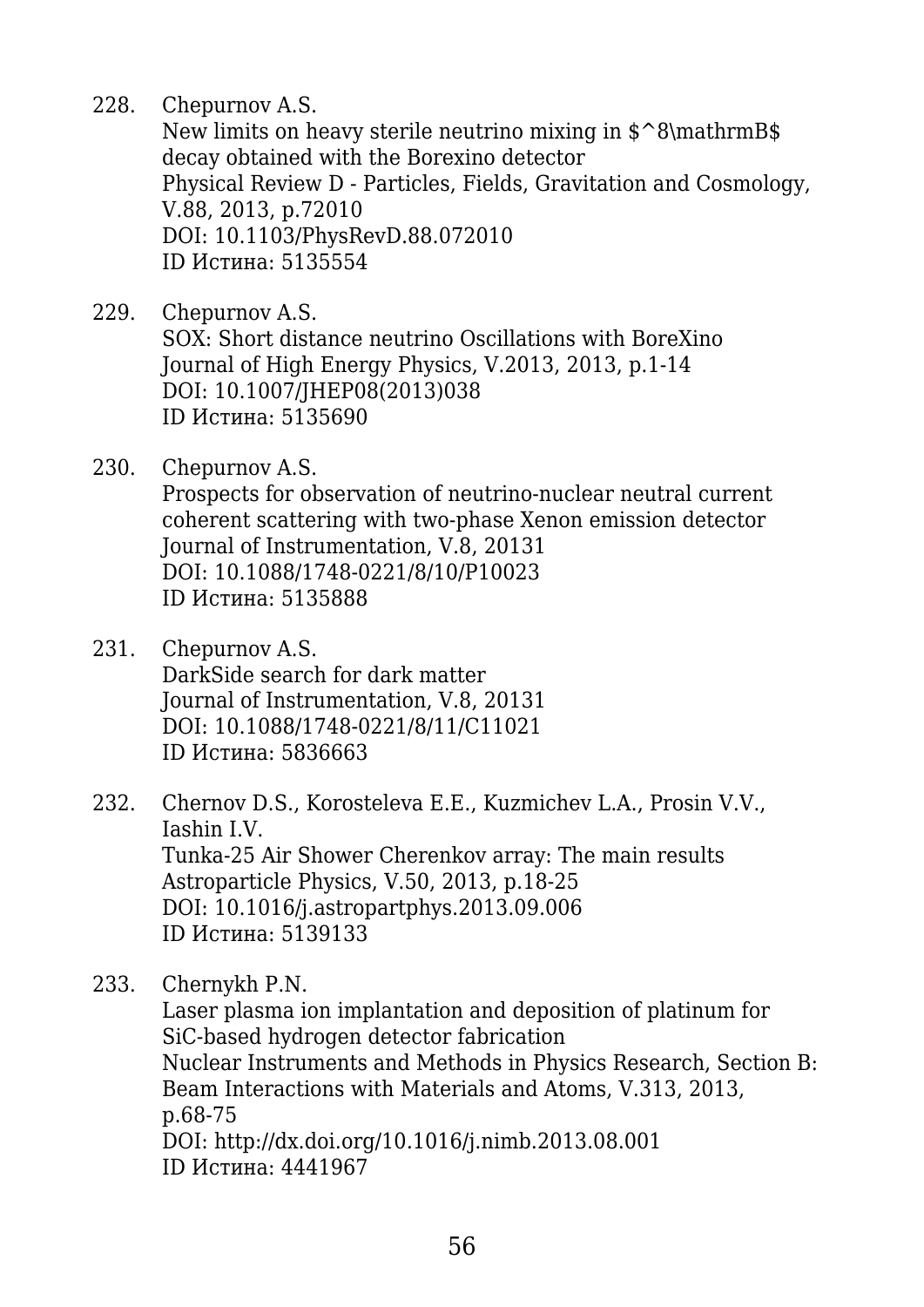234. Chuvilskii Iu.M.

T-odd correlations in (n,  $\alpha$   $\gamma$ )-reactions Письма в журнал "Физика элементарных частиц и атомного ядра. Physics of Particles and Nuclei Letters. Письма в ЭЧАЯ", V.10, 2013, p.706-712 ID Истина: 5109075

- 235. Chuvilskii Iu.M. Alpha decay in electronic surrounding Physics of Atomic Nuclei, V.76, 2013, p.1452-1456 ID Истина: 5133278
- 236. Daibog E.I., Logachev Iu.I. Jovian electrons and the structure of interplanetary space during solar activity minimum 2007-2008 Journal of Physics: Conference Series, V.409, 2013, p.12162 ID Истина: 1613556
- 237. Daibog E.I. Jovian Electrons, the Solar Wind during the Minimum of the 23rd–24th Solar Activity Cycle Bulletin of the Russian Academy of Science, Physics, V.77, 2013, p.554-556 ID Истина: 4420934
- 238. Dedenko L.G., Fedorova G.F., Roganova T.M. Units of signals in the surface and underground scintillation detectors of the Yakutsk array Journal of Physics: Conference Series, V.409, 2013, p.2093-2096 DOI: 10.1088/1742-6596/409/1/012093 ID Истина: 4779411
- 239. Dedenko L.G., Fedorova G.F., Roganova T.M. Possible composition of the primary particles at ultrahigh energies observed at the Yakutsk array Journal of Physics: Conference Series, V.409, 2013, p.2068-2071 DOI: doi:10.1088/1742-6596/409/1/012068 ID Истина: 4779570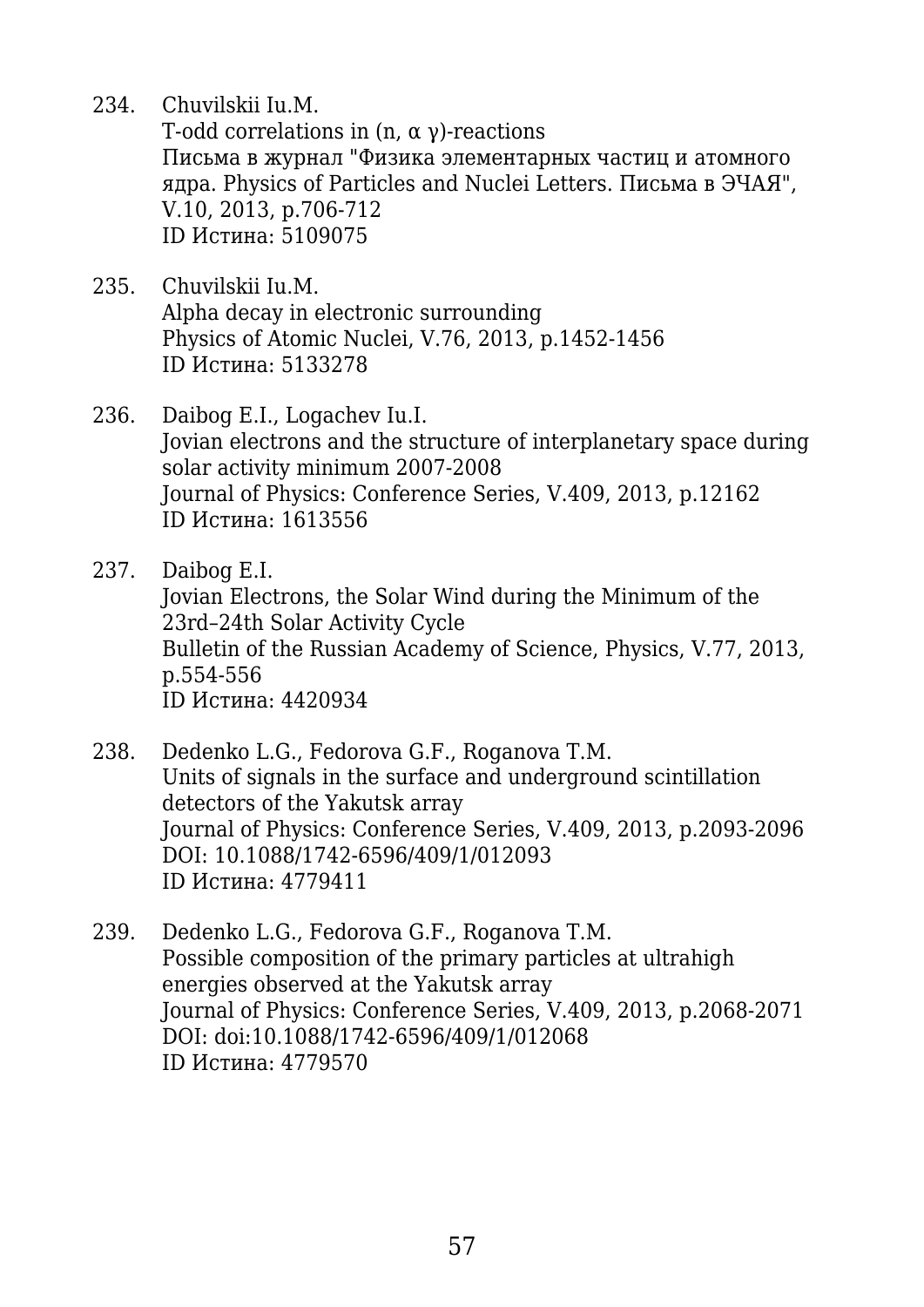- 240. Deliagin N.N., Erzinkian A.L., Parfenova V.P., Rozantcev I.N. Mossbauer studies of the states of Fe atoms in the antiferromagnetic Fe-Mn Invar alloys Journal of Alloys and Compounds, V.573, 2013, p.11-14 DOI: 10.1016/j.jallcom.2013.03.273 ID Истина: 4611194
- 241. Dementev R.K., Gladilin L.K., Golubkov Iu.A., Katkov I.I., Khein L.A., Korzhavina I.A., Levchenko B.B., Proskuriakov A.S., Shcheglova L.M., Zotkin D.S. Production of the excited charm mesons D1 and D∗2 at HERA Nuclear Physics B, V.866, 2013, p.229-254 DOI: 10.1016/j.nuclphysb.2012.09.007 ID Истина: 1436395
- 242. Dementev R.K., Gladilin L.K., Golubkov Iu.A., Katkov I.I., Khein L.A., Korzhavina I.A., Levchenko B.B., Proskuriakov A.S., Shcheglova L.M., Zotkin D.S. Measurement of charm fragmentation fractions in photoproduction at HERA Journal of High Energy Physics, V.1309, 2013, p.1-27 DOI: 10.1007/JHEP09(2013)058 ID Истина: 5124785
- 243. Dementev R.K., Gladilin L.K., Golubkov Iu.A., Katkov I.I., Khein L.A., Korzhavina I.A., Levchenko B.B., Proskuriakov A.S., Shcheglova L.M., Zotkin D.S. Measurement of  $D \pm$  production in deep inelastic ep scattering with the ZEUS detector at HERA Journal of High Energy Physics, V.1305, 2013, p.1-30 DOI: 10.1007/JHEP05(2013)023 ID Истина: 5125017
- 244. Dementev R.K., Gladilin L.K., Golubkov Iu.A., Katkov I.I., Khein L.A., Korzhavina I.A., Levchenko B.B., Proskuriakov A.S., Shcheglova L.M., Zotkin D.S. Measurement of D<sup> $\sim$ </sup>\pm Production in Deep Inelastic Scattering at HERA Journal of High Energy Physics, V.5, 2013, p.1-36 DOI: 10.1007/JHEP05(2013)097 ID Истина: 5125080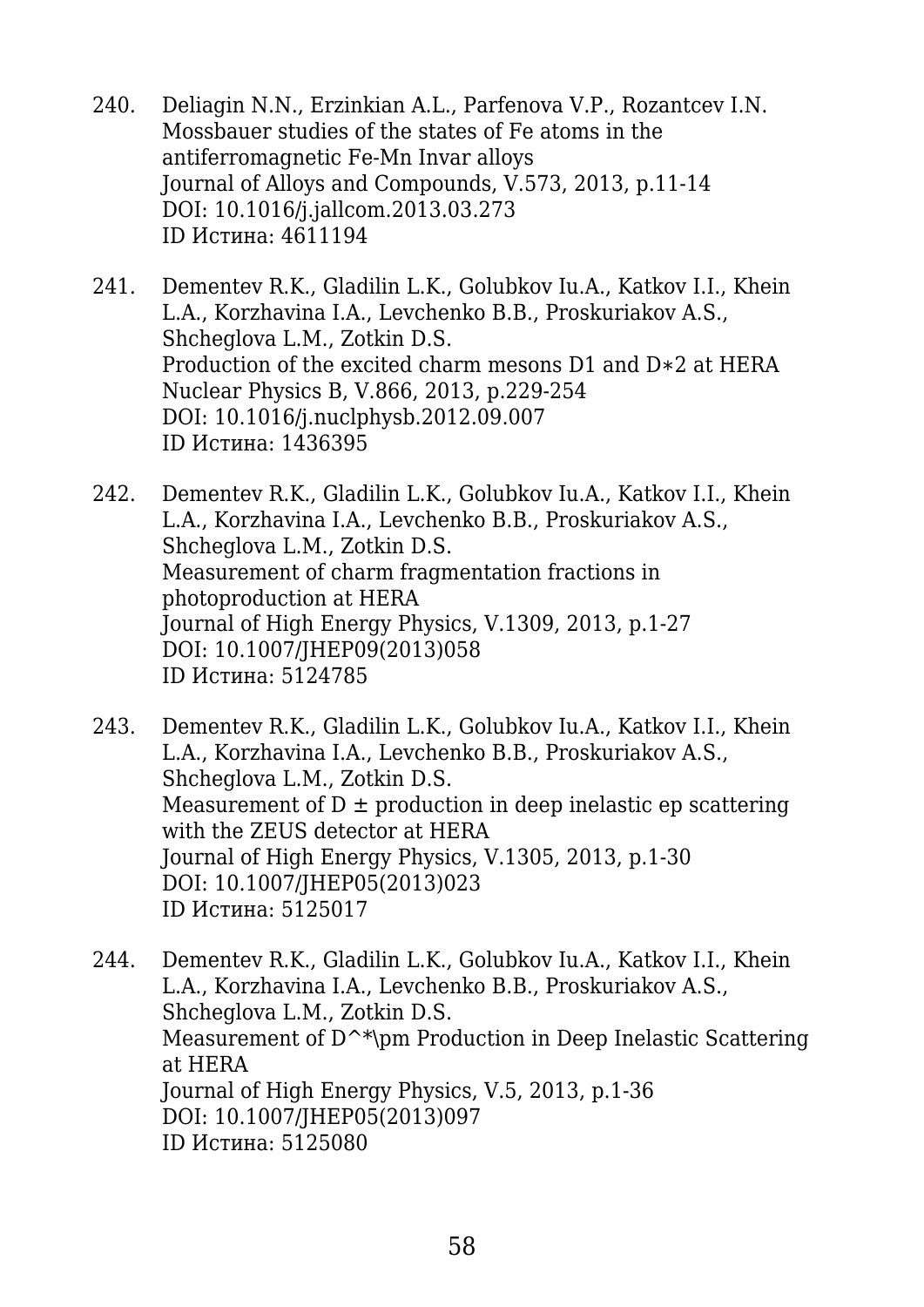- 245. Dementev R.K., Gladilin L.K., Golubkov Iu.A., Katkov I.I., Khein L.A., Korzhavina I.A., Levchenko B.B., Proskuriakov A.S., Shcheglova L.M., Zotkin D.S. Measurement of Inelastic J/psi and psi' Photoproduction at HERA Journal of High Energy Physics, V.2, 2013, p.1-30 DOI: 10.1007/JHEP02(2013)071 ID Истина: 5125132
- 246. Dementev R.K., Gladilin L.K., Golubkov Iu.A., Katkov I.I., Khein L.A., Korzhavina I.A., Levchenko B.B., Proskuriakov A.S., Shcheglova L.M., Zotkin D.S. Combination and QCD Analysis of Charm Production Cross Section Measurements in Deep-Inelastic ep Scattering at HERA European Physical Journal C, V.73, 2013, p.2311-2358 DOI: 10.1140/epjc/s10052-013-2311-3 ID Истина: 5125212
- 247. Dementev R.K., Gladilin L.K., Golubkov Iu.A., Katkov I.I., Khein L.A., Korzhavina I.A., Levchenko B.B., Proskuriakov A.S., Shcheglova L.M., Zotkin D.S. Production of Z^0 bosons in elastic and quasi-elastic ep collisions at HERA Nuclear Physics B, V.718, 2013, p.915-921 DOI: 10.1016/j.physletb.2012.11.051 ID Истина: 5125374
- 248. Dementev R.K., Gladilin L.K., Golubkov Iu.A., Khein L.A., Korzhavina I.A., Levchenko B.B., Proskuriakov A.S., Shcheglova L.M., Zotkin D.S. Measurement of high- $O^2$  neutral current deep inelastic  $e^+$ +p scattering cross sections with a longitudinally polarised positron beam at HERA Physical Review D - Particles, Fields, Gravitation and Cosmology, V.87, 2013, p.52014 DOI: 10.1103/PhysRevD.87.052014 ID Истина: 5152715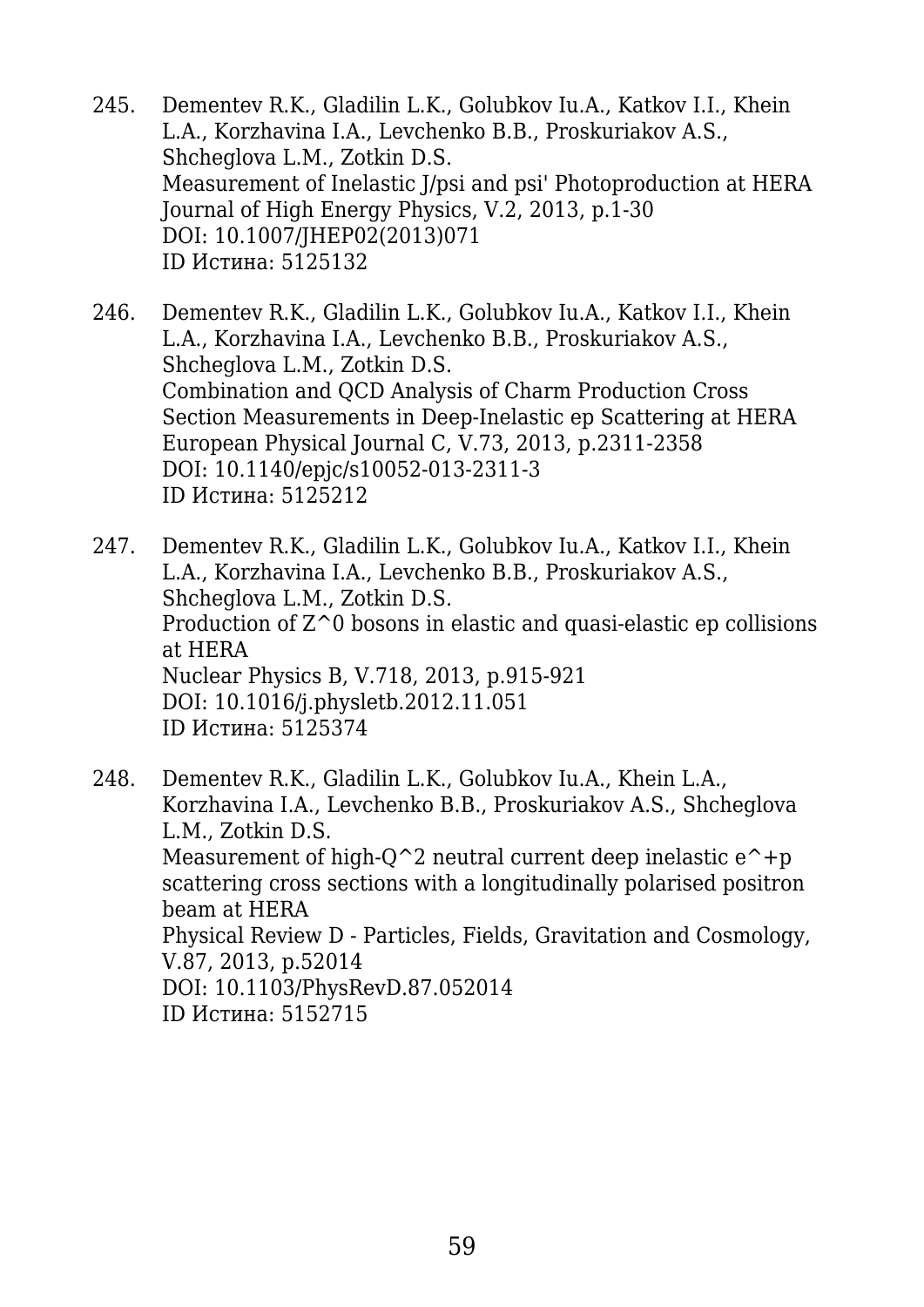249. Dementev R.K.

D\* Meson Production Cross Sections in e-p and e+p Scattering Processes at the HERA Collider Moscow University Physics Bulletin, Physics and Astronomy, V.68, 2013, p.373-376 DOI: 10.3103/S0027134913050068 ID Истина: 4691333

- 250. Demichev A.P., Ilin V.A., Kriukov A.P., Poliakov S.P. A Quality and Cost Approach for the Comparison of Small-World Interconnection Networks Journal of Interconnection Networks, V.14, 2013, p.1350008-1350008 DOI: 10.1142/S0219265913500084 ID Истина: 5823709
- 251. Dmitriev A.V., Suvorova A.V. The shape of strongly disturbed dayside magnetopause Terrestrial, Atmospheric and Oceanic Sciences, V.24, 2013, p.225-232 DOI: 10.3319/TAO.2012.09.26.02 ID Истина: 4686049
- 252. Dmitriev A.V. Longitudinal variations of positive dayside ionospheric storms related to recurrent geomagnetic storms Journal of Geophysical Research, V.118, 2013, p.1-17 DOI: 10.1002/jgra.50575 ID Истина: 5093016
- 253. Dolenko S.A.

Use of neural network algorithms for elaboration of fluorescent biosensors on the base of nanoparticles Optical Memory and Neural Networks (Information Optics), V.22, 2013, p.156-165 DOI: 10.3103/S1060992X13030077 ID Истина: 4781183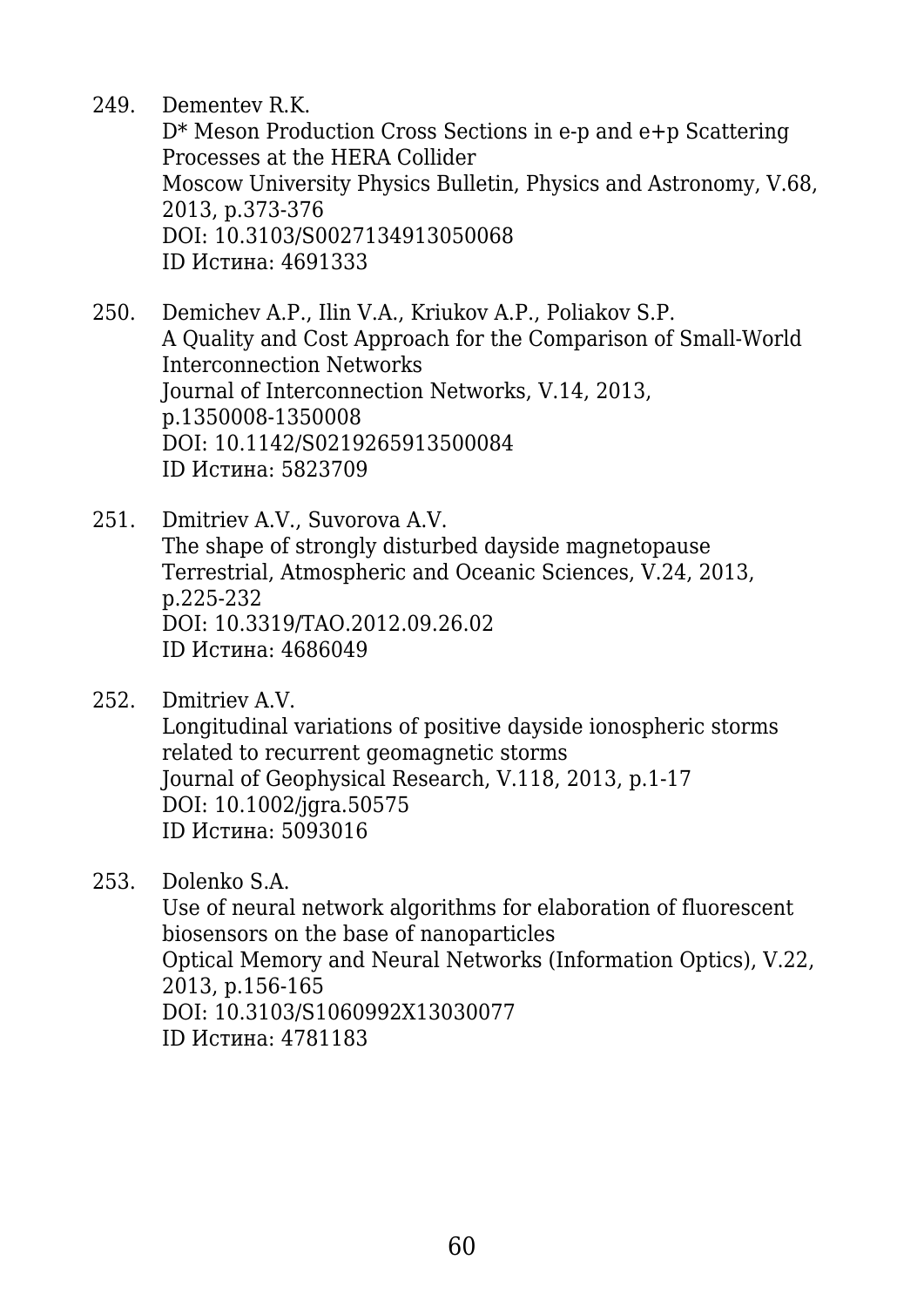- 254. Drozdov A.Iu., Grigorev A.V. Neutrons from thunderstorms at low atmospheric altitudes and related doses at aircraft Journal of Physics: Conference Series, V.409, 2013, p.12246-12246 DOI: doi:10.1088/1742-6596/409/1/012246 ID Истина: 3356259
- 255. Drozdov A.Iu., Grigorev A.V. Assessment of thunderstorm neutron radiation environment at altitudes of aviation flights Journal of Geophysical Research, V.118, 2013, p.947-955 DOI: 10.1029/2012JA018302 ID Истина: 3629806
- 256. Drozdov A.Iu., Grigorev A.V. Analysis of Thunderstorm Neutron Fluxes in the Generation Region and at Orbital Altitudes Bulletin of the Russian Academy of Science, Physics, V.77, 2013, p.587-589 DOI: 10.3103/S1062873813050171 ID Истина: 3713992
- 257. Drozdov A.Iu., Orlova K.G. Unusual Stable Trapping of the Ultra-Relativistic Electrons in the Van Allen Radiation Belts Nature Physics, 20131 DOI: 10.1038/nphys2760 ID Истина: 4677552

258. Edneral V.F.

On necessary conditions of integrability of degenerated planar ODE systems in the parameter space Proceedings of Applications of Computer Algebra 2013 (ACA2013, Malaga, Spain, July 2-6, 2013), ed. by J.L.G. Garcia et al, 2013, p.57-57 ID Истина: 5358892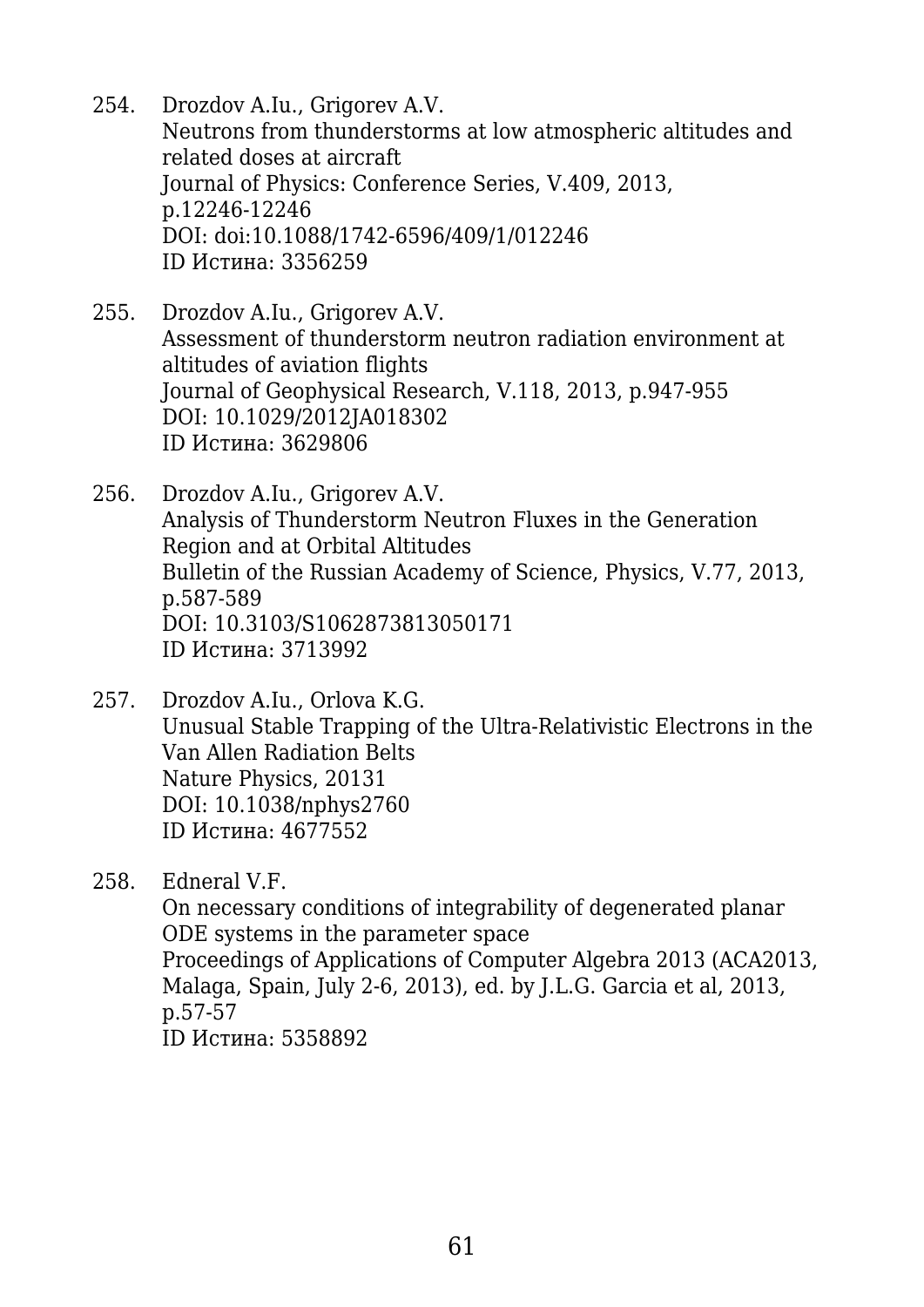259. Eremenko V.O.

Separable representation of phenomenological optical potentials of Woods-Saxon type Physical Review C - Nuclear Physics, V.88, 2013, p.64608-64608 DOI: 10.1103/PhysRevC.88.064608 ID Истина: 5343850

- 260. Ermakov A.N., Ishkhanov B.S., Khankin V.V., Kuznetcov A.A., Shvedunov V.I., Stopani K.A. 18F production in the 19F(γ, n) reaction Bulletin of the Russian Academy of Science, Physics, V.77, 2013, p.480-482 DOI: 10.3103/S1062873813040047 ID Истина: 3673794
- 261. Ermakov A.N. Determination of Iron(II) Ions in Aqueous Solutions by Secondary-Ion Mass Spectrometry Journal of Analytical Chemistry, V.68, 2013, p.625-629 DOI: 10.1134/S1061934813050122 ID Истина: 3824079
- 262. Ermakov Iu.A., Ieshkin A.E. Design and investigation of gas cluster ion accelerator Vacuum, V.91, 2013, p.47-53 DOI: 10.1016/j.vacuum.2012.11.001 ID Истина: 2739411
- 263. Fomin Iu.A., Kalmykov N.N., Kulikov G.V., Sulakov V.P. Estimate of the fraction of primary photons in the cosmic ray flux at energies about  $10^{\sim}17$  eV from the EAS-MSU experiment data Журнал экспериментальной и теоретической физики, V.144, 2013, p.1-12 DOI: 10.7868/s0044451013120043 ID Истина: 5192811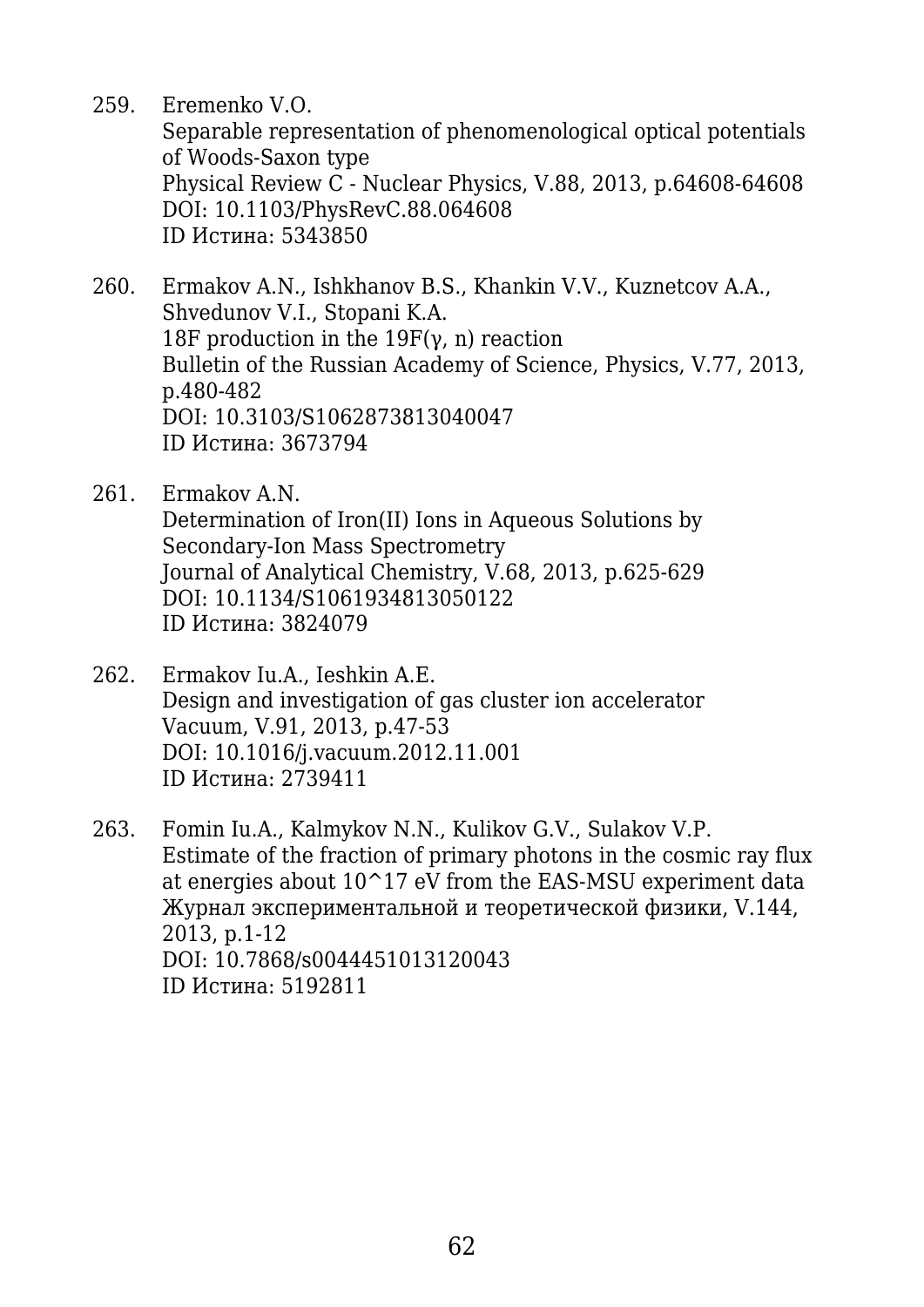- 264. Fomin Iu.A., Kalmykov N.N., Kulikov G.V., Sulakov V.P. Evaluation of the gamma-quanta fraction in the primary cosmic ray flux with energy about  $10^{\circ}17$  eV according to the EAS MSU array data Journal of Physics: Conference Series, V.409, 2013, p.12077 DOI: 10.1088/1742-6596/409/1/012077 ID Истина: 5192865
- 265. Galanina L.I., Zelenskaia N.S., Koniukhova I.A., Lebedev V.M., Orlova N.V., Spasskii A.V. Investigating the Inelastic Deuteron Scattering Mechanism for  $24Mg$  at Ed = 15.3 MeV Bulletin of the Russian Academy of Science, Physics, V.77, 2013, p.443-446 DOI: DOI: 10.3103/S1062873813040084 ID Истина: 3436799
- 266. Galanina L.I., Zelenskaia N.S., Koniukhova I.A., Lebedev V.M., Orlova N.V., Spasskii A.V. Angular Correlations in the Inelastic Scattering 24Mg(d,d gamma)  $24Mq$  at Ed = 15.3 MeV Physics of Atomic Nuclei, V.76, 2013, p.1415-1422 DOI: DOI: 10.1134/S1063778813110069 ID Истина: 3674262
- 267. Galanina L.I., Zelenskaia N.S., Lebedev V.M., Orlova N.V., Spasskii A.V. Dynamic deformation of easy nuclei in excited states Bulletin of the Russian Academy of Science, Physics, V.77, 2013, p.920-929 DOI: 10.3103/S1062873813060129 ID Истина: 3536531
- 268. Galanina L.I., Zelenskaia N.S. Neutron periphery structure of the isotopes 9,11Li Bulletin of the Russian Academy of Science, Physics, V.77, 2013, p.383-387 DOI: 10.7868/S0367676513040078 ID Истина: 3526747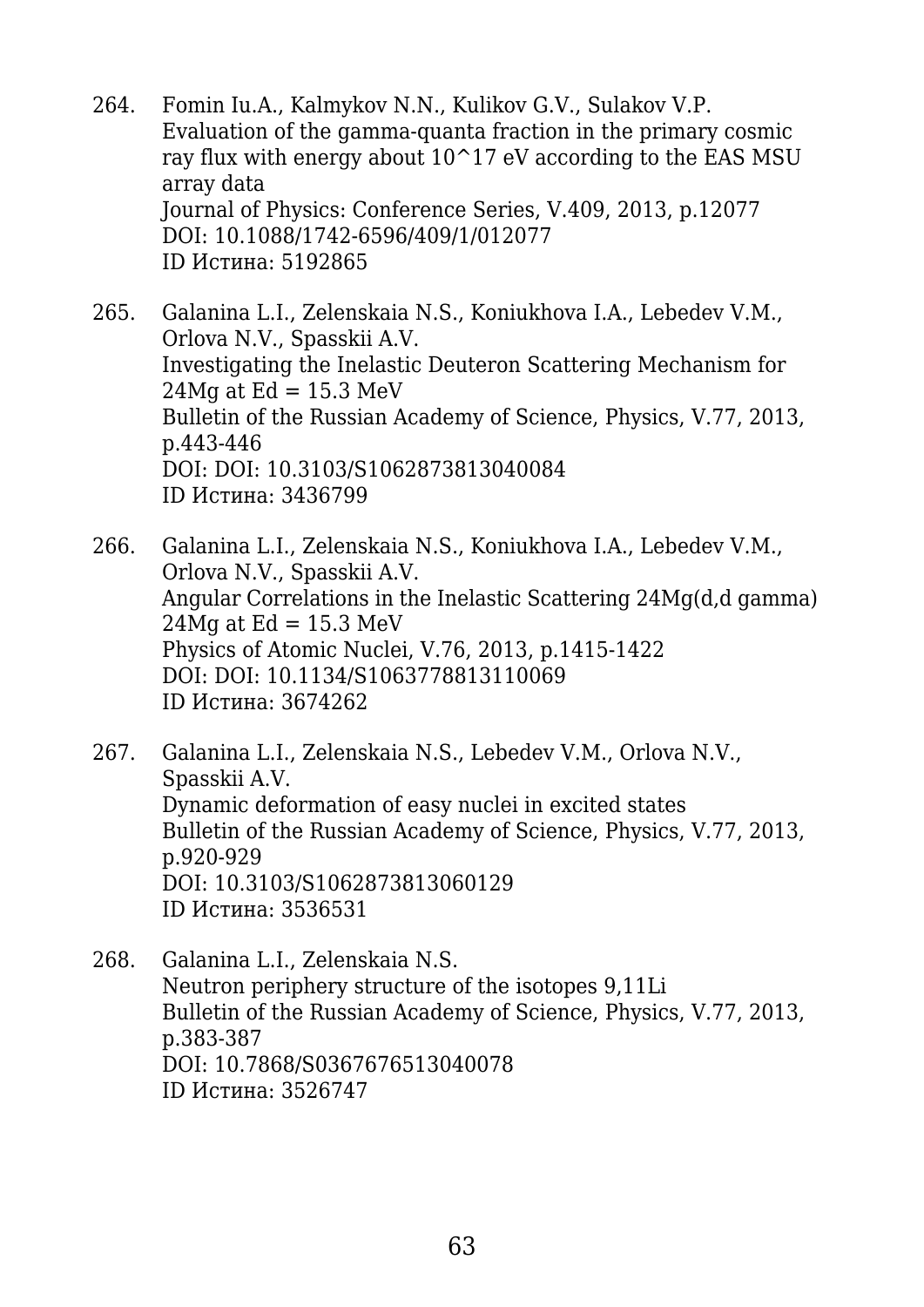- 269. Galanina L.I., Zelenskaia N.S. Spatial periphery of lithium isotopes Physics of Atomic Nuclei, V.76, 2013, p.1395-1406 DOI: DOI: 10.7868/S0044002713120076 ID Истина: 3674186
- 270. Galkin V.I. Design of a Cherenkov telescope for the measurement of PCR composition above 1 PeV Journal of Physics: Conference Series, V.409, 2013, p.12089 DOI: DOI:10.1088/1742-6596/409/1/012089 ID Истина: 5399834
- 271. Garipov G.K., Khrenov B.A., Klimov P.A., Morozenko V.S., Panasiuk M.I., Tulupov V.I., Vedenkin N.N., Iashin I.V. Global transients in ultraviolet and red-infrared ranges from data of Universitetsky-Tatiana-2 satellite Journal of Geophysical Research, V.118, 2013, p.370-379 DOI: 10.1029/2012JD017501 ID Истина: 3327765
- 272. Garipov G.K., Khrenov B.A., Klimov P.A., Panasiuk M.I., Sharakin S.A., Iashin I.V. An evaluation of the exposure in nadir observation of the JEM-EUSO mission Astroparticle Physics, V.44, 2013, p.76-90 DOI: 10.1016/j.astropartphys.2013.01.008 ID Истина: 3452059
- 273. Garipov G.K., Klimov P.A., Khrenov B.A., Sharakin S.A., Iashin I.V. The TUS Fresnel mirror production and optical parameters measurement Письма в журнал "Физика элементарных частиц и атомного ядра. Physics of Particles and Nuclei Letters. Письма в ЭЧАЯ", V.10, 2013, p.84-93 ID Истина: 3127131
- 274. Gavrilov A.V., Gavrilov A.V. Assessment of Velocity of Deformation of Abdominal Aorta Wall With the Help of the Multivox Working Station Kardiologiya, V.53, 2013, p.62-65 ID Истина: 5861724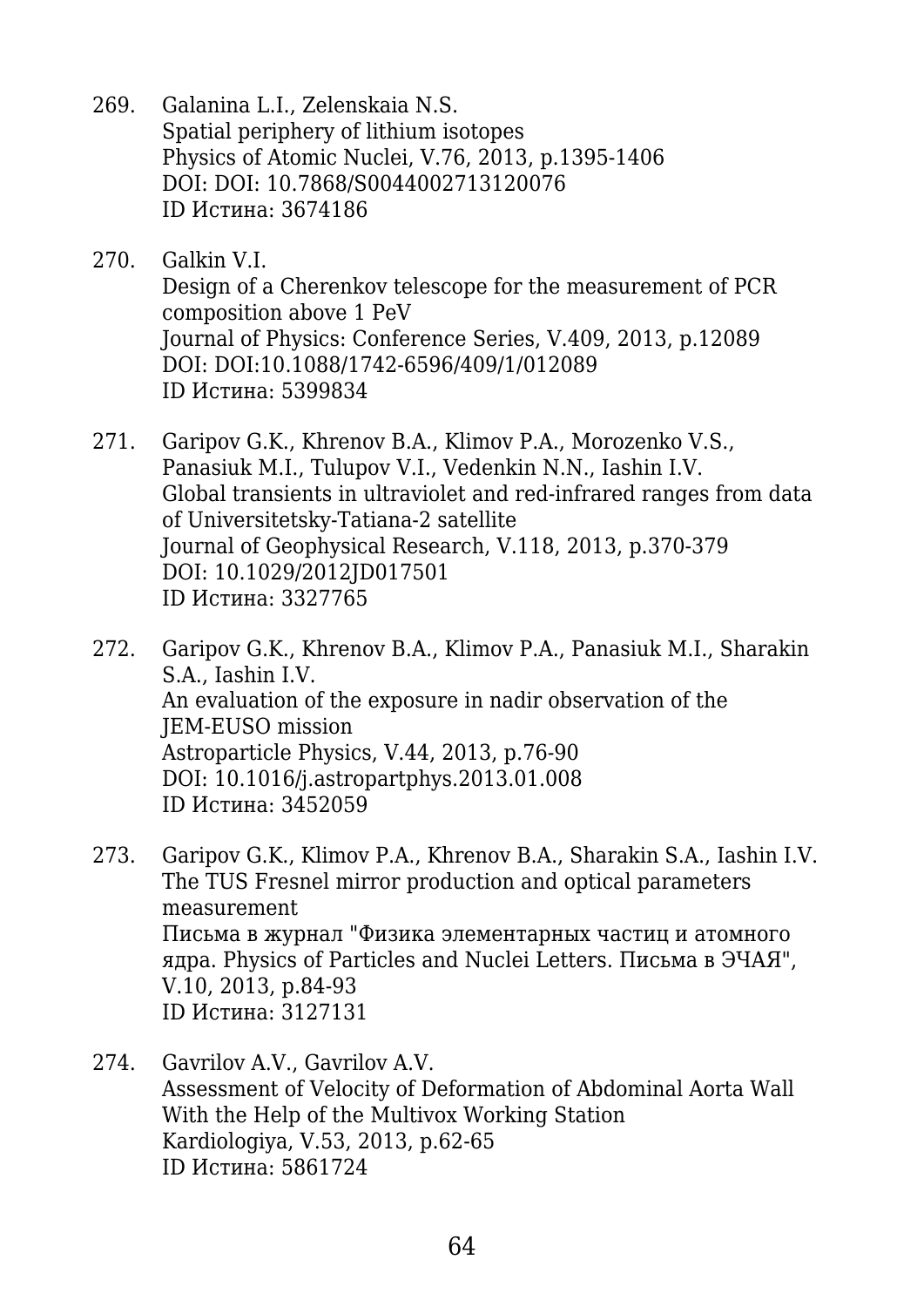275. Gerasimova V.I., Antoshkov A.A., Zavorotnyi Iu.S., Rybaltovskii A.O. Optical properties of europium(III) b-diketonate/polymer-doped systems using supercritical carbon dioxide Journal of Luminescence, V.134, 2013, p.339-344 DOI: doi:10.1016/j.jlumin.2012.08.024

ID Истина: 3125175

- 276. Gerasimova V.I., Antoshkov A.A., Zavorotnyi Iu.S., Rybaltovskii A.O. Optical properties of europium (III) b-diketonate/polymerdoped systems using supercritical carbon dioxide Chinese Journal of Luminescence, V.134, 2013, p.339-344 ID Истина: 4686717
- 277. Gerasimova V.I. Synthesis and characterization of new heterodinuclear (Eu, Tb) lanthanide pivalates Polyhedron, V.50, 2013, p.297-305 DOI: doi:10.1016/j.poly.2012.10.051 ID Истина: 3125343
- 278. Getcelev I.V., Podzolko M.V., Okhlopkov V.P. Passive longitudes of solar cosmic ray sources Bulletin of the Russian Academy of Science, Physics, V.77, 2013, p.503-505 ID Истина: 4461380
- 279. Getcelev I.V., Podzolko M.V., Okhlopkov V.P. Interplanetary protons in Earth's orbit Bulletin of the Russian Academy of Science, Physics, V.77, 2013, p.506-509 ID Истина: 4461385
- 280. Getcelev I.V., Podzolko M.V., Okhlopkov V.P. Passive longitudes of solar cosmic ray sources Journal of Physics: Conference Series, V.409, 2013, p.12203 DOI: 10.1088/1742-6596/409/1/012203 ID Истина: 5354613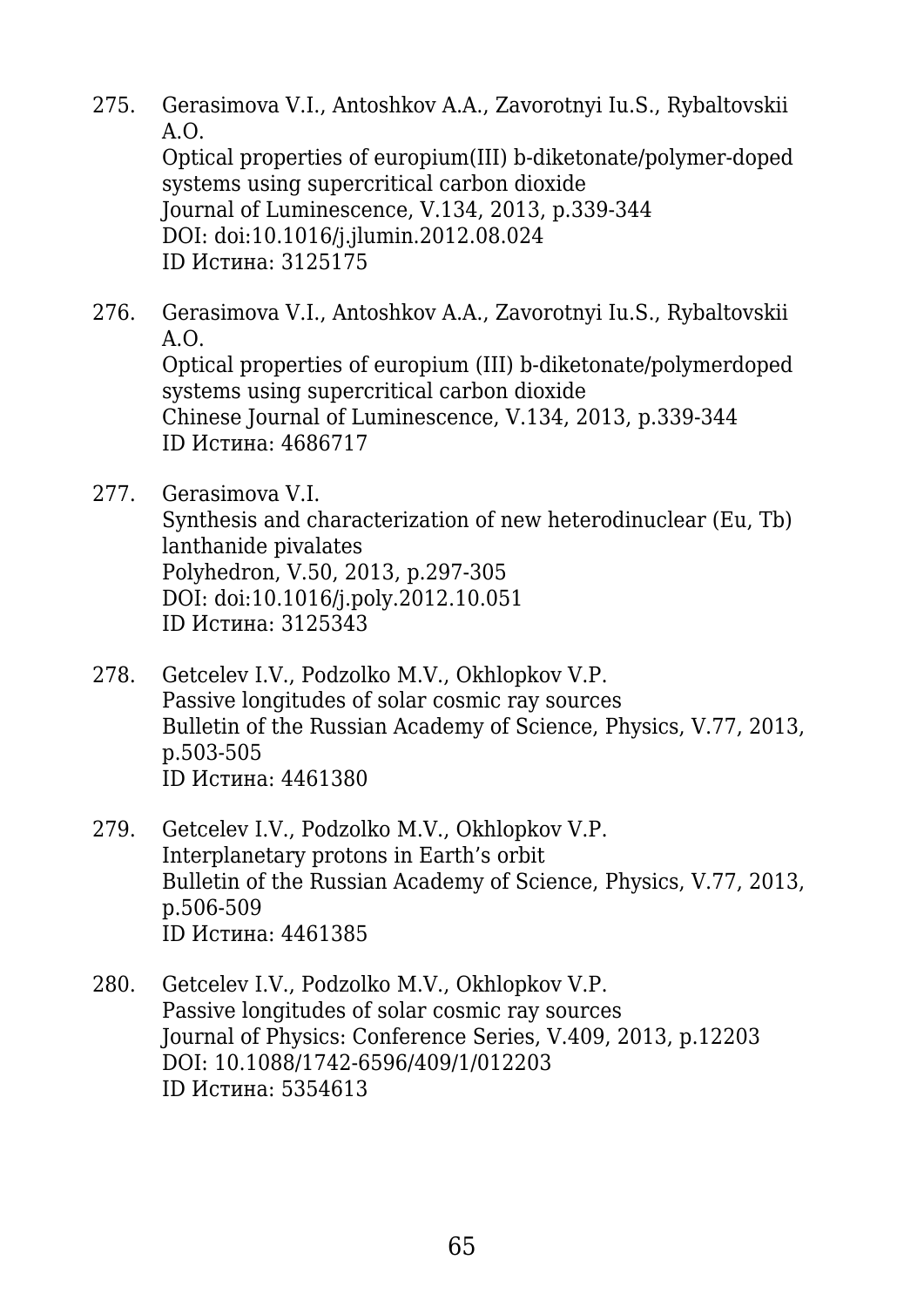- 281. Getcelev I.V., Podzolko M.V., Okhlopkov V.P. Interplanetary protons in Earth's orbit Journal of Physics: Conference Series, V.409, 2013, p.12205 DOI: 10.1088/1742-6596/409/1/012205 ID Истина: 5354629
- 282. Gladilin L.K., Grishkevich Iu.V., Kramarenko V.A., Rud V.I., Sivoklokov S.Iu., Smirnova L.N., Turchikhin S.M. Measurement of the Azimuthal Angle Dependence of Inclusive Jet Yields in Pb+Pb collisions at √sNN=2.76 TeV with the ATLAS detector Physical Review Letters, V.111, 2013, p.152301-152301 DOI: 10.1103/PhysRevLett.111.152301 ID Истина: 4924662
- 283. Gladilin L.K., Grishkevich Iu.V., Kramarenko V.A., Rud V.I., Sivoklokov S.Iu., Smirnova L.N., Turchikhin S.M. Measurements of Higgs boson production and couplings in diboson final states with the ATLAS detector at the LHC Physics Letters, Section B: Nuclear, Elementary Particle and High-Energy Physics, V.726, 2013, p.88-119 DOI: 10.1016/j.physletb.2013.08.010 ID Истина: 4924740
- 284. Gladilin L.K., Grishkevich Iu.V., Kramarenko V.A., Rud V.I., Sivoklokov S.Iu., Smirnova L.N., Turchikhin S.M. Evidence for the spin-0 nature of the Higgs boson using ATLAS data Physics Letters, Section B: Nuclear, Elementary Particle and High-Energy Physics, V.726, 2013, p.120-144 DOI: 10.1016/j.physletb.2013.08.026 ID Истина: 4924763
- 285. Gladilin L.K., Grishkevich Iu.V., Kramarenko V.A., Rud V.I., Sivoklokov S.Iu., Smirnova L.N., Turchikhin S.M. Search for new phenomena in final states with large jet multiplicities and missing transverse momentum at  $\sqrt{s}$ =8 TeV proton-proton collisions using the ATLAS experiment Journal of High Energy Physics, V.2013, 2013, p.1-50 DOI: 10.1007/JHEP10(2013)130 ID Истина: 4924898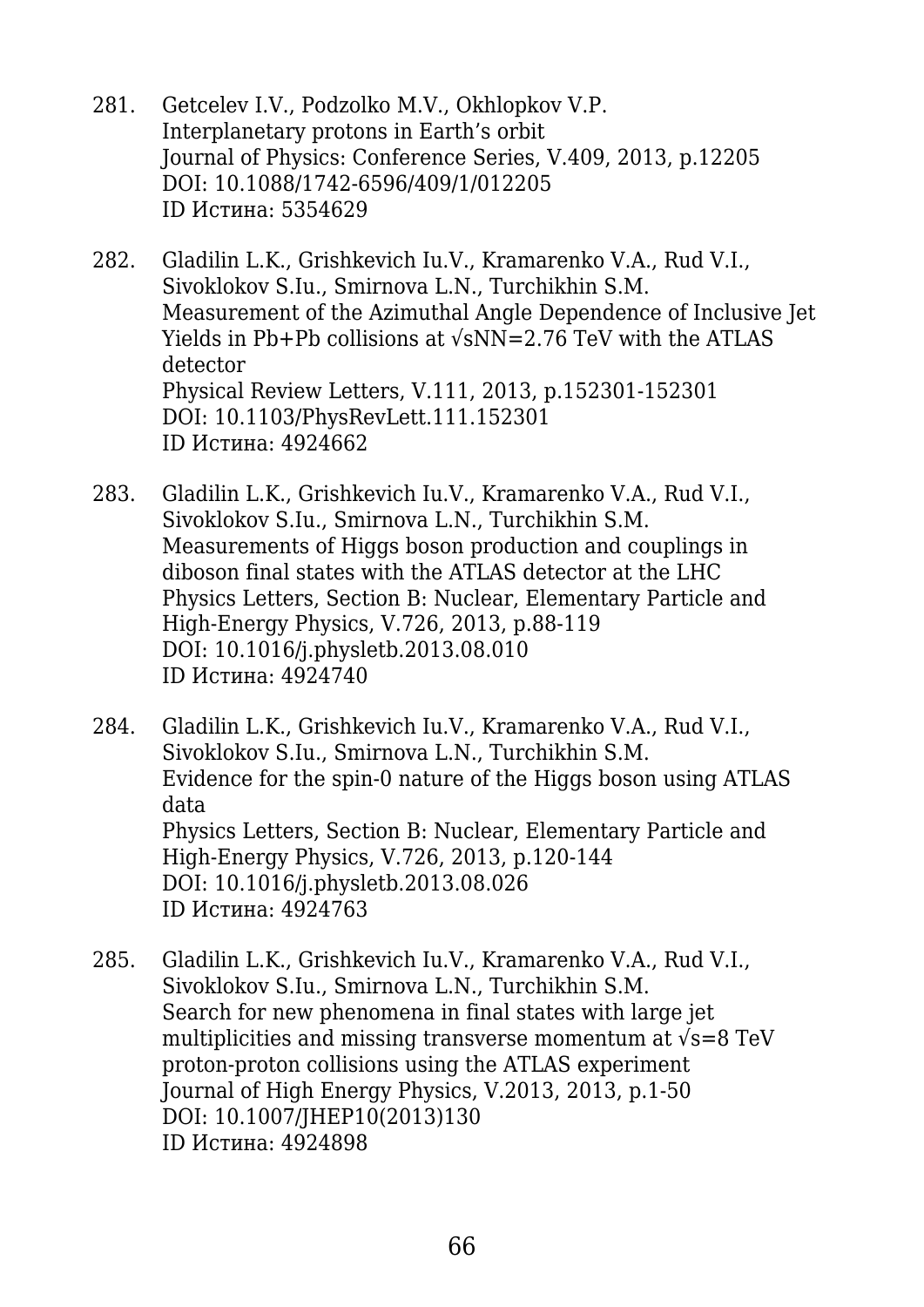- 286. Gladilin L.K., Grishkevich Iu.V., Kramarenko V.A., Rud V.I., Sivoklokov S.Iu., Smirnova L.N., Turchikhin S.M. Measurement of Top Quark Polarization in Top-Antitop Events from Proton-Proton Collisions at  $\sqrt{s}$  = 7 TeV Using the ATLAS Detector Physical Review Letters, V.111, 2013, p.232002 DOI: 10.1103/PhysRevLett.111.232002 ID Истина: 5675015
- 287. Gladilin L.K., Grishkevich Iu.V., Kramarenko V.A., Rud V.I., Sivoklokov S.Iu., Smirnova L.N., Turchikhin S.M. Search for direct third-generation squark pair production in final states with missing transverse momentum and two b-jets in  $\sqrt{s}$  = 8 TeV pp collisions with the ATLAS detector Journal of High Energy Physics, V.2013, 2013, p.189-189 DOI: 10.1007/JHEP10(2013)189 ID Истина: 5675070
- 288. Gladilin L.K., Grishkevich Iu.V., Kramarenko V.A., Rud V.I., Sivoklokov S.Iu., Smirnova L.N. Single hadron response measurement and calorimeter jet energy scale uncertainty with the ATLAS detector at the LHC European Physical Journal C, V.73, 2013, p.2305-2305 DOI: 10.1140/epjc/s10052-013-2305-1 ID Истина: 3448298
- 289. Gladilin L.K., Grishkevich Iu.V., Kramarenko V.A., Rud V.I., Sivoklokov S.Iu., Smirnova L.N. Measurement of the Λb0 lifetime and mass in the ATLAS experiment Physical Review D - Particles, Fields, Gravitation and Cosmology, V.87, 2013, p.32002-32002 DOI: 10.1103/PhysRevD.87.032002 ID Истина: 3454880
- 290. Gladilin L.K., Grishkevich Iu.V., Kramarenko V.A., Rud V.I., Sivoklokov S.Iu., Smirnova L.N. Measurements of top quark pair relative differential cross-sections with ATLAS in pp collisions at  $\sqrt{s} = 7$  TeV European Physical Journal C, V.73, 2013, p.2261-2261 DOI: 10.1140/epjc/s10052-012-2261-1 ID Истина: 3454913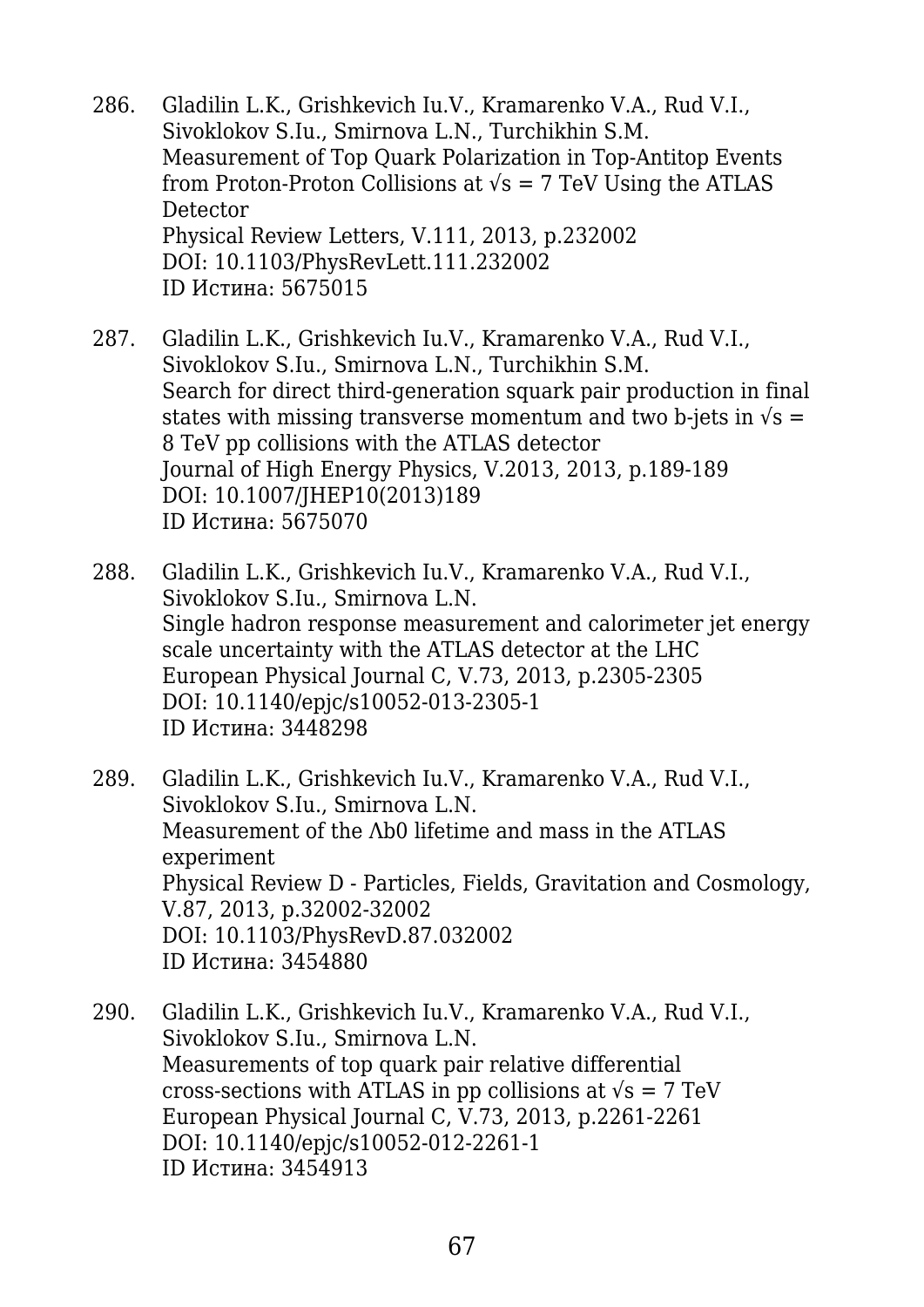- 291. Gladilin L.K., Grishkevich Iu.V., Kramarenko V.A., Rud V.I., Sivoklokov S.Iu., Smirnova L.N. Search for squarks and gluinos with the ATLAS detector in final states with jets and missing transverse momentum using 4.7 fb-1 of  $\sqrt{s}$  = 7 TeV proton-proton collision data Physical Review D - Particles, Fields, Gravitation and Cosmology, V.87, 2013, p.12008-12008 DOI: 10.1103/PhysRevD.87.012008 ID Истина: 3455106
- 292. Gladilin L.K., Grishkevich Iu.V., Kramarenko V.A., Rud V.I., Sivoklokov S.Iu., Smirnova L.N. Measurement of the jet radius and transverse momentum dependence of inclusive jet suppression in Lead-Lead collisions at  $\sqrt{s}$ NN = 2.76 TeV with the ATLAS detector Physics Letters, Section B: Nuclear, Elementary Particle and High-Energy Physics, V.719, 2013, p.220-241 DOI: 10.1016/j.physletb.2013.01.024 ID Истина: 3455163
- 293. Gladilin L.K., Grishkevich Iu.V., Kramarenko V.A., Rud V.I., Sivoklokov S.Iu., Smirnova L.N. Search for new phenomena in the WW to l nu l' nu' final state in pp collisions at  $\sqrt{s}$  = 7 TeV with the ATLAS detector Physics Letters, Section B: Nuclear, Elementary Particle and High-Energy Physics, V.718, 2013, p.860-878 DOI: 10.1016/j.physletb.2012.11.040 ID Истина: 3455204
- 294. Gladilin L.K., Grishkevich Iu.V., Kramarenko V.A., Rud V.I., Sivoklokov S.Iu., Smirnova L.N. Search for direct slepton and gaugino production in final states with two leptons and missing transverse momentum with the ATLAS detector in pp collisions at  $\sqrt{s}$  = 7 TeV Physics Letters, Section B: Nuclear, Elementary Particle and High-Energy Physics, V.718, 2013, p.879-901 DOI: 10.1016/j.physletb.2012.11.058 ID Истина: 3455232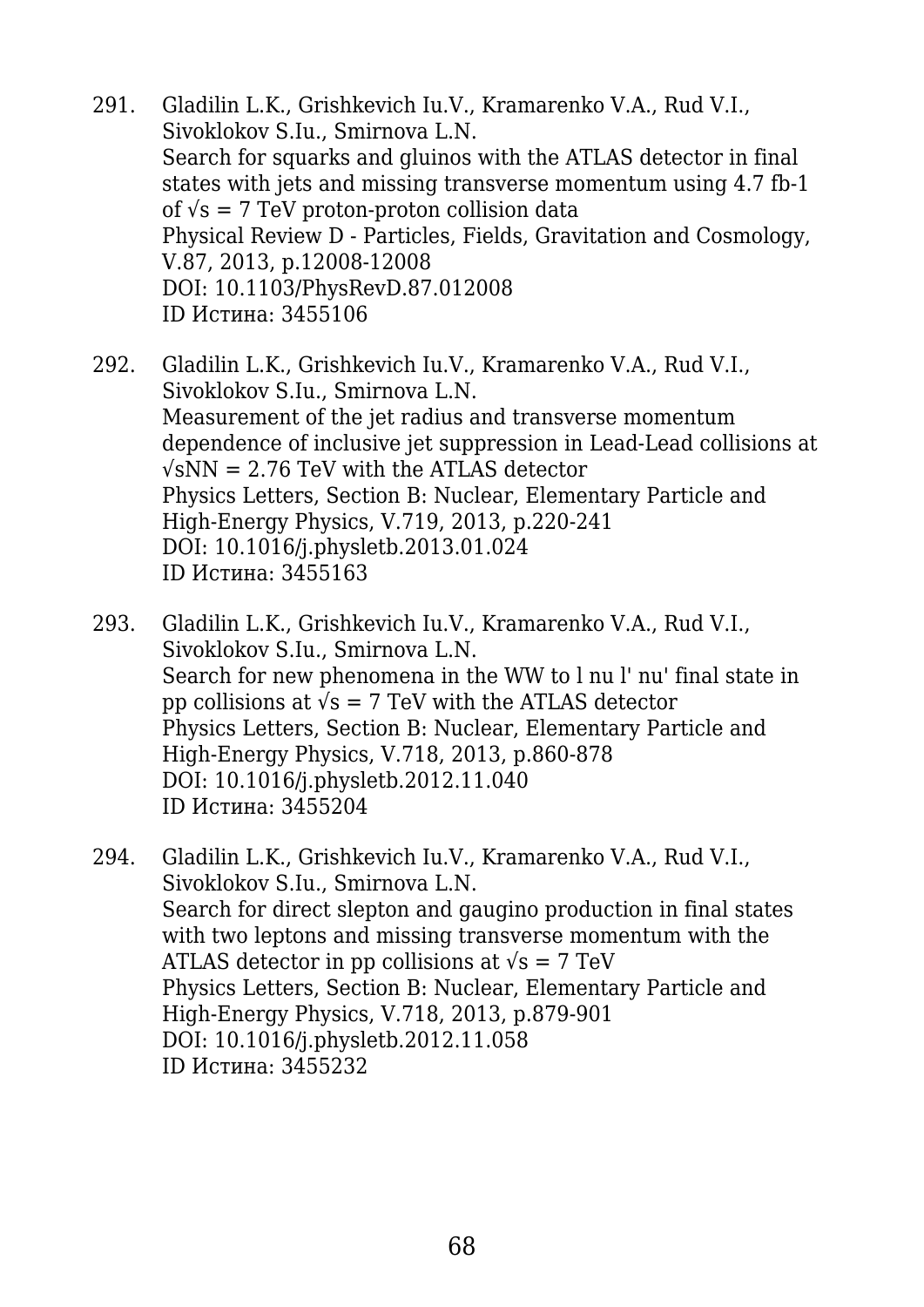- 295. Gladilin L.K., Grishkevich Iu.V., Kramarenko V.A., Rud V.I., Sivoklokov S.Iu., Smirnova L.N. Search for direct production of charginos and neutralinos in events with three leptons and missing transverse momentum in  $\sqrt{s}$  = 7 TeV pp collisions with the ATLAS detector Physics Letters, Section B: Nuclear, Elementary Particle and High-Energy Physics, V.718, 2013, p.841-859 DOI: 10.1016/j.physletb.2012.11.039 ID Истина: 3455269
- 296. Gladilin L.K., Grishkevich Iu.V., Kramarenko V.A., Rud V.I., Sivoklokov S.Iu., Smirnova L.N. Search for light top squark pair production in final states with leptons and b-jets with the ATLAS detector in  $\sqrt{s} = 7$  TeV proton-proton collisions Physics Letters, Section B: Nuclear, Elementary Particle and High-Energy Physics, V.720, 2013, p.13-31 DOI: 10.1016/j.physletb.2013.01.049 ID Истина: 3455403
- 297. Gladilin L.K., Grishkevich Iu.V., Kramarenko V.A., Rud V.I., Sivoklokov S.Iu., Smirnova L.N. Search for dark matter candidates and large extra dimensions in events with a photon and missing transverse momentum in pp collision data at  $\sqrt{s}$  = 7 TeV with the ATLAS detector Physical Review Letters, V.110, 2013, p.11802-11802 DOI: 10.1103/PhysRevLett.110.011802 ID Истина: 3457468
- 298. Gladilin L.K., Grishkevich Iu.V., Kramarenko V.A., Rud V.I., Sivoklokov S.Iu., Smirnova L.N. Measurement of the flavour composition of dijet events in pp collisions at  $\sqrt{s}$  =7 TeV with the ATLAS detector European Physical Journal C, V.73, 2013, p.2301-2301 DOI: 10.1140/epjc/s10052-013-2301-5 ID Истина: 3457608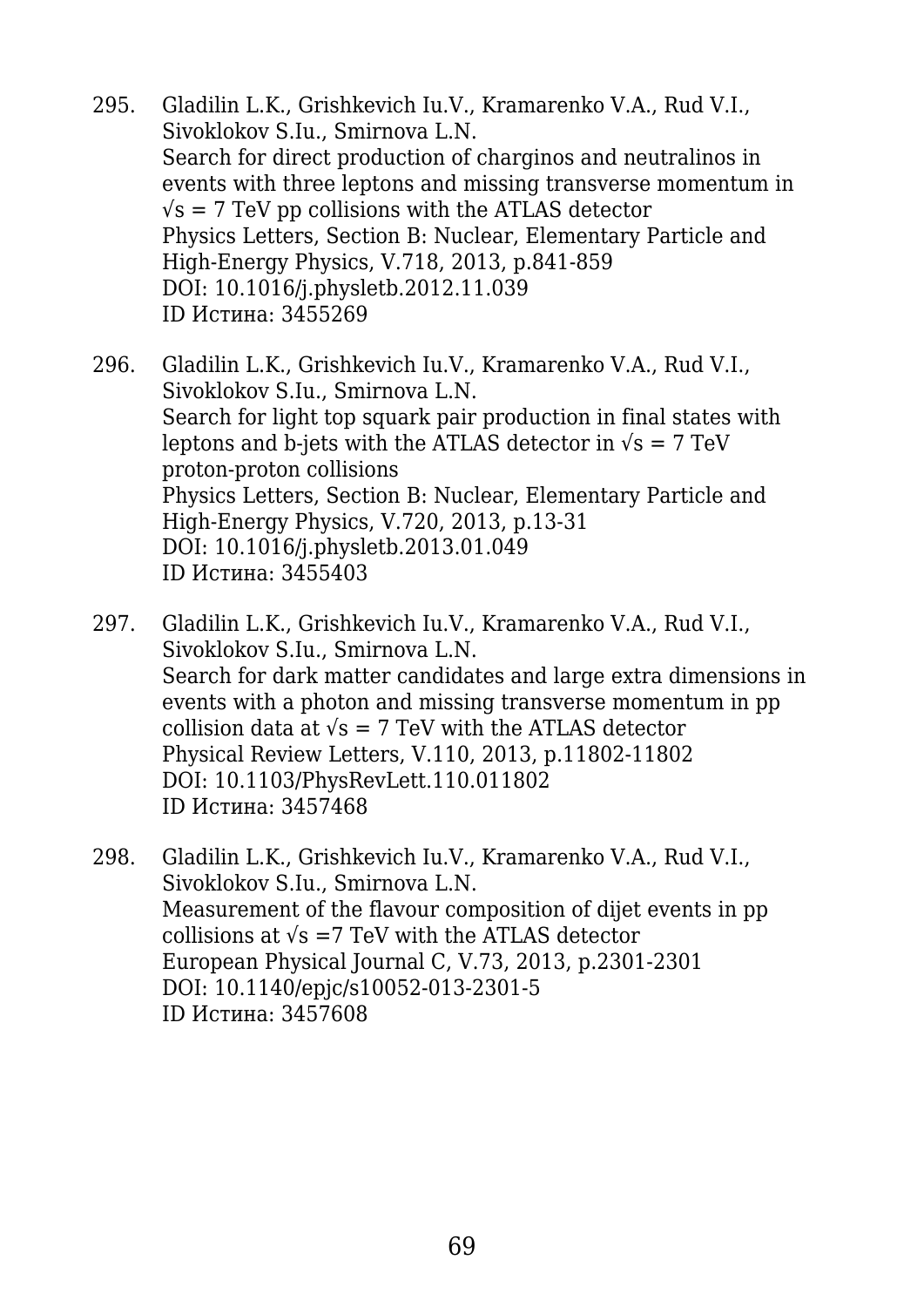- 299. Gladilin L.K., Grishkevich Iu.V., Kramarenko V.A., Rud V.I., Sivoklokov S.Iu., Smirnova L.N. ATLAS search for new phenomena in dijet mass and angular distributions using pp collisions at  $\sqrt{s} = 7 \text{ TeV}$ Journal of High Energy Physics, V.29, 2013, p.29-29 DOI: 10.1007/JHEP01(2013)029 ID Истина: 3494436
- 300. Gladilin L.K., Grishkevich Iu.V., Kramarenko V.A., Rud V.I., Sivoklokov S.Iu., Smirnova L.N. Search for direct chargino production in anomaly-mediated supersymmetry breaking models based on a disappearing-track signature in pp collisions at  $\sqrt{s}$  = 7 TeV with the ATLAS detector Journal of High Energy Physics, V.131, 2013, p.131-131 DOI: 10.1007/JHEP01(2013)131 ID Истина: 3494469
- 301. Gladilin L.K., Grishkevich Iu.V., Kramarenko V.A., Rud V.I., Sivoklokov S.Iu., Smirnova L.N. Search for pair-produced massive coloured scalars in four-jet final states with the ATLAS detector in proton-proton collisions at  $s\sqrt{=}7$  TeV European Physical Journal C, V.73, 2013, p.2263-2263 DOI: 10.1140/epjc/s10052-012-2263-z ID Истина: 3494512
- 302. Gladilin L.K., Grishkevich Iu.V., Kramarenko V.A., Rud V.I., Sivoklokov S.Iu., Smirnova L.N. Jet energy resolution in proton-proton collisions at  $\sqrt{s} = 7$  TeV recorded in 2010 with the ATLAS detector European Physical Journal C, V.73, 2013, p.2306-2306 DOI: 10.1140/epjc/s10052-013-2306-0 ID Истина: 3494764
- 303. Gladilin L.K., Grishkevich Iu.V., Kramarenko V.A., Rud V.I., Sivoklokov S.Iu., Smirnova L.N. A search for high-mass resonances decaying to tau+tau- in pp collisions at  $\sqrt{s}$  = 7 TeV with the ATLAS detector Physics Letters, Section B: Nuclear, Elementary Particle and High-Energy Physics, V.719, 2013, p.242-260 DOI: 10.1016/j.physletb.2013.01.040 ID Истина: 3494815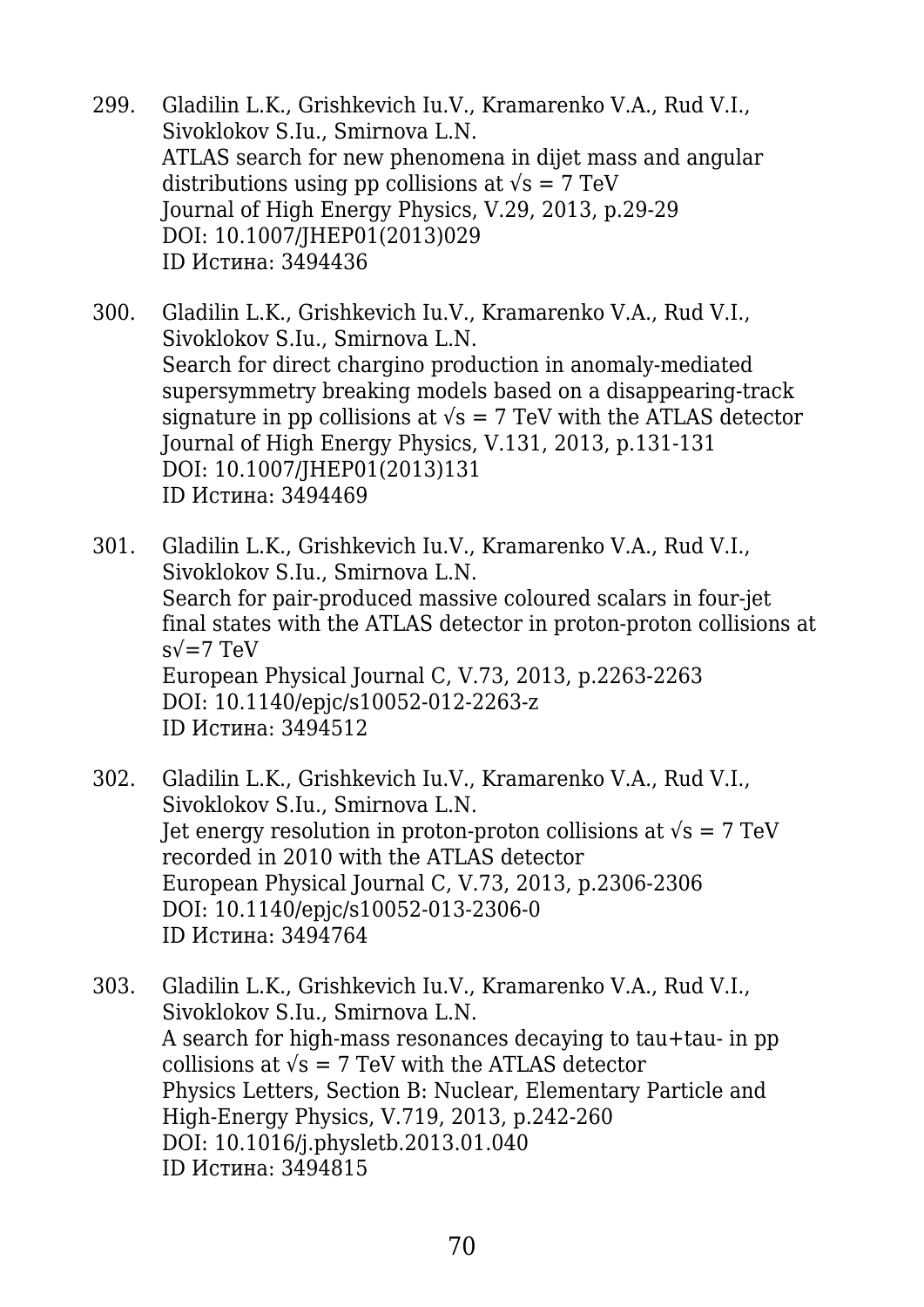- 304. Gladilin L.K., Grishkevich Iu.V., Kramarenko V.A., Rud V.I., Sivoklokov S.Iu., Smirnova L.N. Measurement of Z boson production in Pb+Pb collisions at √sNN=2.76TeV with the ATLAS detector Physical Review Letters, V.110, 2013, p.22301-22301 DOI: 10.1103/PhysRevLett.110.022301 ID Истина: 3494855
- 305. Gladilin L.K., Grishkevich Iu.V., Kramarenko V.A., Rud V.I., Sivoklokov S.Iu., Smirnova L.N. Search for long-lived, heavy particles in final states with a muon and multi-track displaced vertex in proton-proton collisions at √s  $= 7$  TeV with the ATLAS detector Physics Letters, Section B: Nuclear, Elementary Particle and High-Energy Physics, V.719, 2013, p.280-298 DOI: 10.1016/j.physletb.2013.01.042 ID Истина: 3495081
- 306. Gladilin L.K., Grishkevich Iu.V., Kramarenko V.A., Rud V.I., Sivoklokov S.Iu., Smirnova L.N. Search for supersymmetry in events with photons, bottom quarks, and missing transverse momentum in proton-proton collisions at a centre-of-mass energy of 7 TeV with the ATLAS detector Physics Letters, Section B: Nuclear, Elementary Particle and High-Energy Physics, V.719, 2013, p.261-279 DOI: 10.1016/j.physletb.2013.01.041 ID Истина: 3495105
- 307. Gladilin L.K., Grishkevich Iu.V., Kramarenko V.A., Rud V.I., Sivoklokov S.Iu., Smirnova L.N. Search for contact interactions and large extra dimensions in dilepton events from pp collisions at  $\sqrt{s}$  = 7 TeV with the ATLAS detector Physical Review D - Particles, Fields, Gravitation and Cosmology, V.87, 2013, p.15010-15010 DOI: 10.1103/PhysRevD.87.015010 ID Истина: 3495143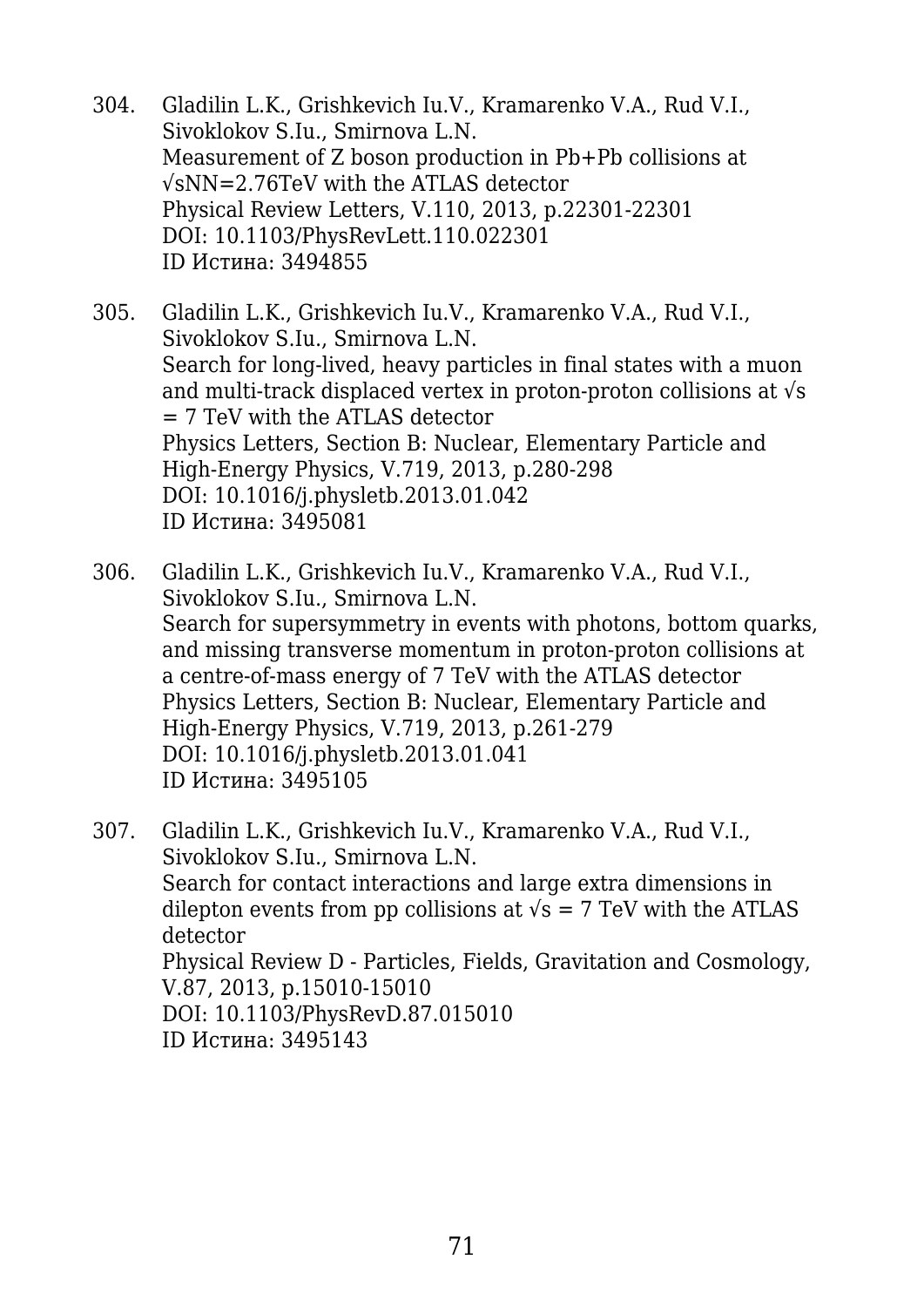- 308. Gladilin L.K., Grishkevich Iu.V., Kramarenko V.A., Rud V.I., Sivoklokov S.Iu., Smirnova L.N. Searches for heavy long-lived sleptons and R-hadrons with the ATLAS detector in pp collisions at  $\sqrt{s}$  = 7 TeV Physics Letters, Section B: Nuclear, Elementary Particle and High-Energy Physics, V.720, 2013, p.277-308 DOI: 10.1016/j.physletb.2013.02.015 ID Истина: 3495216
- 309. Gladilin L.K., Grishkevich Iu.V., Kramarenko V.A., Rud V.I., Sivoklokov S.Iu., Smirnova L.N. Search for pair production of a heavy top-like quarks decaying to a high-p T W boson and a b quark in the lepton plus jets final state at  $\sqrt{s}$  =7 TeV with the ATLAS detector Physics Letters, Section B: Nuclear, Elementary Particle and High-Energy Physics, V.718, 2013, p.1284-1302 DOI: 10.1016/j.physletb.2012.11.071 ID Истина: 3495249
- 310. Gladilin L.K., Grishkevich Iu.V., Kramarenko V.A., Rud V.I., Sivoklokov S.Iu., Smirnova L.N. Measurement of isolated-photon pair production in pp collisions at  $\sqrt{s}$  = 7 TeV with the ATLAS detector Journal of High Energy Physics, V.86, 2013, p.86-86 DOI: 10.1007/JHEP01(2013)086 ID Истина: 3496900
- 311. Gladilin L.K., Grishkevich Iu.V., Kramarenko V.A., Rud V.I., Sivoklokov S.Iu., Smirnova L.N. Search for resonances decaying into top-quark pairs using fully hadronic decays in pp collisions with ATLAS at  $\sqrt{s}$  = 7 TeV Journal of High Energy Physics, V.116, 2013, p.116-116 DOI: 10.1007/JHEP01(2013)116 ID Истина: 3496929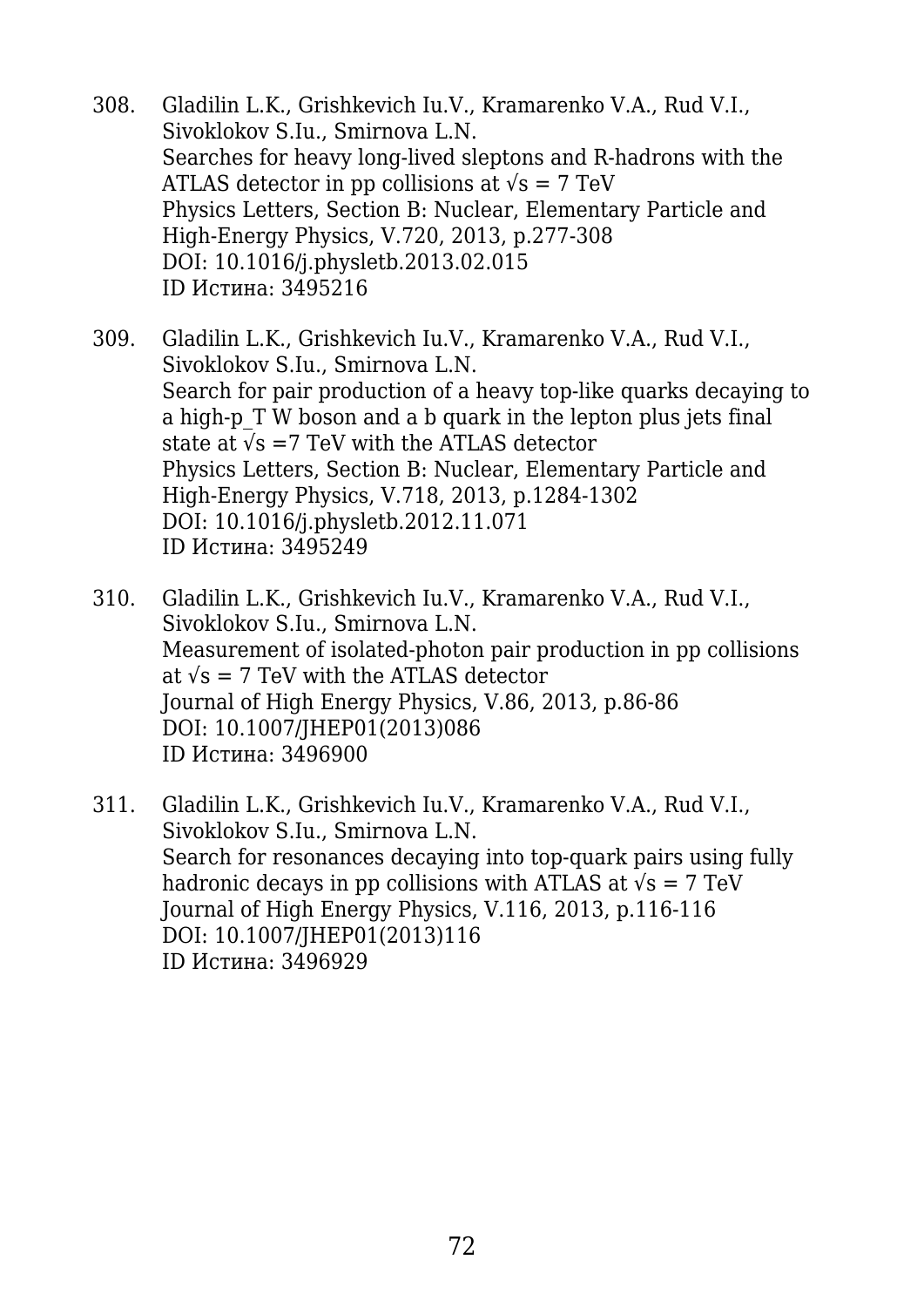- 312. Gladilin L.K., Grishkevich Iu.V., Kramarenko V.A., Rud V.I., Sivoklokov S.Iu., Smirnova L.N. Search for new phenomena in events with three charged leptons at  $\sqrt{s}$  = 7 TeV with the ATLAS detector Physical Review D - Particles, Fields, Gravitation and Cosmology, V.87, 2013, p.52002-52002 DOI: 10.1103/PhysRevD.87.052002 ID Истина: 3496950
- 313. Gladilin L.K., Grishkevich Iu.V., Kramarenko V.A., Rud V.I., Sivoklokov S.Iu., Smirnova L.N. Measurement of angular correlations in Drell-Yan lepton pairs to probe Z/gamma\* boson transverse momentum at  $\sqrt{s} = 7$  TeV with the ATLAS detector Physics Letters, Section B: Nuclear, Elementary Particle and High-Energy Physics, V.720, 2013, p.32-51 DOI: 10.1016/j.physletb.2013.01.054 ID Истина: 3496961
- 314. Gladilin L.K., Grishkevich Iu.V., Kramarenko V.A., Rud V.I., Sivoklokov S.Iu., Smirnova L.N. Search for the neutral Higgs bosons of the Minimal Supersymmetric Standard Model in pp collisions at  $\sqrt{s}$  =7 TeV with the ATLAS detector Journal of High Energy Physics, V.95, 2013, p.95-951 DOI: 10.1007/JHEP02(2013)095 ID Истина: 3496974
- 315. Gladilin L.K., Grishkevich Iu.V., Kramarenko V.A., Rud V.I., Sivoklokov S.Iu., Smirnova L.N. Measurement of the tt production cross section in the tau+jets channel using the ATLAS detector European Physical Journal C, V.73, 2013, p.2328-2328 DOI: 10.1140/epjc/s10052-013-2328-7 ID Истина: 3499062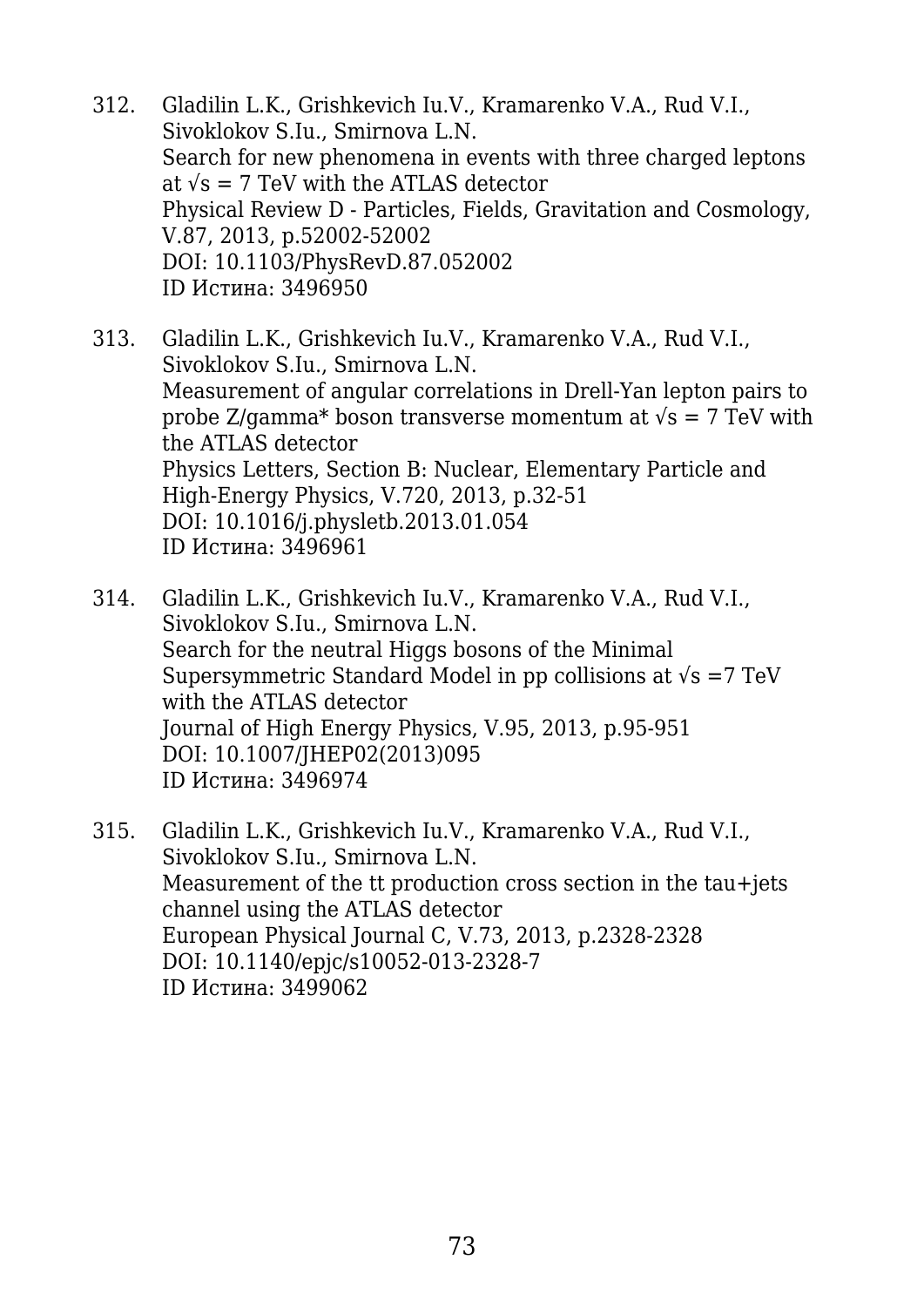- 316. Gladilin L.K., Grishkevich Iu.V., Kramarenko V.A., Rud V.I., Sivoklokov S.Iu., Smirnova L.N. Measurement of Upsilon production in 7 TeV pp collisions at ATLAS Physical Review D - Particles, Fields, Gravitation and Cosmology, V.87, 2013, p.52004-52004 DOI: 10.1103/PhysRevD.87.052004 ID Истина: 3499078
- 317. Gladilin L.K., Grishkevich Iu.V., Kramarenko V.A., Rud V.I., Sivoklokov S.Iu., Smirnova L.N. Search for charged Higgs bosons through the violation of lepton universality in ttbar events using pp collision data at  $\sqrt{s} = 7 \text{ TeV}$ with the ATLAS experiment Journal of High Energy Physics, V.76, 2013, p.76-76 DOI: 10.1007/JHEP03(2013)076 ID Истина: 3499119
- 318. Gladilin L.K., Grishkevich Iu.V., Kramarenko V.A., Rud V.I., Sivoklokov S.Iu., Smirnova L.N. A Search for Prompt Lepton-Jets in pp Collisions at  $\sqrt{s} = 7$  TeV with the ATLAS Detector Physics Letters, Section B: Nuclear, Elementary Particle and High-Energy Physics, V.719, 2013, p.299-317 DOI: 10.1016/j.physletb.2013.01.034 ID Истина: 3499164
- 319. Gladilin L.K., Grishkevich Iu.V., Kramarenko V.A., Rud V.I., Sivoklokov S.Iu., Smirnova L.N. Search for Displaced Muonic Lepton Jets from light Higgs boson decay in proton-proton collisions at  $\sqrt{s}$  = 7 TeV with the ATLAS detector Physics Letters, Section B: Nuclear, Elementary Particle and High-Energy Physics, V.721, 2013, p.32-50 DOI: 10.1016/j.physletb.2013.02.058 ID Истина: 3499213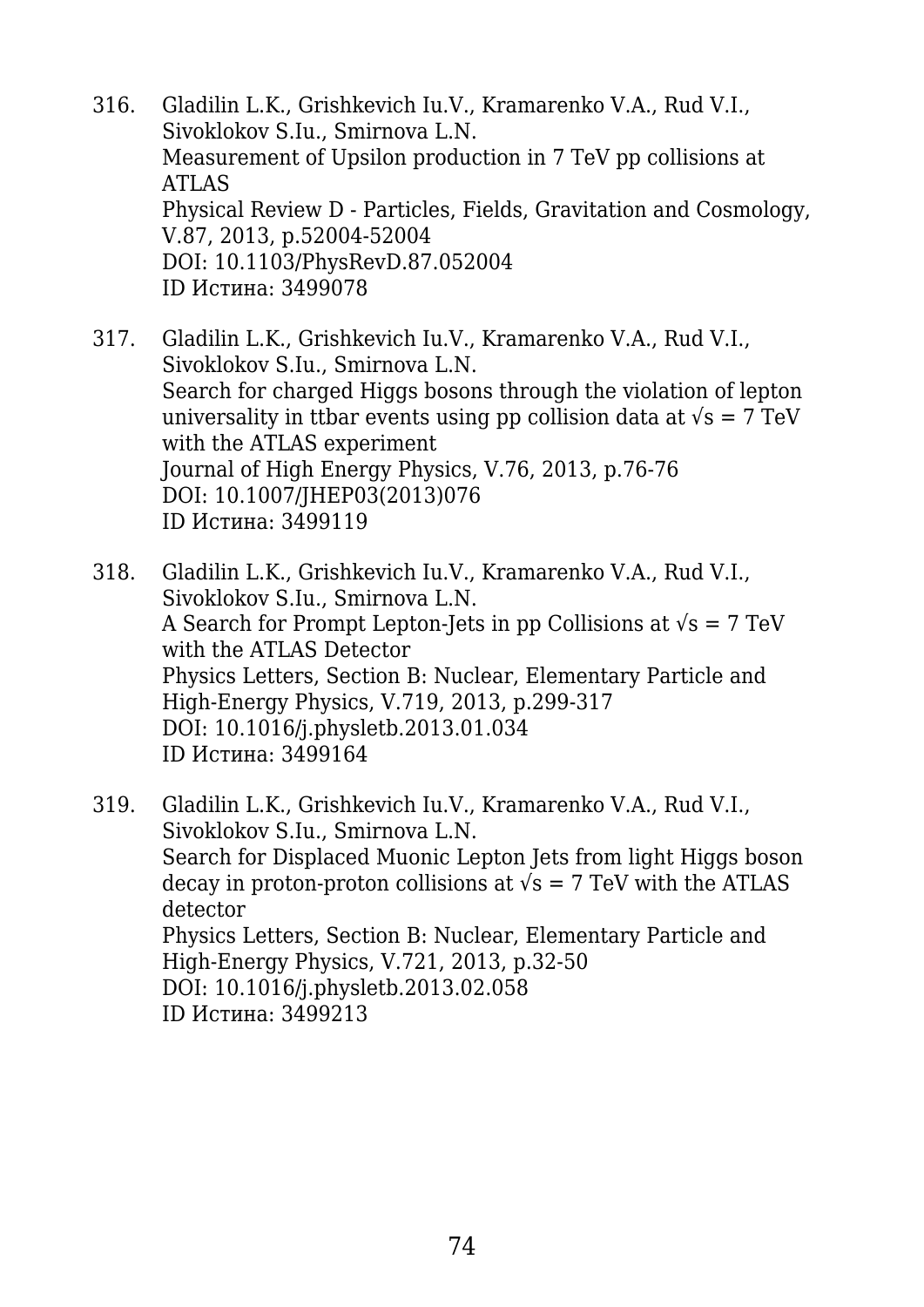- 320. Gladilin L.K., Grishkevich Iu.V., Kramarenko V.A., Rud V.I., Sivoklokov S.Iu., Smirnova L.N. Measurement of hard double-parton interactions in W  $(-)$  lnu) + 2 jet events at  $\sqrt{s}$  = 7 TeV with the ATLAS detector New Journal of Physics, V.15, 2013, p.33038-33038 DOI: 10.1088/1367-2630/15/3/033038 ID Истина: 3499247
- 321. Gladilin L.K., Grishkevich Iu.V., Kramarenko V.A., Rud V.I., Sivoklokov S.Iu., Smirnova L.N. Jet energy measurement with the ATLAS detector in proton-proton collisions at  $\sqrt{s}$  = 7 TeV European Physical Journal C, V.73, 2013, p.2304-2304 DOI: 10.1140/epjc/s10052-013-2304-2 ID Истина: 4898662

322. Gladilin L.K., Grishkevich Iu.V., Kramarenko V.A., Rud V.I., Sivoklokov S.Iu., Smirnova L.N. Measurement of the Lambdab lifetime and mass in the ATLAS experiment Physical Review D - Particles, Fields, Gravitation and Cosmology, V.87, 2013, p.32002-32002 DOI: 10.1103/PhysRevD.87.032002 ID Истина: 4905133

323. Gladilin L.K., Grishkevich Iu.V., Kramarenko V.A., Rud V.I., Sivoklokov S.Iu., Smirnova L.N. Measurement of charged-particle event shape variables in  $\sqrt{s} = 7$ TeV proton-proton interactions with the ATLAS detector Physical Review D - Particles, Fields, Gravitation and Cosmology, V.88, 2013, p.32004-32004 DOI: 10.1103/PhysRevD.88.032004 ID Истина: 4905369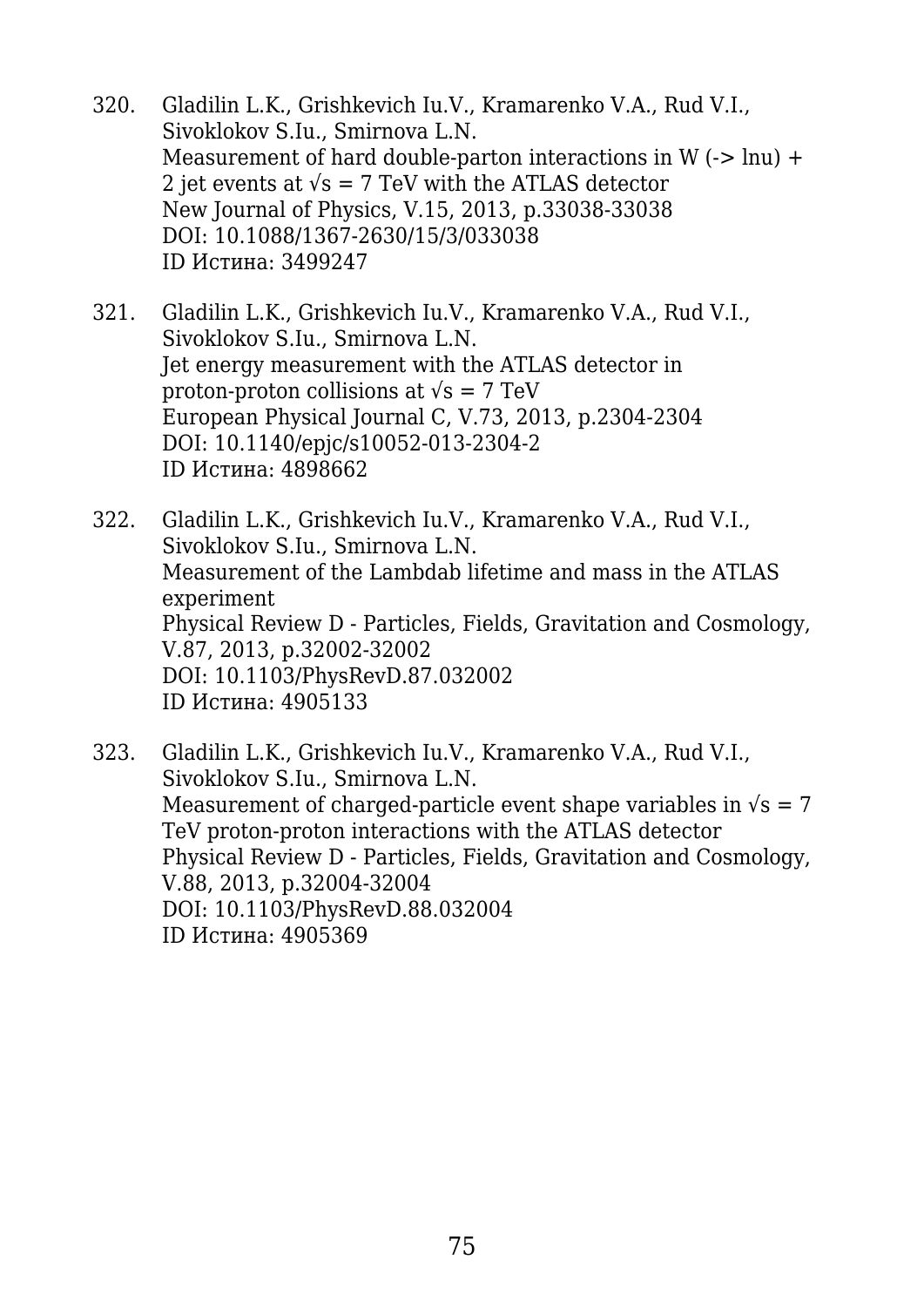- 324. Gladilin L.K., Grishkevich Iu.V., Kramarenko V.A., Rud V.I., Sivoklokov S.Iu., Smirnova L.N. Measurement of W+W- production in pp collisions at  $\sqrt{s} = 7$  TeV with the ATLAS detector and limits on anomalous WWZ and WWgamma couplings Physical Review D - Particles, Fields, Gravitation and Cosmology, V.87, 2013, p.112001-112001 DOI: 10.1103/PhysRevD.87.112001 ID Истина: 4905437
- 325. Gladilin L.K., Grishkevich Iu.V., Kramarenko V.A., Rud V.I., Sivoklokov S.Iu., Smirnova L.N. Search for dark matter and large extra dimensions in events with a jet and missing transverse momentum with the ATLAS detector Journal of High Energy Physics, V.1304, 2013, p.75-75051 DOI: 10.1007/JHEP04(2013)075 ID Истина: 4908422
- 326. Gladilin L.K., Grishkevich Iu.V., Kramarenko V.A., Rud V.I., Sivoklokov S.Iu., Smirnova L.N. Measurement of ZZ production in pp collisions at  $\sqrt{s}$  = 7 TeV and limits on anomalous ZZZ and ZZgamma couplings with the ATLAS detector Journal of High Energy Physics, V.2013, 2013, p.128-128 DOI: 10.1007/JHEP03(2013)128 ID Истина: 4908550
- 327. Gladilin L.K., Grishkevich Iu.V., Kramarenko V.A., Rud V.I., Sivoklokov S.Iu., Smirnova L.N. Search for a heavy narrow resonance decaying to e-mu, e-tau or mu-tau with the ATLAS detector in  $\sqrt{s}$  =7 TeV pp collisions at the LHC Physics Letters, Section B: Nuclear, Elementary Particle and High-Energy Physics, V.723, 2013, p.15-32 DOI: 10.1016/j.physletb.2013.04.035 ID Истина: 4908583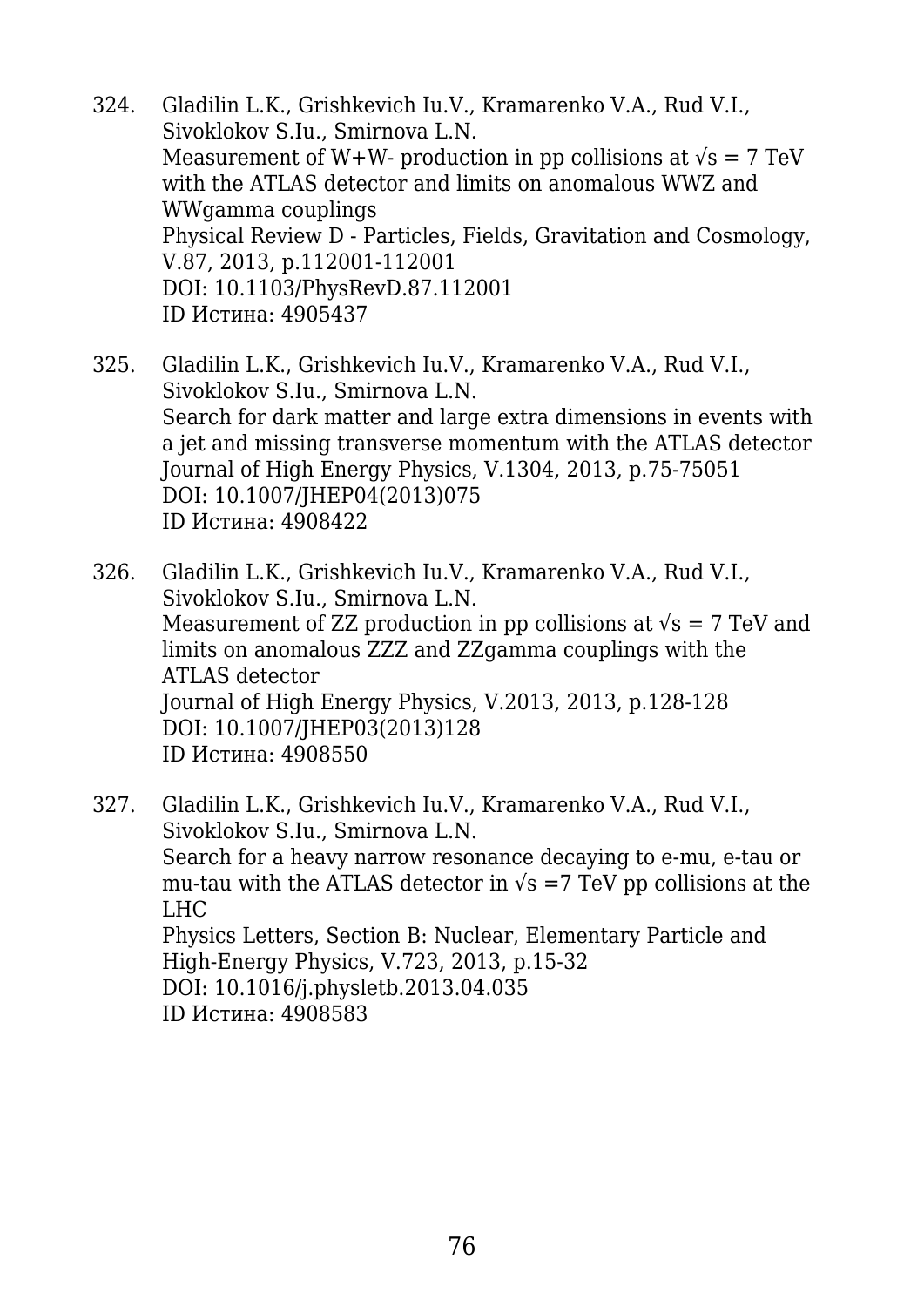- 328. Gladilin L.K., Grishkevich Iu.V., Kramarenko V.A., Rud V.I., Sivoklokov S.Iu., Smirnova L.N. Observation of associated near- and away-side long-range pseudorapidity correlations in sqrts  $\{nn\} = 5.02$  TeV proton-lead collisions at the LHC with the ATLAS detector Physical Review Letters, V.110, 2013, p.182302-182302 DOI: 10.1103/PhysRevLett.110.182302 ID Истина: 4908612
- 329. Gladilin L.K., Grishkevich Iu.V., Kramarenko V.A., Rud V.I., Sivoklokov S.Iu., Smirnova L.N. Multi-channel search for squarks and gluinos in  $\sqrt{s}$  = 7 TeV pp collisions with the ATLAS detector at the LHC European Physical Journal C, V.2013, 2013, p.2362-2362 DOI: 10.1140/epjc/s10052-013-2362-5 ID Истина: 4908950
- 330. Gladilin L.K., Grishkevich Iu.V., Kramarenko V.A., Rud V.I., Sivoklokov S.Iu., Smirnova L.N. Search for single b\*-quark production with the ATLAS detector at  $\sqrt{s}$  = 7 TeV Physics Letters, Section B: Nuclear, Elementary Particle and High-Energy Physics, V.721, 2013, p.171-189 DOI: 10.1016/j.physletb.2013.03.016 ID Истина: 4908969
- 331. Gladilin L.K., Grishkevich Iu.V., Kramarenko V.A., Rud V.I., Sivoklokov S.Iu., Smirnova L.N. Search for long-lived, multi-charged particles in pp collisions at  $\sqrt{s}$  = 7 TeV using the ATLAS detector Physics Letters, Section B: Nuclear, Elementary Particle and High-Energy Physics, V.722, 2013, p.305-323 DOI: 10.1016/j.physletb.2013.04.036 ID Истина: 4908989
- 332. Gladilin L.K., Grishkevich Iu.V., Kramarenko V.A., Rud V.I., Sivoklokov S.Iu., Smirnova L.N. Measurement of kt splitting scales in W $\rightarrow$ lnu events at  $\sqrt{s} = 7$  TeV with the ATLAS detector European Physical Journal C, V.2013, 2013, p.2432-2432 DOI: 10.1140/epjc/s10052-013-2432-8 ID Истина: 4909008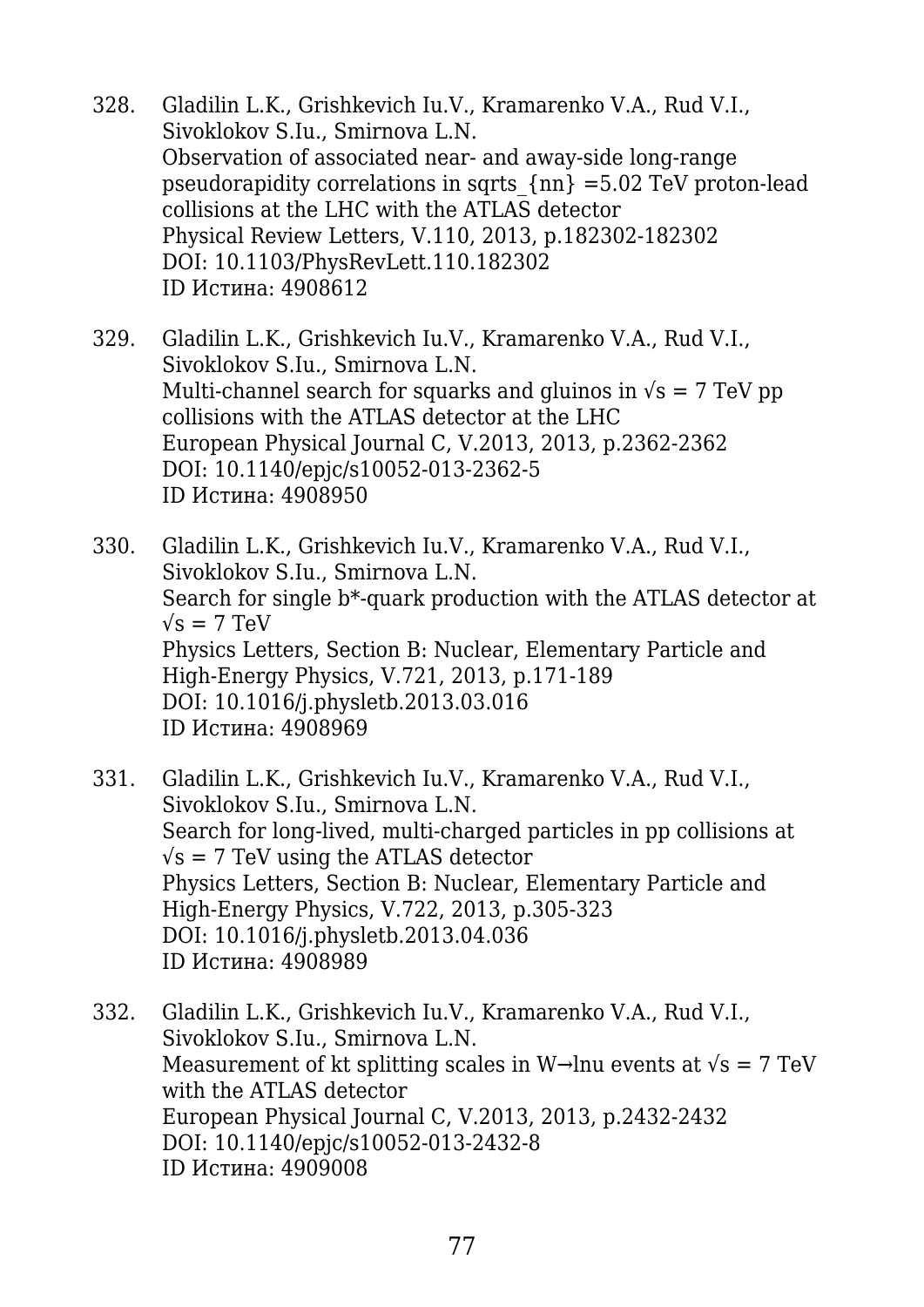- 333. Gladilin L.K., Grishkevich Iu.V., Kramarenko V.A., Rud V.I., Sivoklokov S.Iu., Smirnova L.N. Measurements of Wgamma and Zgamma production in pp collisions at  $\sqrt{s}$  = 7 TeV with the ATLAS detector at the LHC Physical Review D - Particles, Fields, Gravitation and Cosmology, V.87, 2013, p.112003-112003 DOI: 10.1103/PhysRevD.87.112003 ID Истина: 4909035
- 334. Gladilin L.K., Grishkevich Iu.V., Kramarenko V.A., Rud V.I., Sivoklokov S.Iu., Smirnova L.N. Measurement of the cross-section for W boson production in association with b-jets in pp collisions at  $\sqrt{s}$  = 7 TeV with the ATLAS detector Journal of High Energy Physics, V.2013, 2013, p.84-84 DOI: 10.1007/JHEP06(2013)084 ID Истина: 4909083
- 335. Gladilin L.K., Grishkevich Iu.V., Kramarenko V.A., Rud V.I., Sivoklokov S.Iu., Smirnova L.N. Search for a light charged Higgs boson in the decay channel H+  $\rightarrow$  csbar in ttbar events using pp collisions at  $\sqrt{s}$  = 7 TeV with the ATLAS detector European Physical Journal C, V.73, 2013, p.2465-2465 DOI: 10.1140/epjc/s10052-013-2465-z ID Истина: 4909114
- 336. Gladilin L.K., Grishkevich Iu.V., Kramarenko V.A., Rud V.I., Sivoklokov S.Iu., Smirnova L.N. Search for WH production with a light Higgs boson decaying to prompt electron-jets in proton-proton collisions at  $\sqrt{s} = 7 \text{ TeV}$ with the ATLAS detector New Journal of Physics, V.15, 2013, p.43009-43009 DOI: 10.1088/1367-2630/15/4/043009 ID Истина: 4909138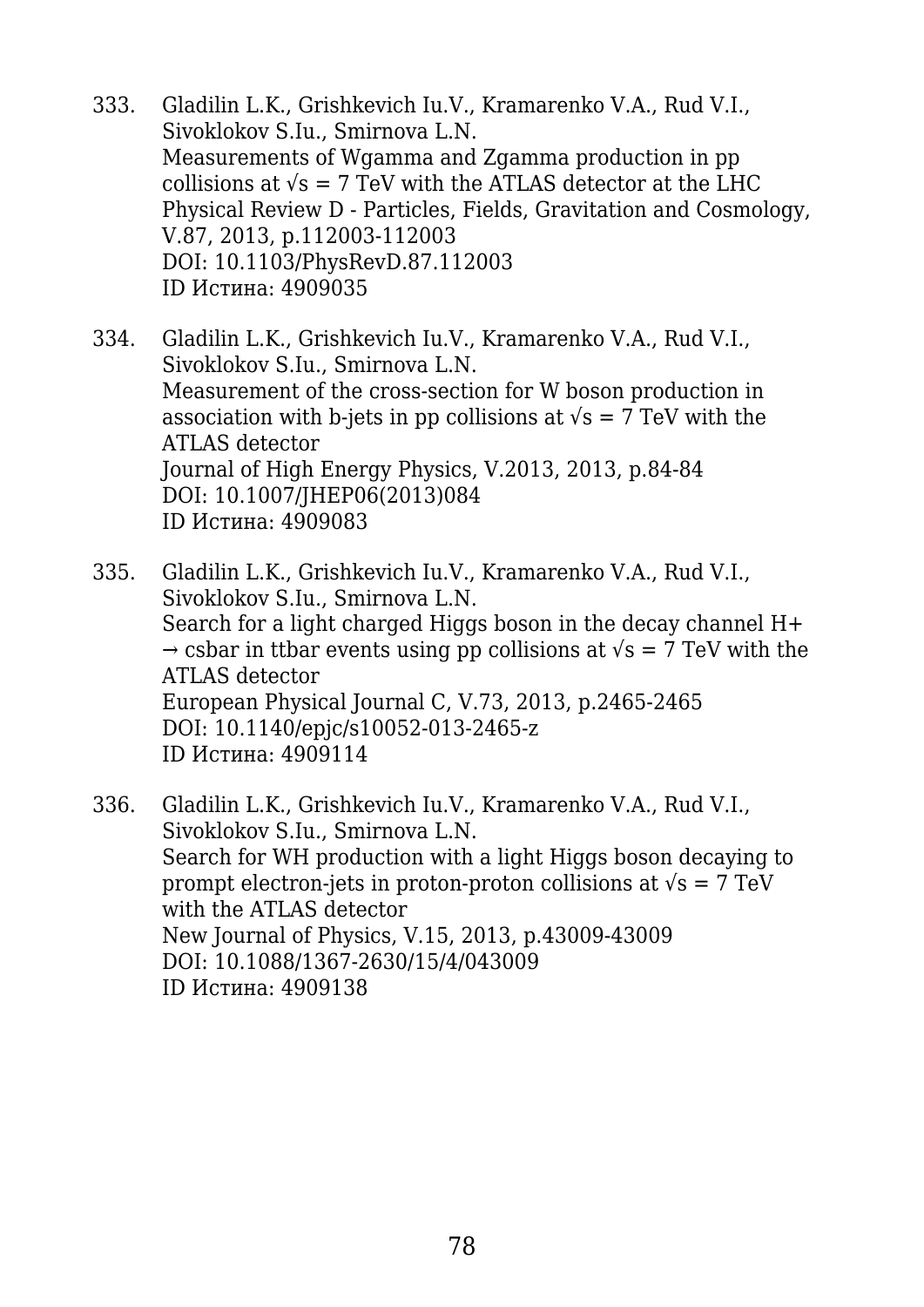- 337. Gladilin L.K., Grishkevich Iu.V., Kramarenko V.A., Rud V.I., Sivoklokov S.Iu., Smirnova L.N. Improved luminosity determination in pp collisions at  $\sqrt{s} = 7 \text{ TeV}$ using the ATLAS detector at the LHC European Physical Journal C, V.73, 2013, p.2518-2518 DOI: 10.1140/epjc/s10052-013-2518-3 ID Истина: 4909162
- 338. Gladilin L.K., Grishkevich Iu.V., Kramarenko V.A., Rud V.I., Sivoklokov S.Iu., Smirnova L.N. Search for extra dimensions in diphoton events using proton-proton collisions recorded at  $\sqrt{s}$  =7 TeV with the ATLAS detector at the LHC New Journal of Physics, V.15, 2013, p.43007-43007 DOI: 10.1088/1367-2630/15/4/043007 ID Истина: 4909188
- 339. Gladilin L.K., Grishkevich Iu.V., Kramarenko V.A., Rud V.I., Sivoklokov S.Iu., Smirnova L.N. Search for third generation scalar leptoquarks in pp collisions at  $\sqrt{s}$  = 7 TeV with the ATLAS detector Journal of High Energy Physics, V.2013, 2013, p.33-33 DOI: 10.1007/JHEP06(2013)033 ID Истина: 4910832
- 340. Gladilin L.K., Grishkevich Iu.V., Kramarenko V.A., Rud V.I., Sivoklokov S.Iu., Smirnova L.N. Measurement of multi-particle azimuthal correlations in proton-lead collisions at  $\sqrt{sNN}$  = 5.02 TeV with the ATLAS detector Physics Letters, Section B: Nuclear, Elementary Particle and High-Energy Physics, V.725, 2013, p.60-78 DOI: 10.1016/j.physletb.2013.06.057 ID Истина: 4910850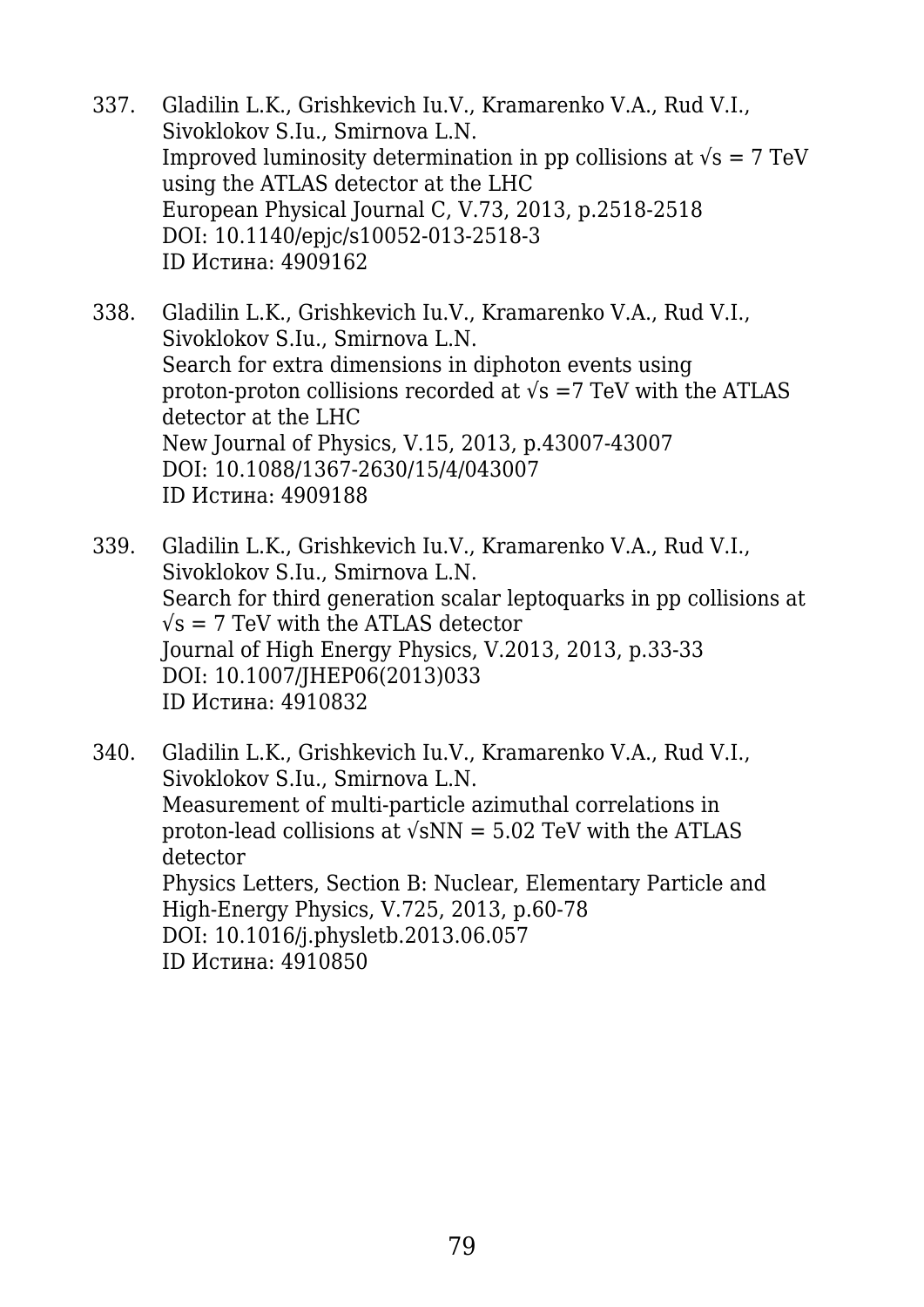- 341. Gladilin L.K., Grishkevich Iu.V., Kramarenko V.A., Rud V.I., Sivoklokov S.Iu., Smirnova L.N. Measurement of the inclusive jet cross section in pp collisions at  $\sqrt{s}$  = 2.76 TeV and comparison to the inclusive jet cross section at  $\sqrt{s}$  = 7 TeV using the ATLAS detector European Physical Journal C, V.73, 2013, p.2509-2509 DOI: 10.1140/epjc/s10052-013-2509-4 ID Истина: 4910876
- 342. Gladilin L.K., Grishkevich Iu.V., Kramarenko V.A., Rud V.I., Sivoklokov S.Iu., Smirnova L.N. Search for non-pointing photons in the diphoton and ETmiss final state in  $\sqrt{s}$  = 7 TeV pp collisions using the ATLAS detector Physical Review D - Particles, Fields, Gravitation and Cosmology, V.88, 2013, p.12001-12001 DOI: 10.1103/PhysRevD.88.012001 ID Истина: 4910906
- 343. Gladilin L.K., Grishkevich Iu.V., Kramarenko V.A., Rud V.I., Sivoklokov S.Iu., Smirnova L.N. Measurement of the production cross section of jets in association with a Z boson in pp collisions at  $\sqrt{s}$  = 7 TeV with the ATLAS detector Journal of High Energy Physics, V.2013, 2013, p.32-32 DOI: 10.1007/JHEP07(2013)032 ID Истина: 4910922
- 344. Gladilin L.K., Grishkevich Iu.V., Kramarenko V.A., Rud V.I., Sivoklokov S.Iu., Smirnova L.N. Search for resonant diboson production in the WW/WZ $\rightarrow$ [vij] decay channels with the ATLAS detector at  $\sqrt{s}$ =7 TeV Physical Review D - Particles, Fields, Gravitation and Cosmology, V.87, 2013, p.112006-112006 DOI: 10.1103/PhysRevD.87.112006 ID Истина: 4921617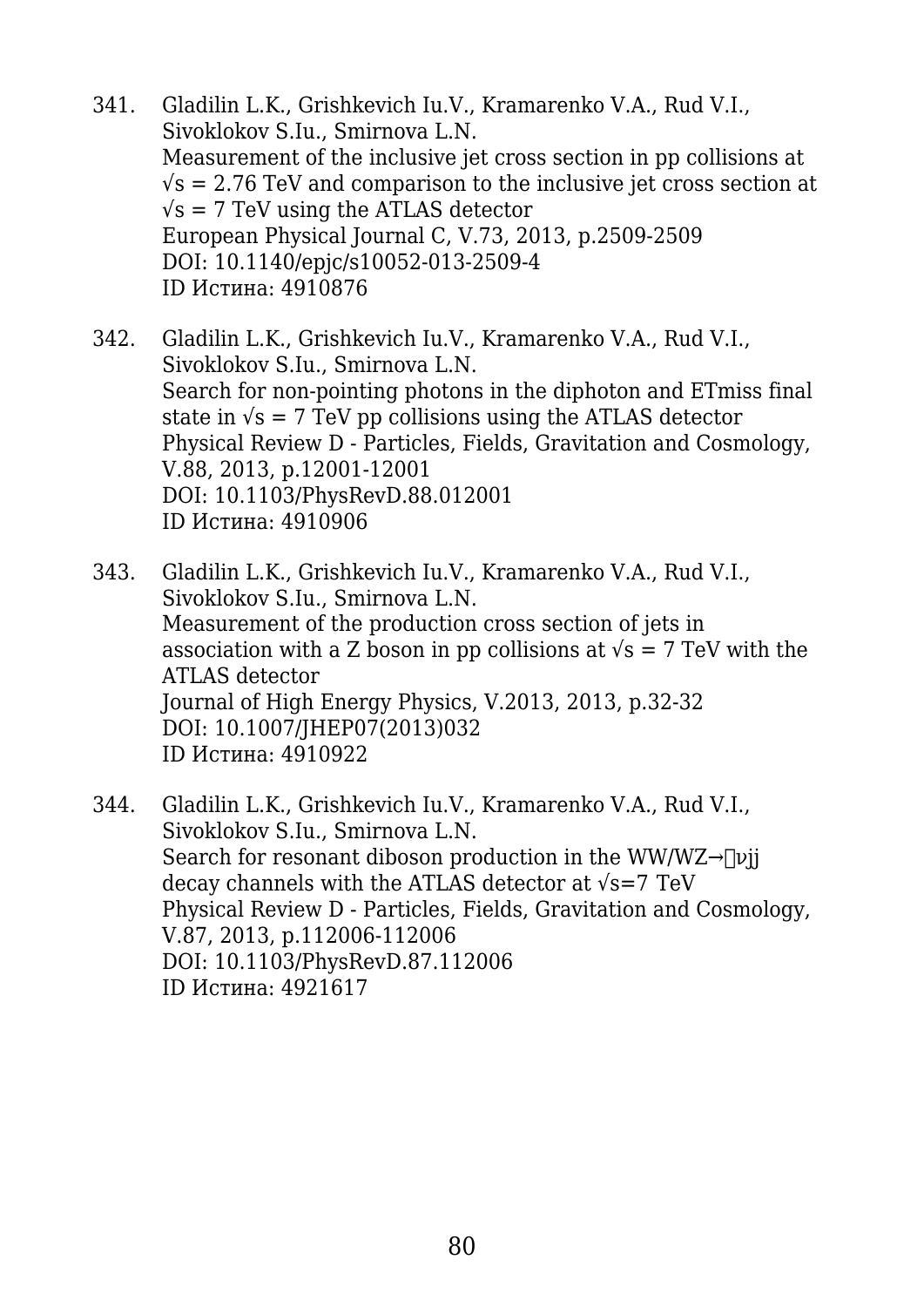- 345. Gladilin L.K., Grishkevich Iu.V., Kramarenko V.A., Rud V.I., Sivoklokov S.Iu., Smirnova L.N. Characterisation and mitigation of beam-induced backgrounds observed in the ATLAS detector during the 2011 proton-proton run Journal of Instrumentation, V.8, 20131 DOI: 10.1088/1748-0221/8/07/P07004 ID Истина: 4921694
- 346. Gladilin L.K., Grishkevich Iu.V., Kramarenko V.A., Rud V.I., Sivoklokov S.Iu., Smirnova L.N. Triggers for displaced decays of long-lived neutral particles in the ATLAS detector Journal of Instrumentation, V.8, 20131 DOI: 10.1088/1748-0221/8/07/P07015 ID Истина: 4921719
- 347. Gladilin L.K., Grishkevich Iu.V., Kramarenko V.A., Rud V.I., Sivoklokov S.Iu., Smirnova L.N. A search for ttbar resonances in the lepton plus jets final state with ATLAS using 4.7 fb-1 of pp collisions at  $\sqrt{s} = 7$  TeV Physical Review D - Particles, Fields, Gravitation and Cosmology, V.88, 2013, p.12004-12004 DOI: 10.1103/PhysRevD.88.012004 ID Истина: 4921764
- 348. Gladilin L.K., Grishkevich Iu.V., Kramarenko V.A., Rud V.I., Sivoklokov S.Iu., Smirnova L.N. Measurement of the high-mass Drell–Yan differential cross-section in pp collisions at  $\sqrt{s}$  = 7 TeV with the ATLAS detector Physics Letters, Section B: Nuclear, Elementary Particle and High-Energy Physics, V.725, 2013, p.223-242 DOI: 10.1016/j.physletb.2013.07.049 ID Истина: 4921803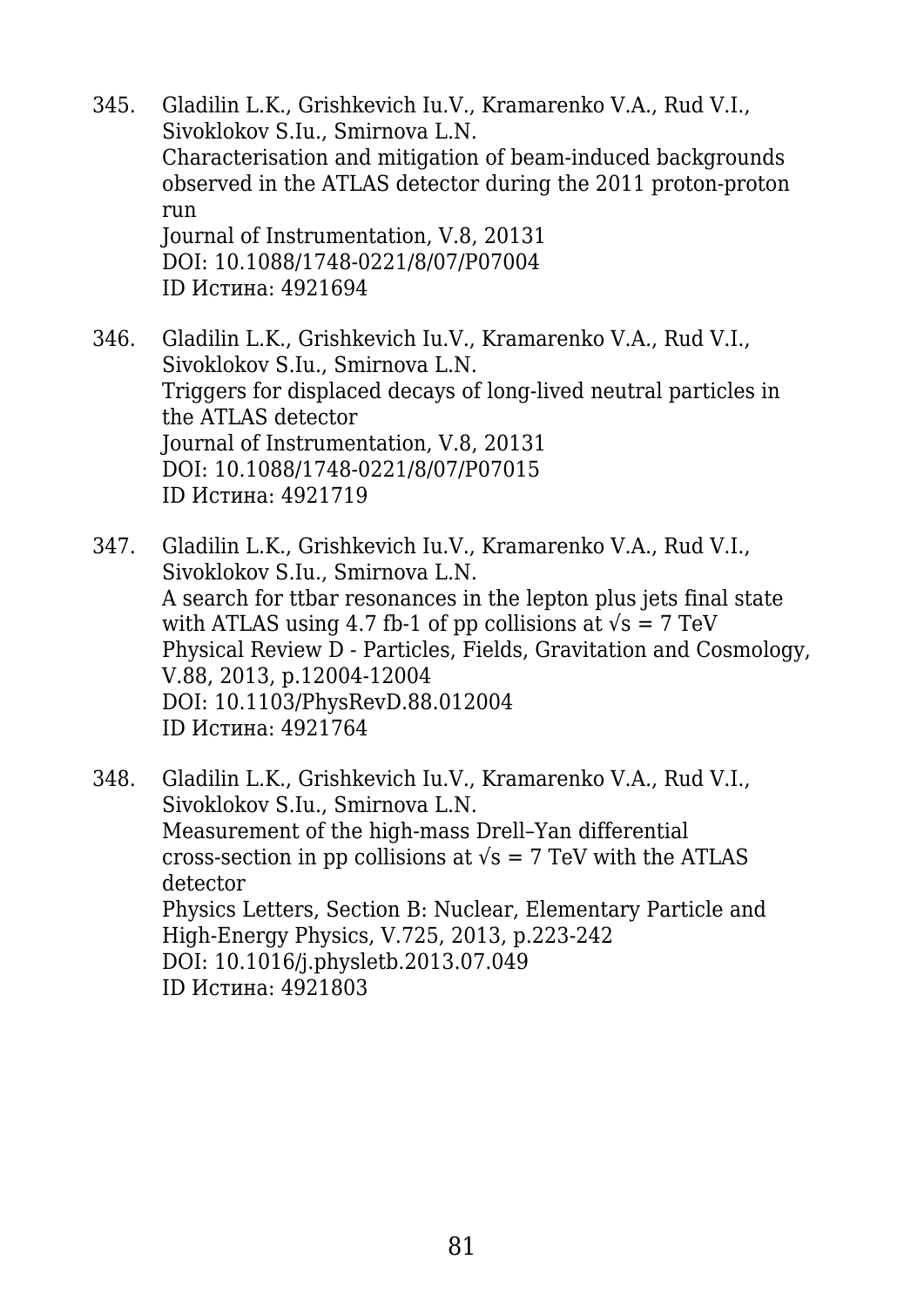- 349. Gladilin L.K., Grishkevich Iu.V., Kramarenko V.A., Rud V.I., Sivoklokov S.Iu., Smirnova L.N. Performance of jet substructure techniques for large-R jets in proton-proton collisions at √s=7 TeV using the ATLAS detector Journal of High Energy Physics, V.2013, 2013, p.1-83 DOI: 10.1007/JHEP09(2013)076 ID Истина: 4921852
- 350. Gladilin L.K., Grishkevich Iu.V., Kramarenko V.A., Rud V.I., Sivoklokov S.Iu., Smirnova L.N. Measurement of the differential cross-section of B + meson production in pp collisions at  $\sqrt{s}$ =7 TeV at ATLAS Journal of High Energy Physics, V.2013, 2013, p.1-38 DOI: 10.1007/JHEP10(2013)042 ID Истина: 4924700
- 351. Gladilin L.K., Grishkevich Iu.V., Kramarenko V.A., Rud V.I., Sivoklokov S.Iu., Smirnova L.N. Dynamics of isolated-photon plus jet production in pp collisions at with the ATLAS detector Nuclear Physics B, V.875, 2013, p.483-535 DOI: 10.1016/j.nuclphysb.2013.07.025 ID Истина: 4924781
- 352. Gladilin L.K., Grishkevich Iu.V., Kramarenko V.A., Rud V.I., Sivoklokov S.Iu., Smirnova L.N. Measurement of the top quark charge in pp collisions at  $\sqrt{s} = 7$ TeV with the ATLAS detector Journal of High Energy Physics, V.2013, 2013, p.31-31 DOI: 10.1007/JHEP11(2013)031 ID Истина: 5675246
- 353. Gladilin L.K., Grishkevich Iu.V., Kramarenko V.A., Rud V.I., Sivoklokov S.Iu., Smirnova L.N. Measurement of jet shapes in top-quark pair events at  $\sqrt{s} = 7 \text{ TeV}$ using the ATLAS detector European Physical Journal C, V.73, 2013, p.2676-2676 DOI: 10.1140/epjc/s10052-013-2676-3 ID Истина: 5675255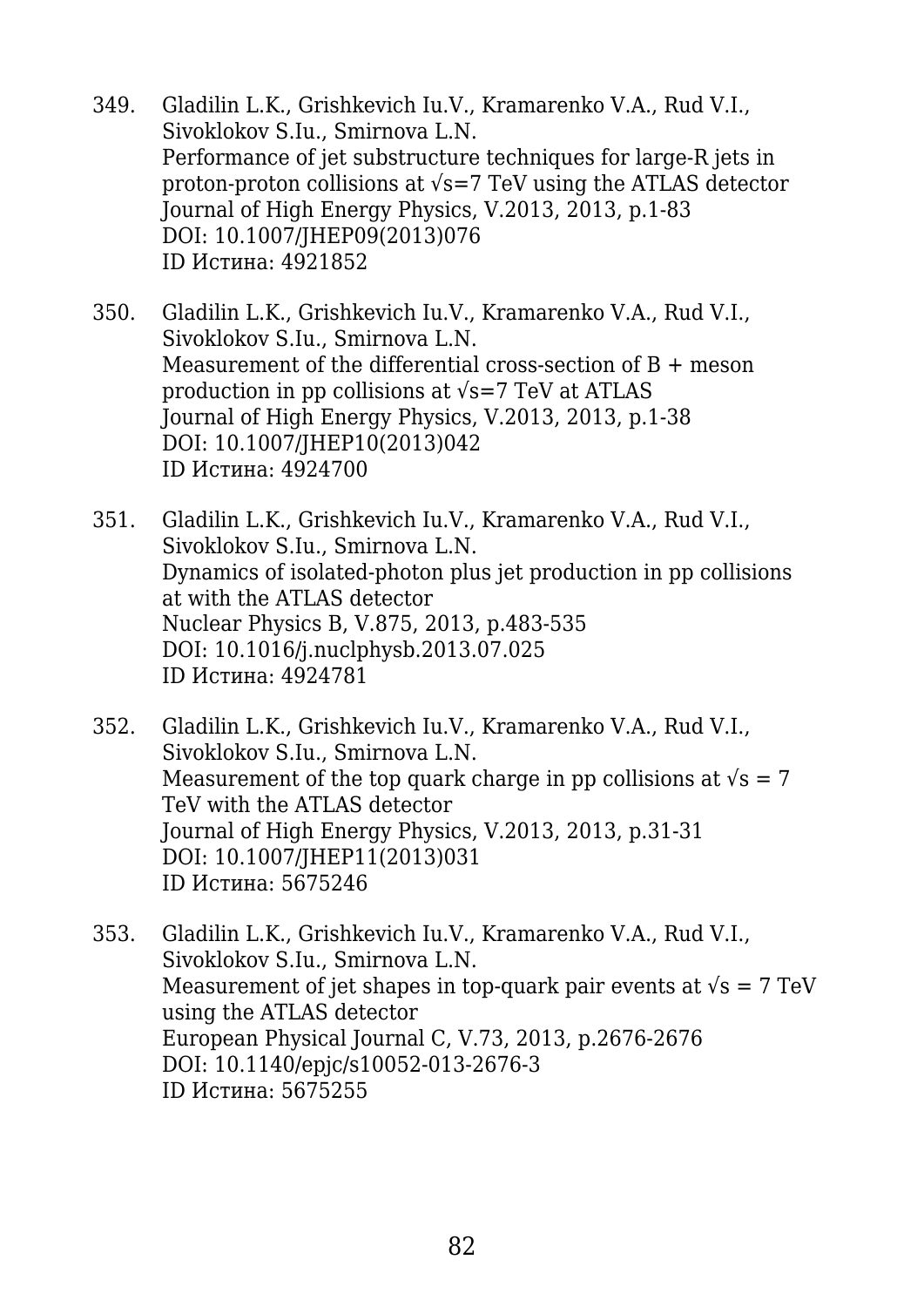- 354. Gladilin L.K., Grishkevich Iu.V., Kramarenko V.A., Rud V.I., Sivoklokov S.Iu., Smirnova L.N. Measurement of the distributions of event-by-event flow harmonics in lead-lead collisions at  $\sqrt{s}NN = 2.76$  TeV with the ATLAS detector at the LHC Journal of High Energy Physics, V.2013, 2013, p.183-183 DOI: 10.1007/JHEP11(2013)183 ID Истина: 5675279
- 355. Gnilozub I.A., Chuvilskii Iu.M. Multicluster solutions of the Elliott SU(3) nucleonic Hamiltonian and alpha-cluster level density Journal of Physics: Conference Series, V.436, 2013, p.12034 DOI: doi:10.1088/1742-6596/436/1/012034 ID Истина: 4438692
- 356. Godovikov S.K. Local activation of crystals by g-rays and self-organization processes Bulletin of the Russian Academy of Science, Physics, V.77, 2013, p.657-662 ID Истина: 5261124
- 357. Godovikov S.K. Aftereffects of an electric shock in BiFeO3 multiferroic Bulletin of the Russian Academy of Science, Physics, V.77, 2013, p.678-681 ID Истина: 5261556
- 358. Golovach E.N., Ishkhanov B.S., Isupov E.L., Mokeev V.I. Demonstration of a novel technique to measure two-photon exchange effects in elastic e±p scattering Physical Review C - Nuclear Physics, V.88, 2013, p.25210 DOI: 10.1103/PhysRevC.88.025210 ID Истина: 4711628
- 359. Golovach E.N., Ishkhanov B.S., Isupov E.L., Mokeev V.I. Hard Two-Body Photodisintegration of He-3 Physical Review Letters, V.110, 2013, p.242301 DOI: 10.1103/PhysRevLett.110.242301 ID Истина: 4711670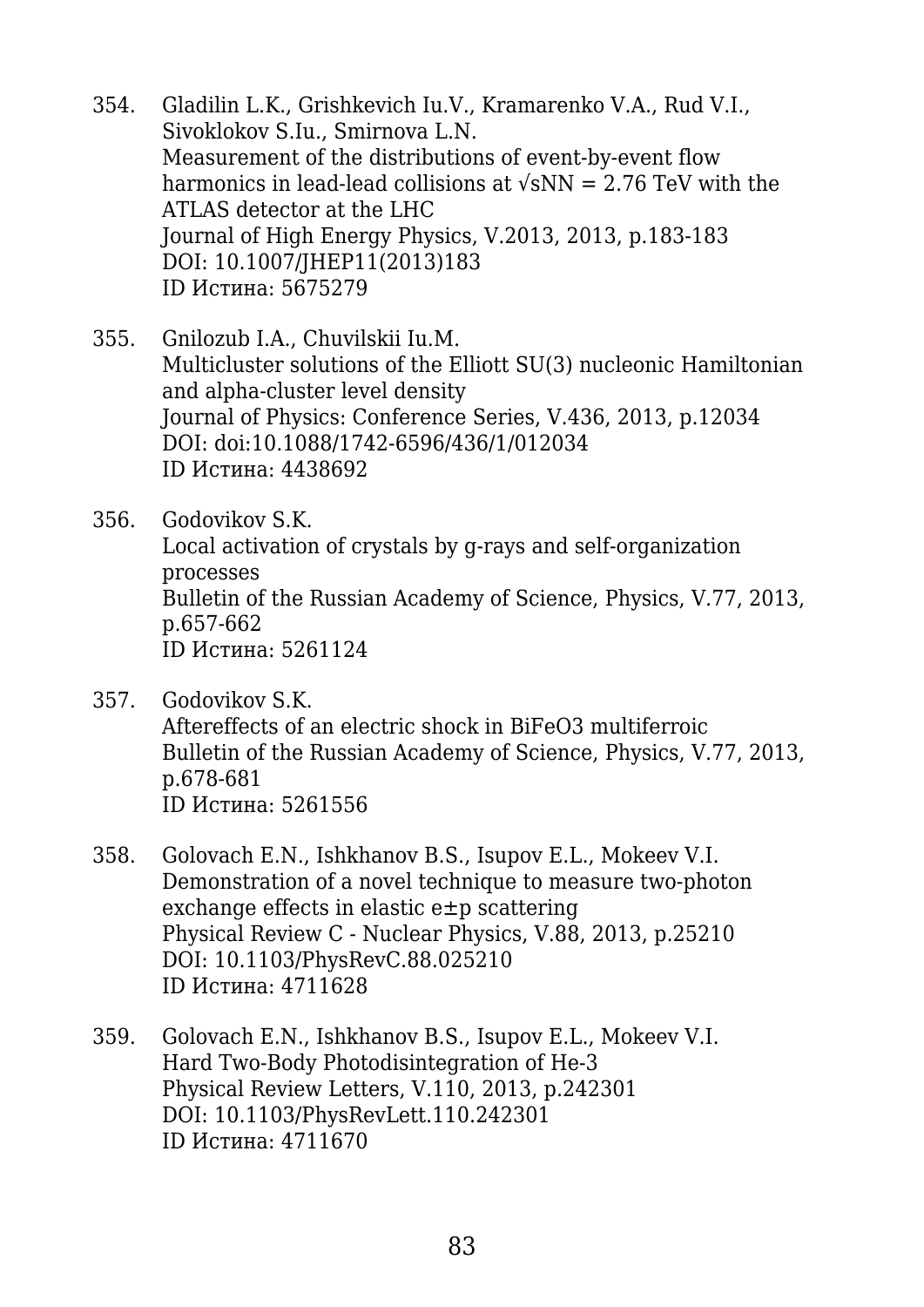- 360. Golovach E.N., Ishkhanov B.S., Isupov E.L., Mokeev V.I. Cross sections for the gamma  $p \rightarrow K^*(+)$ Lambda and gamma  $p \rightarrow$  $K^*(+)$ Sigma(0) reactions measured at CLAS Physical Review C - Nuclear Physics, V.87, 2013, p.65204 DOI: 10.1103/PhysRevC.87.065204 ID Истина: 4711738
- 361. Golovach E.N., Ishkhanov B.S., Isupov E.L., Mokeev V.I. Transverse polarization of Sigma(+)(1189) in photoproduction on a hydrogen target in CLAS Physical Review C - Nuclear Physics, V.87, 2013, p.45206 DOI: 10.1103/PhysRevC.87.045206 ID Истина: 4711793
- 362. Golovach E.N., Ishkhanov B.S., Isupov E.L., Mokeev V.I. Measurement of the Sigma pi photoproduction line shapes near the Lambda(1405) Physical Review C - Nuclear Physics, V.87, 2013, p.35206 DOI: 10.1103/PhysRevC.87.035206 ID Истина: 4711831
- 363. Golovach E.N., Ishkhanov B.S., Isupov E.L., Mokeev V.I. Measurement of transparency ratios for protons from short-range correlated pairs Physics Letters, Section B: Nuclear, Elementary Particle and High-Energy Physics, V.722, 2013, p.63-68 DOI: 10.1016/j.physletb.2013.04.011 ID Истина: 4711865
- 364. Golovach E.N., Ishkhanov B.S., Isupov E.L., Mokeev V.I. Near Threshold Neutral Pion Electroproduction at High Momentum Transfers and Generalized Form Factors Physical Review C - Nuclear Physics, V.87, 2013, p.45205 DOI: 10.1103/PhysRevC.87.045205 ID Истина: 4711898
- 365. Golovach E.N., Ishkhanov B.S., Mokeev V.I. Deep exclusive  $pi(+)$  electroproduction off the proton at CLAS European Physical Journal A, V.49, 2013, p.16 DOI: 10.1140/epja/i2013-13016-9 ID Истина: 4711920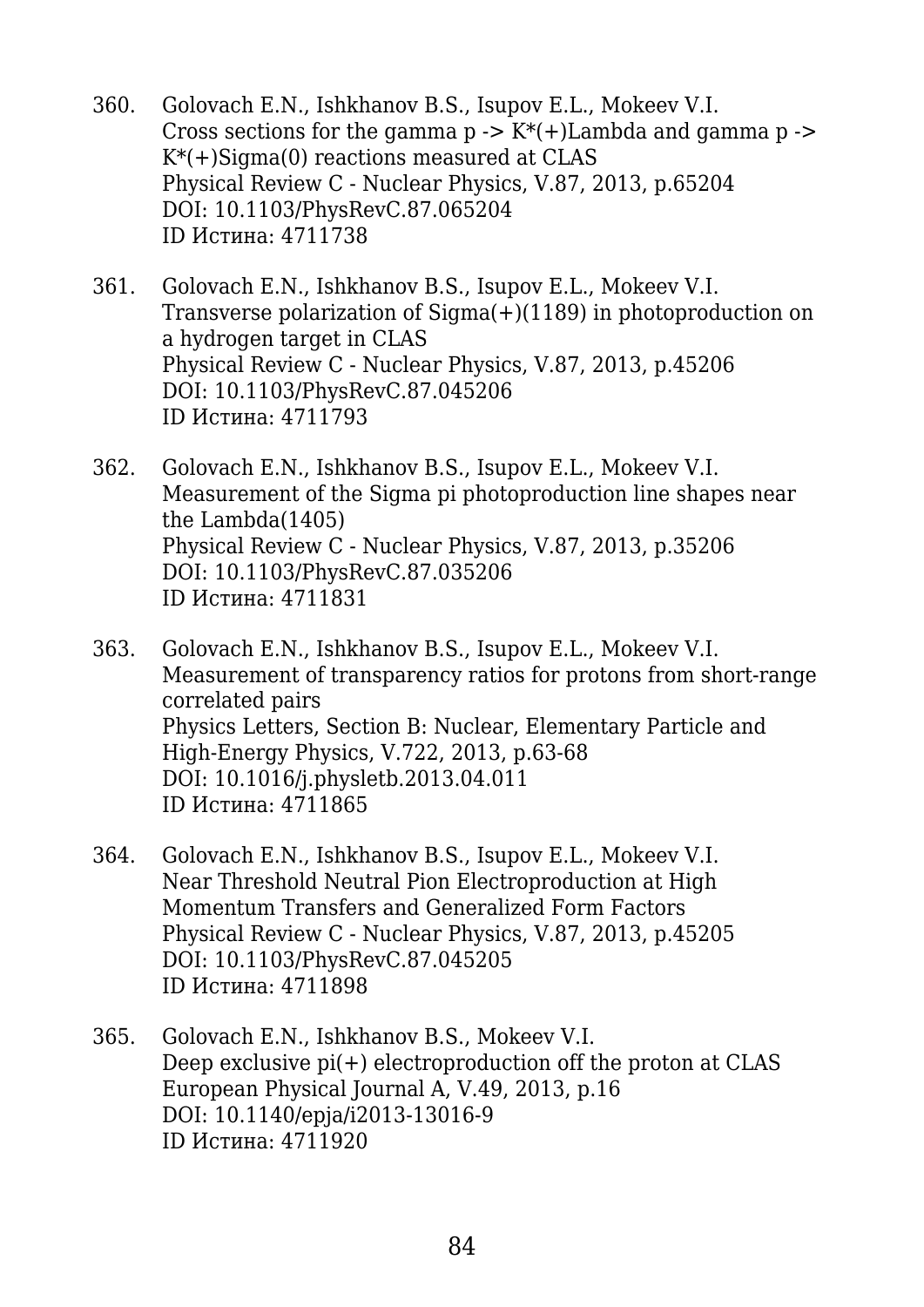- 366. Golovach E.N., Isupov E.L., Ishkhanov B.S., Mokeev V.I. Differential photoproduction cross sections of the Sigma(0)(1385), Lambda(1405), and Lambda(1520) Physical Review C - Nuclear Physics, V.88, 2013, p.45201 DOI: 10.1103/PhysRevC.88.045201 ID Истина: 5128271
- 367. Goncharov S.A. Radius of 12C in the excited 22+ Hoyle state European Physical Journal A, V.49, 2013, p.1-7 ID Истина: 3551036
- 368. Grum-Grzhimailo A.N. Carrier-envelope phase effects in above-threshold ionization of atomic hydrogen New Journal of Physics, V.15, 2013, p.33002 DOI: 10.1088/1367-2630/15/3/033002 ID Истина: 3419809
- 369. Grum-Grzhimailo A.N. Measurement of laser intensities approaching  $10^{\circ}15$  W/cm2 with an accuracy of 1% Physical Review A - Atomic, Molecular, and Optical Physics, V.87, 2013, p.53411 DOI: 10.1103/PhysRevA.87.053411 ID Истина: 3690052
- 370. Grum-Grzhimailo A.N. Coherence in multistate resonance-enhanced four-photon ionization of lithium atoms Physical Review A - Atomic, Molecular, and Optical Physics, V.88, 2013, p.23427-23427 DOI: 10.1103/PhysRevA.88.023427 ID Истина: 4458723
- 371. Grum-Grzhimailo A.N. Effects of numerical approximations in the treatment of short-pulse strong-field ionization of atomic hydrogen Physical Review A - Atomic, Molecular, and Optical Physics, V.88, 2013, p.55401-55401 DOI: 10.1103/PhysRevA.88.055401 ID Истина: 4975010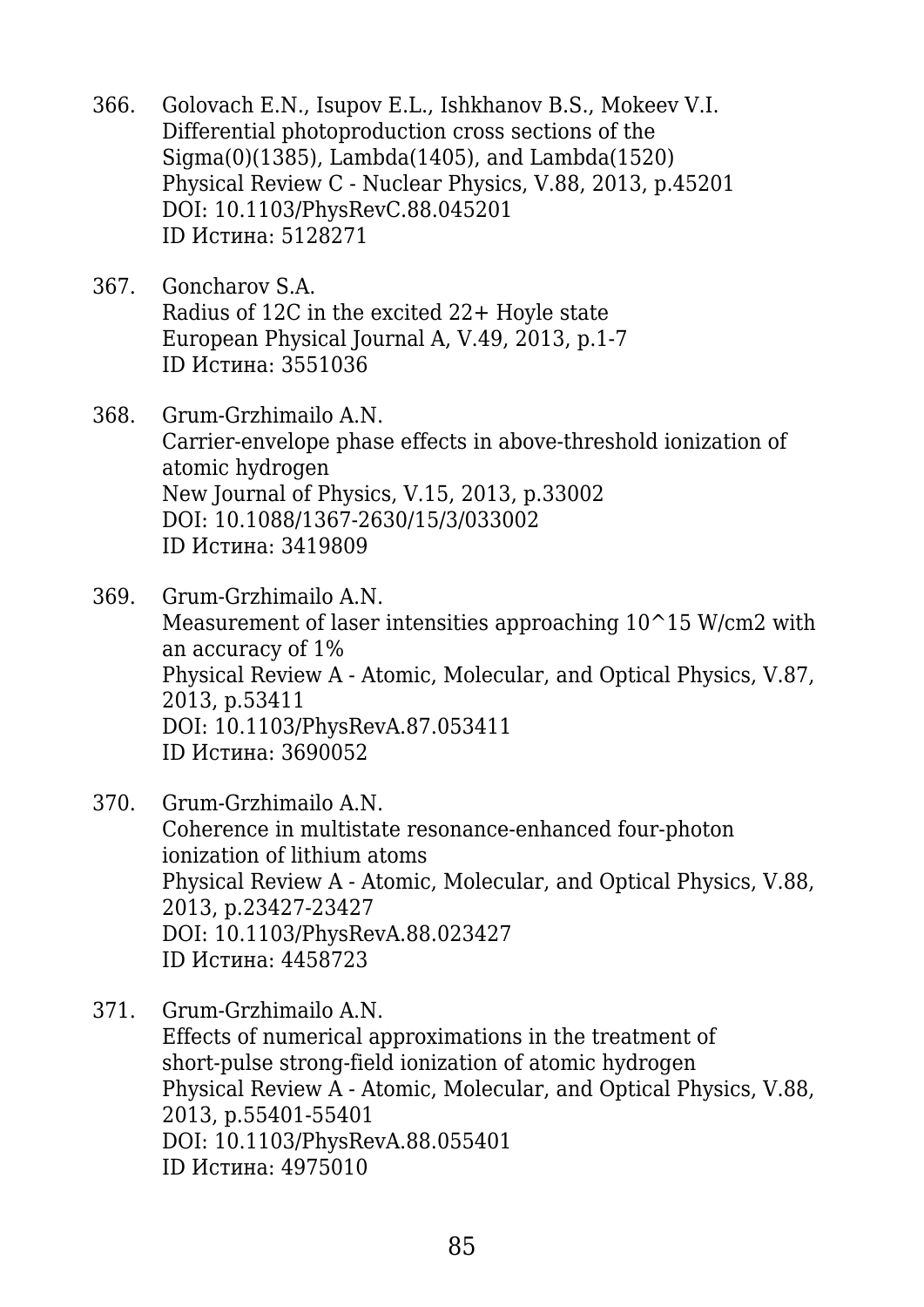- 372. Gryzlova E.V., Grum-Grzhimailo A.N., Strakhova S.I. Non-dipole effects in the angular distribution of photoelectrons in sequential two-photon double ionization: argon and neon Journal of Physics B: Atomic, Molecular and Optical Physics, V.46, 2013, p.164014-164014 DOI: doi:10.1088/0953-4075/46/16/164014 ID Истина: 4453757
- 373. Gryzlova E.V., Grum-Grzhimailo A.N. Isotopically Resolved Photoelectron Imaging Unravels Complex Atomic Autoionization Dynamics by Two-Color Resonant Ionization Physical Review Letters, V.111, 2013, p.243002-243002 DOI: 10.1103/PhysRevLett.111.243002 ID Истина: 5316109
- 374. Gulamov I.E., Smoliakov M.N. Analytic Q-ball solutions and their stability in a piecewise parabolic potential Physical Review D - Particles, Fields, Gravitation and Cosmology, V.87, 2013, p.85043 DOI: 10.1103/PhysRevD.87.085043 ID Истина: 3651122
- 375. Ignatovich V.K. Experimental determination of the channeling length in a planar neutron waveguide Журнал экспериментальной и теоретической физики, V.144, 2013, p.733-738 ID Истина: 4783057
- 376. Ignatovich V.K. Contradiction of the DENSITY MATRIX Notion in Quantum Mechanics Universal Journal of Physics and Application, V.1, 2013, p.189-195 ID Истина: 4783074
- 377. Ilin V.A. Big Data in Biology Acta naturae, V.5, 2013, p.13-16 ID Истина: 6018240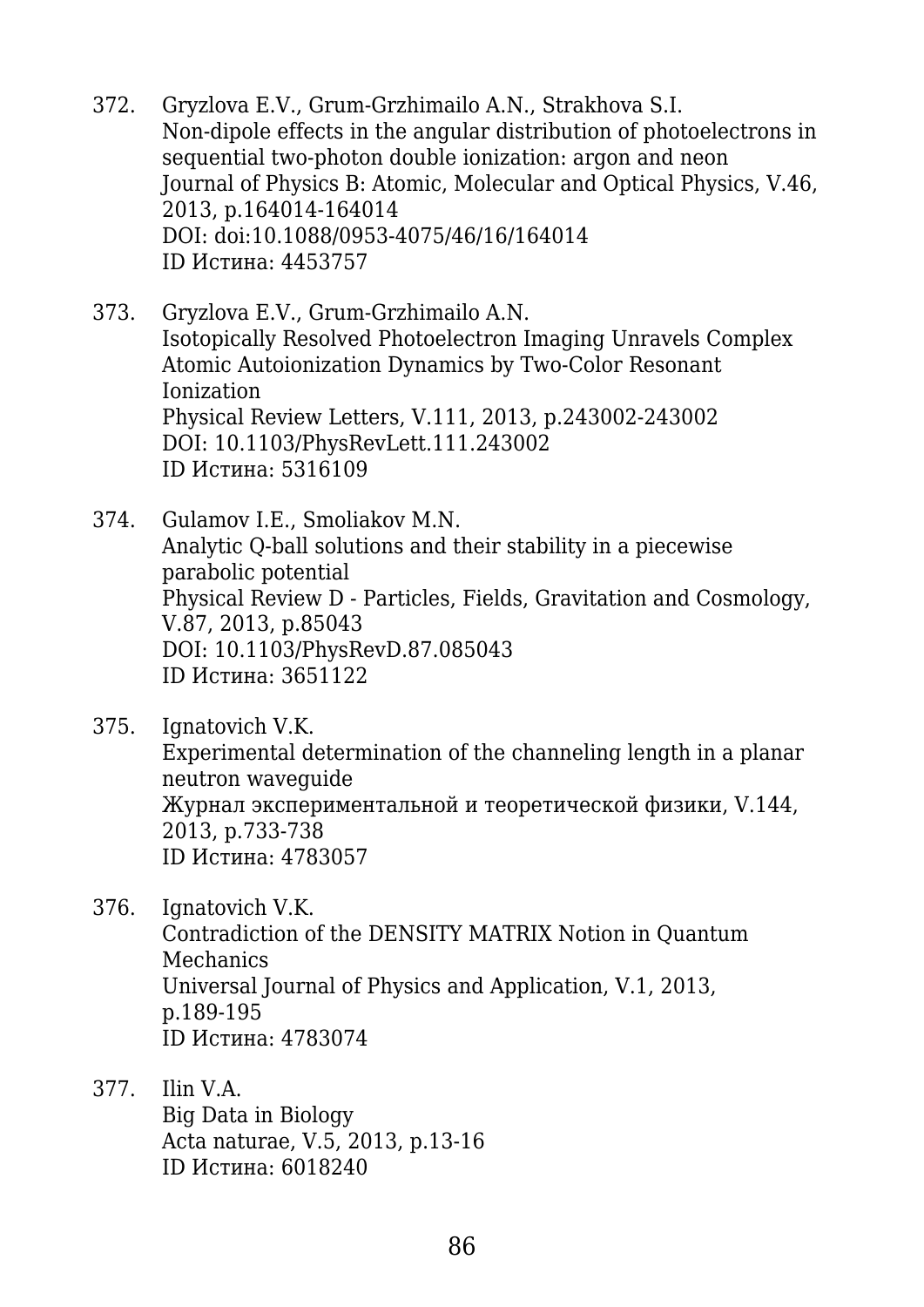- 378. Iofa M.Z. Bounce of gravitons emitted from the brane back to the brane International Journal of Modern Physics A, V.28, 2013, p.1350126-1350126 ID Истина: 4859659
- 379. Ishkhanov B.S., Kuznetcov A.A. The mass distribution of 238U photofission fragments Moscow University Physics Bulletin, Physics and Astronomy, V.68, 2013, p.279-287 DOI: 10.3103/S0027134913040073 ID Истина: 4715297
- 380. Ishkhanov B.S., Kuznetcov A.A. Photofission of 238U at the energy of the giant dipole resonance Moscow University Physics Bulletin, Physics and Astronomy, V.68, 2013, p.27-33 DOI: 10.3103/S0027134913010098 ID Истина: 4715316
- 381. Ishkhanov B.S., Orlin V.N. Isovector Giant E2 Resonance and Overtone of the Isovector Giant E1 Resonance in Photonucleon Reactions Physics of Atomic Nuclei, V.76, 2013, p.32-45 DOI: 10.1134/S106377881212006X ID Истина: 2692097
- 382. Ishkhanov B.S., Shvedunov V.I. Degradation of the Transmissive Optics for a Laser-Driven IFE Power Plant under Electron and X-Ray Irradiation Journal of Plasma and Fusion Research SERIES, V.8, 2013, p.3405046-3405046 ID Истина: 3829308
- 383. Ishkhanov B.S., Stopani K.A. Measurement of atomic number and amount of substance in objects using radioactive sources Bulletin of the Russian Academy of Science, Physics, V.77, 2013, p.930-933 DOI: 10.3103/S1062873813060051 ID Истина: 4358868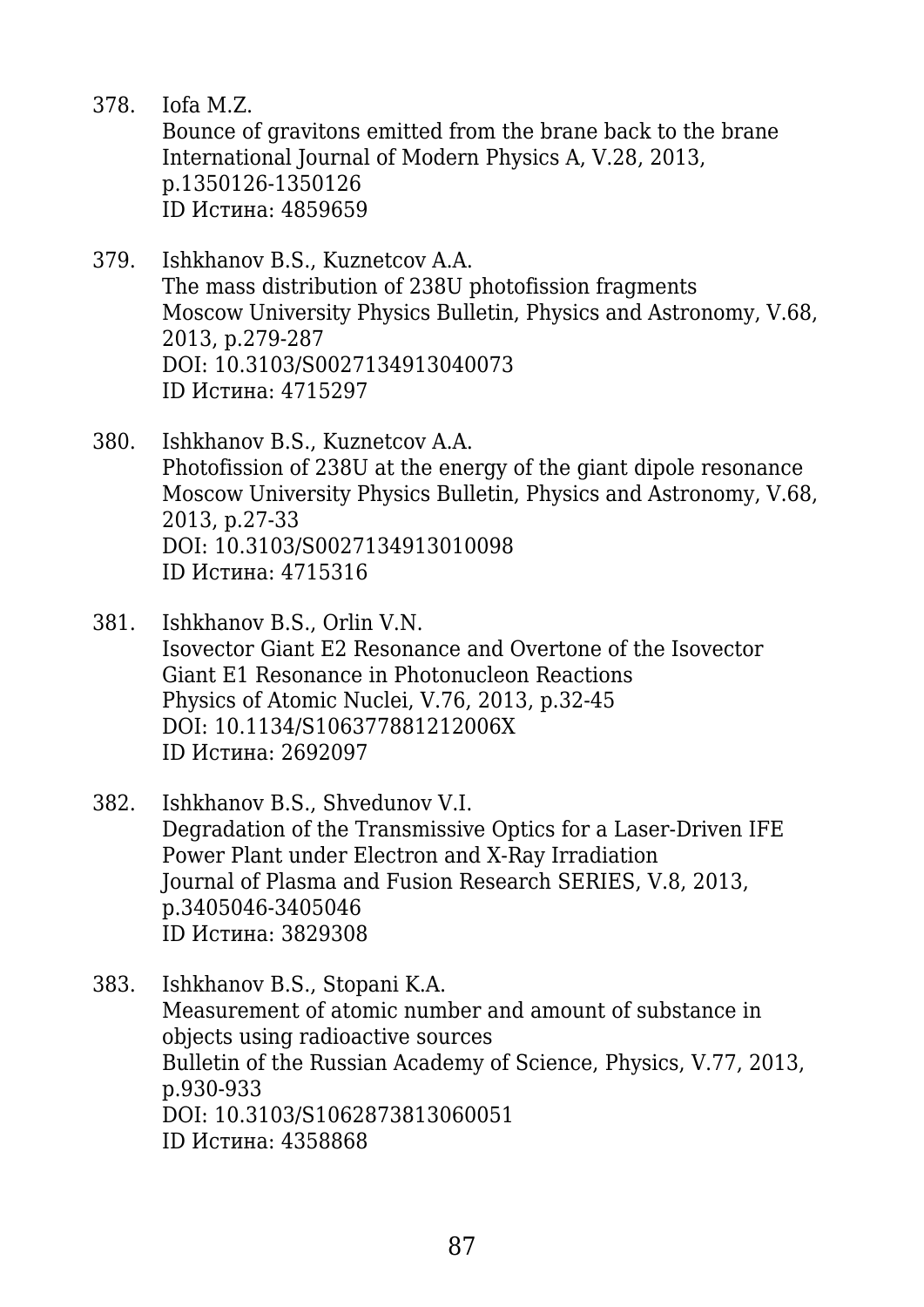384. Ishkov V.N.

The Sun near of the solar cycle 24 maximum: the geoeffective flare phenomena, the evolution and the development forecast 2013

Journal of Physics: Conference Series, V.409, 2013, p.12167 DOI: doi:10.1088/1742-6596/409/1/012167 ID Истина: 5110461

385. Kabachnik N.M.

Interference in the angular distribution of photoelectrons in superimposed XUV and optical laser fields Journal of Physics B: Atomic, Molecular and Optical Physics, V.46, 2013, p.164026-164026 DOI: 10.1088/0953-4075/46/16/164026 ID Истина: 5394936

386. Kaidukaov Iu.N. Controlling Exchange Coupling Strength in Ni x Cu1−x Thin Films Journal of Superconductivity and Novel Magnetism, V.26, 2013, p.1957-1961 DOI: 10.1007/s10948-012-1897-2 ID Истина: 3562421

387. Kaidukaov Iu.N. On the feasibility to study inverse proximity effect in a single S/F bilayer by polarized neutron reflectometry Письма в "Журнал экспериментальной и теоретической физики", V.98, 2013, p.116-120 ID Истина: 4424520

388. Kalabukhov A.S. Improvement of Ultra-Low Field Magnetic Resonance Recordings With a Multilayer Flux-Transformer-Based High-TC SOUID Magnetometer IEEE Transactions on Applied Superconductivity, V.23, 2013, p.1602704 DOI: 10.1109/TASC.2012.2234332 ID Истина: 3708547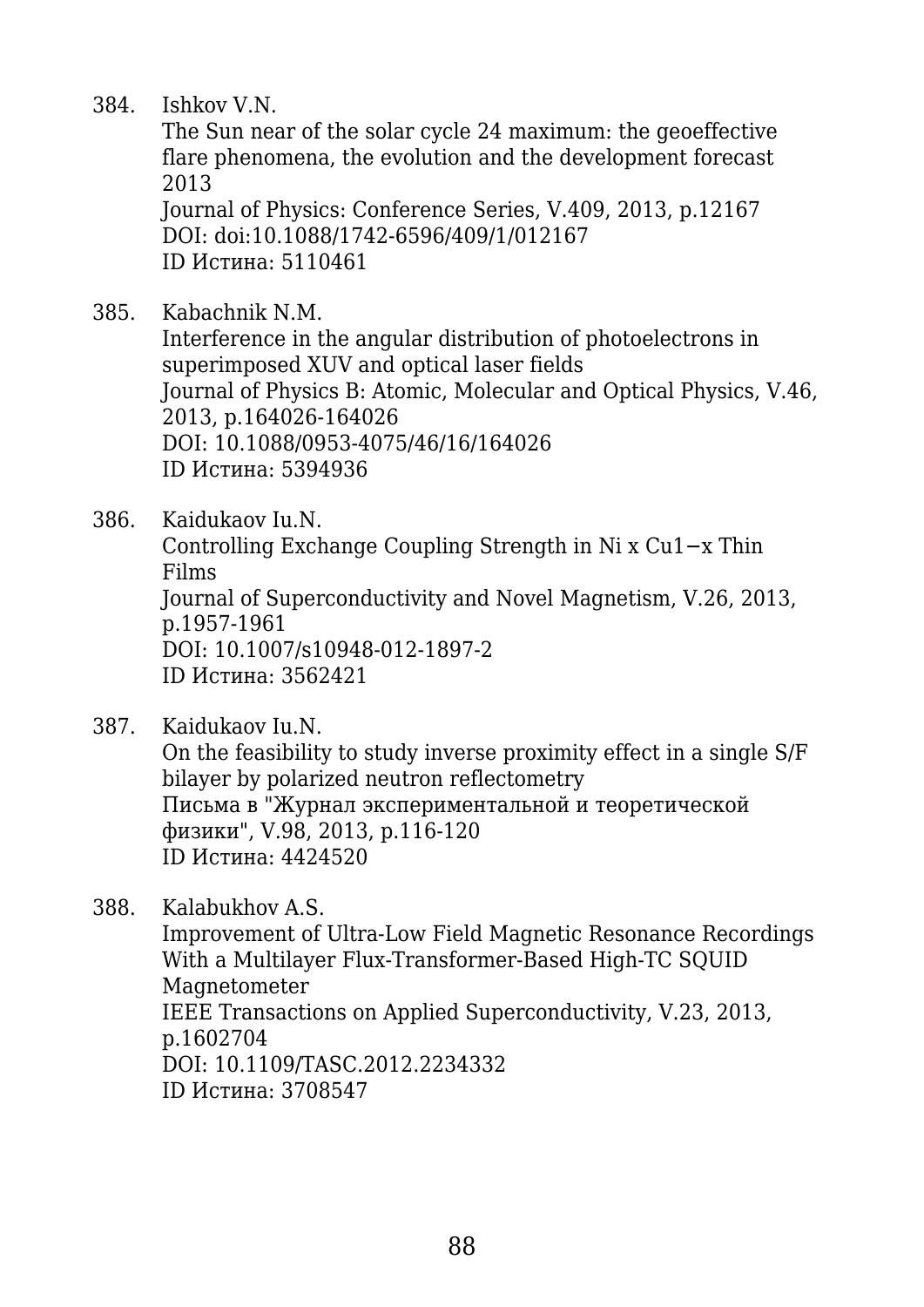389. Kalabukhov A.S.

Nano-patterning of the electron gas at the LaAlO3/SrTiO3 interface using low-energy ion beam irradiation Applied Physics Letters, V.102, 2013, p.201610 DOI: 10.1063/1.4807785 ID Истина: 3708624

- 390. Kalabukhov A.S. Triplet superconducting correlations in oxide heterostructures with a composite ferromagnetic interlayer JETP Letters, V.97, 2013, p.145-148 DOI: 10.1134/S0021364013030089 ID Истина: 5250951
- 391. Kalabukhov A.S. Atomic rearrangements at the TiO2-terminated (001)SrTiO3 surface and growth of thin LaMnO3 films Eplasty, V.102, 2013, p.56003-56006 DOI: 10.1209/0295-5075/102/56003 ID Истина: 5250993
- 392. Kalegaev V.V., Vlasova N.A. The Earth's magnetosphere response to interplanetary medium conditions on January 21-22, 2005 and on December 14-15, 2006 Advances in Space Research, V.50, 2013, p.10 DOI: 10.1016/j.asr.2013.11.015 ID Истина: 5264047
- 393. Kalmykov N.N., Khrenov B.A., Kulikov G.V., Zotov M.Iu. Sources of UHECRs in view of the TUS and JEM-EUSO experiments Journal of Physics: Conference Series, V.409, 2013, p.12100-12100 DOI: 10.1088/1742-6596/409/1/012100 ID Истина: 3242191
- 394. Kalmykov N.N., Konstantinov A.A., Podorozhnyi D.M., Sveshnikova L.G., Turundaevskii A.N. Investigation of Primary Cosmic Rays at the Moon's Surface Physics of Atomic Nuclei, V.76, 2013, p.80-87 DOI: 10.1134/S1063778813010067 ID Истина: 3152212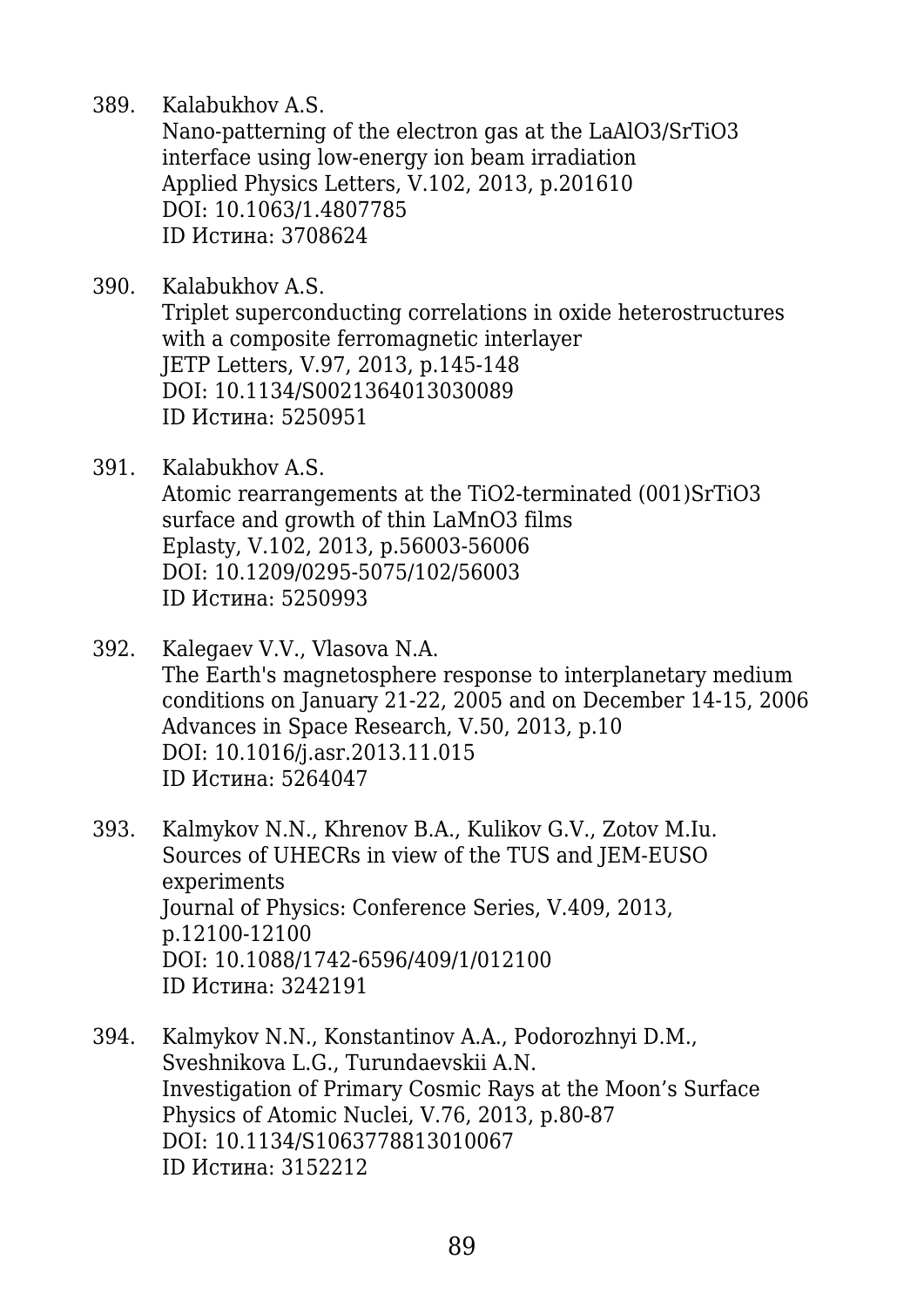- 395. Kalmykov N.N., Konstantinov A.A., Vedeneev O.V. Estimating primary mass composition at energies 1017–1018 eV from EAS radio emission lateral distribution Journal of Physics: Conference Series, V.409, 2013, p.12071-12071 DOI: 10.1088/1742-6596/409/1/012071 ID Истина: 5243241
- 396. Kalmykov N.N., Sulakov V.P., Fomin Iu.A. Estimating the Fraction of Gamma Quanta in the Primary Cosmic Ray Flux with Energies of  $\sim$ 1017 eV from the MSU EAS Array Data Bulletin of the Russian Academy of Science, Physics, V.77, 2013, p.629-631 DOI: 10.3103/S1062873813050250 ID Истина: 3949145
- 397. Khodachenko M.L. Probing the blow-off criteria of hydrogen-rich 'super-Earths' Monthly Notices of the Royal Astronomical Society, V.430, 2013, p.1247-1256 DOI: 10.1093/mnras/sts705 ID Истина: 3803265
- 398. Khodachenko M.L. Torsional Alfven waves in partially ionized solar plasma: effects of neutral helium and stratification Astronomy and Astrophysics, V.549, 20131 DOI: 10.1051/0004-6361/201220272 ID Истина: 3803272
- 399. Khodachenko M.L. Solar Activity and Deep Convection Modeling Solar Physics, V.282, 2013, p.39-50 DOI: 10.1007/s11207-012-0139-x ID Истина: 3803276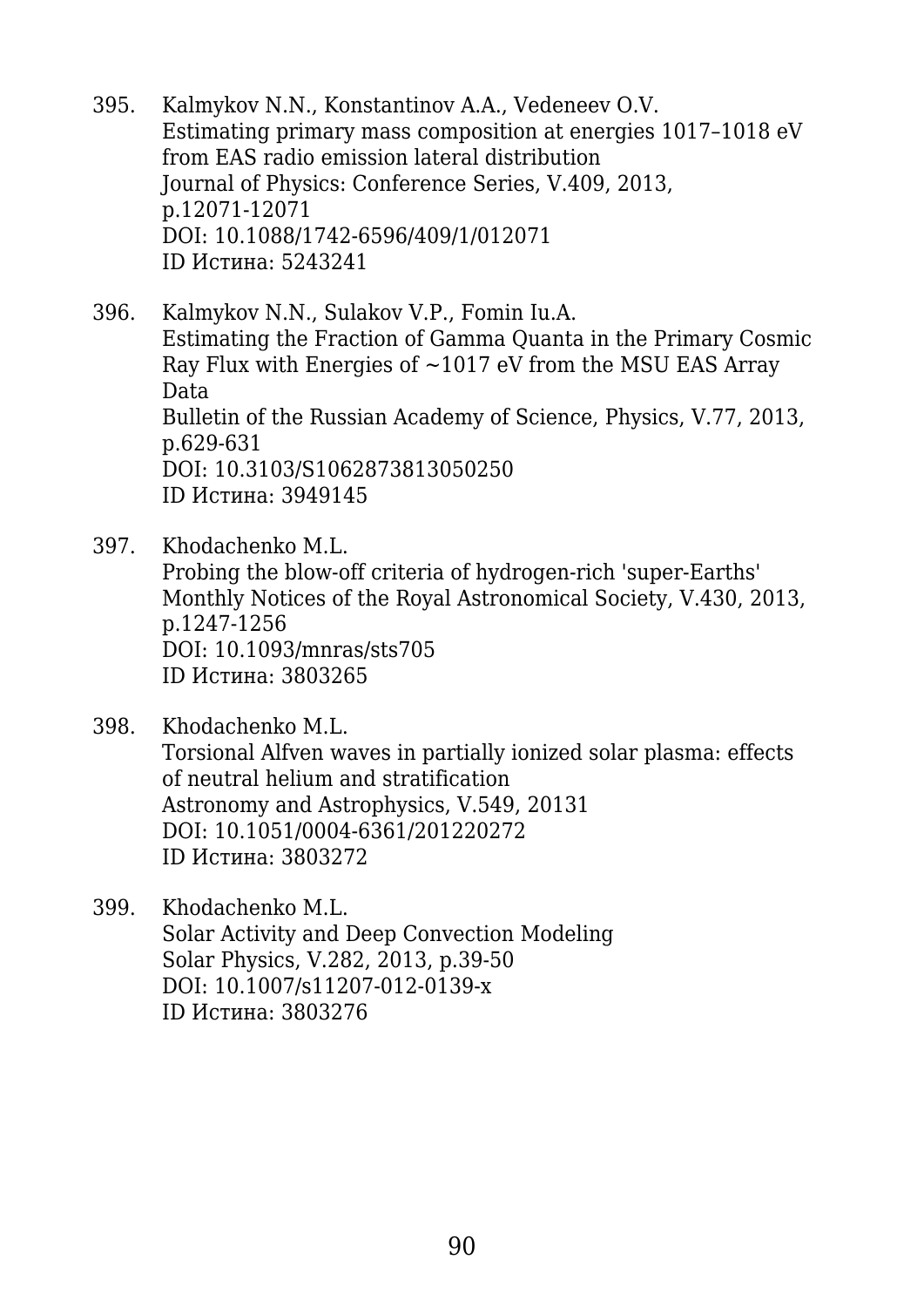400. Khodachenko M.L.

Inflation of a dipole field in laboratory experiments: Towards understanding of magnetodisk formation in magnetosphere of a Hot Jupiter, Astrophysical Journal, V.769, 2013, p.28

DOI: 10.1088/0004-637X/769/1/28 ID Истина: 5114827

- 401. Kichanov S.E., Savenko B.N. Structural and Magnetic Phase Transitions Occurring in Pr0.7Sr0.3MnO3 Manganite at High Pressures Journal of Experimental and Theoretical Physics Letters (JETP Letters), V.97, 2013, p.540-545 ID Истина: 3818923
- 402. Kichanov S.E., Savenko B.N. Investigation of Structural Features of the Y 3 Al5O12: Ce 3+ /Lu2O3 Crystal Phosphors Formed by the Colloidal Chemical Method Physics of the Solid State, V.55, 2013, p.813-820 ID Истина: 3818945
- 403. Kichanov S.E., Savenko B.N. Pressure-induced structural transformations, orbital order and antiferromagnetism in La0.75Ca0.25MnO3 European Physical Journal B, V.86, 2013, p.360-360 DOI: 10.1140/epjb/e2013-40438-y ID Истина: 5308234
- 404. Kichanov S.E.

Magnetic properties of TbCo2 compound at high pressure Journal of Alloys and Compounds, V.551, 2013, p.702-710 DOI: 10.1016/j.jallcom.2012.10.178 ID Истина: 3818914

405. Kichanov S.E.

Pressure effect on the magnetic order of LuFe2O4 Applied Physics Letters, V.103, 2013, p.82907-82907 DOI: 10.1063/1.4819073 ID Истина: 5308745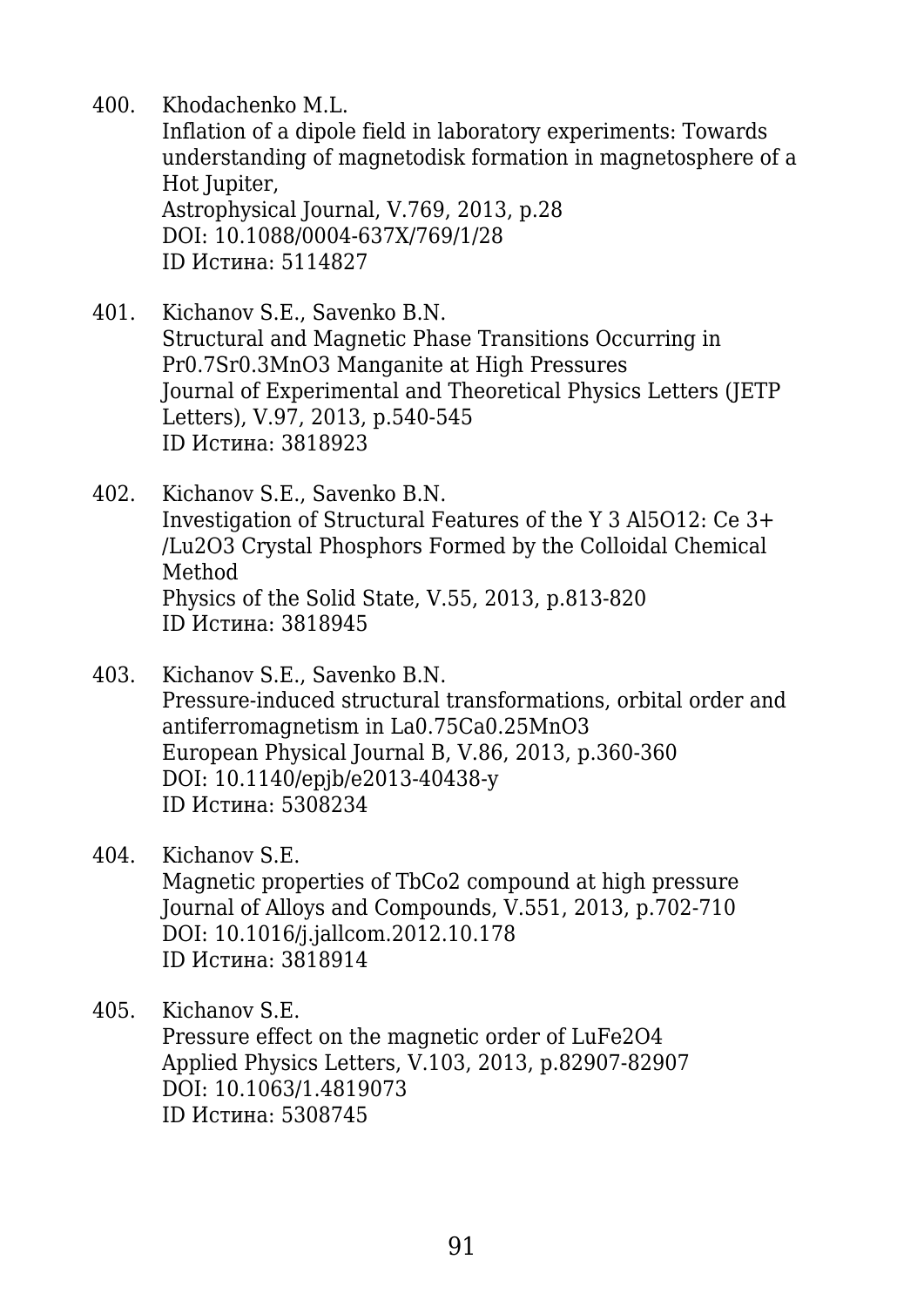- 406. Kiselev M.A., Riabova N.Iu. Influence of ceramide on the internal structure and hydration of the phospholipid bilayer studied by neutron and X-ray scattering Applied Physics A, 20131 DOI: 10.1007/s00339-013-8123-3 ID Истина: 5393876
- 407. Kiselev M.A. Self-assembly in PDMS-PEO block copolymer template directed synthesis of LTA zeolite Langmuir : the ACS journal of surfaces and colloids, V.29, 2013, p.7079-7086 ID Истина: 5393795
- 408. Kiselev M.A. Structural transition in aqueous lipid/bile salt [DPPC/NaDC] supramolecular aggregates: SANS and DLS study Chemical Physics, 2013, p.93-99 ID Истина: 5393853
- 409. Komarov V.V., Popova A.M. Transmission and Transformation of Vibrational Energy in a Molecular Donor-Acceptor System ZEITSCHRIFT FUR NATURFORSCHUNG SECTION A-A JOURNAL OF PHYSICAL SCIENCES, V.68, 2013, p.310-314 DOI: 10.5560/ZNA. 2013-0005 ID Истина: 3174577
- 410. Komarov V.V., Popova A.M. Molecular Nanocluster Fluorescence in Microwave Infrared-Radiation Fields Moscow University Physics Bulletin, Physics and Astronomy, V.68, 2013, p.339-343 DOI: 10.3103/S0027134913050093 ID Истина: 4833984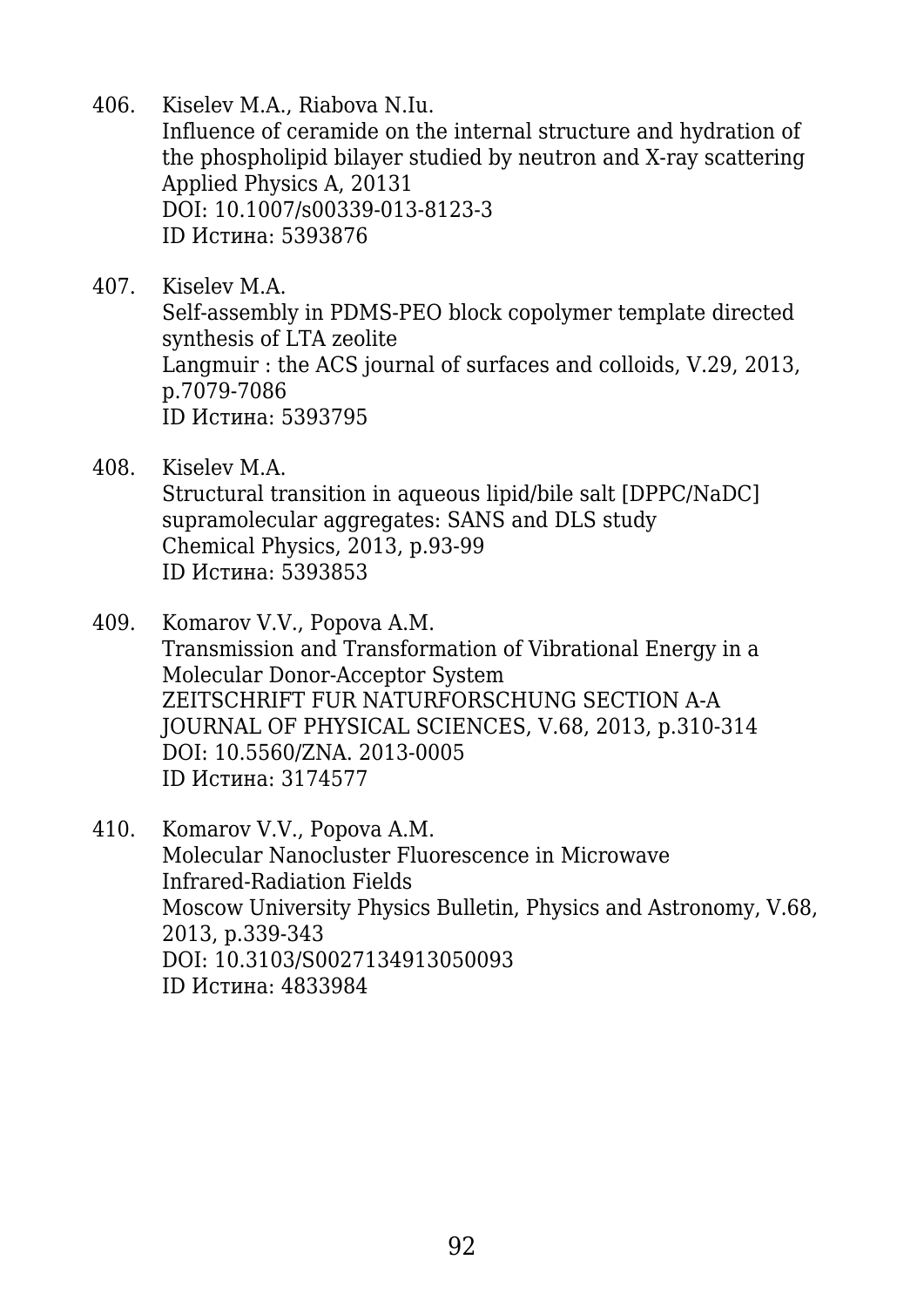- 411. Komarov V.V., Popova A.M. Coulomb explosion of nanoclusters that glide along organic surfaces Moscow University Physics Bulletin, Physics and Astronomy, V.68, 2013, p.1-5 DOI: 10.3103/S34913010116 ID Истина: 4948385
- 412. Konstantinov A.A., Kuzmichev L.A., Prosin V.V. Tunka-Rex: a Radio Extension of the Tunka Experiment Journal of Physics: Conference Series, V.409, 20131 DOI: 10.1088/1742-6596/409/1/012076 ID Истина: 5139375
- 413. Korosteleva E.E., Kuzmichev L.A., Prosin V.V., Sveshnikova L.G. The HiSCORE experiment and its potential for gamma-ray astronomy Journal of Physics: Conference Series, V.409, 2013, p.12120 DOI: 10.1088/1742-6596/409/1/012120 ID Истина: 5139472
- 414. Kozin M.G., Romashkina I.L. A STJ X-RAY DETECTOR WITH A β-TANTALUM SUBLAYER Bulletin of the Russian Academy of Science, Physics, V.77, 2013, p.775-778 DOI: 10.3103/S1062873813060191 ID Истина: 4784834
- 415. Krivchenko V.A., Evlashin S.A., Mironovich K.V., Suetin N.V., Rakhimov A.T. Carbon nanowalls: the next step for physical manifestation of the black body coating Scientific reports, V.3, 2013, p.1-6 DOI: 10.1038/srep03328 ID Истина: 5146792
- 416. Kukulin V.I., Platonova M.N. Short-range components of nuclear forces: experiment versus mythology Physics of Atomic Nuclei, V.76, 2013, p.1465-1481 DOI: 10.1134/S1063778813120120 ID Истина: 5084810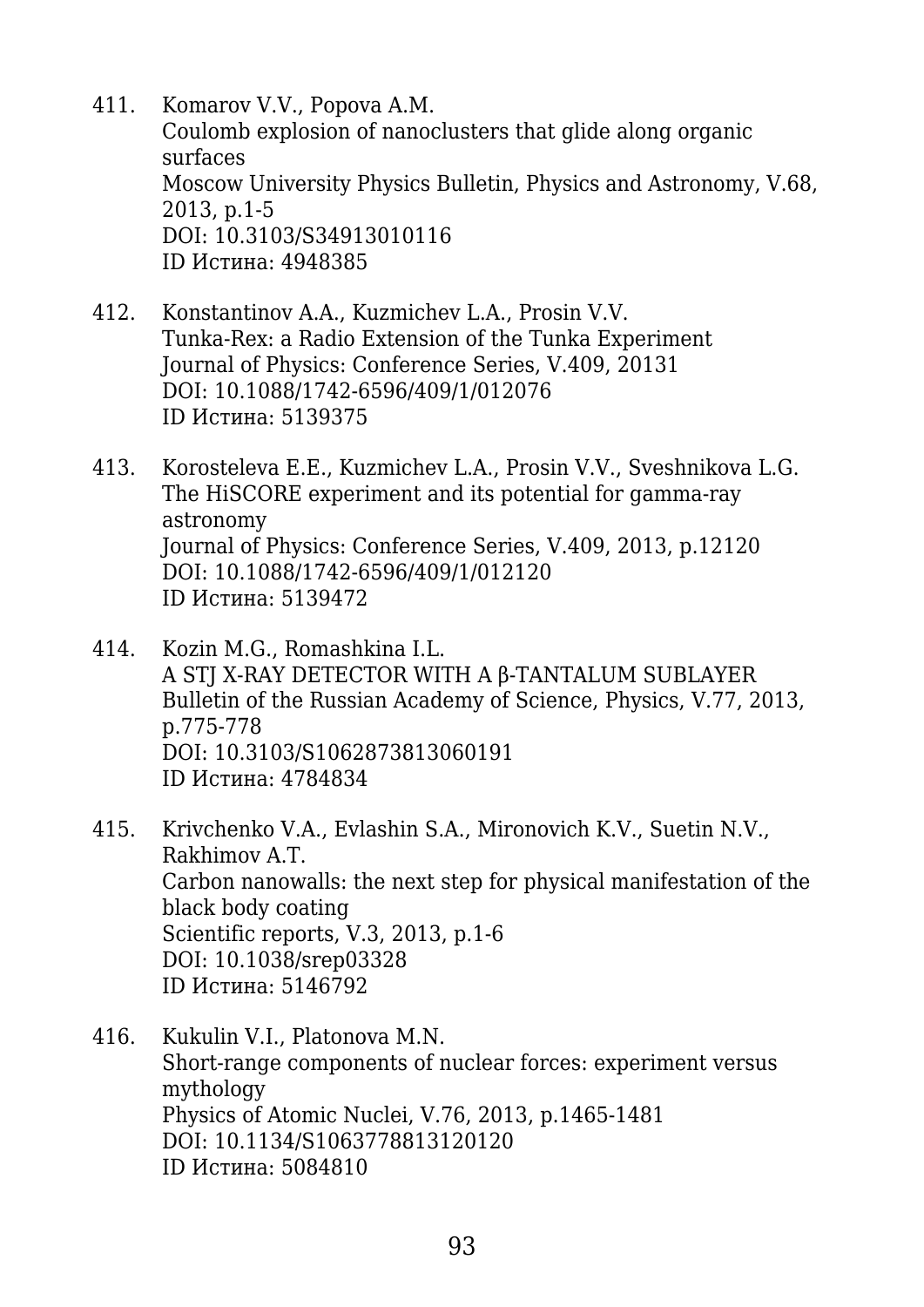- 417. Kukulin V.I., Rubtcova O.A. New Way in Few-Body Scattering Calculations Few-Body Systems, V.54, 2013, p.1611-1615 DOI: 10.1007/s00601-013-0628-y ID Истина: 3796929
- 418. Kulikauskas V.S., Chernykh P.N. Features of TiN film deposition by the vacuum-arc method Journal of Surface Investigation. X-ray, Synchrotron and Neutron Techniques, V.7, 2013, p.737-739 ID Истина: 4674414
- 419. Kulikauskas V.S., Chernykh P.N. Features of the Structure of TiN Films After Irradiation with **Nitrogen** Journal of Surface Investigation. X-ray, Synchrotron and Neutron Techniques, V.7, 2013, p.95-98 ID Истина: 4674480
- 420. Kulikauskas V.S., Zatekin V.V. Study of ion-irradiated tungsten in deuterium plasma Journal of Nuclear Materials, V.438, 20131 DOI: 10.1016/j.jnucmat.2013.01.221 ID Истина: 5553667
- 421. Kulikovskii V.A., Shirokov E.V. The optical modules of the phase-2 of the NEMO project Journal of Instrumentation, V.8, 20131 DOI: 10.1088/1748-0221/8/07/P07001 ID Истина: 4913724
- 422. Kulikovskii V.A. Mass hierarchy discrimination with atmospheric neutrinos in large volume ice/water Cherenkov detectors Journal of High Energy Physics, V.2013, 2013, p.8 DOI: 10.1007/JHEP04(2013)008 ID Истина: 4730079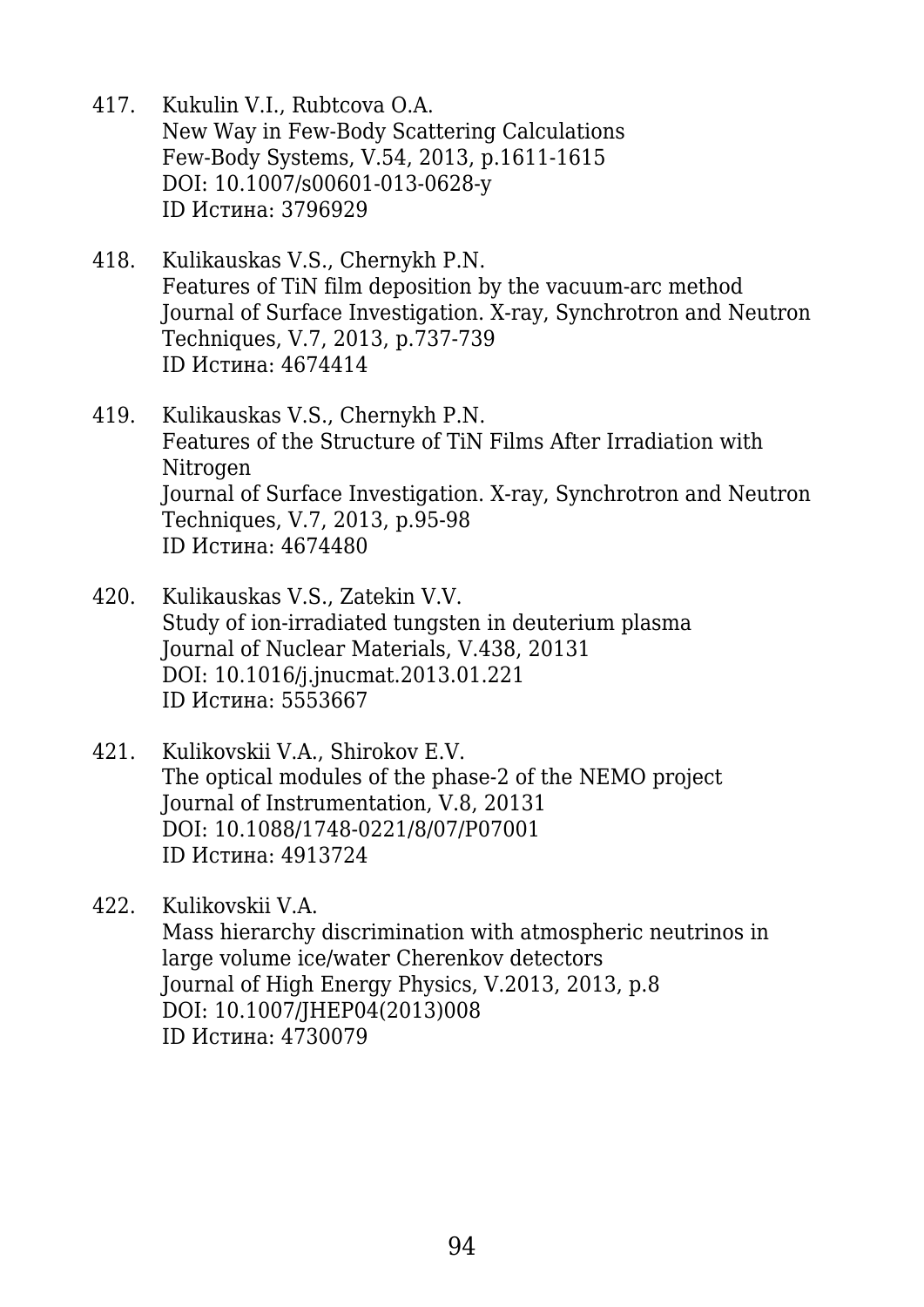423. Kupriianov M.Iu.

Experimental observation of the triplet spin-valve effect in a superconductor-ferromagnet heterostructure Physical Review B - Condensed Matter and Materials Physics, V.87, 2013, p.144507-144507 DOI: 10.1103/PhysRevB.87.144507 ID Истина: 3551569

424. Kurbatov E.O., Merkin M.M. Performance of the CLAS12 Silicon Vertex Tracker modules Nuclear Instruments and Methods in Physics Research, Section A: Accelerators, Spectrometers, Detectors and Associated Equipment, V.732, 2013, p.99-102 DOI: 10.1016/j.nima.2013.06.077 ID Истина: 5646406

425. Kurt V.G., Iushkov B.Iu., Galkin V.I. On the Onset Time of Several SPE/GLE Events: Indications from High-Energy Gamma-Ray and Neutron Measurements by CORONAS-F Advances in Astronomy, V.2013, 2013, p.1-15 DOI: doi:10.1155/2013/690921 ID Истина: 3288405

- 426. Kurt V.G., Iushkov B.Iu. Determination of Acceleration Time of Protons Responsible for the GLE Onset Journal of Physics: Conference Series, V.409, 2013, p.1-5 DOI: 10.1088/1742-6596/409/1/012151 ID Истина: 3496115
- 427. Kurt V.G., Iushkov B.Iu. Determining the Instant of Acceleration of Protons Responsible for the Onset of Ground\_Level Enhancements of Solar Cosmic Rays Bulletin of the Russian Academy of Science, Physics, V.77, 2013, p.483-486 DOI: 10.3103/S1062873813050341 ID Истина: 5158264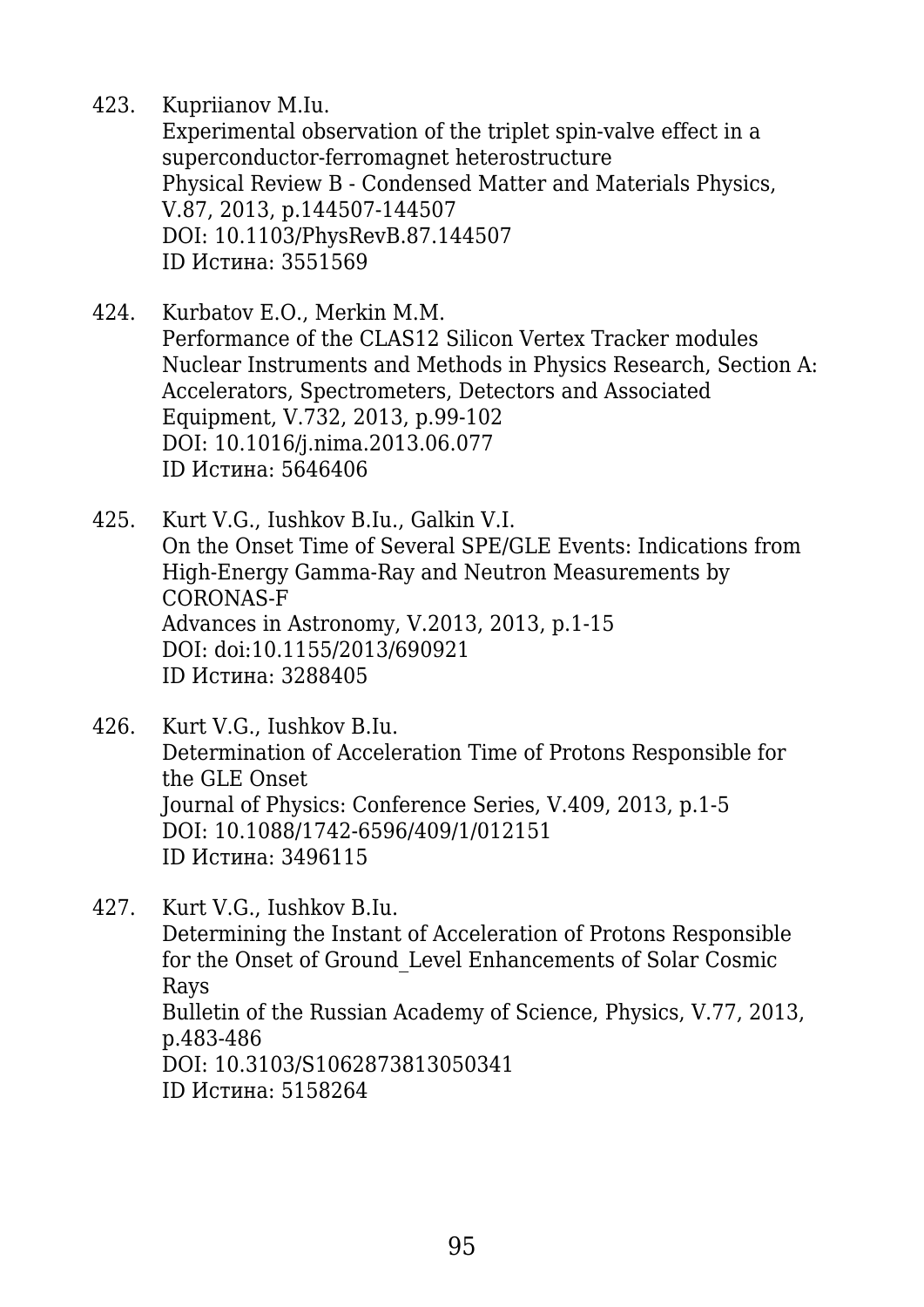- 428. Kuzakov K.A., Popov Iu.V. Reply to "Comment on 'Singly ionizing 100-Mev/amu C6+ + He collisions with small momentum transfer' " Physical Review A - Atomic, Molecular, and Optical Physics, V.87, 2013, p.46702-46702 DOI: 10.1103/PhysRevA.87.046702 ID Истина: 3625009
- 429. Kuzakov K.A., Popov Iu.V. Multiple ionization of  $C+$ ,  $N+$  and  $O+$  ions by fast electron impact Journal of Physics B: Atomic, Molecular and Optical Physics, V.46, 2013, p.205201-205201 DOI: 10.1088/0953-4075/46/20/205201 ID Истина: 4863005
- 430. Kuzmichev L.A., Skurikhin A.V. A hydroacoustic positioning system for the experimental cluster of the cubic-kilometer-scale neutrino telescope at Lake Baikal Instruments and Experimental Techniques, V.56, 2013, p.449-458 DOI: 10.1134/S0020441213040039 ID Истина: 5139202
- 431. Kuzmichev L.A., Skurikhin A.V. Present status of the BAIKAL-GVD project development Journal of Physics: Conference Series, V.409, 20131 DOI: 10.1088/1742-6596/409/1/012141 ID Истина: 5139297
- 432. Lipatov A.V., Malyshev M.A., Zotov N.P. Associated photon and heavy quark production at high energy within kt-factorization AIP Conference Proceedings, V.1523, 2013, p.260-263 ID Истина: 4604418
- 433. Lipatov A.V., Malyshev M.A., Zotov N.P. Extended study of prompt photon photoproduction at HERA with kt-factorization Physical Review D - Particles, Fields, Gravitation and Cosmology, V.88, 2013, p.74001 DOI: 10.1103/PhysRevD.88.074001 ID Истина: 4714368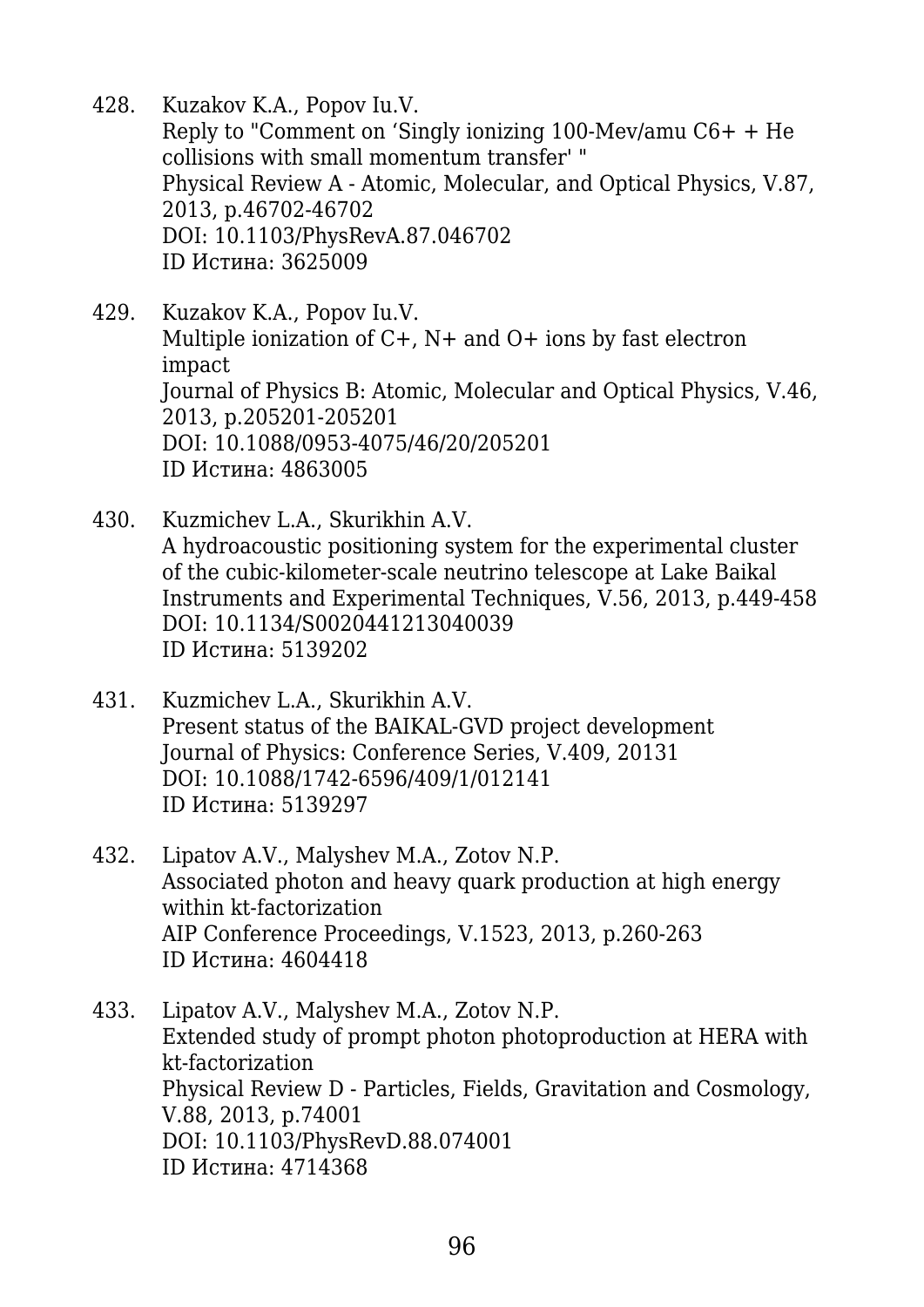434. Lipatov A.V., Zotov N.P. Transition between soft physics at the LHC and low-x physics at HERA Physical Review D - Particles, Fields, Gravitation and Cosmology, V.87, 2013, p.74017 DOI: 10.1103/PhysRevD.87.074017 ID Истина: 3616553

- 435. Lipatov A.V. Isolated prompt photon pair production at hadron colliders with kt-factorization Journal of High Energy Physics, V.2013, 2013, p.9 DOI: doi:10.1007/JHEP02(2013)009 ID Истина: 3258309
- 436. Logachev Iu.I. Cosmic Ray Investigation in the Stratosphere and Space: Results from Instruments on Russian Satellites and Balloons Advances in Astronomy, V.2013, 2013, p.10-30 DOI: 10.1155/2013/461717 ID Истина: 5189364
- 437. Lopaev D.V., Zyrianov S.M., Popov N.A. Nitrogen atoms influence on associative ionization in nitrogen plasma Bulletin of the American Physical Society, 66th Annual Gaseous Electronics Conference, V.58, 20131 ID Истина: 5166472
- 438. Lopaev D.V., Zyrianov S.M. Space--time evolution of low-pressure H2 plasma induced by runaway photoelectrons produced by KrF laser pulse Bulletin of the American Physical Society, 66th Annual Gaseous Electronics Conference, V.58, 20131 ID Истина: 5166656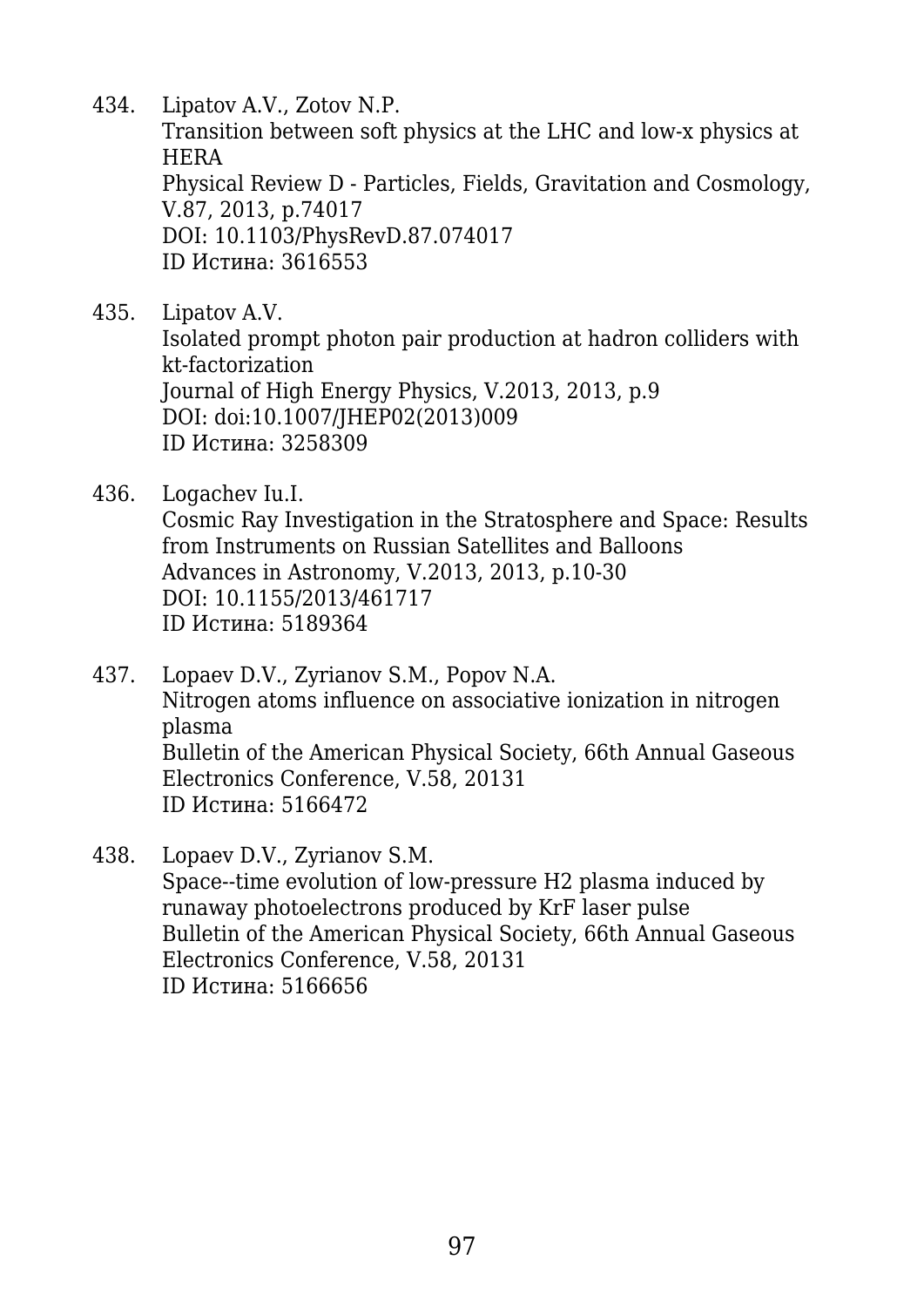- 439. Malinina L.V., Eiubova G. Charged kaon femtoscopic correlations in pp collisions at  $sqrt(s)=7 TeV$ Physical Review D - Particles, Fields, Gravitation and Cosmology, V.87, 2013, p.52016 DOI: 10.1103/PhysRevD.87.052016 ID Истина: 3558252
- 440. Malinina L.V., Eiubova G. Long-range angular correlations on the near and away side in p-Pb collisions at sqrt(sNN)=5.02 TeV Physics Letters, Section B: Nuclear, Elementary Particle and High-Energy Physics, V.719, 2013, p.29-41 DOI: 10.1016/j.physletb.2013.01.012 ID Истина: 4687372
- 441. Malinina L.V., Eiubova G. Pseudorapidity density of charged particles p-Pb collisions at  $sqrt(sNN) = 5.02$  TeV Physical Review Letters, V.110, 2013, p.32301-32317 DOI: 10.1103/PhysRevLett.110.032301 ID Истина: 4687478
- 442. Malinina L.V., Eiubova G. Coherent J/ψ photoproduction in ultra-peripheral Pb-Pb collisions at sqrt(sNN)=2.76 TeV Physics Letters, Section B: Nuclear, Elementary Particle and High-Energy Physics, V.718, 2013, p.1273-1283 DOI: 10.1016/j.physletb.2012.11.059 ID Истина: 4687521
- 443. Malinina L.V., Eiubova G. Production of K $*(892)0$  and  $\phi(1020)$  in pp collisions at sqrt(s)=7 TeV European Physical Journal C, V.72, 2013, p.2183 DOI: 10.1140/epjc/s10052-012-2183-y ID Истина: 4687561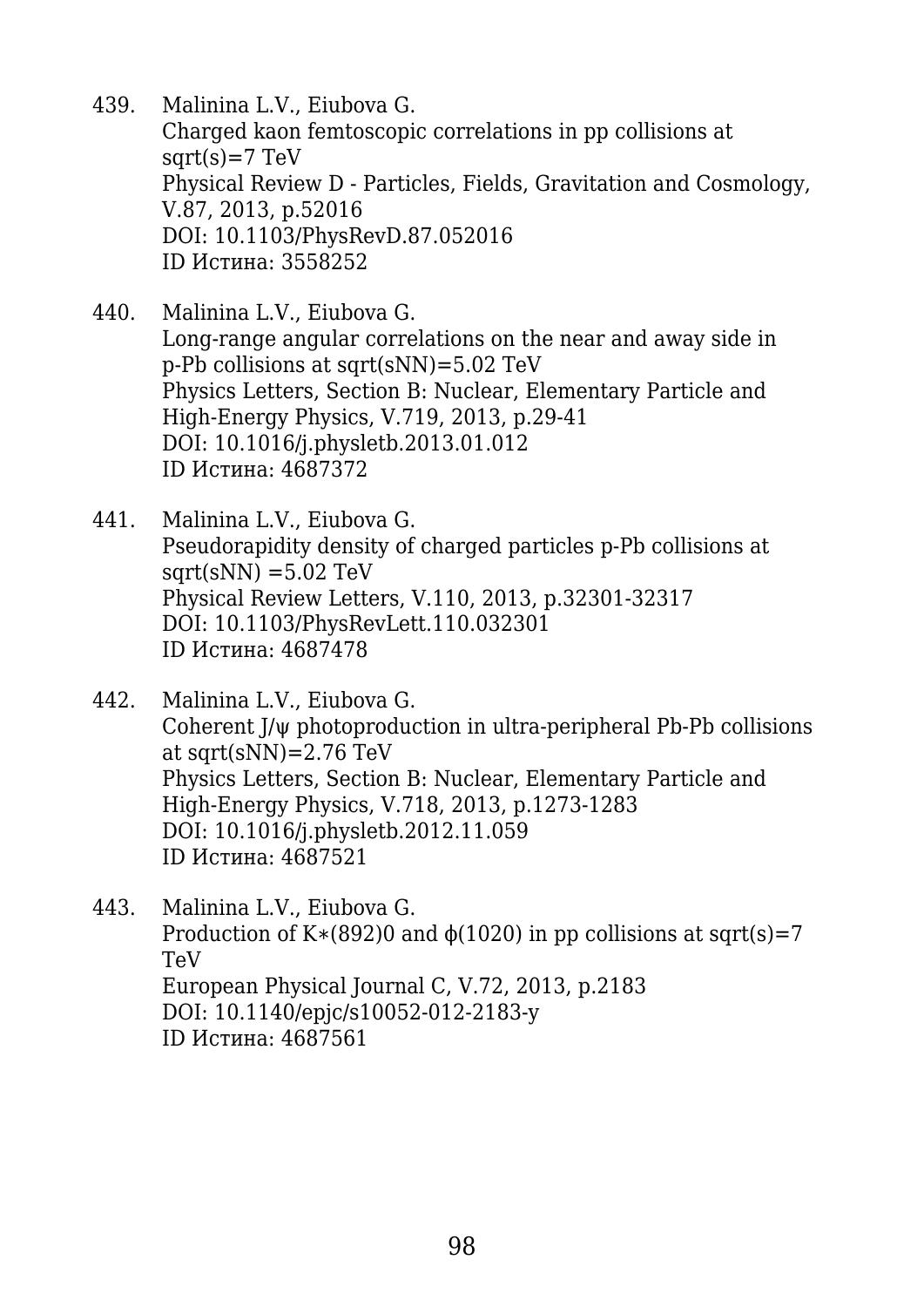444. Malinina L.V., Eiubova G.

Anisotropic flow of charged hadrons, pions and (anti-)protons measured at high transverse momentum in Pb-Pb collisions at  $sNN$ <sup> $\sqrt{}=2.76$  TeV</sup> Physics Letters, Section B: Nuclear, Elementary Particle and High-Energy Physics, V.719, 2013, p.18-28 DOI: 10.1016/j.physletb.2012.12.066 ID Истина: 4704737

- 445. Malinina L.V., Eiubova G. Long-range angular correlations of pi, K and p in p--Pb collisions at sqrt(s  $NN$ ) = 5.02 TeV Physics Letters, Section B: Nuclear, Elementary Particle and High-Energy Physics, V.726, 2013, p.164-177 DOI: 10.1007/JHEP09(2013)049 ID Истина: 5202490
- 446. Malinina L.V., Eiubova G. D meson elliptic flow in non-central Pb-Pb collisions at  $sqrt(sNN)=2.76TeV$ Physical Review Letters, V.11, 2013, p.102301 DOI: 10.1103/PhysRevLett.111.102301 ID Истина: 5202521
- 447. Malinina L.V., Eiubova G. Centrality dependence of the pseudorapidity density distribution for charged particles in Pb-Pb collisions at sqrt(sNN)=2.76 TeV Physics Letters, Section B: Nuclear, Elementary Particle and High-Energy Physics, V.726, 2013, p.610-622 DOI: 10.1016/j.physletb.2013.09.022 ID Истина: 5202569
- 448. Malinina L.V., Eiubova G. Centrality dependence of π, K, p production in Pb-Pb collisions at  $sqrt(sNN) = 2.76 \text{ TeV}$ Physical Review C - Nuclear Physics, V.88, 2013, p.44910 DOI: 10.1103/PhysRevC.88.044910 ID Истина: 5202600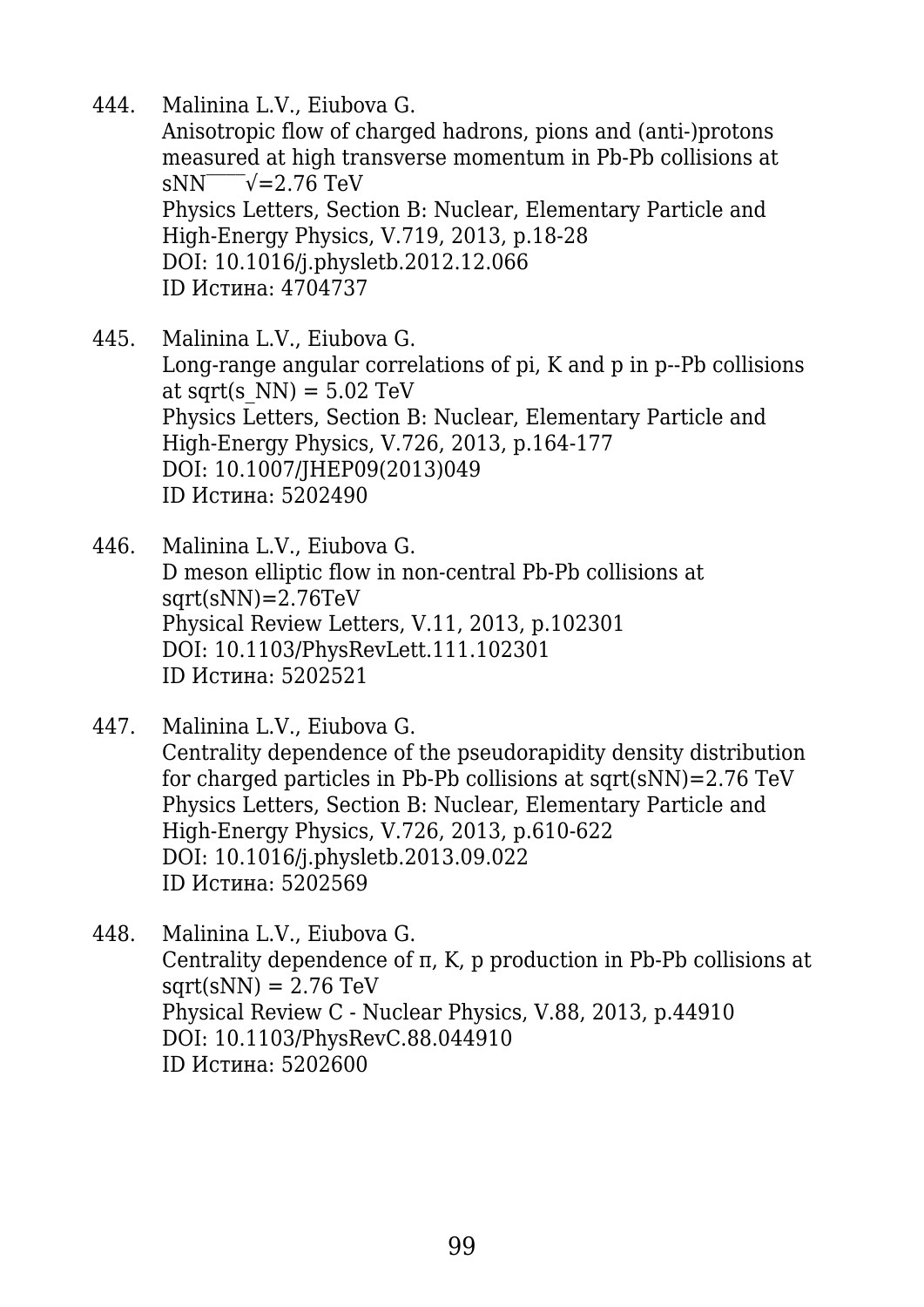- 449. Malinina L.V., Eiubova G. Centrality determination of Pb-Pb collisions at  $sqrt(sNN) = 2.76$ TeV with ALICE Physical Review C - Nuclear Physics, V.88, 2013, p.44909 DOI: 10.1103/PhysRevC.88.044909 ID Истина: 5202632
- 450. Malinina L.V., Eiubova G. Charge correlations using the balance function in Pb-Pb collisions at sqrt $(sNN)$ = 2.76 TeV Physics Letters, Section B: Nuclear, Elementary Particle and High-Energy Physics, V.723, 2013, p.267-279 DOI: 10.1016/j.physletb.2013.04.026 ID Истина: 5202696
- 451. Malinina L.V., Eiubova G. Centrality Dependence of Charged Particle Production at Large Transverse Momentum in Pb--Pb Collisions at sqrt(sNN)=2.76 TeV Physics Letters, Section B: Nuclear, Elementary Particle and High-Energy Physics, V.720, 2013, p.52-62 DOI: 10.1016/j.physletb.2013.01.051 ID Истина: 5202785
- 452. Malinina L.V., Eiubova G. Measurement of the inclusive differential jet cross section in pp collisions at sqrt(s)=2.76 TeV Physics Letters, Section B: Nuclear, Elementary Particle and High-Energy Physics, V.722, 2013, p.262-272 DOI: 10.1016/j.physletb.2013.04.026 ID Истина: 5202835
- 453. Malinina L.V., Eiubova G. Measurement of electrons from beauty hadron decays in pp collisions at sqrt $(s)$ =7 TeV Physics Letters, Section B: Nuclear, Elementary Particle and High-Energy Physics, V.721, 2013, p.13-23 DOI: 10.1016/j.physletb.2013.01.069 ID Истина: 5202890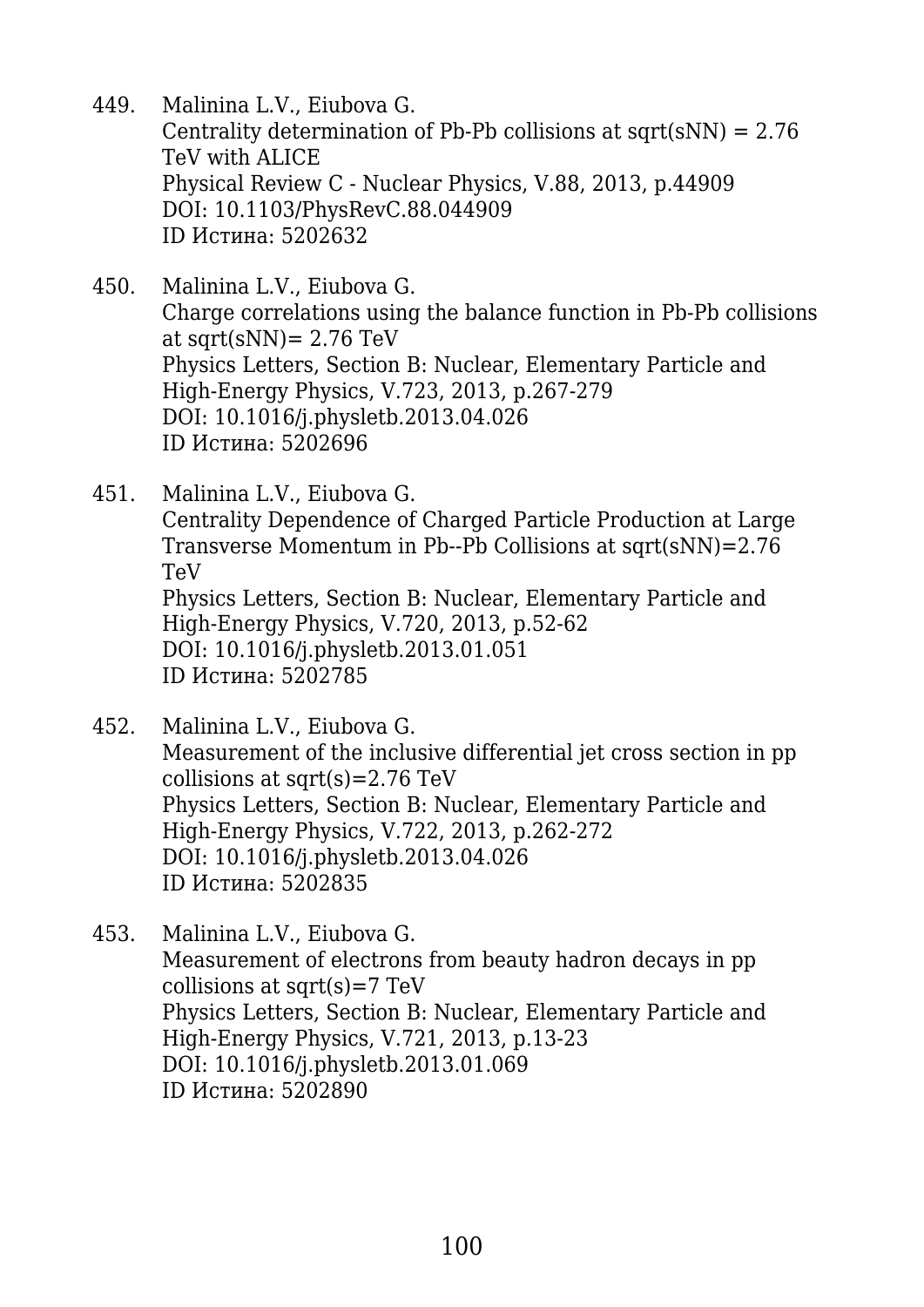- 454. Malinina L.V., Eiubova G. Net-Charge Fluctuations in Pb-Pb collisions at  $sqrt(sNN) = 2.76$ TeV Physical Review Letters, V.110, 2013, p.12301 DOI: 10.1103/PhysRevLett.110.012301 ID Истина: 5202933
- 455. Malinina L.V., Eiubova G. Charge separation relative to the reaction plane in Pb-Pb collisions at sqrt $(sNN)$  =2.76 TeV Physical Review Letters, V.110, 2013, p.12301 DOI: 10.1103/PhysRevLett.110.012301 ID Истина: 5202955
- 456. Malinina L.V.

Transverse Momentum Distribution and Nuclear Modification Factor of Charged Particles in p-Pb Collisions at sqrt(sNN)=5.02 TeV Physical Review Letters, V.110, 2013, p.82302-82318 DOI: 10.1103/PhysRevLett.110.082302 ID Истина: 4687408

457. Malova Kh.V.

Current sheet structure and kinetic properties of plasma flows during a near-Earth magnetic reconnection under the presence of a guide field Journal of Geophysical Research, V.118, 2013, p.3265-3287 DOI: 10.1002/jgra.50310 ID Истина: 3672664

458. Malova Kh.V.

Kinetic models of two-dimensional plane and axially symmetric current sheets: Group theory approach Physics of Plasmas, V.20, 2013, p.22110-22110 DOI: 10.1063/1.4792263 ID Истина: 3710826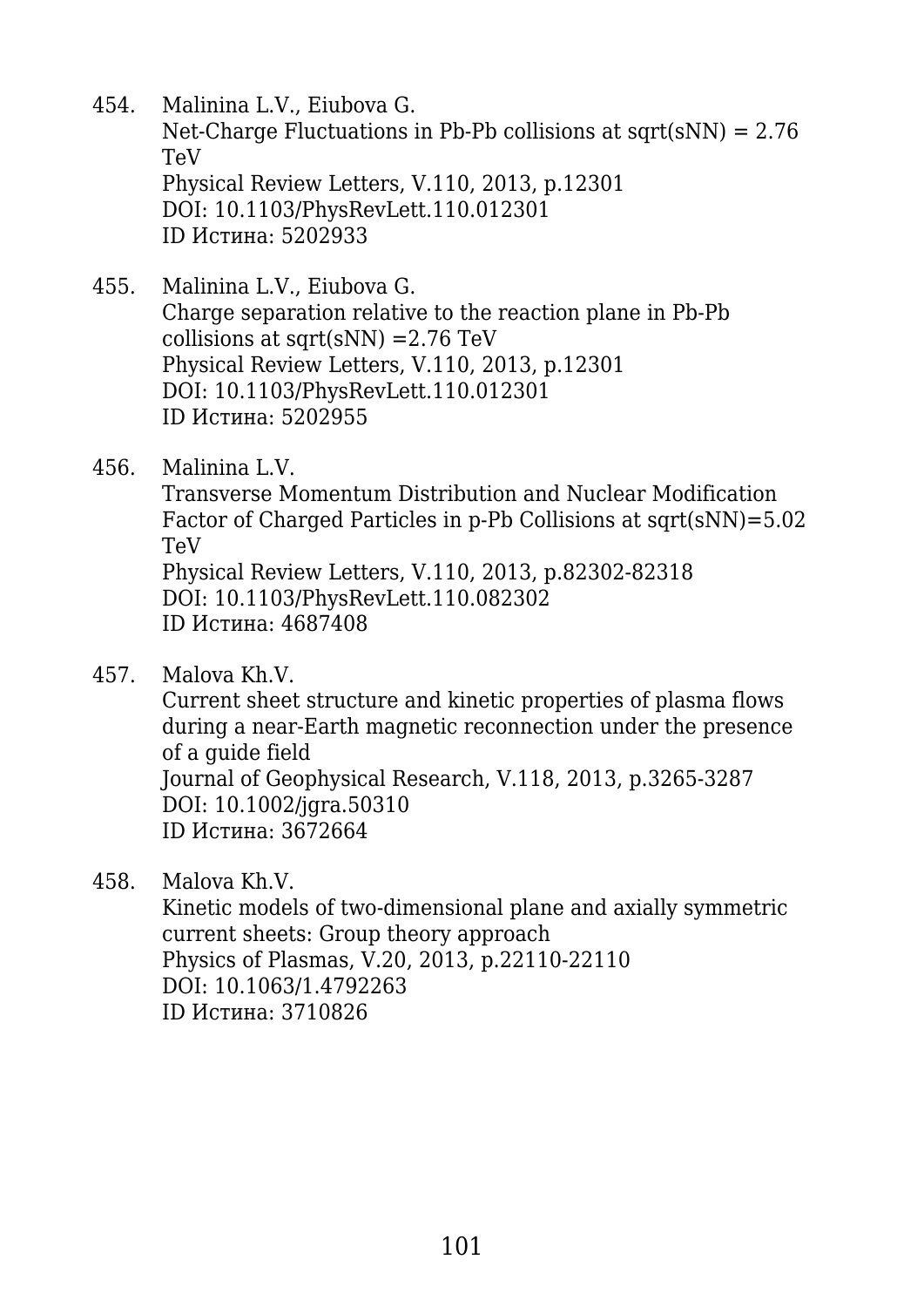459. Malova Kh.V.

Antisunward structure of thin current sheets in the Earth's magnetotail: implications of quasi-adiabatic theory Journal of Geophysical Research, V.118, 2013, p.4308-4318 DOI: 10.1002/jgra.50390 ID Истина: 3798933

460. Malova Kh.V. A Model of Jupiter's Magnetodisk Moscow University Physics Bulletin, Physics and Astronomy, V.68, 2013, p.82-87 DOI: 10.3103/S0027134913010104 ID Истина: 5569522

- 461. Malova Kh.V. Quasi-adiabatic dynamics of ions in a bifurcated current sheet Plasma Physics Reports, V.39, 2013, p.307-315 DOI: 10.1134/S1063780X13040028 ID Истина: 5569536
- 462. Malova Kh.V. Quasiadiabatic dynamics of charged particles in a space plasma Physics Uspekhi, V.56, 2013, p.347-394 DOI: 10.3367/UFNe.0183.201304b.0365 ID Истина: 5569578

463. Managadze A.K. What can we know on hadron superhigh-energy interaction fragmentation range by XREC data ? Journal of Physics: Conference Series, V.409, 2013, p.12079 DOI: 10.1088/1742-6596/409/1/012079 ID Истина: 3551764

464. Managadze A.K. Characteristics of the Fragmentation Region in h–A Interactionsat Superhigh Energies, According to XREC Data Bulletin of the Russian Academy of Science, Physics, V.77, 2013, p.1315-1318 DOI: 10.3103/S106287381311021X ID Истина: 5112237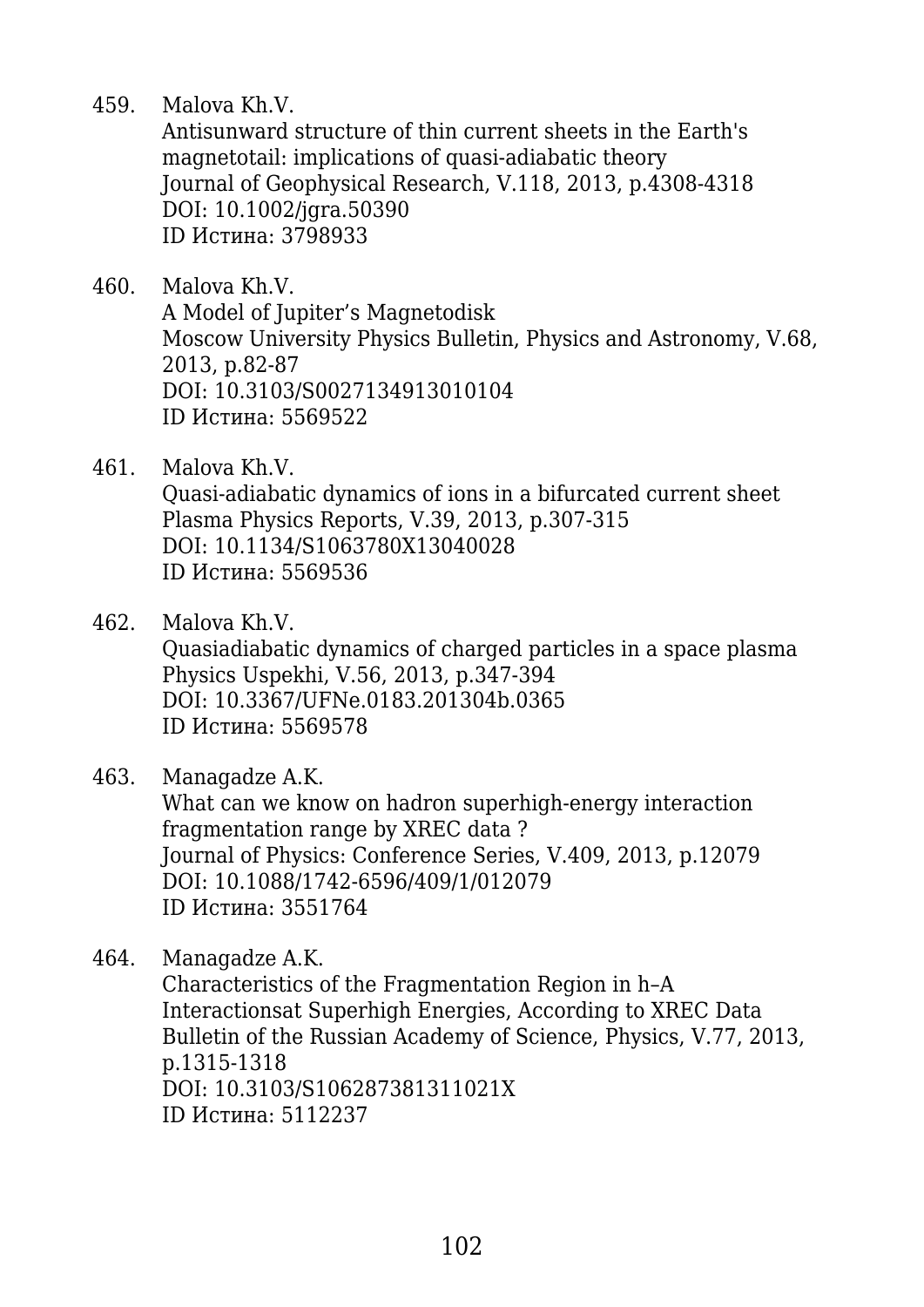- 465. Mankelevich Iu.A., Pal A.F., Rakhimova T.V., Riabinin A.N., Serov A.O. Equirate magnetron sputtering of mosaic copper-graphite targets Technical Physics Letters, V.39, 2013, p.39-41 DOI: 10.1134/S1063785013010203 ID Истина: 3843697
- 466. Mankelevich Iu.A. Damage Free Cryogenic Etching of a Porous Organosilica Ultralow-k Film ECS Solid State Letters, V.2, 20131 DOI: 10.1149/2.007302ssl ID Истина: 2997562
- 467. Mankelevich Iu.A. Low Damage Cryogenic Etching of Porous Organosilicate Low-k Materials Using SF6/O2/SiF4 ECS Journal of Solid State Science and Technology, V.2, 20131 DOI: 10.1149/2.001306jss ID Истина: 3557380
- 468. Melikhov D.I. Accurate bottom-quark mass from Borel QCD sum rules for \$f\_B\$ and \$f\_B\_s\$ Physical Review D - Particles, Fields, Gravitation and Cosmology, V.88, 2013, p.56011-56011 DOI: 10.1103/PhysRevD.88.056011 ID Истина: 4534602
- 469. Miagkova I.N., Barinova V.O., Bobrovnikov S.Iu., Barinov O.G., Vlasova N.A., Dolenko S.A., Kalegaev V.V., Riazantceva M.O., Shirokii V.R. The Influence of Solar Flares on the Near-Earth Space Radiation Environment in March and April 2013: Possibilities of Operational Monitoring Moscow University Physics Bulletin, Physics and Astronomy, V.68, 2013, p.411-419 DOI: 10.3103/S0027134913050123 ID Истина: 5108695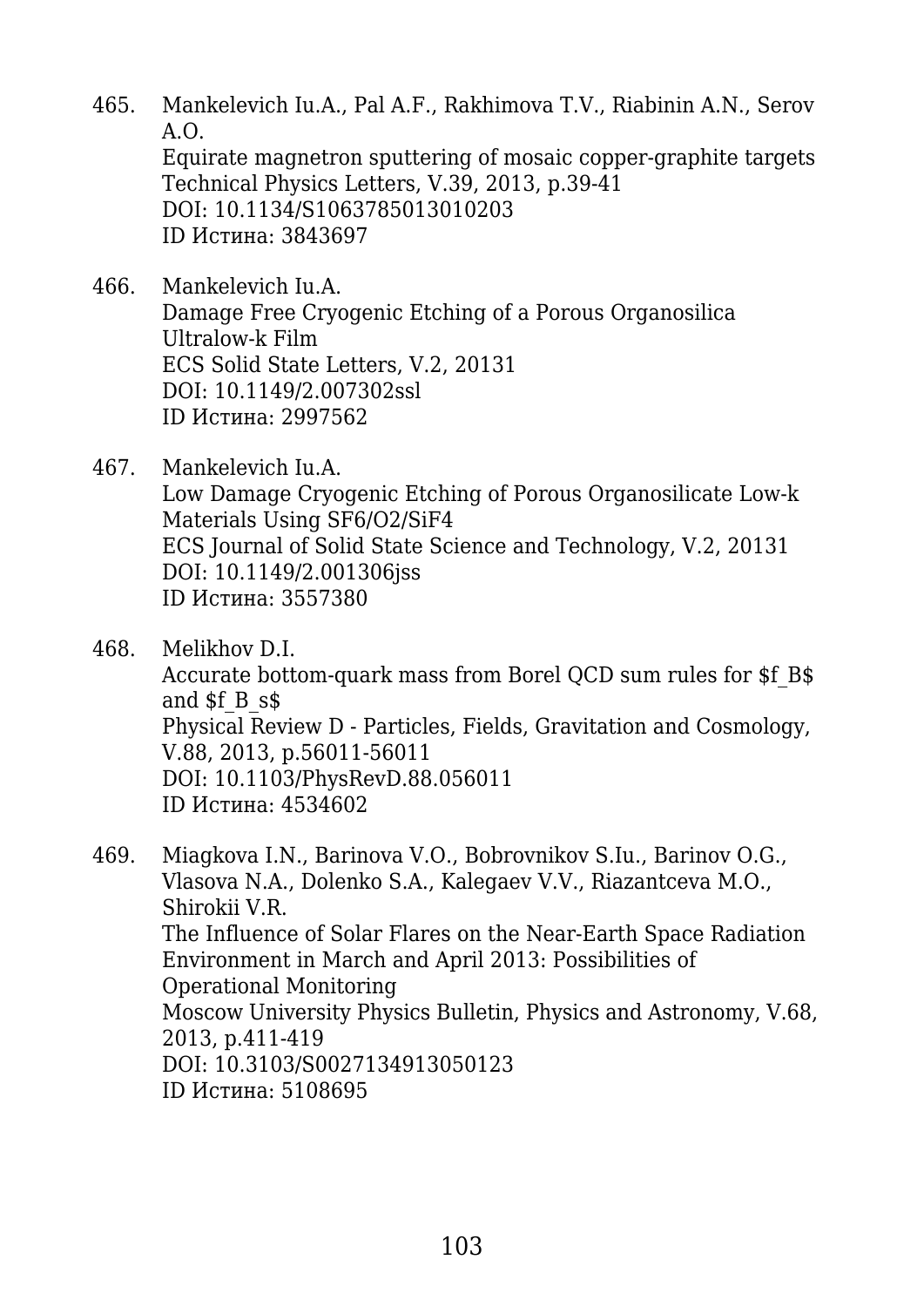- 470. Miagkova I.N., Shugai Iu.S., Veselovskii I.S., Iakovchuk O.S. Comparative Analysis of Recurrent High-Speed Solar Wind Streams Influence on the Radiation Environment of near-Earth Space in April–July 2010 Solar System Research, V.47, 2013, p.141-155 DOI: 10.1134/S0038094613020068 ID Истина: 3687551
- 471. Mikhailin V.V., Vasilev A.N., Spasskii D.A. The features of energy transfer to the emission centers in ZnWO4 and ZnWO4:Mo Journal of Luminescence, V.144, 2013, p.105-111 DOI: 10.1016/j.jlumin.2013.06.039 ID Истина: 4417851
- 472. Miroshnichenko L.I. Electron and Proton Acceleration during the First GLE Event of Solar Cycle 24 Astrophysical Journal, V.770, 2013, p.1-11 DOI: 10.1088/0004-637X/770/1/34 ID Истина: 4695694
- 473. Miroshnichenko L.I. Cosmic Rays in the "Urusvati" Institute from Archives of Nicolas Roerich Centre-Museum (Moscow Journal of Physics: Conference Series, V.409, 2013, p.1-5 ID Истина: 4701453
- 474. Mnatcakanova M.N. Haag's theorem in noncommutative quantum field theory Physics of Atomic Nuclei, V.76, 2013, p.965-968 DOI: 10.1134/S1063778813080024 ID Истина: 3725825
- 475. Mnatcakanova M.N. Haag's theorem in the theories with nonphysical particles International Journal of Modern Physics A, V.28, 2013, p.1350076 DOI: 10.1142/S0217751X13500760 ID Истина: 3846027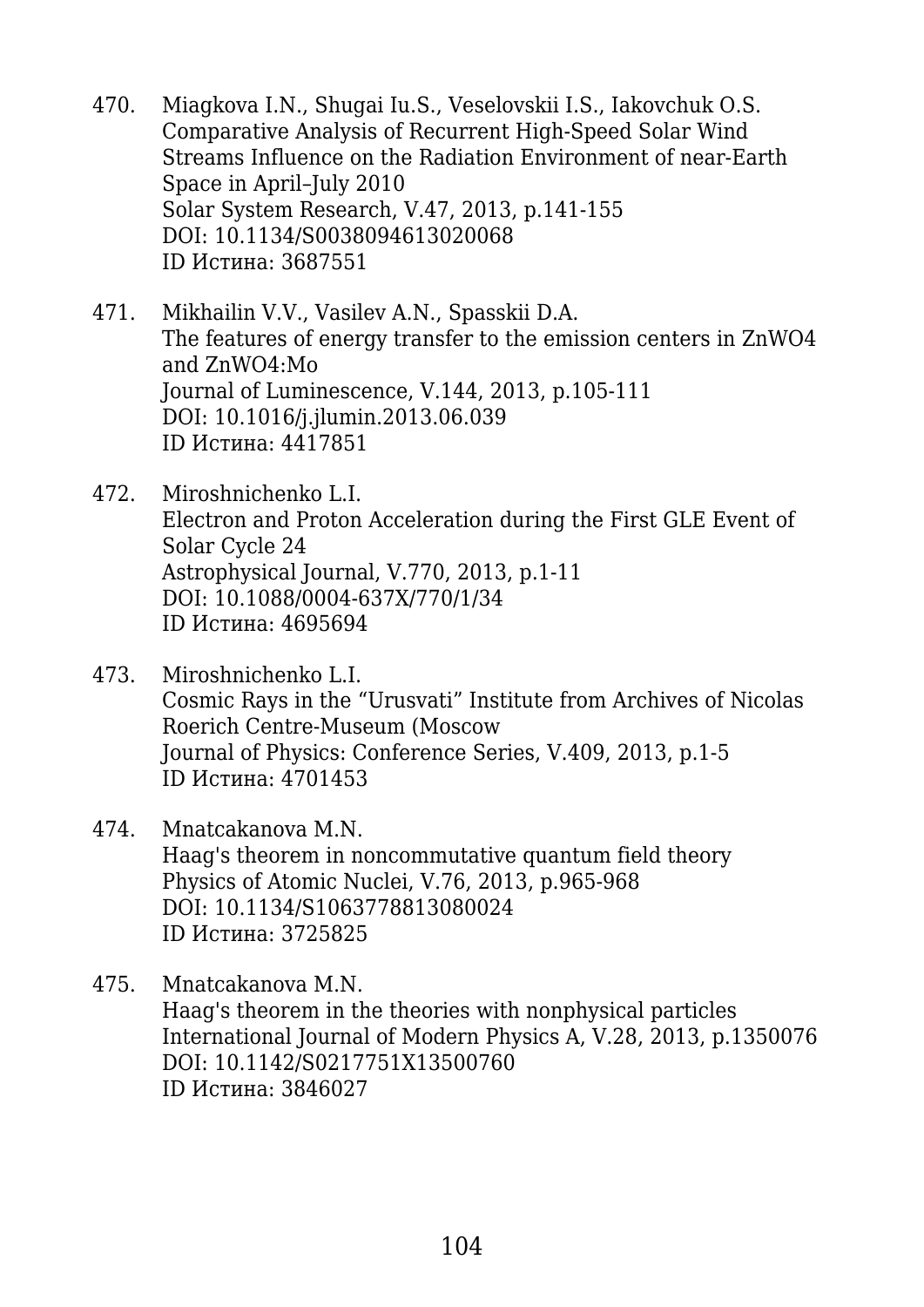476. Mnatcakanova M.N.

Bogolyubov Transformations for Regular Representations of Canonical Commutation Relations in Space with an Indefinite Metric

Physics of Particles and Nuclei Letters, V.10, 2013, p.193-197 DOI: 10.1134/S1547477113030163 ID Истина: 4648588

- 477. Mnatcakanova M.N. Irreducibility of the Set of Field Operators in NC QFT Physics of Atomic Nuclei, V.76, 2013, p.1254-1256 DOI: 10.1134/S106377881309010X ID Истина: 4648773
- 478. Namiot V.A. Long-range macromolecule interaction and "speed reading" long nucleotide sequences in DNA Physics Letters, Section A: General, Atomic and Solid State Physics, V.377, 2013, p.323-328 ID Истина: 2937962
- 479. Namiot V.A.

Nanodevices and a new approach to the problem of recognition and destruction of cancer cells in vivo Physics Letters, Section A: General, Atomic and Solid State Physics, V.377, 2013, p.2796-2799 DOI: 10.1016/j.physleta.2013.08.037 ID Истина: 5316344

480. Namiot V.A.

On generation of electromagnetic waves in the terahertz frequency range in a multilayered open dielectric waveguide Physics Letters, Section A: General, Atomic and Solid State Physics, V.377, 2013, p.2440-2446 DOI: 10.1016/j.physleta.2013.06.042 ID Истина: 5316356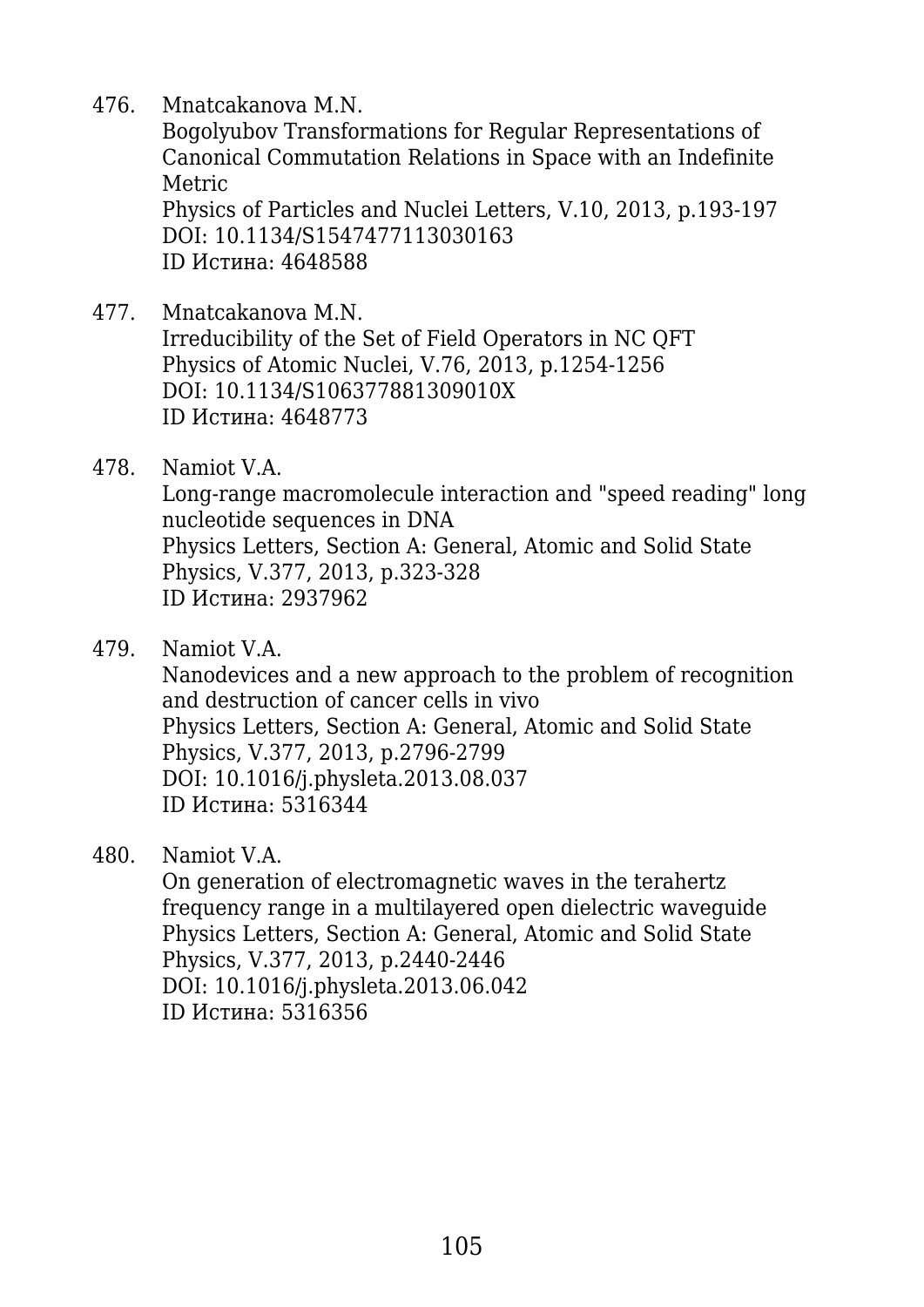481. Namiot V.A.

Detection and recognition of cancer cells in vivo Physics Letters, Section A: General, Atomic and Solid State Physics, V.377, 2013, p.1627-1630 DOI: 10.1016/j.physleta.2013.04.046 ID Истина: 5316362

- 482. Namiot V.A. Reasoning on Many-Worlds Interpretation of Quantum Theory NeuroQuantology, V.11, 2013, p.106-109 ID Истина: 5316376
- 483. Namiot V.A. On General Physical Aspects of a Problem of in vivo Effective Detection and Recognition of Malignant cells Biophysics, V.58, 2013, p.502-506 ID Истина: 5316403
- 484. Nikitin N.V., Leflat A.K., Berezhnoi A.V., Savrina D.V., Korolev M.G. Measurement of the ratio of branching fractions  $BR(BO \rightarrow K^*O)$ gamma)/BR(Bs0 -> phi gamma) and the direct CP asymmetry in  $B0 \rightarrow K^*0$  gamma Nuclear Physics B, V.867, 2013, p.1-18 DOI: 10.1016/j.nuclphysb.2012.09.013 ID Истина: 1566467
- 485. Nikitin S.M.

Quantum-mechanical modeling of interaction mechanisms between the epoxy matrix and reinforcing nanofillers of different nature Nanomechanics Science and Technology: An International Journal, V.4, 2013, p.115-129 ID Истина: 5398651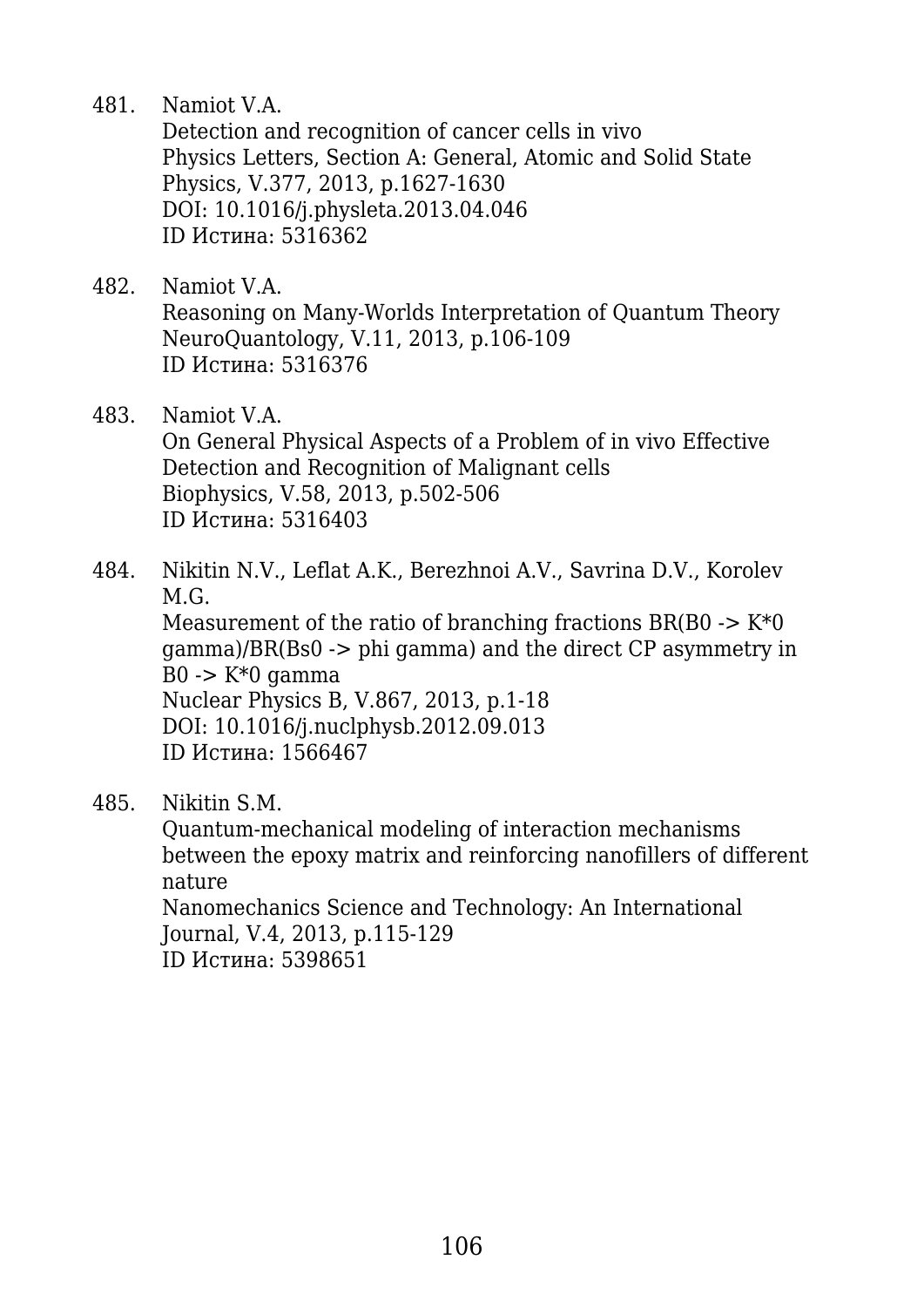## 486. Nikitin S.M.

Thermodynamics and reaction mechanisms of combustion of hydrocarbon fuels in the presence of additives of carbon nanoparticles. Quantum-mechanical studies, the experimental evaluation

Nanomechanics Science and Technology: An International Journal, V.4, 2013, p.136-147 ID Истина: 5398684

487. Novikov L.S.

Experimental and physicomathematical simulation of the effect of an incident flow of atomic oxygen on highly filled polymer composites Inorganic Materials: Applied Research, V.4, 2013, p.169-173 DOI: 10.1134/S2075113313020135 ID Истина: 4420244

488. Novikov L.S.

Dynamic response and microstructure control of Al-Sc binary alloy under high-speed impact Materials Science and Engineering A, V.578, 2013, p.35-45 DOI: 10.1016/j.msea.2013.04.067 ID Истина: 4420376

489. Novikov L.S.

Space debris and micrometeoroid impact on spacecraft elements: Experimental simulation Inorganic Materials: Applied Research, V.4, 2013, p.205-210 DOI: 10.1134/S2075113313030052 ID Истина: 6033872

490. Novikov N.V., Teplova Ia.A. Empirical estimation of the equilibrium charge distribution of heavy ions in solid and gaseous media Physics Letters, Section A: General, Atomic and Solid State Physics, V.377, 2013, p.463-466 ID Истина: 3852880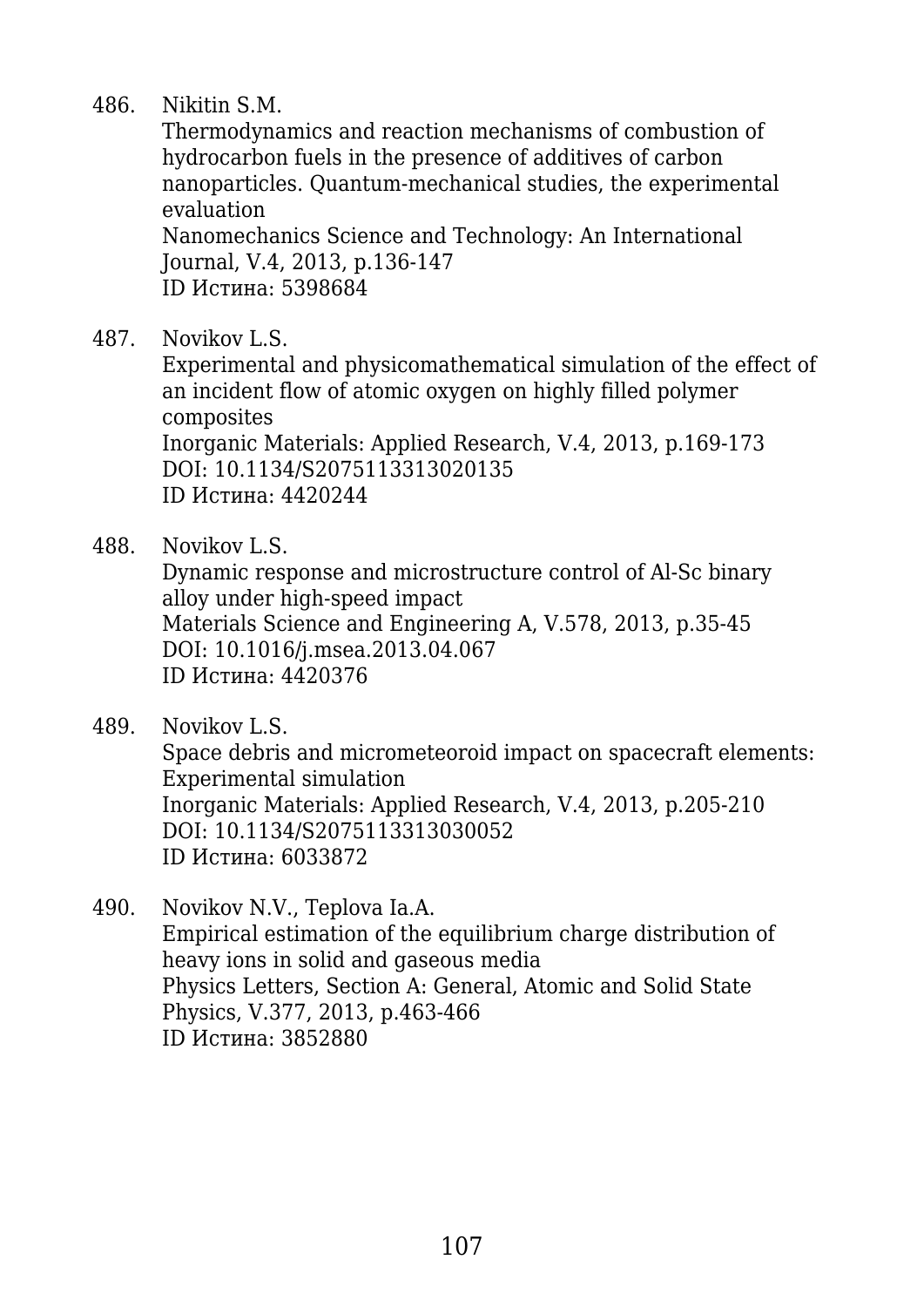- 491. Novikov N.V., Teplova Ia.A. Charge distribution of nitrogen ions reflected ferom copper and graphite surfaces Journal of Surface Investigation. X-ray, Synchrotron and Neutron Techniques, V.7, 2013, p.227-230 ID Истина: 3852907
- 492. Novikov N.V., Teplova Ia.A. Width of the equilibrium charge distribution of heavy ions in solid and gaseous media Journal of Surface Investigation. X-ray, Synchrotron and Neutron Techniques, V.7, 2013, p.231-233 ID Истина: 3852926
- 493. Nymmik R.A. Charge States of Heavy Ions, as Determined from the Parameters of Solar Energetic Particle Spectra Bulletin of the Russian Academy of Science, Physics, V.77, 2013, p.490-492 ID Истина: 4785044
- 494. Okhlopkov V.P. Cycles of Solar Activity and the Configurations of Planets Journal of Physics: Conference Series, V.409, 2013, p.12199 ID Истина: 3032743
- 495. Okhlopkov V.P. Relationship of Solar Activity Cycles to Planetary Configurations Bulletin of the Russian Academy of Science, Physics, V.77, 2013, p.599-601 DOI: 10.3103/S1062873813050420 ID Истина: 3693668

496. Orlova K.G. Electron pitch-angle diffusion: resonant scattering by waves vs. nonadiabatic effects Annales Geophysicae, V.31, 2013, p.1485-1490 DOI: 10.5194/angeo-31-1485-2013 ID Истина: 4677593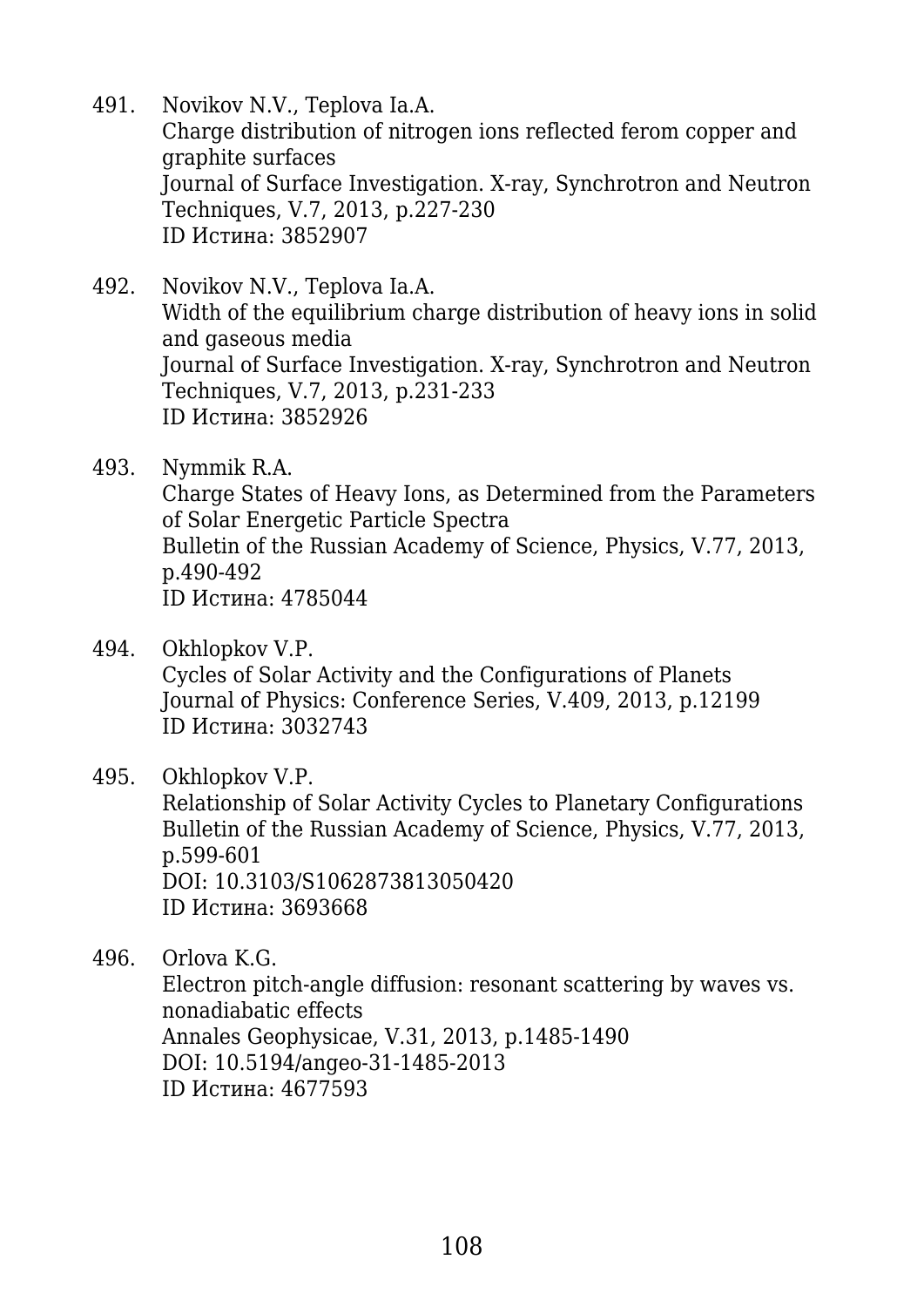497. Orlova K.G.

Scattering rates of inner belt protons by EMIC waves: A comparison between test particle and diffusion simulations Geophysical Research Letters, V.40, 20131 DOI: doi:10.1002/grl.50925 ID Истина: 4677617

- 498. Osipova E.R. "Present status of the BAIKAL-GVD project development Journal of Physics: Conference Series, V.409, 20131 ID Истина: 5391009
- 499. Osipova E.R.

"Current status of the BAIKAL-GVD project" Nuclear Instruments and Methods in Physics Research, Section A: Accelerators, Spectrometers, Detectors and Associated Equipment, V.725, 2013, p.23-26 DOI: ttp://dx.doi.org/10.1016/ j.nima.2012.11.151. ID Истина: 5391089

500. Osipova E.R.

"The prototyping/early construction phase of the BAIKAL-GVD project" Nuclear Nuclear Instruments and Methods in Physics Research, Section A: Accelerators, Spectrometers, Detectors and Associated Equipment, 20131 DOI: http://dx.doi.org/10.1016/j.nima.2013.10.064. ID Истина: 5391343

- 501. Ostapchenko S.S. B/C ratio and the PAMELA positron excess Physical Review D - Particles, Fields, Gravitation and Cosmology, V.87, 2013, p.47301 DOI: 10.1103/PhysRevD.87.047301 ID Истина: 3441105
- 502. Panasiuk M.I., Kuznetcov N.V., Tulupov V.I. Radiation in Space: Long Term Cooperation between SINP MSU and the Lavochkin Association Solar System Research, V.47, 2013, p.594-600 ID Истина: 5335786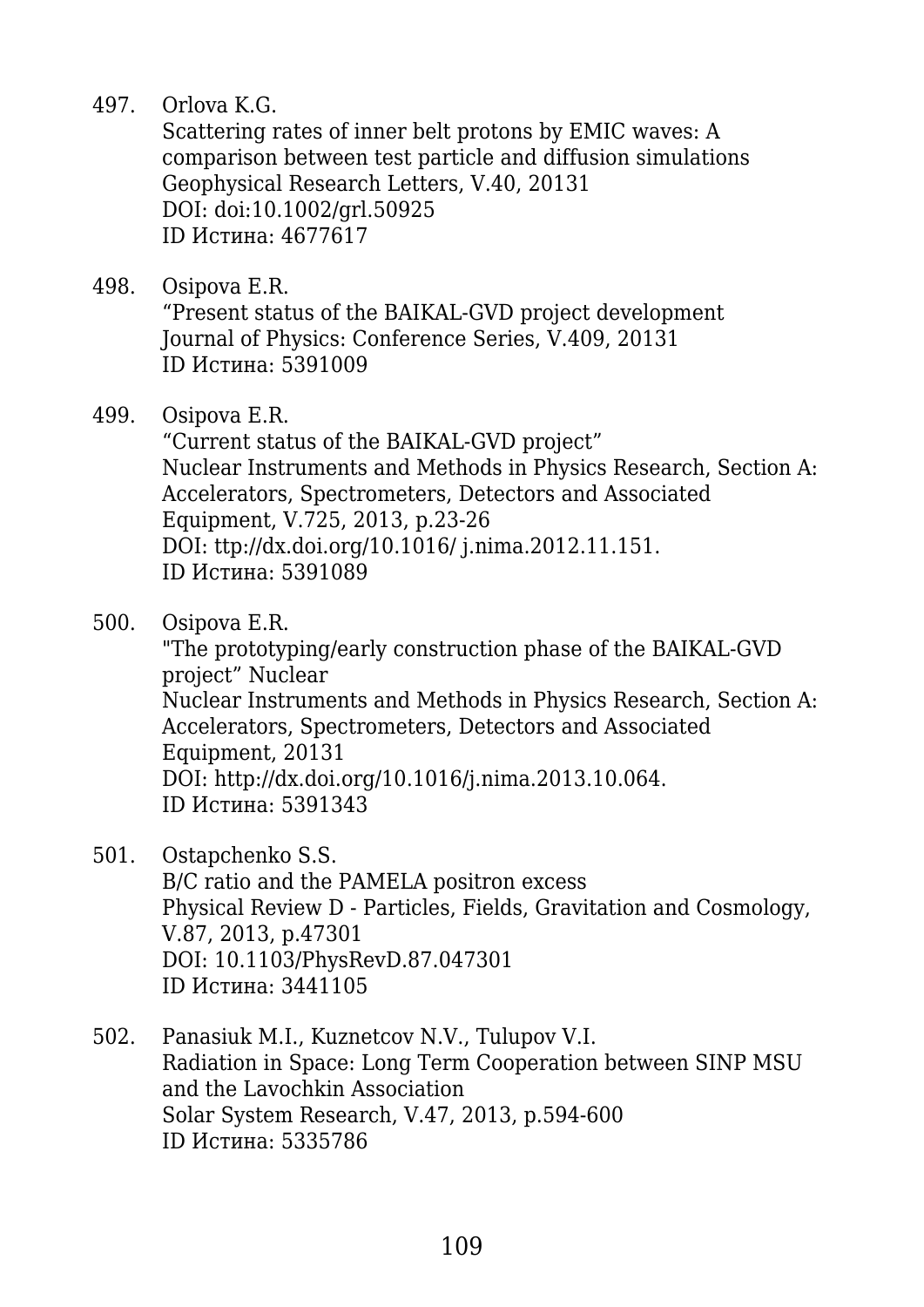- 503. Panasiuk M.I., Romanovskii E.A., Tulupov V.I. The planetary distribution of auroras Herald of the Russian Academy of Sciences, V.83, 2013, p.286-291 DOI: 10.1134/S1019331613030039 ID Истина: 4874947
- 504. Panasiuk M.I., Romanovskii E.A. Academician D V Skobeltsyn as the founder of the MSU school of nuclear physics Physics Uspekhi, V.56, 2013, p.406-411 DOI: 10.3367/UFNe.0183.201304h.0428 ID Истина: 4875074
- 505. Panasiuk M.I., Svertilov S.I., Iiudin A.F., Kuzmichev L.A. Optical Activity Follow Up MASTER Detection of the Blazar B2 2308+34 The Astronomer's Telegram, V.5487, 20131 ID Истина: 5205213
- 506. Panasiuk M.I., Svertilov S.I., Iiudin A.F., Kuzmichev L.A. Optical Activity Follow Up MASTER Detection of the Blazar B2 2308+34 The Astronomer's Telegram, V.5487, 20131 ID Истина: 5205261
- 507. Panasiuk M.I., Svertilov S.I., Iiudin A.F., Kuzmichev L.A. Three Optical Transients discovered by MASTER The Astronomer's Telegram, V.5486, 20131 ID Истина: 5205318
- 508. Panasiuk M.I., Svertilov S.I., Iiudin A.F., Kuzmichev L.A. Optical Activity Follow Up MASTER Detection of the Blazar B2 2308+34 The Astronomer's Telegram, 2013, p.5487-5487 ID Истина: 5537911
- 509. Panasiuk M.I., Svertilov S.I., Iiudin A.F., Kuzmichev L.A. Three Optical Transients discovered by MASTER The Astronomer's Telegram, 2013, p.5486-5486 ID Истина: 5538132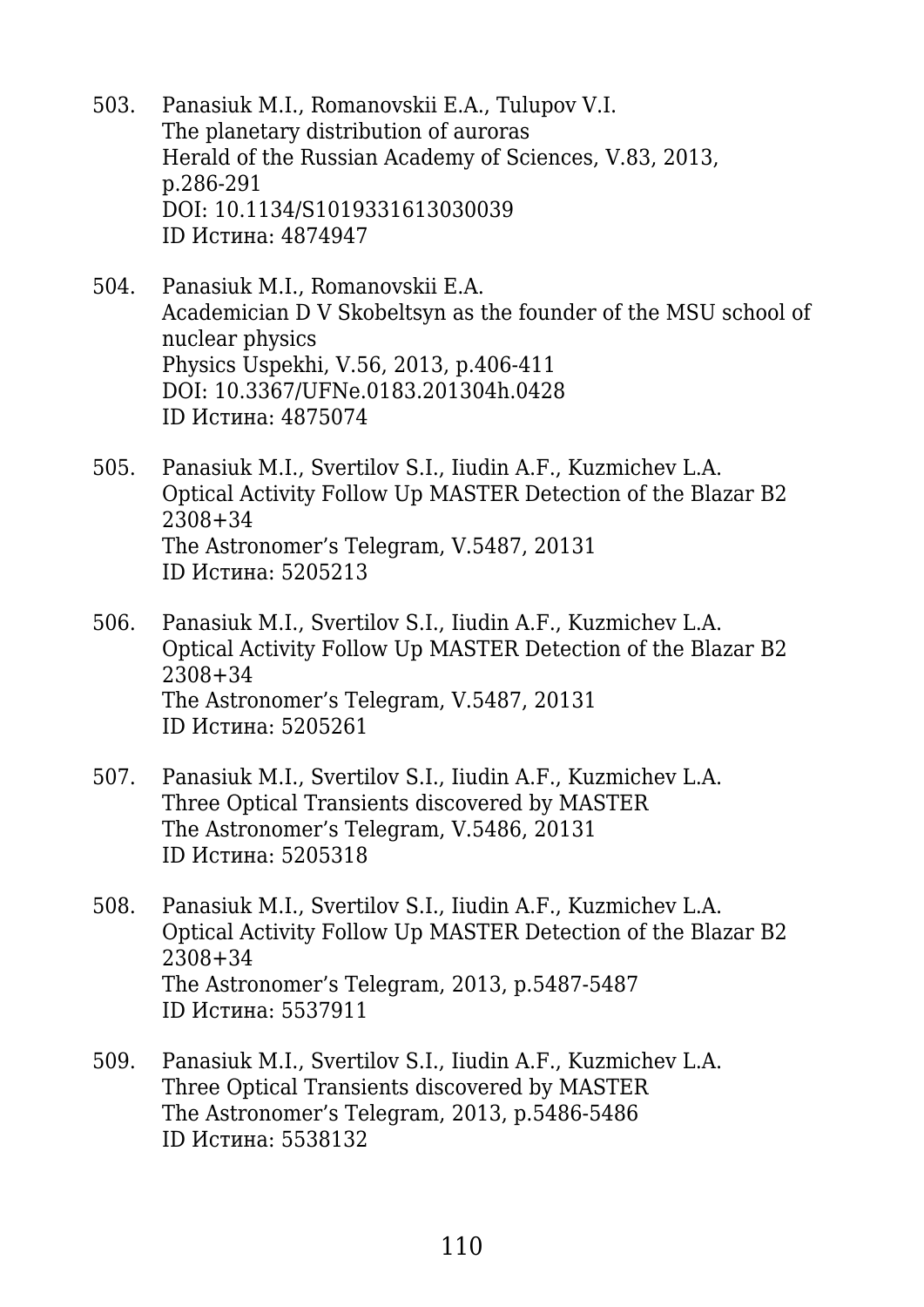- 510. Panasiuk M.I., Svertilov S.I., Vedenkin N.N., Iashin I.V. Slewing Mirror Telescope optics for the early observation of UV/optical photons from Gamma-Ray Bursts Optics Express, V.21, 2013, p.2263-2278 DOI: 10.1364/OE.21.002263 ID Истина: 4875017
- 511. Panasiuk M.I., Svertilov S.I., Vedenkin N.N., Iashin I.V. Readout of the UFFO Slewing Mirror Telescope to detect UV/optical photons from Gamma-Ray Bursts Journal of Instrumentation, V.8, 20131 DOI: 10.1088/1748-0221/8/07/P07012 ID Истина: 4875107
- 512. Panasiuk M.I., Svertilov S.I., Vedenkin N.N., Iashin I.V. Ultra-Fast Flash Observatory for the observation ofearly photons from gamma-ray bursts New Journal of Physics, V.15, 2013, p.23031-23050 DOI: 10.1088/1367-2630/15/2/023031 ID Истина: 5527447
- 513. Panasiuk M.I., Svertilov S.I., Vedenkin N.N., Iashin I.V. The UFFO Slewing Mirror Telescope for Early Optical Observations from Gamma-Ray Bursts Modern Physics Letters A, V.28, 2013, p.1340003-13400010 ID Истина: 5527573
- 514. Panov A.D., Sokolskaia N.V., Zatcepin V.I., Panasiuk M.I. Upturn observed in heavy nuclei to iron ratios by the ATIC-2 experiment Journal of Physics: Conference Series, V.409, 2013, p.1-4 DOI: 10.1088/1742-6596/409/1/012036 ID Истина: 3235579
- 515. Panov A.D., Sokolskaia N.V., Zatcepin V.I. To the interpretation of the upturn observed by ATIC in heavy nuclei to iron ratios Journal of Physics: Conference Series, V.409, 2013, p.1-4 DOI: 10.1088/1742-6596/409/1/012037 ID Истина: 3235647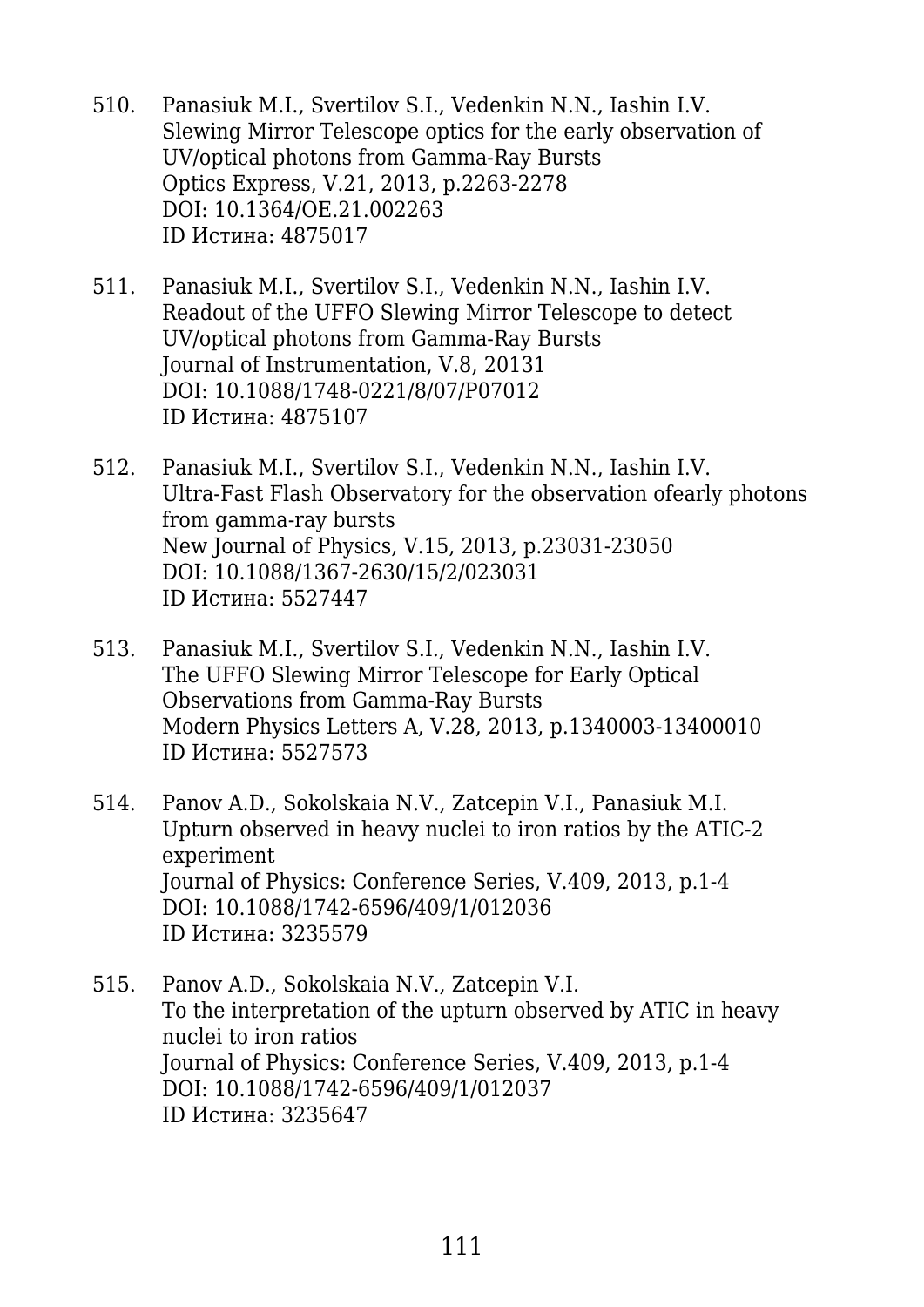- 516. Panov A.D., Zatcepin V.I., Sokolskaia N.V. Upturn in the heavy nuclei to iron ratios in the ATIC-2 experiment above 100 GeV/nucleon Bulletin of the Russian Academy of Science, Physics, V.77, 2013, p.613-615 DOI: 10.3103/S1062873813050432 ID Истина: 5138788
- 517. Panov A.D. Electrons and Positrons in Cosmic Rays Journal of Physics: Conference Series, V.409, 2013, p.1-27 DOI: 10.1088/1742-6596/409/1/012004 ID Истина: 3236801
- 518. Pavlov N.N. Solar energetic particles in the Earth magnetosphere: kinematic modeling of the "non-shock" penetration Journal of Physics: Conference Series, V.409, 2013, p.12245 DOI: doi:10.1088/1742-6596/409/1/012245 ID Истина: 5391862
- 519. Petrushanko S.V. Results on Flow and Correlations with the CMS Detector Acta Physica Polonica B, Proceedings Supplement, V.6, 2013, p.471-478 DOI: 10.5506/APhysPolBSupp.6.471 ID Истина: 3796984
- 520. Piskarev I.M.

Chemical Effects of Self-Sustained Spark Discharge: Simulation of Processes in a Liquid High Energy Chemistry, V.47, 2013, p.62-66 DOI: 10.1134/S0018143913020082 ID Истина: 3294186

521. Piskarev I.M.

Initial stage of lipid peroxidation with HO2 radicals. Kinetic study American Journal of Physical Chemistry, V.2, 2013, p.44-51 DOI: 10.11648/j.ajpc.20130202.13 ID Истина: 3615816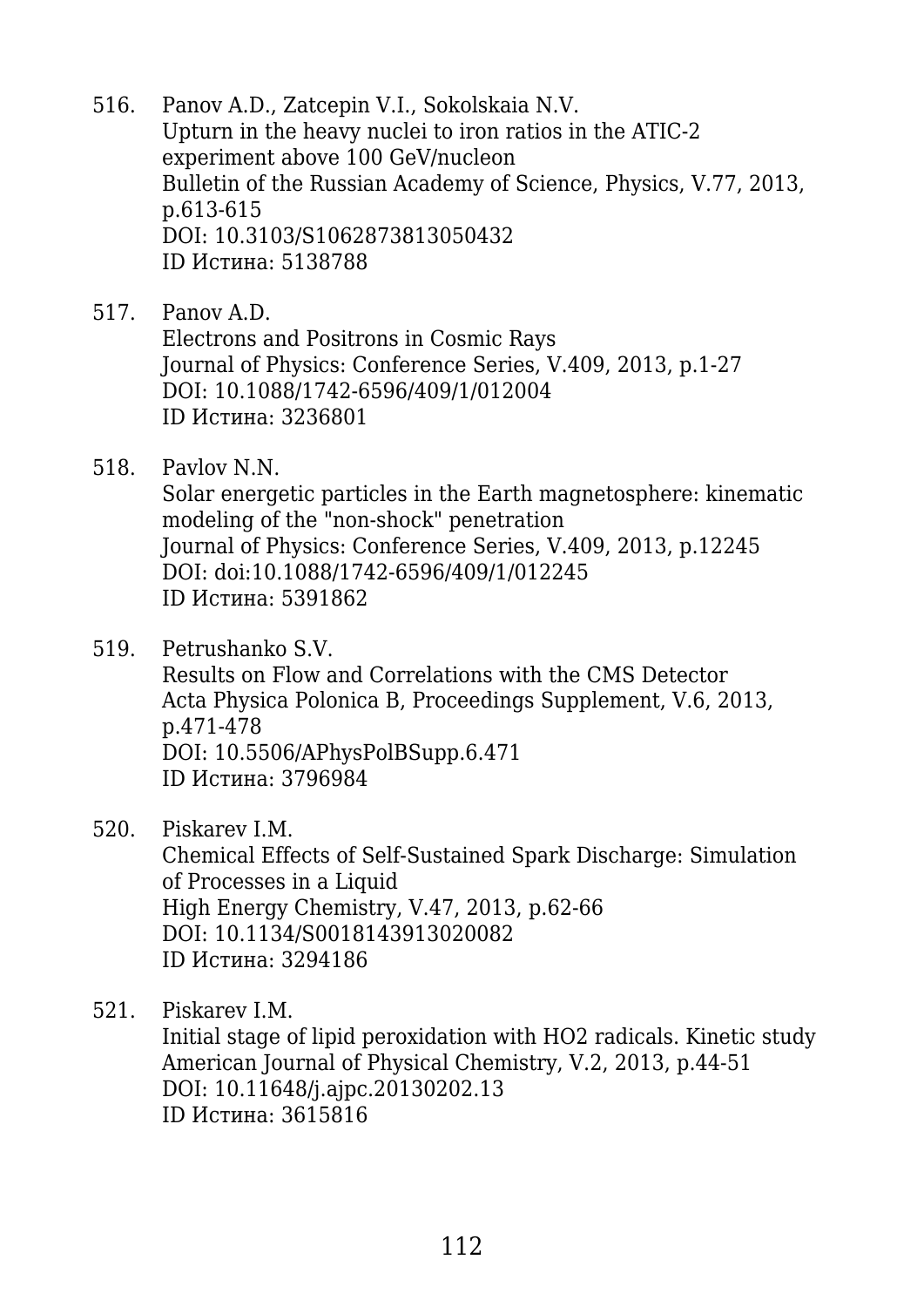522. Piskarev I.M.

Comparison of biocidal and sporicidal effects of spark discharge plasma and mercury-vapor low pressure lamp radiations IOSR Journal of Pharmacy, V.3, 2013, p.51-53 DOI: 10.9790/3013-0344105153 ID Истина: 3668050

- 523. Piskarev I.M. Comparison of Chemical Effects of UV Radiation from Spark Discharge in Air and a Low-Pressure Mercury Lamp High Energy Chemistry, V.47, 2013, p.247-250 DOI: 10.1134/S0018143913050093 ID Истина: 4432555
- 524. Piskarev I.M. Evaluation of prooxidant properties of ascorbic acid Biophysics, V.58, 2013, p.453-456 DOI: 10.1134/S0006350913040076 ID Истина: 4447612
- 525. Piskarev I.M. Erythrocyte hemolysis under spark gas-discharge plasma radiation Open Journal of Biochemistry, V.1, 2013, p.1-9 ID Истина: 5631377
- 526. Platonova M.N., Kukulin V.I. ABC effect as a signal of chiral symmetry restoration in hadronic collisions Physical Review C - Nuclear Physics, V.87, 2013, p.25202-25202 DOI: 10.1103/PhysRevC.87.025202 ID Истина: 3695247
- 527. Platonova M.N. New Interpretation of the ABC Effect in Two-Pion Production in NN Collisions Few-Body Systems, 20131 DOI: 10.1007/s00601-013-0757-3 ID Истина: 5531502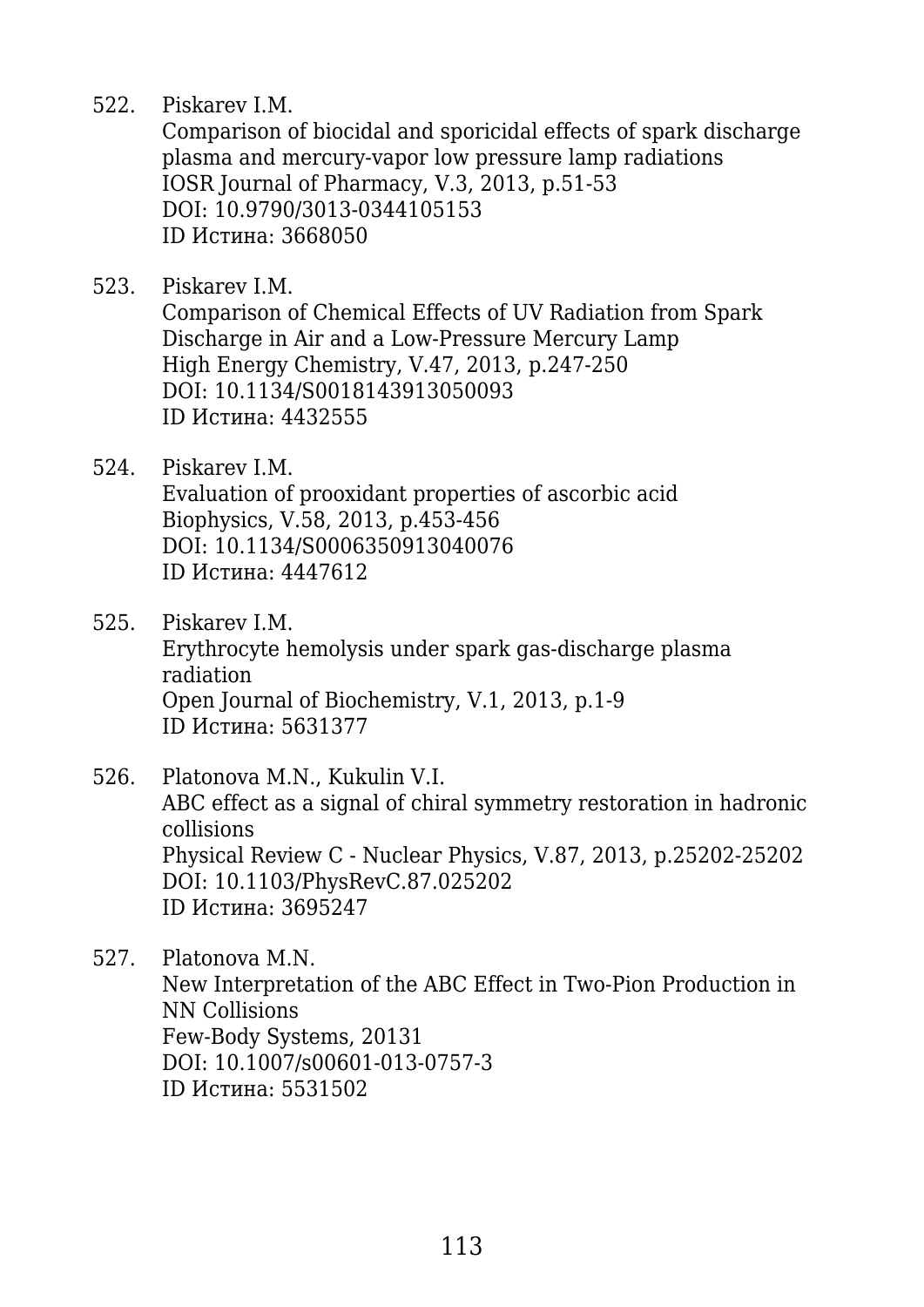- 528. Podorozhnyi D.M., Turundaevskii A.N. High energy neutrons in cosmic rays Journal of Physics: Conference Series, V.409, 2013, p.12021 DOI: 10.1088/1742-6596/409/1/012021 ID Истина: 3235403
- 529. Pokhil G.P. Waveguide Effect for Hypersonic Waves in Silicon with Dislocations Journal of Surface Investigation. X-ray, Synchrotron and Neutron Techniques, V.7, 2013, p.351-355 DOI: 10.1134/S1027451013020377 ID Истина: 5148657
- 530. Pokhil G.P.

Model of the Dynamics of Ion Propagation through Dielectric Capillaries Journal of Surface Investigation. X-ray, Synchrotron and Neutron Techniques, V.7, 2013, p.356-361 DOI: 10.1134/S1027451013020432 ID Истина: 5148682

531. Pokhil G.P.

Investigation of Contactless Electron Transmission through Dielectric Channel Journal of Surface Investigation. X-ray, Synchrotron and Neutron Techniques, V.7, 2013, p.271-275 DOI: 10.1134/S1027451013020249 ID Истина: 5148713

532. Poliakov S.N.

Magnetism and Verwey transition in magnetite nanoparticles in thin polymer film Journal of Alloys and Compounds, V.569, 2013, p.58-61 DOI: 10.1016/j.jallcom.2013.02.059 ID Истина: 4870561

533. Poliakov S.N.

Diamond crystal optics for self-seeding of hard X-ray Diamond and Related Materials, V.33, 2013, p.1-4 ID Истина: 4870659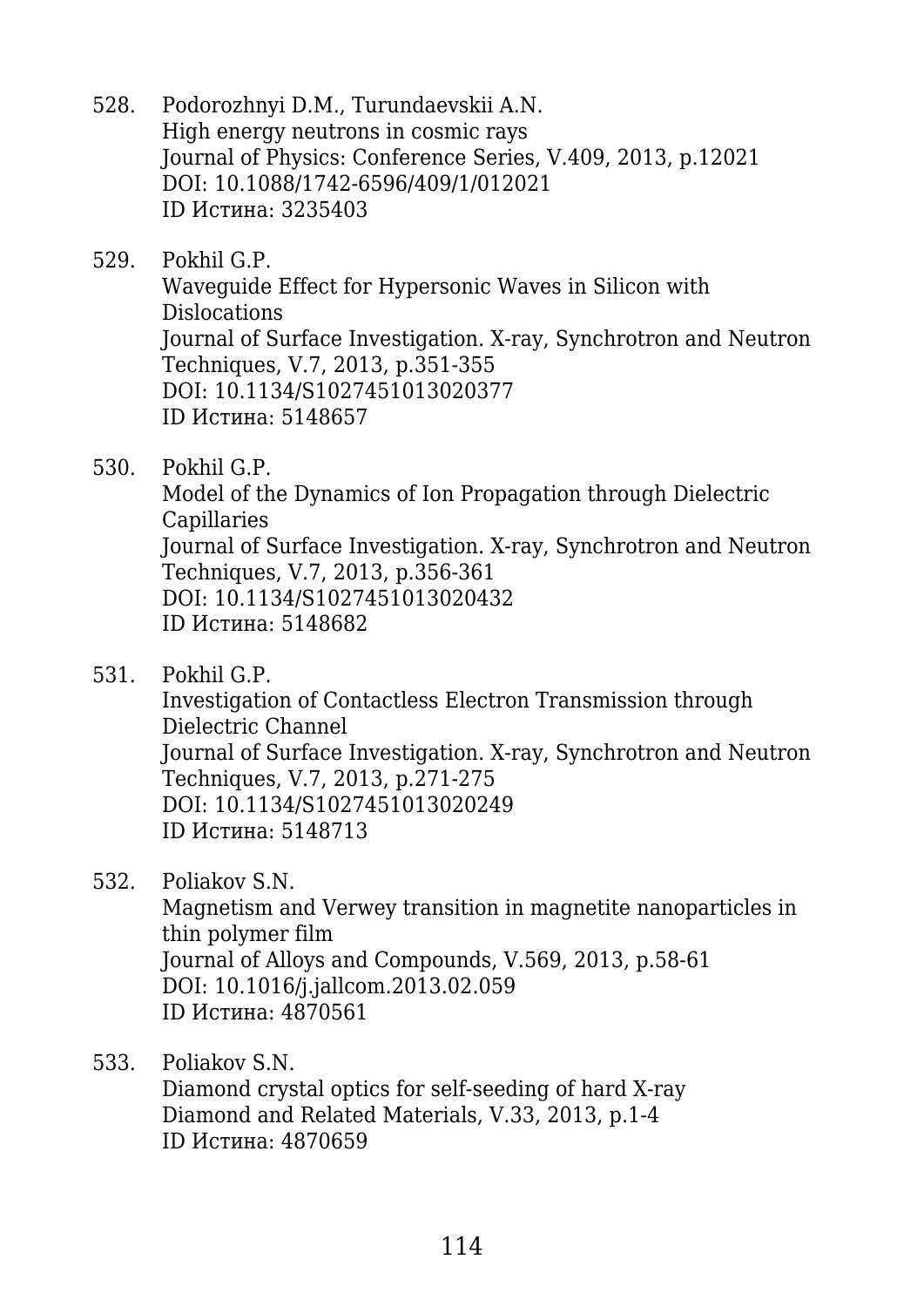534. Poliakov S.N.

Hybrid diamond-silicon angular-dispersive x-ray monochromator with 0.25-meV energy bandwidth and high spectral efficiency Optics Express, V.21, 2013, p.30932-30946 DOI: 10.1364/OE.21.030932 ID Истина: 5334668

- 535. Pomerantcev V.N., Popov V.P. Collisional shift and broadening of the 2p-2s spectral lines in muonic helium ions Physical Review A - Atomic, Molecular, and Optical Physics, V.88, 2013, p.32503-32503 DOI: 10.1103/PhysRevA.88.032503 ID Истина: 4488251
- 536. Popov A.M., Tikhonova O.V., Volkova E.A. Population trapping in Xe atoms Journal of Physics: Conference Series, V.414, 2013, p.12015 DOI: 10.1088/1742-6596/414/1/012015 ID Истина: 3291861
- 537. Popov A.M., Tikhonova O.V., Volkova E.A. Polarization response of an atomic system in a strong mid-IR field Laser Physics Letters, V.10, 2013, p.85303-1 DOI: 10.1088/1612-2011/10/8/085303 ID Истина: 3812984

## 538. Popov Iu.V.

Comment on "Four-body charge transfer processes in proton-helium collisions" Journal of Physics B: Atomic, Molecular and Optical Physics, V.46, 2013, p.28001-28001 DOI: 10.1088/0953-4075/46/2/028001 ID Истина: 3073974

539. Popov Iu.V.

Interaction of a model atom exposed to strong laser pulses: Role of the Coulomb potential Physical Review A - Atomic, Molecular, and Optical Physics, V.87, 2013, p.13420-13420 DOI: 10.1103/PhysRevA.87.013420 ID Истина: 3158949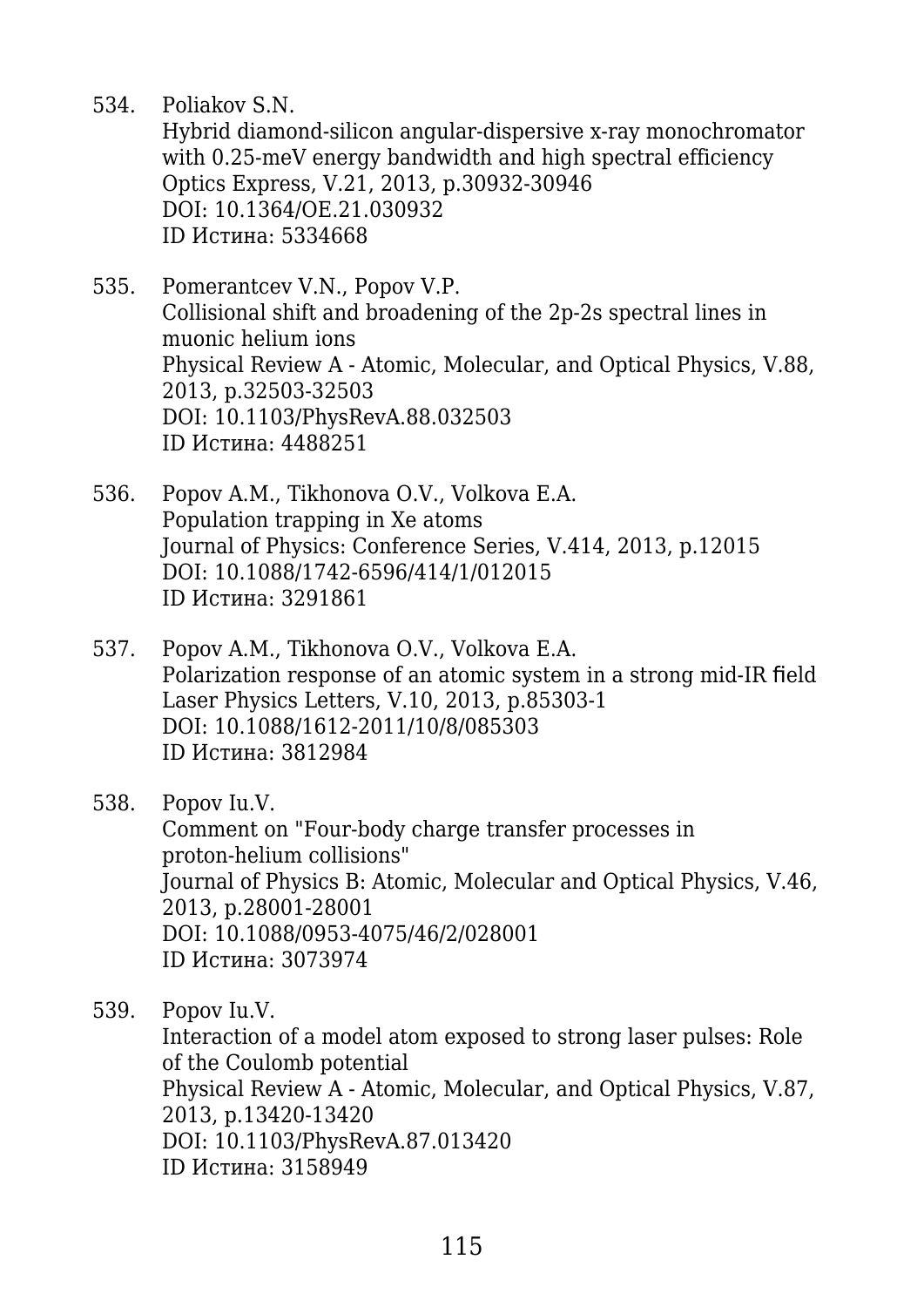540. Popov Iu.V.

Parabolic Sturmians approach to the three-body continuum coulomb problem Physics of Atomic Nuclei, V.76, 2013, p.365-375 DOI: 10.1134/S1063778813020178 ID Истина: 3421705

541. Popov Iu.V.

Transfer ionization and its sensitivity to the ground-state wave function Physical Review A - Atomic, Molecular, and Optical Physics, V.87, 2013, p.32715-32715 DOI: 10.1103/PhysRevA.87.032715 ID Истина: 3497052

542. Popov Iu.V.

2D momentum distribution of electron in transfer ionization of helium atom by fast projectile proton Physical Review A - Atomic, Molecular, and Optical Physics, V.88, 2013, p.42710-42710 DOI: 10.1103/PhysRevA.88.042710 ID Истина: 4899776

- 543. Popov Iu.V. Semi-analytical model of hydrogen ionization by strong laser Book of Abstracts, IC-MSQUARE, International Conference on Mathematical Modeling in Physical Sciences, 20131 ID Истина: 5209958
- 544. Popov N.A.

Vibrational kinetics of electronically-excited N2(A3Sig, v) molecules in nitrogen discharge plasma Journal of Physics D - Applied Physics, V.46, 2013, p.355204-10 DOI: doi:10.1088/0022-3727/46/35/355204 ID Истина: 5198448

545. Popov N.A.

Nonequilibrium plasma accompanying the ignition of methane-oxygen mixtures Journal of Physics D - Applied Physics, V.46, 2013, p.55201-11 DOI: 10.1088/0022-3727/46/5/055201 ID Истина: 5202262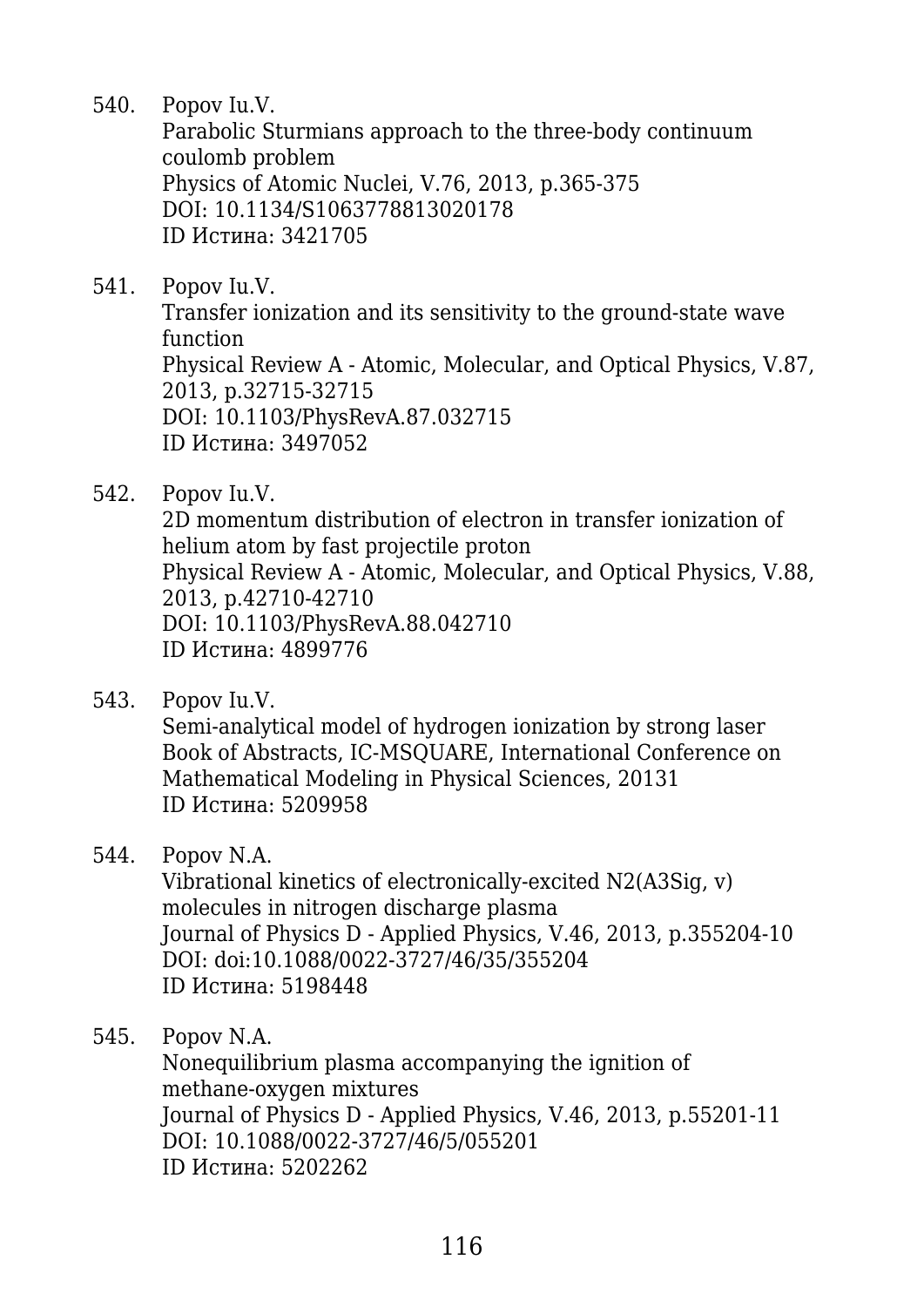546. Popov N.A.

Dissociation of nitrogen in a pulse-periodic dielectric barrier discharge at atmospheric pressure Plasma Physics Reports, V.39, 2013, p.420-424 DOI: 10.1134/S1063780X13050085 ID Истина: 5202536

- 547. Popovicheva O.B., Kireeva E.D. Comparison of the toxicity of diesel exhaust produced by bio- and fossil diesel combustion in human lung cells in vitro Atmospheric Environment, V.81, 2013, p.380-388 DOI: 10.1016/j.atmosenv.2013.08.059 ID Истина: 4855803
- 548. Popovicheva O.B. The effects of hygroscopicity on ice nucleation of fossil fuel combustion aerosols in mixed-phase clouds Atmospheric Chemistry and Physics, V.13, 2013, p.4339-4348 DOI: doi:10.5194/acp-13-4339-2013 ID Истина: 4689346
- 549. Pozdeeva E.O., Vernov S.Iu. Reconstruction procedure in nonlocal cosmological models Classical and Quantum Gravity, V.30, 2013, p.35002 DOI: doi:10.1088/0264-9381/30/3/035002 ID Истина: 3123334
- 550. Pozdeeva E.O., Vernov S.Iu. Cosmological Solutions of a Nonlocal Model with a Perfect Fluid Journal of Cosmology and Astroparticle Physics, V.2013, 2013, p.34 DOI: 10.1088/1475-7516/2013/07/034 ID Истина: 4421823
- 551. Pozdeeva E.O. Holographic estimation of multiplicity and the collision of membranes in modified \$AdS\_5\$ spaces Theoretical and Mathematical Physics, V.176, 2013, p.861-872 DOI: 10.1007/s11232-013-0073-6 ID Истина: 4456247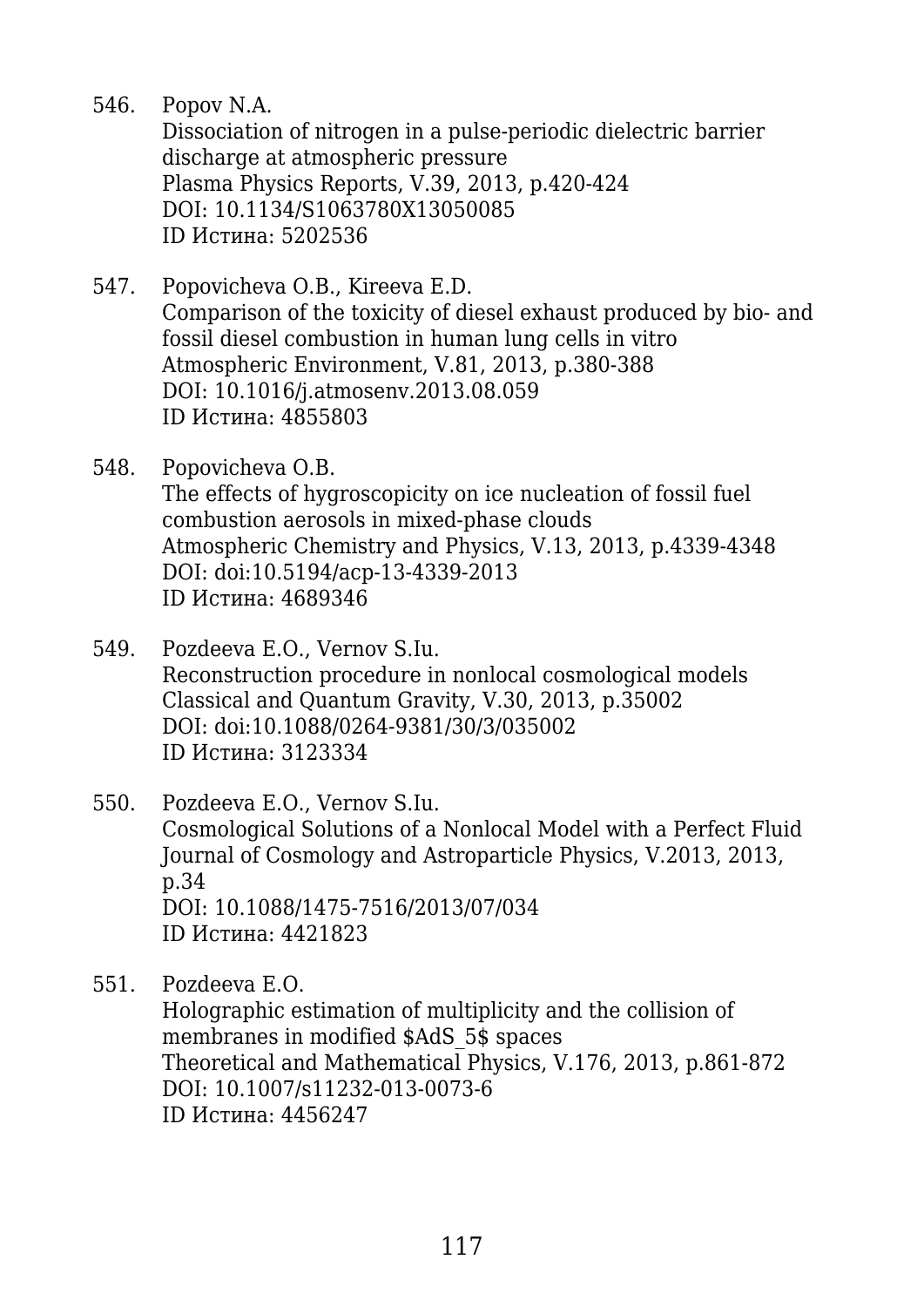- 552. Presnov D.E., Deviatov I.I., Solovev I.I. A highly pH-sensitive nanowire field-effect transistor based on silicon on insulator Beilstein journal of nanotechnology, V.4, 2013, p.330-335 DOI: doi:10.3762/bjnano.4.38 ID Истина: 3699834
- 553. Presnov D.E. Field-effect transistor with nanowire channel based on heterogeneously doped SOI Russian Microelectronics, V.42, 2013, p.160-164 DOI: 10.1134/S1063739713030025 ID Истина: 3803093
- 554. Presnov D.E. Identification of genes of bacterial enzymes beta-lactamases on silicon microchips using gold nanoparticles as a label FEBS Journal, V.280, 2013, p.284 ID Истина: 4608627
- 555. Presnov D.E. Identification of genes of bacterial enzymes beta-lactamases on silicon microchips using gold nanoparticles as a label FEBS Journal, V.280, 2013, p.284-284 DOI: 10.1111/febs.12340 ID Истина: 5438728
- 556. Prosin V.V., Berezhnev S.F., Kalmykov N.N., Kuzmichev L.A., Panasiuk M.I., Skurikhin A.V., Sveshnikova L.G., Iashin I.V. Tunka-133: Results of 3 year operation Nuclear Instruments and Methods in Physics Research, Section A: Accelerators, Spectrometers, Detectors and Associated Equipment, 20131 DOI: 10.1016/j.nima.2013.09.018 ID Истина: 5128653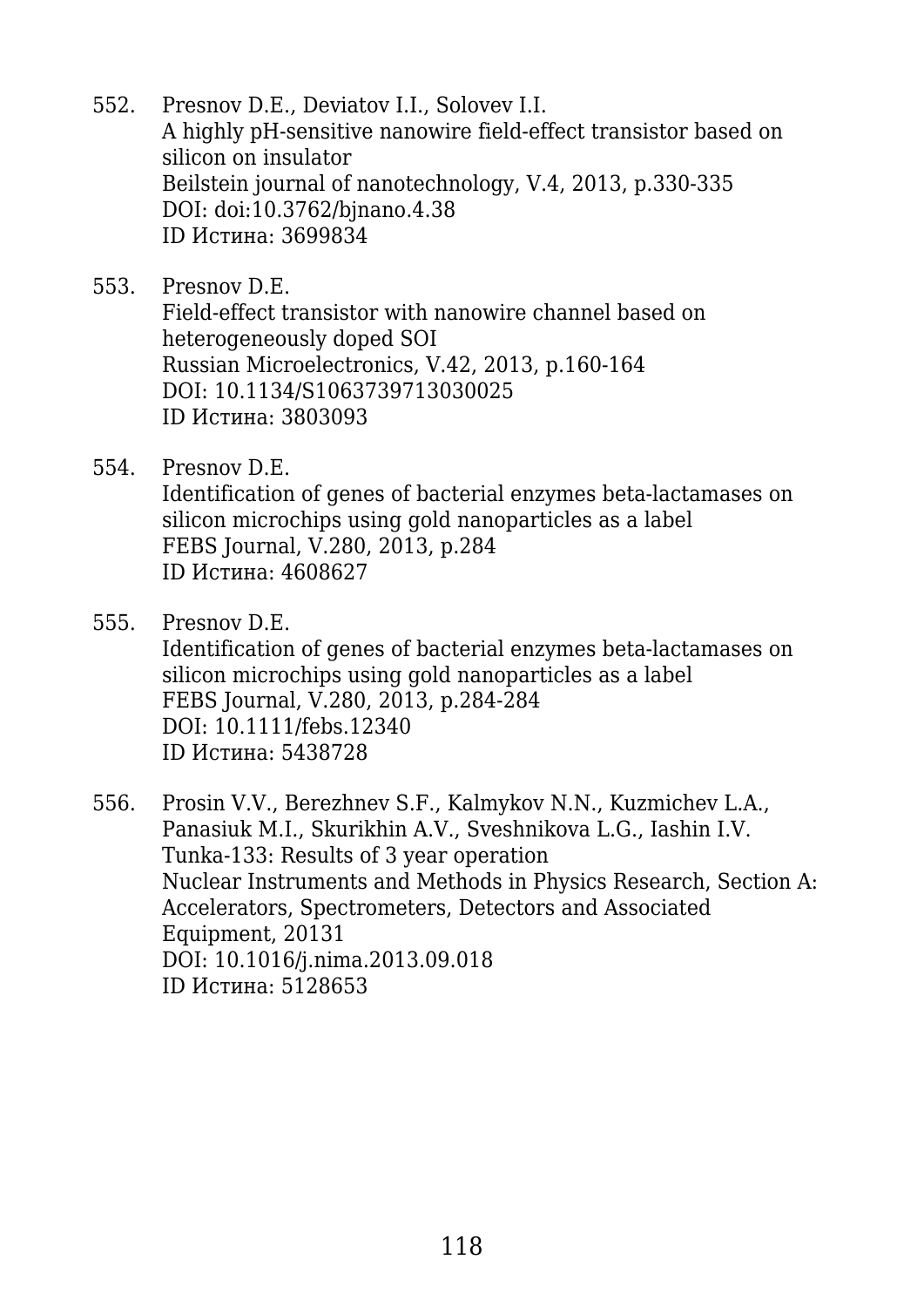- 557. Pugach N.G., Kupriianov M.Iu. Ferromagnetic planar Josephson junction with transparent interfaces: a phiv junction proposal Journal of Physics Condensed Matter, V.25, 2013, p.215701-215701 DOI: 10.1088/0953-8984/25/21/215701 ID Истина: 3651908
- 558. Pugach N.G., Kupriianov M.Iu. Erratum: Ferromagnetic planar Josephson junction with transparent interfaces: A П† junction proposal (Journal of Physics Condensed Matter (2013) 25 (215701)) Journal of Physics Condensed Matter, V.25, 2013, p.239601 DOI: 10.1088/0953-8984/25/23/239601 ID Истина: 3714892
- 559. Pukhov A.E. Testing Minimal Universal Extra Dimensions Using Higgs Boson Searches at the LHC Physical Review D - Particles, Fields, Gravitation and Cosmology, V.87, 2013, p.16008 DOI: 10.1103/PhysRevD.87.016008 ID Истина: 3825100
- 560. Pukhov A.E.

CalcHEP 3.4 for collider physics within and beyond the Standard Model Computer Physics Communications, V.184, 2013, p.1729-1769 DOI: 10.1016/j.cpc.2013.01.014

ID Истина: 3825121

561. Pukhov A.E.

\$Z 3\$ Scalar Singlet Dark Matter Journal of Cosmology and Astroparticle Physics, V.1301, 2013, p.22 DOI: 10.1088/1475-7516/2013/01/022 ID Истина: 3825130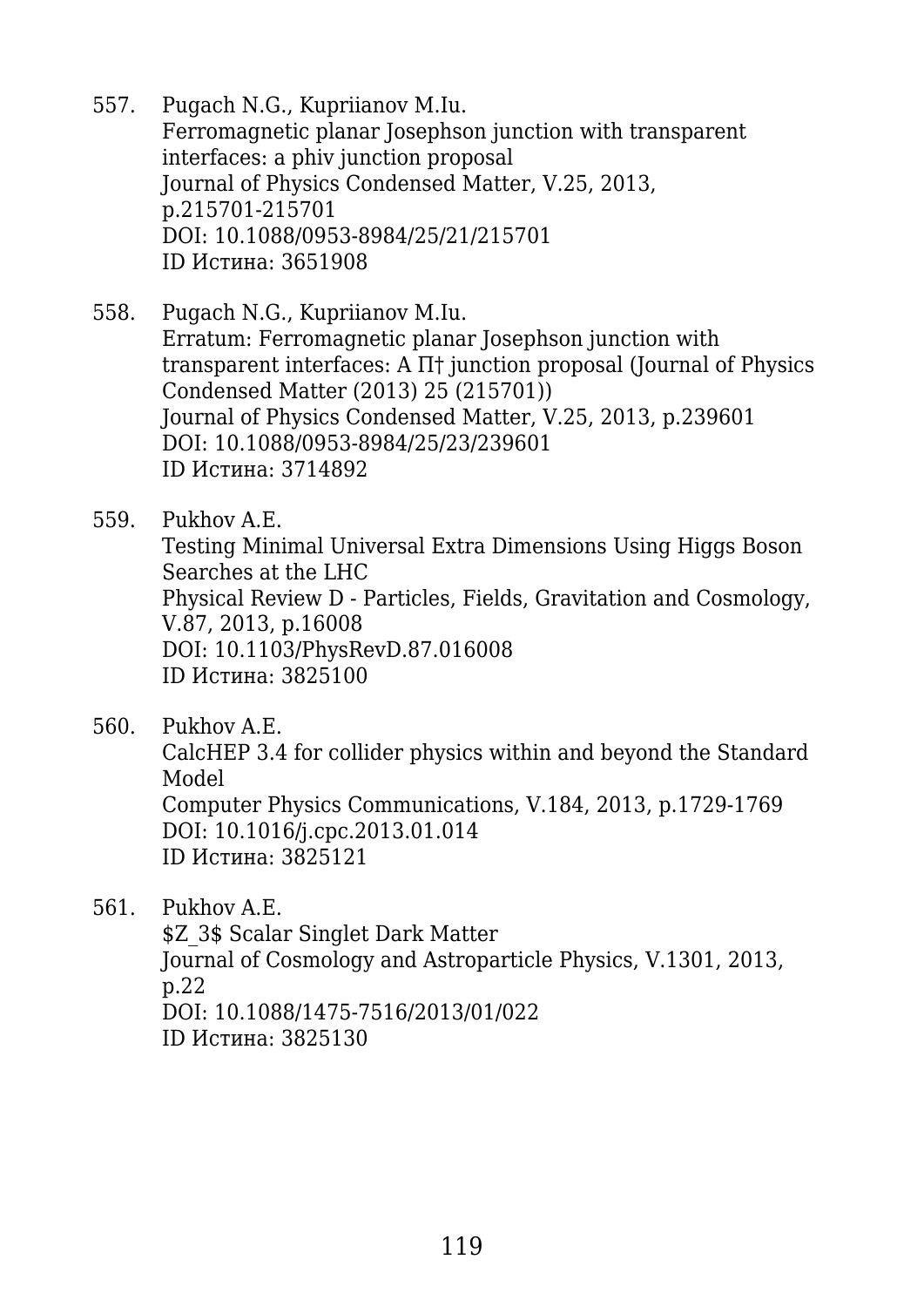562. Pukhov A.E.

Phenomenology of charged scalars in the CP-Violating Inert-Doublet Model Journal of High Energy Physics, V.1304, 2013, p.40 DOI: 10.1007/JHEP04(2013)040 ID Истина: 3825183

- 563. Rakhimova T.V., Rakhimov A.T., Mankelevich Iu.A., Lopaev D.V., Kovalev A.S., Vasileva A.N., Proshina O.V., Braginskii O.A., Zyrianov S.M., Kurchikov K. Modification of organosilicate glasses low-k films under extreme and vacuum ultraviolet radiation Applied Physics Letters, V.102, 2013, p.111902 DOI: 10.1063/1.4795792 ID Истина: 3447994
- 564. Rakhimova T.V. Plasma processing of low-k dielectrics Journal of Applied Physics, V.113, 20131 DOI: 10.1063/1.4765297 ID Истина: 4686505
- 565. Riabova N.Iu. Neutron diffraction studies of oral stratum corneum model lipid membranes European Biophysics Journal, V.42, 2013, p.621-629 DOI: 10.1007/s00249-013-0910-4 ID Истина: 3720191
- 566. Riazantceva M.O. Short-scale Variations of the Solar Wind Helium Abundance The Astrophysical Journal The Astrophysical Journal, V.778, 20131 DOI: 10.1088/0004-637X/778/1/25 ID Истина: 5253079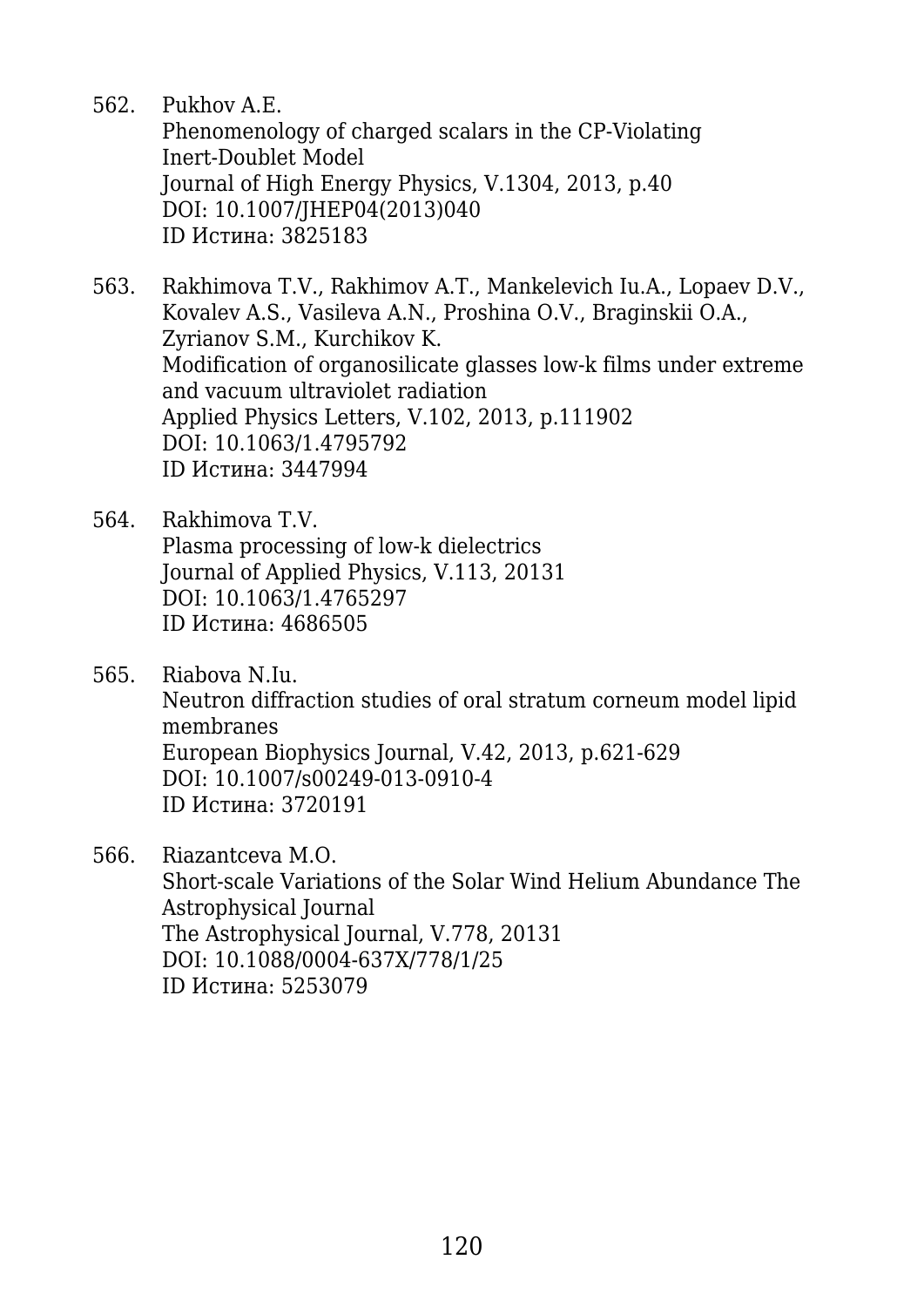567. Rogachev A.V.

Use of the Tagged Neutron Technique for Detecting Dangerous Underwater Substances Письма в журнал "Физика элементарных частиц и атомного ядра. Physics of Particles and Nuclei Letters. Письма в ЭЧАЯ", V.10, 2013, p.1-8 DOI: 10.1134/S154747711401004X ID Истина: 5123598

568. Rubtcova O.A., Kukulin V.I. Dynamic Polarization of 6, 7Li Nuclei in the Elastic Scattering of α Particles Bulletin of the Russian Academy of Science, Physics, V.77, 2013, p.830-833 DOI: 10.3103/S1062873813070125 ID Истина: 5315775

569. Rubtcova O.A. New Treatment of Breakup in Few-Body Systems Bulletin of the Russian Academy of Science, Physics, V.77, 2013, p.438-442 DOI: 10.3103/S1062873813040217 ID Истина: 5316471

570. Rybaltovskii A.O., Firsov V.V. Formation of filament structures of noble-metal nanoparticles in transparent dielectrics under the action of continuous laser radiation Nanotechnologies in Russia, V.8, 2013, p.553-564 ID Истина: 5327708

571. Rybaltovskii A.O. Effects of laser-induced quenching and restoration of photoluminescence in hybrid Si/SiOx nanoparticles Laser Physics Letters, V.10, 2013, p.95901-95907 DOI: doi:10.1088/1612-2011/10/9/095901 ID Истина: 5190505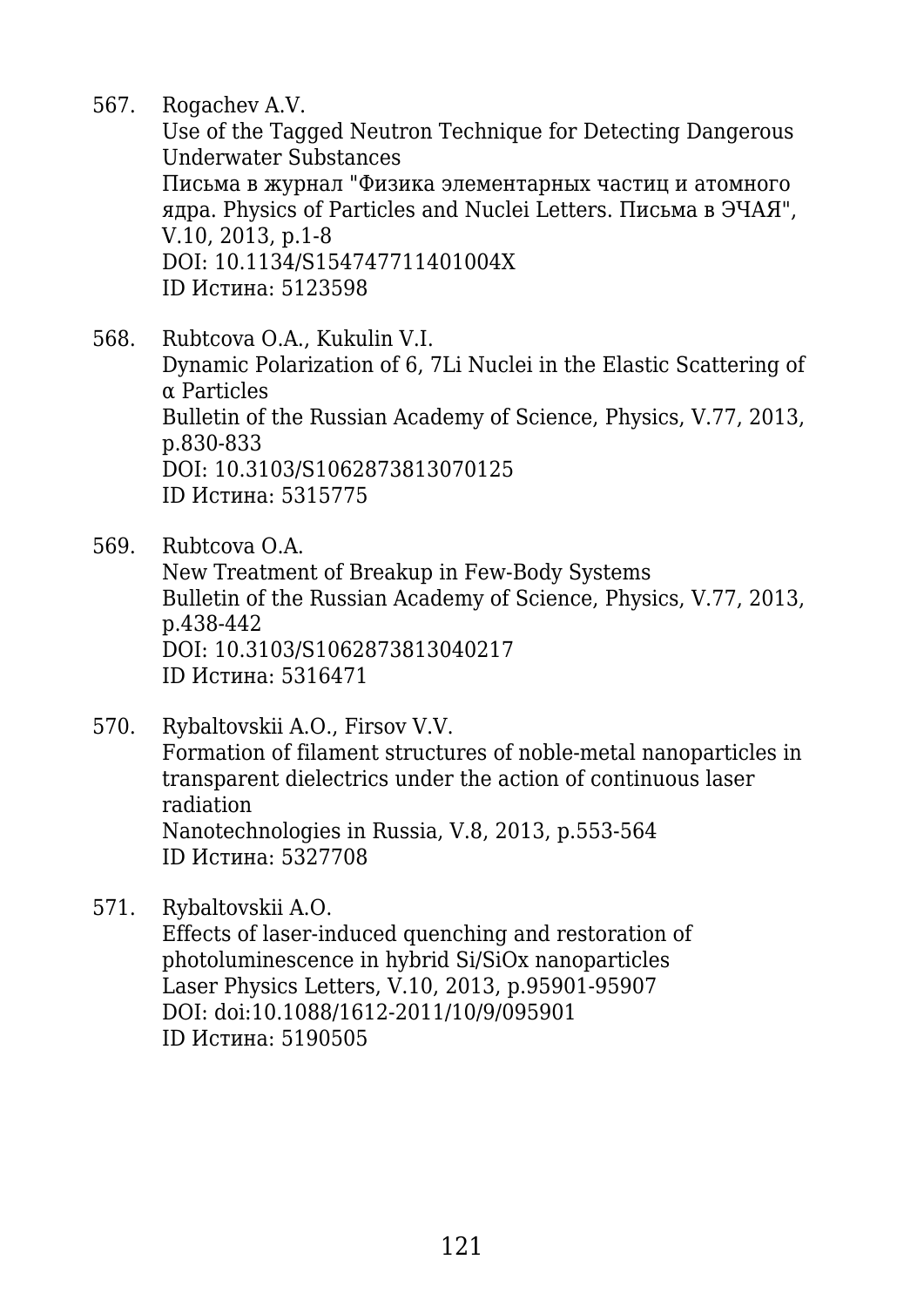572. Savenko B.N.

Effect of high pressure on the crystal structure, magnetic, and vibrational properties of multiferroic RbFe(MoO4)2 Physical Review B - Condensed Matter and Materials Physics, V.87, 2013, p.14112 DOI: 10.1103/PhysRevB.87.014112 ID Истина: 3704824

- 573. Sazhina I.P., Kabachnik N.M. Influence of the partial temporal coherence of short FEL pulses on two-colour photoionization and photoinduced Auger decay of atoms Journal of Physics B: Atomic, Molecular and Optical Physics, V.46, 2013, p.25601-25601 DOI: 10.1088/0953-4075/46/2/025601 ID Истина: 3129818
- 574. Sazhina I.P., Kabachnik N.M. Photoelectron angular distributions for the two-photon sequential double ionization of Xenon by ultrashort extreme ultra violet free electron laser pulses Journal of Physics B: Atomic, Molecular and Optical Physics, V.46, 2013, p.164022-164022 DOI: 10.1088/0953-4075/46/16/164022 ID Истина: 4689191
- 575. Sazhina I.P., Kabachnik N.M. Photoelectron angular distributions in infrared one-photon and two-photon ionization of FEL-pumped Rydberg states of helium Journal of Physics B: Atomic, Molecular and Optical Physics, V.46, 2013, p.205601-205601 DOI: 10.1088/0953-4075/46/20/205601 ID Истина: 4874105
- 576. Sharafiev A.V., Solovev I.I. Multi-element Josephson structures for implementing broadband devices Physics of Wave Phenomena, V.21, 2013, p.294-299 DOI: 10.3103/S1541308X13040110 ID Истина: 5606790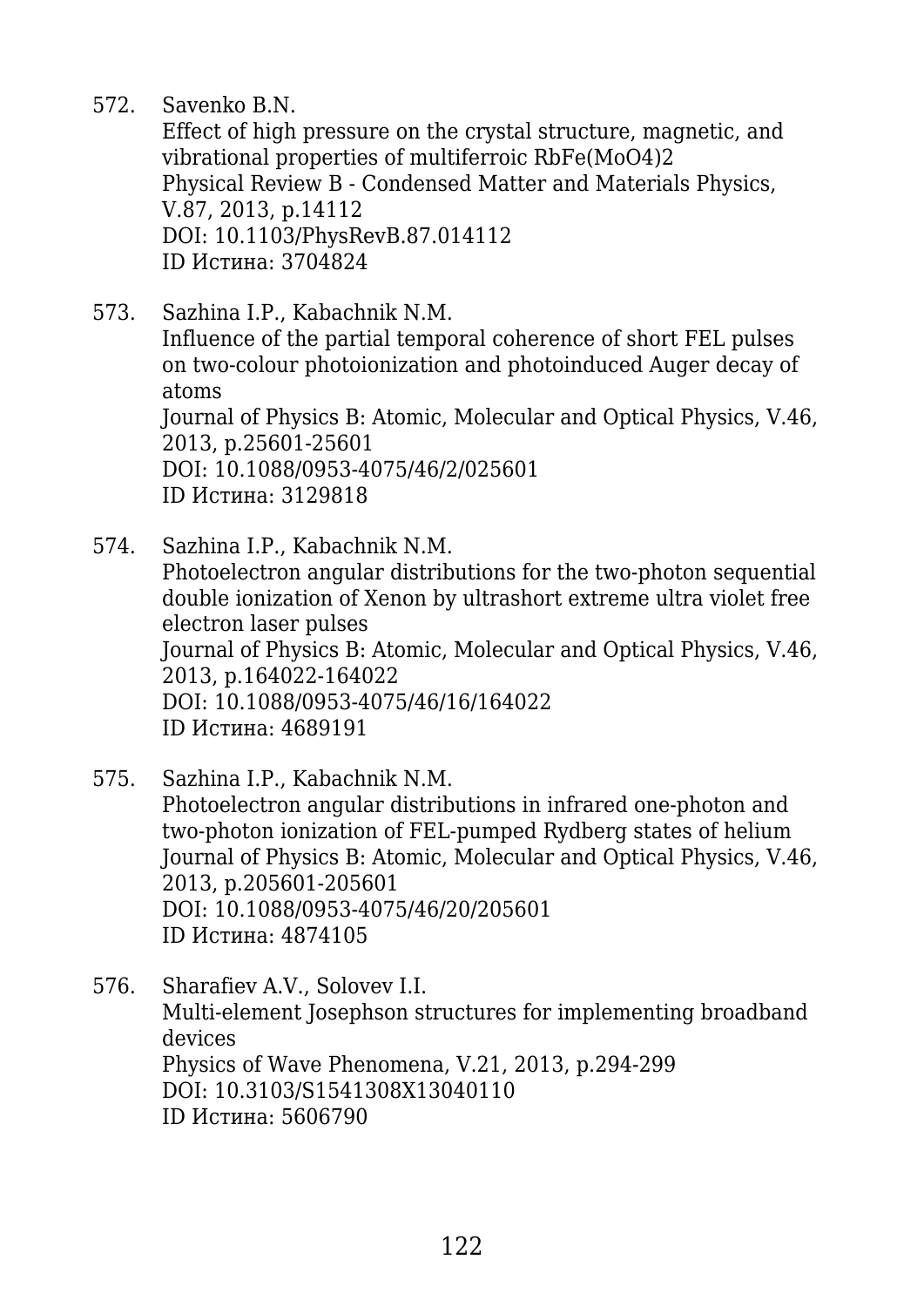- 577. Shemukhin A.A., Balakshin Iu.V., Chernykh P.N. Medium energy ion scattering spectroscopy: Study of germanium amorphization under ion irradiation Journal of Surface Investigation. X-ray, Synchrotron and Neutron Techniques, V.7, 2013, p.318-321 DOI: 10.1134/S1027451013020456 ID Истина: 3662110
- 578. Shemukhin A.A. Influence of technological parameters of nanoporous Al2O3 Layers' preparation on their structural characteristics Glass Physics and Chemistry, V.39, 2013, p.320-328 DOI: 10.1134/S1087659613030140 ID Истина: 5311834
- 579. Shirokov A.M., Kulikov V.A. Inverse scattering NN-interaction JISP and ab initio theory of light nuclei Вестник ТОГУ, 2013, p.17-28 ID Истина: 5121871
- 580. Shkurenkov I.A., Mankelevich Iu.A., Rakhimova T.V. Two-dimensional simulation of an atmospheric-pressure RF DBD in a H2 :O2 mixture: discharge structures and plasma chemistry Plasma Sources Science and Technology, V.22, 2013, p.15021 DOI: 10.1088/0963-0252/22/1/015021 ID Истина: 3072495
- 581. Shulga V.I.

Sputtering of amorphous Si in the regime of ripple surface topography Nuclear Instruments and Methods in Physics Research, Section B: Beam Interactions with Materials and Atoms, V.316, 2013, p.76-80 DOI: 10.1016/j.nimb.2013.08.039 ID Истина: 4835561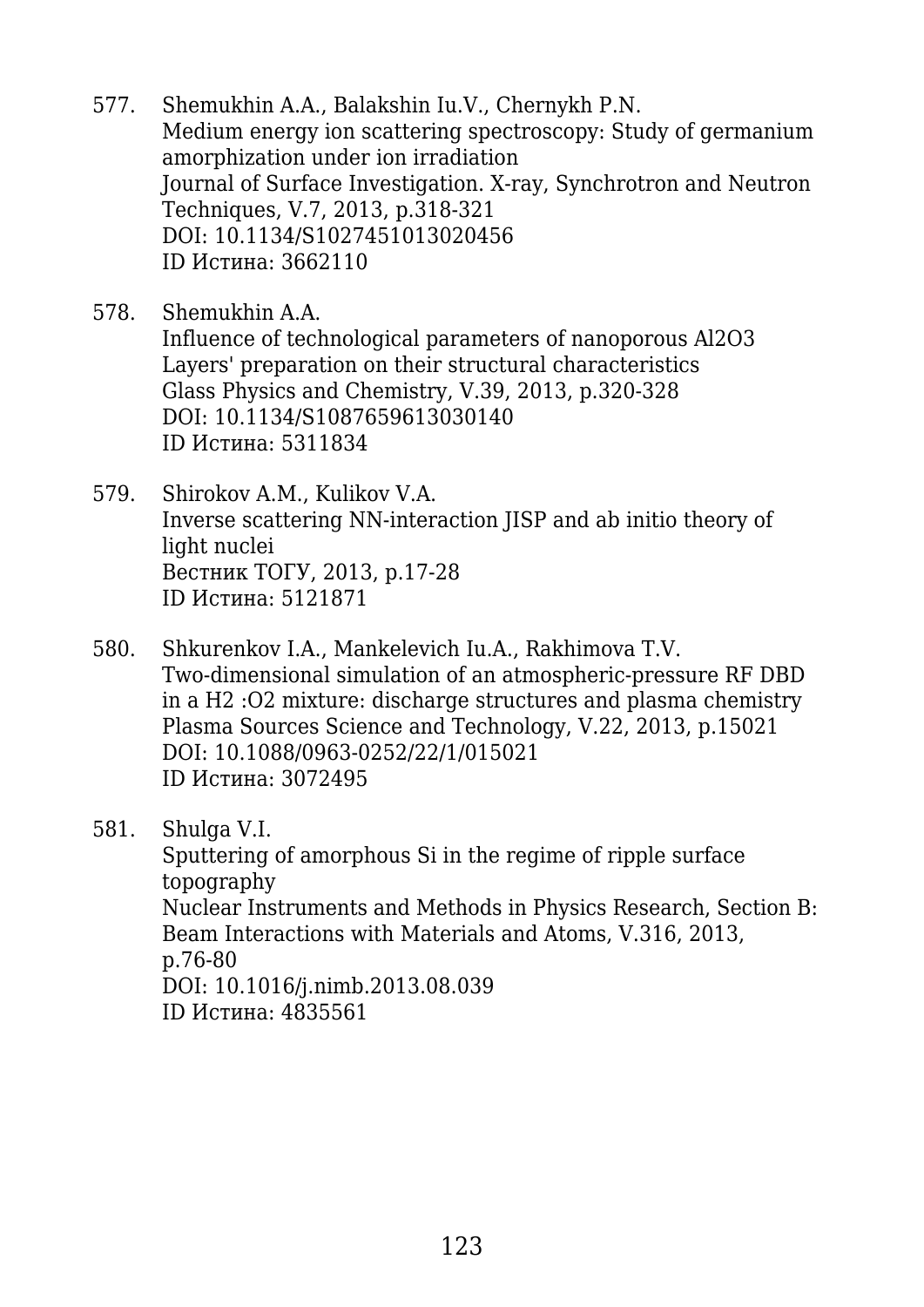- 582. Silaev A.A.(ml ), Godovikov S.K., Postnikov E.B., Radchenko V.V., Silaev A.A. Remote access mössbauer spectrometry Bulletin of the Russian Academy of Science, Physics, V.77, 2013, p.790-794 DOI: 10.3103/S1062873813060324 ID Истина: 3852706
- 583. Slad L.M.

Magnetic moment operator of non-Dirac particles and some elements of polarization \$ep\$-experiments Modern Physics Letters A, V.28, 2013, p.1350051 DOI: 10.1142/S021773231350051X ID Истина: 3825305

584. Smirnov V.A.

Four-loop corrections with two closed fermion loops to fermion self energies and the lepton anomalous magnetic moment Journal of High Energy Physics, V.1303, 2013, p.162 DOI: 10.1007/JHEP03(2013)162 ID Истина: 3535478

585. Smirnov V.A.

Analytic results for planar three-loop four-point integrals from a Knizhnik-Zamolodchikov equation Journal of High Energy Physics, V.1307, 2013, p.128 DOI: 10.1007/JHEP07(2013)128 ID Истина: 4428878

586. Smirnov V.A.

FIRE4, LiteRed and accompanying tools to solve integration by parts relations Computer Physics Communications, V.184, 2013, p.2820 DOI: 10.1016/j.cpc.2013.06.016 ID Истина: 4724980

587. Smirnov V.A.

Leading singularities and off-shell conformal integrals Journal of High Energy Physics, V.1308, 2013, p.133 DOI: 10.1007/JHEP08(2013)133 ID Истина: 4785508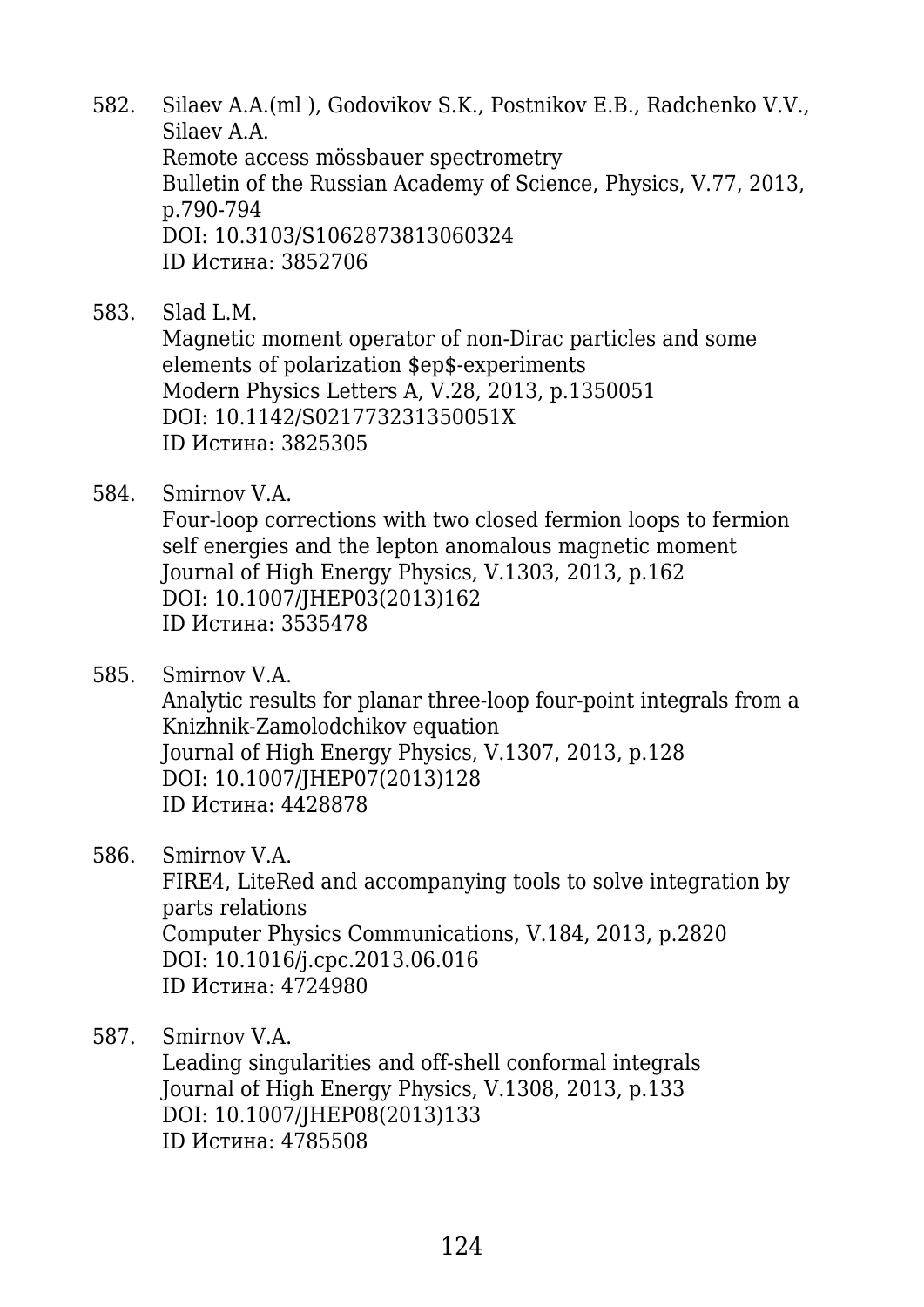588. Smirnov V.A. Color octet potential to three loops Physical Review D - Particles, Fields, Gravitation and Cosmology, V.88, 2013, p.54030 DOI: 10.1103/PhysRevD.88.054030 ID Истина: 4890274

- 589. Smirnov V.A. Analytic results for two-loop master integrals for Bhabha scattering I Journal of High Energy Physics, 2013, p.41 DOI: 10.1007/JHEP11(2013)041 ID Истина: 5200641
- 590. Smirnov V.A. The Ultraviolet Properties of N=4 Supergravity at Four Loops Physical Review Letters, V.111, 2013, p.231302 DOI: 10.1103/PhysRevLett.111.231302 ID Истина: 5331183
- 591. Smoliakov M.N. More on divergences in brane world models Physical Review D - Particles, Fields, Gravitation and Cosmology, V.87, 2013, p.104035 DOI: 10.1103/PhysRevD.87.104035 ID Истина: 3693870
- 592. Snigirev A.M., Zotov N.P. Interparticle correlations in the production of J/psi pairs in proton-proton collisions Physical Review D - Particles, Fields, Gravitation and Cosmology, V.87, 2013, p.34035-34035 DOI: 10.1103/PhysRevD.87.034035 ID Истина: 3327361

593. Snigirev A.M.

Same-sign WW production in proton-nucleus collisions at the LHC as a signal for double parton scattering Physics Letters, Section B: Nuclear, Elementary Particle and High-Energy Physics, V.718, 2013, p.1395-1400 DOI: 10.1016/j.physletb.2012.12.032 ID Истина: 3450519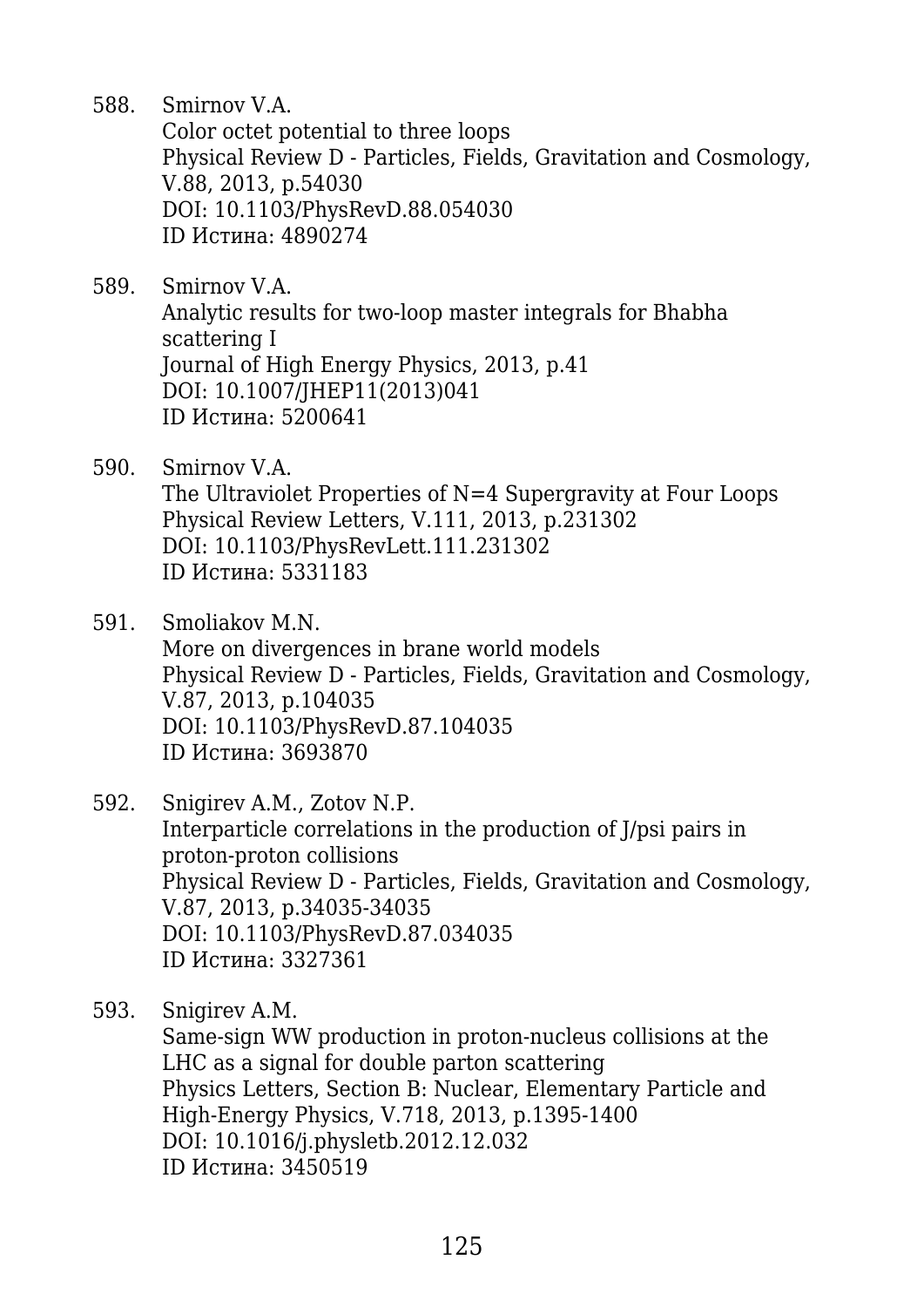594. Snigirev A.M.

Enhanced J/psi-pair production from double-parton scatterings in nucleus–nucleus collisions at the Large Hadron Collider Physics Letters, Section B: Nuclear, Elementary Particle and High-Energy Physics, V.727, 2013, p.157-162 DOI: 10.1016/j.physletb.2013.10.004 ID Истина: 5142730

- 595. Snigirev A.M. Towards azimuthal anisotropy of direct photons JETP Letters, V.98, 2013, p.61-63 DOI: 10.1134/S0021364013150071 ID Истина: 5142913
- 596. Snigirev A.M. Non-Abelian color fields from relativistic color charge configurations in the classical limit Physical Review C - Nuclear Physics, V.88, 2013, p.64909 DOI: 10.1103/PhysRevC.88.064909 ID Истина: 5622606
- 597. Solovev I.I., Kuzmin L.S. Effect of Cherenkov radiation on the jitter of solitons in the driven underdamped Frenkel-Kontorova model Physical Review E - Statistical, Nonlinear, and Soft Matter Physics, V.87, 2013, p.60901 DOI: 10.1103/PhysRevE.87.060901 ID Истина: 3799496
- 598. Solovev I.I., Sharafiev A.V. Active Electrically Small Antenna Based on Superconducting Quantum Array IEEE Transactions on Applied Superconductivity, V.23, 2013, p.1800405-1800405 ID Истина: 3432776

599. Spasskii A.V. SIDRA Instrument for Measurements of Particle Fluxes at Satellite Altitudes. Laboratory Prototype Solar System Research, V.47, 2013, p.58-65 DOI: 10.1134/S0038094612060019 ID Истина: 2790468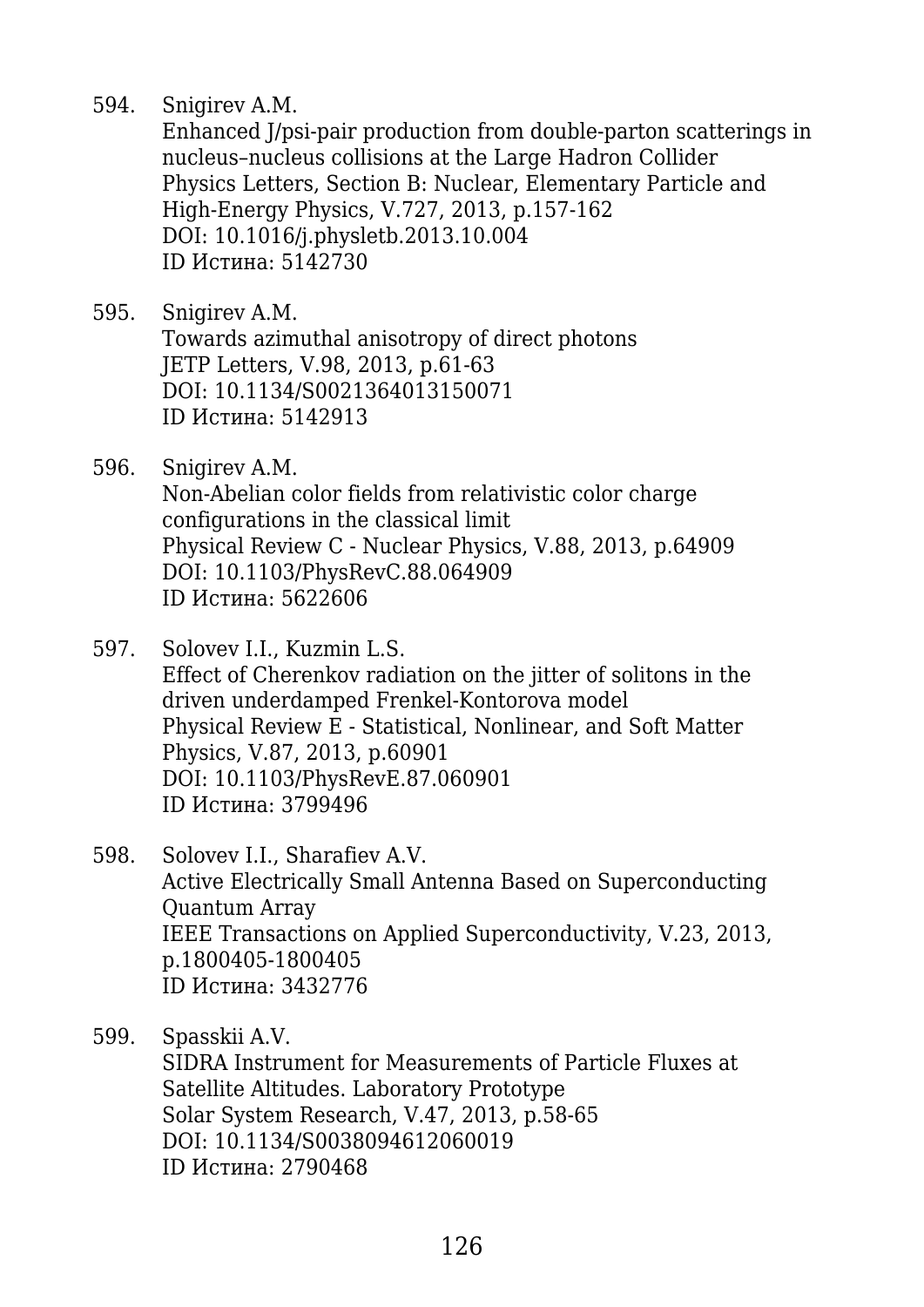- 600. Spasskii A.V. Results of initial laboratory testing of SIDRA satellite-borne instrument PROBLEMS OF ATOMIC SCIENCE AND TECHNOLOGY, 2013, p.297-302 ID Истина: 4419968
- 601. Spasskii D.A., Mikhailin V.V., Savon A.E. Trap centers in molybdates Optical Materials, V.35, 2013, p.2465-2472 DOI: 10.1016/j.optmat.2013.06.054 ID Истина: 3820727
- 602. Spasskii D.A., Mikhailin V.V. Luminescence of Borates with Yttrium and Lutetium Cations Physics of the Solid State, V.55, 2013, p.140-149 DOI: 10.1134/S1063783413010319 ID Истина: 5210355
- 603. Spasskii D.A. Structural and electronic properties of SrAl2O4:Eu2+ from density functional theory calculations Journal of Alloys and Compounds, V.573, 2013, p.6-10 DOI: 10.1016/j.jallcom.2013.04.004 ID Истина: 4417876
- 604. Spasskii D.A. Optical spectroscopy of Ce3+ ions in Gd3(AlxGa1-x)5O12 epitaxial films Materials Research Bulletin, V.48, 2013, p.4687-4692 DOI: 10.1016/j.materresbull.2013.08.005 ID Истина: 4446084

605. Spasskii D.A. Phonon - assisted optical bands of nanosized powdery SrAl2O4:Eu2+ crystals: Evidence of a multimode Pekarian Physics Letters, Section A: General, Atomic and Solid State Physics, V.377, 2013, p.3170-3178 DOI: http://dx.doi.org/10.1016/j.physleta.2013.09.025 ID Истина: 4793209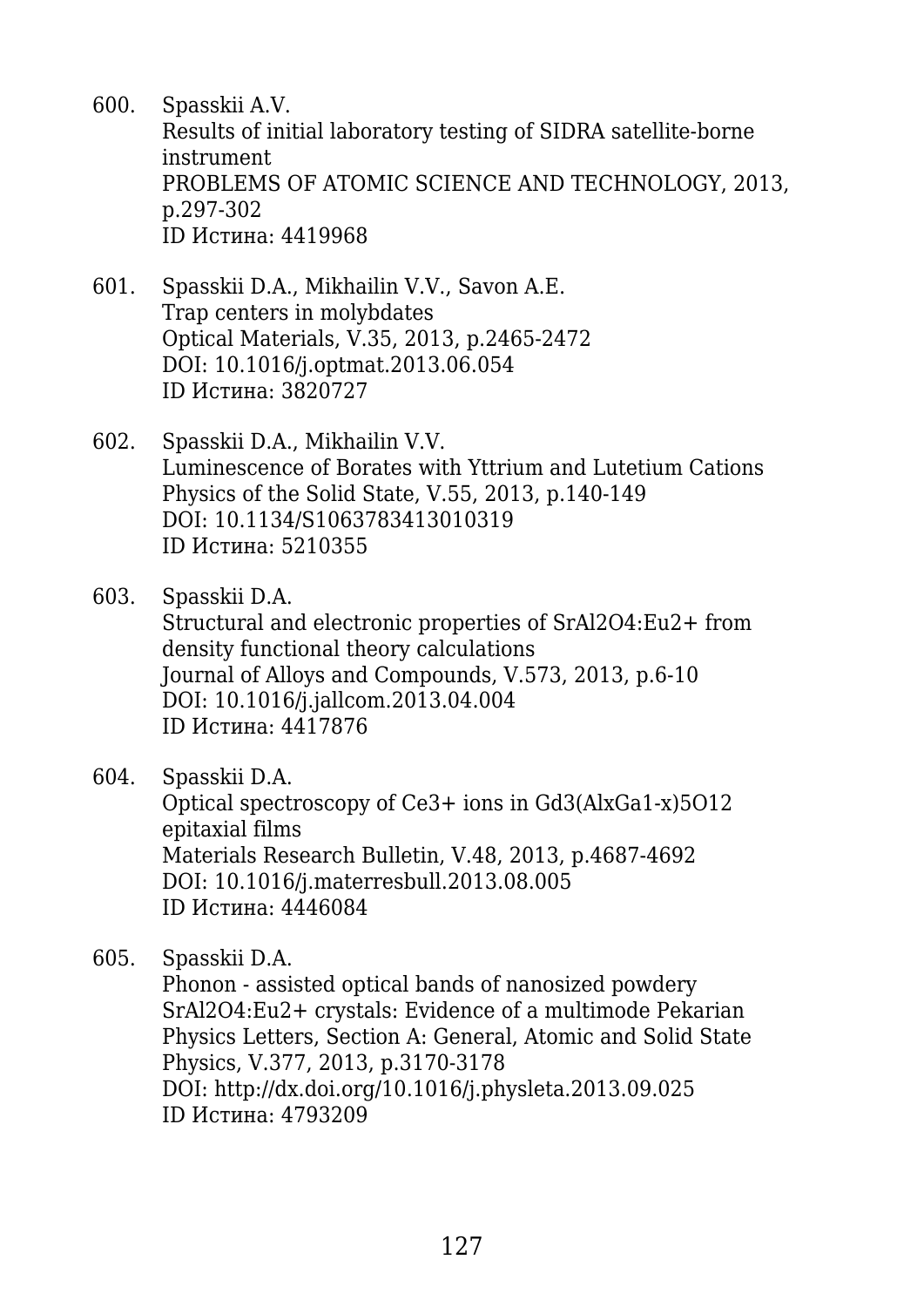- 606. Stopani K.A. Automatic data acquisition and analysis in activation experiments Moscow University Physics Bulletin, Physics and Astronomy, V.68, 2013, p.88-91 ID Истина: 5629822
- 607. Suvorova A.V., Dmitriev A.V., Lazutin L.L. TEC evidence for near-equatorial energy deposition by 30 keV electrons in the topside ionosphere Journal of Geophysical Research, V.118, 2013, p.4672-4695 DOI: 10.1002/jgra.50439 ID Истина: 4435771
- 608. Suvorova A.V., Dmitriev A.V. TEC enhancement due to energetic electrons above Taiwan and the West Pacific Terrestrial, Atmospheric and Oceanic Sciences (TAO): a special issue, V.24, 2013, p.213-224 DOI: doi: 10.3319/TAO.2012.09.26.01(SEC) ID Истина: 2026819
- 609. Sveshnikova L.G., Kuzmichev L.A., Prosin V.V. Nearby sources in the transition region between Galactic and Extragalactic cosmic rays Journal of Physics: Conference Series, V.409, 2013, p.12062 DOI: 10.1088/1742-6596/409/1/012062 ID Истина: 5128709
- 610. Sveshnikova L.G. Spectrum and anisotropy of cosmic rays at TeV–PeV-energies Astroparticle Physics, V.50, 2013, p.33-46 DOI: 10.1016/j.astropartphys.2013.08.007 ID Истина: 5123806
- 611. Tarasov V.E. Uncertainty relation for non-Hamiltonian quantum systems Journal of Mathematical Physics, V.54, 2013, p.12112-12112 DOI: 10.1063/1.4776653 ID Истина: 3170529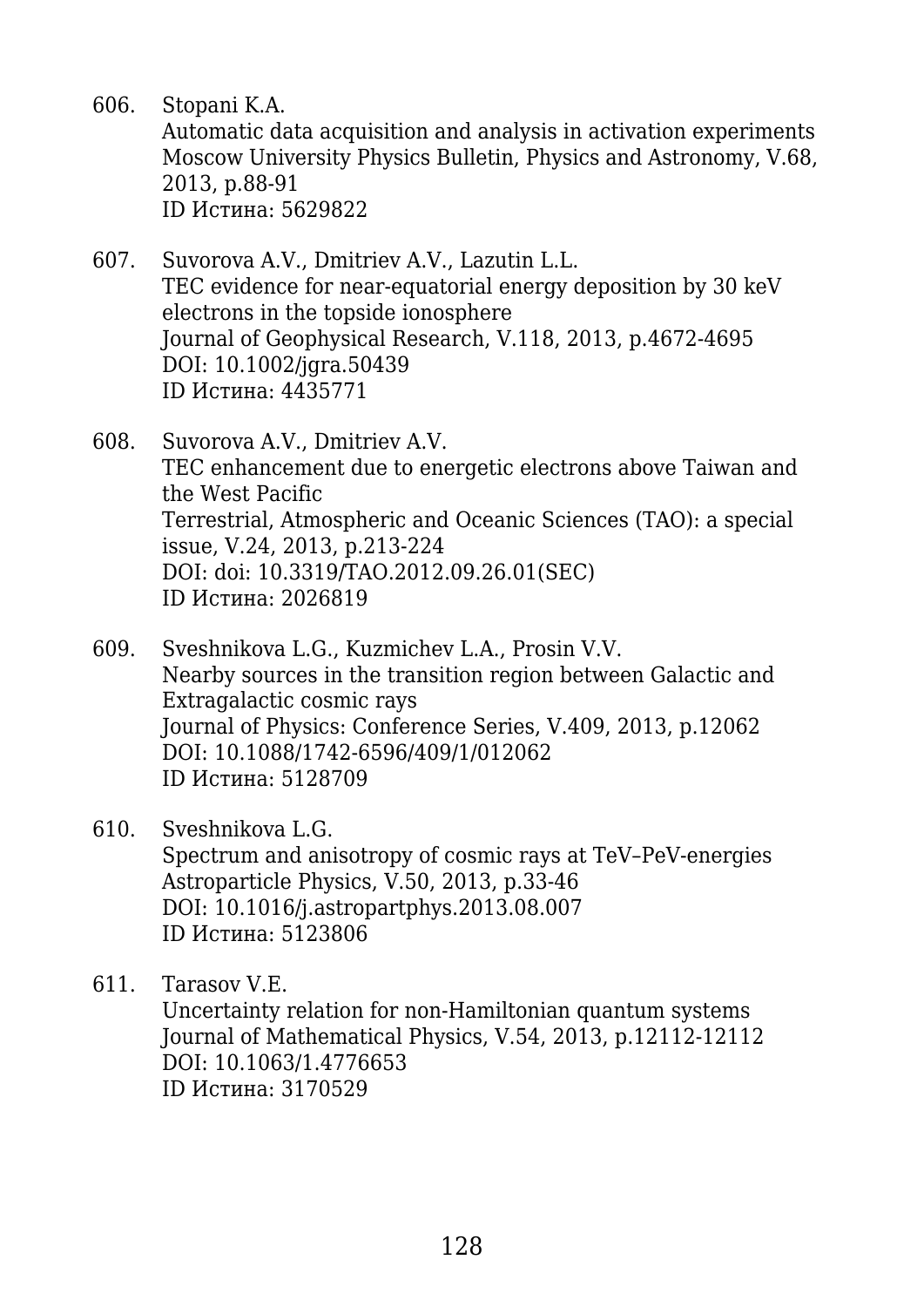612. Tarasov V.E.

Review of some promising fractional physical models International Journal of Modern Physics B, V.27, 2013, p.1330005-1330005 DOI: 10.1142/S0217979213300053 ID Истина: 3503585

- 613. Tarasov V.E. Fractional power-law spatial dispersion in electrodynamics Annals of Physics, V.334, 2013, p.1-23 DOI: 10.1016/j.aop.2013.03.014 ID Истина: 3507403
- 614. Tarasov V.E. No violation of the Leibniz rule. No fractional derivative Communications in Nonlinear Science and Numerical Simulation, V.18, 2013, p.2945-2948 DOI: 10.1016/j.cnsns.2013.04.001 ID Истина: 3716759
- 615. Tarasov V.E. Editorial European Physical Journal: Special Topics, V.222, 2013, p.1745-1748 DOI: 10.1140/epjst/e2013-01960-6 ID Истина: 4729815
- 616. Tarasov V.E.

Power-law spatial dispersion from fractional Liouville equation Physics of Plasmas, V.20, 2013, p.102110-102110 DOI: 10.1063/1.4825144 ID Истина: 4884642

617. Tarasov V.E. Fractional diffusion equations for open quantum system Nonlinear Dynamics, V.71, 2013, p.663-670 DOI: 10.1007/s11071-012-0498-8 ID Истина: 5214578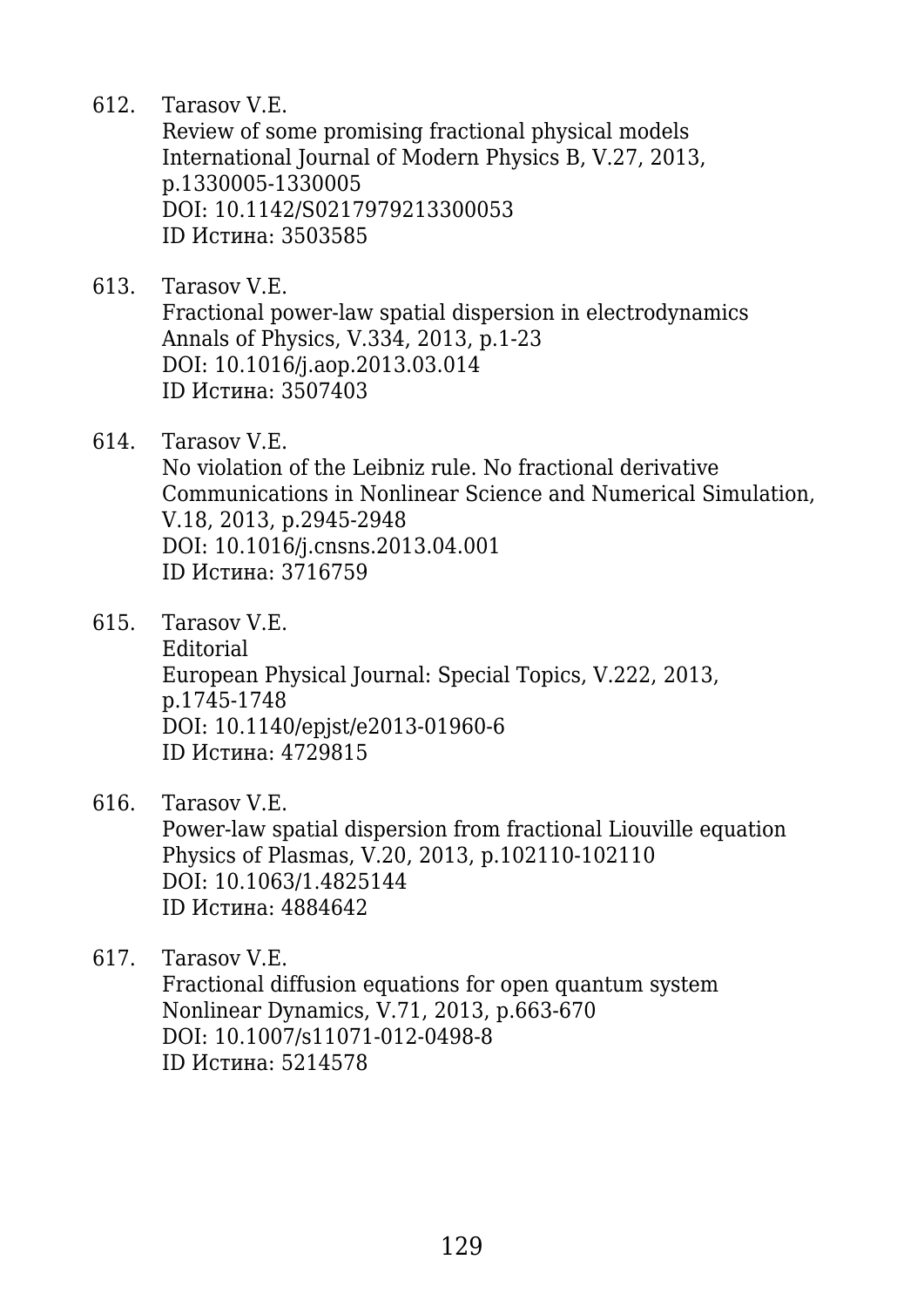618. Tarasov V.E.

Lattice model with power-law spatial dispersion for fractional elasticity Central European Journal of Physics, V.11, 2013, p.1580-1588 DOI: 10.2478/s11534-013-0308-z ID Истина: 5353022

- 619. Tcviashchenko A.V., Riasnyi G.K., Nikolaev A.V., Spasskii A.V. 111-Cd-TDPAC study of pressure effect on the valence of YbGe(2,85) cubic phase Journal of Alloys and Compounds, V.552, 2013, p.190-194 DOI: 10.1016/j.jallcom.2012.10.025 ID Истина: 3084375
- 620. Tcviashchenko A.V. Magnetism and superconductivity in EuFe2As2 synthesized under high pressure Physica Status Solidi (b), V.250, 2013, p.589-592 DOI: 10.1002/pssb.201200770 ID Истина: 3853266
- 621. Tcviashchenko A.V. Magnetism in Mn1-xFexGe Compounds: When the Left and the Right are Fighting, WhoWins? Physical Review Letters, V.110, 2013, p.207201-207201 ID Истина: 3853432

622. Tikhonova O.V. Coherent control of interaction and entanglement of a Rydberg atom with few photons Laser Physics Letters, V.10, 2013, p.75204 DOI: 10.1088/1612-2011/10/7/075204 ID Истина: 4419711

623. Tikhonova O.V.

Specific features of propagation of femtosecond laser pulses through a molecular gaseous medium under conditions of efficient alignment of molecules Quantum Electronics, V.43, 2013, p.621-629 DOI: 10.1070/QE2013v043n07ABEH015151 ID Истина: 4419803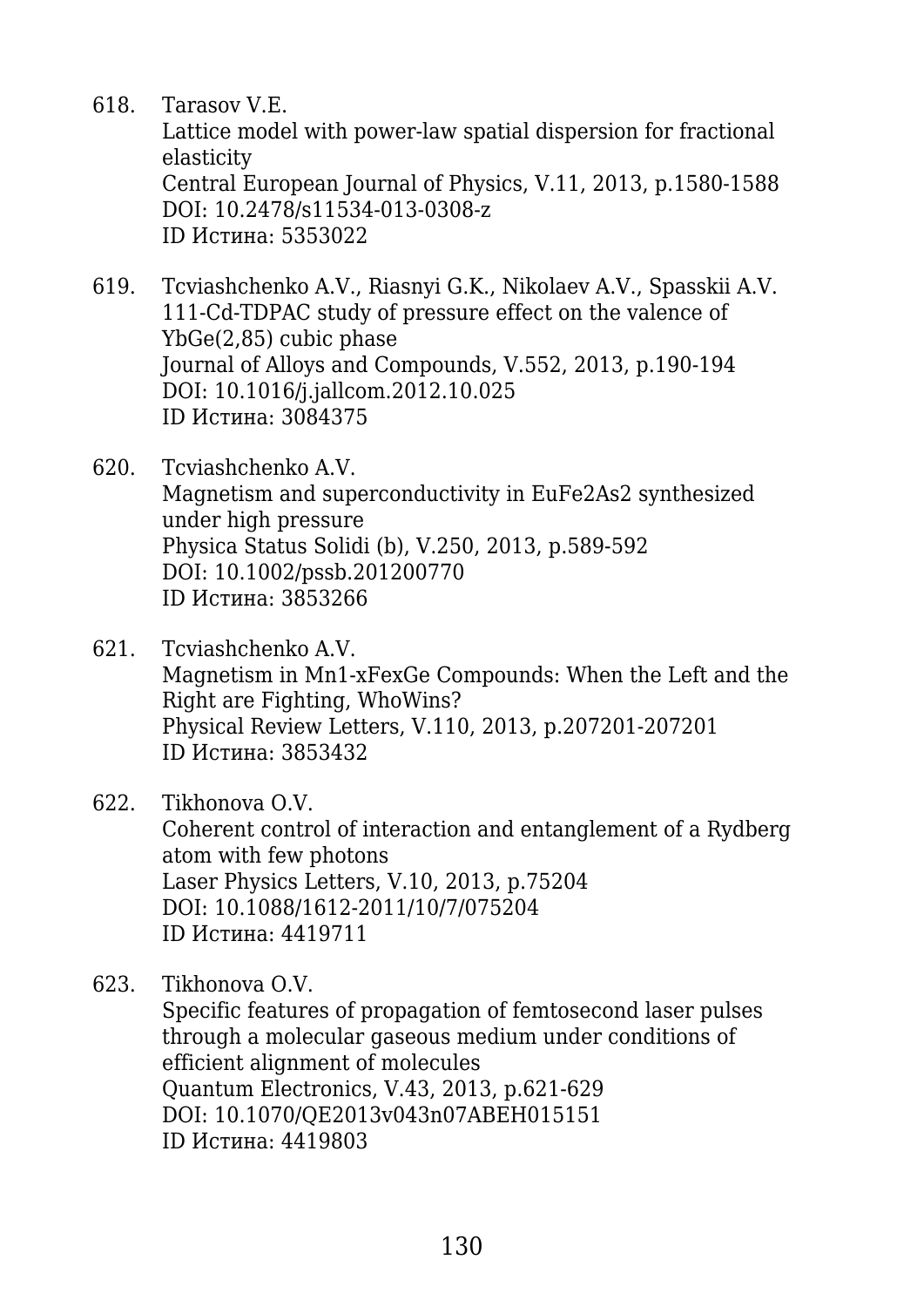624. Tkalia E.V.

Creation of the inverse population in the 229Th ground-state doublet by means of narrowband laser Laser Physics Letters, V.10, 2013, p.105808 DOI: 10.1088/1612-2011/10/10/105808 ID Истина: 4468388

- 625. Troitckii V.E. Analytic continuation of the pion form factor from the spacelike to the time like domain Theoretical and Mathematical Physics, V.174, 2013, p.331-342 DOI: 10.1007/s11232-013-0030-4 ID Истина: 3651802
- 626. Troitckii V.E.

Transition from a relativistic constotuent-quark model to the quantum-cromodynamical asymptotics: A quantitative descriptio the pion electromagnetic form factor at intermediate values of momentumtransfer Physical Review D - Particles, Fields, Gravitation and Cosmology, V.88, 2013, p.93005 DOI: 10.1103/PhysRevD.88.093005 ID Истина: 5098476

627. Tropin T.V.

Dependence of the width of the glass transition interval on cooling and heating rates The Journal of chemical physics, V.138, 2013, p.34507-34507 ID Истина: 3163791

628. Trusov S.V.

The neutron-proton charge-exchange amplitudes measured in the dp -> ppn reaction European Physical Journal A, V.49, 2013, p.49-49 DOI: 10.1140/epja/i2013-13049-0 ID Истина: 3698872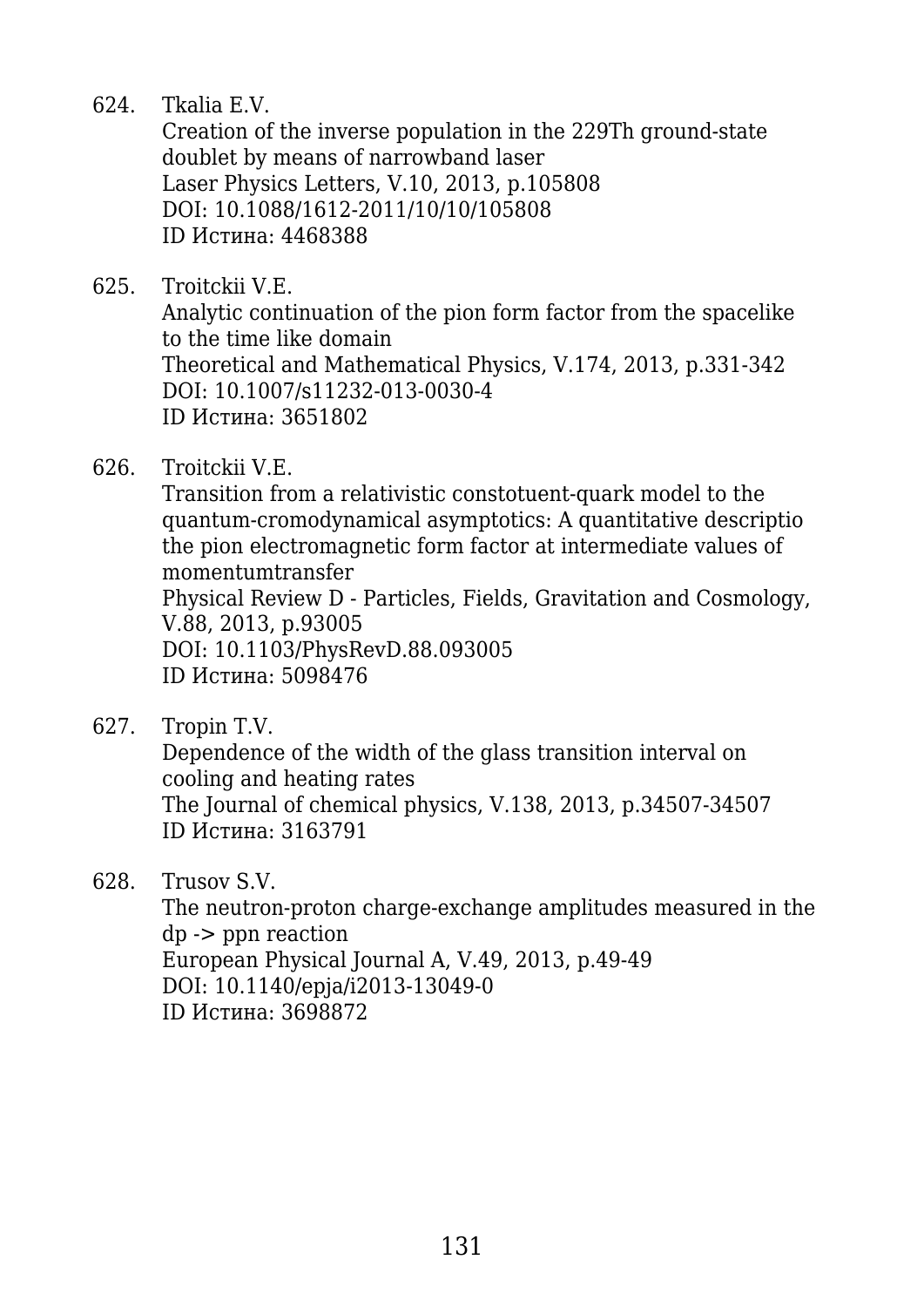629. Trusov S.V.

Measurement of spin observables in the quasi-free np->{pp} s pi- reaction at 353 Physical Review C - Nuclear Physics, V.88, 2013, p.14001-14001 DOI: 10.1103/PhysRevC.88.014001 ID Истина: 3848790

630. Trusov S.V.

First measurement of spin correlations in the  ${\vec n} {\vec p}$ dp^0 reaction Physics Letters, Section B: Nuclear, Elementary Particle and High-Energy Physics, V.726, 2013, p.634-637 DOI: 10.1016/j.physletb.2013.09.027 ID Истина: 4856576

631. Trusov S.V.

Excitation of the Delta(1232) isobar in deuteron charge exchange on hydrogen at 1.6, 1.8, and 2.3 GeV Physics Letters, Section B: Nuclear, Elementary Particle and High-Energy Physics, V.726, 2013, p.145-150 DOI: 10.1016/j.physletb.2013.08.018 ID Истина: 4856927

- 632. Turchikhin S.M. Study of the decay Bd to K\* mu+mu- in ATLAS Proceedings of Science, 2013, p.188 ID Истина: 5550107
- 633. Untila G.G., Kost T.N., Chebotareva A.B., Stepanov A.S. Passivation of boron-doped p+-Si emitters in the (p+nn+)Si solar cell structure with AlOx grown by ultrasonic spray pyrolysis Solar Energy, V.98, 2013, p.440-447 DOI: 10.1016/j.solener.2013.08.041 ID Истина: 5091858
- 634. Untila G.G., Kost T.N., Chebotareva A.B., Timofeev M.A. Optimization of the Deposition and Annealing Conditions of Fluorine-Doped Indium Oxide Films for Silicon Solar Cells Semiconductors, V.47, 2013, p.415-421 ID Истина: 3679853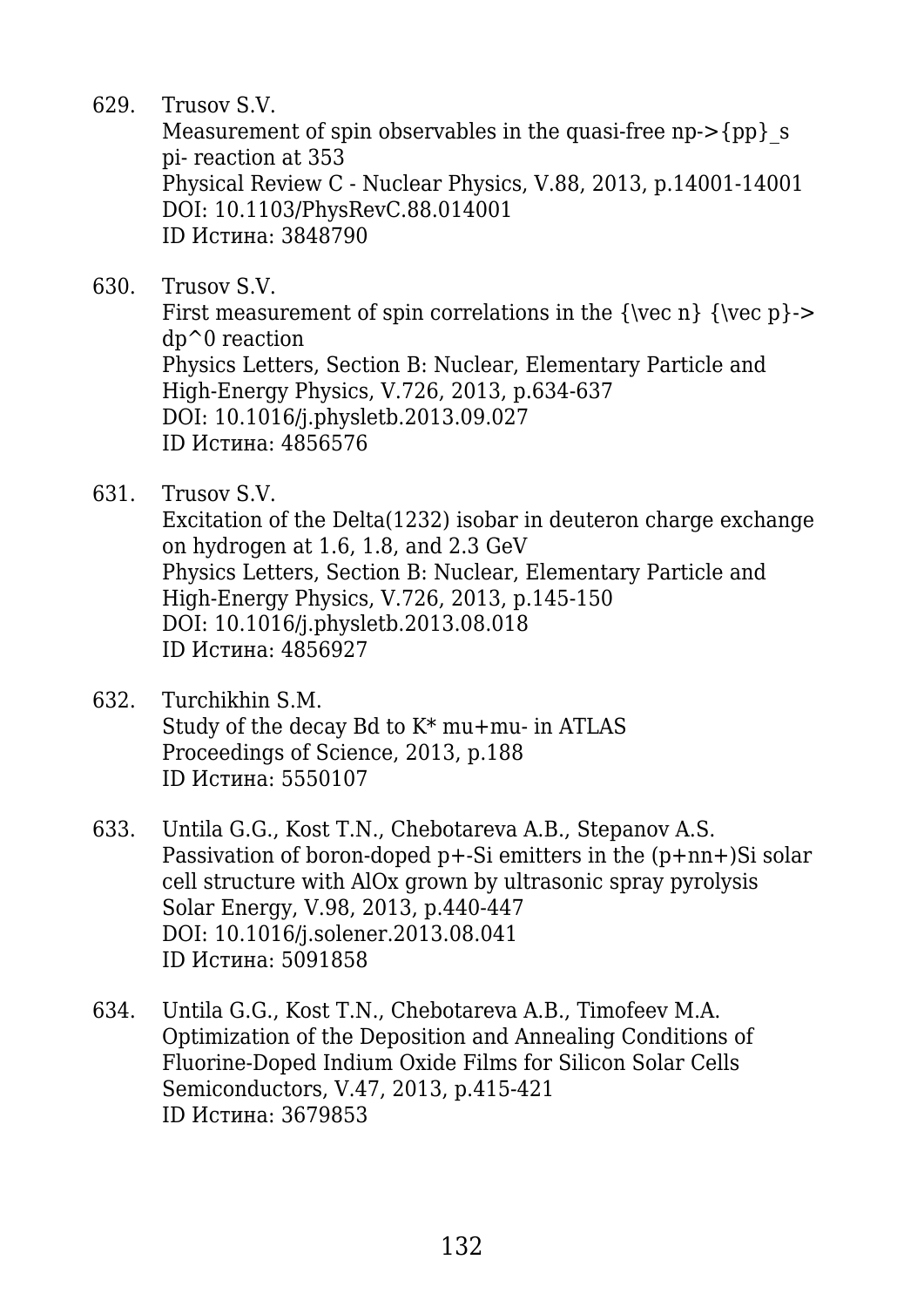- 635. Untila G.G., Kost T.N., Chebotareva A.B. Bifacial Low Concentrator Argentum Free Crystalline Silicon Solar Cells Based On ARC Of TCO And Current Collecting Grid Of Copper Wire AIP Conference Proceedings, V.1556, 2013, p.106-109 DOI: 10.1063/1.4822210 ID Истина: 5091830
- 636. Untila G.G., Palov A.P., Kost T.N., Chebotareva A.B., Stepanov A.S. Crystalline silicon solar cells with laser ablated penetrating V-grooves:Modeling and experiment Physica Status Solidi (a), V.210, 2013, p.760-766 DOI: 10.1002/pssa.201200707 ID Истина: 3527653
- 637. Varlamov V.V., Ishkhanov B.S., Orlin V.N., Peskov N.N., Stepanov M.E. New data on  $(q,n)$ ,  $(q,2n)$  and  $(q,3n)$  partial photoneutron reactions Physics of Atomic Nuclei, V.76, 2013, p.1403-1414 DOI: 10.1134/S1063778813110148 ID Истина: 4615023
- 638. Varlamov V.V., Orlin V.N., Peskov N.N., Stepanov M.E. Cross Sections of Partial Photoneutron Reactions for the 115In Nucleus and the Neutron Multiplicity Sorting Bulletin of the Russian Academy of Science, Physics, V.77, 2013, p.388-396 DOI: DOI: 10.3103/S1062873813040291 ID Истина: 3602607
- 639. Vasilev A.N. Band tail absorption saturation in CdWO4 with 100 fs laser pulses Journal of Physics Condensed Matter, V.25, 2013, p.245901-245901 DOI: 10.1088/0953-8984/25/24/245901 ID Истина: 4425733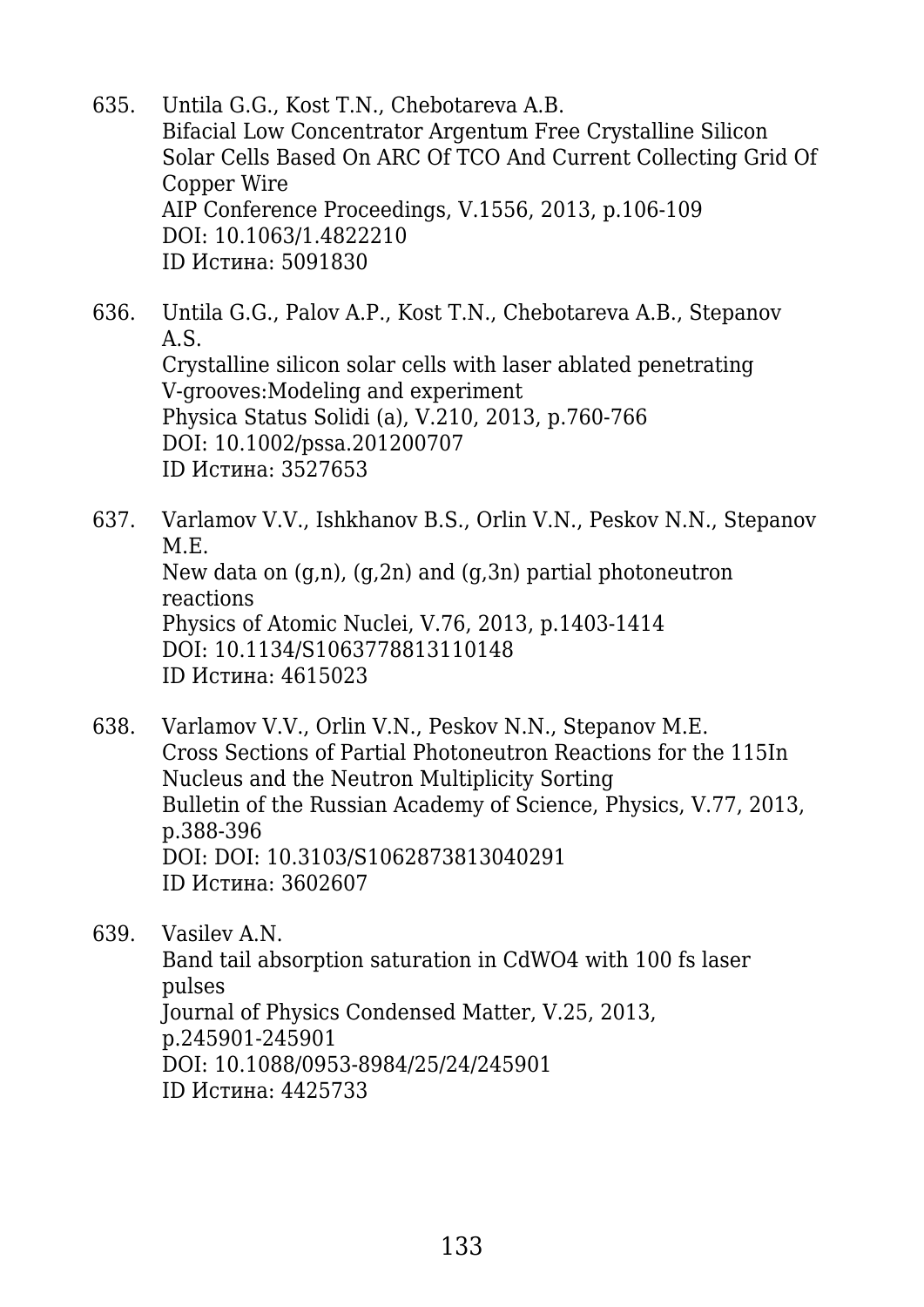640. Vasilev A.N.

Estimation of the Electron Thermalization Length in Ionic Materials Journal of Physical Chemistry Letters, V.4, 2013, p.3534-3538 DOI: 10.1021/jz401864w ID Истина: 4772735

- 641. Vasilev A.N. Self-trapped exciton and core-valence luminescence in BaF2 nanoparticles Journal of Applied Physics, V.114, 2013, p.194306-194306 DOI: 10.1063/1.4831953 ID Истина: 5132307
- 642. Vernov S.Iu. Reconstruction of scalar potentials in modified gravity models Physical Review D - Particles, Fields, Gravitation and Cosmology, V.87, 2013, p.63503 DOI: 10.1103/PhysRevD.87.063503 ID Истина: 3402588
- 643. Vernov S.Iu. Cosmological Models with Yang–Mills Fields Physics of Atomic Nuclei, V.76, 2013, p.996-1003 DOI: 10.1134/S1063778813080097 ID Истина: 4430310
- 644. Veselovskii I.S. Radiation effects on the MHD wave behavior in the solar corona Solar System Research, V.47, 2013, p.50-57 ID Истина: 4687073

645. Veselovskii I.S. Optical studies of rocket exhaust trails and artificial noctilucent clouds produced by Soyuz rocket launches Journal of Geophysical Research, V.118, 2013, p.7850-7863 DOI: doi:10.1002/jgrd.50549 ID Истина: 4740368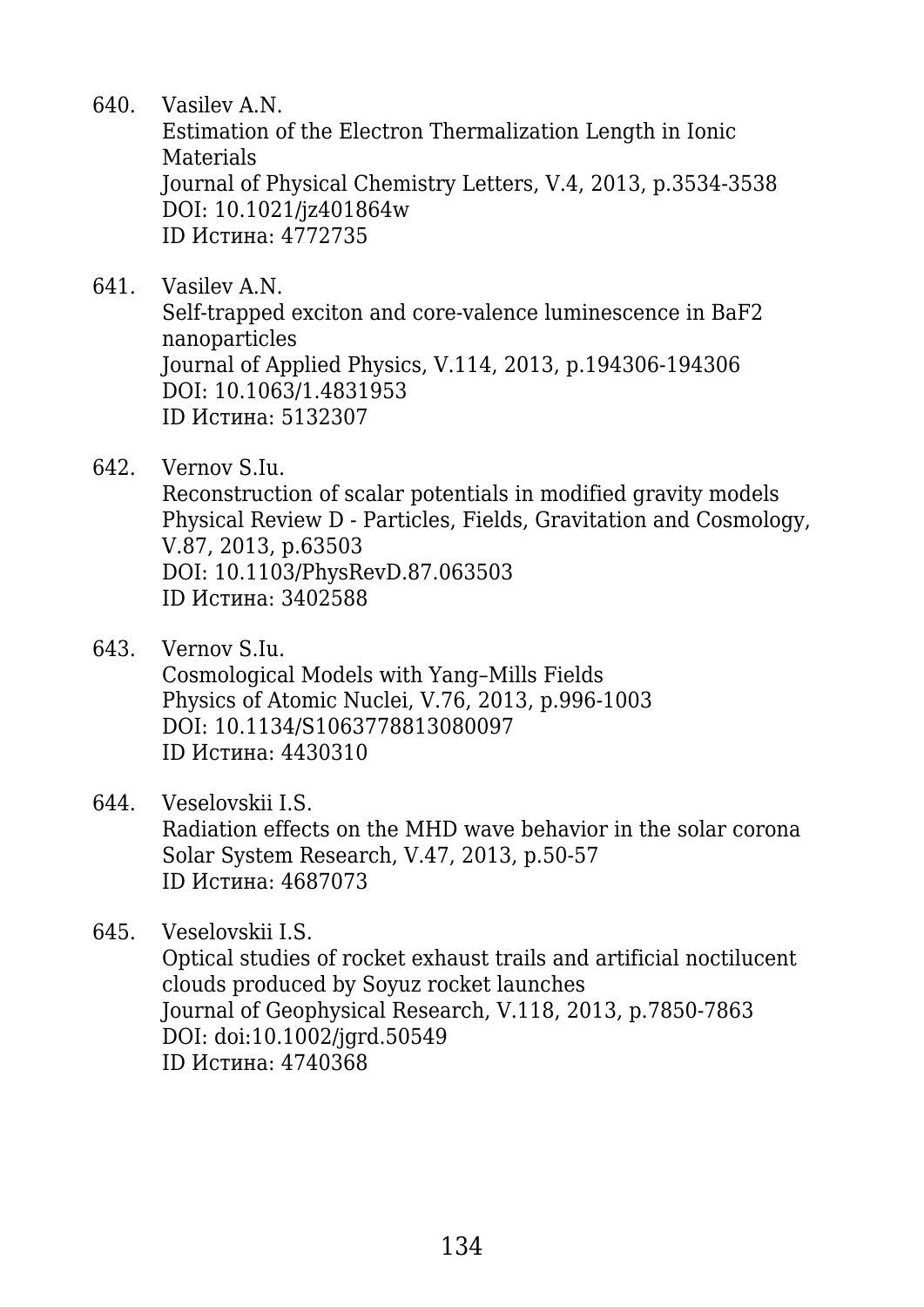646. Veselovskii I.S.

Electron Acceleration in the Heart of the Van Allen Radiation Belts. G. D. Reeves, H. E. Spence J. T. 1 Comments Science, V.341, 2013, p.991-994 DOI: http://comments.sciencemag.org/content/10.1126/science.1237743 ID Истина: 5531517

- 647. Vlasova N.A., Kalegaev V.V., Miagkova I.N., Panasiuk M.I., Rubinshtein I.A., Riazantceva M.O., Tulupov V.I. Penetration of Solar Cosmic Rays into the Earth's Magnetosphere on January 28, 2012 Cosmic Research, V.51, 2013, p.319-325 DOI: 10.1134/S0010952513050092 ID Истина: 4648597
- 648. Volkova E.A., Popov A.M., Tikhonova O.V. Nonlinear polarization response of a gaseous medium in the regime of atom stabilization in a strong radiation field Journal of Experimental and Theoretical Physics, V.116, 2013, p.372-380 DOI: 10.1134/S106377611303014X ID Истина: 3606361
- 649. Voronina E.N., Novikov L.S. Mathematical modelling of radiation impact on nanostructures Bulletin of the Russian Academy of Science, Physics, V.77, 2013, p.814-819 ID Истина: 5544667
- 650. Zatcepin V.I., Panov A.D., Sokolskaia N.V. A united model for the cosmic ray energy spectra and anisotropy in the energy range 100 –100 000 GeV Journal of Physics: Conference Series, V.409, 2013, p.12028-12028 DOI: 10.1088/1742-6596/409/1/012028 ID Истина: 3235507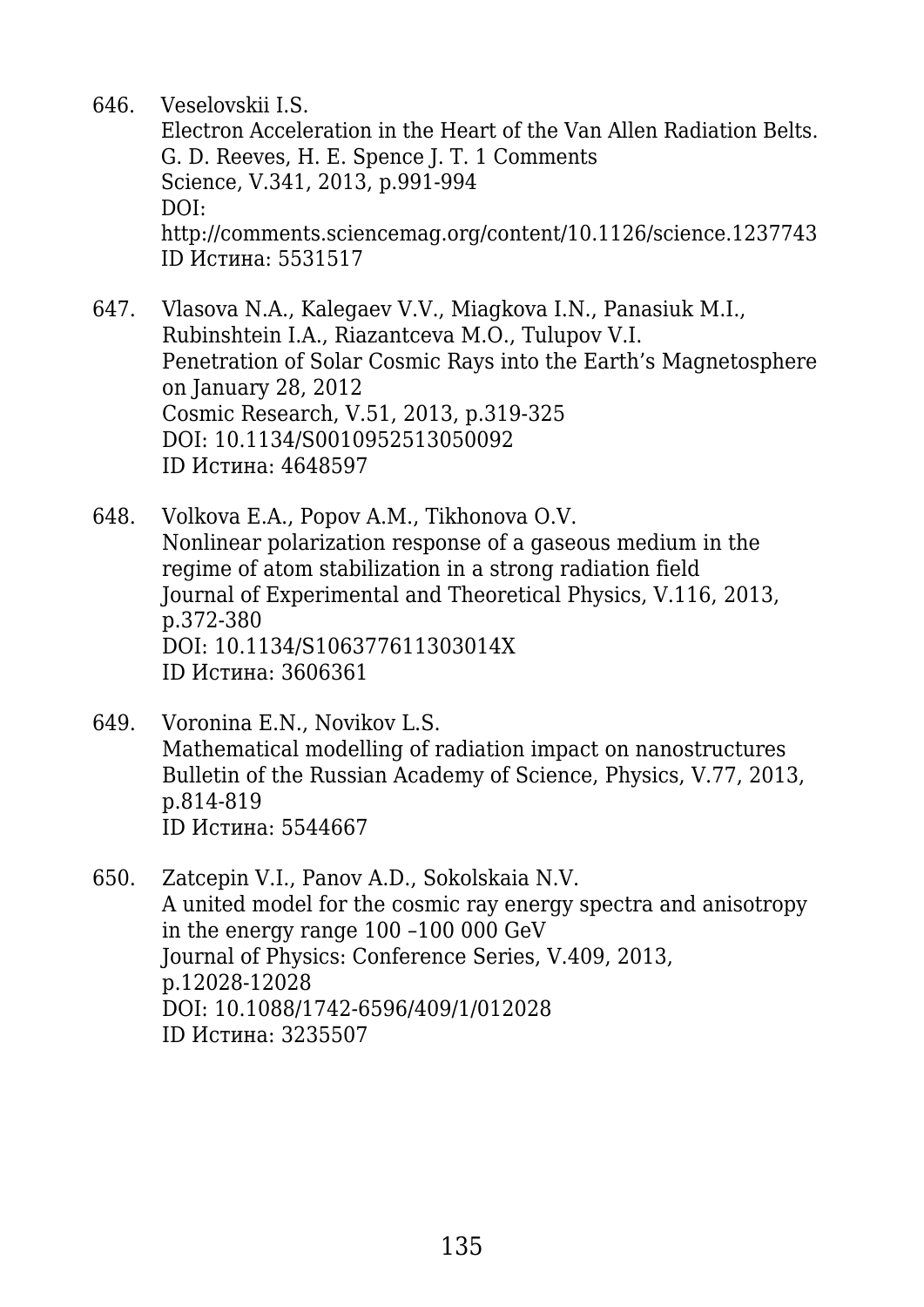- 651. Zavorotnyi Iu.S., Gerasimova V.I. Binuclear samarium(III) pivalates with chelating N-donors: Synthesis, structure, thermal behavior, magnetic and luminescent properties Polyhedron, V.65, 2013, p.152-160 DOI: 10.1016/j.poly.2013.08.017 ID Истина: 4892577
- 652. Zeldovich M.A. Low-Energy 3He and 4He Ions in Interplanetary Space During Quiet Periods of the 23rd Solar Cycle Astronomy Reports, V.57, 2013, p.562-565 ID Истина: 4950089
- 653. Zeldovich M.A. The energy dependence of relative ion abundances during quiet-time periods in the 23rd solar cycle Journal of Physics: Conference Series, V.409, 2013, p.2168-2169 DOI: 10.1088/1742-6596/409/1 ID Истина: 5146273
- 654. Zlokazov V.B. VACTIV: a graphical dialog based program for an automatic processing of line and band spectra Computer Physics Communications, V.184, 2013, p.1480-1481 ID Истина: 5319692
- 655. Zorin A.B.

NbSi nanowire quantum-phase-slip circuits: DC supercurrent blockade, microwave measurements and thermal analysis Physical Review B - Condensed Matter and Materials Physics, V.87, 2013, p.144510-144510 DOI: 10.1103/PhysRevB.87.144510 ID Истина: 3839675

656. Zorin A.B.

Reversal Mechanism of an Individual Ni Nanotube Simultaneously Studied by Torque and SQUID Magnetometry Physical Review Letters, V.111, 2013, p.67202-67202 DOI: 10.1103/PhysRevLett.111.067202 ID Истина: 4440226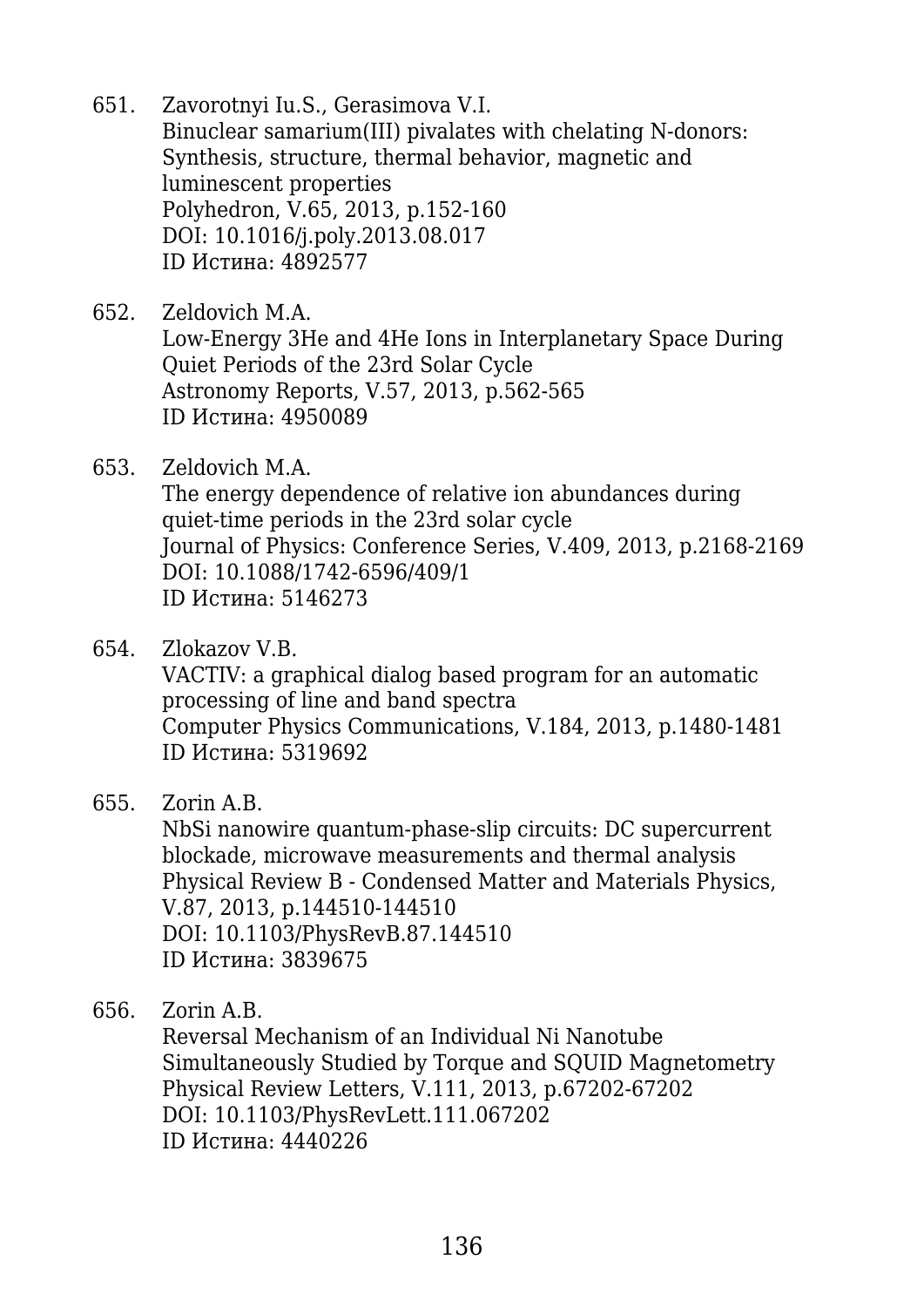657. Zorin A.B.

Nanoscale multifunctional sensor formed by a Ni nanotube and a scanning Nb nanoSQUID Physical Review B - Condensed Matter and Materials Physics, V.88, 2013, p.64425-64425 DOI: 10.1103/PhysRevB.88.064425 ID Истина: 4492597

658. Zotov N.P.

Quark-diquark model for p(\bar p)-p elastic scattering at high energies European Physical Journal C, V.73, 2013, p.2320 DOI: 10.1140/epjc/s10052-013-2320-2 ID Истина: 3327295

659. Алексеева Л.М.

Магнитогидродинамическая эволюция плазмы в зоне контакта противоположно направленных магнитных полей и "искусственные объекты" в солнечной атмосфере Известия Крымской астрофизической обсерватории, V.109, 2013, p.155-164 ID Истина: 5372234

660. Амелюшкин A.М., Бенгин В.В., Климов П.А., Хренов Б.А., Панасюк М.И., Петров В.Л., Свертилов С.И., Сигаева Е.А., Веденькин Н.Н., Яшин И.В. Космические эксперименты на борту спутника МГУ «Ломоносов» Космические исследования(Cosmic Research), V.51, 2013, p.470-477 ID Истина: 5527206

661. Амелюшкин A.М., Галкин В.И., Панасюк М.И., Петров В.Л., Свертилов С.И., Веденькин Н.Н., Яшин И.В. Приборы БДРГ И ШОК для исследования собственного излучения гамма-всплесков на борту космического аппарата «Ломоносов» Космические исследования(Cosmic Research), V.51, 2013, p.478-483 ID Истина: 5527143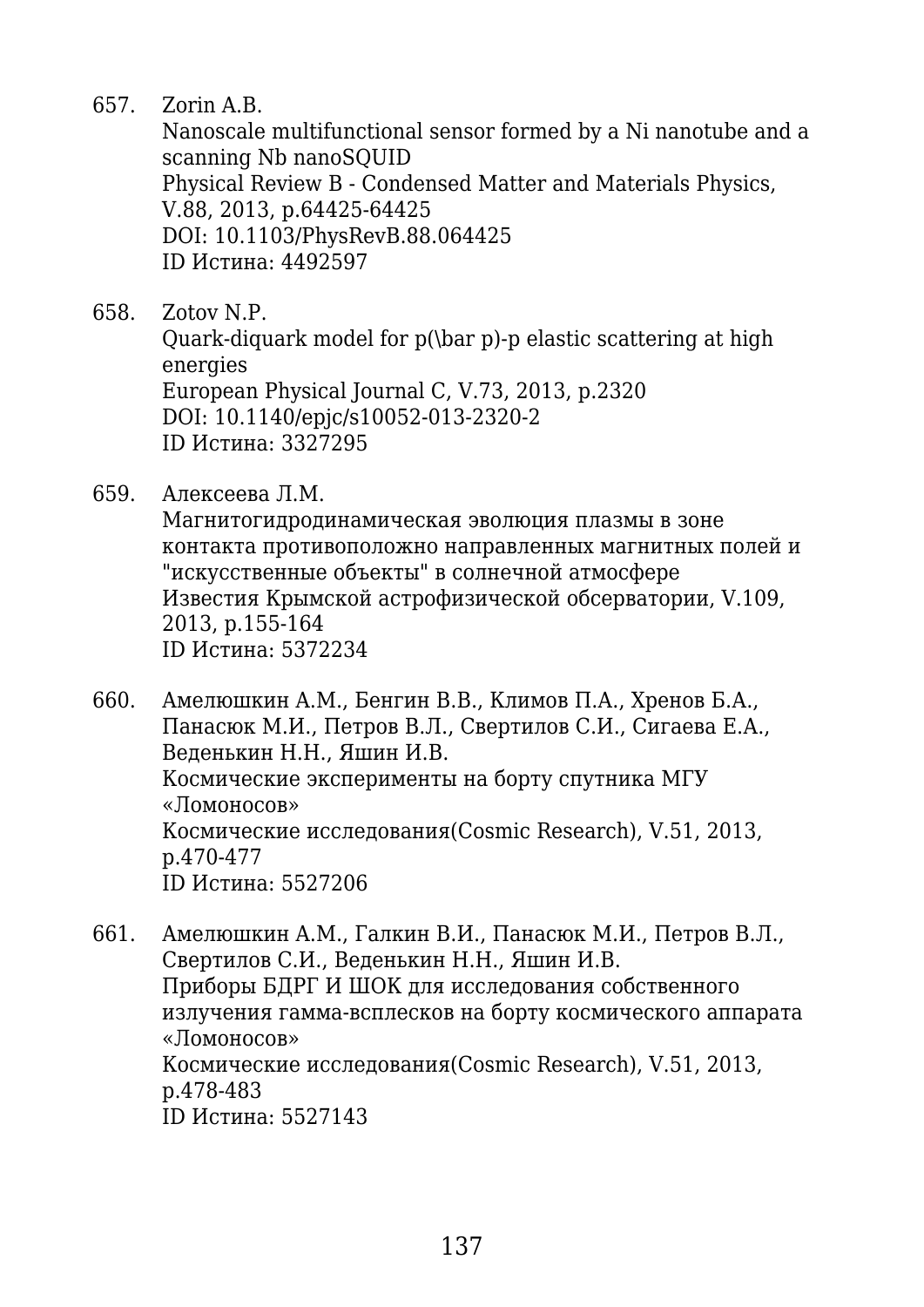- 662. Андрианова Н.Н., Борисов А.М., Машкова Е.С., Тимофеев М.А. Влияние ионной бомбардировки на автоэлектронную эмиссию углеродных материалов Поверхность. Рентгеновские, синхротронные и нейтронные исследования, 2013, p.5-8 ID Истина: 5211115
- 663. Андрианова Н.Н., Борисов А.М., Машкова Е.С., Шульга В.И. Влияние температуры на физическое распыление высокоориентированного пиролитического графита Поверхность. Рентгеновские, синхротронные и нейтронные исследования, 2013, p.1-6 ID Истина: 2699154
- 664. Андрианова Н.Н., Борисов А.М., Машкова Е.С. Исследование радиационного разупорядочения графита при высоких флюенсах ионного облучения Вопросы атомной науки и техники (ВАНТ), сер.техническая физика и автоматизация, 2013, p.120-125 ID Истина: 5207921
- 665. Анохин М.В., Галкин В.И. Разработка микромонитора для испытаний микроэлектроники на стойкость при воздействии тяжёлых заряженных частиц Вопросы атомной науки и техники. Серия: физика радиационного воздействия на радиоэлектронную аппаратуру, 2013, p.87-92 ID Истина: 5399675
- 666. Анохина А.М., Джатдоев Т.А., Никитина В.В., Подгрудников Д.А., Роганова Т.М., Шозиёев Г.П. Поиск осцилляций нейтрино в канале \$\nu\_{\mu} \rightarrow \nu\_{\tau}\$ с помощью гибридного детектора эксперимента OPERA Физика элементарных частиц и атомного ядра, V.44, 2013, p.1346-1386 ID Истина: 4491194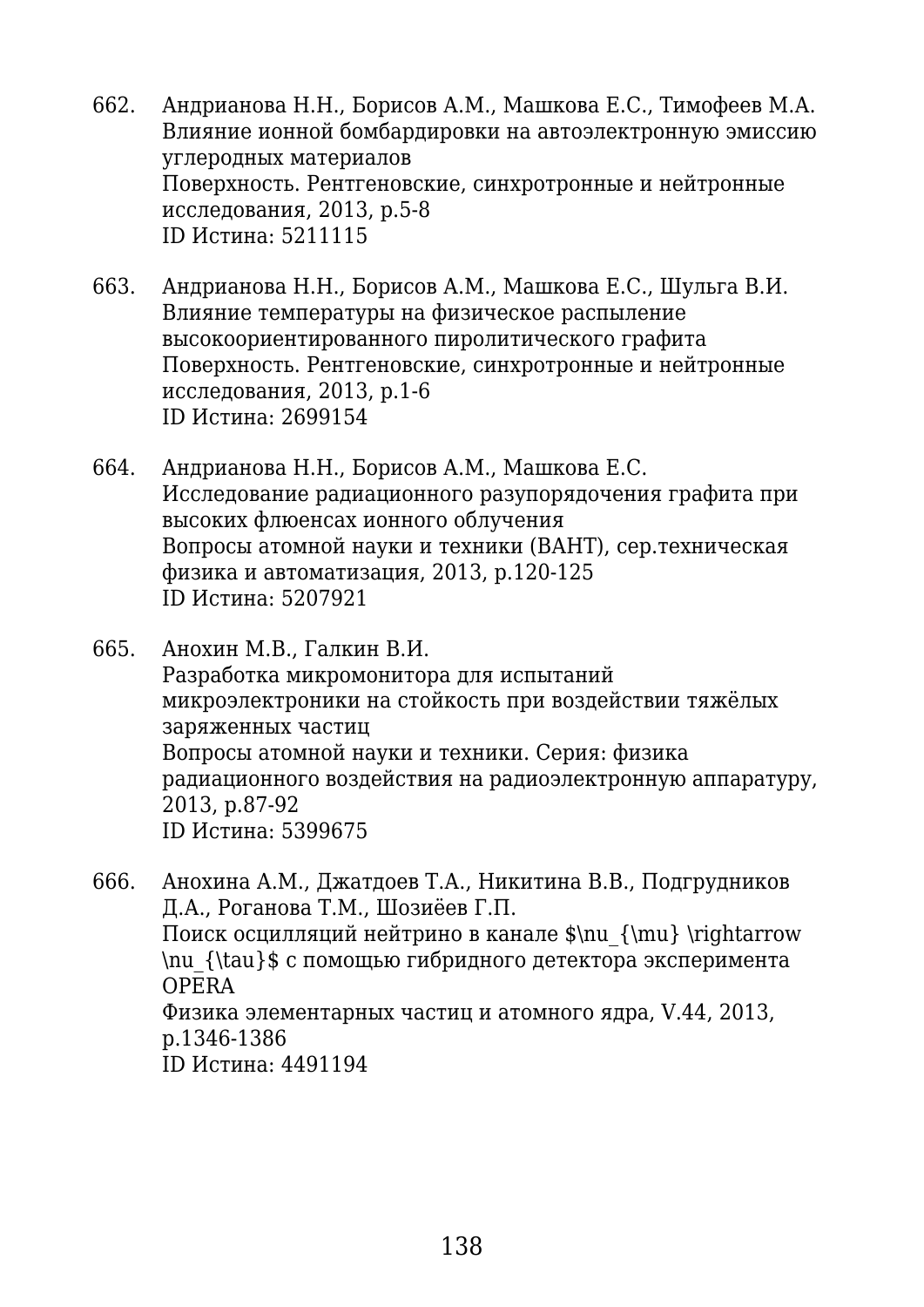- 667. Антонов Р.А., Бонвеч Е.А., Галкин В.И., Джатдоев Т.А., Подгрудников Д.А., Роганова Т.М., Чернов Д.С. РЕКОНСТРУКЦИЯ СПЕКТРА ВСЕХ ЯДЕР И ИССЛЕДОВАНИЕ ЯДЕРНОГО СОСТАВА ПКЛ В ЭКСПЕРИМЕНТЕ СФЕРА Известия РAH, серия физическая (Bulletin of the Russian Academy of Sciences. Physics), V.77, 2013, p.1564-1567 DOI: 10.7868/S0367676513110069 ID Истина: 4952353
- 668. Баринов О.Г. Кабарга Биология, 2013, p.57-59 ID Истина: 3833014
- 669. Баринова В.О., Доленко С.А., Мягкова И.Н., Рязанцева М.О., Широкий В.Р., Шугай Ю.С. Система оперативного анализа радиационных условий в высокоширотных областях околоземного космического пространства по данным ИСЗ с круговой полярной орбитой Проблемы фундаментальной науки. Стратегические информационные технологии, V.2, 2013, p.108-108 ID Истина: 3494152
- 670. Белкова Ю.А., Теплова Я.А. Трехкомпонентное приближение при оценке неравновесных зарядовых фракций ионов бора и азота при прохождении через тонкие пленки Поверхность. Рентгеновские, синхротронные и нейтронные исследования, 2013, p.43-47 ID Истина: 3852930
- 671. Беспалова О.В., Ермакова Т.А., Климочкина А.А., Романовский Е.А., Спасская Т.И. Оценка вероятностей заполнения одночастичных орбит в ядрах Известия РAH, серия физическая (Bulletin of the Russian Academy of Sciences. Physics), V.77, 2013, p.443-448 DOI: 10.3103/S1062873813040059 ID Истина: 5167556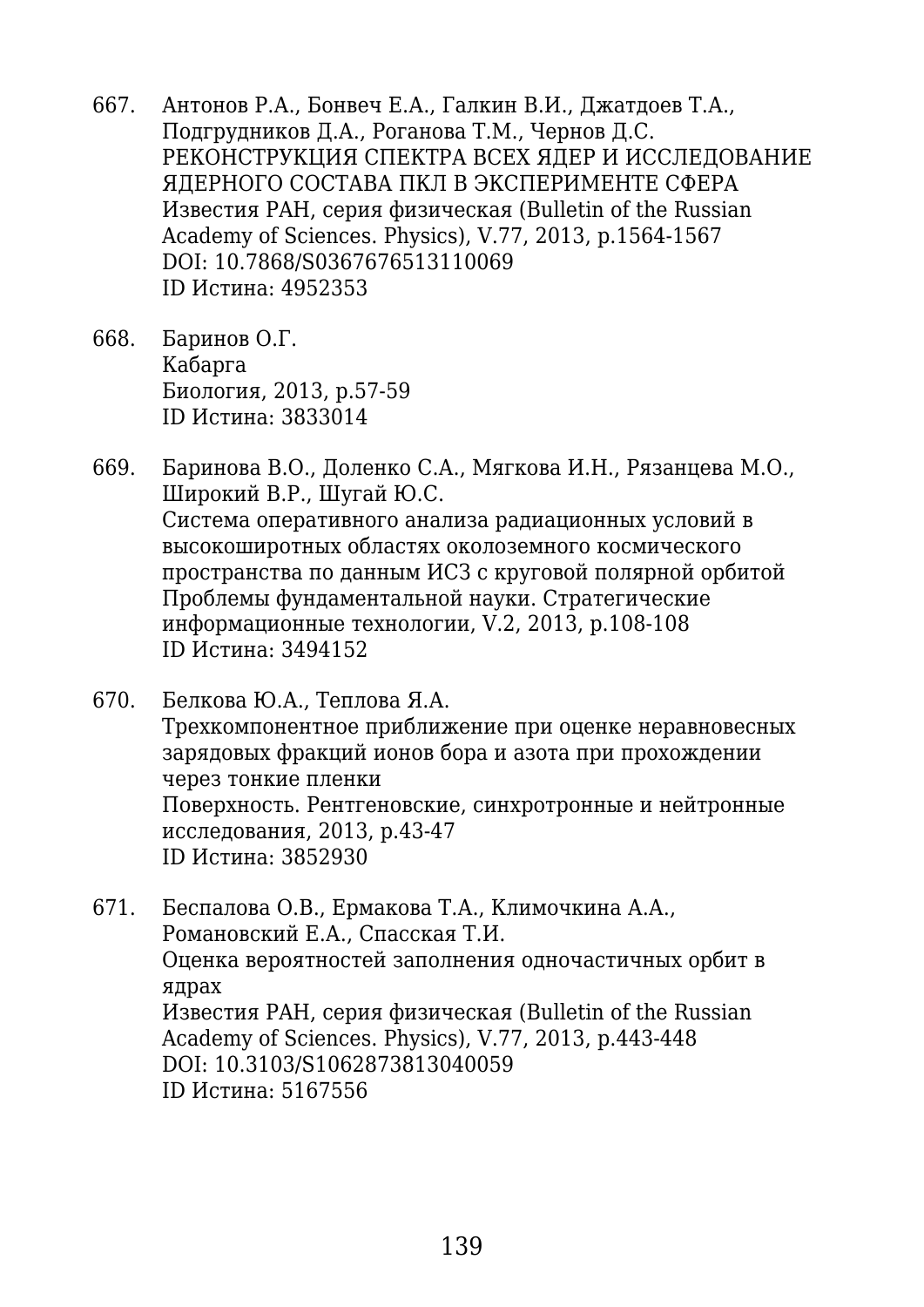- 672. Беспалова О.В., Ермакова Т.А., Климочкина А.А., Романовский Е.А., Спасская Т.И. Эволюция протонных оболочек ядер с  $20 \le Z \le 28$  и  $20 \le N \le 1$ 50 и дисперсионная оптическая модель Ядерная физика (Physics of Atomic Nuclei) Издательство "Наука-Итерпериодика", V.76, 2013, p.1566-1573 DOI: 10.7868/S0044002713120027 ID Истина: 5167587
- 673. Болдырев А.С., Сивоклоков С.Ю., Смирнова Л.Н., Турчихин С.М. Мюонный триггер эксперимента ATLAS для рр соударений при 7 ТэВ Ядерная физика и инжиниринг, V.4, 2013, p.894-902 ID Истина: 5543677
- 674. Болдырев А.С., Сивоклоков С.Ю., Смирнова Л.Н., Турчихин С.М. Результаты эксперимента ATLAS по поиску редкого распада  $Bs \rightarrow mu+mu$ Ядерная физика и инжиниринг, V.4, 2013, p.826-831 ID Истина: 5543774
- 675. Борисов А.М., Востриков В.Г., Куликаускас В.С., Романовский Е.А., Ткаченко Н.В. Исследование покрытий на циркониевом сплаве, полученных методом микродугового оксидирования, с использованием спектрометрии резерфордовского и ядерного обратного рассеяния Поверхность. Рентгеновские, синхротронные и нейтронные исследования, 2013, p.42-46 DOI: 10.7868/S0207352813040070 ID Истина: 3712978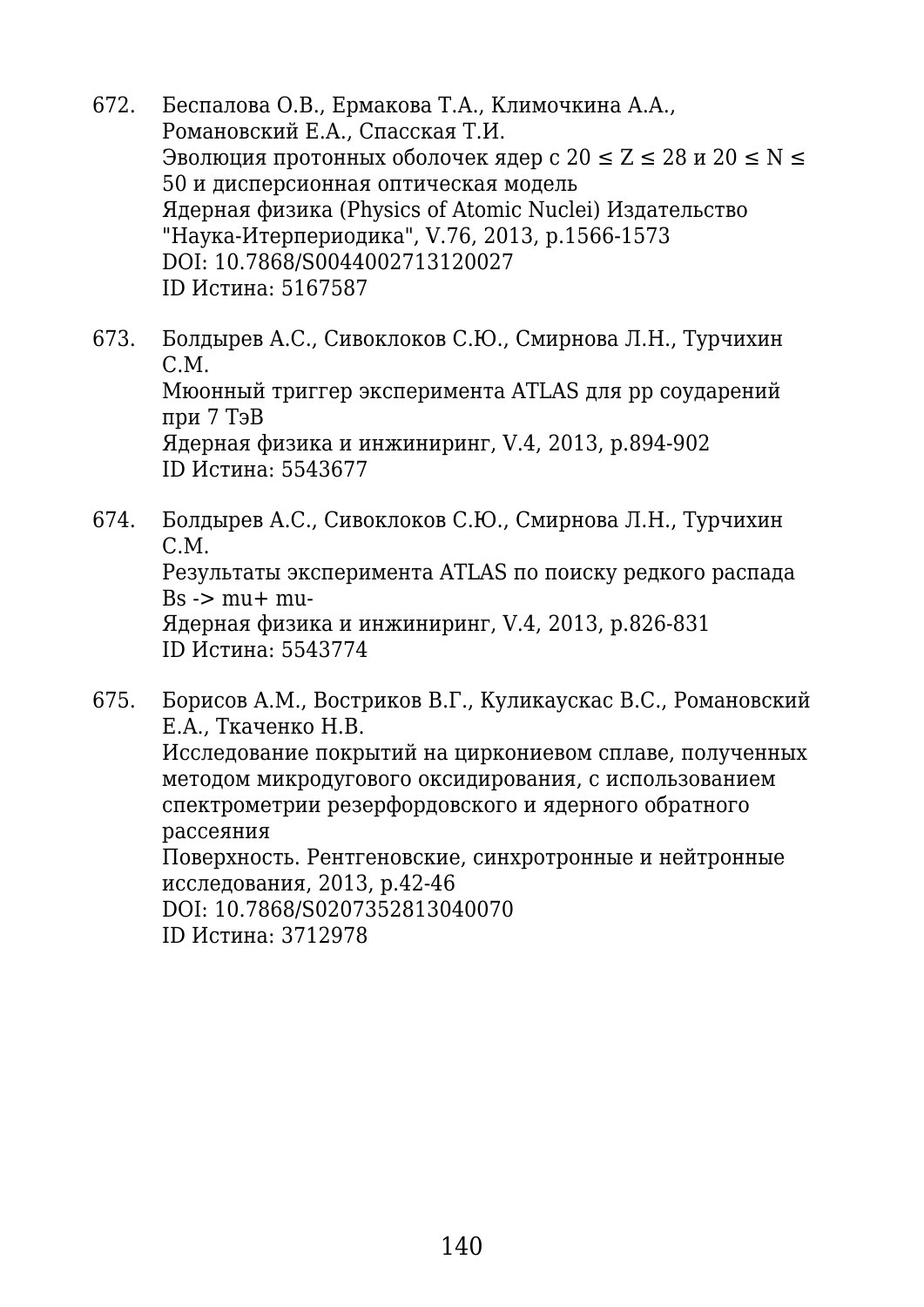676. Борисов А.М., Востриков В.Г., Романовский Е.А., Ткаченко Н.В.

Исследование керамикоподобных оксидных покрытий на цирконии,полученных при плазменном воздействии в электролитах

Поверхность. Рентгеновские, синхротронные и нейтронные исследования, 2013, p.76-80

DOI: 10.7868/S0207352813040069 ID Истина: 3709300

677. Борисов А.М., Востриков В.Г., Романовский Е.А., Ткаченко Н.В. Формирование защитных покрытий методом микродугового оксидирования с использованием нанопорошков гидроксидов Al и Ca Физика и химия обработки материалов, 2013, p.53-58 ID Истина: 4495945

678. Варламов В.В., Ишханов Б.С., Орлин В.Н., Песков Н.Н., Степанов М.Е. Новые данные о парциальных фотонейтронных реакциях (g,n),  $(q, 2n)$  и  $(q, 3n)$ Ядерная физика, V.76, 2013, p.1484-1495 DOI: 10.7868/S0044002713110159 ID Истина: 4614899

- 679. Варламов В.В., Орлин В.Н., Песков Н.Н., Степанов М.Е. Сечения парциальных фотонейтронных реакций на ядре 115In и разделение нейтронов по множественности Известия РAH, серия физическая (Bulletin of the Russian Academy of Sciences. Physics), V.77, 2013, p.425-434 DOI: 10.7868/S0367676513040297 ID Истина: 3237909
- 680. Веселовский И.С. Статистика изолированных и сложных геомагнитных бурь по материалам базы данных "APEV" за 23-й цикл солнечной активности ИКЛ СОЛНЕЧНОЙ Геомагнетизм и аэрономия, V.53, 2013, p.635-644 ID Истина: 4687121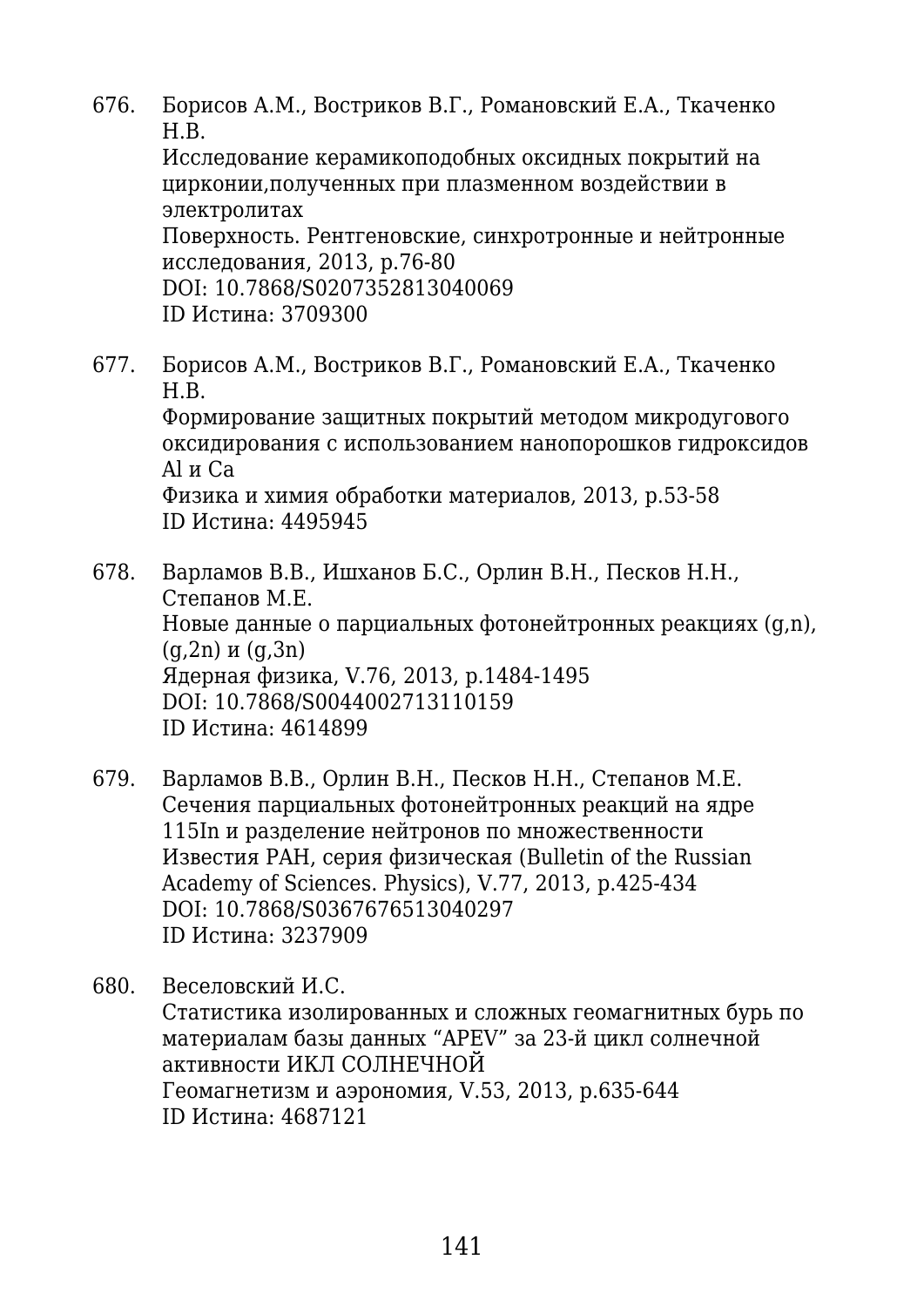- 681. Власова Н.А., Калегаев В.В., Мягкова И.Н., Панасюк М.И., Рубинштейн И.А., Рязанцева М.О., Тулупов В.И. О проникновении солнечных космических лучей в магнитосферу Земли 28.I.2012 Космические исследования(Cosmic Research), V.51, 2013, p.355-362 DOI: 10.7868/S0023420613050099 ID Истина: 4456391
- 682. Власова Н.А., Новиков Л.С., Рубинштейн И.А., Чирская Н.П. Метрологические характеристики детекторов космического излучения Физика и химия обработки материалов, 2013, p.32-39 ID Истина: 5547466
- 683. Володичев Н.Н., Сигаева Е.А. Тепловые нейтроны от поверхности Земли во время кульминаций Луны и Солнца в дни новолуний и полнолуний Вестник Московского университета. Серия 3. Физика, астрономия (Moscow University Physics Bulletin, Physics and Astronomy), 2013, p.84-86 ID Истина: 2639967
- 684. Воронин А.Г., Кудряшов И.А. МНОГОКАНАЛЬНАЯ МИКРОСХЕМА ДЛЯ ТРЕКОВОЙ СИСТЕМЫ ЭКСПЕРИМЕНТА CBM Журнал Микроэлектроника, V.42, 2013, p.153-160 ID Истина: 3274490
- 685. Воронина Е.Н., Новиков Л.С. Математическое моделирование радиационных воздействий на наноструктуры Известия РAH, серия физическая (Bulletin of the Russian Academy of Sciences. Physics), V.77, 2013, p.897-903 ID Истина: 5198847
- 686. Воронина Е.Н., Чирская Н.П. Оценка эффективности применения многослойных микроструктур в системах радиационной защиты Физика и химия обработки материалов, 2013, p.23-28 ID Истина: 4975754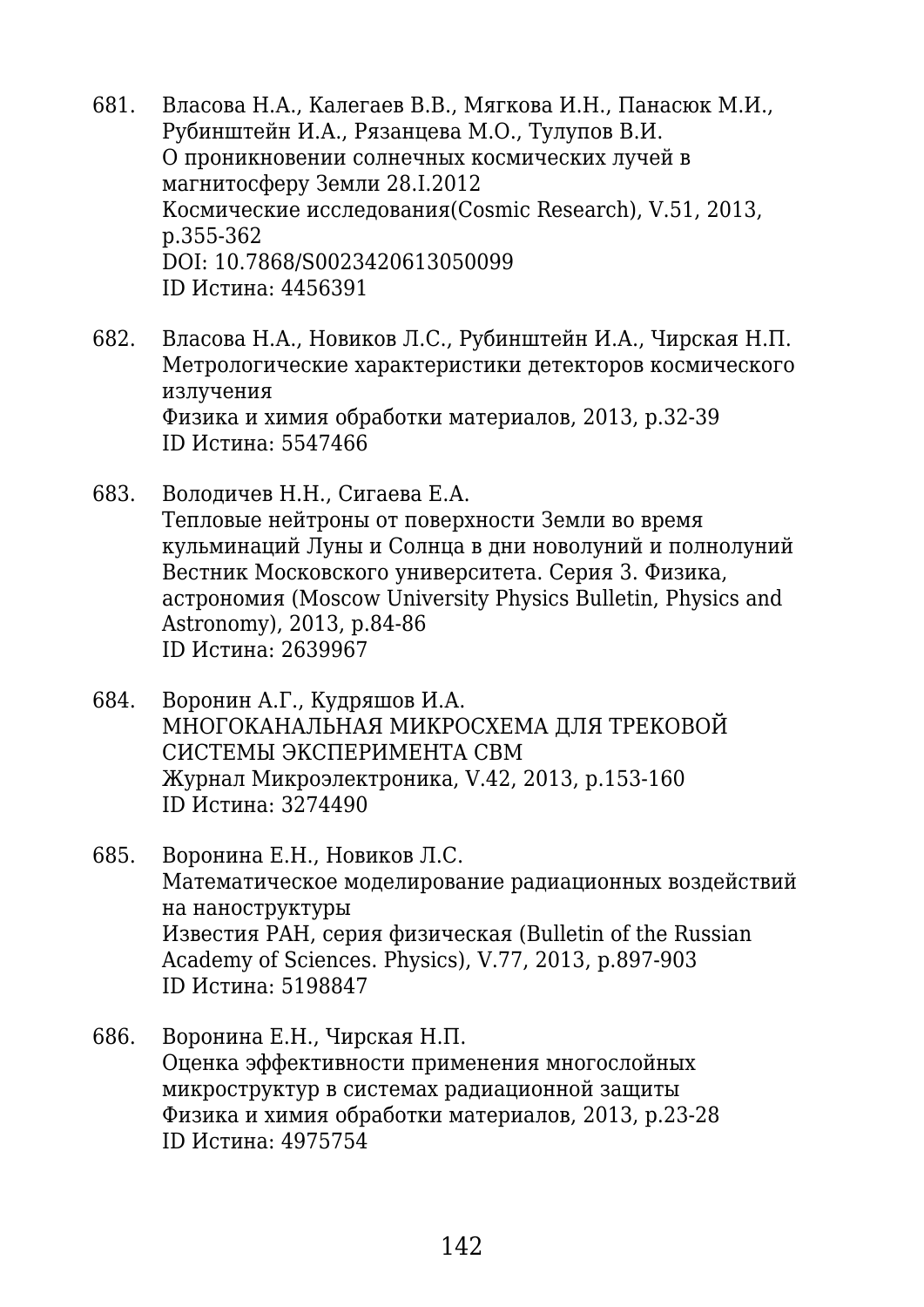687. Гаврилов А.В.

Моделирование гемодинамических изменений в артериях и артериальных аневризмах головного мозга при сосудистом спазме Нейрохирургия, 2013, p.16-25

ID Истина: 5811670

688. Гаврилов А.В.

Систолический и диастолический потоки в левом желудочке в норме и при ишемической болезни сердца Ультразвуковая и функциональная диагностика, 2013, p.18-27 ID Истина: 5811705

## 689. Гаврилов А.В.

Неинвазивная регистрация турбулентных потоков в левом желудочке Хирургия. Журнал им. Н.И.Пирогова, 2013, p.45-48 ID Истина: 5811719

690. Гаврилов А.В.

Оценка скорости смещения стенки аорты у больных с аневризмой брюшной аорты до и после протезирования Ультразвуковая и функциональная диагностика, 2013, p.64-69 ID Истина: 5856778

691. Галанина Л.И., Зеленская Н.С., Конюхова И.А., Лебедев В.М., Орлова Н.В., Спасский А.В. Исследование механизма неупругого рассеяния дейтронов на 24 Ма при Ed = 15.3 Мэ $B$ Известия РAH, серия физическая (Bulletin of the Russian Academy of Sciences. Physics), V.77, 2013, p.492-495 DOI: 10.7868/S0367676513040084 ID Истина: 3679536

692. Галанина Л.И., Зеленская Н.С., Конюхова И.А., Лебедев В.М., Орлова Н.В., Спасский А.В. Угловые корреляции в неупругом рассеянии 24Mg(d,  $d$ 'гамма)24Mg при Ed = 15.3 МэВ Ядерная физика, V.76, 2013, p.1496-1502 DOI: DOI: 10.7868/S0044002713110068 ID Истина: 4787009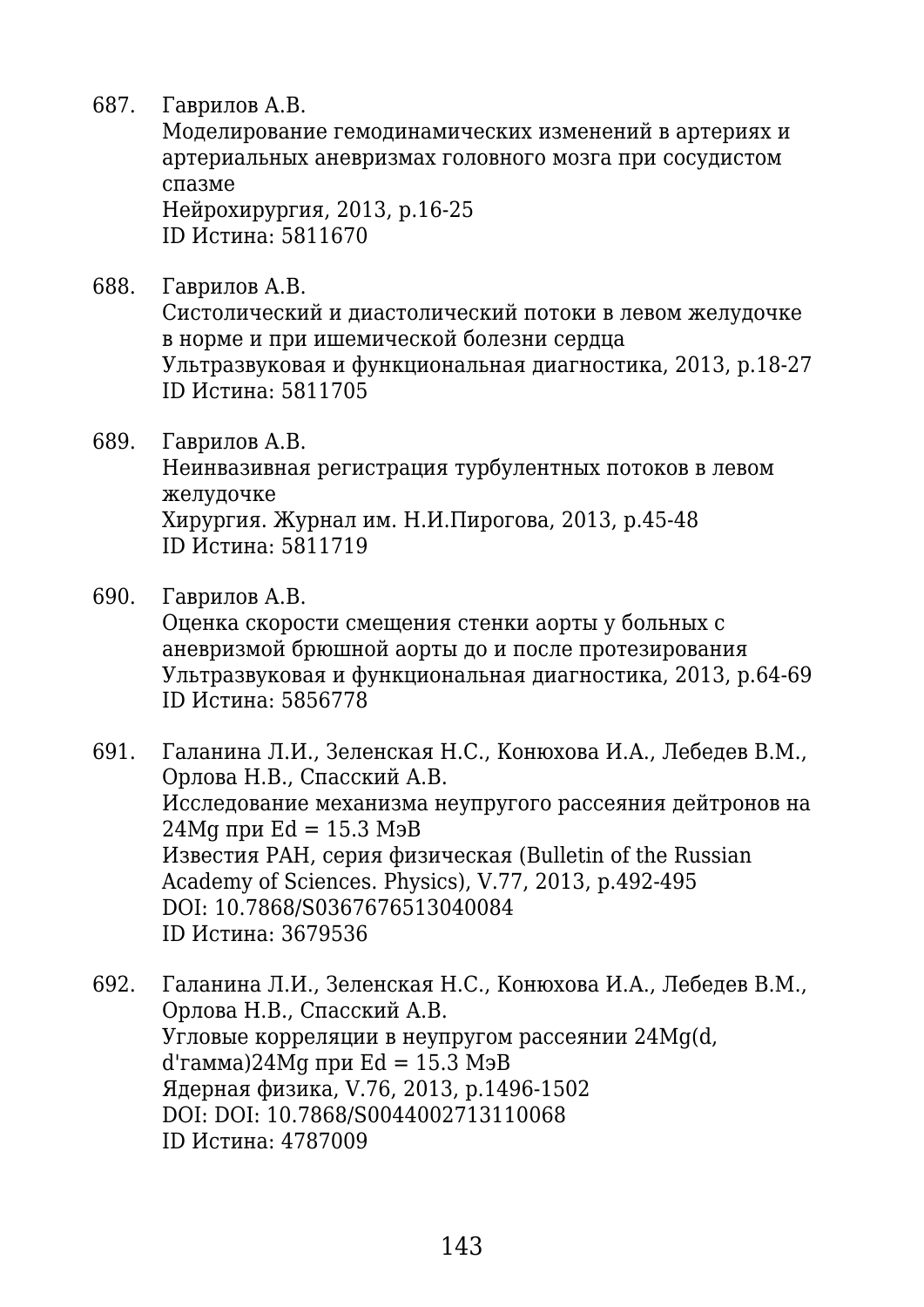- 693. Галанина Л.И., Зеленская Н.С., Лебедев В.М., Орлова Н.В., Спасский А.В. Динамическая деформация легких ядер в возбужденных состояниях Известия РAH, серия физическая (Bulletin of the Russian Academy of Sciences. Physics), V.77, 2013, p.1010-1020 DOI: 10.7868/S0367676513060124 ID Истина: 3679553
- 694. Галанина Л.И., Зеленская Н.С. Пространственная периферия изотопов лития Ядерная физика, V.76, 2013, p.1542-1548 DOI: DOI: 10.7868/S0044002713120076 ID Истина: 3645167
- 695. Галанина Л.И., Зеленская Н.С. Структура нейтронной периферии изотопов 9,11Li Известия РAH, серия физическая (Bulletin of the Russian Academy of Sciences. Physics), V.77, 2013, p.428-432 DOI: 10.768/S0367676513040078 ID Истина: 3679544
- 696. Галкин В.И. Характеристики черенковского телескопа для измерения массового состава ПКЛ с энергиями выше 1 ПэВ Известия РAH, серия физическая (Bulletin of the Russian Academy of Sciences. Physics), V.77, 2013, p.1568-1570 ID Истина: 5399945
- 697. Гарипов Г.К., Панасюк М.И., Свертилов С.И., Яшин И.В. Академический микроспутник «Чибис-М» Космические исследования(Cosmic Research), V.52, 2013, p.1-13 ID Истина: 5527241
- 698. Гецелев И.В., Гецелев И.В., Подзолко М.В., Охлопков В.П. Пассивные долготы источников солнечных космических лучей Известия РAH, серия физическая (Bulletin of the Russian Academy of Sciences. Physics), V.77, 2013, p.567-569 ID Истина: 5354653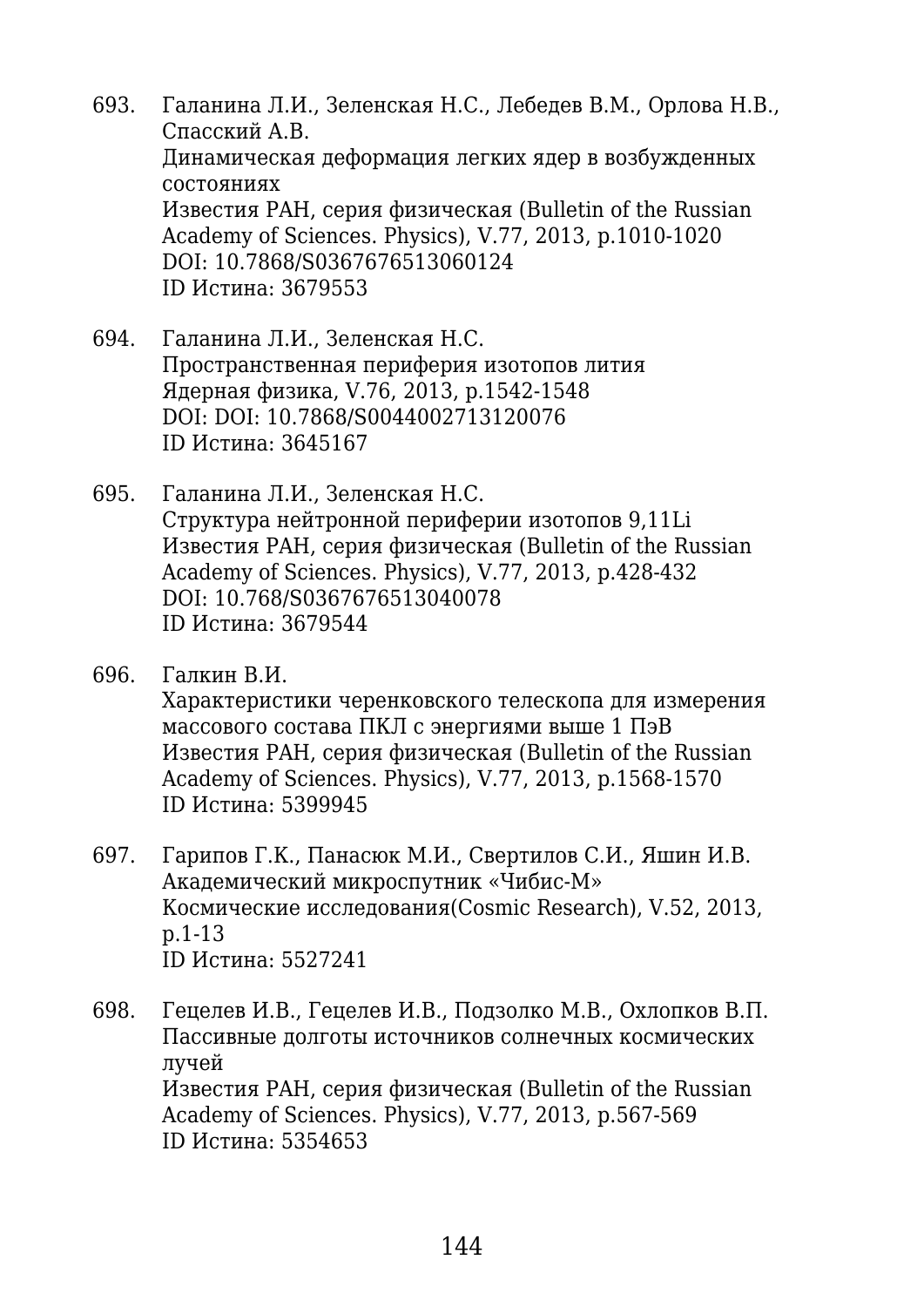- 699. Гецелев И.В., Гецелев И.В., Подзолко М.В., Охлопков В.П. Межпланетные протоны на орбите Земли Известия РAH, серия физическая (Bulletin of the Russian Academy of Sciences. Physics), V.77, 2013, p.570-573 ID Истина: 5354695
- 700. Годовиков С.К., Ермаков А.Н., Никитин С.М. Локальная активация кристаллов g-лучамии и процессы самоорганизации Известия РAH, серия физическая (Bulletin of the Russian Academy of Sciences. Physics), V.77, 2013, p.730-735 ID Истина: 4616608
- 701. Годовиков С.К., Никитин С.М. Последействия электрического удара в мультиферроике BIFEO3 Известия РAH, серия физическая (Bulletin of the Russian Academy of Sciences. Physics), V.77, 2013, p.751-754 ID Истина: 4616520
- 702. Годовиков С.К., Постников Е.Б., Радченко В.В., Силаев А.А., Силаев А.А.(мл ) Мёссбауэровский спектрометр удаленного доступа Физическое образование в ВУЗах, V.19, 2013, p.115-122 ID Истина: 3852530
- 703. Головкин М.В. Ультразвуковое расщепление ДНК в комплексах с катионами Ag(I),  $Cu(II)$ ,  $Hg(II)$ Биофизика, V.58, 2013, p.36-46 ID Истина: 3640746
- 704. Грибов И.В., Чепурнов А.С. Цифровые источники тока Приборы, 2013, p.20-27 ID Истина: 4485653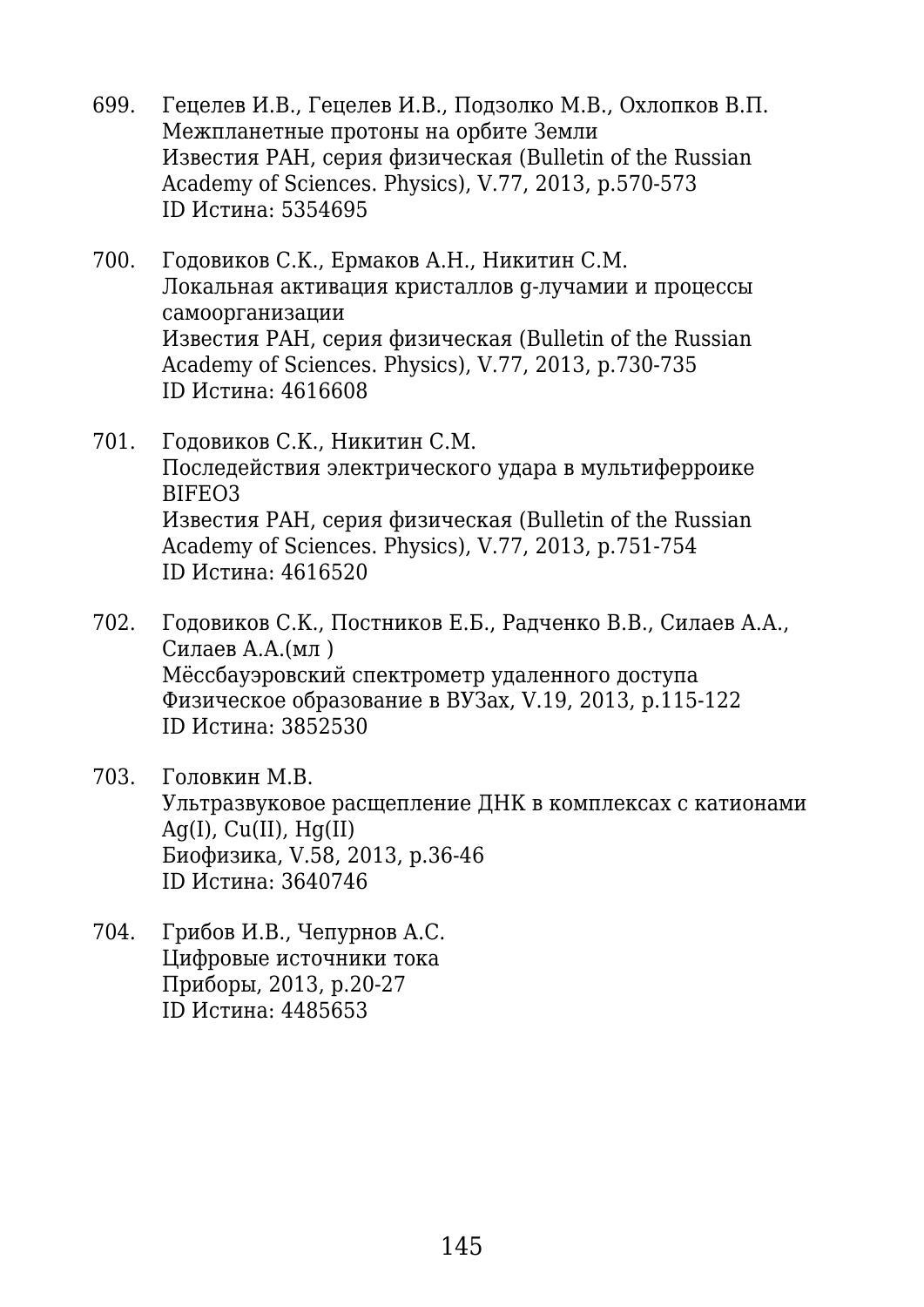- 705. Грум-Гржимайло А.Н., Грызлова Е.В. Компьютерное моделирование дифракции импульсов рентгеновских лучей на нанокристаллах биологических макромолекул с использованием унитарной аппроксимации нестационарных факторов атомного рассеяния Математическая биология и биоинформатика, V.8, 2013, p.93-118 ID Истина: 3448134
- 706. Дайбог Е.И., Логачев Ю.И. Юпитерианские электроны и солнечный ветер в минимуме 23-24 цикла солнечной активности Известия РAH, серия физическая (Bulletin of the Russian Academy of Sciences. Physics), V.77, 2013, p.618-621 ID Истина: 1613269
- 707. Деденко Л.Г., Роганова Т.М., Федорова Г.Ф. Единицы измерения сигналов в наземных и подземных детекторах Якутской установки Известия РAH, серия физическая (Bulletin of the Russian Academy of Sciences. Physics), V.77, 2013, p.1561-1563 DOI: 10.7868/S0367676513110148 ID Истина: 4859720
- 708. Дементьев Р.К. Сечения рождения D\*-мезонов в процессах e-p и e+p рассеяния на коллайдере HERA Вестник Московского университета. Серия 3. Физика, астрономия (Moscow University Physics Bulletin, Physics and Astronomy), 2013, p.34-37 ID Истина: 4855039
- 709. Демичев А.П., Ильин В.А., Крюков А.П., Поляков С.П. Сравнительный анализ алгоритмов построения больших коммуникационных сетей со свойствами "малого мира" Вестник УГАТУ, V.17, 2013, p.210-218 ID Истина: 3726897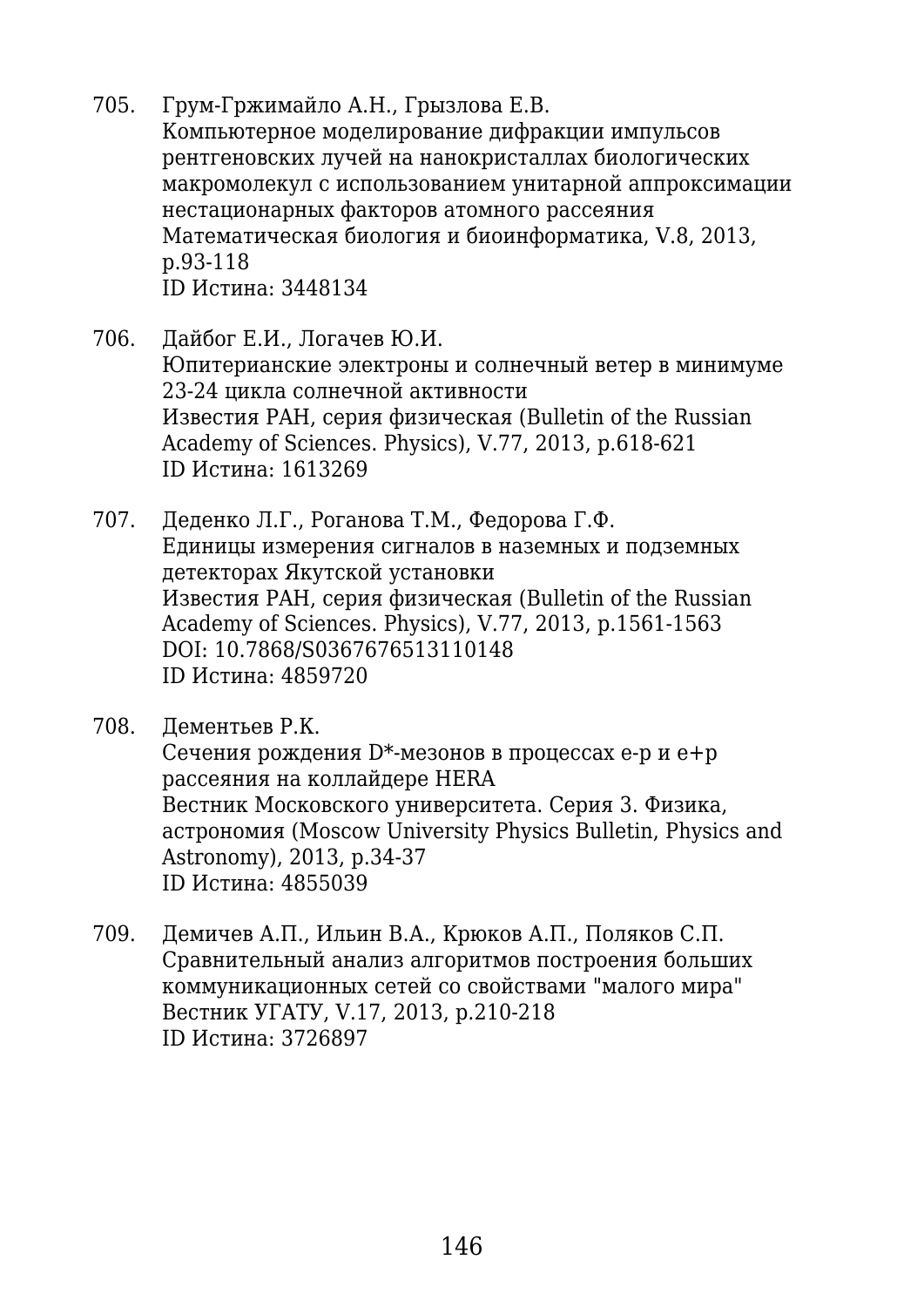- 710. Дзбановский Н.Н., Тимофеев М.А., Дворкин В.В., Пилевский А.А., Евлашин С.А. Получение и строение поликластерных пленок алмаза и алмазоподобных углеродных пленок Наноинженерия, 2013, p.16-25 ID Истина: 4777145
- 711. Доленко С.А., Персианцев И.Г. Нейросетевое решение обратной задачи лазерной спектроскопии по дистанционному определению температуры и солёности природных вод с учётом влияния растворённого органического вещества Информационные технологии, 2013, p.60-64 ID Истина: 3180811
- 712. Доленко С.А., Персианцев И.Г. Сравнение методов нейросетевого решения многопараметрической обратной задачи магнитотеллурики Известия высших учебных заведений, Геология и Разведка, 2013, p.47-52 ID Истина: 5237606
- 713. Доленко С.А. Кластерный анализ в медико-биологических исследованиях Патологическая физиология и экспериментальная терапия, 2013, p.84-96 ID Истина: 5679237
- 714. Дроздов А.Ю., Григорьев А.В. Анализ потоков нейтронов от гроз в области генерации и на орбитальных высотах Известия РAH, серия физическая (Bulletin of the Russian Academy of Sciences. Physics), V.77, 2013, p.655-657 DOI: 10.7868/S0367676513050177 ID Истина: 3714020
- 715. Дубинин М.Н., Саврин В.И. Новая частица - бозон Хиггса? Земля и Вселенная, 2013, p.21-32 ID Истина: 3612969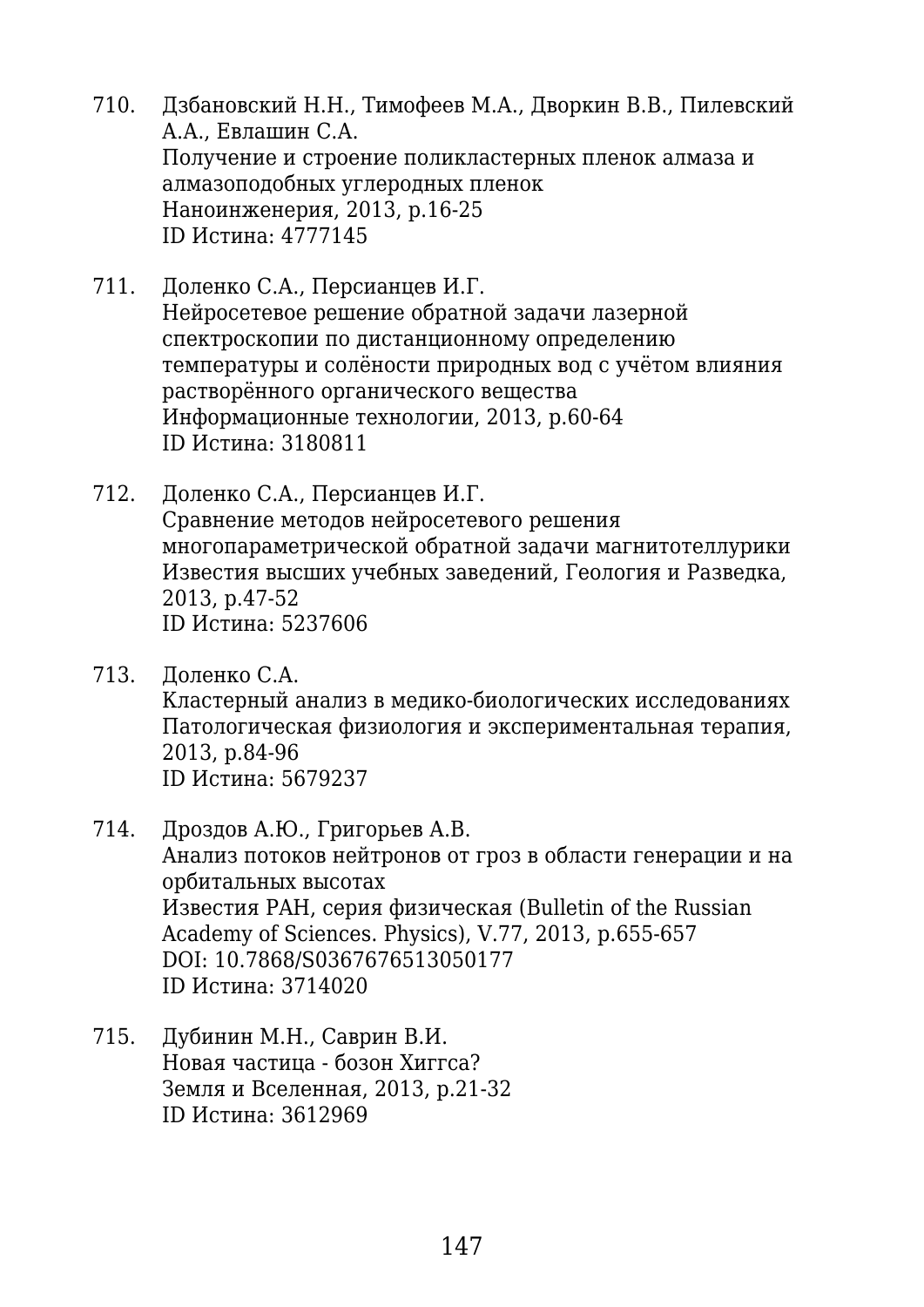716. Дубинин М.Н.

Эффективный потенциал Хиггса в неминимальной суперсимметричной стандартной модели Вестник Самарского государственного технического университетата. Серия физико-математические науки, 2013, p.233-242 ID Истина: 5210175

- 717. Ермаков А.Н., Ишханов Б.С., Кузнецов А.А., Стопани К.А., Ханкин В.В., Шведунов В.И. Образование 18F в реакции 19F(γ, n) Известия РAH, серия физическая (Bulletin of the Russian Academy of Sciences. Physics), V.77, 2013, p.531-534 ID Истина: 4358873
- 718. Ермаков А.Н.

Определение в водных растворах ионов железа(II) методом вторично-эмиссионной масс-спектрометрии Журнал аналитической химии, V.68, 2013, p.688-693 DOI: 10.7868/S0044450213050137 ID Истина: 3660083

- 719. Знаткова С.С., Антонова Е.Е., Кирпичев И.П. Определение толщины низкоширотного погранслоя в магнитосфере Земли, Геомагнетизм и аэрономия, V.53, 2013, p.745-756 DOI: 10.7868/S0016794013060175 ID Истина: 4833906
- 720. Игнатович В.К. Фаза Берри для нейтрона Успехи физических наук, V.183, 2013, p.631-632 DOI: 10.3367/UFNr.0183.201306e.0631 ID Истина: 3726181

721. Ишков В.Н. Текущий момент развития 24 цикла солнечной активности Астрономический циркуляр, 2013, p.1-8 ID Истина: 5110502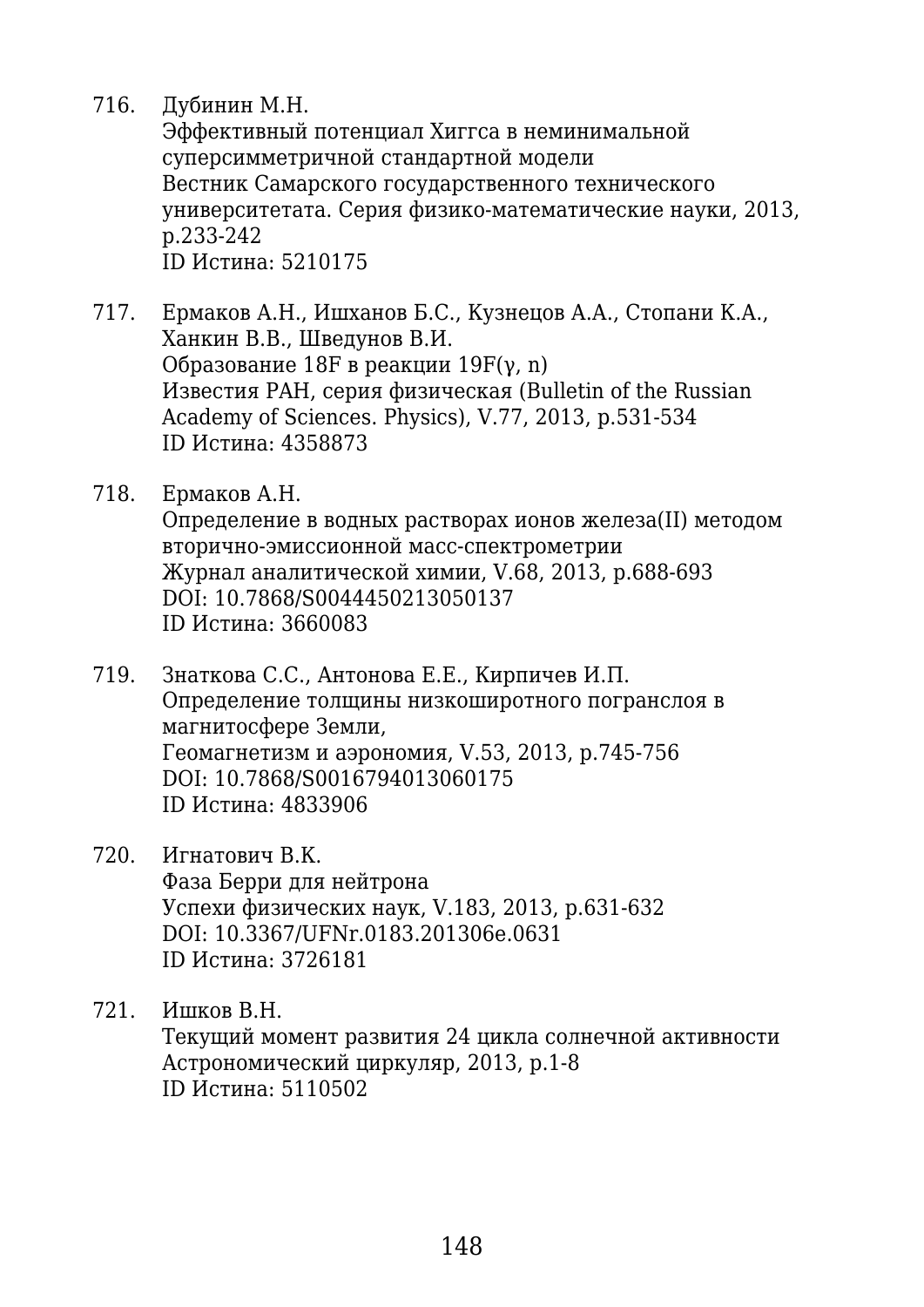- 722. Ишханов Б.С., Кузнецов А.А. Фоторасщепление 238U в области энергий гигантского дипольного резонанса Вестник Московского университета. Серия 3. Физика, астрономия (Moscow University Physics Bulletin, Physics and Astronomy), 2013, p.27-32 ID Истина: 3546547
- 723. Ишханов Б.С., Кузнецов А.А. Массовое распределение осколков фотоделения 238U Вестник Московского университета. Серия 3. Физика, астрономия (Moscow University Physics Bulletin, Physics and Astronomy), 2013, p.15-22 ID Истина: 4715273
- 724. Ишханов Б.С., Орлин В.Н., Стопани К.А., Ханкин В.В., Шведунов Н.В. Фоторасщепление изотопа 116CD Ядерная физика, V.76, 2013, p.987 ID Истина: 5629856
- 725. Ишханов Б.С., Стопани К.А. Измерения атомного номера и количества вещества объектов с помощью радиоактивных источников Известия РAH, серия физическая (Bulletin of the Russian Academy of Sciences. Physics), V.77, 2013, p.1008-1011 DOI: 10.7868/S0367676513060057 ID Истина: 4358858
- 726. Июдин А.Ф., Свертилов С.И., Яшин И.В. Характеристики элементов позиционно-чувствительных детекторов на основе перспективных неорганических сцинтилляторов LaBr3:Ce и CeBr3 Приборы и техника эксперимента, V.56, 2013, p.640-652 DOI: 10.1134/50020441213050175 ID Истина: 5527005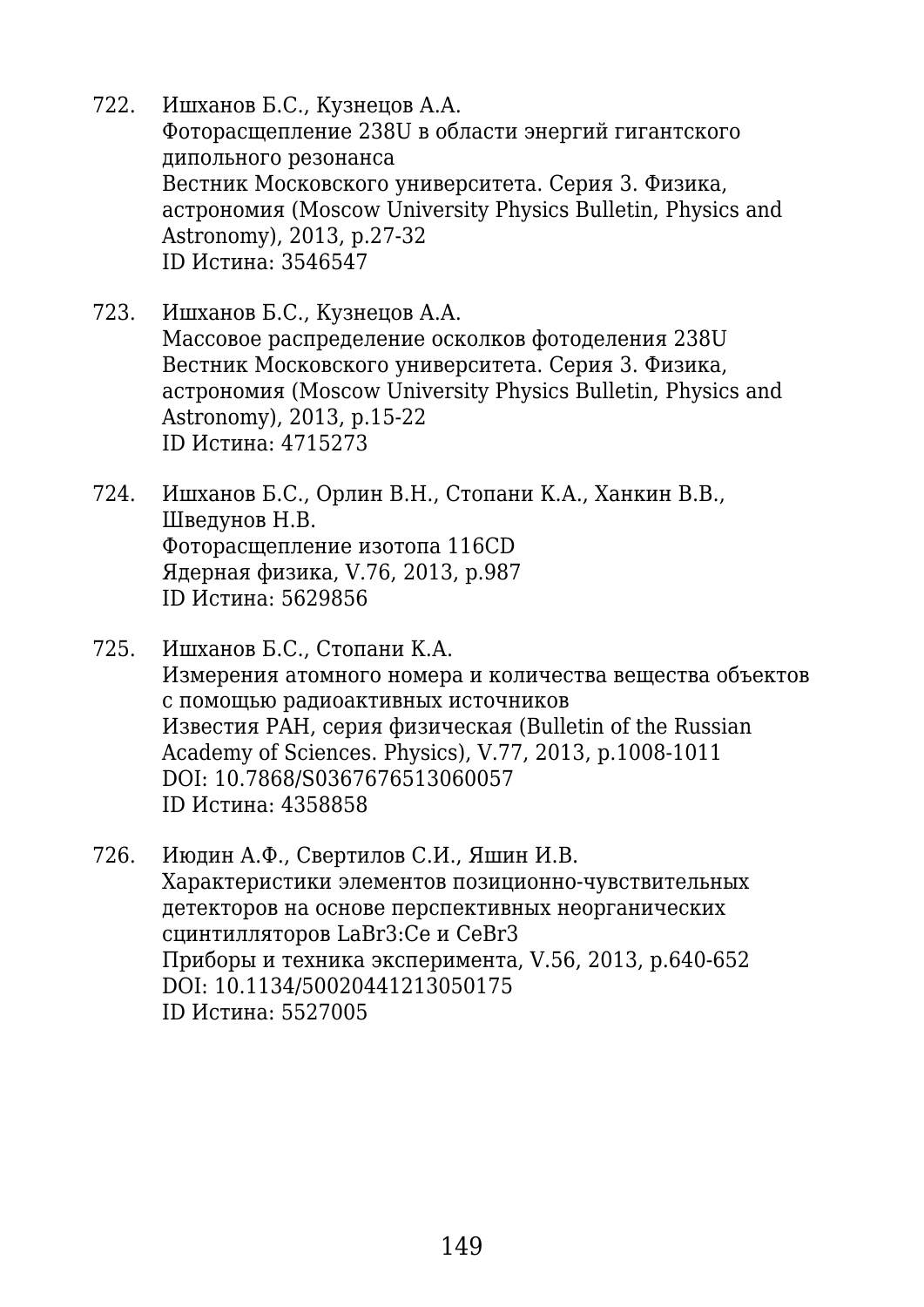- 727. Калмыков Н.Н., Константинов А.А., Подорожный Д.М., Свешникова Л.Г., Турундаевский А.Н. Изучение первичного космического излучения на поверхности Луны Ядерная физика, V.76, 2013, p.82-89 DOI: 10.7868/S004400271301008X ID Истина: 3152141
- 728. Калмыков Н.Н., Куликов Г.В., Сулаков В.П., Фомин Ю.А. Оценка доли фотонов в потоке первичных космических лучей при энергиях около 1017 эВ по данным установки ШАЛ МГУ Известия РAH, серия физическая (Bulletin of the Russian Academy of Sciences. Physics), V.77, 2013, p.695-697 DOI: 10.7868/S0367676513050256 ID Истина: 4444119
- 729. Кириллов А.А. Исмагилов Раис Сальманович (к семидесятипятилетию со дня рождения) Успехи математических наук, V.68, 2013, p.185-190 DOI: 10.4213/rm9543 ID Истина: 4647524
- 730. Кичанов С.Е., Савенко Б.Н. Структурные и магнитные фазовые переходы в манганитe Pr0.7Sr0.3MnO3 при высоком давлении Письма в "Журнал экспериментальной и теоретической физики", V.97, 2013, p.624-629 DOI: 10.7868/S0370274X13090099 ID Истина: 5308116
- 731. Кичанов С.Е., Савенко Б.Н. Многосекционный кольцевой детектор тепловых нейтронов для исследования дифракции на микрообразцах в аксиальной геометрии Physics of Particles and Nuclei Letters, V.10, 2013, p.436-441 DOI: 10.1134/S154747711305004X ID Истина: 5308440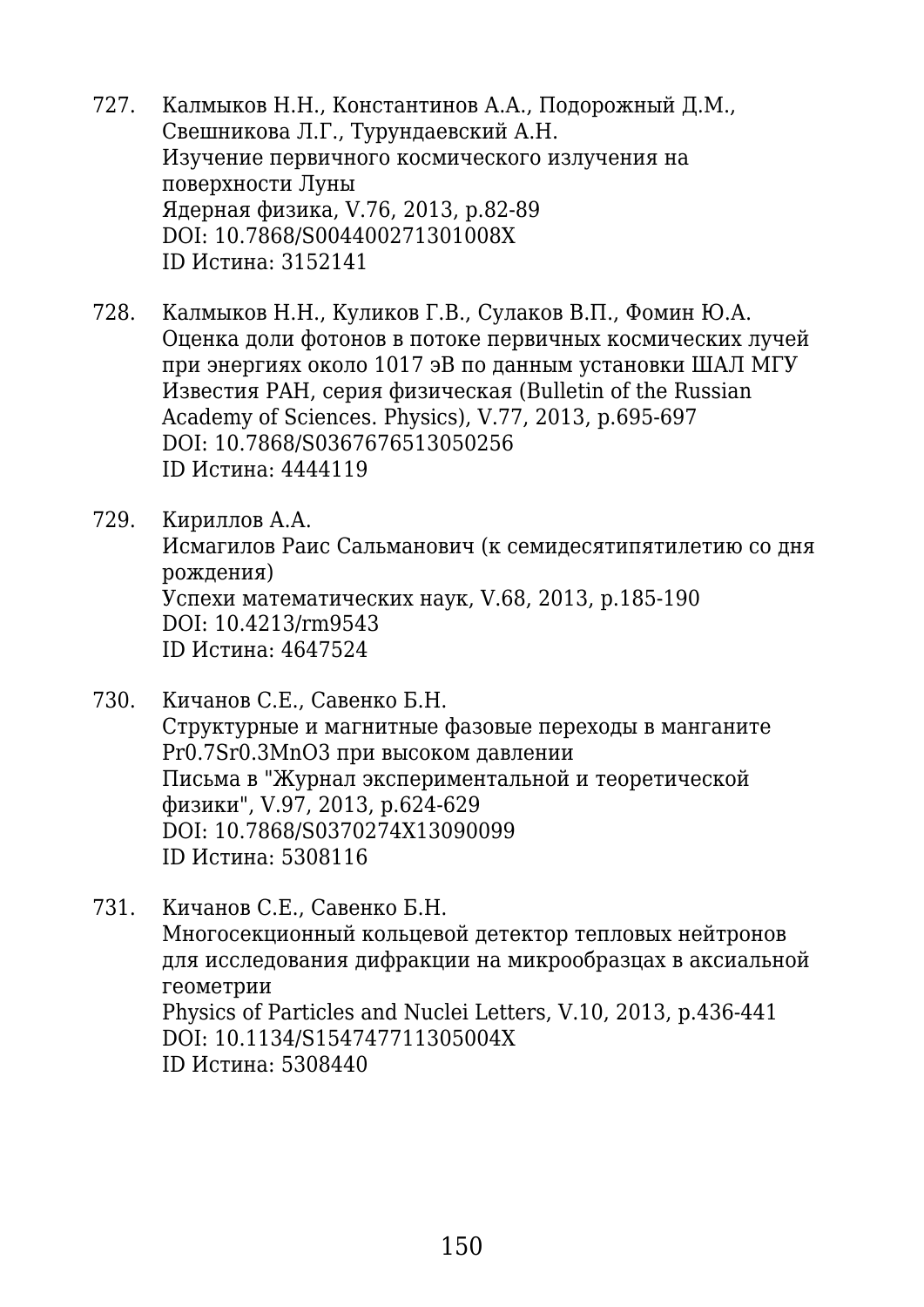- 732. Кичанов С.Е., Савенко Б.Н. Термостимулированный полиморфный фазовый переход в хлорпропамиде Поверхность. Рентгеновские, синхротронные и нейтронные исследования, V.7, 2013, p.1143-1147 DOI: 10.1134/S1027451013060323 ID Истина: 5308553
- 733. Козин М.Г., Ромашкина И.Л. СТП-детектор рентгеновского излучения с подслоем из β-тантала Известия РAH, серия физическая (Bulletin of the Russian Academy of Sciences. Physics), V.77, 2013, p.852-855 DOI: 10.7868/S0367676513060197 ID Истина: 4784790
- 734. Комаров В.В., Попова А.М. Кулоновский взрыв нанокластеров скользящих вдоль органических поверхностей Вестник Московского университета. Серия 3. Физика, астрономия (Moscow University Physics Bulletin, Physics and Astronomy), 2013, p.3-6 ID Истина: 3174425
- 735. Кравцов Н.В., Ларионцев Е.Г., Чекина С.Н., Фирсов В.В. Управление режимами генерации кольцевого чип-лазера при воздействии постоянным магнитным полем Квантовая электроника, V.43, 2013, p.477-480 DOI: 10.1070/QE2013v043n05ABEH015051 ID Истина: 4453353
- 736. Кравцов Н.В., Ларионцев Е.Г., Чекина С.Н. Стохастический резонанс на субгармонике периодического сигнала модуляции в твердотельном лазере Квантовая электроника, V.43, 2013, p.917-919 DOI: 10.1070/QE2013v043n10ABEH015069 ID Истина: 5525122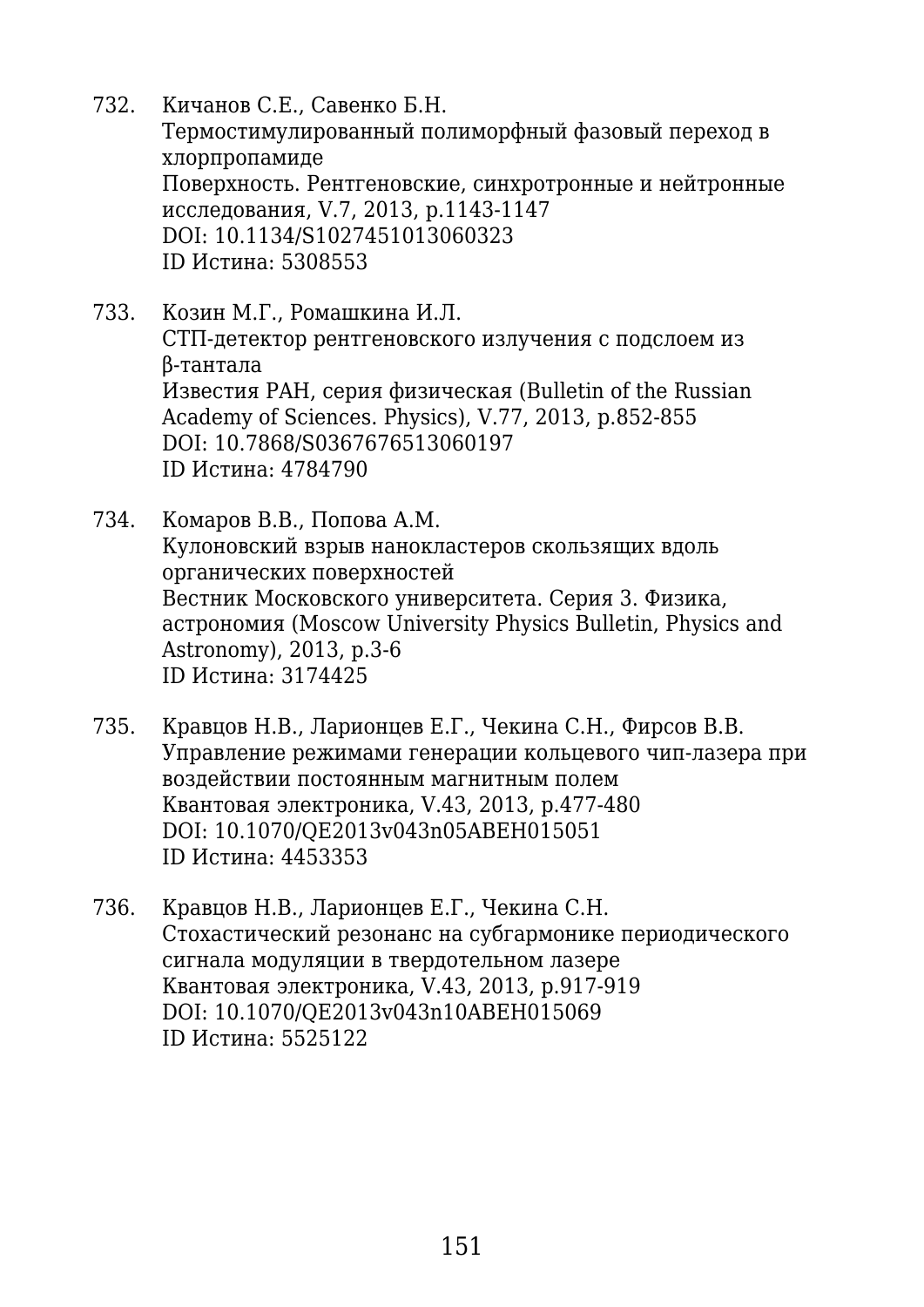- 737. Крюков А.П., Шамардин Л.В., Демичев А.П. Эффективный запуск гибридных параллельных задач в гриде Вестник ЮУрГУ, Серия Вычислительная математика и информатика, V.2, 2013, p.32-47 ID Истина: 5200285
- 738. Кузнецов Н.В. Сравнение результатов натурного и моделирующего экспериментов по облучению МОП-транзисторов Вопросы атомной науки и техники (ВАНТ), V.4, 2013, p.27-31 ID Истина: 5574109
- 739. Курт В.Г., Юшков Б.Ю.

Определение времени ускорения протонов, ответственных за начало наземных возрастаний солнечных космических лучей Известия РAH, серия физическая (Bulletin of the Russian Academy of Sciences. Physics), V.77, 2013, p.546-549 DOI: 10.7868/S0367676513050347 ID Истина: 3837228

- 740. Лазутин Л.Л. Инжекция релятивистских электронов во внутреннюю магнитосферу во время магнитных бурь: связь с суббурями Геомагнетизм и аэрономия, V.53, 2013, p.10-1134 ID Истина: 5333584
- 741. Лохтин И.П., Манагадзе А.К., Снигирев А.М. Ридж-эффект и явление выстроенности Ядерная физика, V.76, 2013, p.645-649 DOI: 10.7868/S0044002713040089 ID Истина: 3543732

742. Малова Х.В. Модель магнитодиска Юпитера Вестник Московского университета. Серия 3. Физика, астрономия (Moscow University Physics Bulletin, Physics and Astronomy), 2013, p.79-83 ID Истина: 3710730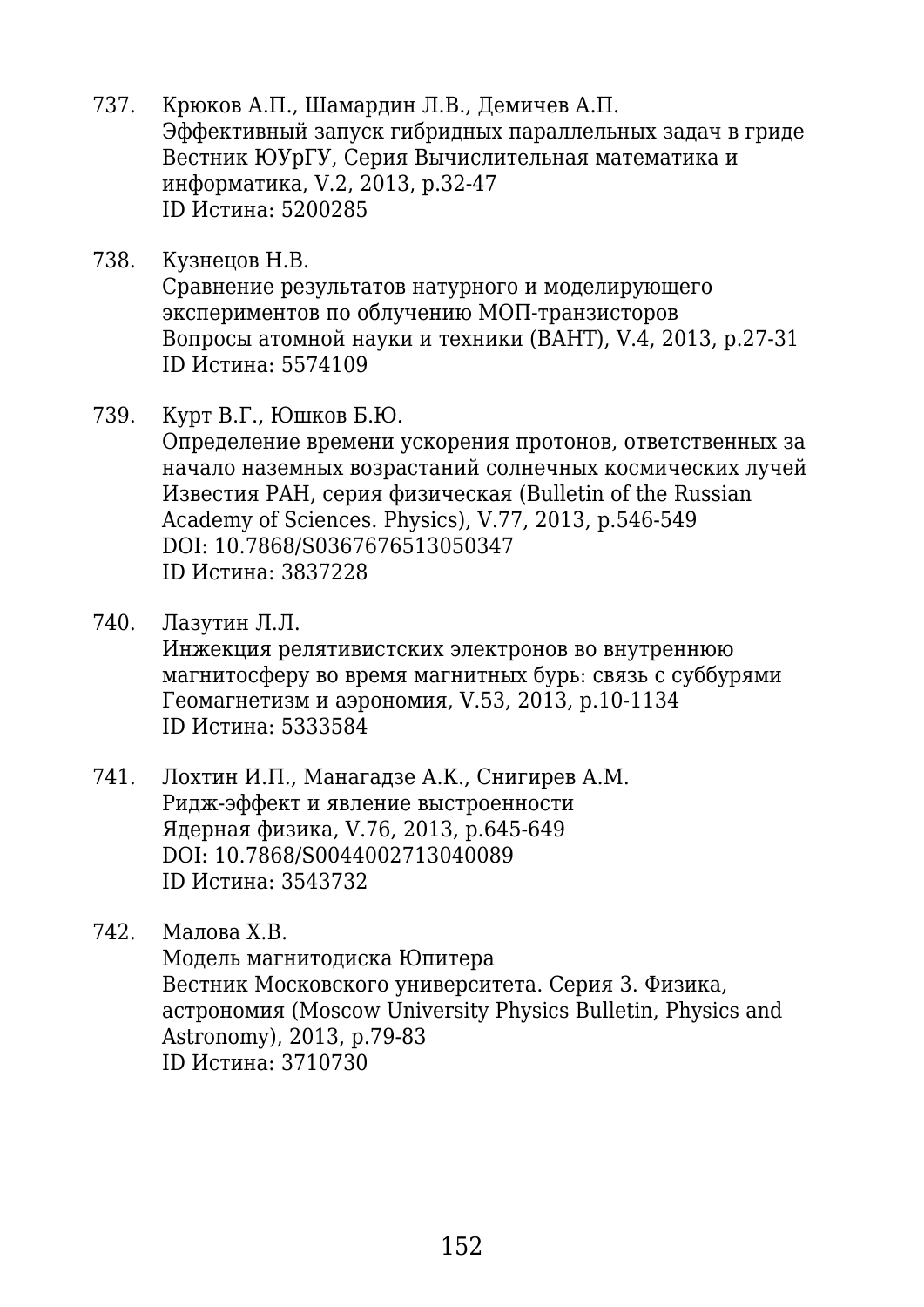743. Малова Х.В.

Квазиадиабатическая динамика ионов в бифурцированном токовом слое Физика плазмы, V.39, 2013, p.345-354 ID Истина: 3710775

- 744. Малова Х.В. Квазиадиабатическое описание динамики заряженных частиц в космической плазме Успехи физических наук, V.183, 2013, p.365-415 ID Истина: 3710874
- 745. Малова Х.В.

Моделирование магнитосферных кинетических тонких токовых слоев с «широм» магнитного поля Научная конференция Физического факультета МГУ «Ломоносовские чтения», Подсекция N 5 «Теоретическая и математическая физика», 15-24 апреля, 2013., Физический факультет МГУ, 20131 ID Истина: 5197647

- 746. Манагадзе А.К. ХАРАКТЕРИСТИКИ ФРАГМЕНТАЦИОННОЙ ОБЛАСТИ h–A ВЗАИМОДЕЙСТВИЙ ПРИ СВЕРХВЫСОКИХ ЭНЕРГИЯХ ПО ДАННЫМ РЭК Известия РAH, серия физическая (Bulletin of the Russian Academy of Sciences. Physics), V.77, 2013, p.1573-1576 DOI: 10.7868/S036767651311029X ID Истина: 5111871
- 747. Мирошниченко Л.И.

Солнечные космические лучи: 70 лет наземных наблюдений. - Геомагнетизм и аэрономия, Solar Cosmic Rays: 70 Years of Ground-Based Observations Geomagnetism and Aeronomy, V.53, 2013, p.579-600 DOI: ISSN 0016-7932 ID Истина: 4695733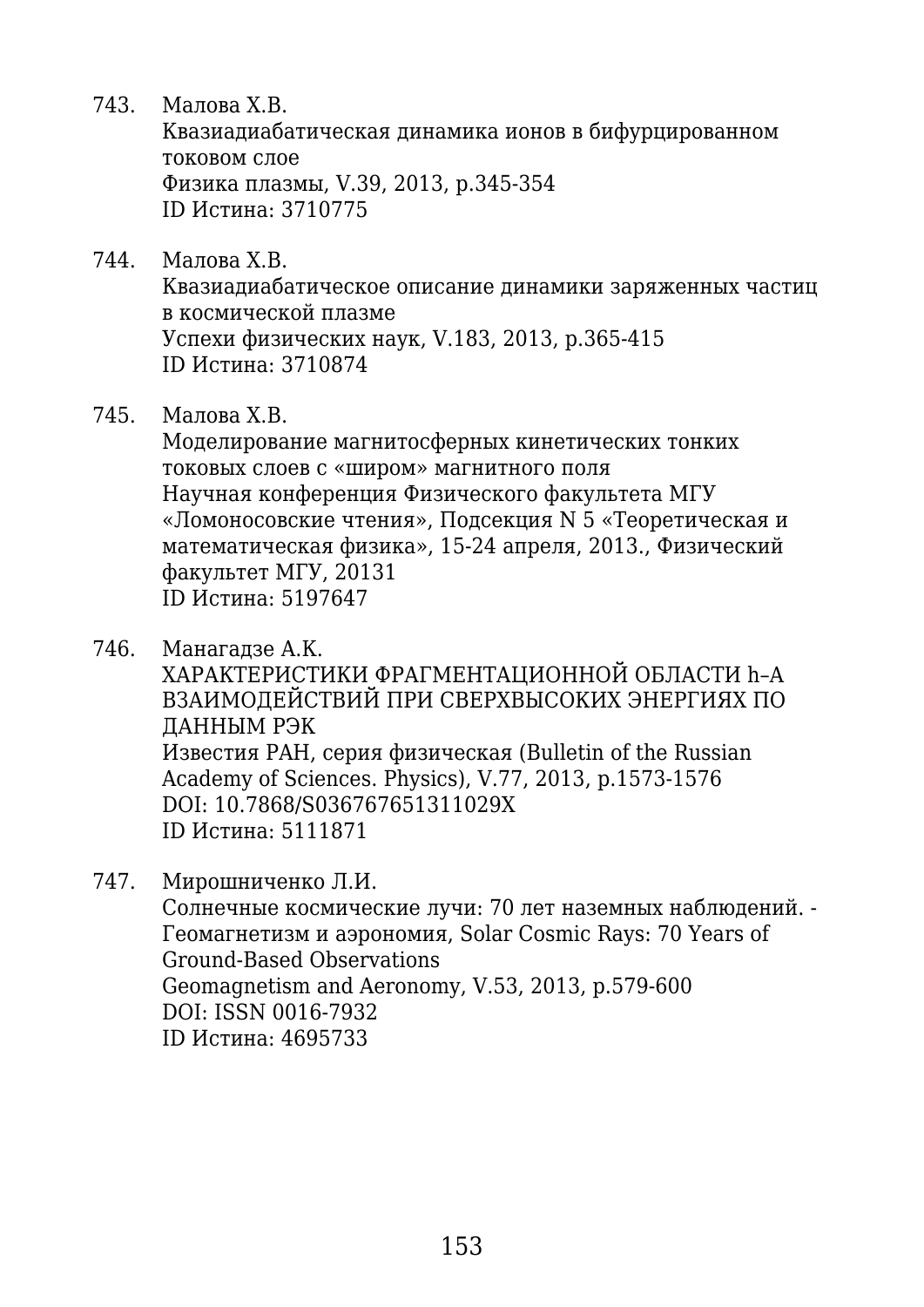748. Мягкова И.Н., Баринова В.О., Бобровников С.Ю., Баринов О.Г., Власова Н.А., Доленко С.А., Калегаев В.В., Рязанцева М.О., Широкий В.Р., Шугай Ю.С. Влияние солнечных вспышек на радиационную обстановку в околоземном космическом пространстве в марте-апреле 2013 г - возможности оперативного мониторинга Вестник Московского университета. Серия 3. Физика, астрономия (Moscow University Physics Bulletin, Physics and Astronomy), V.68, 2013, p.71-79 ID Истина: 4706658

749. Намиот В.А.

Об общих физических аспектах задачи эффективного поиска и выявления малигнизированных клеток in vivo Биофизика, V.58, 2013, p.645-651 ID Истина: 5316395

750. Никитин С.М.

Квантово-механические исследования термодинамики и механизмов реакции горения углеводородных композитных сред с добавками наноразмерных углеродных частиц различной природы Механика композиционных материалов и конструкций, V.19, 2013, p.624-638 ID Истина: 5380563

- 751. Никитина В.В. Перспективный фотосенсибилизатор для антимикробной фотодинамической терапии Клиническая практика (журнал ФМБА России), V.1, 2013, p.25-30 ID Истина: 3722767
- 752. Новиков Л.С., Воронина Е.Н., Чирская Н.П. Особенности радиационных воздействий на наноструктированные материалы Перспективные материалы, 2013, p.12-21 ID Истина: 5105190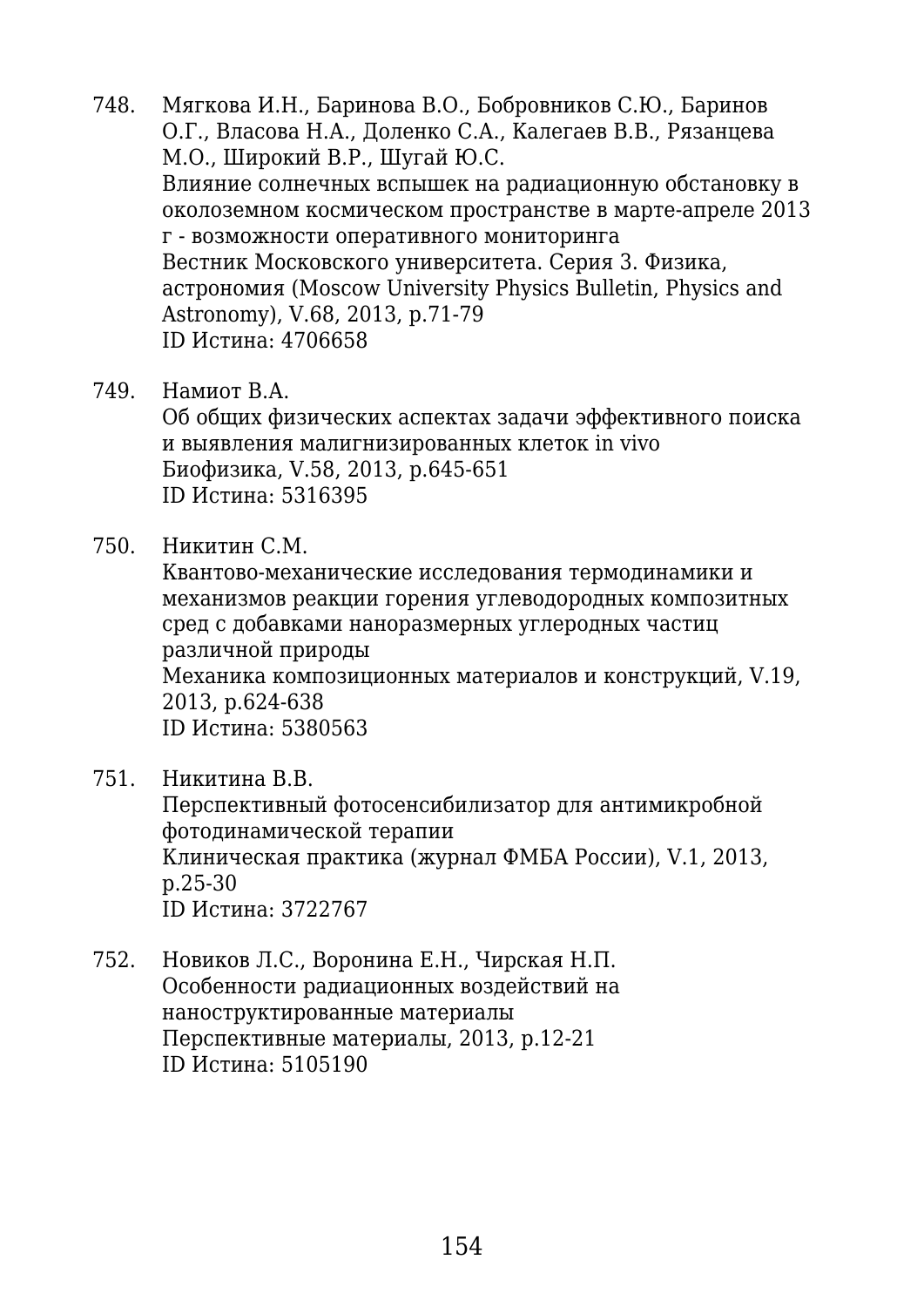- 753. Новиков Н.В., Теплова Я.А. Зарядовое распределение ионов азота, отраженных от медной и графитовой поверхностей Поверхность. Рентгеновские, синхротронные и нейтронные исследования, 2013, p.35-39 ID Истина: 3852903
- 754. Новиков Н.В., Теплова Я.А. Ширина равновесного зарядового распределения тяжелых ионов в твердой и газообразной средах Поверхность. Рентгеновские, синхротронные и нейтронные исследования, 2013, p.40-42 ID Истина: 3852912
- 755. Ныммик Р.А.

Зарядовые состояния тяжелых ионов по данным параметров энергетических спектров событий солнечных космических лучей

Известия РAH, серия физическая (Bulletin of the Russian Academy of Sciences. Physics), V.77, 2013, p.553-556 ID Истина: 4784875

756. Осипова Э.Р.

"Гидроакустическая система позиционирования экспериментального кластера нейтринного телескопа масштаба кубического километра на озере Приборы и техника эксперимента, 2013, p.87-97 ID Истина: 5391220

757. Осипова Э.Р.

"Система сбора данных экспериментального кластера нейтринного телескопа масштаба кубического километра на озере Байкал Приборы и техника эксперимента, V.56, 2013, p.449-458 ID Истина: 5391274

758. Охлопков В.П.

О СВЯЗИ ЦИКЛОВ СОЛНЕЧНОЙ АКТИВНОСТИ С КОНФИГУРАЦИЯМИ ПЛАНЕТ Известия РAH, серия физическая (Bulletin of the Russian Academy of Sciences. Physics), V.77, 2013, p.667-669 ID Истина: 3531511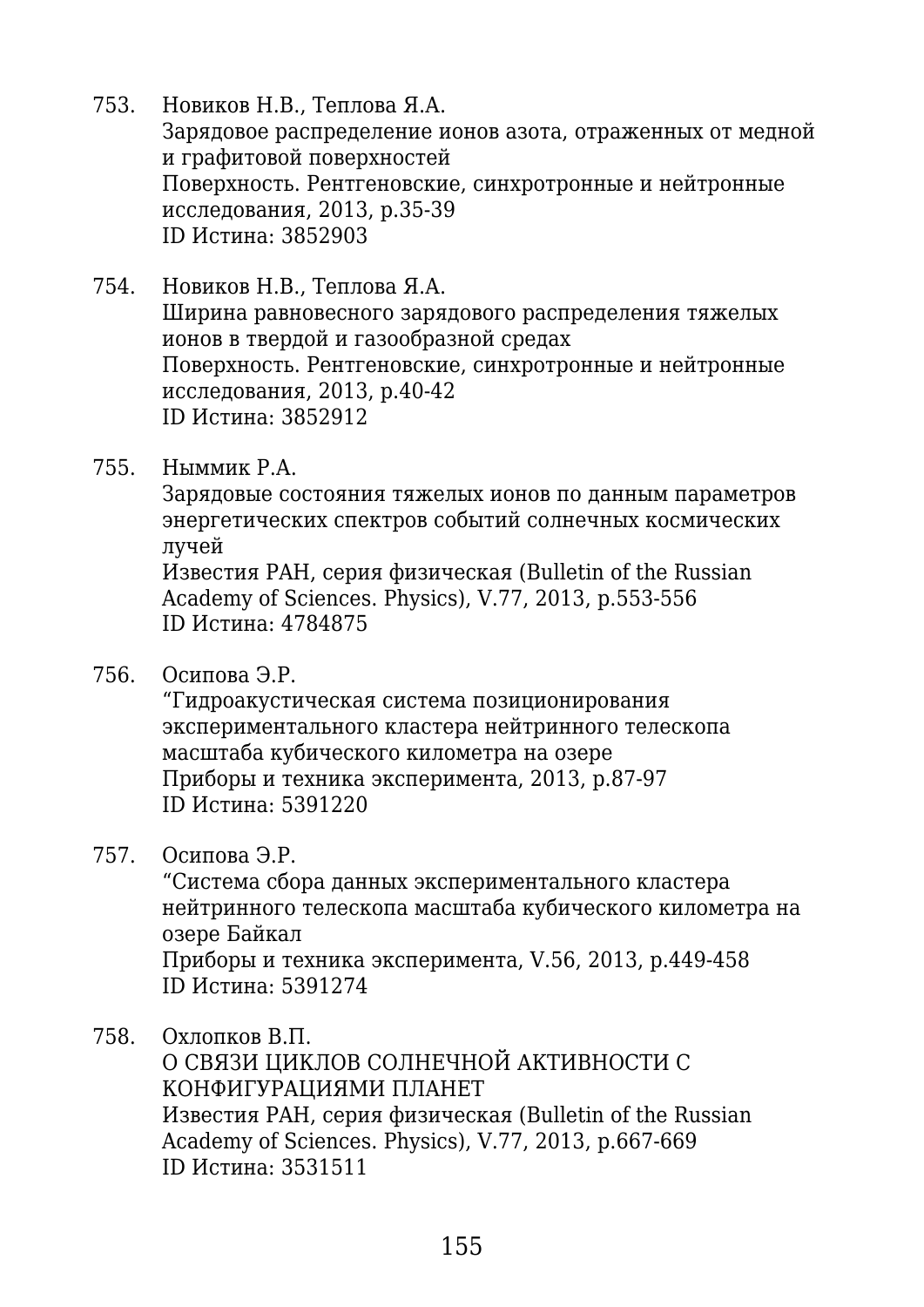- 759. Паль А.Ф., Рябинин А.Н., Серов А.О. Применение пылевой плазмы для получения дисперсных композиционных материалов Российский химический журнал, V.57, 2013, p.70-83 ID Истина: 5548113
- 760. Панасюк М.И., Романовский Е.А., Тулупов В.И. О планетарном распределении полярных сияний Вестник Российской академии наук, V.83, 2013, p.437-442 DOI: 10.7868/S0869587313050101 ID Истина: 3709218
- 761. Панасюк М.И., Романовский Е.А. Академик Д.В. Скобельцын- основатель школы ядерной физики НИИЯФ МГУ Успехи физических наук, V.183, 2013, p.428-433 ID Истина: 4495816
- 762. Панасюк М.И., Романовский Е.А. Дмитрий Владимирович Скобельцын(К 120-летию со дня рождения) Земля и Вселенная. . Космонавтика, астрономия, геофизика, 2013, p.46-50 ID Истина: 4495870
- 763. Панов А.Д., Зацепин В.И., Сокольская Н.В. Рост отношения потоков тяжелых ядер к потоку железа, измеренный в эксперименте ATIC при энергии больше 100 ГэВ на нуклон Известия РAH, серия физическая (Bulletin of the Russian Academy of Sciences. Physics), V.77, 2013, p.681-684 DOI: 10.7868/S0367676513050438 ID Истина: 3630070
- 764. Пискарев И.М. Влияние излучения плазмы искрового разряда на модификацию белков и липидов Фундаментальные исследования, 2013, p.572-575 ID Истина: 3219135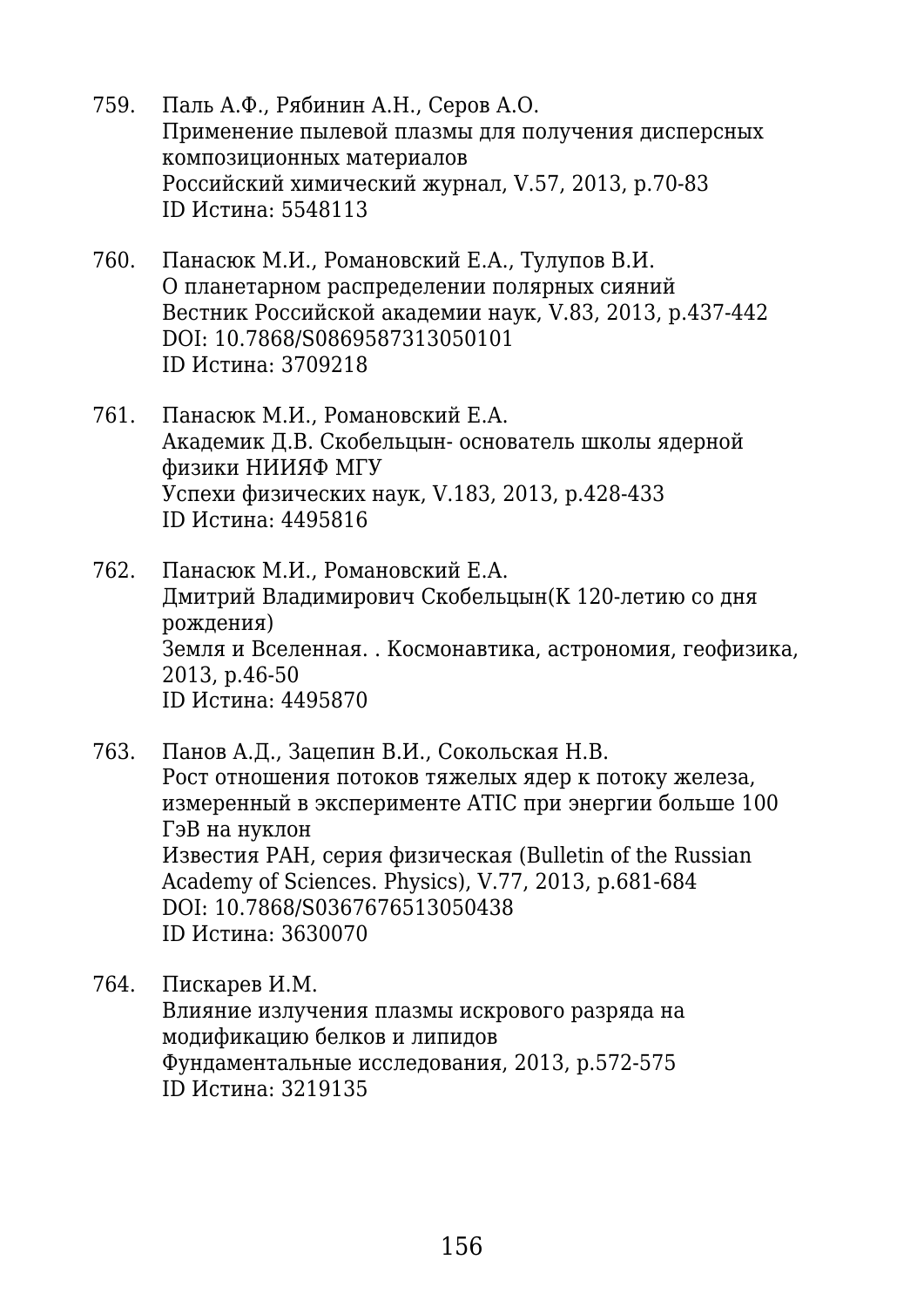765. Пискарев И.М.

Химические эффекты самостоятельного искрового разряда. Моделирование процессов в жидкости Химия высоких энергий, V.47, 2013, p.152-156 DOI: 10.7868/S0023119713020130 ID Истина: 3279832

766. Пискарев И.М.

Сравнение химических эффектов УФ-излучения искрового разряда на воздухе и ртутной лампы низкого давления Химия высоких энергий, V.47, 2013, p.376-380 DOI: 10.7868/S0023119713050098 ID Истина: 4432541

- 767. Пискарев И.М. Оценка прооксидантных свойств аскорбиновой кислоты Биофизика, V.58, 2013, p.582-586 ID Истина: 4447602
- 768. Пискарев И.М. Механизм воздействия УФ-излучения искрового разряда и ртутной лампы низкого давления на биологические объекты Медицинский альманах, 2013, p.52-53 ID Истина: 4599379
- 769. Подорожный Д.М., Подорожный Д.М. Изучение первичного космического излучения на поверхности Луны Ядерная физика, V.76, 2013, p.82-89 DOI: 10.7868/S004400271301008X ID Истина: 4871861
- 770. Поляков С.Н. ЛАБОРАТОРНАЯ АВТОМАТИЗИРОВАННАЯ СИСТЕМА КОНТРОЛЯ СТРУКТУРЫ КРИСТАЛЛОВ АЛМАЗА В РЕЖИМЕ РЕАЛЬНОГО ВРЕМЕНИ Химия и химическая технология, V.56, 2013, p.34-38 ID Истина: 5245798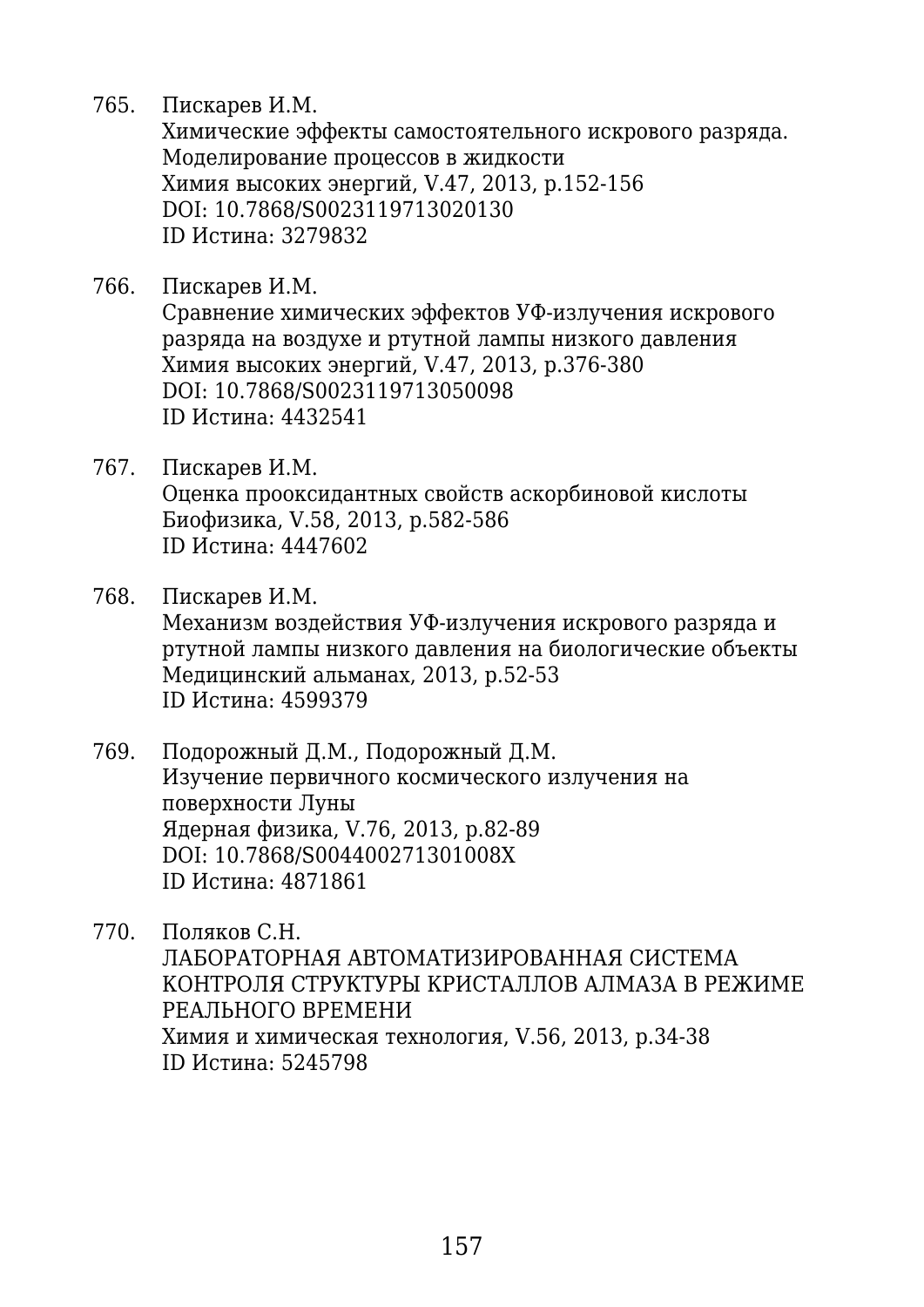771. Попов Н.А.

Диссоциация азота в импульсно-периодическом барьерном разряде при атмосферном давлении Физика плазмы, V.39, 2013, p.483-488 DOI: doi:10.7868/ S0367292113050089 ID Истина: 5198445

772. Порохов Н.В.

Высокотемпературные сверхпроводящие пленки на фасетированных монокристаллических нитях Журнал радиоэлектроники (электронный журнал), 2013, p.1-13 ID Истина: 3330183

773. Порохов Н.В.

Термическая устойчивость пленок YBa2Cu3O7-δ, напыленных на текстурованные подложки Ni-W методом лазерной абляции Физика Твердого Тела, V.55, 2013, p.1500-1503 ID Истина: 4772163

774. Похил Г.П.

Исследование бесконтактного прохождения электронов через диэлектрические каналы Поверхность. Рентгеновские, синхротронные и нейтронные исследования, 2013, p.83-87

ID Истина: 4478553

775. Похил Г.П.

Модель динамики прохождения ионов через диэлектрические капилляры Поверхность. Рентгеновские, синхротронные и нейтронные исследования, 2013, p.66-71 ID Истина: 4478563

776. Похил Г.П.

Эффект волновода для гиперзвука в кремнии с дислокациями Поверхность. Рентгеновские, синхротронные и нейтронные исследования, 2013, p.61-65 ID Истина: 4478575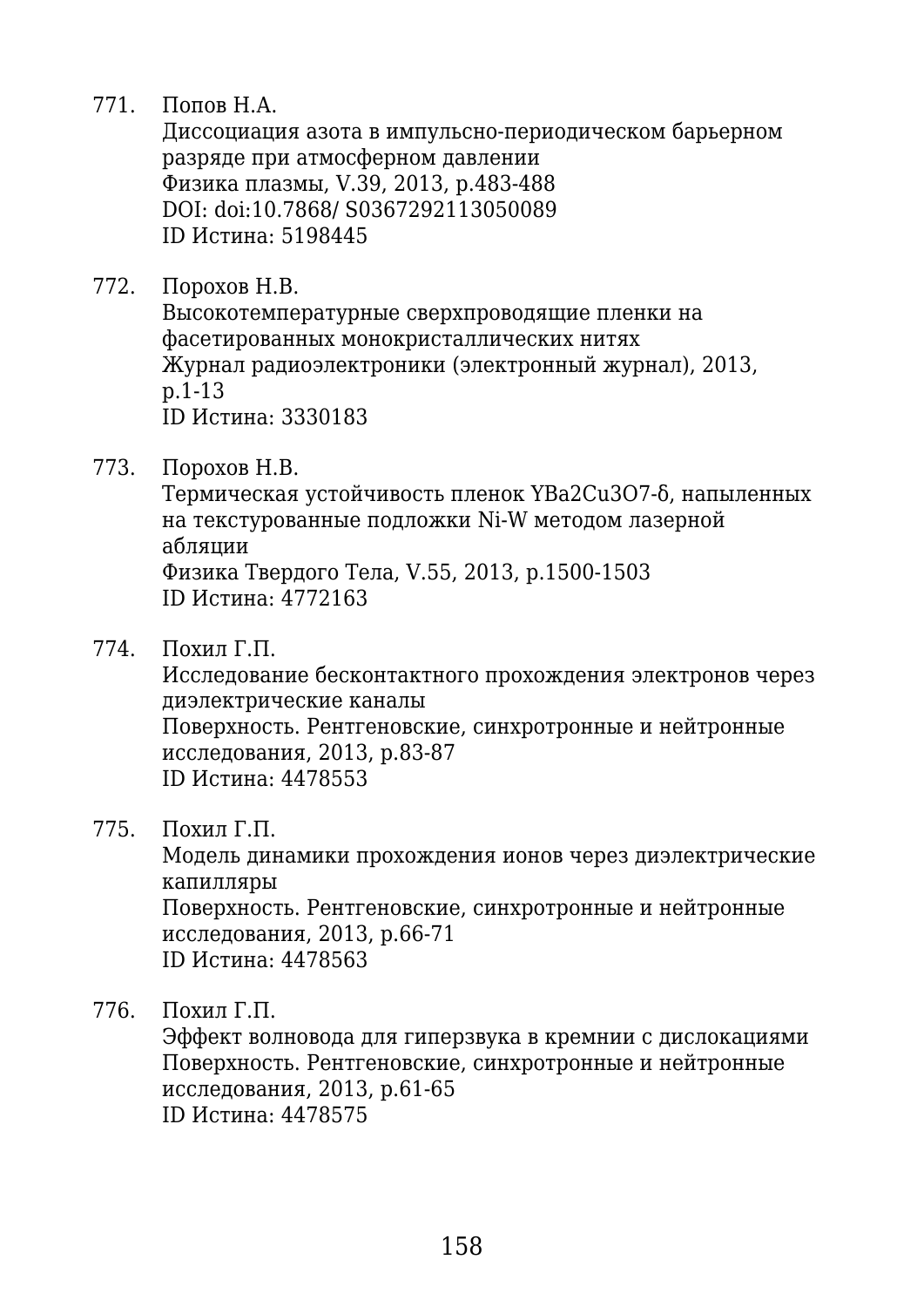777. Преснов Д.Е.

Кремниевый транзистор с каналом-нанопроводом из неравномерно легированного кремния на изоляторе Радиотехника, 2013, p.30-34 ID Истина: 3803039

- 778. Преснов Д.Е. Полевой транзистор с каналом-нанопроводом на основе неравномерно легированного КНИ Журнал Микроэлектроника, V.42, 2013, p.200-205 DOI: 10.7868/S0544126913030022 ID Истина: 3803066
- 779. Рубцова О.А., Кукулин В.И. Динамическая поляризация ядер 6,7Li в процессах упругого рассеяния alpha-частиц Известия РAH, серия физическая (Bulletin of the Russian Academy of Sciences. Physics), V.77, 2013, p.914-918 DOI: 10.3103/S1062873813070125 ID Истина: 5315730
- 780. Рубцова О.А. НОВАЯ ТРАКТОВКА ПРОЦЕССОВ РАЗВАЛА В МАЛОЧАСТИЧНЫХ СИСТЕМАХ Известия РAH, серия физическая (Bulletin of the Russian Academy of Sciences. Physics), V.77, 2013, p.487-491 DOI: 10.7868/S0367676513040212 ID Истина: 3724398
- 781. Рыбалтовский А.О., Фирсов В.В. Формирование филаментных структур из наночастиц благородных металлов в прозрачных диэлектриках под воздействием непрерывного лазерного излучения Российские нанотехнологии, V.8, 2013, p.110-119 ID Истина: 4686835

782. Рязанцева М.О. Быстрые измерения параметров солнечного ветра с помощью прибора БМСВ Космические исследования(Cosmic Research), V.51, 2013, p.88-99 ID Истина: 3560747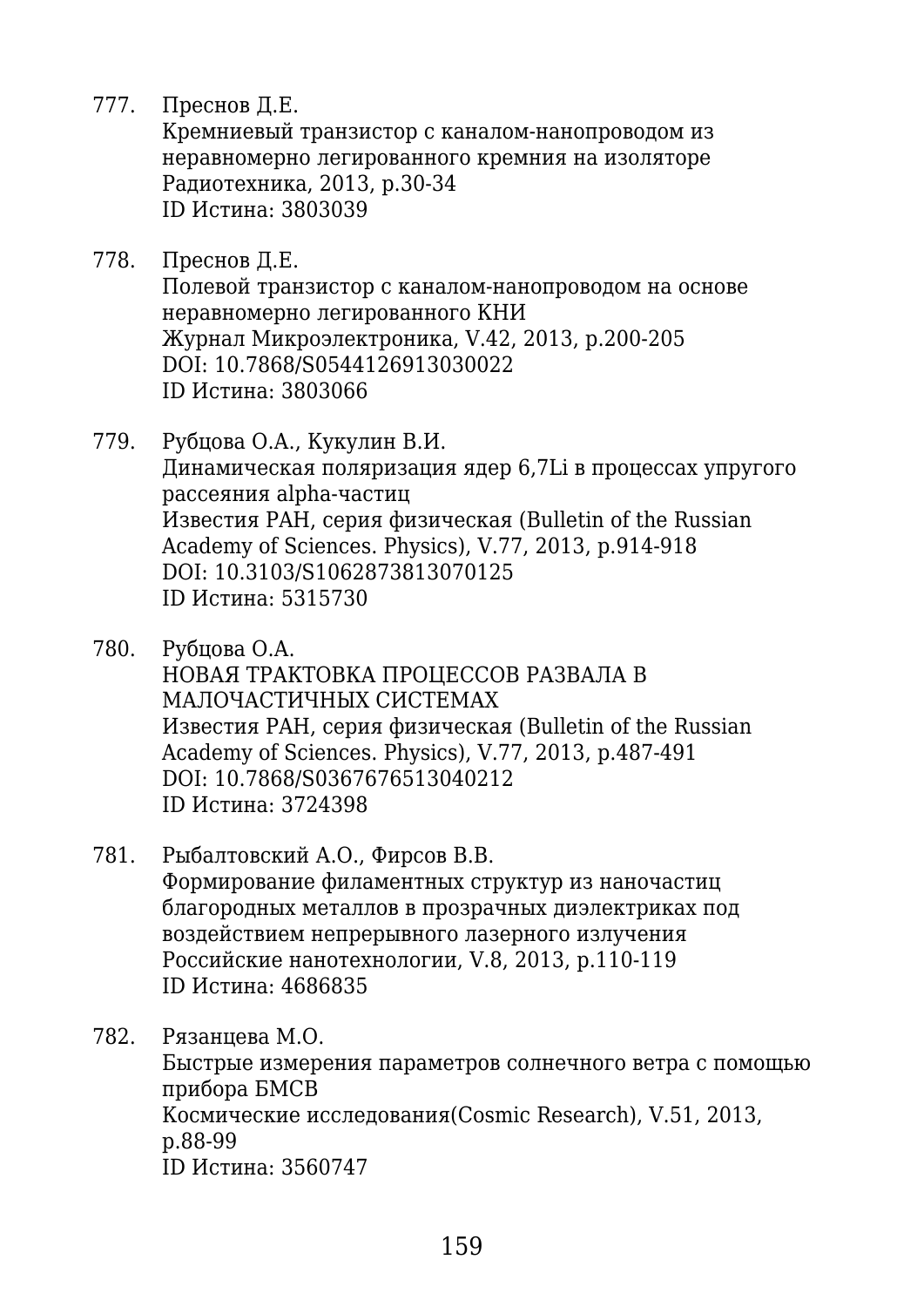- 783. Рязанцева М.О. Наблюдение быстрых вариаций содержания ионов гелия в солнечном ветре Космические исследования(Cosmic Research), 20131 ID Истина: 5253215
- 784. Силаев А.А.(мл ), Годовиков С.К., Годовиков С.К., Постников Е.Б., Радченко В.В., Силаев А.А. Мёссбауэровская спектрометрия удаленного доступа Известия РAH, серия физическая (Bulletin of the Russian Academy of Sciences. Physics), V.77, 2013, p.867-872 DOI: 10.7868/S036767651306032X ID Истина: 5260919
- 785. Смирнова Л.Н. Открытия на Большом адронном коллайдере Наука в России, 2013, p.31-36 ID Истина: 4980784
- 786. Соловьев И.И., Шарафиев А.В. Подходы к созданию активной электрически малой сверхпроводниковой антенны Поверхность. Рентгеновские, синхротронные и нейтронные исследования, 2013, p.70-74 ID Истина: 4424434
- 787. Спасский А.В. Прибор SIDRA для измерения потоков частиц на спутниковых высотах: лабораторный прототип Астрономический вестник. Исследования солнечной системы, V.47, 2013, p.61-69 DOI: 10.1134/S0038094612060019 ID Истина: 2790693
- 788. Спасский Д.А., Михайлин В.В. Люминесценция боратов с катионами иттрия и лютеция Физика твердого тела, V.55, 2013, p.134-142 ID Истина: 1428644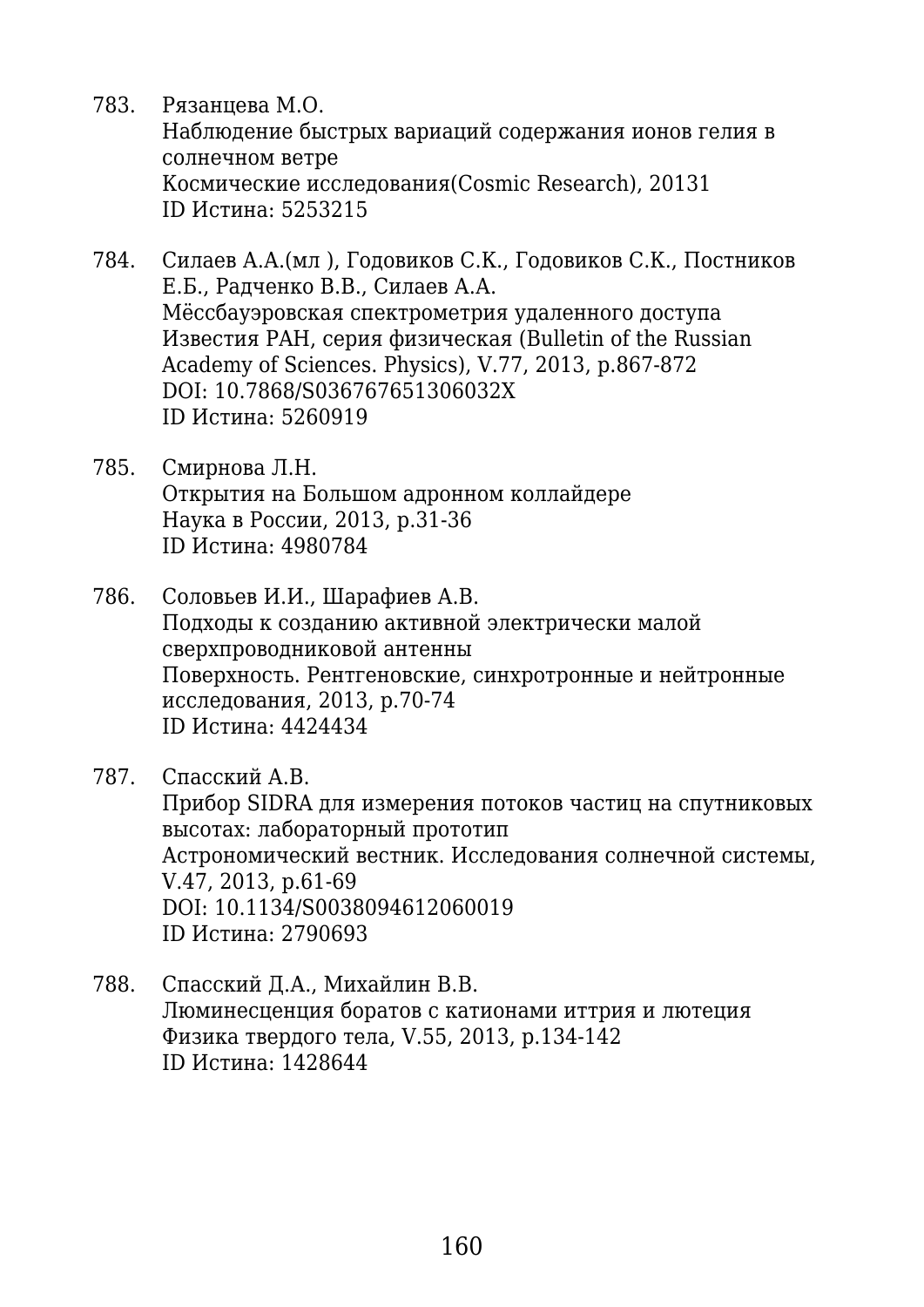789. Ткаля Е.В.

О возможности реализации волн горения и детонации в системе ядерных изомеров Письма в "Журнал экспериментальной и теоретической физики", V.98, 2013, p.772-775 DOI: DOI: 10.7868/S0370274X13230082 ID Истина: 5165835

- 790. Трифонов А.С., Преснов Д.Е. Исследование электронных свойств одиночных нанокристаллов СdTe и CdTe/CdSe в сканирующем туннельном микроскопе Радиотехника, 2013, p.35-40 ID Истина: 3803028
- 791. Тропин Т.В., Авдеев М.В. Исследование смешанных растворов С60/NМП/Толуол методами УФ-Вид спектроскопии и малоуглового рассеяния нейтронов Поверхность. Рентгеновские, синхротронные и нейтронные исследования, V.1, 2013, p.5-8 ID Истина: 3248723
- 792. Унтила Г.Г., Кост Т.Н., Чеботарева А.Б., Тимофеев М.А. Оптимизация условий осаждения и отжига пленок легированного фтором оксида индия применительно к кремниевым солнечным элементам Физика и техника полупроводников, V.47, 2013, p.392-398 ID Истина: 3679880
- 793. Чепелева И.В. Температурный отжиг радиационных дефектов в стеклах xCu2-(1-x)As2Se3: зависимость от состава Физика и химия стекла, V.39, 2013, p.84-90 ID Истина: 5548900

794. Черняев А.Ф.

Оценка среднего радиационного взвешивающего фактора при облучении тонких слоев тканей тормозными фотонами Медицинская физика, V.3, 20131 ID Истина: 5250047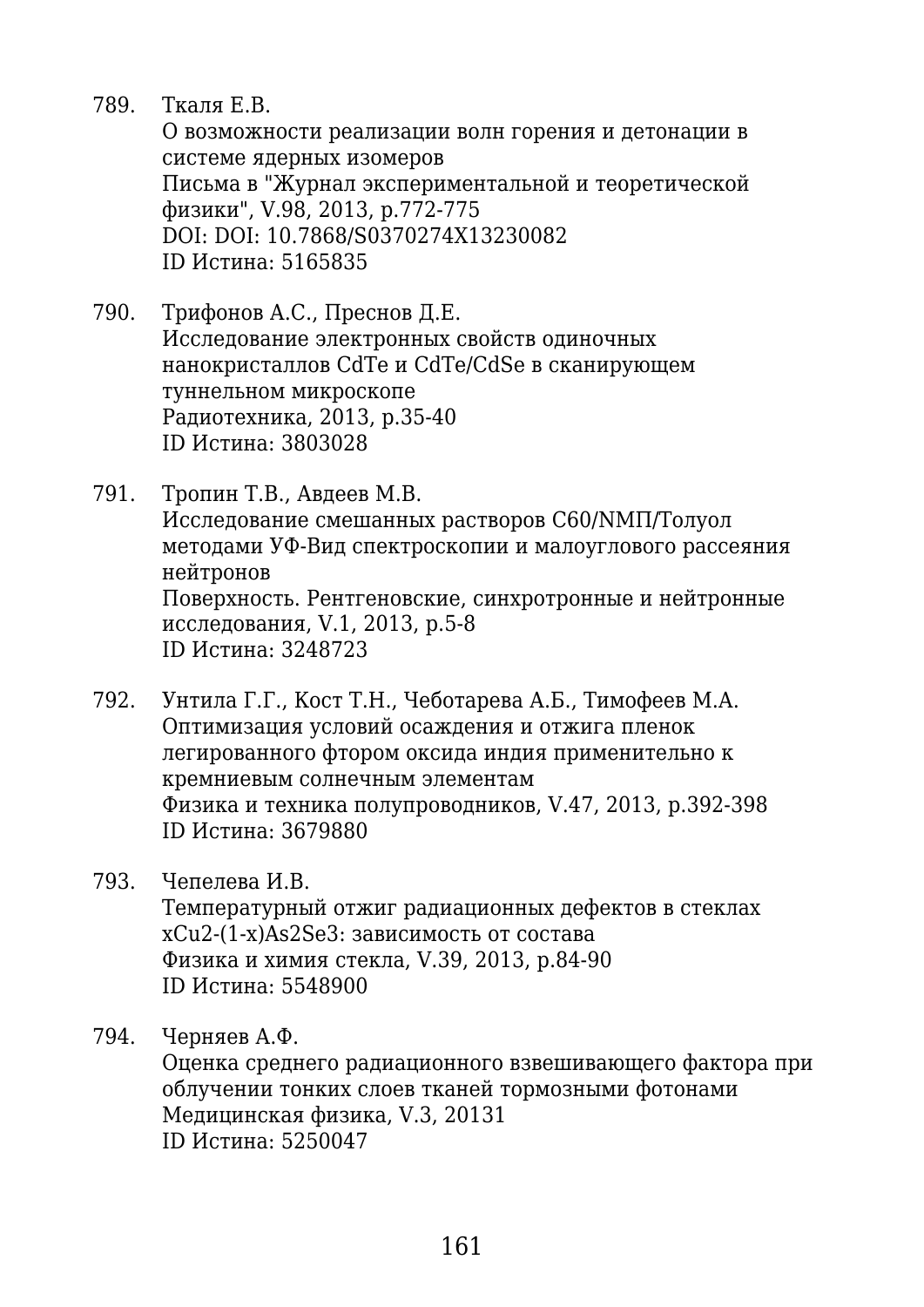- 795. Четвёркина А.C., Грум-Гржимайло А.Н., Грызлова Е.В., Страхова С.И. Двойная трехфотонная ионизация атомов с формированием промежуточного поляризованного иона Науковий вісник Ужгородського університету. Серія Фізика, V.34, 2013, p.132-138 ID Истина: 5298728
- 796. Чеченин Н.Г., Сердюков А.А. Мезоскопические углеродные структуры, получаемые методом плазменно-дугового осаждения на чистом углероде и с применением катализаторов Физика и химия обработки материалов, 2013, p.18-25 ID Истина: 5212213
- 797. Чеченин Н.Г. Ионизационные эффекты тяжелой компоненты космического излучения в защищенных микросхемах Поверхность. Рентгеновские, синхротронные и нейтронные исследования, 2013, p.64-72 ID Истина: 5211109
- 798. Чувильский Ю.М. Альфа-распад в электронном окружении Ядерная физика, V.76, 2013, p.1537-1541 ID Истина: 5109086
- 799. Шанова И., Джунь И.О., Чеченин Н.Г. Обменное смещение в двухслойных системах ферромагнетик/антиферромагнетик с различной микроструктурой и порядком осаждения слоев Перспективные материалы, 2013, p.5-11 ID Истина: 5210997
- 800. Шарафиев А.В., Соловьев И.И. Широкополосные устройства на основе многоэлементных джозефсоновских структур Ученые записки физического факультета МГУ, 2013, p.135006 ID Истина: 5320579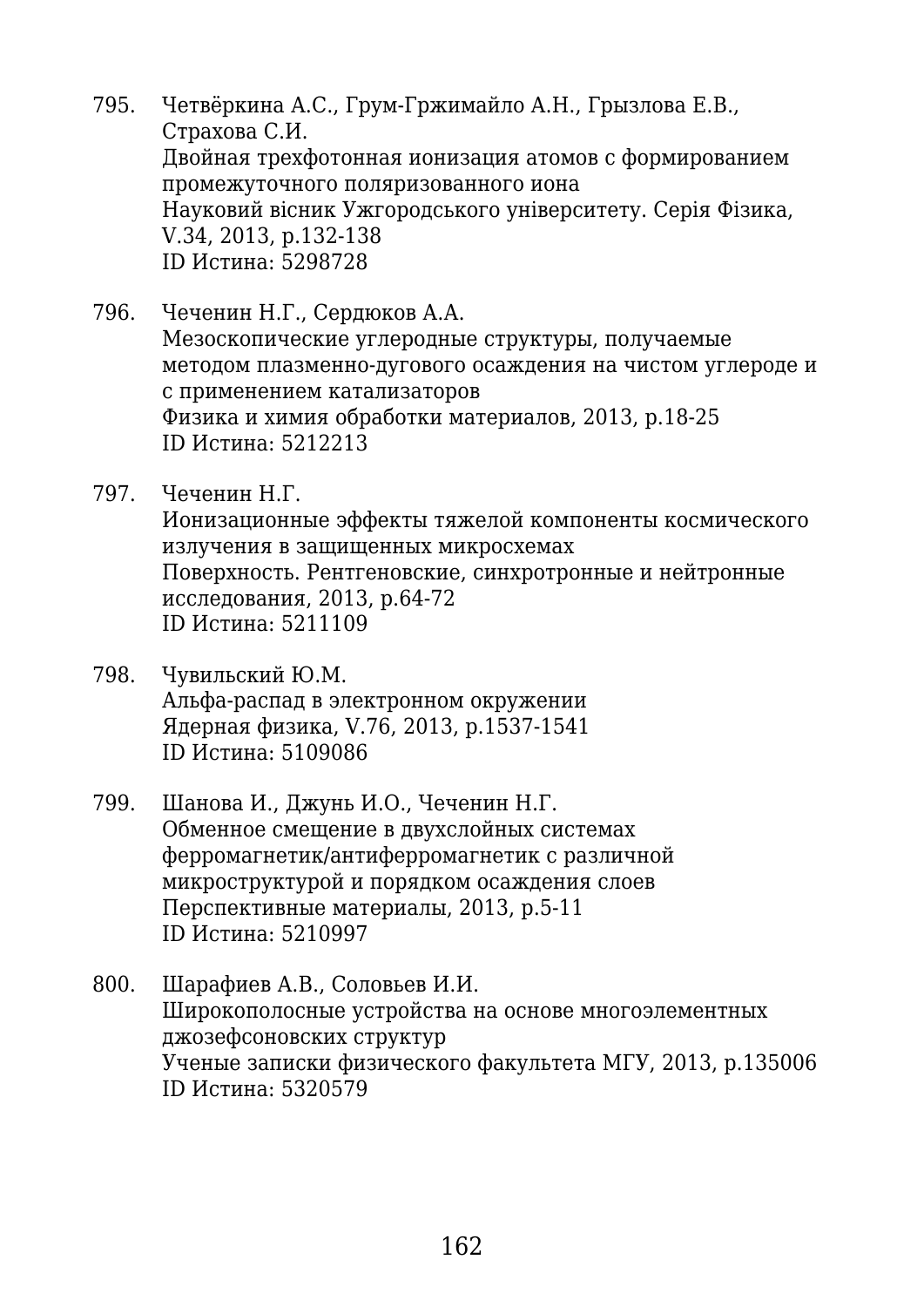801. Шахпаронов В.М.

Временные ряды бортовой телеметрии летательных аппаратов Авиационная промышленность, 2013, p.10-15 ID Истина: 4423791

802. Шелаев А.Н.

К раскрытию геометрических тайн великих пирамид. Академия тринитаризма Академия тринитаризма, электронная публикация, 2013, p.1-8 ID Истина: 5089759

803. Шелаев А.Н.

Электростатическая модель инвариантных сумм и разностей софокусные эллипсы и гиперболы как эквипотенциальные и силовые линии тонкого равномерно заряженного стержня. Академия тринитаризма Академия тринитаризма, электронная публикация, 2013, p.1-7 ID Истина: 5089776

804. Шелаев А.Н.

Базовые уравнения системной гармонии для комплексных чисел. Академия тринитаризма Академия тринитаризма, электронная публикация, 2013, p.1-10 ID Истина: 5089783

805. Шелаев А.Н.

Нетривиальные особенности соотношений гармонии в равновесном тепловом излучении Планка. Академия тринитаризма Академия тринитаризма, электронная публикация, 2013, p.1-12 ID Истина: 5089792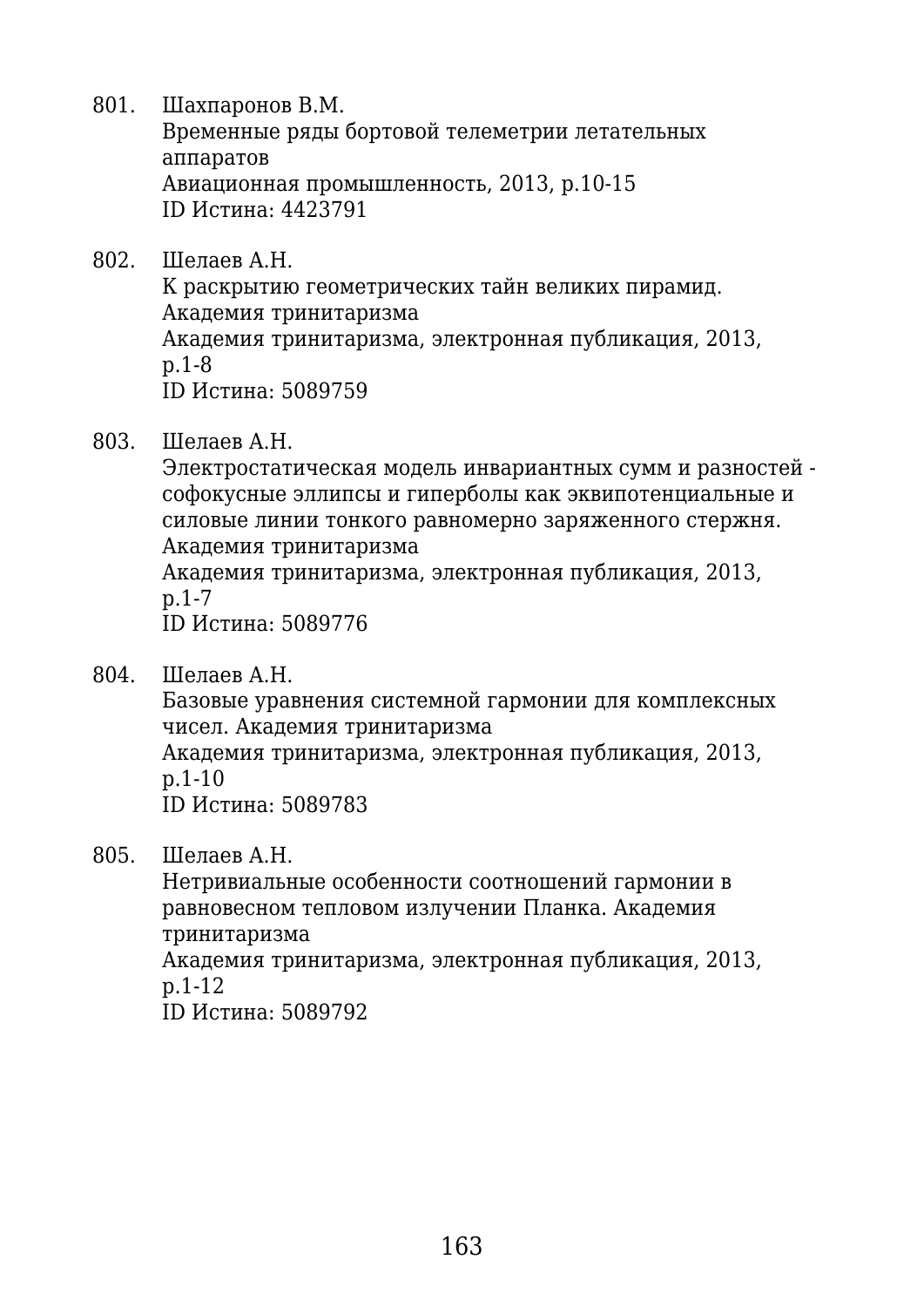806. Шелаев А.Н.

Соотношения гармонии и экстремумы функций средних значений для параметров прямого и обратного циклов Карно. Академия тринитаризма

Академия тринитаризма, электронная публикация, 2013, p.1-10

ID Истина: 5089812

807. Шелаев А.Н.

Соотношения гармонии и экстремумы функций средних значений для параметров перехода сверхпроводник-проводник в магнитном поле. Академия тринитаризма Академия тринитаризма, электронная публикация, 2013, p.1-10

ID Истина: 5089822

808. Шелаев А.Н.

Нетривиальная закономерность для 2-х частичных распадов элементарных частиц - кратность константам золотого сечения, Pi отношения интегралов от импульса по массе к интегралам от массы по импульсу Академия тринитаризма, электронная публикация, V.77, 2013, p.1-10

ID Истина: 5320370

- 809. Шемухин А.А., Балакшин Ю.В., Черных П.Н. Спектроскопия рассеяния ионов средних энергий: изучение аморфизации германия под действием ионного облучения Поверхность. Рентгеновские, синхротронные и нейтронные исследования, 2013, p.25-28 ID Истина: 3660775
- 810. Шемухин А.А., Черных П.Н., Балакшин Ю.В., Назаров А.В. Ионно-пучковые методики ускорительного комплекса HVEE-500 НИИЯФ МГУ Прикладная физика, 2013, p.59-62 ID Истина: 5313548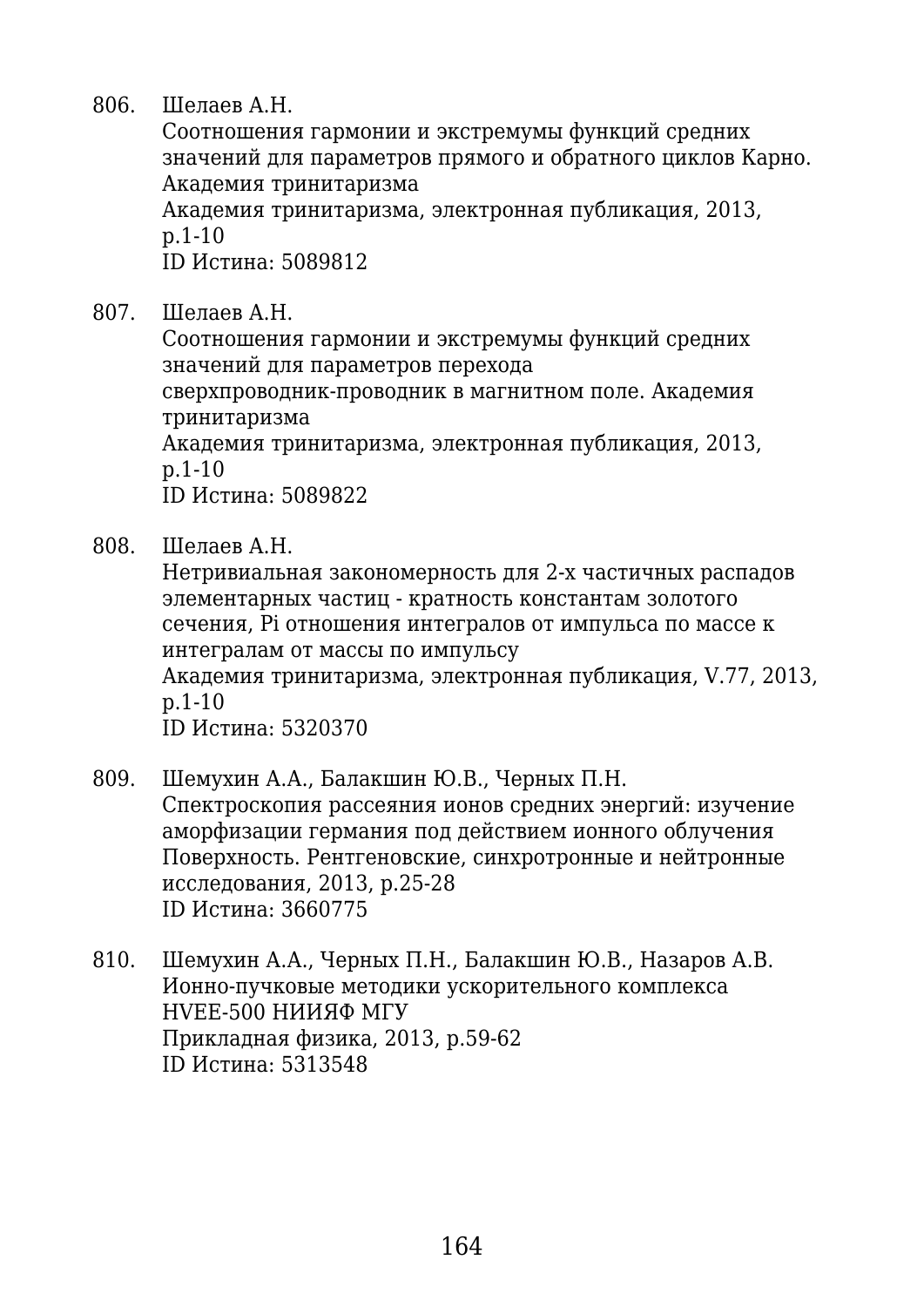811. Шемухин А.А.

Влияние технологических параметров получения слоев нанопористого Al2O3 на их структурные характеристик Физика и химия стекла, V.39, 20131 ID Истина: 3667761

812. Шемухин А.А.

Матрицы из пористого оксида алюминия как капиллярные матрицы-шаблоны для локализации воздействия ионов высоких энергий Нано и микросистемная техника, 2013, p.39-41 ID Истина: 5609058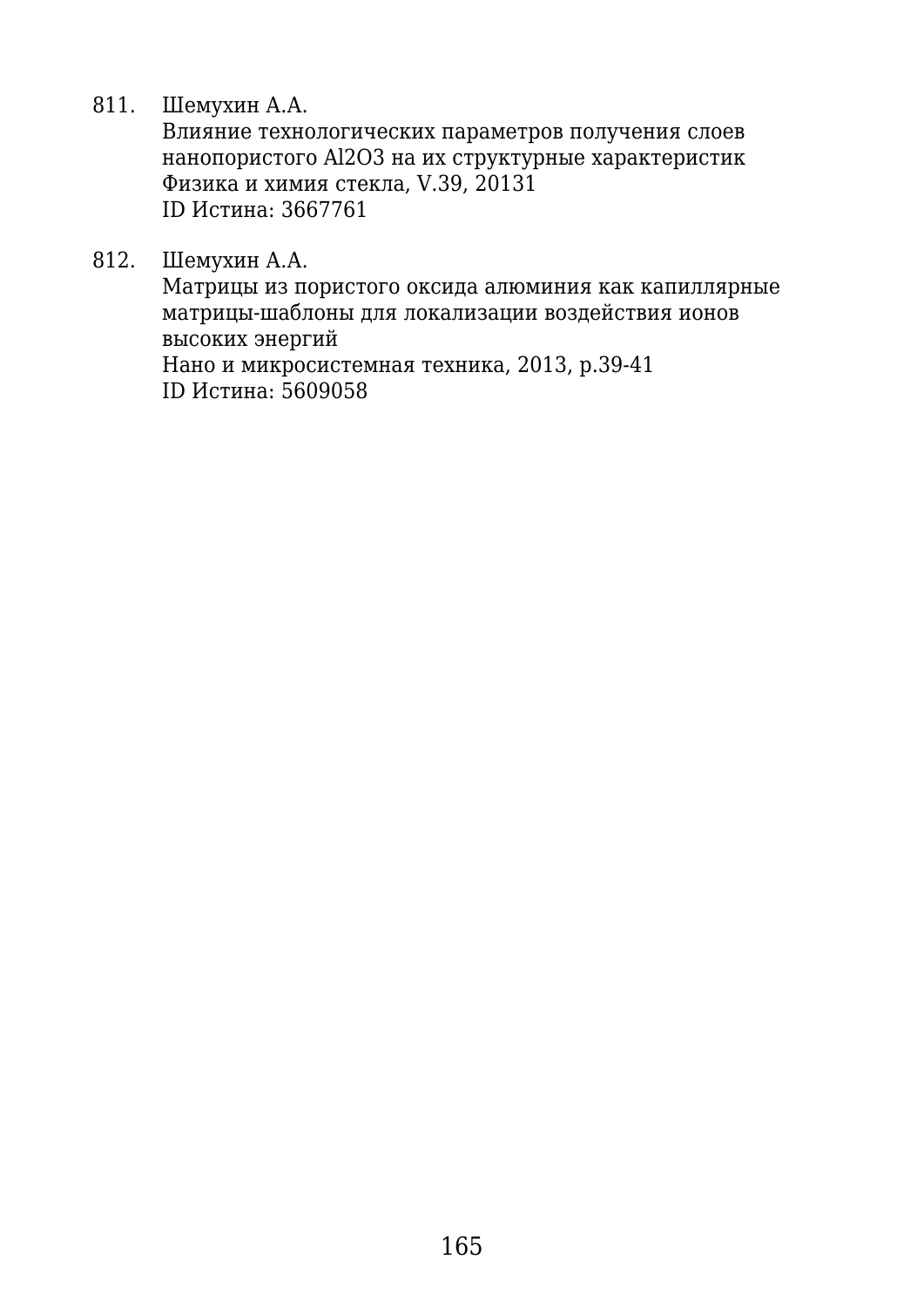## **Статьи в продолжающихся изданиях**

- 813. Панасюк М.И., Романовский Е.А., Саврин В.И. Основные научные результаты, полученные в НИИЯФ МГУ в 2012 году Научно-Исследовательский Институт Ядерной Физики имени Д.В. Скобельцына. Годовой отчет за 2012 год, 2013, p.3-20 ID Истина: 3709604
- 814. Романовский Е.А., Богданов Р.И. Создание баз научно-технической информации НИИЯФ МГУ Научно-Исследовательский Институт Ядерной Физики имени Д.В. Скобельцына. Годовой отчет за 2012 год, 2013, p.96-96 ID Истина: 3709640
- 815. Романовский Е.А., Гончаров С.А. Развитие и применение потенциального подхода к исследованию нуклон– ядерного и ядро- ядерного взаимодействий при низких и средних энергий Научно-Исследовательский Институт Ядерной Физики имени Д.В. Скобельцына. Годовой отчет за 2012 год, 2013, p.69-70 ID Истина: 3700764
- 816. Чеченин Н.Г., Теплова Я.А. 4.2. Взаимодействие ионов с веществом Научно-Исследовательский Институт Ядерной Физики имени Д.В. Скобельцына. Годовой отчет за 2012 год, 2013, p.65-66 ID Истина: 3715435
- 817. Чеченин Н.Г.

8.4. Ядерно-физические методы и физические свойства наноструктур Научно-Исследовательский Институт Ядерной Физики имени Д.В. Скобельцына. Годовой отчет за 2012 год, 2013, p.123-124 ID Истина: 3715443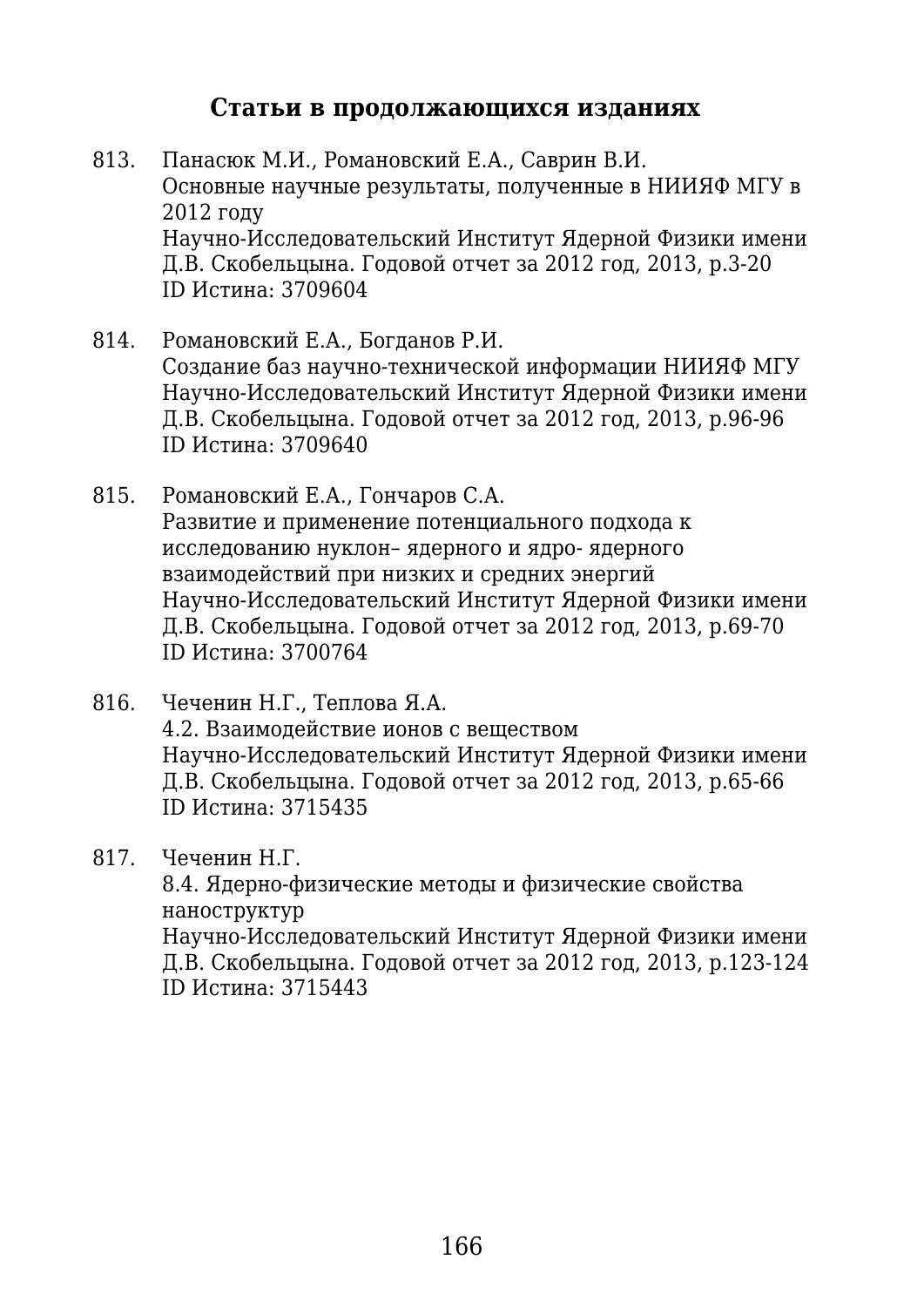## **Труды конференций**

- 818. Ameliushkin A.M., Bengin V.V., Garipov G.K., Iiudin A.F., Klimov P.A., Khrenov B.A., Osedlo V.I., Panasiuk M.I., Petrov V.L., Svertilov S.I., Vedenkin N.N., Iashin I.V. Project of Space Mission "Lomonosov" on Study Gamma-Ray Bursts and UHECRs Proceeding of 33 rd International Cosmic Ray Conference (ICRC2013), 2-9 July 2013, Rio de Janeiro, Brazil, 20131 ID Истина: 5537666
- 819. Ameliushkin A.M., Bengin V.V., Garipov G.K., Klimov P.A., Khrenov B.A., Panasiuk M.I., Petrov V.L., Svertilov S.I., Vedenkin N.N., Iashin I.V. Space Experiments on-board of Lomonosov Mission to Study Gamma-Ray Bursts and UHECRS Gamma-ray Bursts: 15 Years of GRB Afterglows – Progenitors, Environments and Host Galaxies from the Nearby to the Early Universe, V.61, 2013, p.545-552 ID Истина: 5528623
- 820. Andrianova N.N., Borisov A.M., Mashkova E.S. Chapter 5. Ion-Induced Modification and Crimping of Carbon Composite Fibers Horizons in World Physics, V.280, 2013, p.171-190 ID Истина: 3522832
- 821. Antonov R.A., Bonvech E.A., Chernov D.S., Dzhatdoev T.A., Galkin V.I., Podgrudnikov D.A., Roganova T.M. Status of the SPHERE experiment 2013 Proceeding of 33 rd International Cosmic Ray Conference (ICRC2013), 2-9 July 2013, Rio de Janeiro, Brazil, 20131 ID Истина: 5312109
- 822. Antonov R.A., Bonvech E.A., Chernov D.S., Dzhatdoev T.A., Galkin V.I., Podgrudnikov D.A., Roganova T.M. First detailed reconstruction of the primary cosmic ray energy spectrum using reflected Cherenkov light Proceeding of 33 rd International Cosmic Ray Conference (ICRC2013), 2-9 July 2013, Rio de Janeiro, Brazil, 20131 ID Истина: 5312329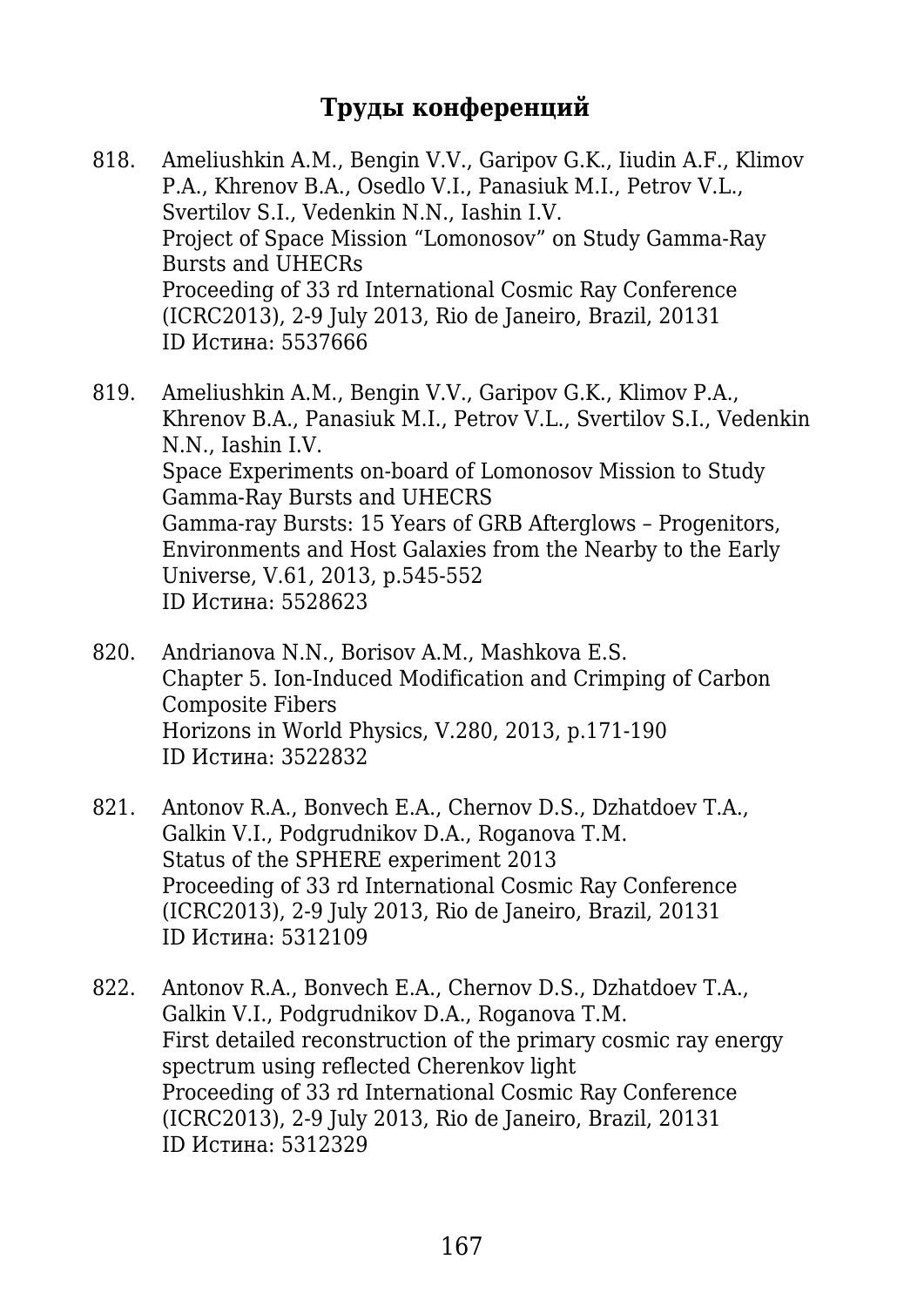- 823. Antoshkov A.A., Zavorotnyi Iu.S., Gerasimova V.I. Synthesis and characterization of new binuclear (Sm2 and Sm, Tb) lanthanide pivalates International conference "Organometallic and Coordination Chemistry: Fundamental and Applied Aspects", 2013, N. Novgorod, Russia, 2013, p.26-27 ID Истина: 5236582
- 824. Blokhintcev L.D. Analytic continuation methods in nuclear reaction theory and indirect approaches in nuclear astrophysics Nuclear Theory in the Supercomputing Era (NTSE-2012): International Workshop. Proceedings.(Khabarovsk, June 18-22, 2012), 2013, p.58-72 ID Истина: 5227071
- 825. Boos E.E., Bunichev V.E., Perfilov M.A., Smoliakov M.N., Volobuev I.P. The specificity of searches for W', Z' and  $\gamma$ ' coming from extra dimensions INSPIRE, 2013, p.1-14 ID Истина: 5396969
- 826. Borshchegovskaia P.Iu., Cherniaev A.F. Nuclear physics and medicine traditions and continuity LVII international conference on nuclear physics, 2013, p.58 ID Истина: 5260845
- 827. Chebotareva A.B., Untila G.G., Kost T.N. Conducting transparent polymers as luminescent down-shifting layers for solar cells Proceedings 28th European Photovoltaic Solar Energy Conference, 2013, p.361-364 DOI: 10.4229/28thEUPVSEC2013-1AV.2.42 ID Истина: 5597024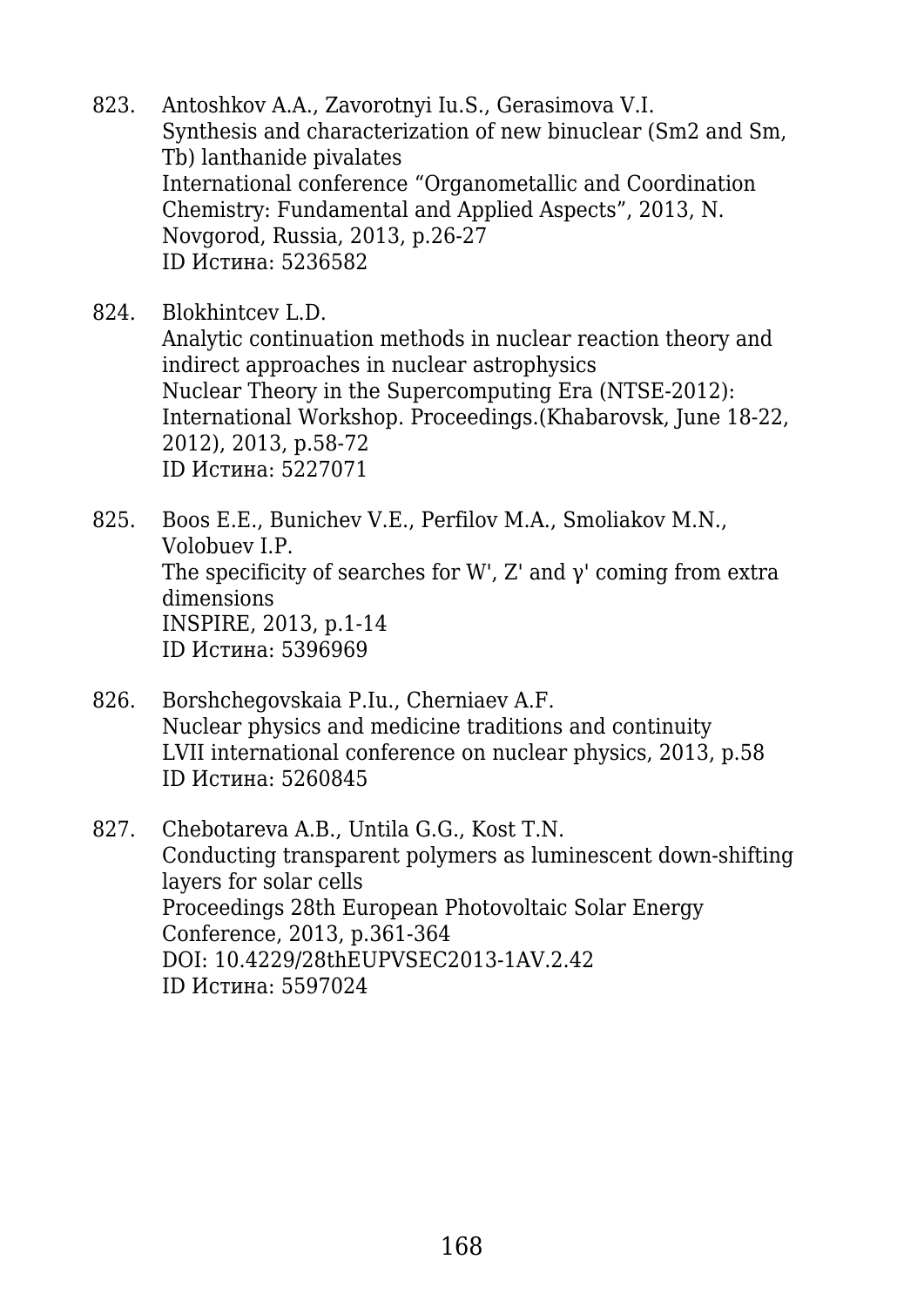828. Chepurnov A.S.

The ultra-pure Ti for the low background experiments LOW RADIOACTIVITY TECHNIQUES 2013 (LRT 2013): Proceedings of the IV International Workshop in Low Radioactivity Techniques, V.1549, 2013, p.161-164 DOI: http://dx.doi.org/10.1063/1.4818099 ID Истина: 4703424

- 829. Chuvilskii Iu.M. ROT-effect in  $(n, \alpha \gamma)$ -reactions XX International Seminar on Interaction of Neutrons with Nuclei:Alushta. Ukraine, 2013, p.140-147 ID Истина: 5109068
- 830. Daibog E.I., Logachev Iu.I. Jovian electrons in the vicinity of the Earth Proceeding of 33 rd International Cosmic Ray Conference (ICRC2013), 2-9 July 2013, Rio de Janeiro, Brazil, 20131 ID Истина: 5339741
- 831. Dmitriev A.V. Positive ionospheric storms related to recurrent magnetic disturbances in Proc. of International conference "Modern Engineering and Technologies of the Future, 2013, p.50-67 ID Истина: 4686240
- 832. Dolenko S.A., Efitorov A.O., Persiantcev I.G. Methods of input data compression in neural network solution of inverse problems of spectroscopy of multi-component solutions 11th International Conference on Pattern Recognition and Image Analysis: New Information Technologies (PRIA-11-2003). Samara, September 23-28, 2013. Conference Proceedings, V.2, 2013, p.541-544 ID Истина: 4781280
- 833. Dubinin M.N.

Threshold corrections to the MSSM effective Higgs potential: gaugino and higgsino contributions Proc. of the XXth International Workshop on High Energy Physics and Quantum Field Theory (QFTHEP2011), V.68, 2013, p.1-8 ID Истина: 5346147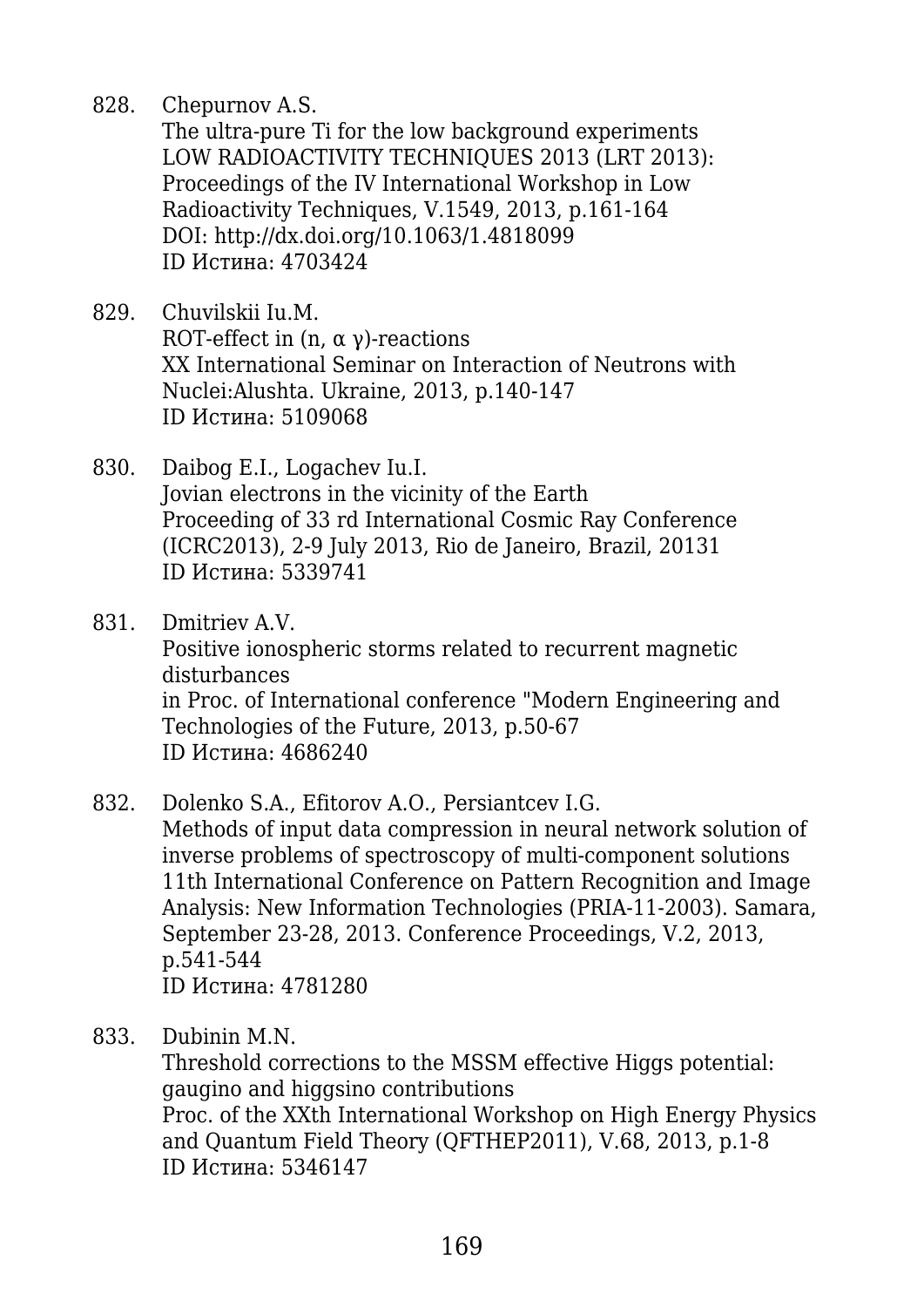834. Dubinin M.N.

Self-energy corrections to the MSSM finite-temperature Higgs potential

Proc. of the XXth International Workshop on High Energy Physics and Quantum Field Theory (QFTHEP2011), V.52, 2013, p.1-7 ID Истина: 5346339

835. Edneral V.F.

On Possibility of Additional Solutions of the Degenerate System Near Double Degeneration at the Special Value of the Parameter Proceedings of the 15th International Workshop "Computer Algebra in Scientific Computing" (CASC 2013), V.8136, 2013, p.75-87 DOI: 10.1007/978-3-319-02297-0 ID Истина: 5358752

- 836. Galkin V.I., Iiudin A.F., Svertilov S.I. All-Sky Monitor in Hard X-Rays and Soft Gamma-Rays with Wide-Field Gamma-Ray Telescope «Gammascope» Proceeding of 33 rd International Cosmic Ray Conference (ICRC2013), 2-9 July 2013, Rio de Janeiro, Brazil, 20131 ID Истина: 5537730
- 837. Galkin V.I.

On the nature of long-flying component in cosmic rays according to the X-ray emulsion chamber of the "Pamir"experiment Proceeding of 33 rd International Cosmic Ray Conference (ICRC2013), 2-9 July 2013, Rio de Janeiro, Brazil, 20131 ID Истина: 5400513

838. Galkin V.I.

A Critical Examination on L/E analysis in the underground detectors with a Compute Numerical Experiment, focused on the Quasi Elastic Scattering Events among Fully Contained Events Proceeding of 33 rd International Cosmic Ray Conference (ICRC2013), 2-9 July 2013, Rio de Janeiro, Brazil, 20131 ID Истина: 5400535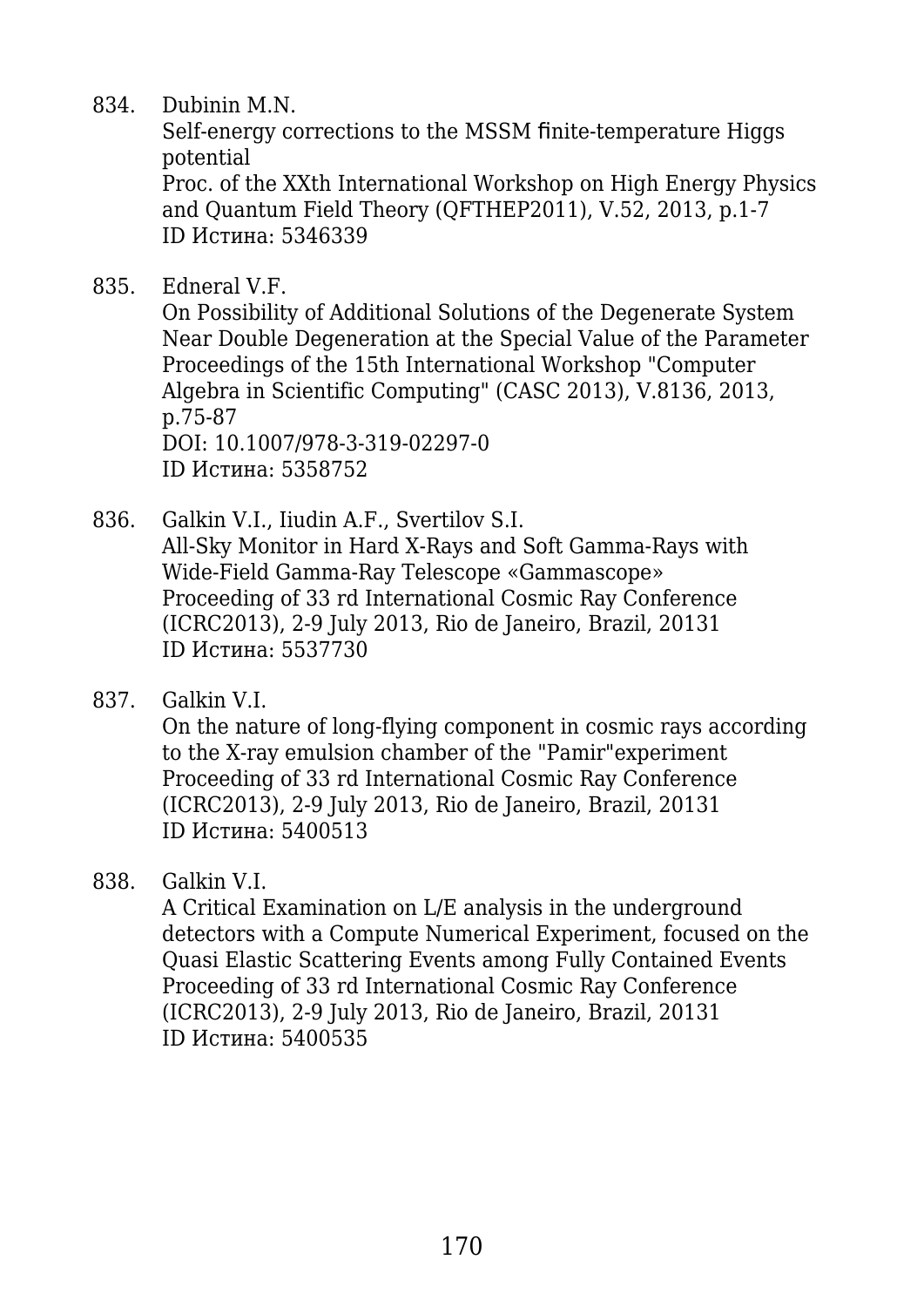- 839. Getcelev I.V., Podzolko M.V., Okhlopkov V.P. Peculiarities of time-spatial distribution of cosmic ray injection areas on the Sun Proceeding of 33 rd International Cosmic Ray Conference (ICRC2013), 2-9 July 2013, Rio de Janeiro, Brazil, 2013, p.616 ID Истина: 5354700
- 840. Getling A.V. Convective mechanism of amplification and structuring of magnetic fields Solar and Astrophysical Dynamos and Magnetic Activity, Proc. IAU Symposium No. 294, 2013, p.137-142 ID Истина: 5193609
- 841. Getling A.V. Toward understanding the multiscale spatial spectrum of solar convection. Solar and Astrophysical Solar and Astrophysical Dynamos and Magnetic Activity, Proc. IAU Symposium No. 294, 2013, p.361-363 ID Истина: 5193634
- 842. Getling A.V.

The flow helicity in quasi-ordered cellular convection Solar and Astrophysical Dynamos and Magnetic Activity, Proc. IAU Symposium No. 294, 2013, p.359-360 ID Истина: 5219268

843. Golovkin M.V.

«Mechanochemical Cleavage of DNA by Ultrasound» Ultrasonics: Theory, Techniques and Practical Applications, 2013, p.1-24 ID Истина: 4459267

844. Ishkhanov B.S., Orlin V.N., Varlamov V.V. New treatment for neutron multiplicity sorting and partial photoneutron reactions cross sections evaluation Proceedings of the XIII International Seminar on Electromagnetic Interactions of Nuclei (Moscow, September 20 – 23, 2012), 2013, p.90-100 ID Истина: 5104625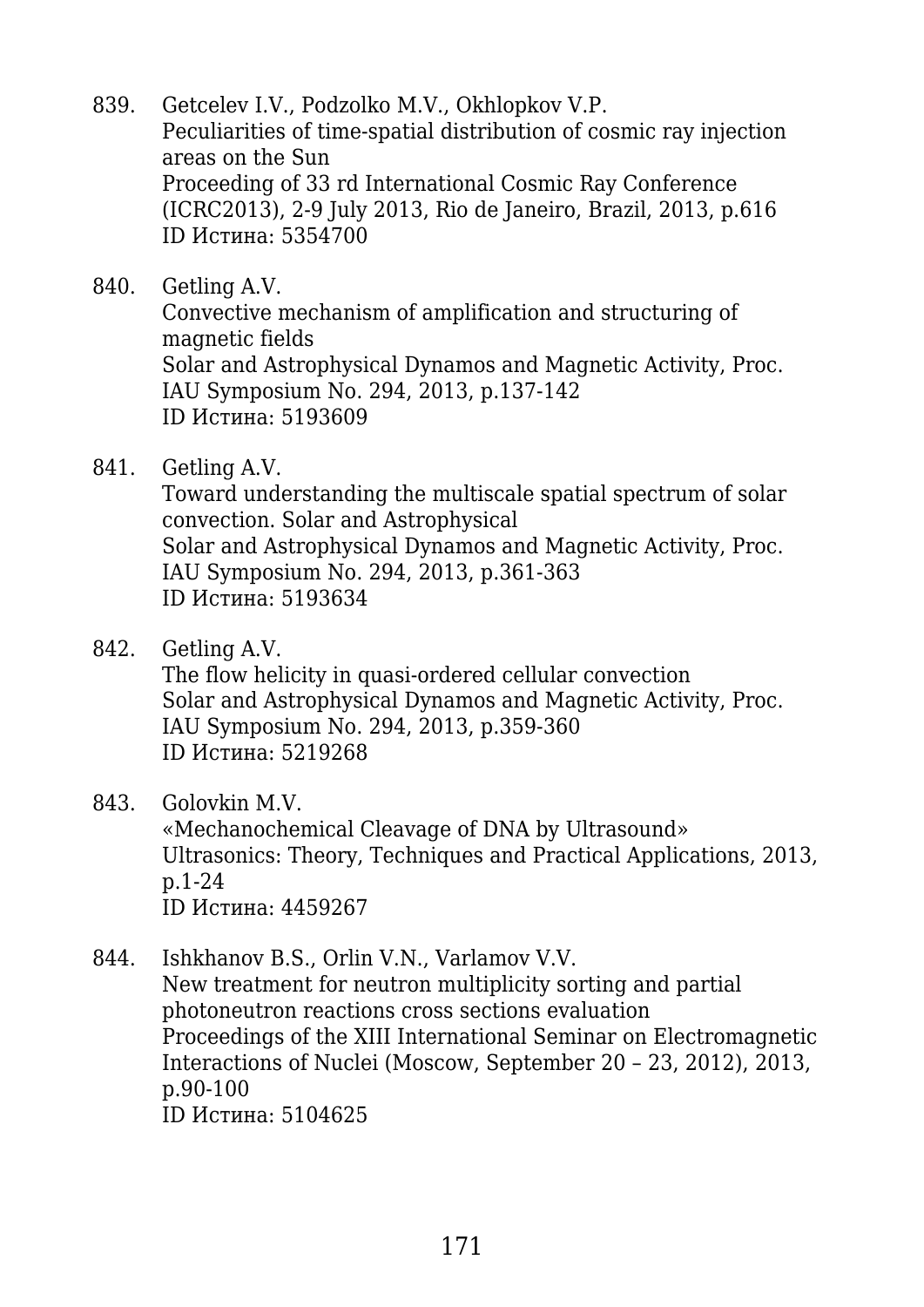845. Ishkov V.N.

Solar Geoeffective Phenomena: Action on Environment Space and Possibility of the Forecast Proceeding of the International Conference "Space Weather Effects on Humans: in Space and on Earth", SRI, V.1, 2013, p.46-64 ID Истина: 5110558

- 846. Khrenov B.A., Panasiuk M.I., Garipov G.K., Kalmykov N.N., Klimov P.A., Morozenko V.S., Sharakin S.A., Shirokov A.V., Iashin I.V. Pioneering space based detector for study of cosmic rays beyond GZK Limit UHECR 2012 - INTERNATIONAL SYMPOSIUM ON FUTURE DIRECTIONS IN UHECR PHYSICS, V.53, 20131 DOI: 10.1051/epjconf/20135309006 ID Истина: 5336455
- 847. Kovalev A.S., Lopaev D.V., Mankelevich Iu.A., Proshina O.V., Rakhimova T.V., Rakhimov A.T., Vasileva A.N., Zyrianov S.M. Effects of VUV and EUV Radiation on Ultra Low-k Materials Damage MRS Online Proceedings Library, V.1559, 20131 DOI: DOI: http://dx.doi.org/10.1557/PROC-1156-D01-06 ID Истина: 5166891

848. Krasnov A.S., Panasiuk M.I., Svertilov S.I., Vedenkin N.N., Iashin I.V. DESIGN AND IMPLEMENTATION OF ELECTRONICS AND DATA ACQUISITION SYSTEM FOR ULTRA-FAST FLASH OBSERVATORY Gamma-ray Bursts: 15 Years of GRB Afterglows – Progenitors, Environments and Host Galaxies from the Nearby to the Early Universe, V.61, 2013, p.567-571 ID Истина: 5528691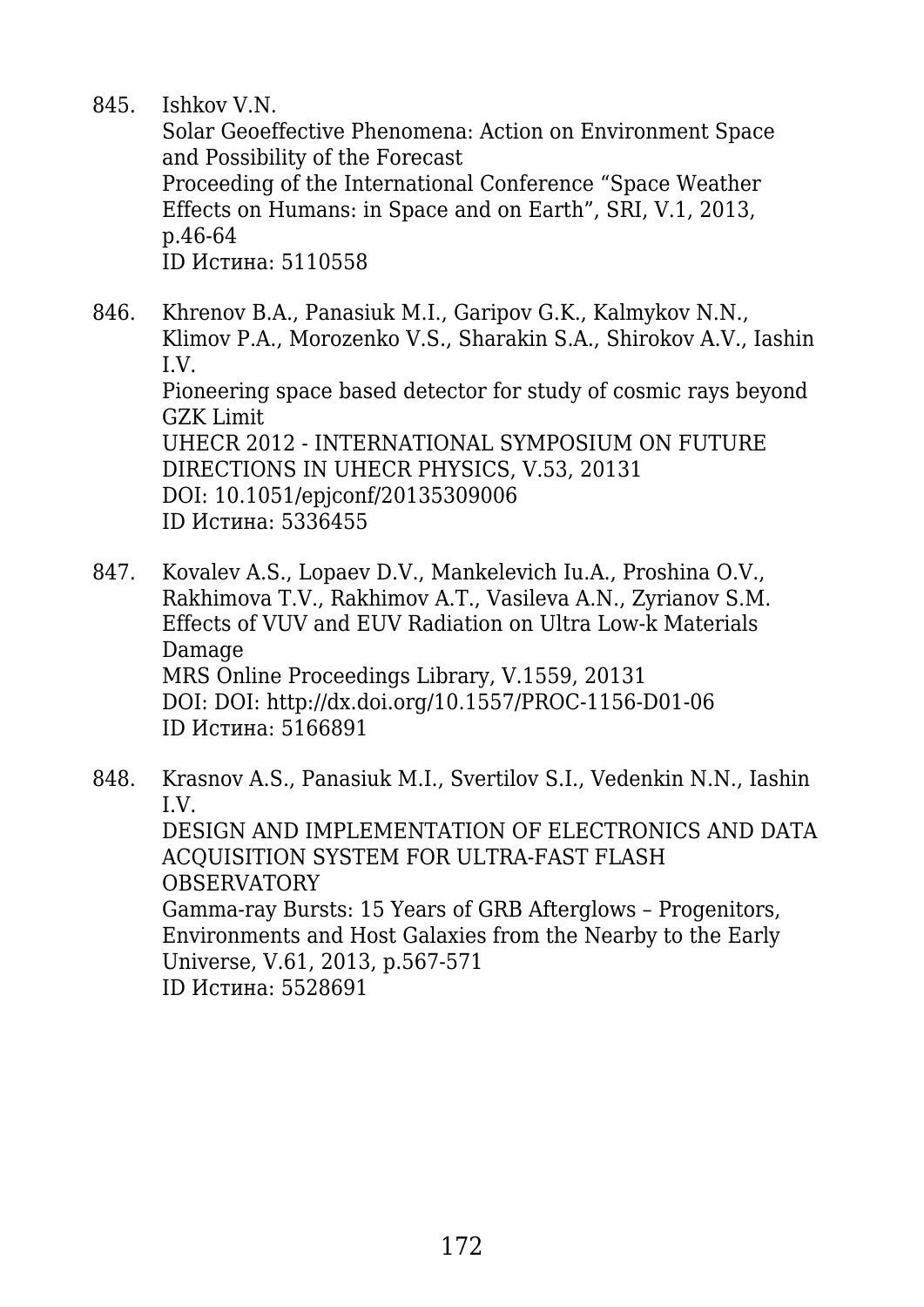- 849. Krasnov A.S., Panasiuk M.I., Svertilov S.I., Vedenkin N.N., Iashin I.V. ULTRA-Fest Flash Observatory: Fast Response Space Missions for Early Time Phase of gamma Ray Bursts Gamma-ray Bursts: 15 Years of GRB Afterglows – Progenitors, Environments and Host Galaxies from the Nearby to the Early Universe, V.61, 2013, p.501-515 ID Истина: 5529114
- 850. Krasnov A.S., Panasiuk M.I., Svertilov S.I., Vedenkin N.N., Iashin I.V. THE CALIBRATION AND SIMULATION OF THE GRB TRIGGER DETECTOR OF THE ULTRA FAST FLASH OBSERVATORY Gamma-ray Bursts: 15 Years of GRB Afterglows – Progenitors, Environments and Host Galaxies from the Nearby to the Early Universe, V.61, 2013, p.531-535 ID Истина: 5529153
- 851. Krasnov A.S., Panasiuk M.I., Svertilov S.I., Vedenkin N.N., Iashin I.V. THE SLEWING MIRROR TELESCOPE AND THE DATA-ACQUISITION SYSTEM FOR THE UFFO-PATHFINDER Gamma-ray Bursts: 15 Years of GRB Afterglows – Progenitors, Environments and Host Galaxies from the Nearby to the Early Universe, V.61, 2013, p.537-543 ID Истина: 5536638
- 852. Krasnov A.S., Panasiuk M.I., Svertilov S.I., Vedenkin N.N., Iashin I.V. IN-FLIGHT CALIBRATIONS OF UFFO-PATHFINDER Gamma-ray Bursts: 15 Years of GRB Afterglows – Progenitors, Environments and Host Galaxies from the Nearby to the Early Universe, V.61, 2013, p.579-581 ID Истина: 5537485
- 853. Kulikov V.A., Shirokov A.M. Deuteron-equivalent phase-equivalent transformation and its manifestation in many-body systems Nuclear Theory in the Supercomputing Era (NTSE-2012): International Workshop. Proceedings.(Khabarovsk, June 18-22, 2012), 2013, p.40-49 ID Истина: 5200039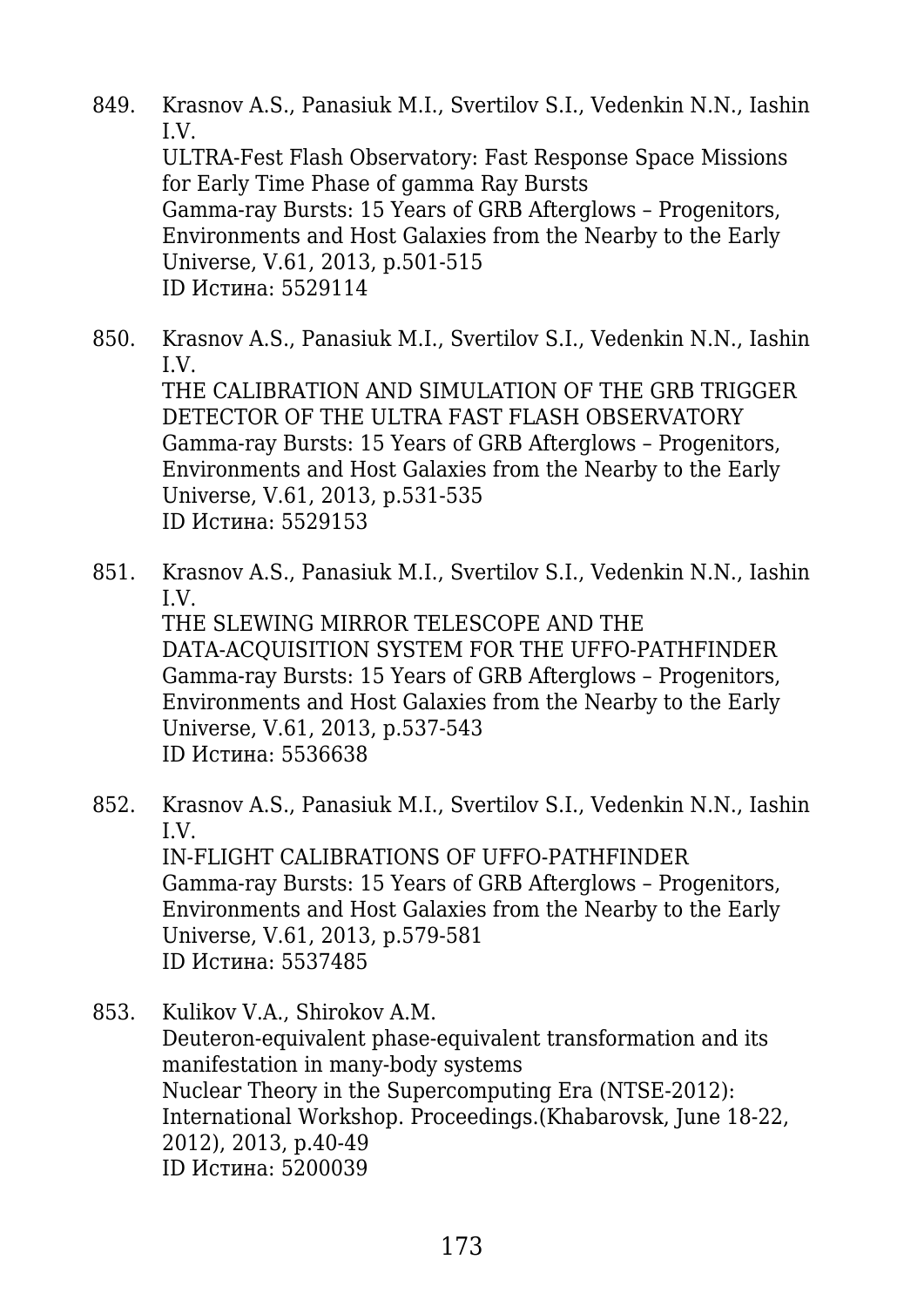854. Kupriianov M.Iu.

NONVOLATILE SUPERCONDUCTING VALVE ON THE BASE OF FERROMAGNET/SUPERCONDUCTOR NANOSTRUCTURE Physics, Chemistry and Applications of Nanostructures Proceedings of International Conference Nanomeeting, 28 – 31 May 2013, 2013, p.591-594 DOI: 10.1142/9789814460187\_0144 ID Истина: 4522306

- 855. Kuzakov K.A., Popov Iu.V. Effects of Volkov functions in laser-assisted electron momentum spectroscopy Saratov Fall Meeting 2012: Optical Technologies in Biophysics and Medicine; and Laser Physics and Photonics XIV (eds. Tuchin V.V., et al), V.8699, 2013, p.86991-86991 DOI: 10.1117/12.2019047 ID Истина: 3439443
- 856. Lanskoi D.E. Sigma^- admixture in the 10-Lambda-Li hypernucleus with a repulsive Sigma-nucleus potential E-print archive, V.13126801, 2013, p.1-6 ID Истина: 5563636
- 857. Lazutin L.L., Iushkov B.Iu. Solar protons in the Earth's magnetosphere according to riometric and satelite data during the magnetic storms of October 2003 The Coronas-f space mission, Astrophysics and Space dcience libraary, 2013, p.323-332 ID Истина: 5333641
- 858. Lazutin L.L., Miagkova I.N., Iushkov B.Iu. Dynamics of the Earth radiation belts during the strong magnetic storms The Coronas-f space mission, Astrophysics and Space dcience libraary, 2013, p.313-322 ID Истина: 5333612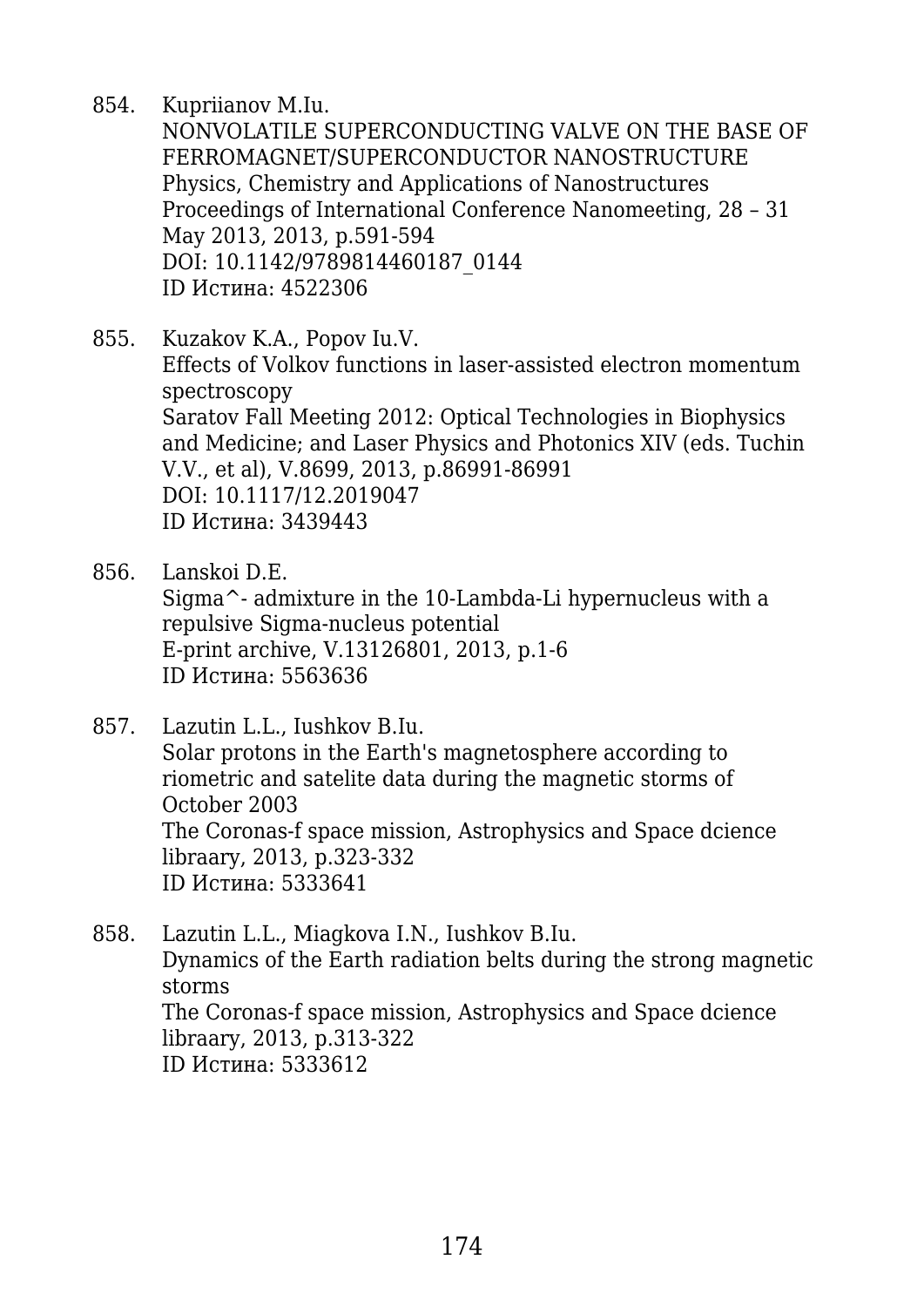- 859. Lipatov A.V., Malyshev M.A., Zotov N.P. Drell-Yan lepton pair production at the Tevatron and LHC in the kt-factorization approach XX International Workshop on Deep-Inelastic Scattering and Related Subjects, 2013, p.717-720 DOI: 10.3204/DESY-PROC-2012-02/3 ID Истина: 4429702
- 860. Malova Kh.V. Thin current sheets as nonlinear structures in collisionless plasmas INTERNATIONAL CONFERENCE «FRONTIERS OF NONLINEAR PHYSICS», Nizhny Novgorod – Yelabuga – Nizhny Novgorod, Russia, July 28 – August 2, 2013, 20131 ID Истина: 5197589
- 861. Novikov L.S., Chernik V.N., Samokhina M.S. Analysis of microcraters in materials specimens after long-term exposure on ISS surface European Space Agency, (Special Publication) ESA SP, V.705, 20131 ID Истина: 6033841
- 862. Novikov L.S., Chernik V.N. Critical Evaluation of Testing Results for Russian and Western Space Materials in Ground-Based Simulator Facilities and in Space Experiments Protection of Materials and Structures From the Space Environment, V.32, 2013, p.115-131 DOI: 10.1007/978-3-642-30229-9\_10 ID Истина: 4456310
- 863. Novikov L.S., Voronina E.N., Chernik V.N., Chirskaia N.P., Samokhina M.S. Theoretical and experimental study of polymer composites durability to atomic oxygen impact European Space Agency, (Special Publication) ESA SP, V.705, 2013, p.1-4 ID Истина: 6033726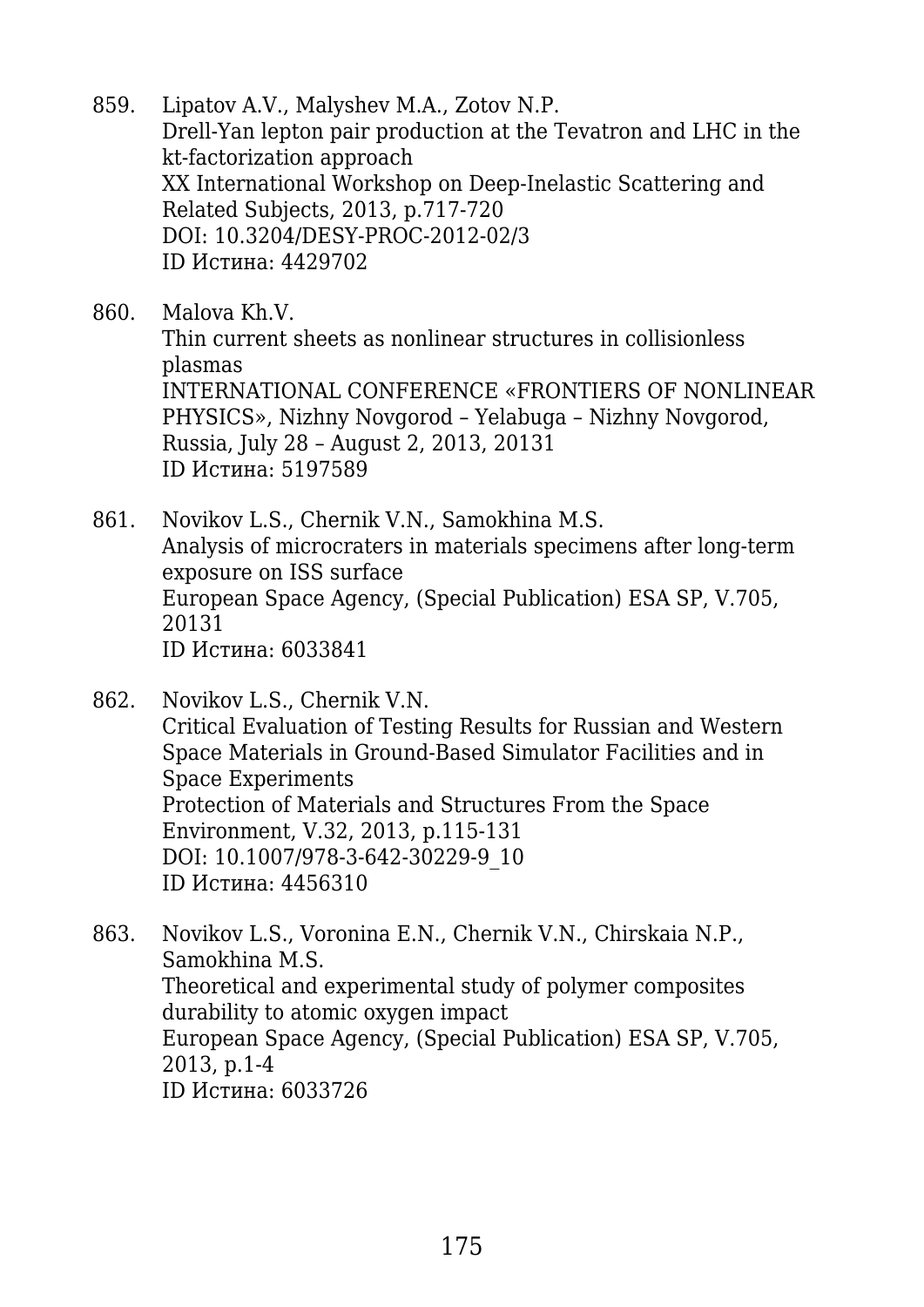864. Novikov L.S.

The behavior of film structures metal-dielectric-metal in conditions of high-speed dust European Space Agency, (Special Publication) ESA SP, V.705, 2013, p.1-4 ID Истина: 6033742

865. Novikov L.S. Influence of surface electric discharges on behavior of cover glasses and solar array fragments European Space Agency, (Special Publication) ESA SP, V.705, 20131 ID Истина: 6033797

866. Pal A.F., Riabinin A.N., Serov A.O. Growth of particles from sputtered metal in an RF magnetron discharge plasma trap Physics of Extreme States of Matter, 2013, p.175-178 ID Истина: 5548434

867. Pal A.F., Riabinin A.N., Serov A.O. Coagulation of micron sized particles grown from sputtered metal in plasma Contr. Papers of 4th Int. Conf. on the Physics of Dusty and Burning Plasmas "Dusty Plasmas in Applications, 2013, p.25-29 ID Истина: 5555265

868. Pal A.F., Riabinin A.N. Growth of particles from sputtered metal in an RF magnetron discharge plasma trap XXVIII International Conference on Interaction of Intense Energy Fluxes with Matter, 2013, p.175-178 ID Истина: 3799864

869. Panasiuk M.I., Svertilov S.I., Vedenkin N.N., Iashin I.V. DEVELOPMENT OF SLEWING MIRROR TELESCOPE OPTICAL SYSTEM FOR THE UFFO-PATHFINDER Gamma-ray Bursts: 15 Years of GRB Afterglows – Progenitors, Environments and Host Galaxies from the Nearby to the Early Universe, V.61, 2013, p.561-565 ID Истина: 5537265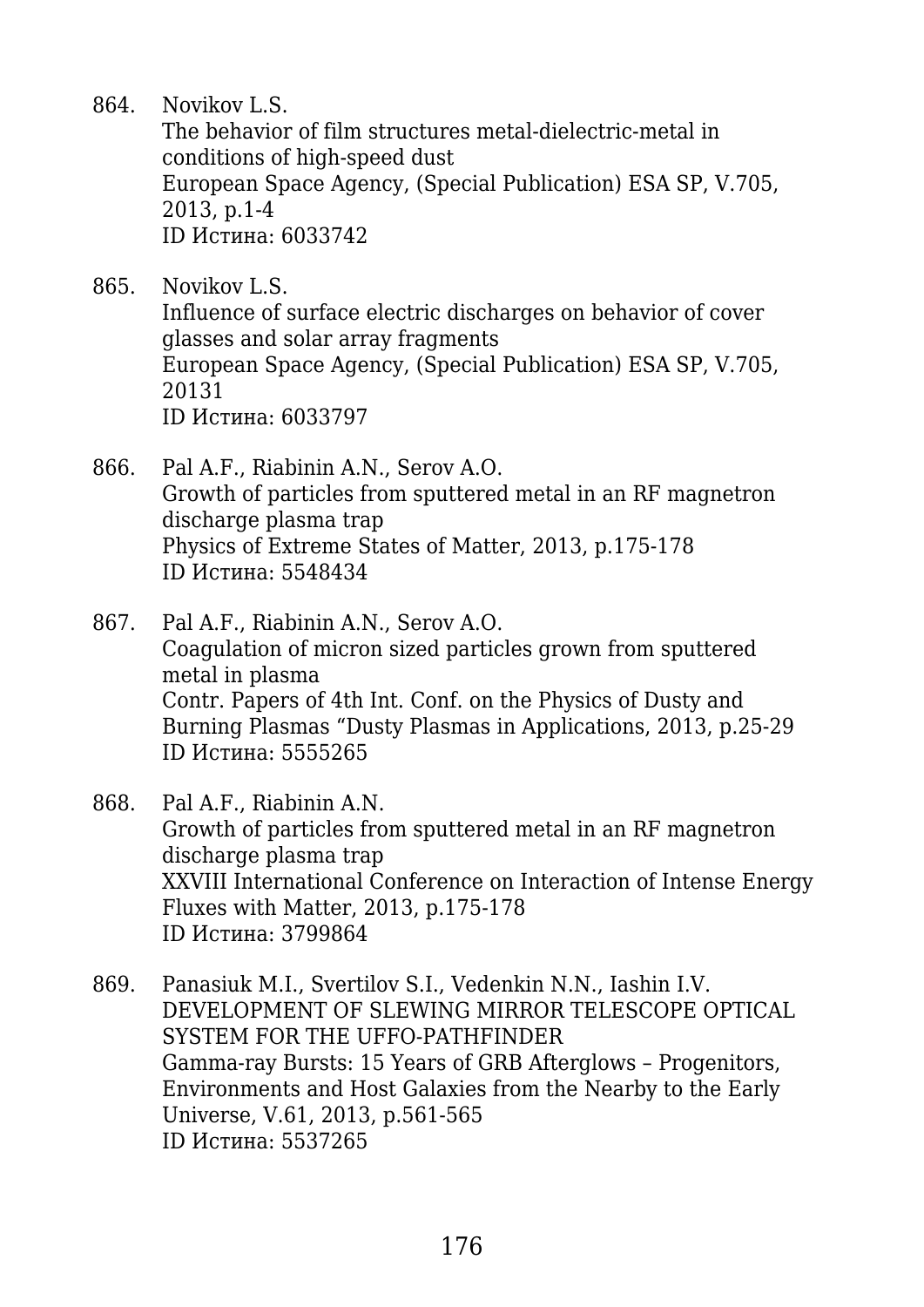870. Petrushanko S.V.

Elliptic flow in heavy-ion collisions with the CMS detector at the LHC: first results Particle Physics at the Tercentenary of Mikhail Lomonosov. Proceedings of the Fifteenth Lomonosov Conference on Elementary Particle Physics, Moscow, Russia, 18–24 August, 2011, 2013, p.355-358 DOI: 10.1142/9789814436830\_0077 ID Истина: 4454073

871. Podgrudnikov D.A.

Automation of metal-ion binding site localization procedure in peptides Proceedings of the 61st ASMS Conference on Mass Spectrometry, 20131 ID Истина: 4693640

872. Riazantceva M.O.

Small- and Middle-scale Solar Wind Structures, Transferringfrom Solar Wind to the Magnetosheath: Correlation Analysis WDS'13 Proceedings of Contributed Papers: Part II – Physics of Plasmas and Ionized (eds. J. Safrankova and J. Pavlu), 2013, p.30-36 ID Истина: 5253234

873. Shirokov A.M., Kulikov V.A. Ab initio theory of light nuclei with inverse scattering NN interaction Tруды XIII международного семинара по электромагнитным взаимодействиям ядер ЭМИН-2012, 2013, p.101-107 ID Истина: 5707991

874. Shirokov A.M. Scattering and nuclear structure with oscillator basis Nuclear Theory in the Supercomputing Era (NTSE-2012): International Workshop. Proceedings.(Khabarovsk, June 18-22, 2012), 2013, p.113-120 ID Истина: 5199997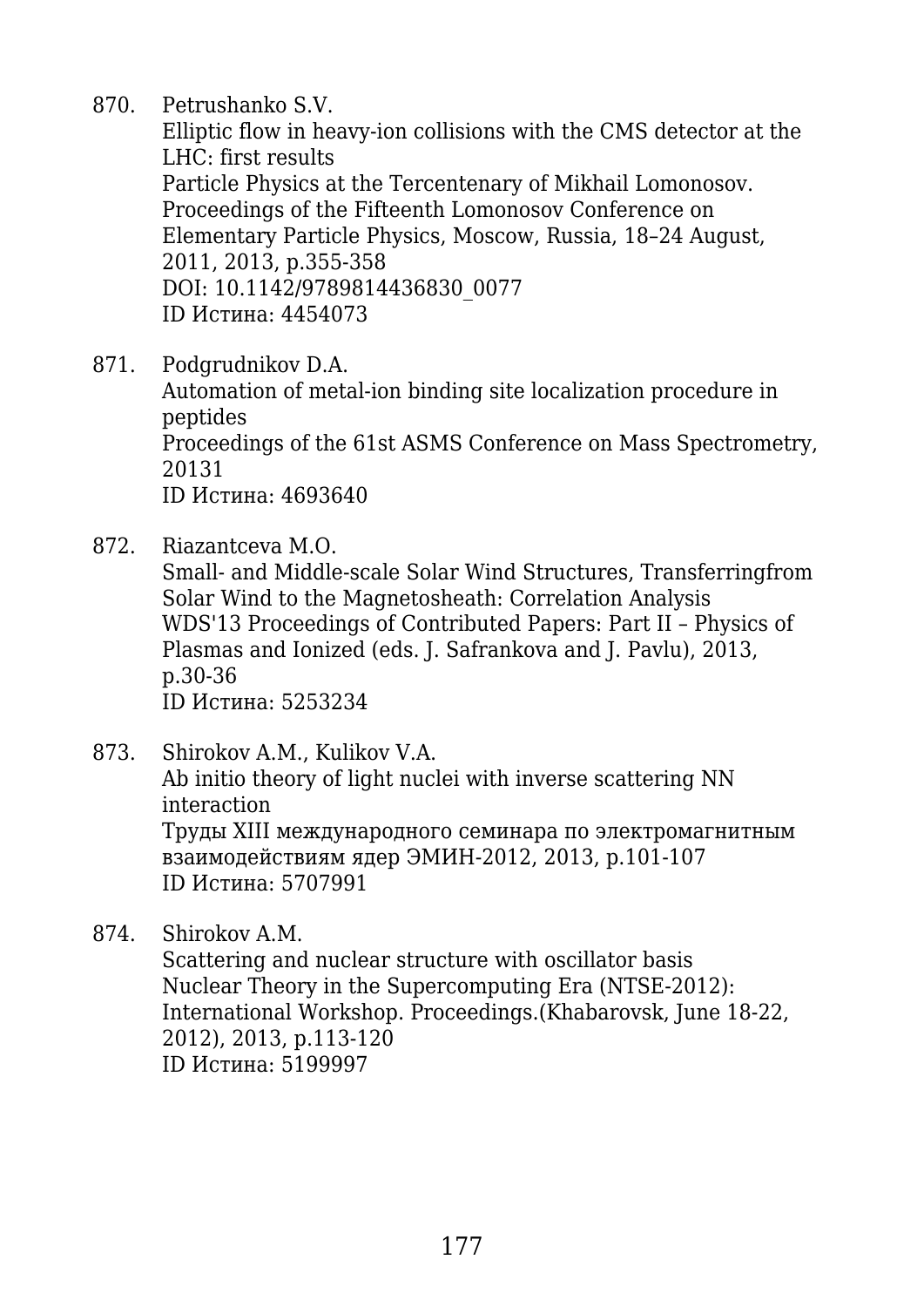875. Shirokov A.M.

J-matrix analysis of resonant states in the shell model Nuclear Theory in the Supercomputing Era (NTSE-2012): International Workshop. Proceedings.(Khabarovsk, June 18-22, 2012), 2013, p.146-162 ID Истина: 5200095

- 876. Sigaeva E.A., Volodichev N.N. The role of the Moon and the Sun in the generation of neutron flux from the Earth's surface Proceeding of 33 rd International Cosmic Ray Conference (ICRC2013), 2-9 July 2013, Rio de Janeiro, Brazil, 20131 ID Истина: 5210313
- 877. Spasskii D.A. Optical properties of the Gd3(AlxGa1-x)5O12:Ce3+ epitaxial films ICONO/ LAT 2013, June 18-22, Moscow, Russia, 20131 ID Истина: 5255777
- 878. Stepanov A.S. Fabrication of integrated electrodes of molecular transistor by lithographic techniques and electromigration Proc. SPIE 8700, , International Conference Micro- and Nano-Electronics 2012, 2013, p.87000-87000 DOI: 10.1117/12.2017106 ID Истина: 3352639
- 879. Suvorova A.V., Dmitriev A.V. Evidence for near-equatorial deposition by energetic electrons in the ionospheric F-layer in Proc. of International conference "Modern Engineering and Technologies of the Future, 2013, p.68-82 ID Истина: 4686270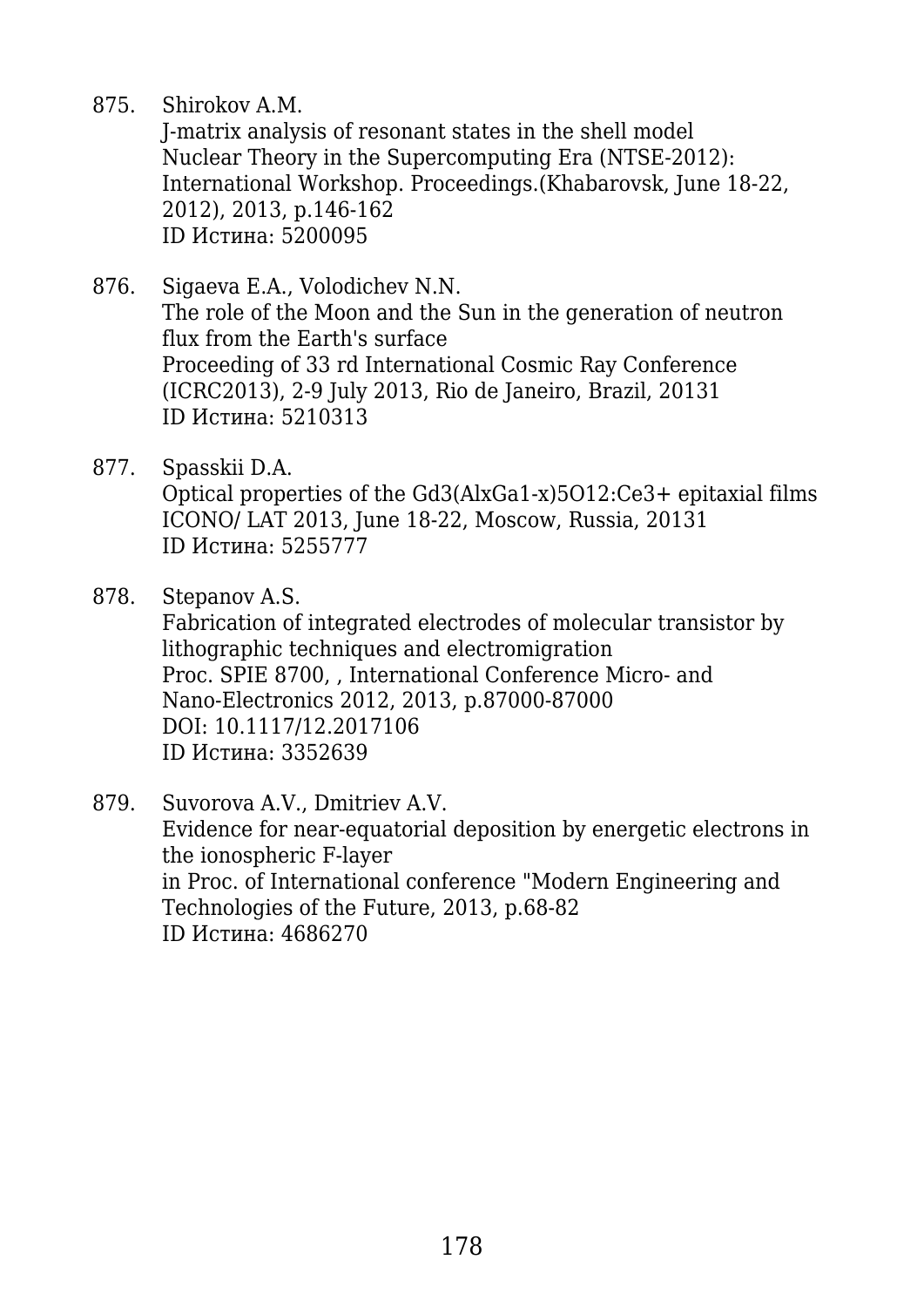- 880. Svertilov S.I., Vedenkin N.N., Panasiuk M.I., Krasnov A.S., Morozenko V.S., Osedlo V.I. Feasibility of a small, rapid optical/IR response, next generation gamma-ray burst mission Gamma-ray Bursts: 15 Years of GRB Afterglows – Progenitors, Environments and Host Galaxies from the Nearby to the Early Universe, V.61, 2013, p.633-637 DOI: 10.1051/eas/1361100 ID Истина: 4875240
- 881. Svertilov S.I., Vedenkin N.N., Panasiuk M.I., Krasnov A.S., Morozenko V.S., Osedlo V.I. FEASIBILITY OF A SMALL, RAPID OPTICAL/IR RESPONSE, NEXT GENERATION GAMMA-RAY BURST MISSION Gamma-ray Bursts: 15 Years of GRB Afterglows – Progenitors, Environments and Host Galaxies from the Nearby to the Early Universe, V.61, 2013, p.633-637 ID Истина: 5537634
- 882. Teplova Ia.A., Novikov N.V., Belkova Iu.A. Interaction of helium atoms and ions with matter Helium: Occurrence, application and biological effects, 2013, p.87-114 ID Истина: 5208855
- 883. Tolstoi V.N. New Class of Ouantum Deformations of  $D = 4$  Euclidean Supersymmetries Symmetries and Groups in Contemporary Physics, V.11, 2013, p.443-454 ID Истина: 5267049

884. Troitckaia E.V.

Parameters of the flare and surrounding medium and their evolution during 20 January 2005 solar event Journal of Physics: Conference Series 409 (2013) 012204, 23rd European Cosmic Ray Symposium (and 32nd Russian Cosmic Ray Conference, V.409, 2013, p.1-9 DOI: doi:10.1088/1742-6596/409/1/012204 ID Истина: 5199096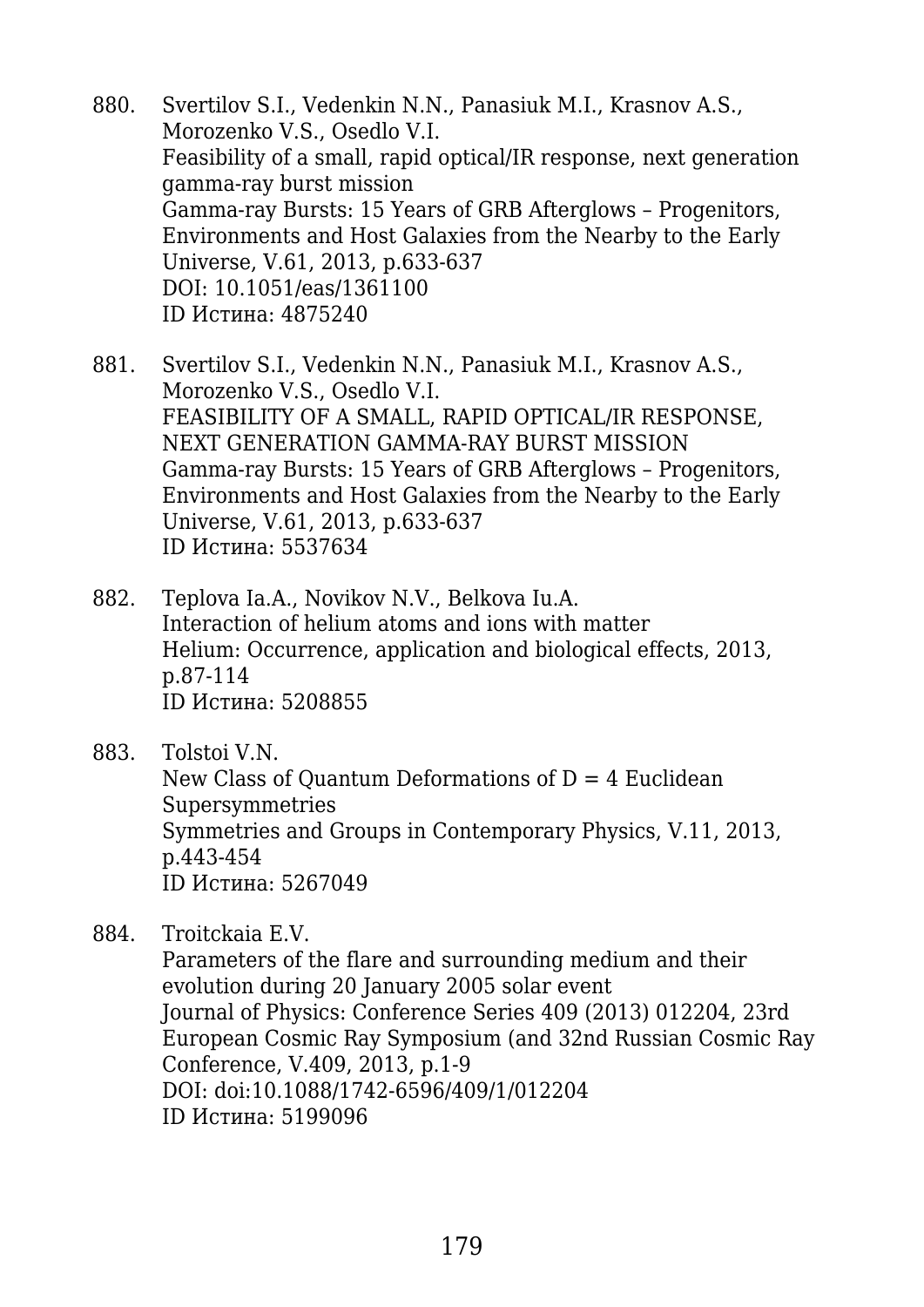- 885. Untila G.G., Kost T.N., Chebotareva A.B., Stepanov A.S. Pyrosol Deposited Gallium Doped Zinc Oxide Thin Films For Crystalline-Silicon Solar Cells Proceedings 28th European Photovoltaic Solar Energy Conference, 2013, p.1048-1052 DOI: 10.4229/28thEUPVSEC2013-2BV.1.6 ID Истина: 5597060
- 886. Untila G.G., Kost T.N., Chebotareva A.B., Stepanov A.S. Pyrosol Deposited AlOx for Crystalline Silicon Solar Cells Proceedings 28th European Photovoltaic Solar Energy Conference, 2013, p.1960-1963 DOI: 10.4229/28thEUPVSEC2013-2DV.3.44 ID Истина: 5597091
- 887. Untila G.G., Kost T.N., Chebotareva A.B. Bifacial concentrator n-type (Biconty) crystalline silicon Ag-free solar cell Proceedings 28th European Photovoltaic Solar Energy Conference, 2013, p.583-586 DOI: 10.4229/28thEUPVSEC2013-1CV.6.21 ID Истина: 5597140
- 888. Voronina E.N., Novikov L.S. Atomic oxygen influence on nanostructures European Space Agency, (Special Publication) ESA SP, V.705, 20131 ID Истина: 6033821
- 889. Zeldovich M.A.

Quiet-time low-energy ion fluxes in the 23rd and 24th solar cycles at 1 AU Proceeding of 33 rd International Cosmic Ray Conference (ICRC2013), 2-9 July 2013, Rio de Janeiro, Brazil, 20131 ID Истина: 5246348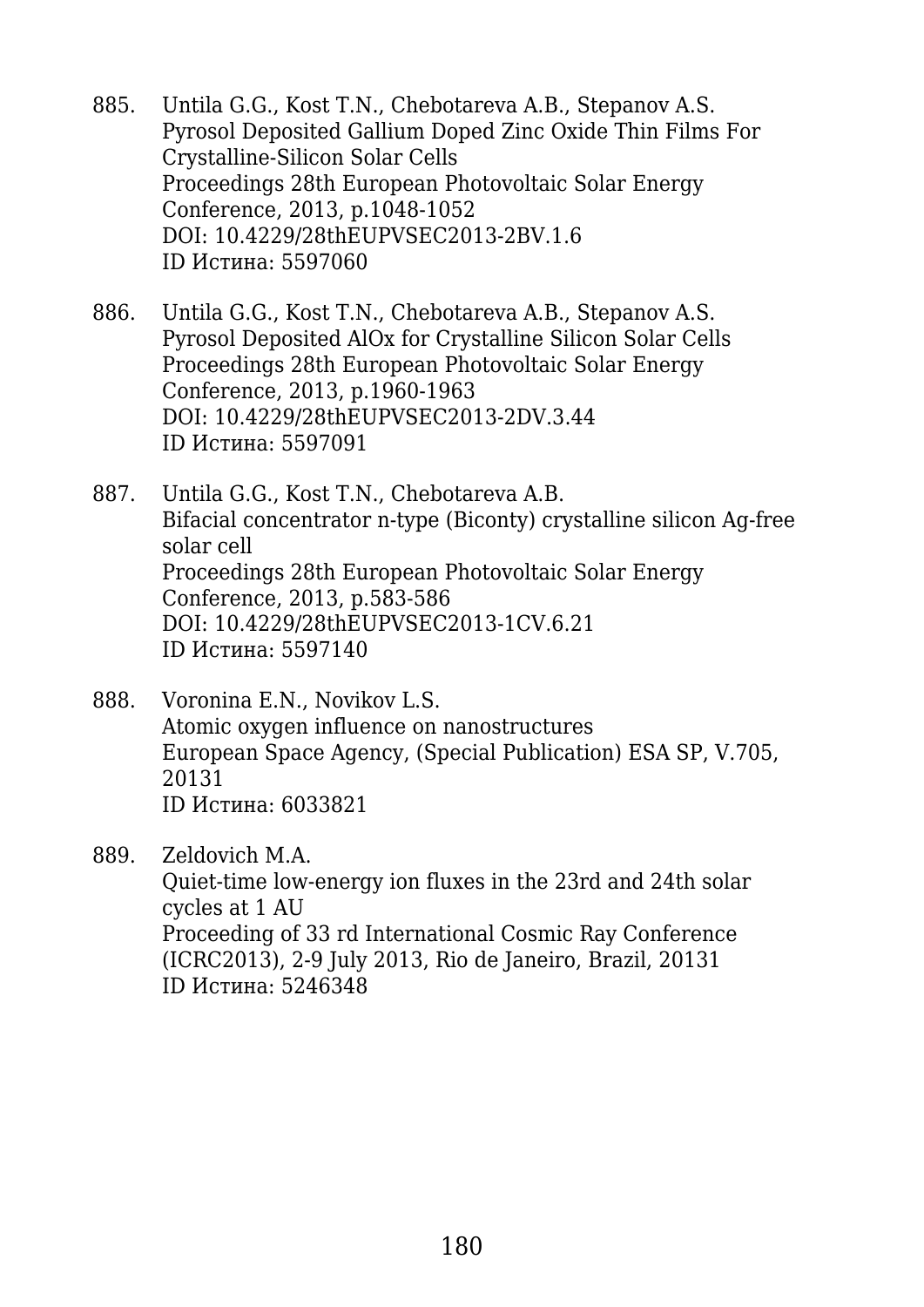- 890. Андрианова Н.Н., Борисов А.М., Востриков В.Г., Романовский Е.А., Ткаченко Н.В. Исследование структуры керамополимерных функциональных покрытий с использованием спектрометрии ядерного обратного рассеяния Труды 12-й Всероссийской с международным участием научно-технической конференции «Быстрозакаленные материалы и покрытия» 26-27 ноября 2013 г, V.2, 2013, p.18-23 ID Истина: 5356825
- 891. Андрианова Н.Н., Борисов А.М., Машкова Е.С. Ионно-лучевая эрозия углеродных волокон композитов Труды 21 Международной конференции "Взаимодействие ионов с поверхностью" ВИП-2013, Ярославль, 22–26 августа 2013, V.1, 2013, p.104-107 DOI: 10.1134/S10637761130100093 ID Истина: 5210086
- 892. Андрианова Н.Н., Борисов А.М., Машкова Е.С. Модифицирование структуры и морфологии стеклоуглерода при высоких флюенсах ионного облучения Труды 21 Международной конференции "Взаимодействие ионов с поверхностью" ВИП-2013, Ярославль, 22–26 августа 2013, V.1, 2013, p.108-111 DOI: 10.1134/S1063776113010093 ID Истина: 5210237
- 893. Андрианова Н.Н., Борисов А.М., Машкова Е.С. Эффекты глубокого ионно-индуцированного модифицирования высокоориентированного пиролитического графита Труды 21 Международной конференции "Взаимодействие ионов с поверхностью" ВИП-2013, Ярославль, 22–26 августа 2013, V.1, 2013, p.373-376 DOI: 10.1134/S1063776113010093 ID Истина: 5220627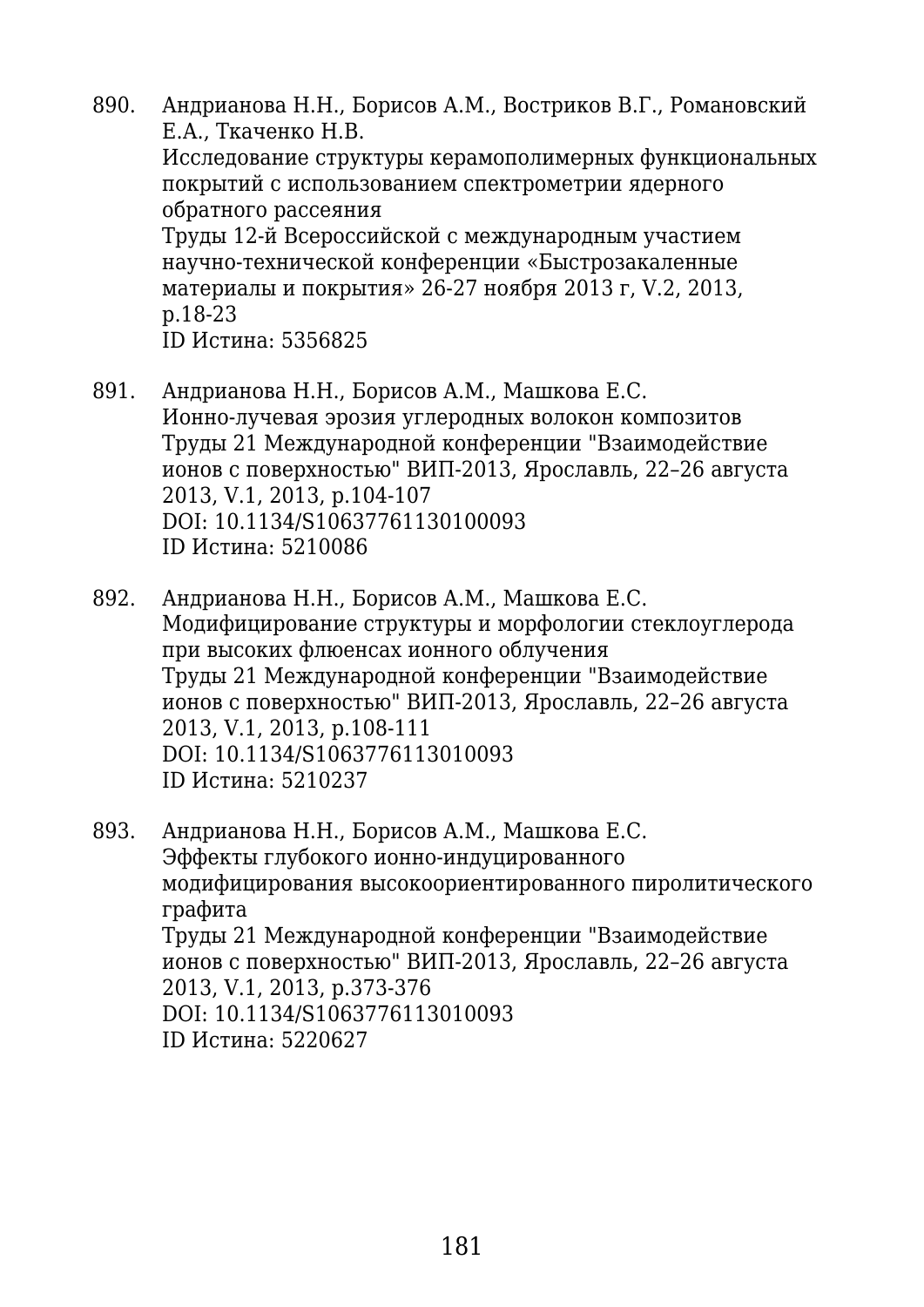- 894. Андрианова Н.Н., Борисов А.М., Машкова Е.С. Ионно-лучевое модифицирование УУКМ с углеродным волокном на основе вискозы 12-я Вероссийская с международным участием научно-техническая конференция "Быстрозакаленные материалы и покрытия", V.2, 2013, p.203-208 ID Истина: 5220948
- 895. Бакурский С.В., Соловьев И.И., Карминская Т.Ю., Куприянов М.Ю. Создание, исследование и применение джозефсоновских φ- и 0-π- контактов на основе гетероструктур с ферромагнитными

слоями Труды XVII Международного Симпозиума "Нанофизика и наноэлектроника" (11-15 марта 2013 г.), V.1, 2013, p.38-39 ID Истина: 3445660

896. Бакурский С.В., Соловьев И.И., Куприянов М.Ю. Теоретический анализ свойств магнитных джозефсоновских переходов со сверхпроводящим островом в области слабой связи Труды XVII Международного Симпозиума "Нанофизика и наноэлектроника" (11-15 марта 2013 г.), V.1, 2013, p.10-11 ID Истина: 3445573

- 897. Белкова Ю.А., Теплова Я.А. Метод расчета неравновесных характеристик легких ионов при прохождении через тонкие огранические пленки Труды 21 Международной конференции "Взаимодействие ионов с поверхностью" ВИП-2013, Ярославль, 22–26 августа 2013, V.1, 2013, p.291-294 ID Истина: 5207896
- 898. Близнюк У.А., Борщеговская П.Ю., Черняев А.Ф. Развитие программ дипломного и постдипломного образования в области медицинской физики в МГУ имени М.В.Ломоносова III International Workshop "Medical physics – the current status, problems, the way of development. Innovation technologies". Workshop proceedings , Kyiv, Ukraine, 2013, p.32-34 ID Истина: 5250159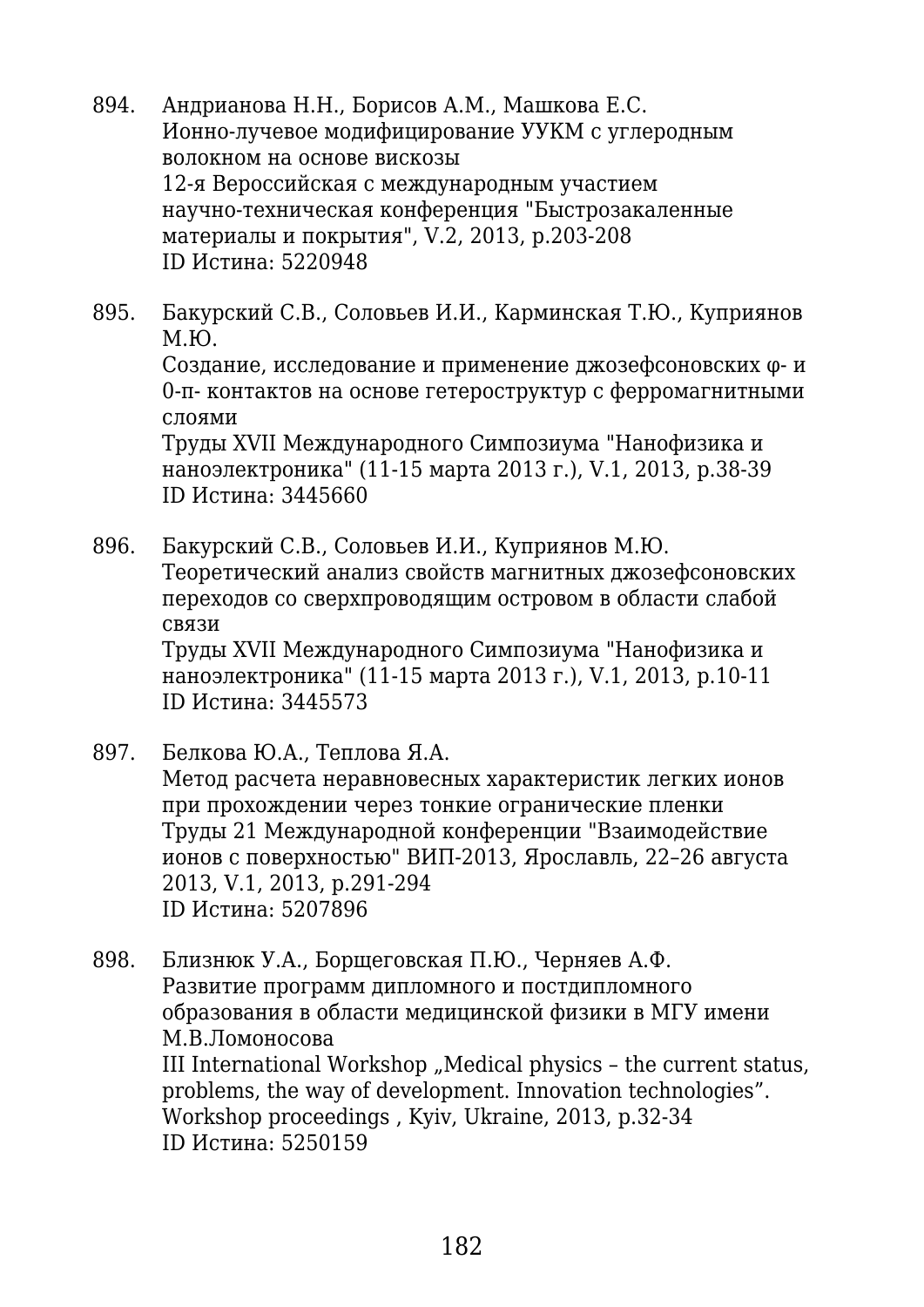- 899. Борисов А.М., Востриков В.Г., Романовский Е.А., Ткаченко Н.В. Получение теплозащитных диоксид циркониевых покрытий методом микродугового оксидирования Пленки и покрытия -2013: Труды 11 Международной конференции. 6-8 мая 2013, 2013, p.209 ID Истина: 5356722
- 900. Борисов А.М., Востриков В.Г., Романовский Е.А., Ткаченко Н.В. Синтез и свойства керамикоподобных покрытий, получаемых при плазменном воздействии в электролитах Труды 21 Международной конференции "Взаимодействие ионов с поверхностью" ВИП-2013, Ярославль, 22–26 августа 2013, V.2, 2013, p.453-456 ID Истина: 5356747
- 901. Борисов А.М., Востриков В.Г., Романовский Е.А., Ткаченко Н.В.

Исследование структуры теплозащитных плазменных покрытий с использованием спектрометрии ядерного обратного рассеяния протонов

Труды 12-й Всероссийской с международным участием научно-технической конференции «Быстрозакаленные материалы и покрытия» 26-27 ноября 2013 г, V.2, 2013, p.11-17

ID Истина: 5357066

- 902. Борщеговская П.Ю., Черняев А.Ф. Радионуклидные технологии в медицине III International Workshop "Medical physics - the current status, problems, the way of development. Innovation technologies". Workshop proceedings , Kyiv, Ukraine, 2013, p.7-8 ID Истина: 5250261
- 903. Варламов В.В., Песков Н.Н., Степанов М.Е. Базы данных в научном сервисе –– от известного к новому Труды международной суперкомпьютерной конференции "Научный сервис в сети Интернет: все грани параллелизма" (23 - 28 сентября 2013 г., г. Новороссийск), 2013, p.489-495 ID Истина: 5337192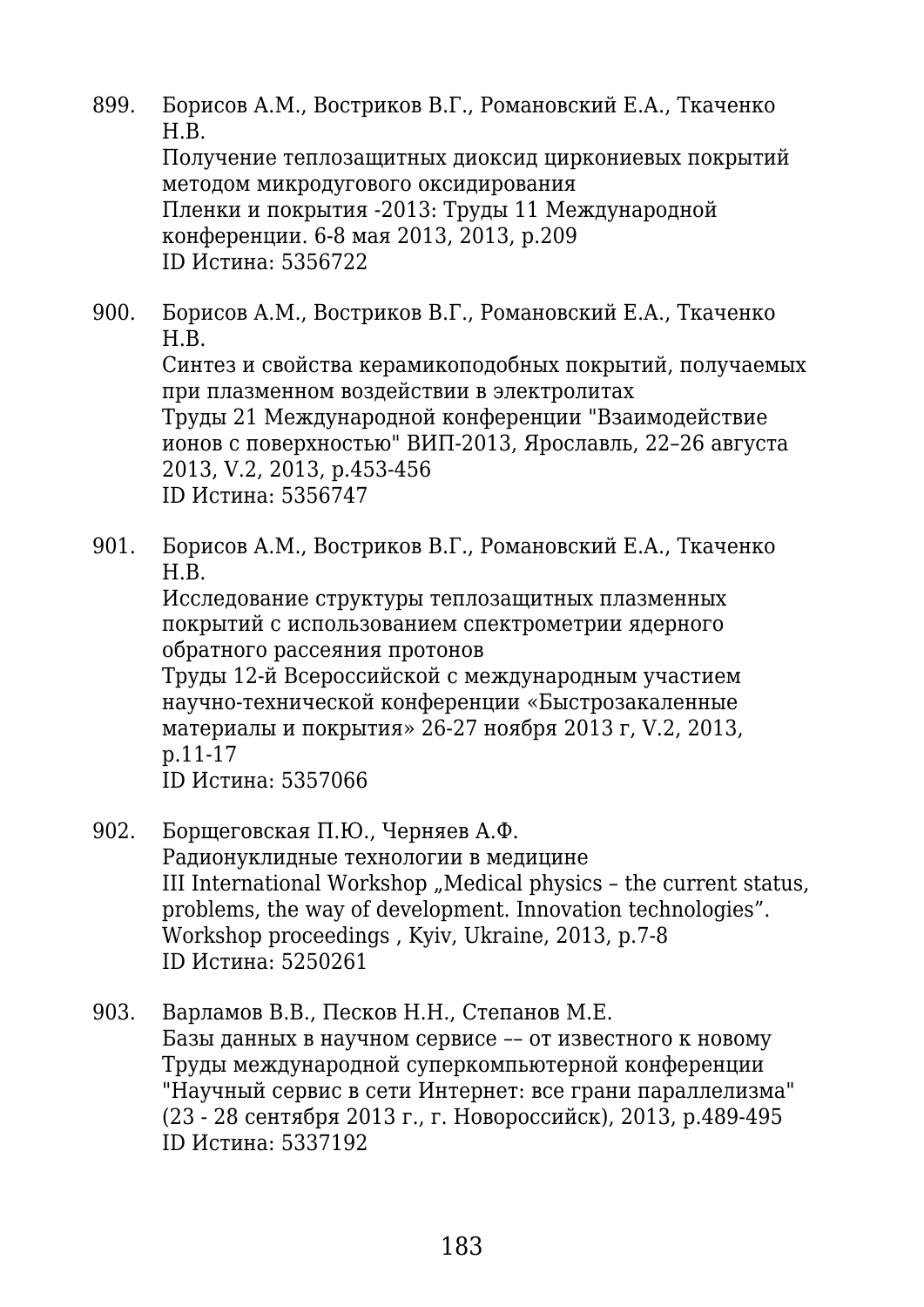- 904. Воронина Е.Н., Новиков Л.С. Методы математического моделирования радиационных воздействий на наноструктуры Труды XIX Международной конференции по электростатическим ускорителям и пучковым технологиям, 2013, p.93-104 ID Истина: 5544279
- 905. Воронина Е.Н., Новиков Л.С. Моделирование воздействия сверхтепловых атомов кислорода на углеродные нанотрубки и графен Труды XIV Межвузовской научной школы молодых специалистов "Концентрированные потоки энергии в космической технике, электронике, экологии и медицине", Москва 26-27 ноября 2013 г. Под редакцией проф. Б.С. Ишханова и проф. Л.С. Новикова, 2013, p.93-99 ID Истина: 5544609
- 906. Гетлинг А.В.

Играет ли всплывание трубки магнитного поля ключевую роль в формировании групп пятен? Солнечная и солнечно-земная физика – 2013, Труды Всероссийской ежегодной конференции по физике Солнца, Санкт-Петербург, Пулково, 25–27 сентября 2013 года, 2013, p.59-62 ID Истина: 5229039

907. Девятов И.И., Бурмистрова А.В. Новый метод расчета электронного транспорта в многозонных сверхпроводниках, топологических сверхпроводниках и сверхпроводящих топологических

изоляторах Труды XVII Международного Симпозиума "Нанофизика и

наноэлектроника" (11-15 марта 2013 г.), V.1, 2013, p.26-27 ID Истина: 5261968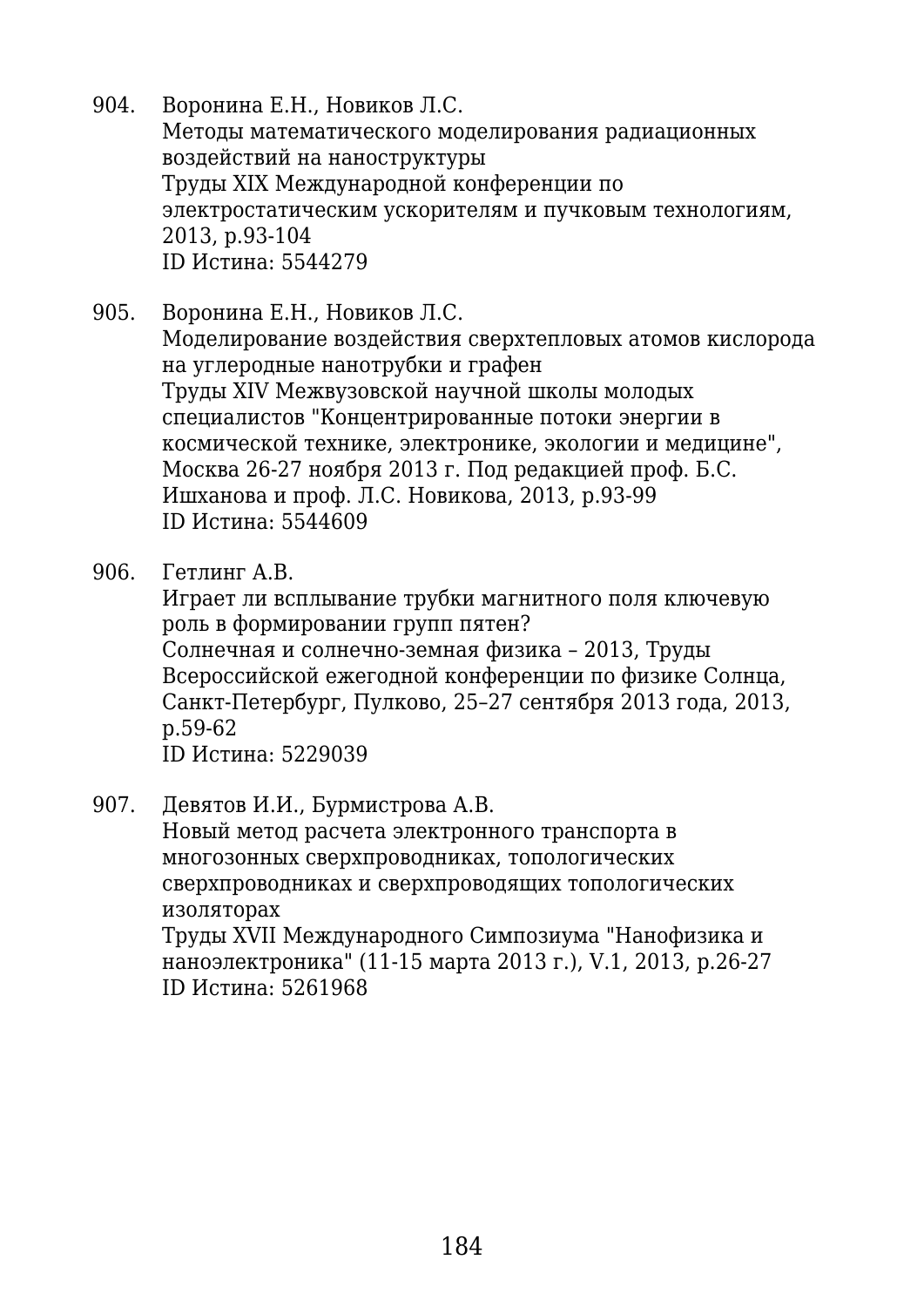- 908. Доленко С.А., Ефиторов А.О., Персианцев И.Г. Компрессия входных данных при нейросетевом решении обратных задач спектроскопии многокомпонентных растворов Нейроинформатика-2013. XV Всероссийская научно-техническая конференция. Сборник научных трудов, V.2, 2013, p.205-215 ID Истина: 3170504
- 909. Доленко С.А., Персианцев И.Г. Дистанционное определение температуры и солености морской воды методами лазерной спектроскопии Физические проблемы экологии (Экологическая физика), V.19, 2013, p.181-189 ID Истина: 3026985
- 910. Доленко С.А., Персианцев И.Г. Исследование эффективности поэтапного определения параметров при нейросетевом решении обратной задачи электроразведки Нейроинформатика-2013. XV Всероссийская научно-техническая конференция. Сборник научных трудов, V.2, 2013, p.215-225 ID Истина: 3170511
- 911. Доленко С.А., Персианцев И.Г. Разработка программного комплекса для решения прямой задачи МТЗ на основе нейросетевых технологий XI Международная конференция «Новые идеи в науках о Земле». Доклады, V.3, 2013, p.388-390 ID Истина: 3546742
- 912. Доленко С.А., Персианцев И.Г. Аппроксимационный алгоритм решения прямой задачи МТЗ с применением нейронных сетей Материалы 40-й сессии Международного семинара им. Д.Г. Успенского «Вопросы теории и практики геологической интерпретации гравитационных, магнитных и электрических полей».Москва, ИФЗ РАН, 28 января - 1 февраля 2013 г, 2013, p.372-376 ID Истина: 3672889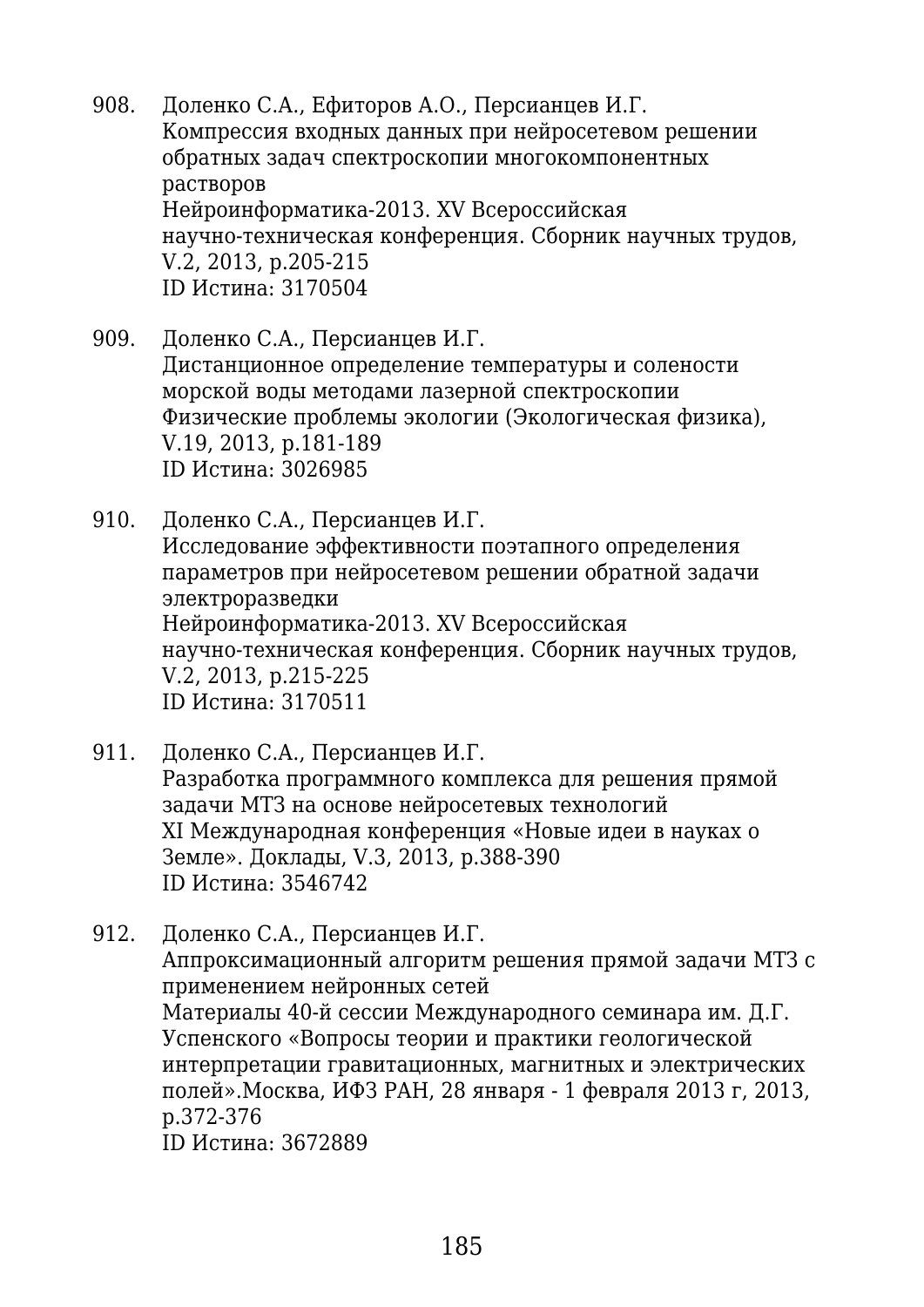913. Доленко С.А.

Сравнение подходов к порядку определения параметров при нейросетевом решении многопараметрической обратной задачи магнитотеллурики XI Международная конференция «Новые идеи в науках о Земле». Доклады, V.3, 2013, p.360-362

ID Истина: 3546692

- 914. Коротких В.Л. "Ридж"- эффект в рр и РвРв столкновениях в эксперименте CMS на LHC ФИЗИКА НА LHC Труды объединённого семинара RDMS CMS, V.1, 2013, p.17-21 ID Истина: 4649600
- 915. Липатов А.В., Ткаченко Н.В., Борисов А.М., Романовский Е.А. Исследование структуры плазменных диоксид циркониевых покрытий XXXIX Гагаринские чтения. Научные труды Международной молодежной научной конференции в 9 томах, 9-13 апреля 2013 г., Москва, V.3, 2013, p.148-150 ID Истина: 5356652
- 916. Лохтин И.П., Манагадзе А.К., Снигирев А.М. "Ридж"-эффект и явление выстроенности ФИЗИКА НА LHC Труды объединённого семинара RDMS CMS, V.3, 2013, p.23-30 ID Истина: 4485137
- 917. Лохтин И.П.

Коллективные эффекты в соударениях ионов свинца при энергии sqrt $(sNN)$ =2.76 Тэ $B$ ФИЗИКА НА LHC Труды объединённого семинара RDMS CMS, V.3, 2013, p.35-38 ID Истина: 4485173

918. Лохтин И.П.

Исследование свойств кварк-глюонной материи в соударениях тяжелых ионов на LHC ФИЗИКА НА LHC Труды объединённого семинара RDMS CMS, V.3, 2013, p.89-113 ID Истина: 4485193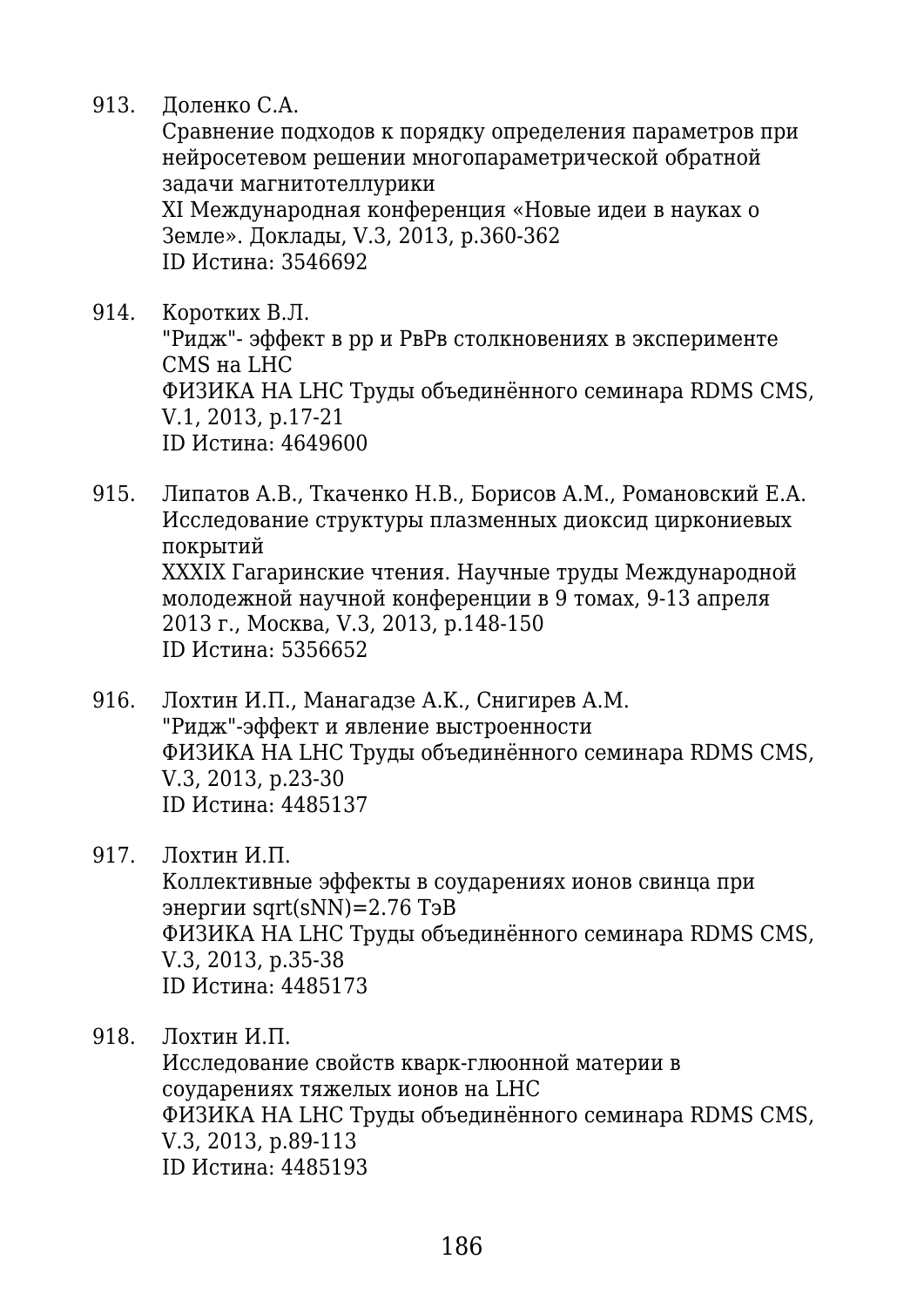919. Новиков Л.С.

Радиационная электризация материалов космических аппаратов: современное состояние проблемы Труды XIX Международной конференции по электростатическим ускорителям и пучковым технологиям, 2013, p.8-19 ID Истина: 5544197

- 920. Новиков Н.В., Теплова Я.А. Методы оценки равновесного зарядового распределения ионов в твердой и газообразной средах Труды 21 Международной конференции "Взаимодействие ионов с поверхностью" ВИП-2013, Ярославль, 22–26 августа 2013, V.1, 2013, p.340-343 ID Истина: 5207907
- 921. Ныммик Р.А., Панасюк М.И., Николаева Н.И. Модели заряженных частиц космического пространства Ионизующие излучения космического пространства и их воздействие, 2013, p.14-40 ID Истина: 4784979
- 922. Панасюк М.И., Романовский Е.А., Саврин В.И. НИИЯФ МГУ и НИЦ "Курчатовский институт"- направления сотрудничества Национальный исследовательский центр"Курчатовский институт".Специальный выпуск." К 70-летию Курчатовского института", 2013, p.20-20 ID Истина: 3709152
- 923. Похил Г.П., Куликаускас В.С., Жиляков Л.А. Пучковые технологии, основанные на использовании диэлектрических капилляров Труды XIX Международной конференции по электростатическим ускорителям и пучковым технологиям, 2013, p.44-50 ID Истина: 5544250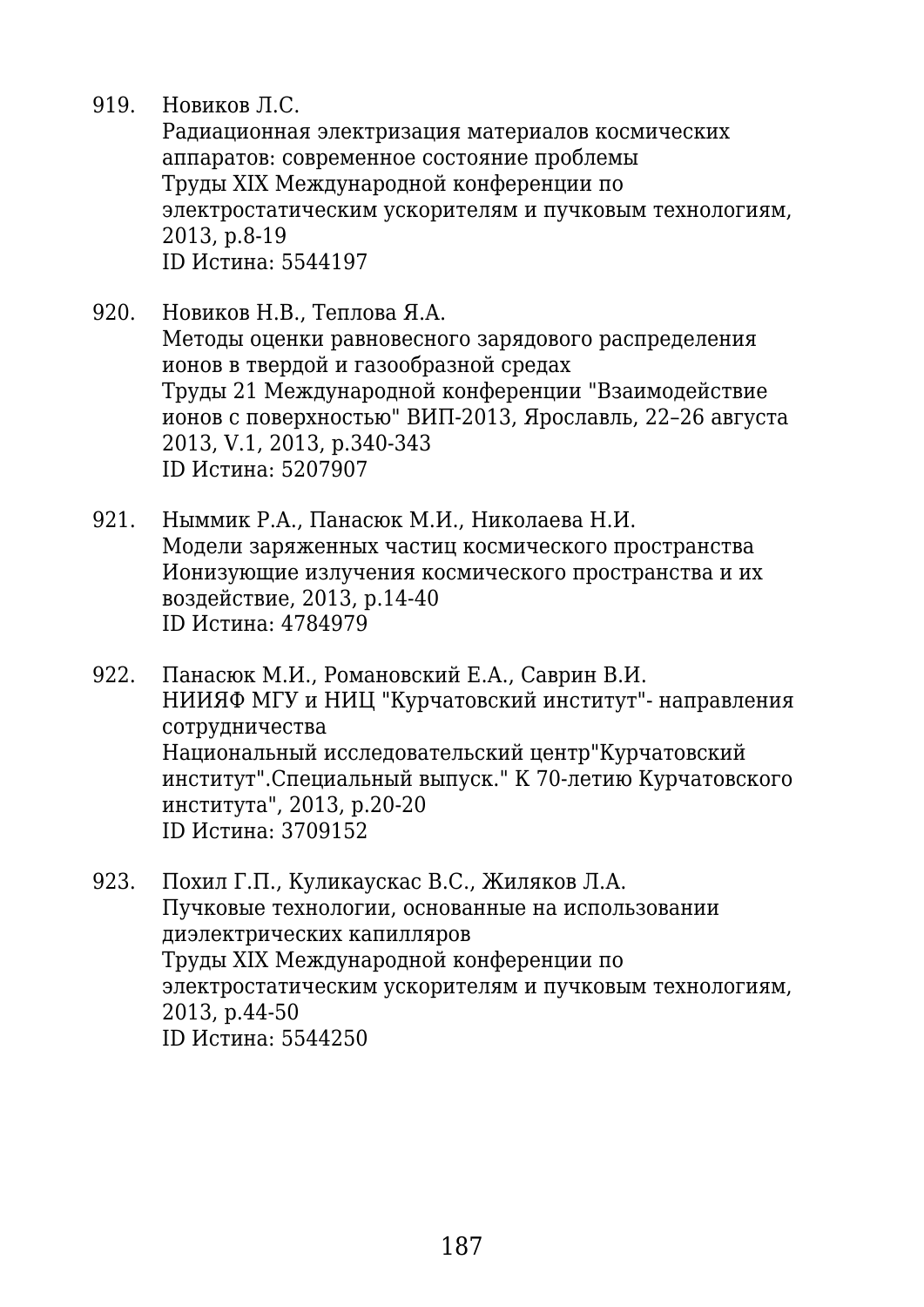924. Похил Г.П.

Наблюдение эффекта дальнодействия по изменению ширины линий Кикучи Труды XXI международной конференции ВИП - 2013, V.2, 2013, p.308-310 ID Истина: 5216932

925. Похил Г.П.

Новые особенности эффекта дальнодействия при наблюдении его на электронографе Труды 10-ой Международной конференции по взаимодействию излучений с твердым телом ВИТТ – 2013 ,, 2013, p.53-55 ID Истина: 5216955

926. Преснов Д.Е.

Идентификация генов на микрочипах на основе детекции единичных взаимодействий ДНК методом сканирующей электронной микроскопии VII Московский международный конгресс, "Биотехнология: состояние и перспективы развития Москва, 19-22 марта 2013 г. Материалы Конгресса, V.1, 2013, p.108-109 ID Истина: 4611542

- 
- 927. Пугач Н.Г.

Наведенный магнитный момент в триплетных контактах Джозефсона и планарный S-FN-S fi-контакт Труды XVII Международного Симпозиума "Нанофизика и наноэлектроника" (11-15 марта 2013 г.), V.1, 2013, p.61-62 ID Истина: 5329188

928. Романовский Е.А., Востриков В.Г. О механизмах новых методов упрочнения металлических сплавов на основе железа и никеля и твердых сплавов на основе кобальта Международная конференция «Восьмые Окуневские чтения», 25–28 июня 2013 г., Санкт-Петебург: Материалы докладов, 2013, p.182-183 ID Истина: 4866336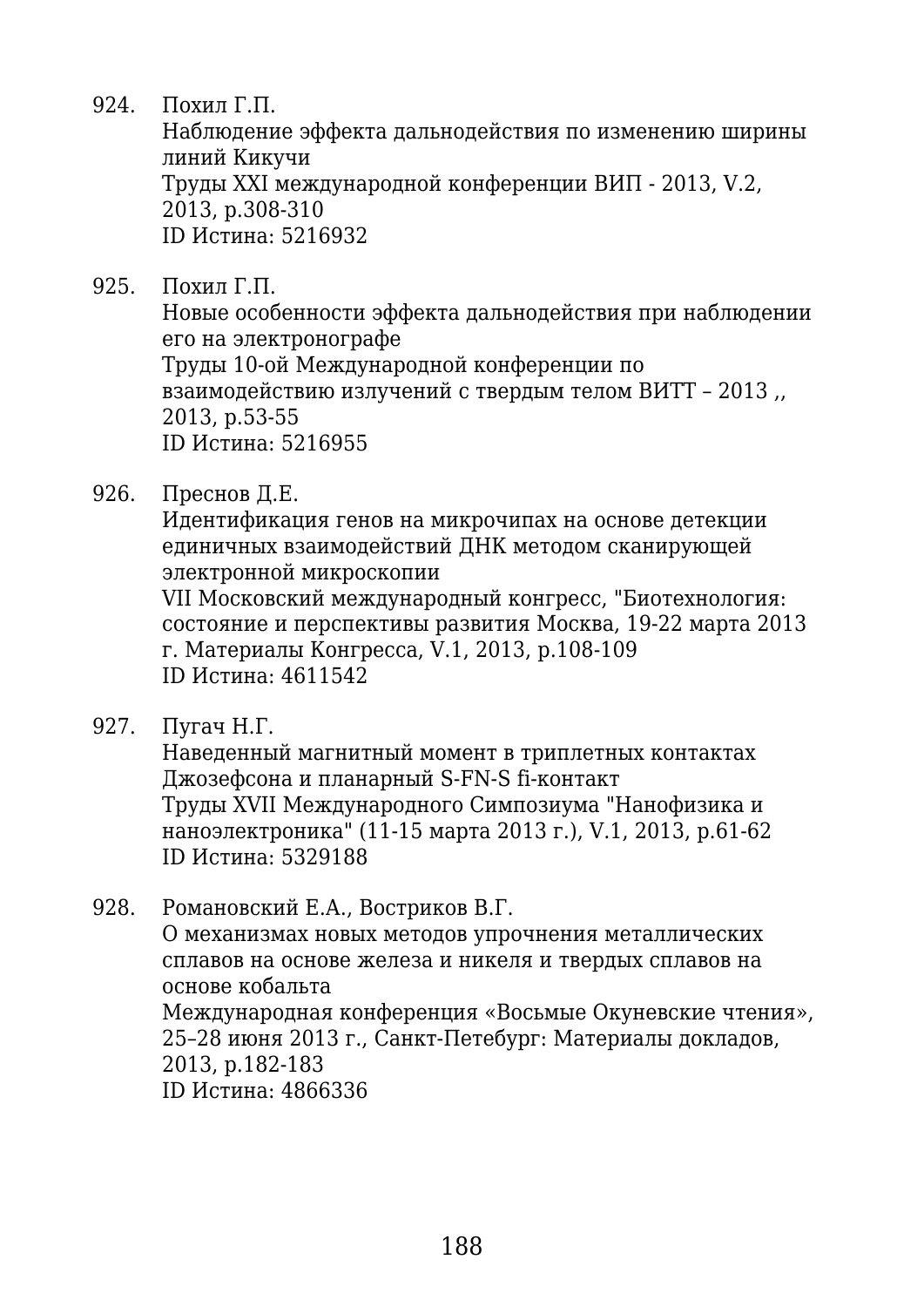929. Рязанцева М.О.

Корреляционный анализ мелко- и средне-масштабных структур по одновременным наблюдениям в солнечном ветре и магнитослое

Международная Байкальская молодежная научная школа по фундаментальной физике, Сборник трудов XIII-ой Конференции молодых ученых "Взаимодействие полей и излучения с веществом", Секция В. Физика околоземного космического пространства. БШФФ-2013, 2013, p.206-208 ID Истина: 5253259

930. Савон А.Е.

Сегнетоэлектрические и люминесцентные свойства фосфатов со структурой витлокита Труды Шестнадцатого междисциплинарного, международного симпозиума «Порядок, беспорядок и свойства оксидов». Ростов-на-Дону. 2013 г, V.1, 2013, p.105-108 ID Истина: 5330074

931. Соловьев И.И., Кузьмин Л.С.

Влияние черенковского излучения на тепловой джиттер в цепочках сосредоточенных джозефсоновских контактов со слабым демпфированием Труды XVII Международного Симпозиума "Нанофизика и

наноэлектроника" (11-15 марта 2013 г.), V.1, 2013, p.74-76 ID Истина: 4690397

- 932. Соловьев И.И., Преснов Д.Е., Девятов И.И. Исследование чувствительного полупроводникового pH-сенсора на основе полевого транзистора с каналом нанопроводом Труды XVII Международного Симпозиума "Нанофизика и наноэлектроника" (11-15 марта 2013 г.), V.2, 2013, p.593-594 ID Истина: 4690435
- 933. Ткаченко Н.В., Борисов А.М., Романовский Е.А. Получение и исследование диоксид циркониевых МДО-покрытий на медных подложках XXXIX Гагаринские чтения. Научные труды Международной молодежной научной конференции в 9 томах, 9-13 апреля 2013 г., Москва, V.3, 2013, p.126-127 ID Истина: 5356626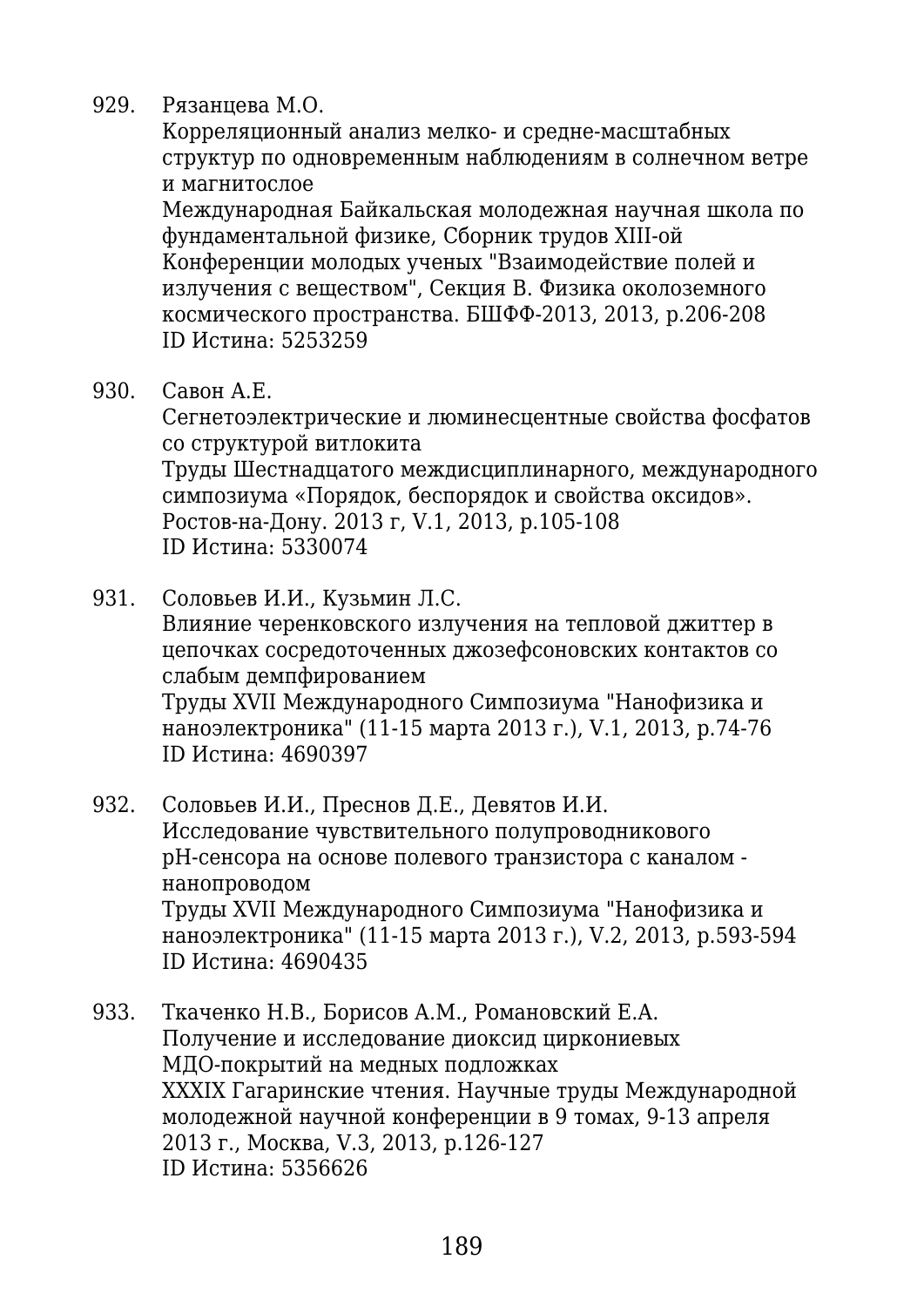934. Черник В.Н.

Воздействие потоков кислородной плазмы на материалы космических аппаратов Труды XXI международной конференции ВИП - 2013, V.1, 2013, p.205-208 ID Истина: 5521721

935. Черняев А.Ф.

Физика и медицина – из прошлого в будущее III International Workshop "Medical physics - the current status, problems, the way of development. Innovation technologies". Workshop proceedings , Kyiv, Ukraine, 2013, p.48-50 ID Истина: 5250510

- 936. Чирская Н.П., Новиков Л.С., Синолиц В.В., Воронина Е.Н. Численное моделирование распределения поглощенной дозы и внедренного заряда в композиционных материалах при воздействии космической радиации Труды XIX Международной конференции по электростатическим ускорителям и пучковым технологиям, 2013, p.60-66 ID Истина: 5544214
- 937. Чирская Н.П., Новиков Л.С. Анализ эффективности регистрации космического излучения полупроводниковыми детекторами Труды XIV Межвузовской научной школы молодых специалистов "Концентрированные потоки энергии в космической технике, электронике, экологии и медицине", Москва 26-27 ноября 2013 г. Под редакцией проф. Б.С. Ишханова и проф. Л.С. Новикова, 2013, p.87-93 ID Истина: 5225939
- 938. Чопорняк Д.Б. Импульсное перемагничивание эпитаксиальных пленок (Bi,Lu)3(Fe,Ga)5O12 с ориентацией (210) в отсутствие планарного магнитного поля Научное пространство Европы, V.32, 2013, p.33-36 ID Истина: 4676619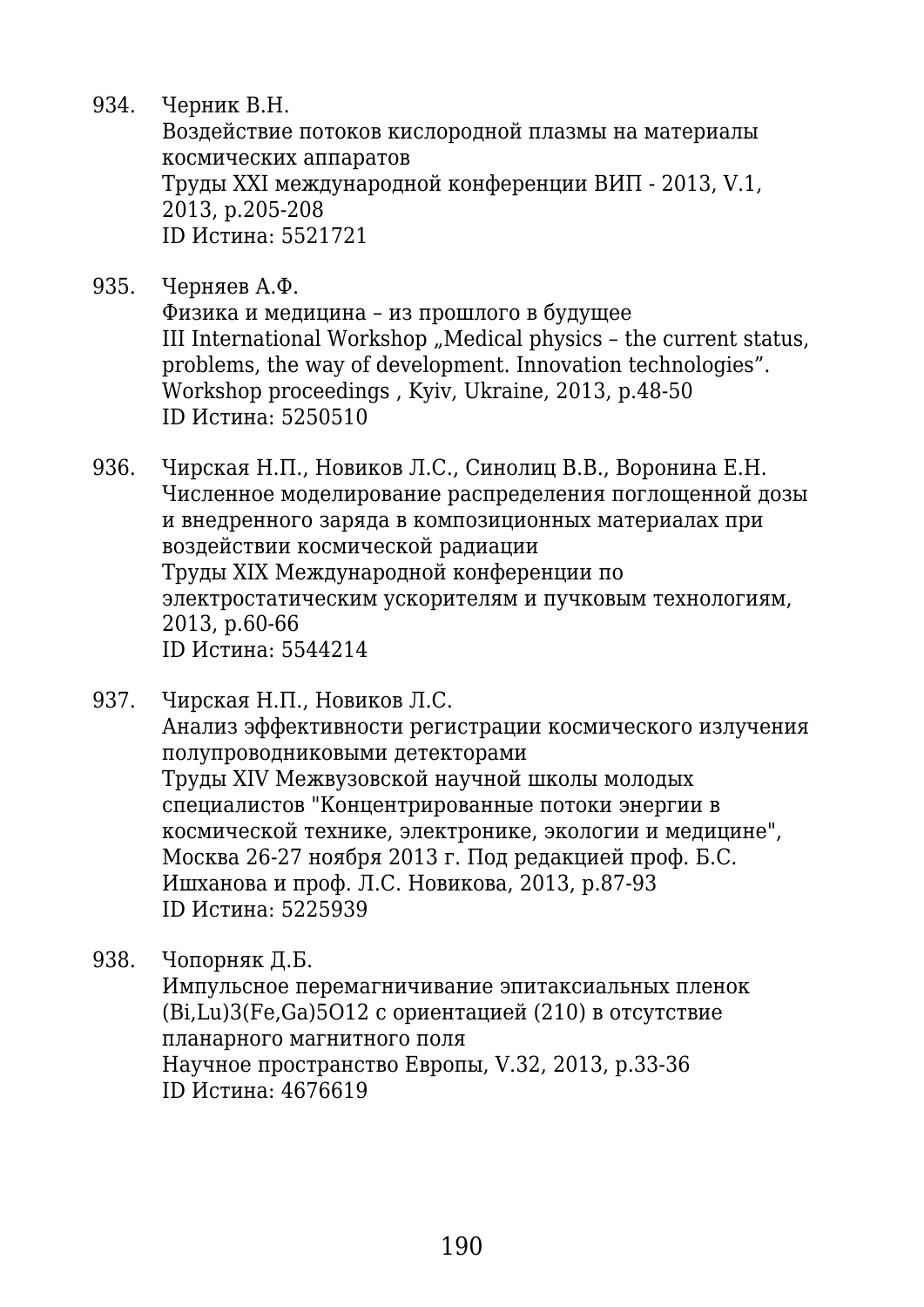939. Шарафиев А.В., Соловьев И.И. Широкополосные устройства на основе многоэлементных джозефсоновских структур Сборник трудов XIV Всероссийской школы- семинара «Физика и применение микроволн», 20131 ID Истина: 3693084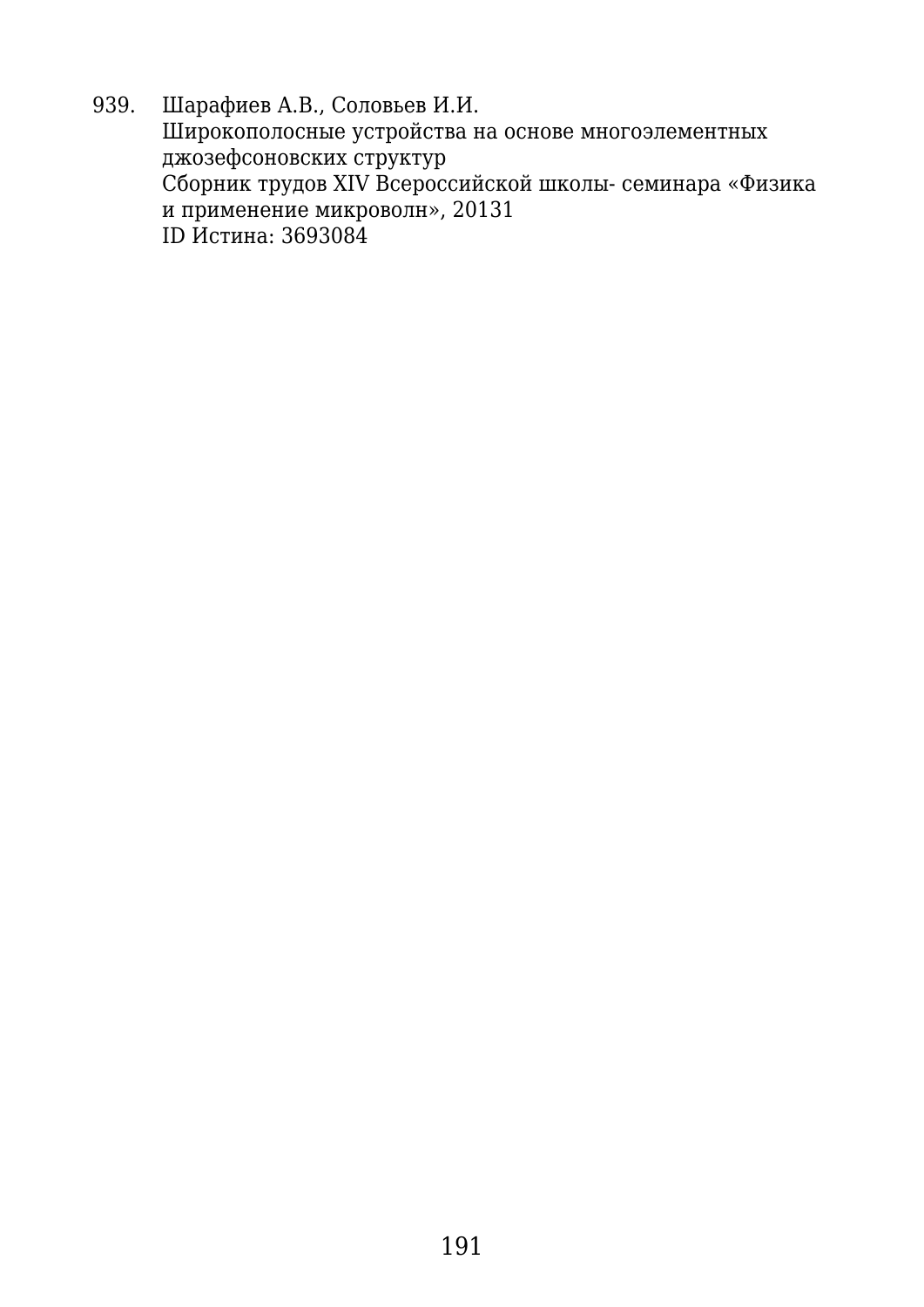## **Тезисы**

940. Alekseeva L.M. The MHD evolution of plasma in the zone of contact of oppositely directed magnetic fields and "artifical objects'' in the solar atmosphere Cosmic Magnetic Fields: Legacy of A.B. Severny, International Symposium, Nauchny, Crimea, September 2–6, 2013, 2013, p.4-4 ID Истина: 5372122

- 941. Antonova E.E., Ovchinnikov I.L. Plasma Sheet of the Magnetosphere of the Earth as the turbulent Wake: Analysis of Properties and Modeling Abstracts of AGU Chapmen Conference on Fundamental Properties and Processes of Magnetotails, 2013, p.14-14 ID Истина: 5240627
- 942. Antonova E.E., Riazantceva M.O., Ovchinnikov I.L., Znatkova S.S. Distribution of plasma pressure in the magnetosphere of the Earth and magnetospheric dynamics Mechanics of the Magnetospheric System and Effects on the Polar Regions, conference Disk of abstract, 20131 ID Истина: 5389836
- 943. Antonova E.E., Riazantceva M.O., Znatkova S.S., Ovchinnikov I.L. Magnetospheric turbulence, plasma pressure distribution and Earth Sun system disturbances Fifth Earth-Sun Exploration Conference, disk of abstract, 20131 ID Истина: 5389958

944. Antonova E.E. Global picture of distribution of plasma pressure in the Earth's magnetosphere and high latitude part of the ring current Abstract Volume 12th Scientific Assembly International Association of Geomagnetism and Aeronomy (IAGA -2013 meeting), 2013, p.224-224 ID Истина: 5203267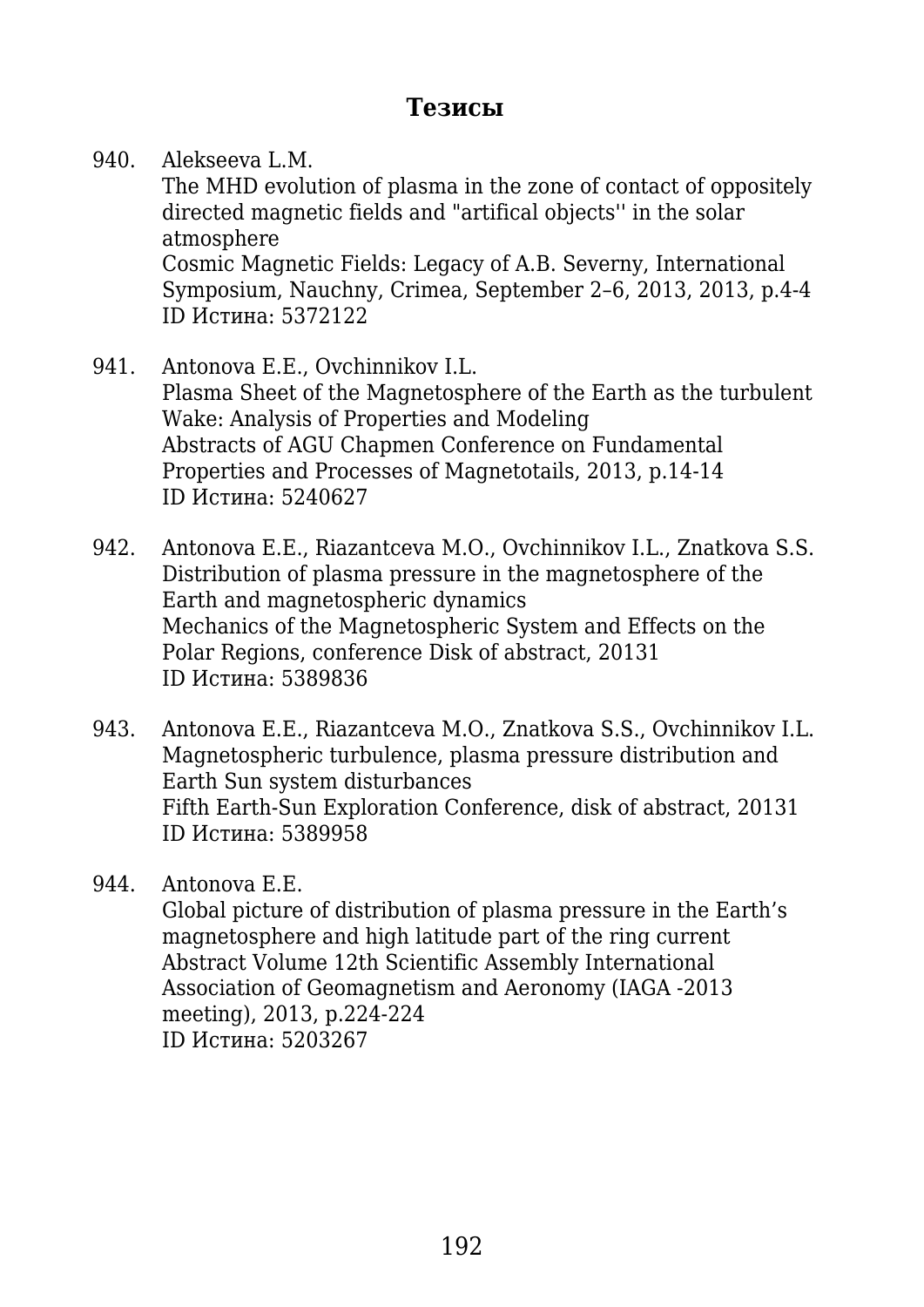- 945. Bakurskii S.V., Kupriianov M.Iu., Solovev I.I. Magnetic S-IsF-S Josephson Junction for High-Frequency Applications 14-th International Superconductive Electronics Conference, Conference Program, Abstracts and Papers, July 7-11, Cambridge, Massachusetts, 2013, p.99-101 ID Истина: 4451737
- 946. Bakurskii S.V., Kupriianov M.Iu. Experimental Investigation of Magnetic Josephson Junctions for Cryogenic Memory 14-th International Superconductive Electronics Conference, Conference Program, Abstracts and Papers, July 7-11, Cambridge, Massachusetts, 2013, p.330 ID Истина: 4451758
- 947. Bakurskii S.V., Solovev I.I., Kupriianov M.Iu. Theoretical Description of Novel Element for Josephson **Spintronics** 11th European Conference on Applied Superconductivity, EUCAS 2013: Abstract Book,September 15-19, Genova, Italy, 2013, p.2 ID Истина: 4454521
- 948. Bakurskii S.V., Solovev I.I., Kupriianov M.Iu. Theory of Superconducting Spintronic SIsFS Devices NANO-2013 Knowledge Society: mutual influence and interference of science and society, 13-16 September 2013, Program and Abstract Book, 2013, p.9 ID Истина: 4598910
- 949. Bakurskii S.V., Solovev I.I., Kupriianov M.Iu. Theoretical Description of SIsFS Device 8-th International Conference on Vortex Matter in Nanostructured Superconductors, Rhodes (Greece) 21-26 September, Abstract Book, 2013, p.108 ID Истина: 4704757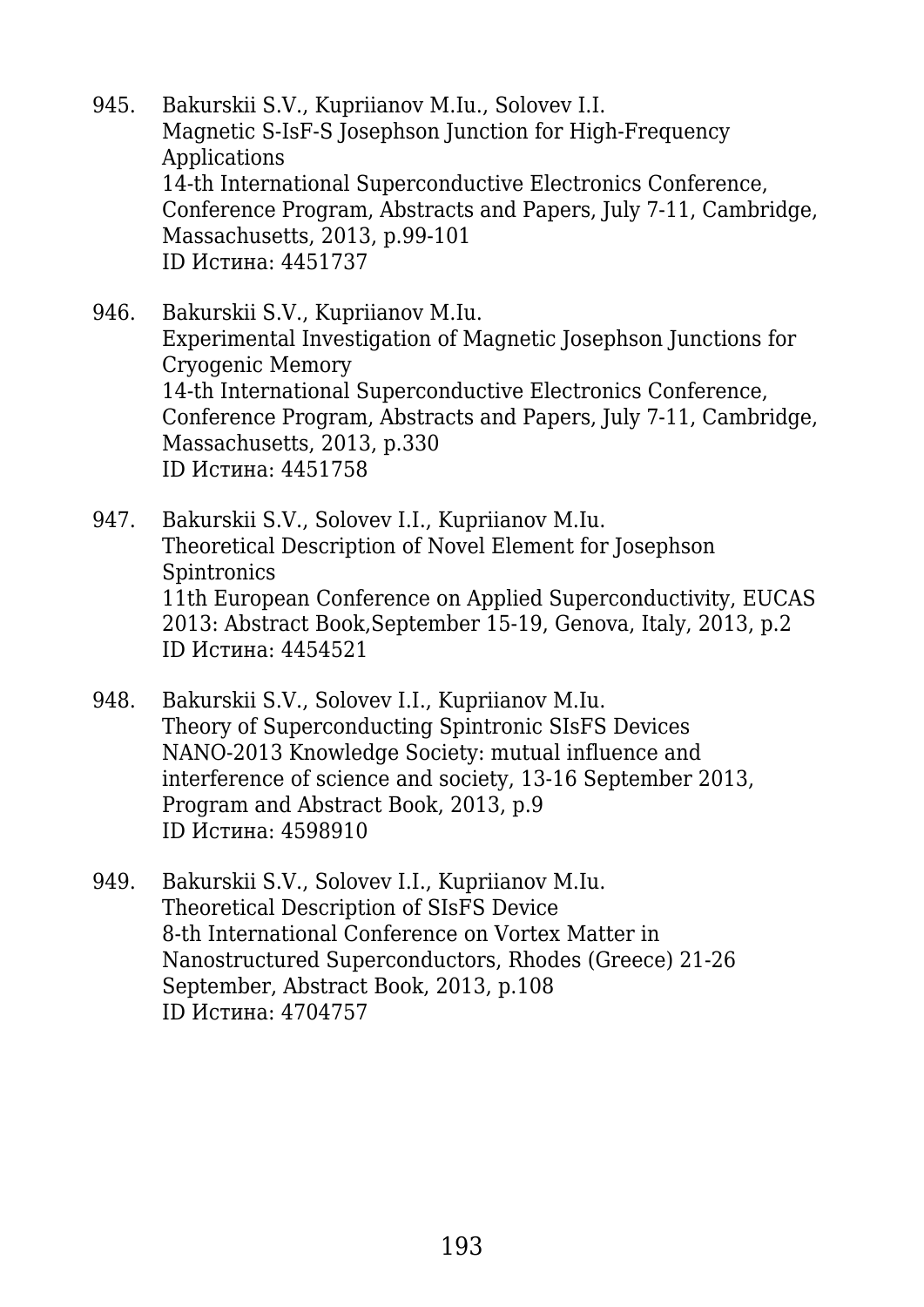- 950. Barinova V.O., Kalegaev V.V., Miagkova I.N., Parunakian D.A., Rubinshtein I.A., Riazantceva M.O. Shape and Position of the Earth Outer Radiation Belt High-Latitude Week of Doctoral Students, abstract, 20131 ID Истина: 5389858
- 951. Belkova Iu.A., Teplova Ia.A. Evaluation of non-equilibrium parameters for light ions passing through thin films Book of Abstracts, XXVIII International Conference on Photonic, Electronic and Atomic Collisions, 2013, p.17557-17557 ID Истина: 5219602

952. Bespalova O.V., Ermakova T.A., Klimochkina A.A., Romanovskii E.A., Spasskaia T.I. Analysis of the Proton Single-Particle Characteristics of Ge and Zr isotopes 63d International conference "NUCLEUS 2013" Fundamental problems of nuclear physics, atomic power engineering and nuclear technologies. Moscow, October 08–12, 2013, 2013, p.74-74 ID Истина: 5357879

953. Bespalova O.V., Ishkhanov B.S., Klimochkina A.A., Kostiukov A.A., Romanovskii E.A., Spasskaia T.I. Neutron Single-Particle Characteristics of Cd Isotopes with N from 50 to 82 LXIII Meeting on nuclear spectroscopy and nuclear structure. LXIII international conference NUCLEUS 2013. Fundamental problems of nuclear physics and atomic power engineering (Moscow, MEPhi, October 8 – 12, 2013). Book of abstracts, 2013, p.87-87 ID Истина: 5357991

194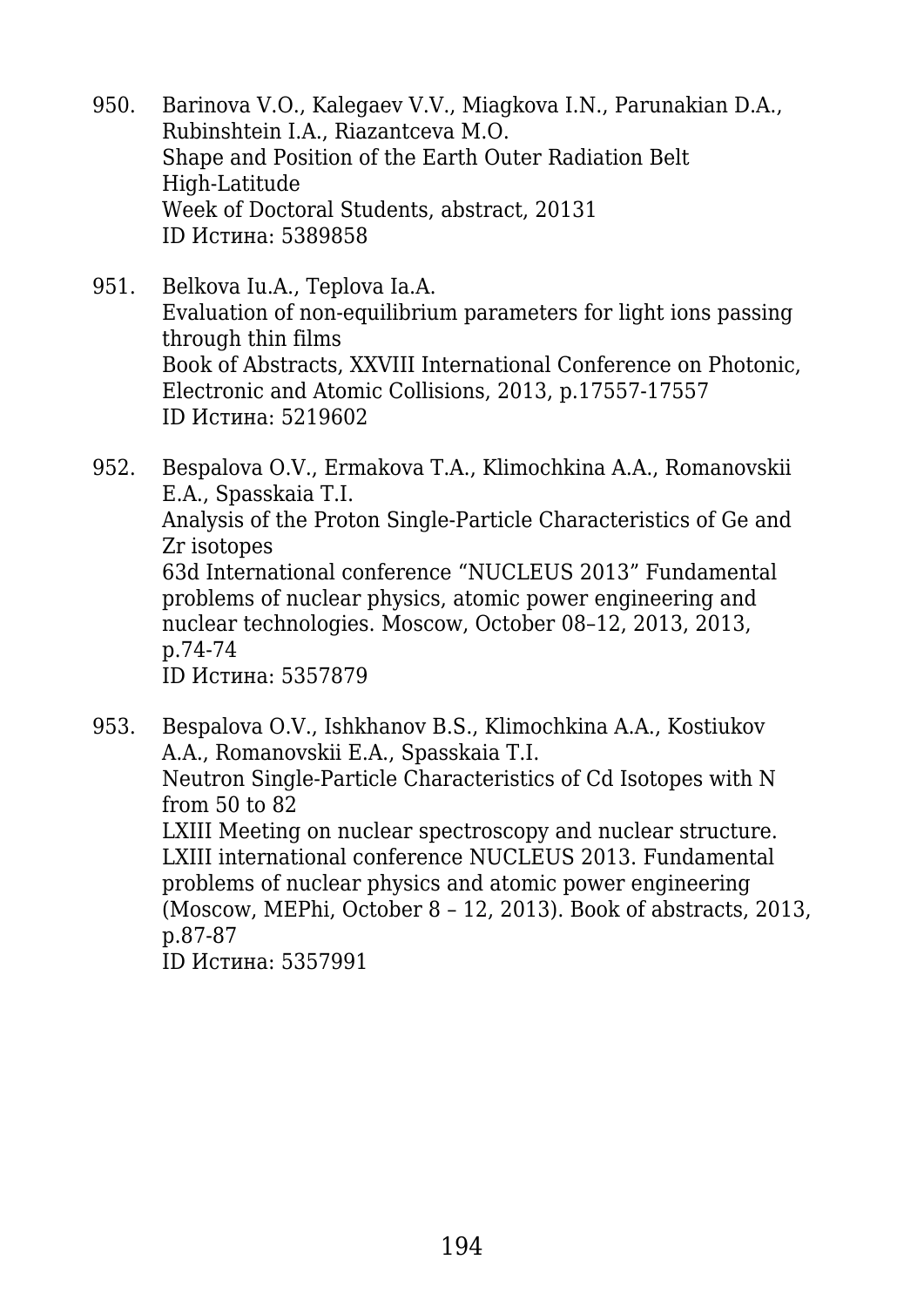- 954. Bespalova O.V., Romanovskii E.A., Spasskaia T.I. Neutron and Proton Dispersive Optical Potential of Nuclei up to Drip-lines LXIII Meeting on nuclear spectroscopy and nuclear structure. LXIII international conference NUCLEUS 2013. Fundamental problems of nuclear physics and atomic power engineering (Moscow, MEPhi, October 8 – 12, 2013). Book of abstracts, 2013, p.75-75 ID Истина: 5357942
- 955. Blokhintcev L.D., Nikitina L.I., Orlov Iu.V., Savin D.A. Properties of the 6Li ground state and of the resonant  $d+\alpha$  states from one- and two-channel effective-range theories 63d International conference "NUCLEUS 2013" Fundamental problems of nuclear physics, atomic power engineering and nuclear technologies. Moscow, October 08–12, 2013, 2013, p.149-149 ID Истина: 5103243
- 956. Blokhintcev L.D., Savin D.A. Allowance for inelasticity in the analytic continuation of scattering data to the region of bound states: application to 6Li 63d International conference "NUCLEUS 2013" Fundamental problems of nuclear physics, atomic power engineering and nuclear technologies. Moscow, October 08–12, 2013, 2013, p.194-194
	- ID Истина: 5103222
- 957. Chechenin N.G., Chuvilskaia T.V. Nuclear reaction on W induced by cosmic protons 63d International conference "NUCLEUS 2013" Fundamental problems of nuclear physics, atomic power engineering and nuclear technologies. Moscow, October 08–12, 2013, 2013, p.245 ID Истина: 5362659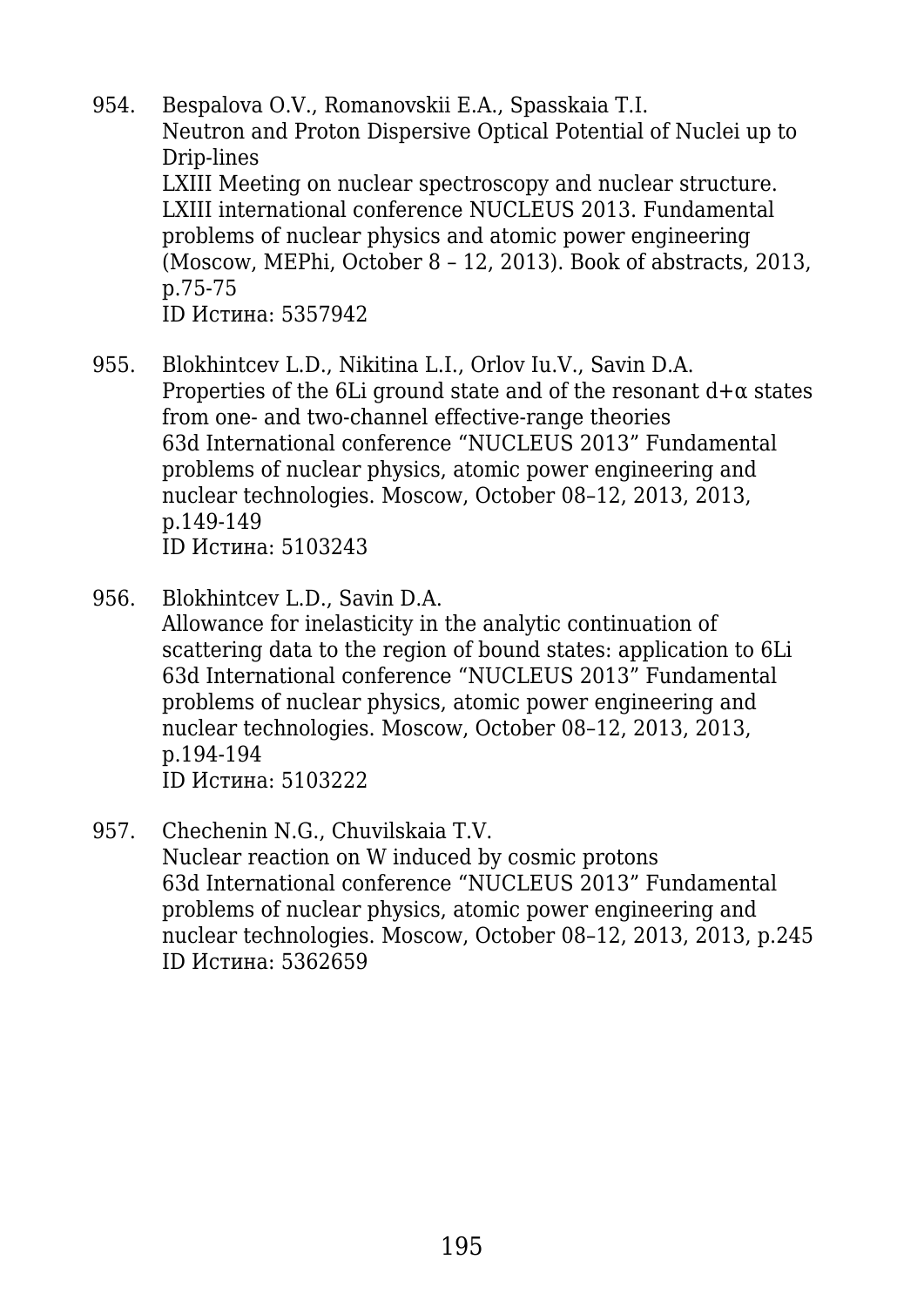958. Cherniaev A.F.

Quality factor of high-energy photons at thin layers irradiation LXIII Meeting on nuclear spectroscopy and nuclear structure. LXIII international conference NUCLEUS 2013. Fundamental problems of nuclear physics and atomic power engineering (Moscow, MEPhi, October 8 – 12, 2013). Book of abstracts, 2013, p.58-58 ID Истина: 5260806

959. Chetverkina A.C., Grum-Grzhimailo A.N., Gryzlova E.V., Strakhova S.I. Double Three-Photon Atomic Ionization Involving Formation of Polarized Intermediate Ion International Conference on Coherent and Nonlinear Optics, Lasers, Applications and Technologies ICONO/LAT 2013 (Moscow, Russia; June 18-22, 2013), Program, 2013, p.64-64 ID Истина: 4724108

960. Chetverkina A.C., Grum-Grzhimailo A.N., Gryzlova E.V. Two- and Three-Photon Double Ionization of Neon and Argon in Lowest Order Perturbation Theory The 2nd Workshop on Intense Field-Short Wavelength Atomic and Molecular Processes (ISWAMP-2), Xi'an, China (July 20-22, 2013), Book of Abstracts, 2013, p.41 ID Истина: 4776749

961. Chuvilskaia T.V. Nuclear data in the reaction 6He+197Au and their comparison for different model cods 63d International conference "NUCLEUS 2013" Fundamental problems of nuclear physics, atomic power engineering and nuclear technologies. Moscow, October 08–12, 2013, 2013, p.116 ID Истина: 5362587

962. Chuvilskaia T.V. Interpretation and prediction of nuclear experimental results by data-containing codes IASEN2013 The first International African Symposium on Exotic Nuclei Programme and Book of abstracts, 2013, p.36 ID Истина: 5362746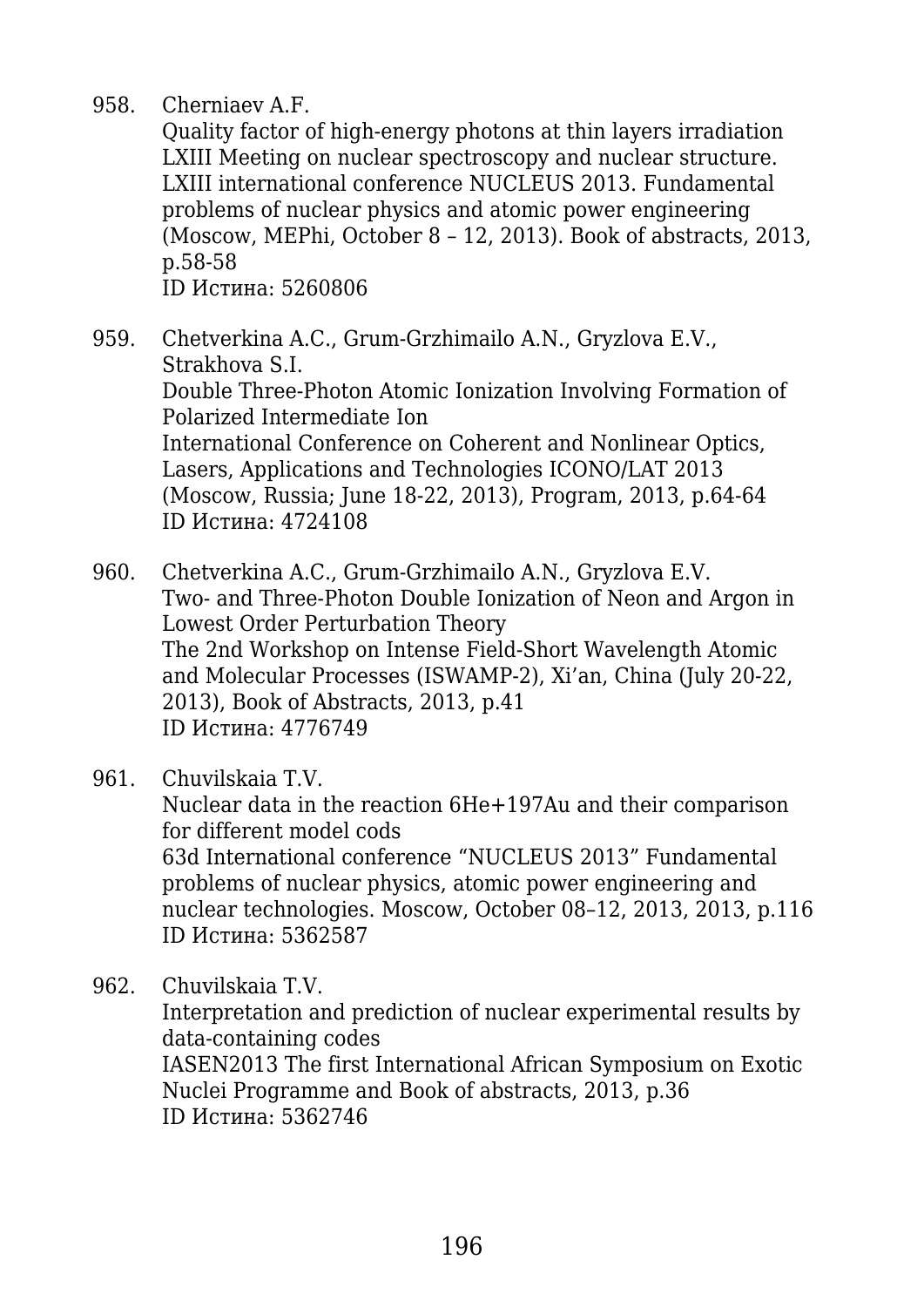- 963. Dolenko S.A., Efitorov A.O., Persiantcev I.G. Remote determination of saline composition of waters with the help of Raman spectroscopy using neural networks International Conference on Lasers, Applications and Technologies (LAT-2013), June 18-22, 2013, Absracts, 20131 ID Истина: 4781113
- 964. Drozdov A.Iu., Orlova K.G. Unusual Stable Trapping of the Ultra-Relativistic Electrons in the Van Allen Radiation Belts Abstracts of 2013 Fall Meeting. AGU. 9-13 December 2013, 20131 ID Истина: 5828155
- 965. Dzhun I.O., Shanova I., Chechenin N.G. Exchange bias in thin film NiFe/IrMn structures with different order of layer deposition Book of Abstracts of V Euro-Asian Symposium "Trends in MAGnetism", Vladivostok, Russia, September 15-21, 2013, 2013, p.171-171 ID Истина: 5363044
- 966. Eremenko D.O., Drozdov V.A., Fotina O.V., Platonov S.Iu., Iuminov O.A. Angular Distributions of Quasifission and Fission Fragments within the Dynamical Model Book of Abstracts of International Nuclear Physics Conference INPC2013 (2-7 June 2013, Firenze, Italy), 20131 ID Истина: 5208409
- 967. Fotina O.V., Eremenko D.O., Platonov S.Iu., Iuminov O.A. Development of a standard phantom of the human eye to internal dose assessments Book of Abstracts of International Nuclear Physics Conference INPC2013 (2-7 June 2013, Firenze, Italy), 20131 ID Истина: 5234241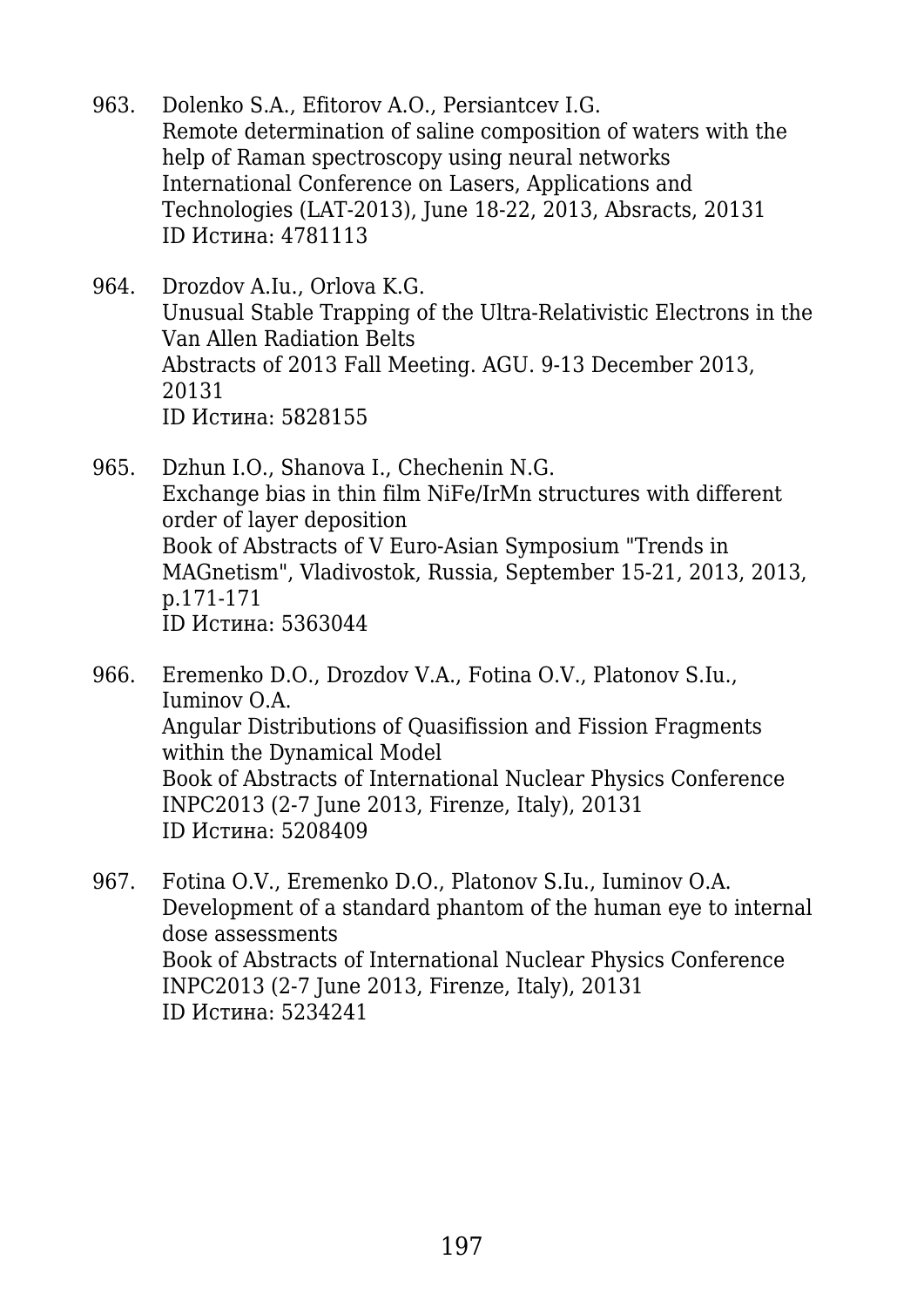968. Fotina O.V., Eremenko D.O., Platonov S.Iu., Iuminov O.A. MONTE CARLO SIMULATION OF PRE-EQUILIBRIUM α-PARTICLE EMISSION IN HEAVY IONS REACTIONS 63d International conference "NUCLEUS 2013" Fundamental problems of nuclear physics, atomic power engineering and nuclear technologies. Moscow, October 08–12, 2013, 2013, p.209-209 ID Истина: 5393258

969. Fotina O.V., Goncharov S.A., Eremenko D.O., Iuminov O.A., Platonov S.Iu. Pre-equilibrium  $\alpha$ -particle emission as a probe to study α-clustering in nuclei Book of Abstracts of International Nuclear Physics Conference INPC2013 (2-7 June 2013, Firenze, Italy), 20131 ID Истина: 5234177

970. Fotina O.V.

Non–equilibrium processes in nuclear reactions with heavy ions IV International Symposium on Interaction of Radiation with Matter (INRAM2013), Faculty of Sciences of the Autonomous University of Mexico State (Toluca, State of Mexico, Mexico), 2013, p.18-18 ID Истина: 5388206

971. Galanina L.I., Zelenskaia N.S., Koniukhova I.A., Lebedev V.M., Orlova N.V., Spasskii A.V. Dynamic deformation of residual nucleus in the reaction 24Mg(d,  $d1)24Mq(2+)$ 63d International conference "NUCLEUS 2013" Fundamental problems of nuclear physics, atomic power engineering and nuclear technologies. Moscow, October 08–12, 2013, 2013, p.109-109 ID Истина: 3632761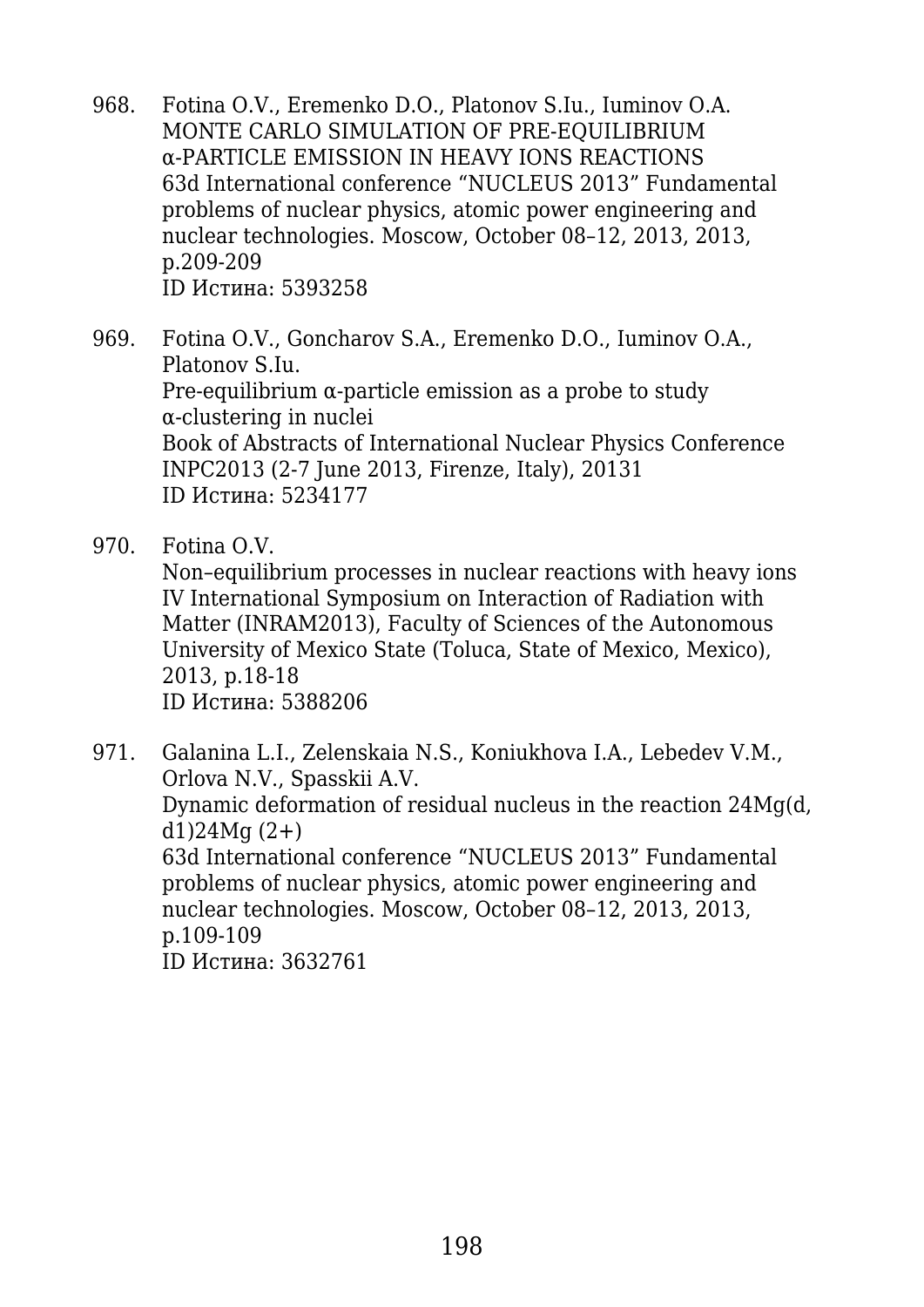972. Galanina L.I., Zelenskaia N.S., Koniukhova I.A., Lebedev V.M., Orlova N.V., Spasskii A.V. 24Mg(2+) tensor characteristics formed in deuterons inelastic scattering 63d International conference "NUCLEUS 2013" Fundamental problems of nuclear physics, atomic power engineering and nuclear technologies. Moscow, October 08–12, 2013, 2013, p.110-110 ID Истина: 3632790

973. Galanina L.I., Zelenskaia N.S.

Neutron periphery structure of aligned nucleus 10Be (2+) 63d International conference "NUCLEUS 2013" Fundamental problems of nuclear physics, atomic power engineering and nuclear technologies. Moscow, October 08–12, 2013, 2013, p.187-187 ID Истина: 3632727

974. Getling A.V.

Does the rising-tube mechanism really play a crucial role in the formation of sunspot groups?

Cosmic Magnetic Fields: Legacy of A.B. Severny, International Symposium, Nauchny, Crimea, September 2–6, 2013, 2013, p.33-34

ID Истина: 5219474

975. Getling A.V.

Stratification-induced scale splitting in convection Cosmic Magnetic Fields: Legacy of A.B. Severny, International Symposium, Nauchny, Crimea, September 2–6, 2013, 2013, p.70-70 ID Истина: 5219626

976. Getling A.V.

Mean kinetic helicity of thermal convective flows in a rotating horizontal layer Cosmic Magnetic Fields: Legacy of A.B. Severny, International Symposium, Nauchny, Crimea, September 2–6, 2013, 2013, p.32-33

ID Истина: 5219781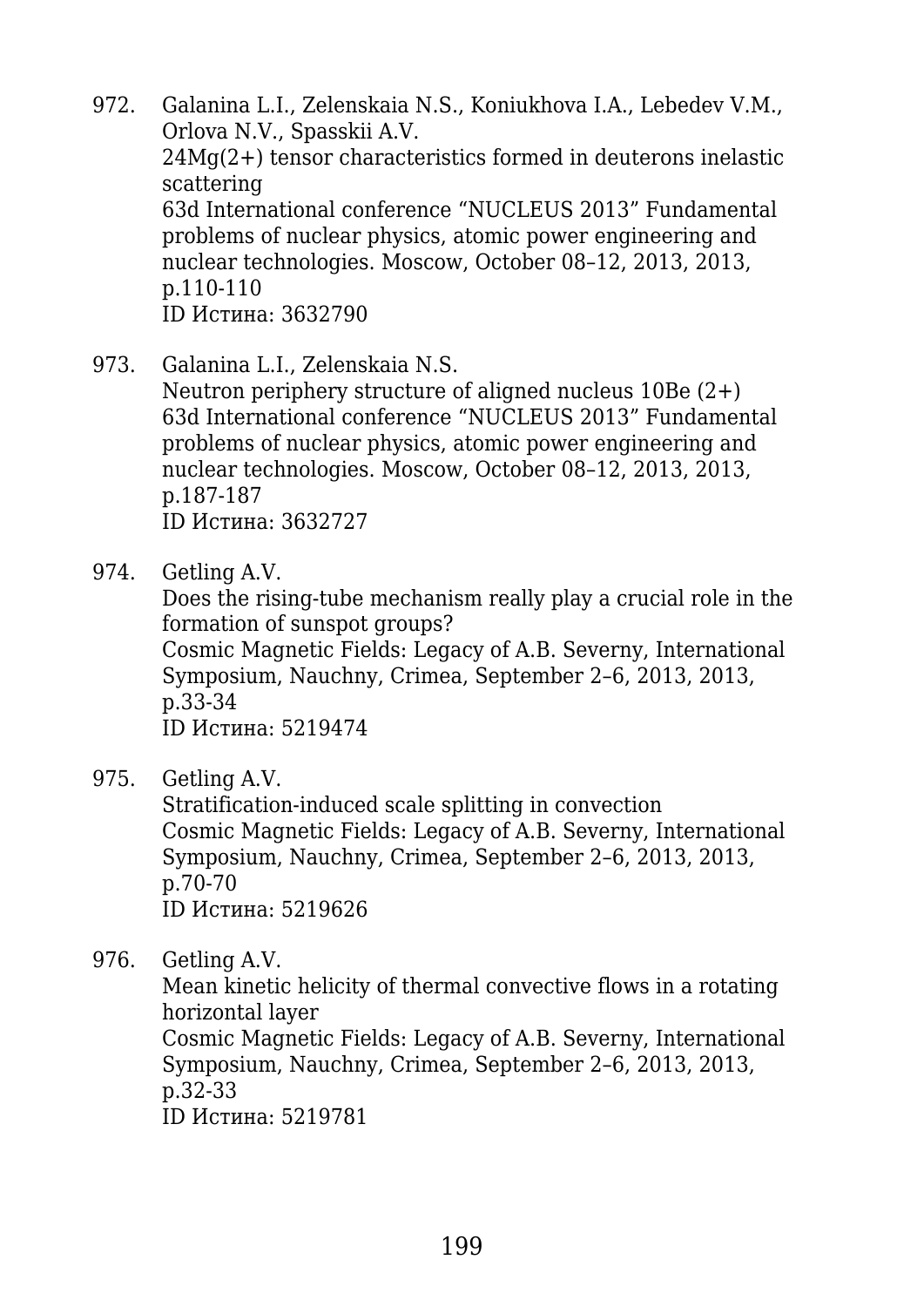977. Godovikov S.K.

Activation of crystals by g-rays and processes of self-organization Abstracts of ICAME-2013, International conference on the applications of Mossbauer effect,Opatija, Croatia, 1-6 Sept.2013, 20131 ID Истина: 5261960

- 978. Goncharov S.A. Potential approach in direct nuclear reactions International Symposium on Interaction of Radiation with Matter, 2013, p.20-20 ID Истина: 5163034
- 979. Goncharov S.A.

Neutron asymptotic normalization coefficients and halo radii of the first excited states of 13C and 11Be 25th International Nuclear Physics Conference (INPC 2013), Firenze (Italy), 2-7 June 2013. Book of Abstracts, V.3, 20131 ID Истина: 5163277

980. Goncharov S.A.

Study of the structure of the Hoyle state by refractive  $\alpha$ scattering 25th International Nuclear Physics Conference (INPC 2013), Firenze (Italy), 2-7 June 2013. Book of Abstracts, V.3, 20131 ID Истина: 5163298

- 981. Goncharov S.A. Cluster states in 11B 25th International Nuclear Physics Conference (INPC 2013), Firenze (Italy), 2-7 June 2013. Book of Abstracts, V.3, 20131 ID Истина: 5163382
- 982. Goncharov S.A. Spectroscopy of 9Be and observation of neutron halo structure in the states of positive parity rotational band

25th International Nuclear Physics Conference (INPC 2013), Firenze (Italy), 2-7 June 2013. Book of Abstracts, V.2, 20131 ID Истина: 5163507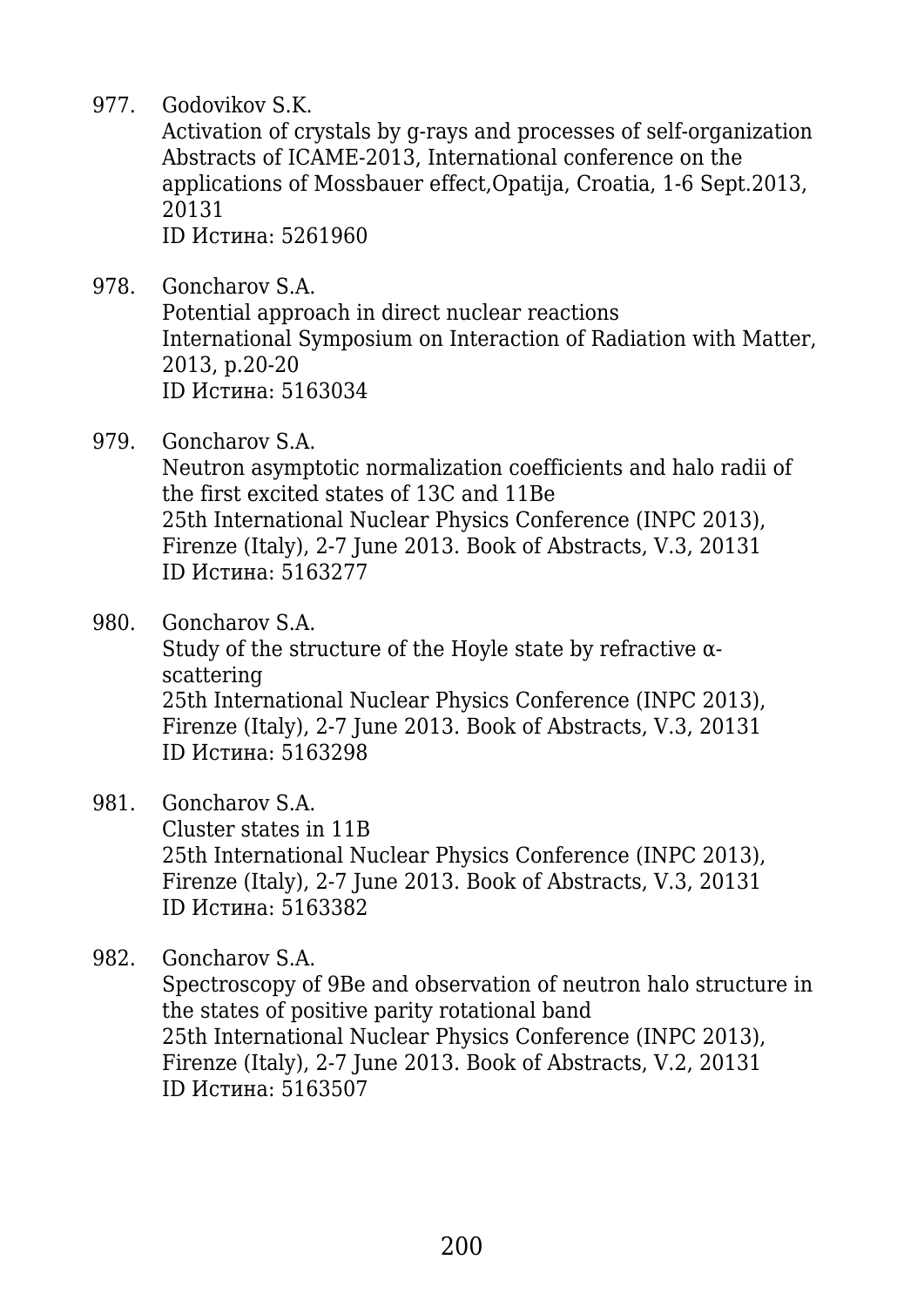983. Goncharov S.A.

Spectroscopy of exotic states of Carbon-13 25th International Nuclear Physics Conference (INPC 2013), Firenze (Italy), 2-7 June 2013. Book of Abstracts, V.2, 20131 ID Истина: 5163601

- 984. Goncharov S.A. Rotational band in 12C based on the Hoyle state 25th International Nuclear Physics Conference (INPC 2013), Firenze (Italy), 2-7 June 2013. Book of Abstracts, V.2, 20131 ID Истина: 5163669
- 985. Grum-Grzhimailo A.N., Gryzlova E.V., Chetverkina A.C., Strakhova S.I. Nonlinear enhancement of nondipole effects in atomic photoionization 11th European Conference on Atoms, Molecules and Photons (ECAMP11) 24-28 June 2013, Aarhus, Denmark, Abstracts, 20131 ID Истина: 4724259
- 986. Grum-Grzhimailo A.N., Gryzlova E.V., Chetverkina A.C., Strakhova S.I. Theory of photoelectron angular distributions in two-photon two-color ionization beyond dipole approximation Abstracts of 3rd Joint German-Russian Workshop – "XUV Photoionization Phenomena of Dilute Species", 2013, p.9-9 ID Истина: 5334430
- 987. Grum-Grzhimailo A.N., Gryzlova E.V. Photoelectron Angular Distributions in Direct and Sequential Atomic Two-Photon Ionization Beyond the Dipole Approximation 38th International Conference on Vacuum Ultraviolet and X-ray Physics (VUVX-2013), July 12-19, 2013, Hefei, China; Book of Abstracts, 2013, p.195 ID Истина: 4776764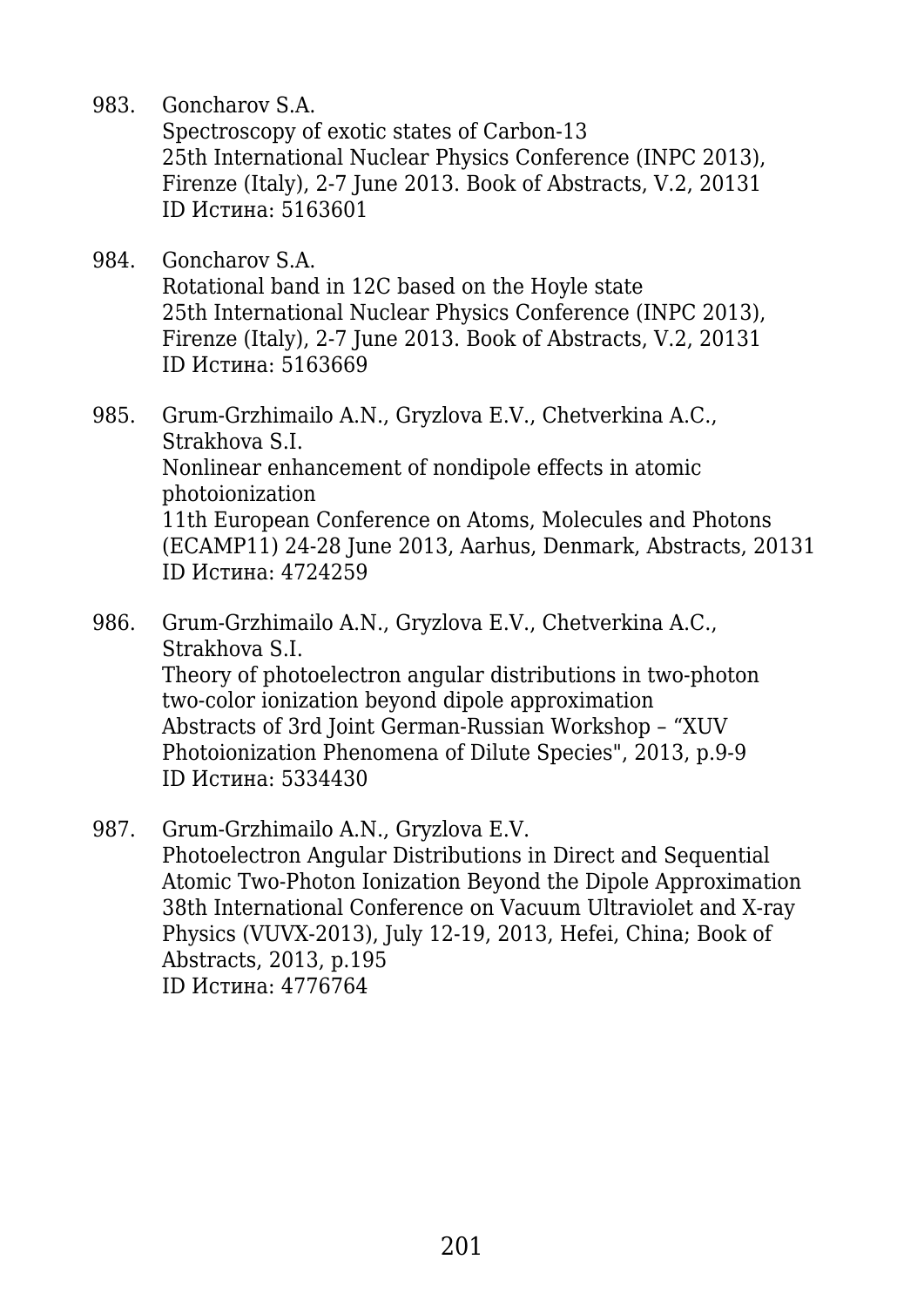988. Grum-Grzhimailo A.N. Photoionization Yield of Atomic Hydrogen Using Intense Few-cycle Pulses The 10th Conference on Lasers and Electro-Optics Rim, and The 18th OptoElectronics and Communications Conference / Photonics in Switching 2013 (CLEO-PR & OECC/PS 2013), Kyoto, Japan, June 30–July 4, 2013, 2013, p.141-141 DOI: 10.1109/CLEOPR.2013.6600024 ID Истина: 4723959

989. Grum-Grzhimailo A.N. Strong-field ionization of light atoms 11th European Conference on Atoms, Molecules and Photons (ECAMP11) 24-28 June 2013, Aarhus, Denmark, Program, 2013, p.32-32 ID Истина: 4724284

990. Gryzlova E.V., Grum-Grzhimailo A.N., Strakhova S.I. Non-Dipole Effects in Photoelectron Angular Distributions in Two-Photon Atomic Ionization International Conference on Coherent and Nonlinear Optics, Lasers, Applications and Technologies ICONO/LAT 2013 (Moscow, Russia; June 18-22, 2013), Program, 2013, p.54-54 ID Истина: 4724230

991. Gryzlova E.V., Grum-Grzhimailo A.N. Two-photon resonant ionization of isotopically selected xenon Abstracts of 3rd Joint German-Russian Workshop – "XUV Photoionization Phenomena of Dilute Species", 2013, p.4-4 ID Истина: 5334374

992. Ishkhanov B.S., Orlin V.N., Varlamov V.V. The New Approach to Analysis and Evaluation of Reliable Partial Photoneutron Reactions Cross Sections Program and Abstracts of International Conference on Nuclear Data for Science and Technology, New York, USA, 04 – 08 March 2013. URL: http://www.bnl.gov/nd2013/files/pdf/ND2013-ProgramAbstracts.pdf, 2013, p.291-292 ID Истина: 3431471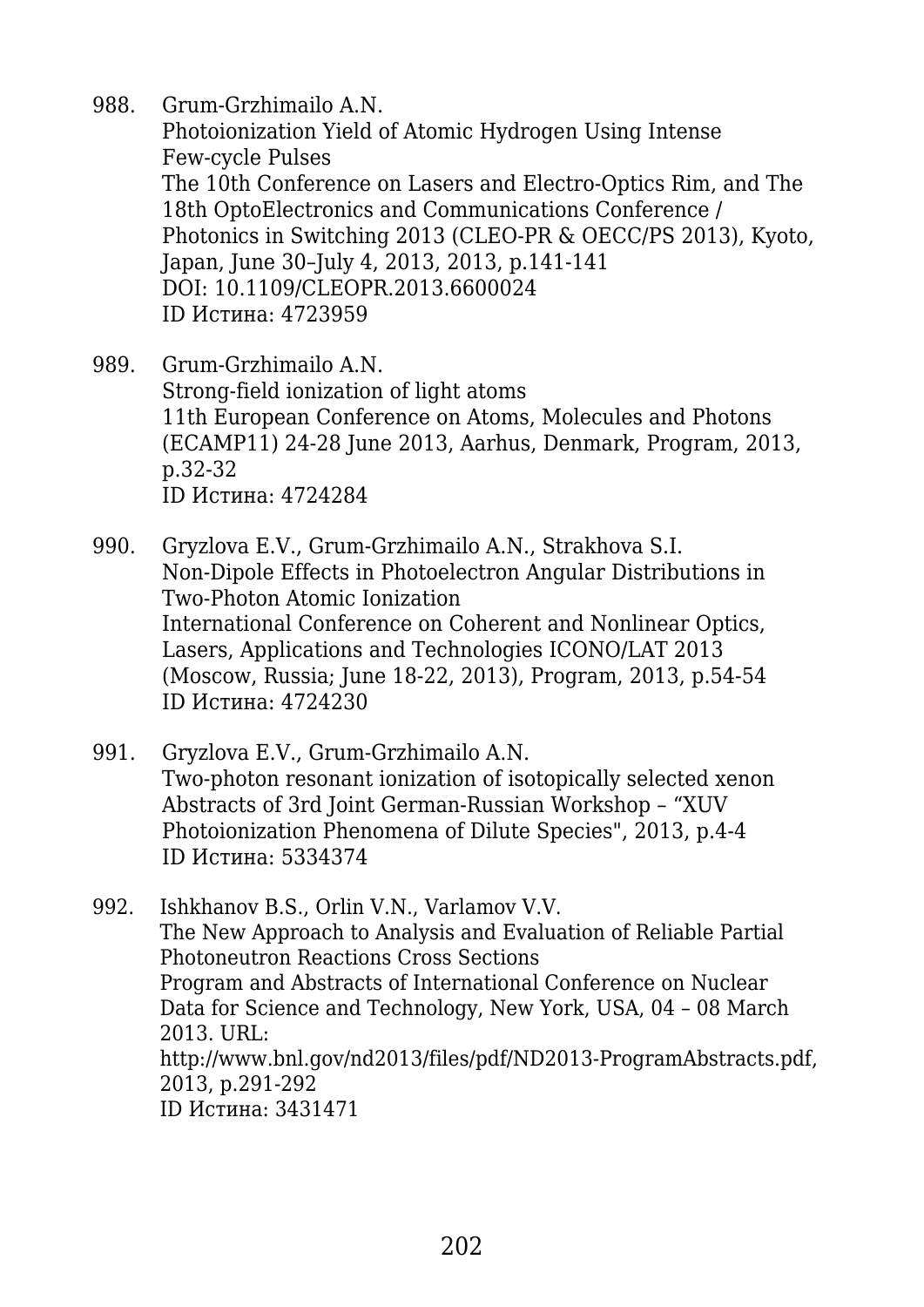- 993. Kalegaev V.V., Alekseev I.I., Nazarkov I.S. Geomagnetic tail large scale structure and dynamics in quiet magnetosphere Abstracts of AGU Chapmen Conference on Fundamental Properties and Processes of Magnetotails, 20131 ID Истина: 5264651
- 994. Kalegaev V.V., Panasiuk M.I., Barinova V.O., Bobrovnikov S.Iu., Miagkova I.N., Miagkova I.N. Space Weather Monitoring and Analysis System Developed at Moscow State University Abstract Book Tenth European Space Weather Week, 18-22 November 2013, Antwerp, Belgium, 2013, p.120 ID Истина: 5264506
- 995. Kalegaev V.V. RUSSIAN RADIATION MONITORING MISSIONS AND SPACE WEATHER FORECAST Abstract Book. International Living with the Star Workshop, June 24-28, Irkutsk, Russia, 2013, p.12 ID Истина: 5264589
- 996. Klimov P.A., Garipov G.K., Khrenov B.A., Morozenko V.S., Panasiuk M.I., Sharakin S.A., Iashin I.V. New opportunities of TUS detector on-board Lomonosov satellite for TLE measurements THUNDERSTORM & ELEMENTARY PARTICLE ACCELERATION. Abstracts, 2013, p.45-46 ID Истина: 5525363
- 997. Kupriianov M.Iu. Magnetic memory effect and critical currents in S/F bilayers MAGNET 2OI3 III Convegno Nazionale di Magnetismo Napoli 20-22 Febbruío Conference Program and Book of Abstracts, 20131 ID Истина: 3666508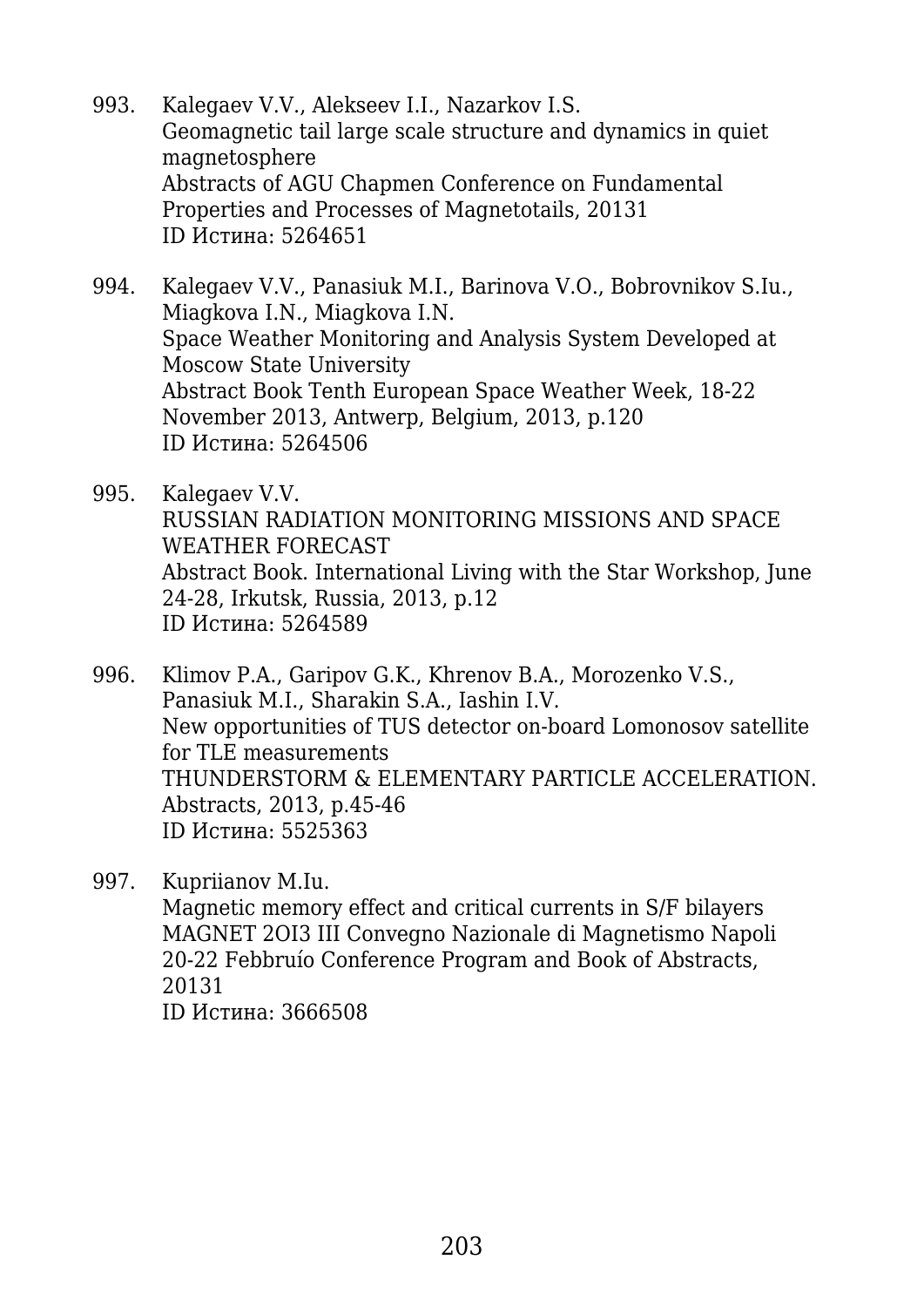- 998. Kurenkov A.S., Chernykh P.N., Chechenin N.G. ASYMMETRIES OF GMR IN NiFe/Cu/NiFe/IrMn SPIN-VALVE **STRUCTURES** Book of Abstract of Joint European Magnetic Symposia (JEMS-2013), 25-30 August 2013, Rhodes, Greece, p. 254, 2013, p.254-254 ID Истина: 5363079
- 999. Kuzakov K.A., Popov Iu.V. Electron impact multiple ionization of  $C+$ ,  $N+$  and  $O+$  ions Book of Abstracts, XXVIII International Conference on Photonic, Electronic and Atomic Collisions, 20131 ID Истина: 5209434
- 1000. Kuzakov K.A., Popov Iu.V. Theoretical study on laser-assisted electron momentum spectroscopy of helium Book of Abstracts, XXVIII International Conference on Photonic, Electronic and Atomic Collisions, 20131 ID Истина: 5209511
- 1001. Kuzakov K.A. Neutrino-helium ionizing collisions: Electromagnetic contribution Book of Abstracts, XXVIII International Conference on Photonic, Electronic and Atomic Collisions, 20131 ID Истина: 5247027
- 1002. Kuzakov K.A.

Neutrino-atom ionizing collisions in searches for physics beyond the Standard Model Book of Abstracts, International Symposium on (e, 2e), Double Photoionization and Related Topics & the 17th International Symposium on Polarization and Correlation in Electronic and Atomic Collisions, 2013, p.42-42 ID Истина: 5247204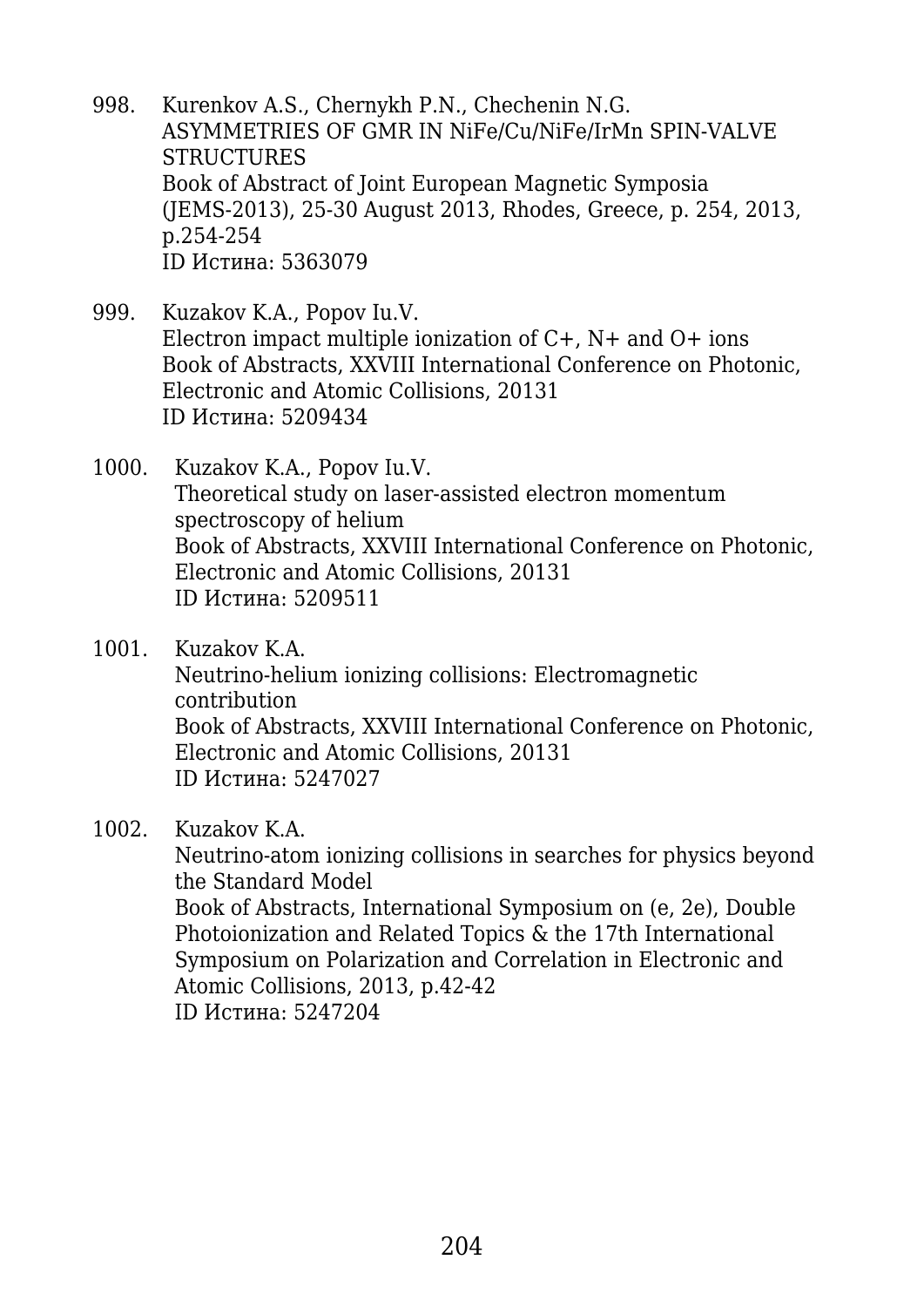1003. Kuzmin L.S., Pugach N.G. Thermo-electron bolometer with low-potential barrier (TEB with LPB). Abstract book of XIII symposium "Criogenic Nanosensors Abstract book of XIII symposium "Criogenic Nanosensors", Bjorkliden, Sweden 2013, 2013, p.15-15 ID Истина: 5329575

- 1004. Mikhailin V.V., Vasilev A.N., Spasskii D.A. Temperature dependence of energy transfer to the luminescence centers in ZnWO4 and ZnWO4:Mo Book of abstracts of the International conference on Functional Materials and Nanotechnologies (FMNT 2013), 21-24 April, 2013, Tartu, Estonia, 2013, p.278 ID Истина: 5237031
- 1005. Mikhailin V.V., Vasilev A.N. Electron thermalization in crystals with complex electronic structure Book of abstracts of the 12th International Conference on Inorganic Scintillators and their Applications (SCINT 2013), 15–19 April, 2013, Shanghai, China, 20131 ID Истина: 5319198
- 1006. Morozenko V.S., Garipov G.K., Khrenov B.A., Klimov P.A., Panasiuk M.I., Sharakin S.A., Iashin I.V. Analysis of satellite Tatiana-2 data correlation with cloud cover and regions of thunderstorm and lightning activity THUNDERSTORM & ELEMENTARY PARTICLE ACCELERATION. Abstracts, 2013, p.34-34 ID Истина: 5525294
- 1007. Nikitina L.I., Orlov Iu.V. PROPERTIES OF THE NUCLEUS ^16O BOUND GROUND STATE AND THE RESONANT Alpha+^12С STATES USING THE EFFECTIVE-RANGE THEORY AND PADÉ-APPROXIMANT LXIII Meeting on nuclear spectroscopy and nuclear structure. LXIII international conference NUCLEUS 2013. Fundamental problems of nuclear physics and atomic power engineering (Moscow, MEPhi, October 8 – 12, 2013). Book of abstracts, 2013, p.148-148 ID Истина: 5259606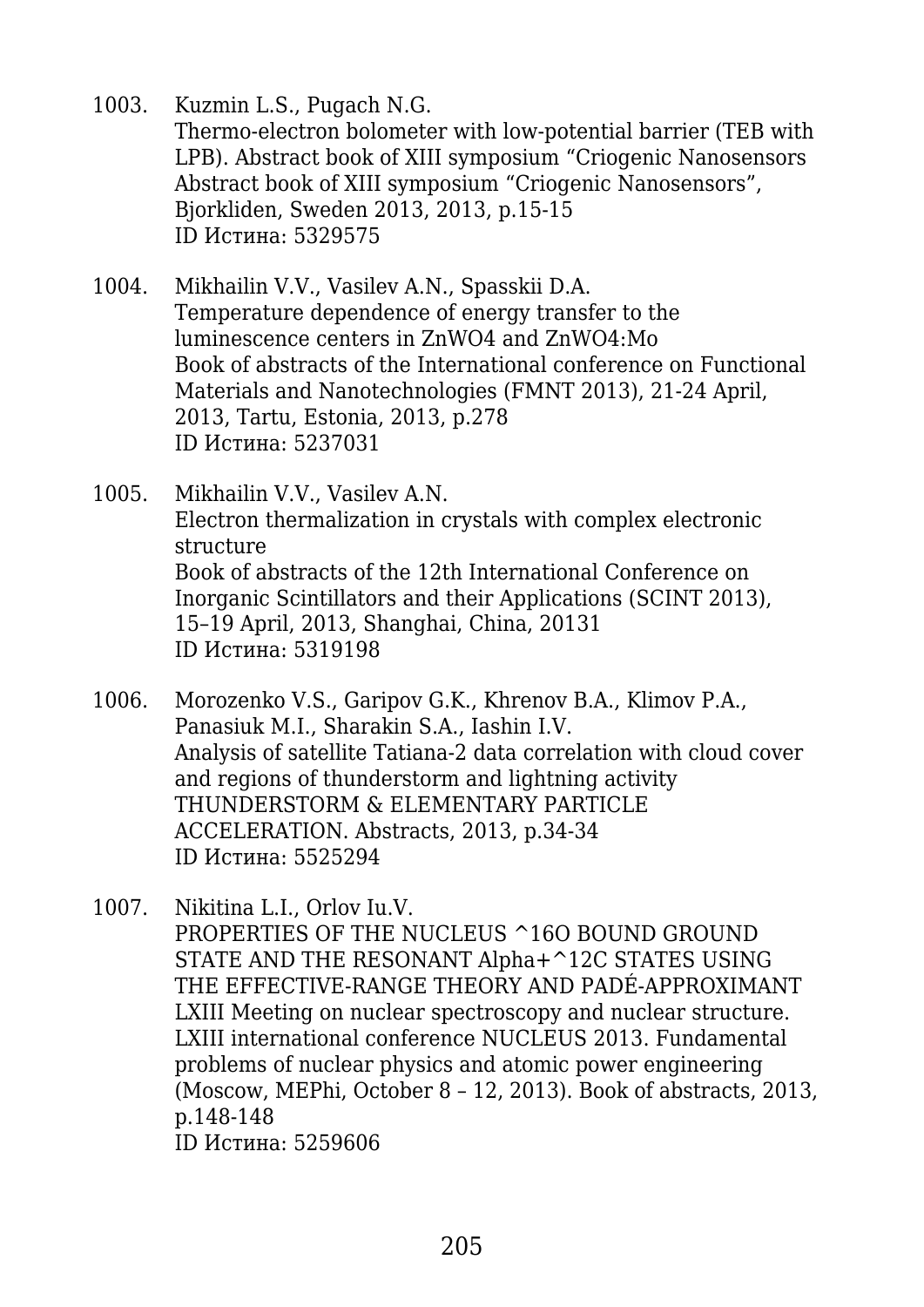- 1008. Novikov L.S., Voronina E.N., Chirskaia N.P. Multiscale modelling of atomic oxygen Impact on nanostructured materials International conference on Computational modelling of nanostructured materials, Frankfurt am Main, Germany, September 2013, 2013, p.100-101 ID Истина: 5198965
- 1009. Novikov N.V., Teplova Ia.A. Density effect for equilibrium charge distribution of nitrogen ions Book of Abstracts, XXVIII International Conference on Photonic, Electronic and Atomic Collisions, 2013, p.17548-17548 ID Истина: 5219759
- 1010. Orlova K.G.

Loss rates of energetic particles in the inner magnetosphere in a realistic magnetic field using a new chorus wave model Geophysical Research Abstracts, V.15, 20131 ID Истина: 4677688

1011. Orlova K.G.

Scattering rates of inner belt protons by EMIC waves: comparison between test particle and diffusion approaches AGU Meeting of the Americas Abstracts, 20131 ID Истина: 4677714

1012. Orlova K.G.

Radiation Belt Simulation in the Tsyganenko Magnetic Field Including Magnetospheric Convection and Wave-Particles Interaction Abstracts of 2013 Fall Meeting. AGU. 9-13 December 2013, 20131

ID Истина: 5828217

1013. Orlova K.G.

Lifetimes of the outer radiation belt electrons in a realistic magnetic field model using a realistic chorus wave model Abstracts of 2013 Fall Meeting. AGU. 9-13 December 2013, 20131

ID Истина: 5828232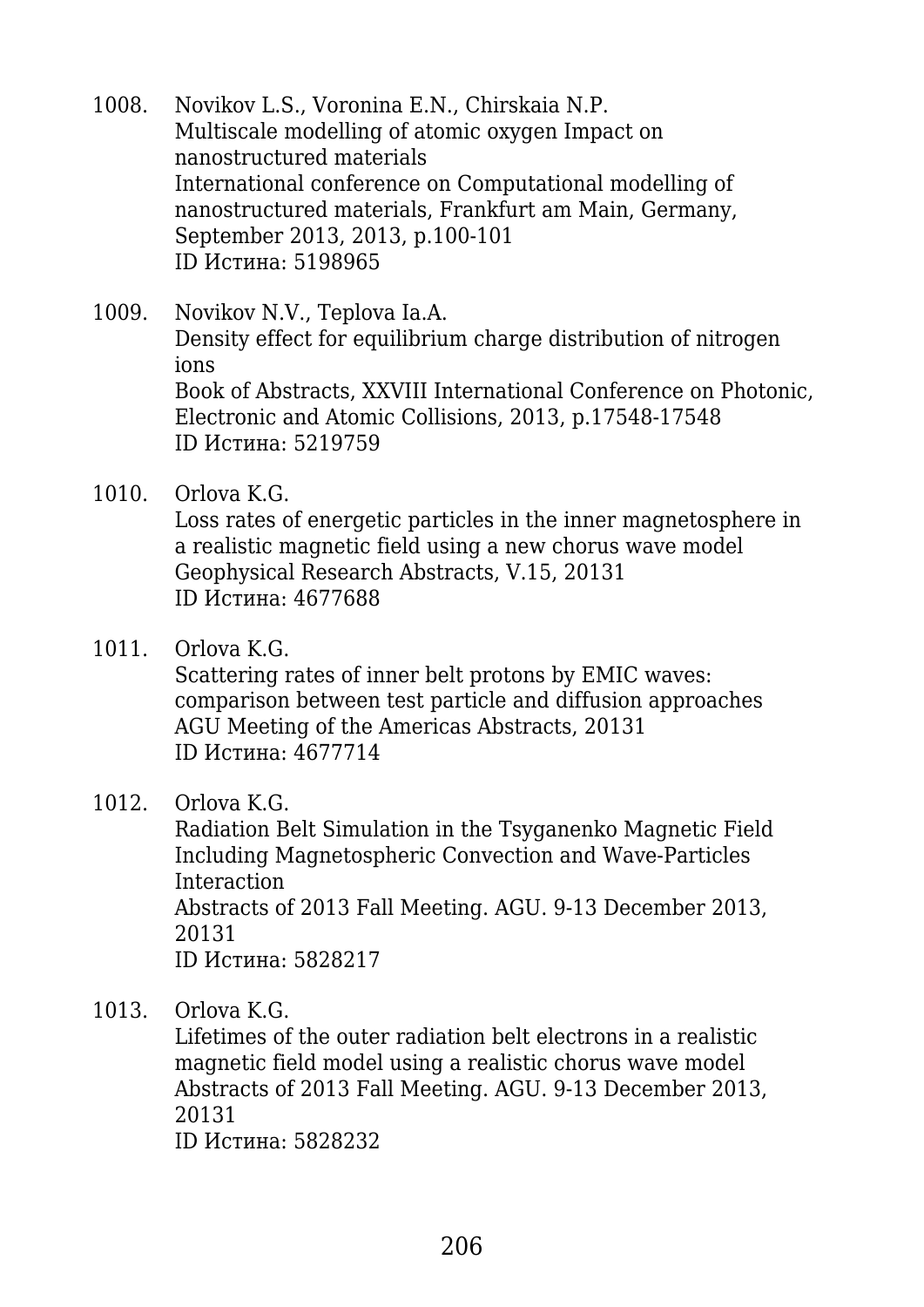- 1014. Peskov N.N., Stepanov M.E., Varlamov V.V. Isospin splitting of GDR in 112Sn and 124Sn nuclei LXIII Meeting on nuclear spectroscopy and nuclear structure. LXIII international conference NUCLEUS 2013. Fundamental problems of nuclear physics and atomic power engineering (Moscow, MEPhi, October 8 – 12, 2013). Book of abstracts, 2013, p.79-79 ID Истина: 4779717
- 1015. Peskov N.N., Varlamov V.V. MSU SINP CDFE Nuclear Databases for Science Research and Education Program and Abstracts of International Conference on Nuclear Data for Science and Technology, New York, USA, 04 – 08 March 2013. URL: http://www.bnl.gov/nd2013/files/pdf/ND2013-ProgramAbstracts.pdf, 2013, p.253-254 ID Истина: 3431422
- 1016. Platonova M.N.

New interpretation of the ABC effect in the double-pionic fusion reactions Book of Abstracts of the 13th International Conference on

Meson-Nucleon Physics and the Structure of the Nucleon (MENU 2013), 20131 ID Истина: 5085031

1017. Platonova M.N.

New interpretation of the ABC effect in two-pion production in NN collisions Book of Abstracts of the 22nd European Conference on Few-Body Problems in Physics, 20131 ID Истина: 5085050

1018. Popov Iu.V.

2D momentum distribution of electron in transfer ionization of helium atom by fast proton Book of Abstracts, XXVIII International Conference on Photonic, Electronic and Atomic Collisions, 20131 ID Истина: 5209228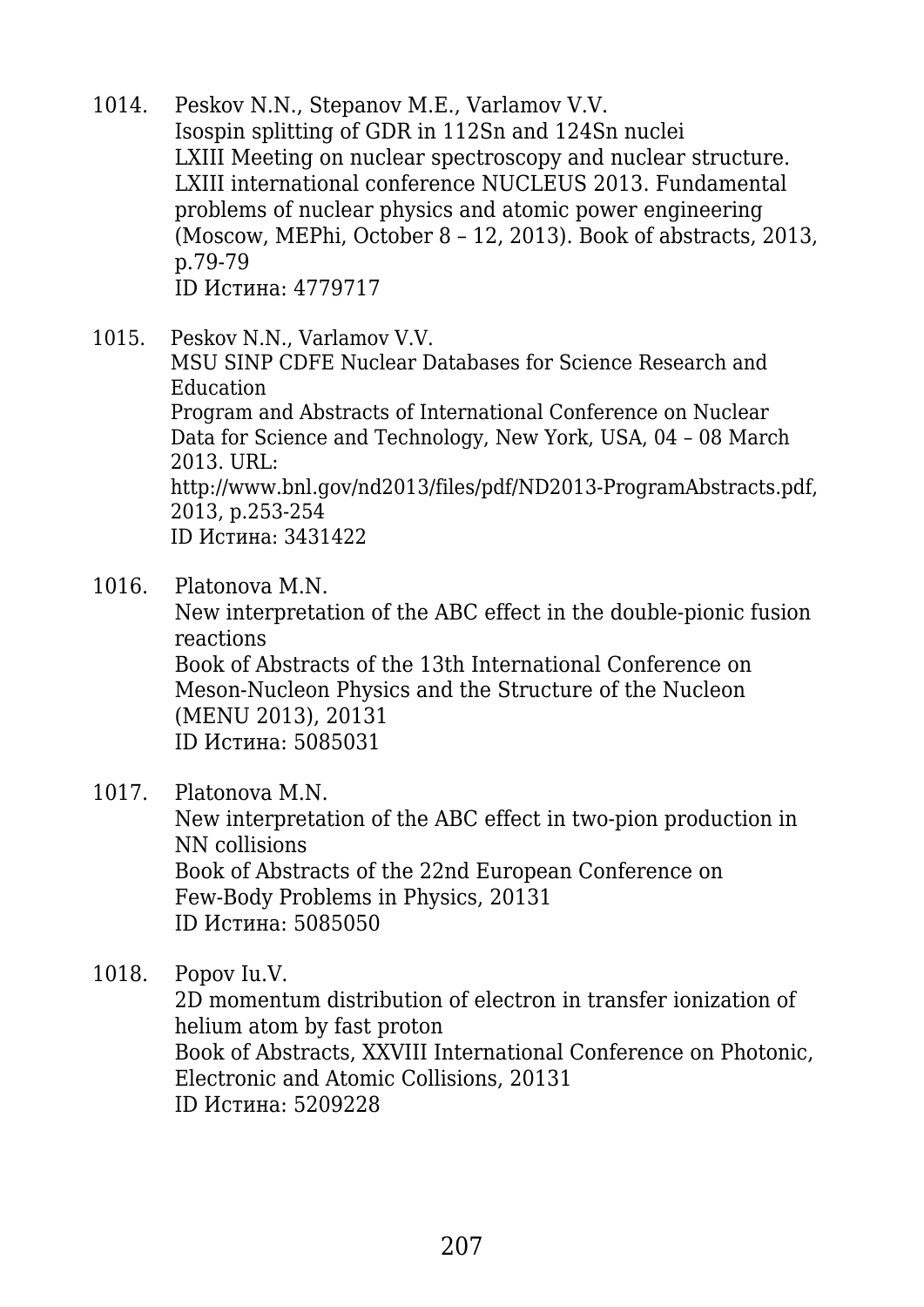1019. Popov Iu.V.

Transfer excitation reactions in fast proton-helium collisions Book of Abstracts, XXVIII International Conference on Photonic, Electronic and Atomic Collisions, 20131 ID Истина: 5209334

1020. Popov Iu.V.

Transfer excitation reactions in fast proton-helium collisions 11th European Conference on Atoms, Molecules and Photons (ECAMP11) 24-28 June 2013, Aarhus, Denmark, Abstracts, 20131 ID Истина: 5209739

1021. Popov Iu.V.

2D momentum distribution of electron in transfer ionization of helium atom by fast proton 11th European Conference on Atoms, Molecules and Photons (ECAMP11) 24-28 June 2013, Aarhus, Denmark, Abstracts, 20131

ID Истина: 5209828

- 1022. Presnov D.E., Trifonov A.S. Single Arsenic Atom SOI-based Single-electron Transistor Abstr. of The 8th General Meeting of ACCMS-VO (Asian Consortium on Computational Material Science – Virtual Organisation), IMR, Tohoku, 20131 ID Истина: 5163160
- 1023. Presnov D.E.

Identification of genes of bacterial enzymes beta-lactamases on microchips by means of the detection of of single DNA interection Abstracts of congress "Biotechnology: State of the art and prospects of development", March 19-22, 2013, V.2, 2013, p.284-285 ID Истина: 4611329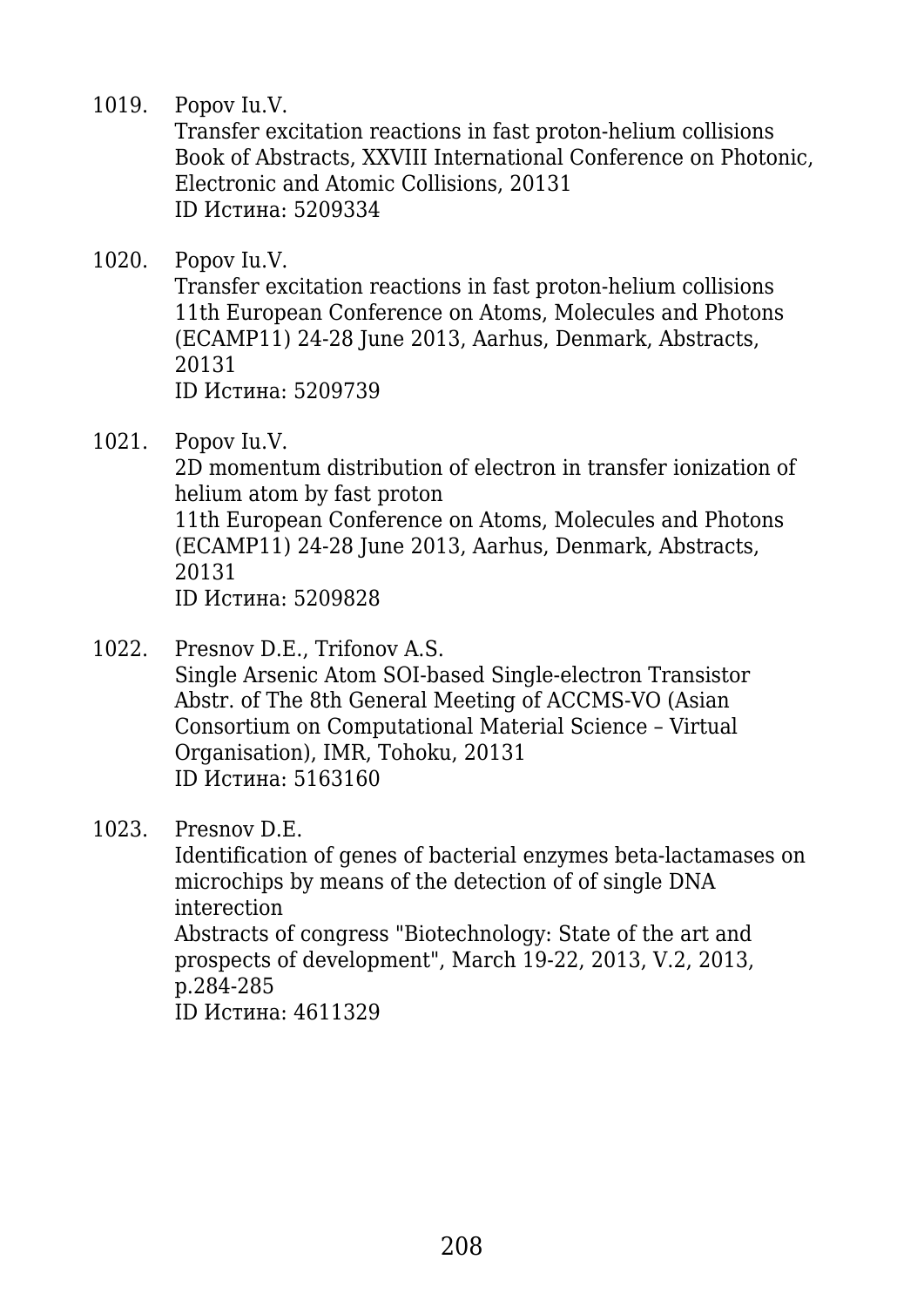1024. Pugach N.G.

Magnetic moment manipulation by triplet Josephson current 8-th International Conference on Vortex Matter in Nanostructured Superconductors, Rhodes (Greece) 21-26 September, Abstract Book, 2013, p.82-82 ID Истина: 5329134

1025. Pugach N.G. Josephson Current Influence on the Induced Magnetization in Triplet Ferromagnetic Junctions V Euro-Asian Symposium "Trends in MAGnetism": Nanomagnetism (EASTMAG-2013), 15th-21st September 2013, 2013, p.259-259 ID Истина: 5329595

1026. Riazantceva M.O., Miagkova I.N., Antonova E.E., Marin B.V. Enhanced quasi stationary fluxes of energetic electrons to the pole of the polar boundary of the outer radiation belt and the possibility of the existence of local particle traps in the geomagnetic tail Abstracts of AGU Chapmen Conference on Fundamental Properties and Processes of Magnetotails, 2013, p.38-38 ID Истина: 5240775

1027. Riazantceva M.O. Spectral Properties of high frequency fluctuations of solar wind plasma parameters: SPECTR-R data Abstract CD of meeting on Solar Wind Turbulence, Kennebunkport, June 4-7, 20131 ID Истина: 5334151

1028. Riazantceva M.O. Sharp Boundaries of Small-Scale and Middle-Scale Solar Wind Structures and possible role of electrostatic potential in it's formation Abstract CD of meeting on Solar Wind Turbulence, Kennebunkport, June 4-7, 20131 ID Истина: 5334180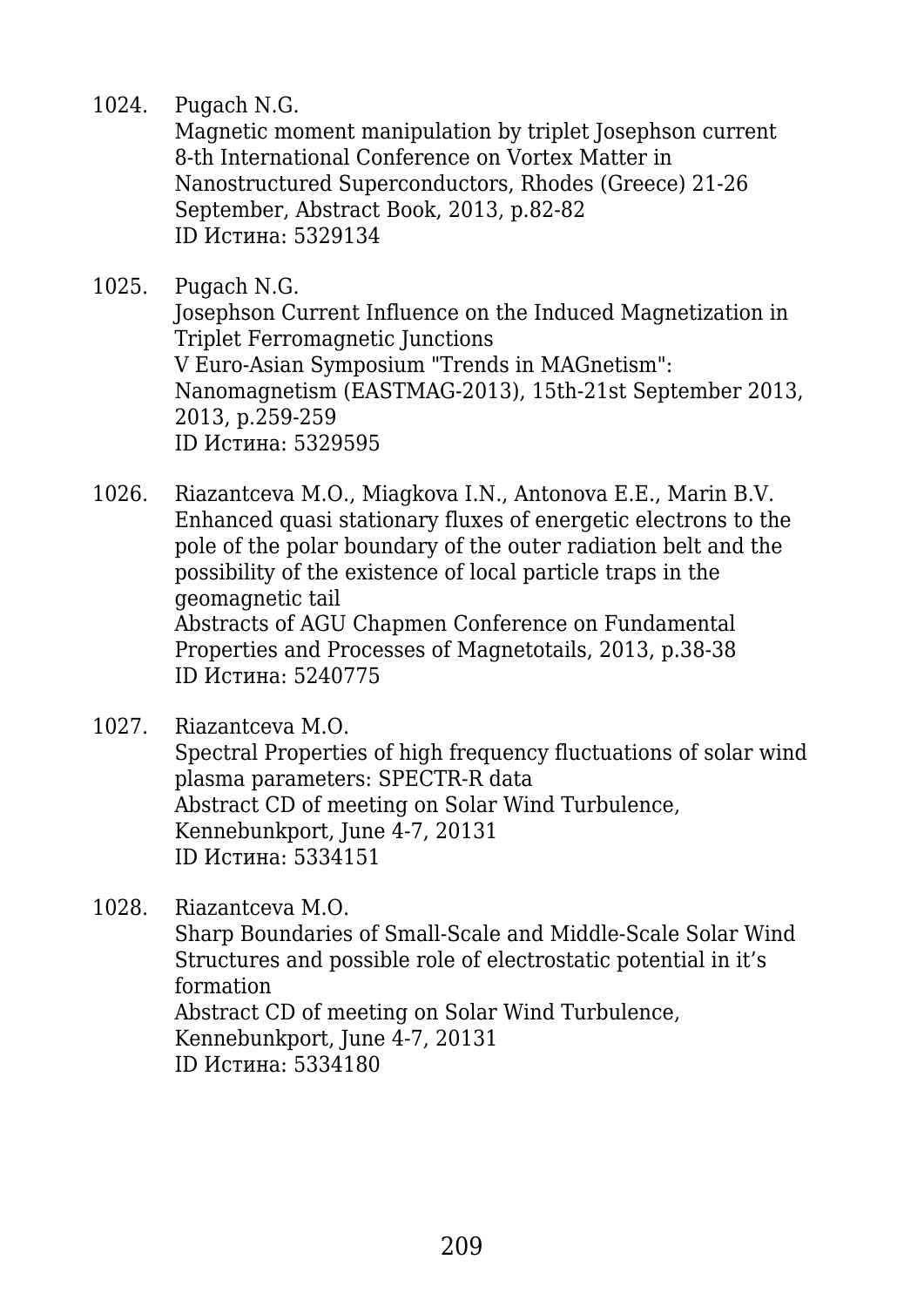- 1029. Riazantceva M.O. BMSW - Fast Monitor of Solar Wind Plasma Parameters for current and future missions Abstract CD of meeting on Solar Wind Turbulence, Kennebunkport, June 4-7, 20131 ID Истина: 5334188
- 1030. Savon A.E., Spasskii D.A., Mikhailin V.V. Study of traps origin in molybdates MeMoO4 (Me = Sr, Pb, Zn) Book of abstracts of the International conference on Advanced Scintillation Materials ASM2013, September 23-27, 2013, Kharkov, Ukraine, 2013, p.71 ID Истина: 5237692
- 1031. Shanova I., Dzhun I.O., Chechenin N.G. FMR line width and exchange bias in F/AF structures as correlated with AF-film thickness and surface roughness Book of Abstract of Joint European Magnetic Symposia (JEMS-2013), 25-30 August 2013, Rhodes, Greece, p. 254, 2013, p.331-331 ID Истина: 5363096
- 1032. Sharafiev A.V., Solovev I.I. Superconducting Quantum Arrays for Broadband RF Systems 14-th International Superconductive Electronics Conference, Conference Program, Abstracts and Papers, July 7-11, Cambridge, Massachusetts, 2013, p.208-210 ID Истина: 4424615
- 1033. Sharafiev A.V., Solovev I.I. Bi-SQUID Noise Simulation 14-th International Superconductive Electronics Conference, Conference Program, Abstracts and Papers, July 7-11, Cambridge, Massachusetts, 2013, p.275-277 ID Истина: 4424625
- 1034. Sharafiev A.V., Solovev I.I. High Linearity Voltage Response Parallel-Array Cell 11th European Conference on Applied Superconductivity, EUCAS 2013: Abstract Book,September 15-19, Genova, Italy, 2013, p.2 ID Истина: 4645959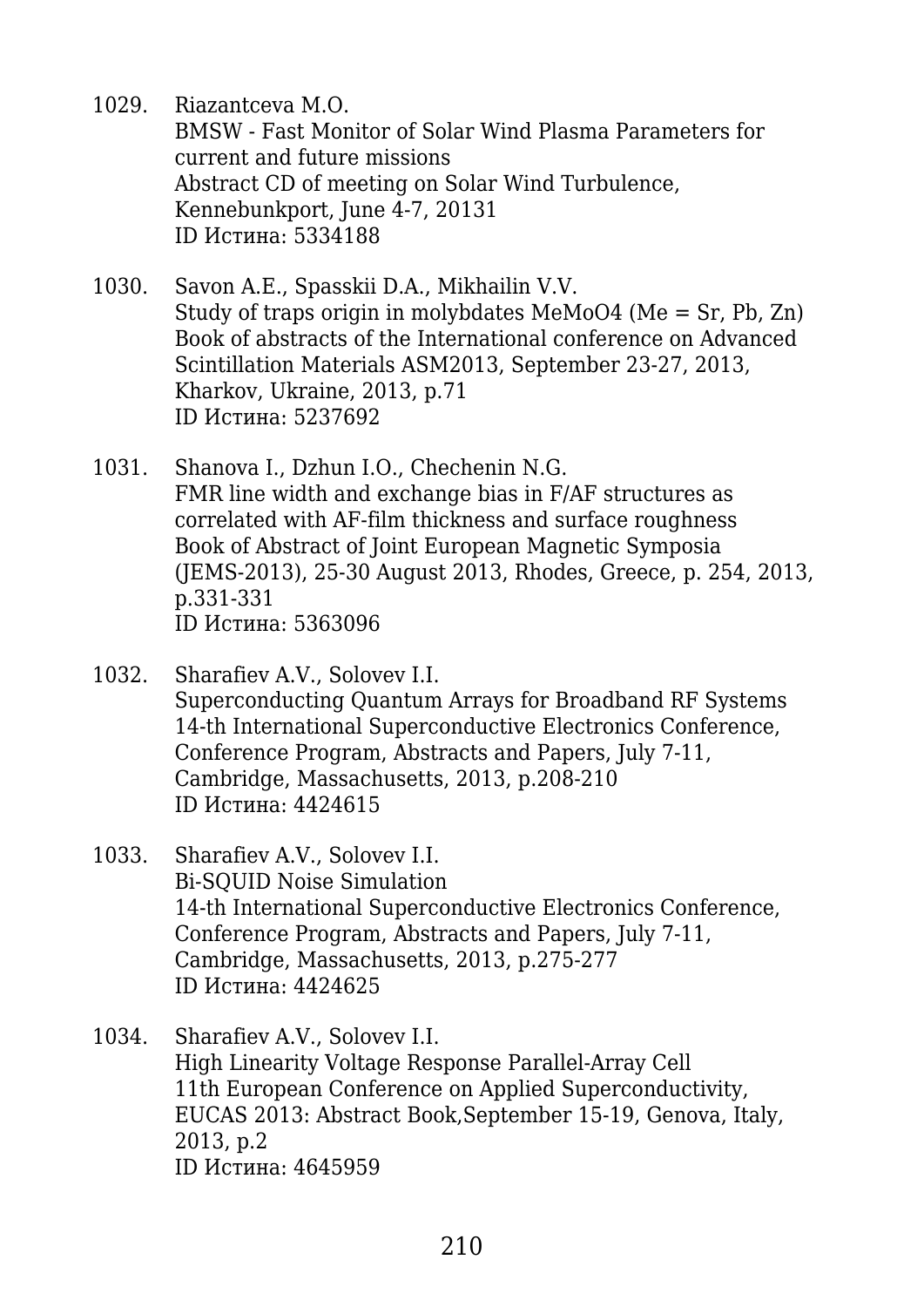- 1035. Sharafiev A.V., Solovev I.I. Bi-SQUID Noise Characteristics 11th European Conference on Applied Superconductivity, EUCAS 2013: Abstract Book,September 15-19, Genova, Italy, 2013, p.2 ID Истина: 4646035
- 1036. Sharakin S.A., Garipov G.K., Khrenov B.A., Klimov P.A., Morozenko V.S., Panasiuk M.I., Iashin I.V. Spectroscopic measurements of transient luminous events. Current status of problem and detectors developments in SINP **MSU** THUNDERSTORM & ELEMENTARY PARTICLE ACCELERATION. Abstracts, 2013, p.43-43 ID Истина: 5525351
- 1037. Shugai Iu.S., Veselovskii I.S. MAGNETIC FIELD STRUCTURE AND SOLAR WIND STREAMS NEAR SOLAR MAXIMUM OF 2012 The Sun: active and quiet – 2013, International Workshop on Solar Physics, December 16 – 20, 2013, 2013, p.32-32 ID Истина: 5449843
- 1038. Spasskii D.A., Mikhailin V.V., Savon A.E. Trap centers in molybdates Book of abstracts of the 12th International Conference on Inorganic Scintillators and their Applications (SCINT 2013), 15–19 April, 2013, Shanghai, China, 20131 ID Истина: 5236885
- 1039. Spasskii D.A., Mikhailin V.V., Savon A.E. Influence of traps on the luminescent and scintillation properties of molybdates Book of abstracts of the 3rd International Workshop on Radiopure Scintillators RPSCINT2013, September 17-20, 2013, Kiev, Ukraine, 2013, p.13 ID Истина: 5237280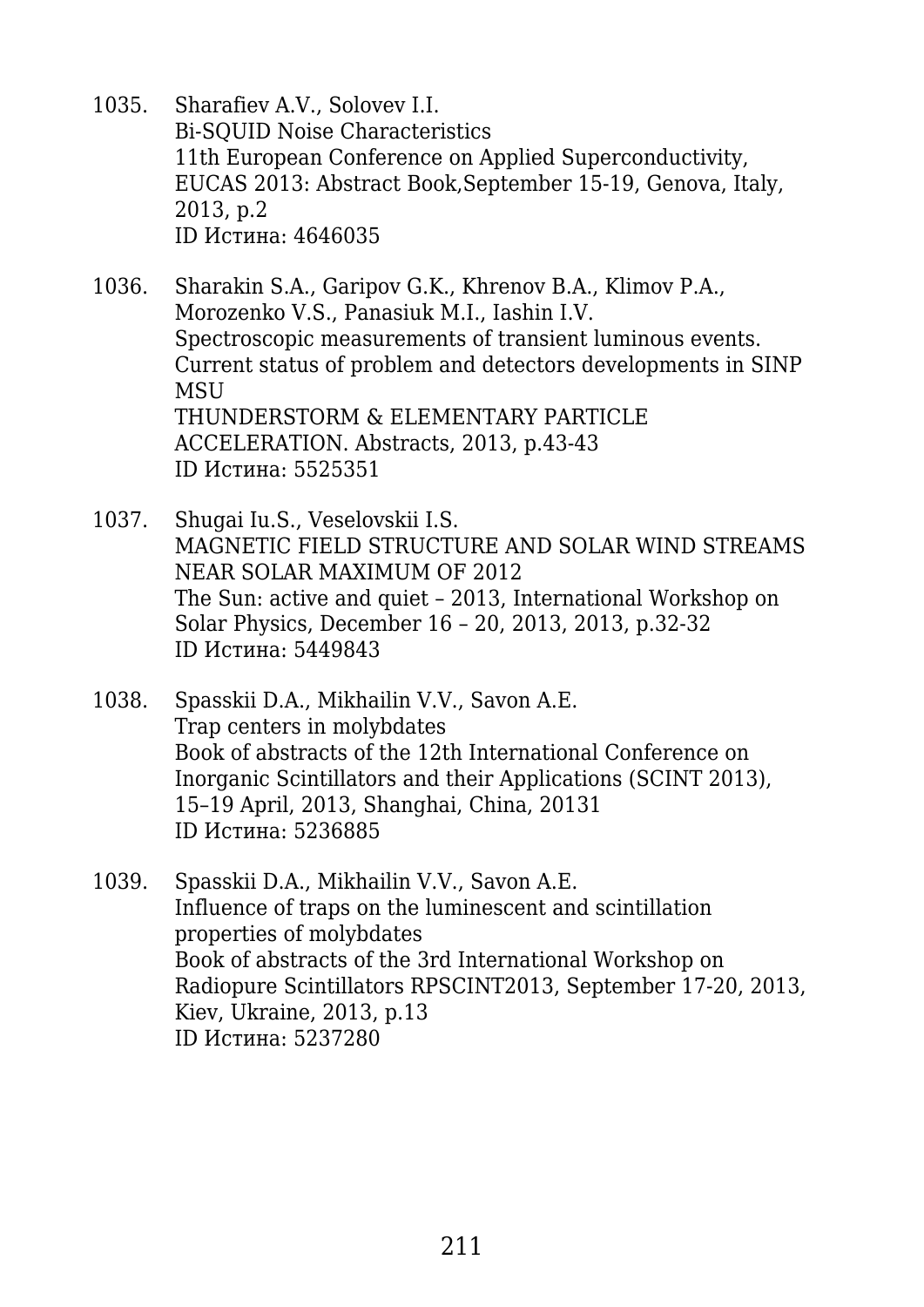- 1040. Spasskii D.A., Mikhailin V.V. Luminescent properties and energy transfer in YxLu1-xPO4:RE3+ (RE = Eu, Ce) solid solutions Book of abstracts of the International conference on Functional Materials and Nanotechnologies (FMNT 2013), 21-24 April, 2013, Tartu, Estonia, 2013, p.191 ID Истина: 5237173
- 1041. Spasskii D.A., Mikhailin V.V. Energy transfer in solid solutions ZnxMg1-xWO4 Book of abstracts of the Fourth International Workshop on Advanced Spectroscopy and Optical Materials (IWASOM2013), July 14-19, 2013, Gdansk, Poland, 2013, p.61 ID Истина: 5237235
- 1042. Spasskii D.A., Mikhailin V.V. The modification of energy transfer in the solid solutions of tungstates and RE-doped borates Book of abstracts of the International conference on Advanced Scintillation Materials ASM2013, September 23-27, 2013, Kharkov, Ukraine, 2013, p.24 ID Истина: 5237421
- 1043. Spasskii D.A. Optical spectroscopy of Gd3(AlXGa1-X)5O12:Ce3+ epitaxial films Book of abstracts of the International conference on Functional Materials and Nanotechnologies (FMNT 2013), 21-24 April, 2013, Tartu, Estonia, 2013, p.42 ID Истина: 5236957
- 1044. Spasskii D.A.

The epitaxial films of the Ce-doped Gd3(AlxGa1-x)5O12 is a new luminescence material Abstracts of International Conference "Functional Materials" ICFM'2013 September 29 - October 5, 2013. Ukraine, Crimea, Yalta, Haspra, 2013, p.339 ID Истина: 5242243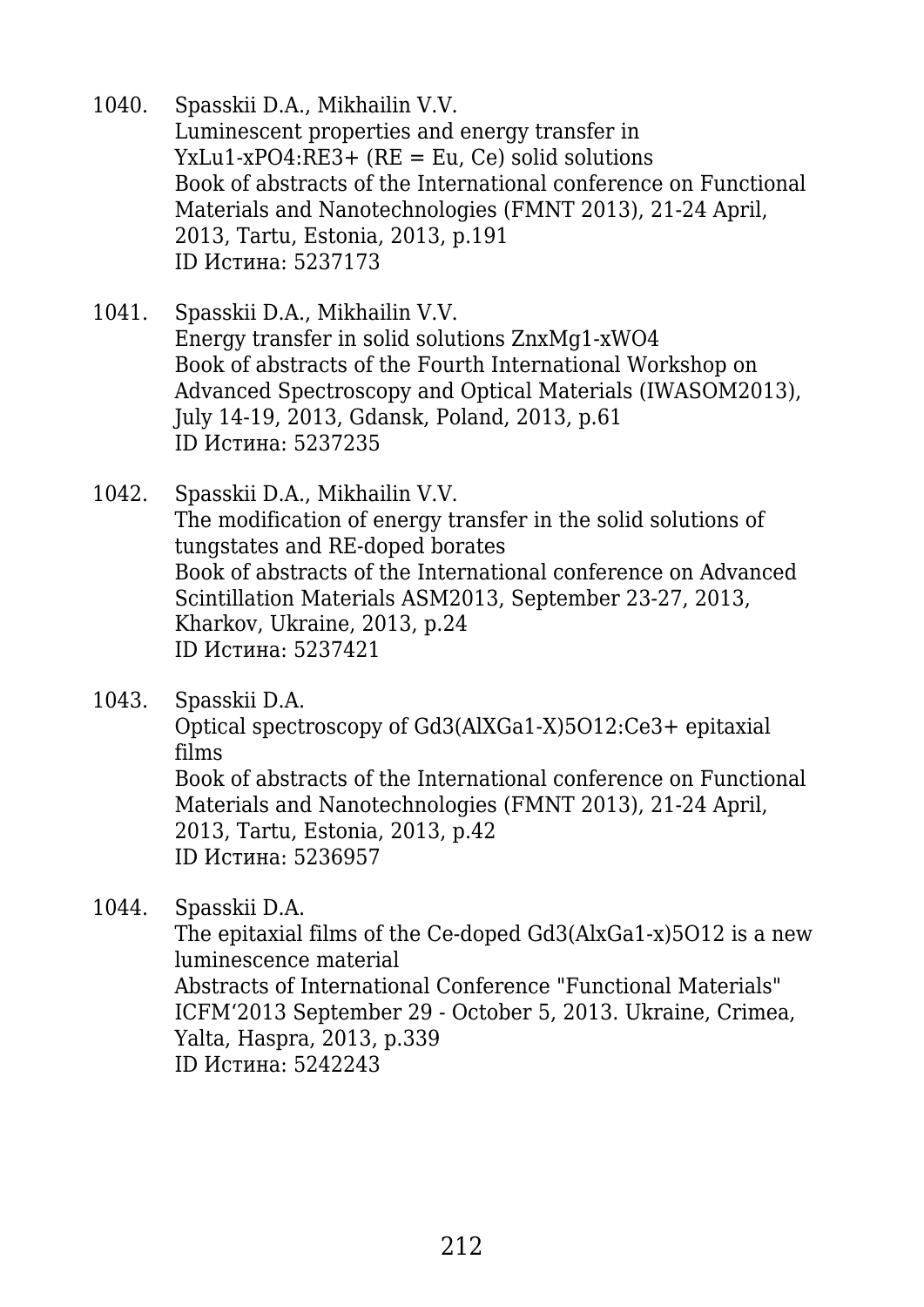- 1045. Stepanov M.E., Tretiakova T.Iu. Nuclear shell structure from integrated data on properties of atomic nuclei LXIII Meeting on nuclear spectroscopy and nuclear structure. LXIII international conference NUCLEUS 2013. Fundamental problems of nuclear physics and atomic power engineering (Moscow, MEPhi, October 8 – 12, 2013). Book of abstracts, 2013, p.80-80 ID Истина: 4787462
- 1046. Tcviashchenko A.V., Riasnyi G.K., Riasnyi G.K. "Helical antiferromagnetic structure induced by charge density wave,in the high pressure cubic phase TbGe2,85 International Workshop "Dzyaloshinskii-Moriya Interactions.Exotical spin structures.(DMI 2013)".May 28- June 1, 2013,Veliky Novgorod.Abstracts, 2013, p.59-60 ID Истина: 4891892
- 1047. Trifonov A.S., Presnov D.E. Mapping of Electronic Properties of Tetrapod-shaped Nanocrystals of CdTe/CdSe Abstr. of The 8th General Meeting of ACCMS-VO (Asian Consortium on Computational Material Science – Virtual Organisation), IMR, Tohoku, 20131 ID Истина: 5163140
- 1048. Trifonov A.S. A Mathematical Structure Appearing by Controlling Individual Molecules by Applying an Oscillating Voltage Abstr. of The 8th General Meeting of ACCMS-VO (Asian Consortium on Computational Material Science – Virtual

Organisation), IMR, Tohoku, 20131 ID Истина: 5163175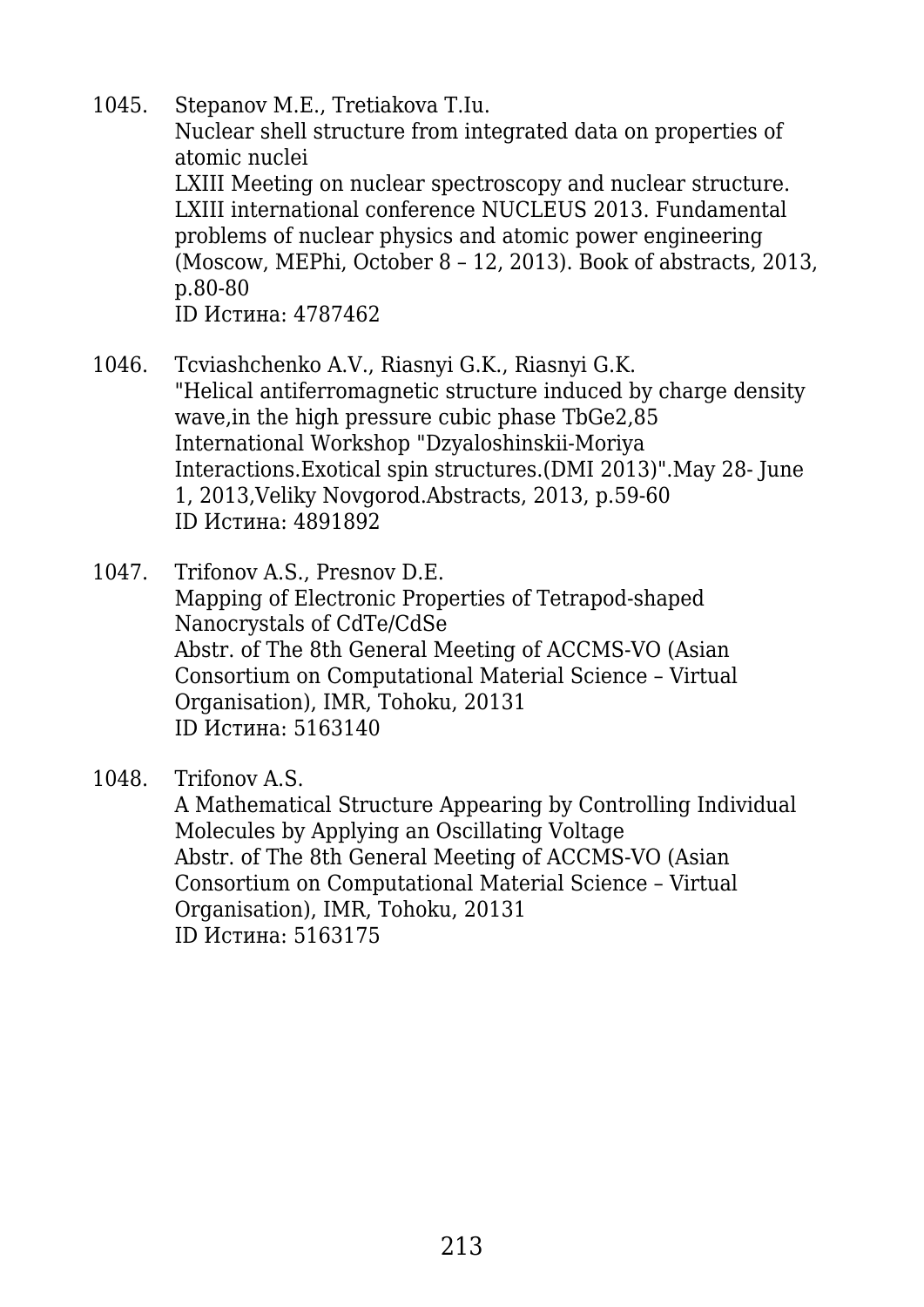- 1049. Varlamov V.V., Ishkhanov B.S., Orlin V.N., Peskov N.N., Stopani K.A. Photonuclear reactions in astrophysics LXIII Meeting on nuclear spectroscopy and nuclear structure. LXIII international conference NUCLEUS 2013. Fundamental problems of nuclear physics and atomic power engineering (Moscow, MEPhi, October 8 – 12, 2013). Book of abstracts, 2013, p.60-60 ID Истина: 4779516
- 1050. Varlamov V.V., Peskov N.N., Stepanov M.E. Reliable partial photoneutron reaction cross sections for 188,189Os free from neutron multiplicity sorting problems LXIII Meeting on nuclear spectroscopy and nuclear structure. LXIII international conference NUCLEUS 2013. Fundamental problems of nuclear physics and atomic power engineering (Moscow, MEPhi, October 8 – 12, 2013). Book of abstracts, 2013, p.128-128 ID Истина: 4779762
- 1051. Varlamov V.V.

Nuclear databases for scientific research and education at the MSU SINP CDFE The 4th Asian Nuclear Reaction Database Development Workshop al-Faraby Kazakh National University (Almaty, October 23 – 25, 2013). Program and abstracts, 2013, p.14-14 ID Истина: 5386781

1052. Vasilev A.N.

Scintillators with a hot luminescence for time-of-flight detectors Book of abstracts of the 12th International Conference on Inorganic Scintillators and their Applications (SCINT 2013), 15–19 April, 2013, Shanghai, China, 20131 ID Истина: 5319267

1053. Vasilev A.N.

Comparison of the scintillation processes in CeF3 nanoparticles prepared via different synthesis routes Book of abstracts of the 12th International Conference on Inorganic Scintillators and their Applications (SCINT 2013), 15–19 April, 2013, Shanghai, China, 20131 ID Истина: 5319627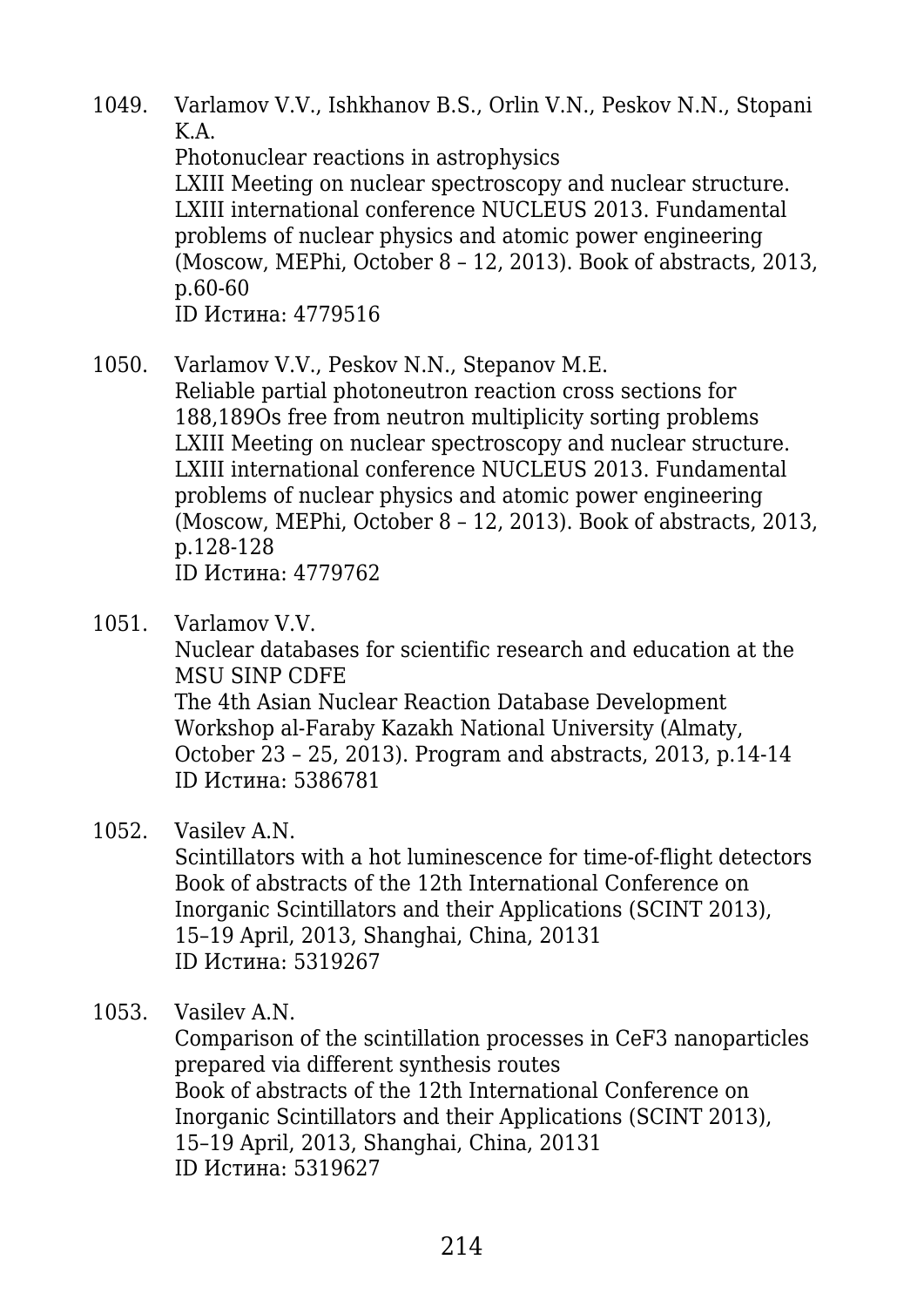1054. Vasilev A.N.

Electron thermalization length following the photoionization of an impurity ion Book of abstracts of the 12th International Conference on Inorganic Scintillators and their Applications (SCINT 2013), 15–19 April, 2013, Shanghai, China, 20131 ID Истина: 5320395

1055. Vasilev A.N. Multiple scale approach to estimation of scintillator characteristics Book of abstracts of the 12th International Conference on Inorganic Scintillators and their Applications (SCINT 2013), 15–19 April, 2013, Shanghai, China, 20131 ID Истина: 5320442

1056. Vasilev A.N.

Manifestation of exciton-exciton interaction in scintillator response Book of abstracts of the 12th International Conference on Inorganic Scintillators and their Applications (SCINT 2013),

15–19 April, 2013, Shanghai, China, 20131 ID Истина: 5320607

1057. Vasilev A.N.

Scintillation efficiency improvement by mixed crystal use Book of abstracts of the 12th International Conference on Inorganic Scintillators and their Applications (SCINT 2013), 15–19 April, 2013, Shanghai, China, 20131 ID Истина: 5320665

1058. Vasilev A.N. Interplay of different relaxation, recombination, and capture/release channels in scintillators Book of abstracts of the International conference on Advanced Scintillation Materials ASM2013, September 23-27, 2013, Kharkov, Ukraine, 20131 ID Истина: 5320812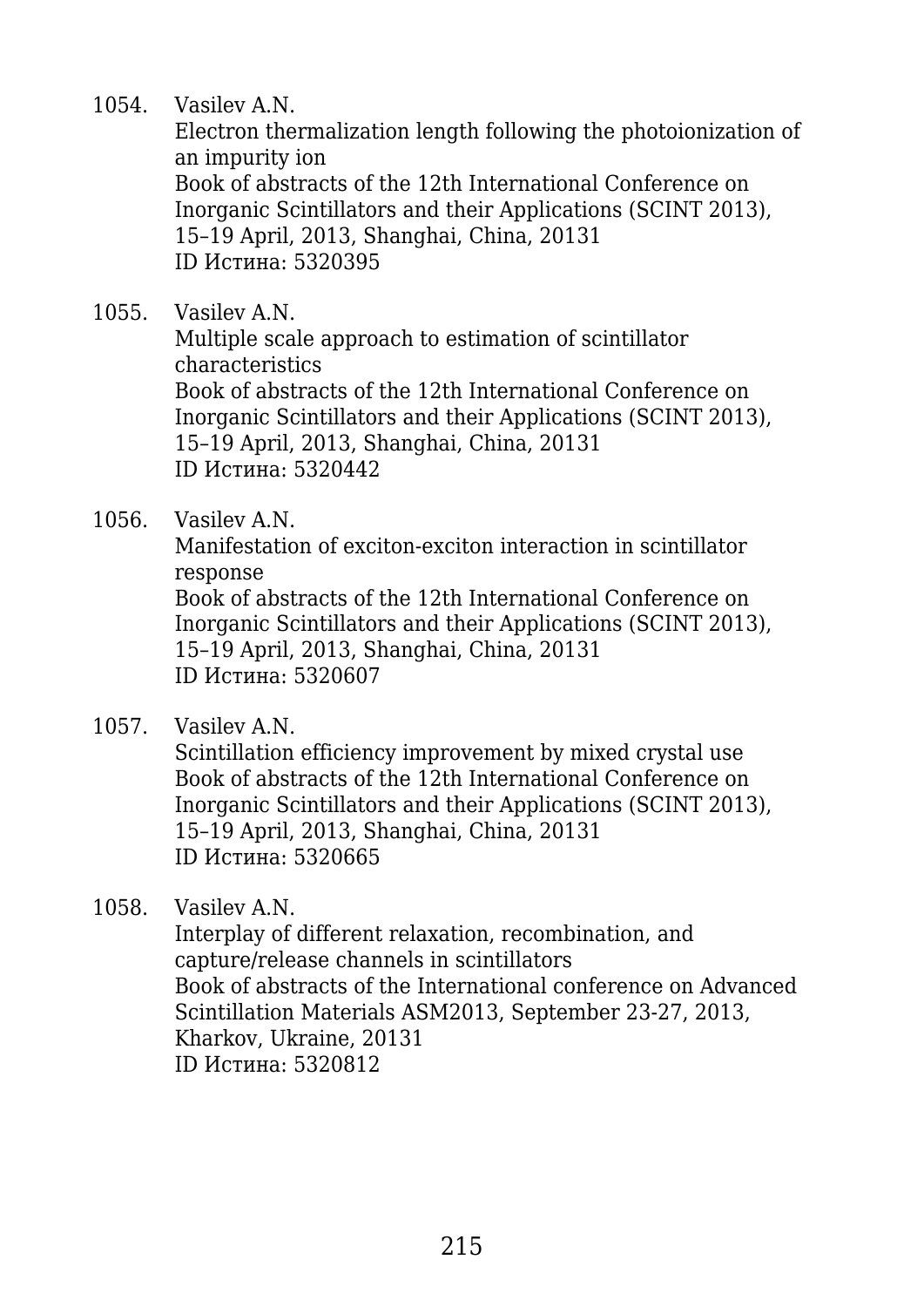1059. Vasilev A.N.

Electron thermalization length following the photoionization of an impurity ion Book of abstracts of the International conference on Advanced Scintillation Materials ASM2013, September 23-27, 2013, Kharkov, Ukraine, 20131 ID Истина: 5320861

1060. Vasilev A.N. Excitonic and activator channels of recombination in binary crystals studied using activated Cs Book of abstracts of the International conference on Advanced Scintillation Materials ASM2013, September 23-27, 2013, Kharkov, Ukraine, 20131 ID Истина: 5320945

1061. Vasilev A.N.

Local structure effects in mixed scintillators Book of abstracts of the International conference on Advanced Scintillation Materials ASM2013, September 23-27, 2013, Kharkov, Ukraine, 20131 ID Истина: 5321019

1062. Vasilev A.N. Unresolved questions in description of scintillation process Book of abstracts of the International conference on Advanced Scintillation Materials ASM2013, September 23-27, 2013, Kharkov, Ukraine, 20131 ID Истина: 5321043

1063. Vasilev A.N.

Luminescence excitation spectra of scintillators in XUV photon energy range Book of abstracts of the International conference on Advanced Scintillation Materials ASM2013, September 23-27, 2013, Kharkov, Ukraine, 20131 ID Истина: 5321175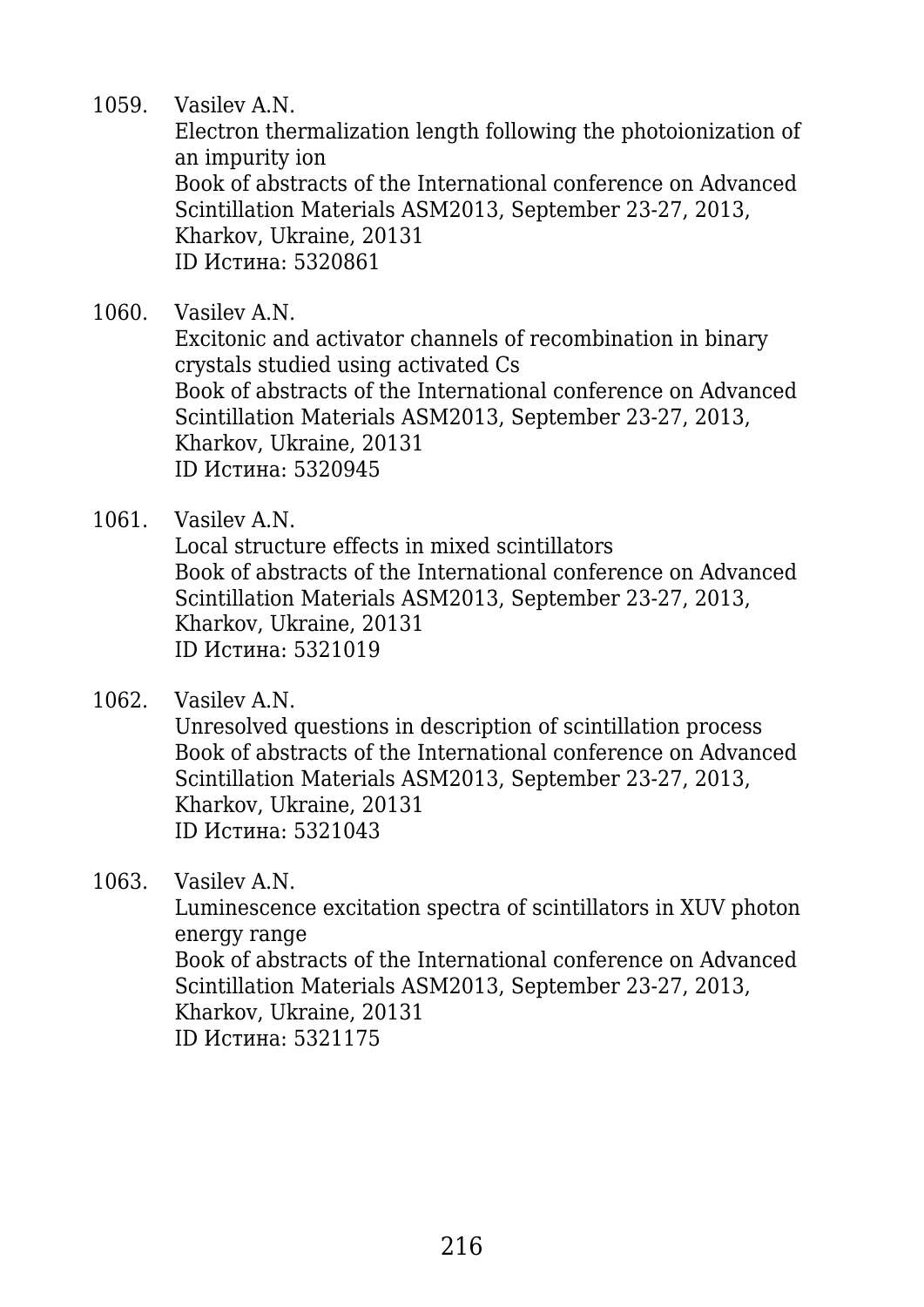1064. Vasilev A.N.

Electronic excitations in fluoride nanoparticles Book of abstracts of the International conference on Advanced Scintillation Materials ASM2013, September 23-27, 2013, Kharkov, Ukraine, 20131 ID Истина: 5321238

- 1065. Vernov S.Iu. Reconstruction procedure in cosmological models with non-minimally coupled scalar fields GR20/Amaldi10 - Abstract Book, 2013, p.49-49 ID Истина: 3950099
- 1066. Zavorotnyi Iu.S., Gerasimova V.I. Complex physico-chemical research of polymorphic modification of the complexes (bath)2Sm2(piv)6•2EtOH and dimer  $(bath)2Sm2(piv)6$ 14th European conference on solid state chemistry (ECSSC14), July 7-10, 2013, Bordeaux, 2013, p.83-83 ID Истина: 5236723
- 1067. Znatkova S.S., Antonova E.E. LLBL thickness dependence on the IMF and solar wind parameters Abstract Volume 12th Scientific Assembly International Association of Geomagnetism and Aeronomy (IAGA -2013 meeting), 2013, p.212-212 ID Истина: 5203115

#### 1068. Алексеева Л.М.

Дробление горизонтального участка силовой трубки магнитного поля в условиях солнечной хромосферы 8-ая ежегодная конференция "Физика плазмы в Солнечной системе", 4-8 февраля 2013 г., ИКИ РАН. Сборник тезисов, 2013, p.19-19 ID Истина: 5372075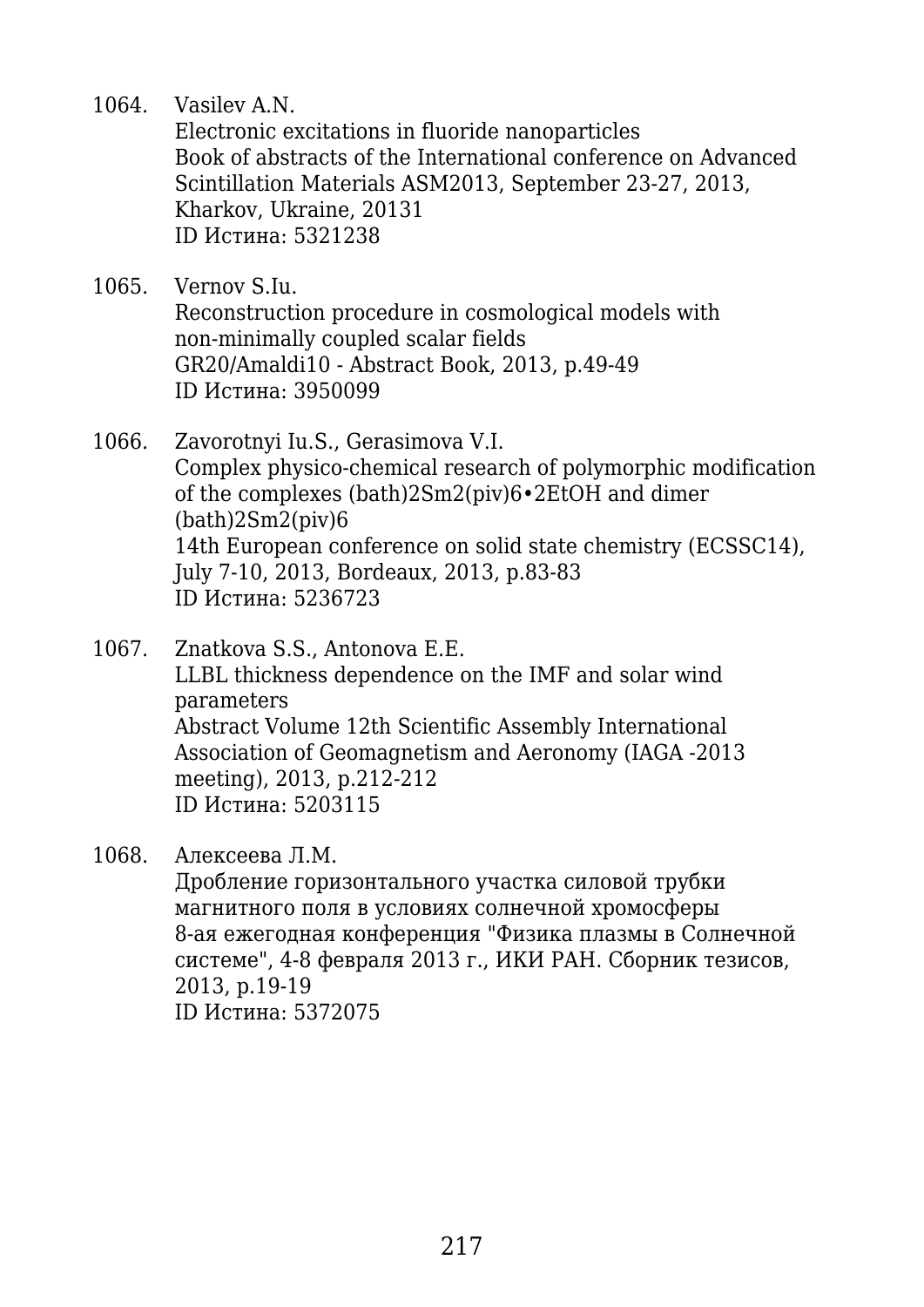- 1069. Андрианова Н.Н., Борисов А.М., Машкова Е.С. Исследование радиационного разупорядочения графита при высоких флюенсах ионного облучения Тезисы докладов 43-й Международной Тулиновской конференции "Физика взаимодействия заряженных частиц с кристаллами", Москва, 28 – 30 мая 2013, 2013, p.64-64 ID Истина: 5209146
- 1070. Андрианова Н.Н., Борисов А.М., Машкова Е.С. Исследование радиационной стойкости углеродного волокна на основе вискозы в углерод-углеродных и углерод-керамических композитах Тезисы докладов 43-й Международной Тулиновской конференции "Физика взаимодействия заряженных частиц с кристаллами", Москва, 28 – 30 мая 2013, 2013, p.74-74 ID Истина: 5209498
- 1071. Андрианова Н.Н., Борисов А.М., Машкова Е.С. Исследование структуры углерод-керамического композита методами энергодисперсионного анализа и обратного ядерного рассеяния Тезисы докладов 43-й Международной Тулиновской конференции "Физика взаимодействия заряженных частиц с кристаллами", Москва, 28 – 30 мая 2013, 2013, p.138-138 ID Истина: 5209821
- 1072. Андрианова Н.Н., Борисов А.М., Машкова Е.С. Исследование разупорядочения графита POCO-AXF-5Q при высоких флюенсах ионного облучения Тезисы докладов 43-й Международной Тулиновской конференции "Физика взаимодействия заряженных частиц с кристаллами", Москва, 28 – 30 мая 2013, 2013, p.64-64 ID Истина: 5210810
- 1073. Антонова Е.Е., Кирпичев И.П., Овчинников И.Л., Рязанцева М.О., Знаткова С.С. Магнитосферная турбулентность и проецирование аврорального овала на экваториальную плоскость 8-ая ежегодная конференция "Физика плазмы в Солнечной системе", 4-8 февраля 2013 г., ИКИ РАН. Сборник тезисов, 2013, p.91-92 ID Истина: 5201876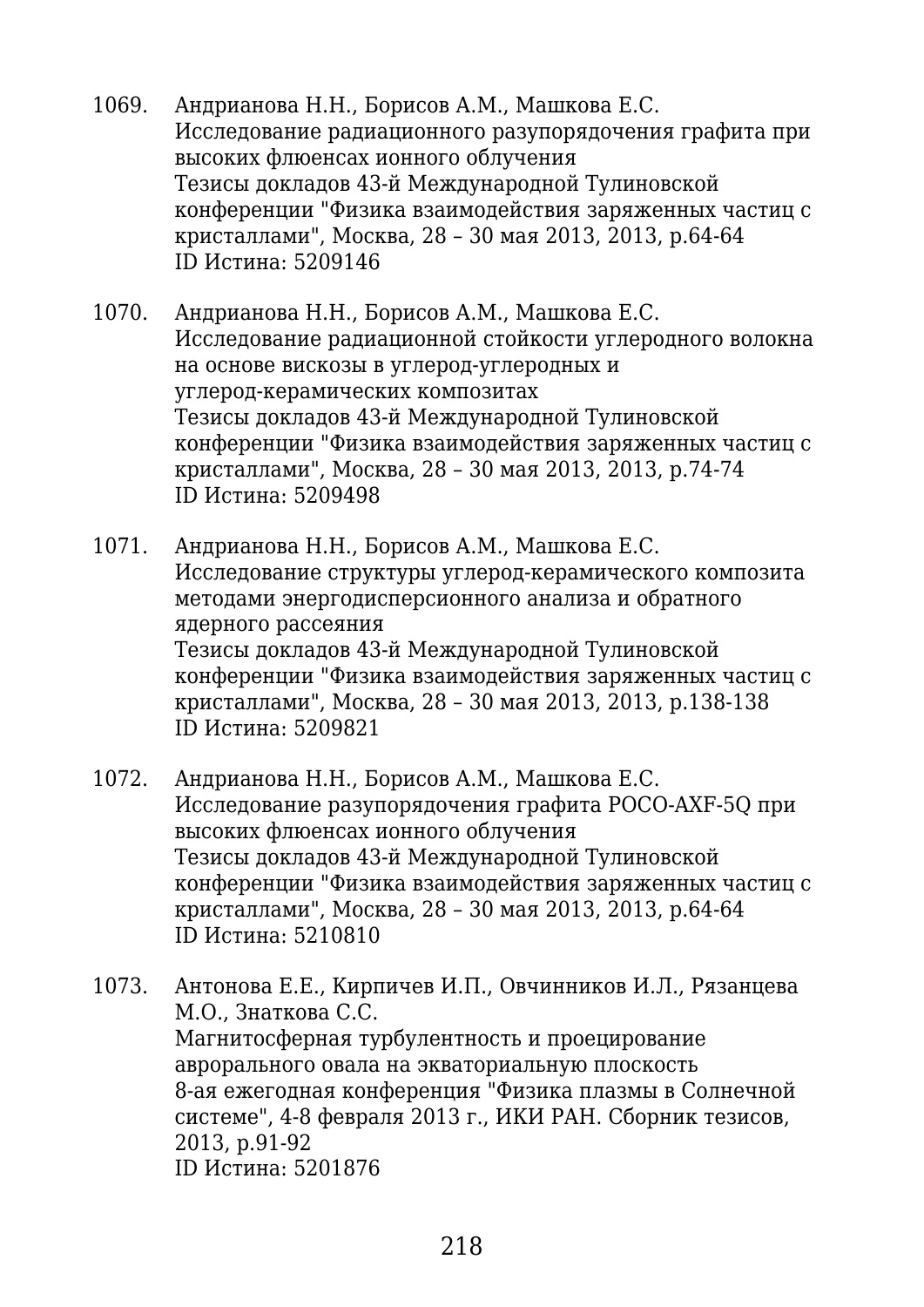- 1074. Антонова Е.Е., Рязанцева М.О., Кирпичев И.П. Баланс давлений на магнитопаузе вблизи подсолнечной точки во время магнитных бурь по данным проекта THEMIS 8-ая ежегодная конференция "Физика плазмы в Солнечной системе", 4-8 февраля 2013 г., ИКИ РАН. Сборник тезисов, 2013, p.115-115 ID Истина: 5203018
- 1075. Антонова Е.Е.

Искажение магнитного поля диполя аксиальнонесимметричным давлением плазмы и образование локальных минимумов магнитного поля в экваториальной плоскости 8-ая ежегодная конференция "Физика плазмы в Солнечной

системе", 4-8 февраля 2013 г., ИКИ РАН. Сборник тезисов, 2013, p.93-94 ID Истина: 5202067

1076. Антонова Е.Е.

Радиальные профили давления во время магнитной бури 23-27 ноября 1986 г. и Dst вариация 8-ая ежегодная конференция "Физика плазмы в Солнечной системе", 4-8 февраля 2013 г., ИКИ РАН. Сборник тезисов, 2013, p.106-106 ID Истина: 5202133

- 1077. Антошков А.А., Заворотный Ю.С., Герасимова В.И. Обработка биядерных пивалатов тербия сверхкритическим диоксидом углерода Х международная конференция "Спектросопия координацонных соединений" 22-28 сентября 2013 г., г. Туапсе, 2013, p.106-107 ID Истина: 5236653
- 1078. Баринова В.О., Баринов О.Г., Бобровников С.Ю., Доленко С.А., Калегаев В.В., Мягкова И.Н., Широкий В.Р., Шугай Ю.С. Система контроля и анализа космической погоды НИИЯФ МГУ 8-ая ежегодная конференция "Физика плазмы в Солнечной системе", 4-8 февраля 2013 г., ИКИ РАН. Сборник тезисов, 2013, p.132-132 ID Истина: 3546621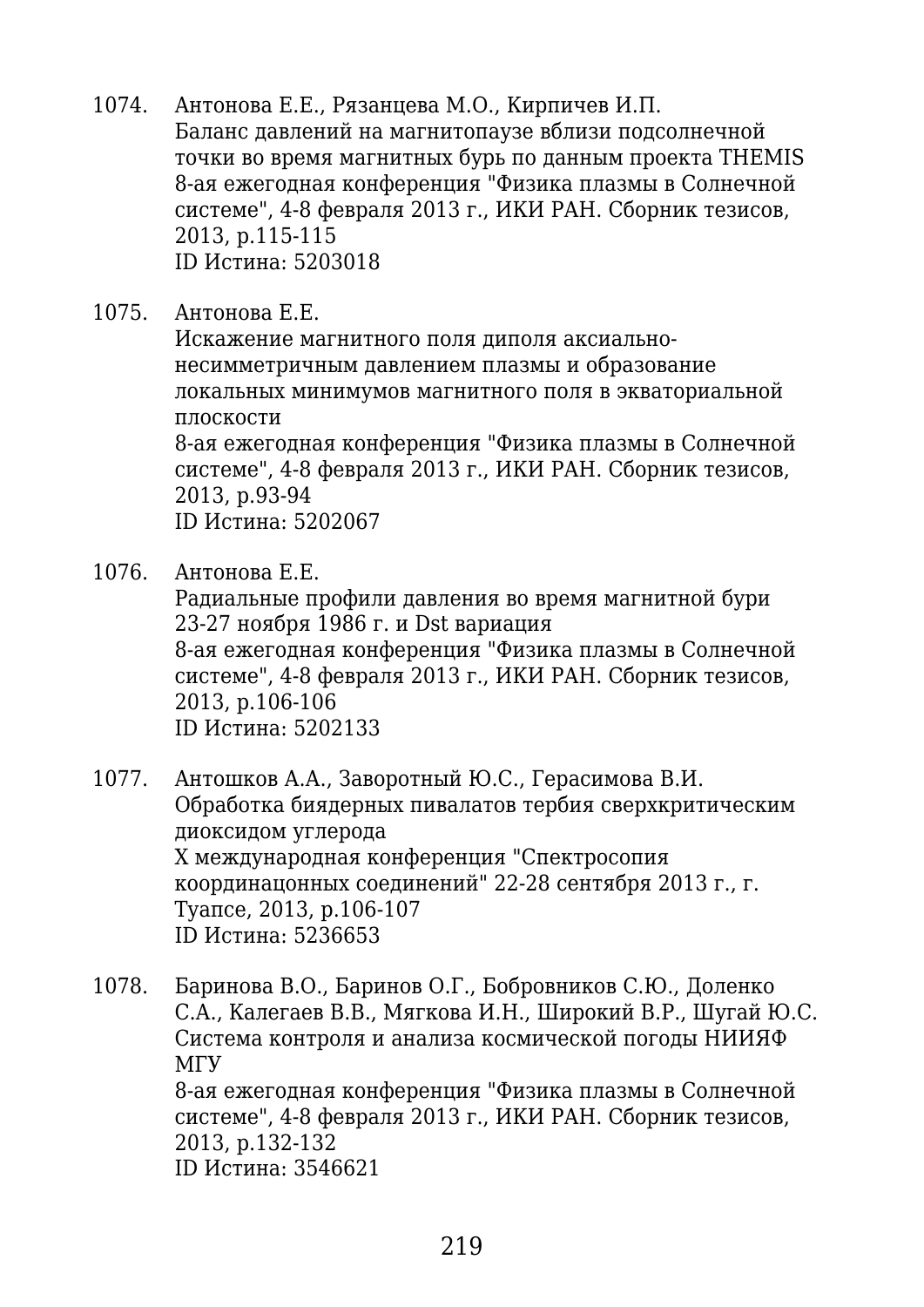#### 1079. Белкова Ю.А., Теплова Я.А.

Потери энергии ионов бериллия при прохождении через тонкие пленки до достижения зарядового равновесия Тезисы докладов 43-й Международной Тулиновской конференции "Физика взаимодействия заряженных частиц с кристаллами", Москва, 28 – 30 мая 2013, V.43, 2013, p.15-15 ID Истина: 5219370

- 1080. Близнюк У.А., Борщеговская П.Ю., Черняев А.Ф. Развитие образовательных программ подготовки медицинских физиков в МГУ имени М.В. Ломоносова Научно-практический семинар Ускорители для будущего России, Москва, 24-25 июня 2013г., Тезисы Докладов, 2013, p.42-46 ID Истина: 5251287
- 1081. Близнюк У.А., Борщеговская П.Ю., Черняев А.Ф. Ускорители для будущего России Научно-практический семинар Ускорители для будущего России, Москва, 24-25 июня 2013г., Тезисы Докладов, 2013, p.7-9 ID Истина: 5260902
- 1082. Близнюк У.А., Борщеговская П.Ю. Ускорители для будущего России Научно-практический семинар Ускорители для будущего России, Москва, 24-25 июня 2013г., Тезисы Докладов, 2013, p.7-9 ID Истина: 3832424

1083. Богацкая А.В.

Распространение фазово-модулированных СВЧ импульсов в плазменных волноводах скользящих мод ФизикА.СПб Тезисы докладов Российской молодежной конференции по физике и астрономии 23—24 октября 2013 года, 2013, p.272 ID Истина: 4895412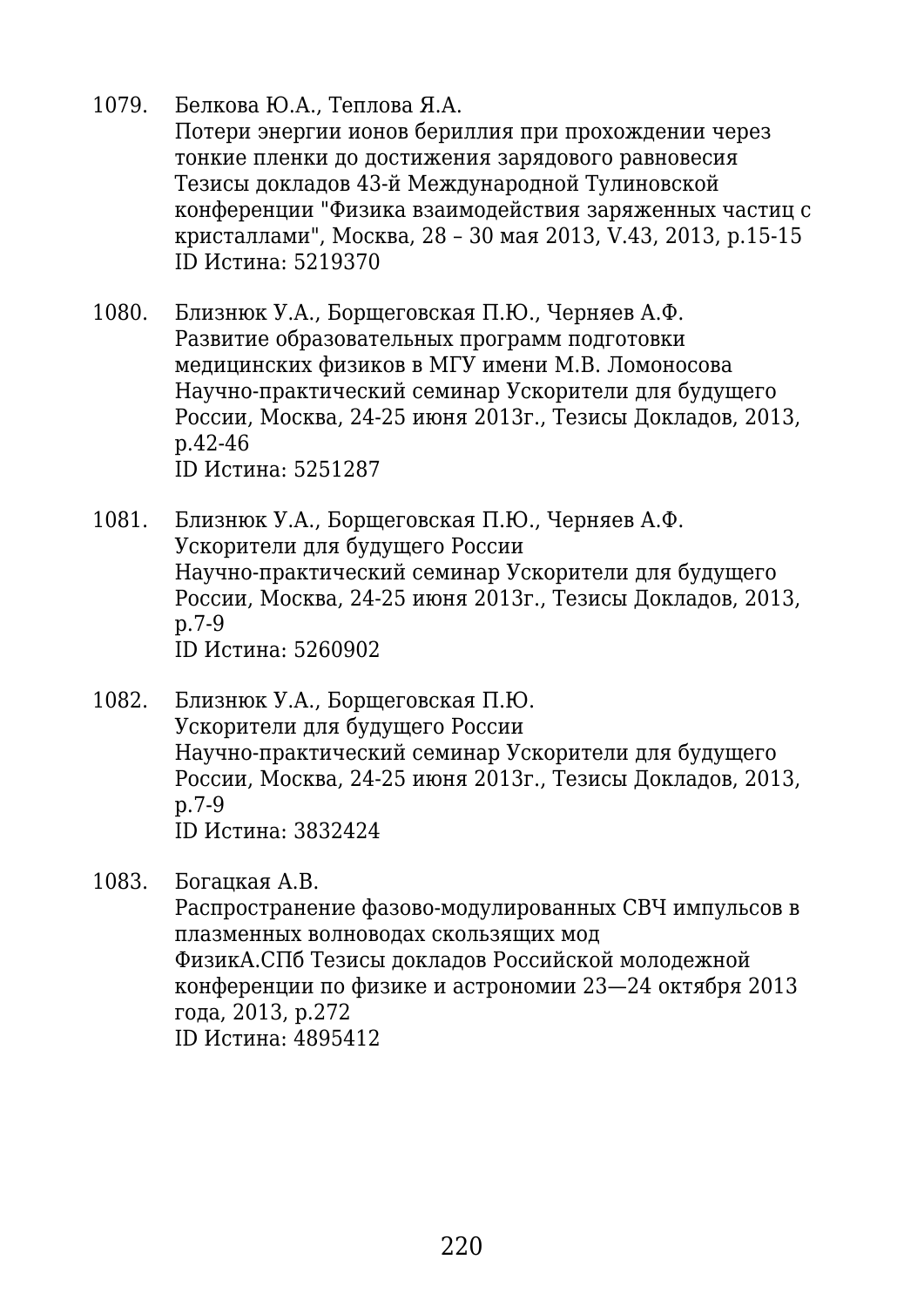- 1084. Богомолов А.В., Гарипов Г.К., Свертилов С.И., Яшин И.В. Результаты наблюдений TGRF с помощью рентген-гамма детектора на микроспутнике «Чибис» Международное совещание "Первые результаты проекта "Чибис-М" (13-15 февраля 2013г., Таруса, Россия). Тезисы докладов, 2013, p.22-23 ID Истина: 5449933
- 1085. Богомолов А.В., Мягкова И.Н. НАПРАВЛЕННОСТЬ РЕНТГЕНОВСКОГО ИЗЛУЧЕНИЯ СОЛНЕЧНОЙ ВСПЫШКИ ПО СТЕРЕОСКОПИЧЕСКИМ НАБЛЮДЕНИЯМ НА КА МАРС ОДИССЕЙ (ХЕНД), RHESSI И КОРОНАС-Ф (СОНГ) 8-ая ежегодная конференция "Физика плазмы в Солнечной системе", 4-8 февраля 2013 г., ИКИ РАН. Сборник тезисов, 2013, p.23-24 ID Истина: 5442560
- 1086. Борисов А.М., Востриков В.Г., Романовский Е.А., Ткаченко Н.В. Исследование структуры теплозащитных плазменных покрытий с использованием спектрометрии ядерного обратного рассеяния протонов Тезисы докладов 43-й Международной Тулиновской конференции "Физика взаимодействия заряженных частиц с кристаллами", Москва, 28 – 30 мая 2013, 2013, p.101-101 ID Истина: 3704752
- 1087. Борисов А.М., Востриков В.Г., Романовский Е.А., Ткаченко Н.В. Исследование диоксид циркониевых покрытий получаемых при плазменном воздействии в электролитах Тезисы докладов 43-й Международной Тулиновской конференции "Физика взаимодействия заряженных частиц с кристаллами", Москва, 28 – 30 мая 2013, 2013, p.100-100 ID Истина: 3704853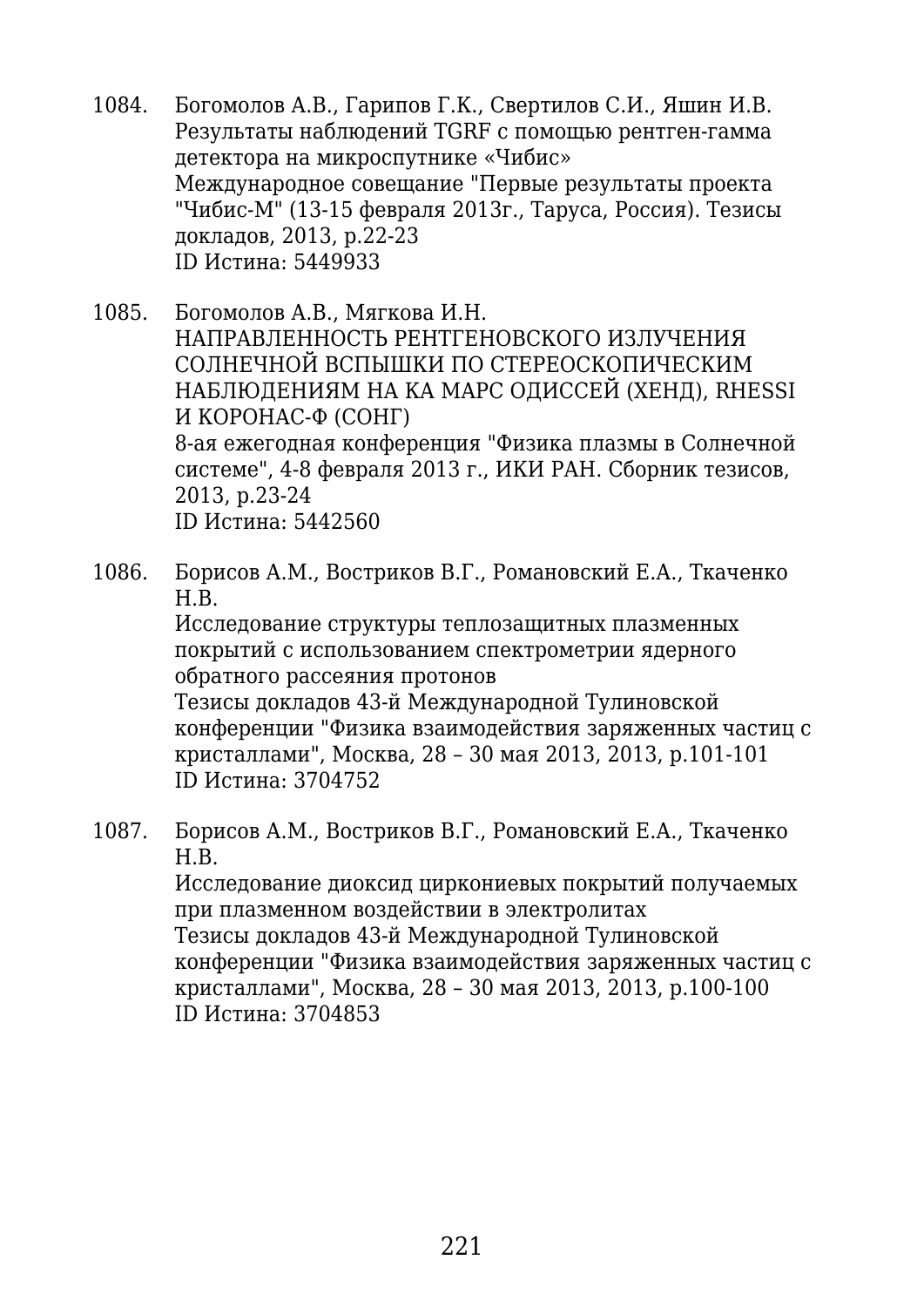1088. Грум-Гржимайло А.Н., Грызлова Е.В., Страхова С.И., Четвёркина А.C. Недипольные эффекты в нелинейных фотопроцессах в атомах Конференция и школа молодых учёных по фундаментальной атомной спектроскопии ФАС-ХХ (Воронеж Россия, 23-27 сентября 2013). Сборник тезисов докладов, 2013, p.46-48 ID Истина: 4723893

1089. Грум-Гржимайло А.Н. К 50-летию синхротронного излучения в атомной физике Program and abstracts of international conference of young scientists and post-graduates; Uzhhorod, Ukraine; May 20-23, 2013, 2013, p.47-50 ID Истина: 3695530

1090. Доленко С.А.

Исследование эффективности расширения множества входных признаков при поэтапном определении параметров при нейросетевом решении обратной задачи электроразведки XI Всероссийская научная конференция "Нейрокомпьютеры и их применение". Тезисы докладов, 2013, p.51-52 ID Истина: 3453337

1091. Заворотный Ю.С., Рыбалтовский А.О. Люминесцентные свойства композитов на основе квантовых точек CdSe, внедрённых в порошкообразные полимерные материалы с помощью сверхкритического диоксида углерода Тезисы VII Научно-практической конференции с международным участием "СВЕРХКРИТИЧЕСКИЕ ФЛЮИДЫ: ФУНДАМЕНТАЛЬНЫЕ ОСНОВЫ, ТЕХНОЛОГИИ, ИННОВАЦИИ", 2013, p.81-82

ID Истина: 5326692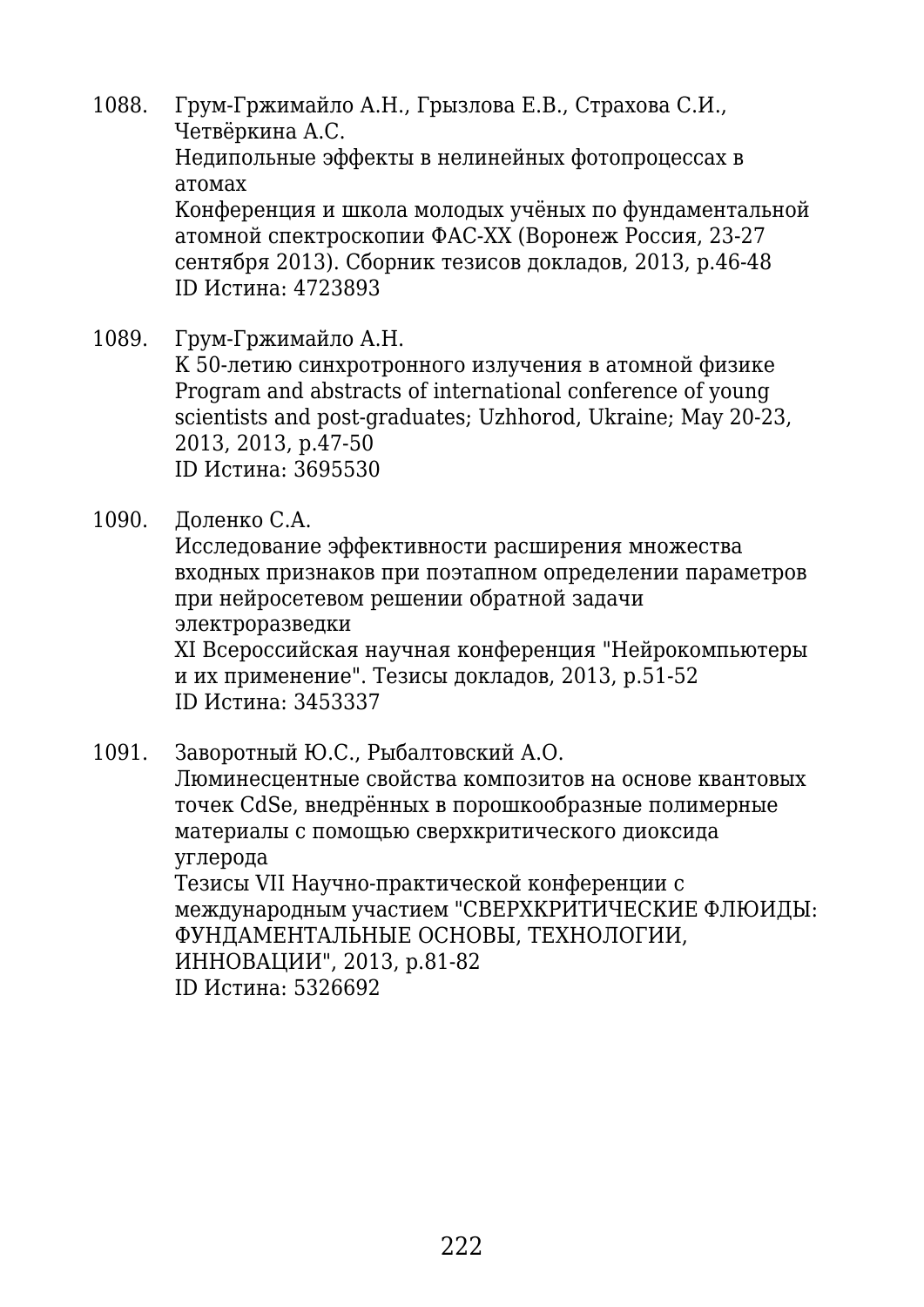- 1092. Зельдович М.А., Логачев Ю.И. Ионы 3He, 4He, C, O, Fe в потоках малоэнергичных частиц в 23 и 24 циклах солнечной активности 8-ая ежегодная конференция "Физика плазмы в Солнечной системе", 4-8 февраля 2013 г., ИКИ РАН. Сборник тезисов, 2013, p.137 ID Истина: 5324938
- 1093. Знаткова С.С., Антонова Е.Е., Кирпичев И.П. Метод определения толщины низкоширотного погранслоя в магнитосфере Земли 8-ая ежегодная конференция "Физика плазмы в Солнечной системе", 4-8 февраля 2013 г., ИКИ РАН. Сборник тезисов, 2013, p.109-109 ID Истина: 5202221
- 1094. Калегаев В.В., Баринова В.О., Власова Н.А., Назарков И.С. Структура ночной магнитосферы по данным миссии Themis и низкоорбитальных спутников 8-ая ежегодная конференция "Физика плазмы в Солнечной системе", 4-8 февраля 2013 г., ИКИ РАН. Сборник тезисов, 2013, p.94-95 ID Истина: 5264335

1095. Кирпичев И.П., Антонова Е.Е. Оценка плотности тока и анализ геометрии окружающей Землю токовой системы 8-ая ежегодная конференция "Физика плазмы в Солнечной системе", 4-8 февраля 2013 г., ИКИ РАН. Сборник тезисов, 2013, p.95-95 ID Истина: 5202016

1096. Кузнецов Н.В., Ныммик Р.А., Панасюк М.И. Радиационные условия около Луны и на пути к Марсу: экспериментальные данные и модельные расчеты. В сборнике: ТЕЗИСЫ докладов 16 Всероссийской научно-технической конференции по радиационной стойкости электронных систем "Стойкость-2013", V.16, 2013, p.15-16 ID Истина: 5356942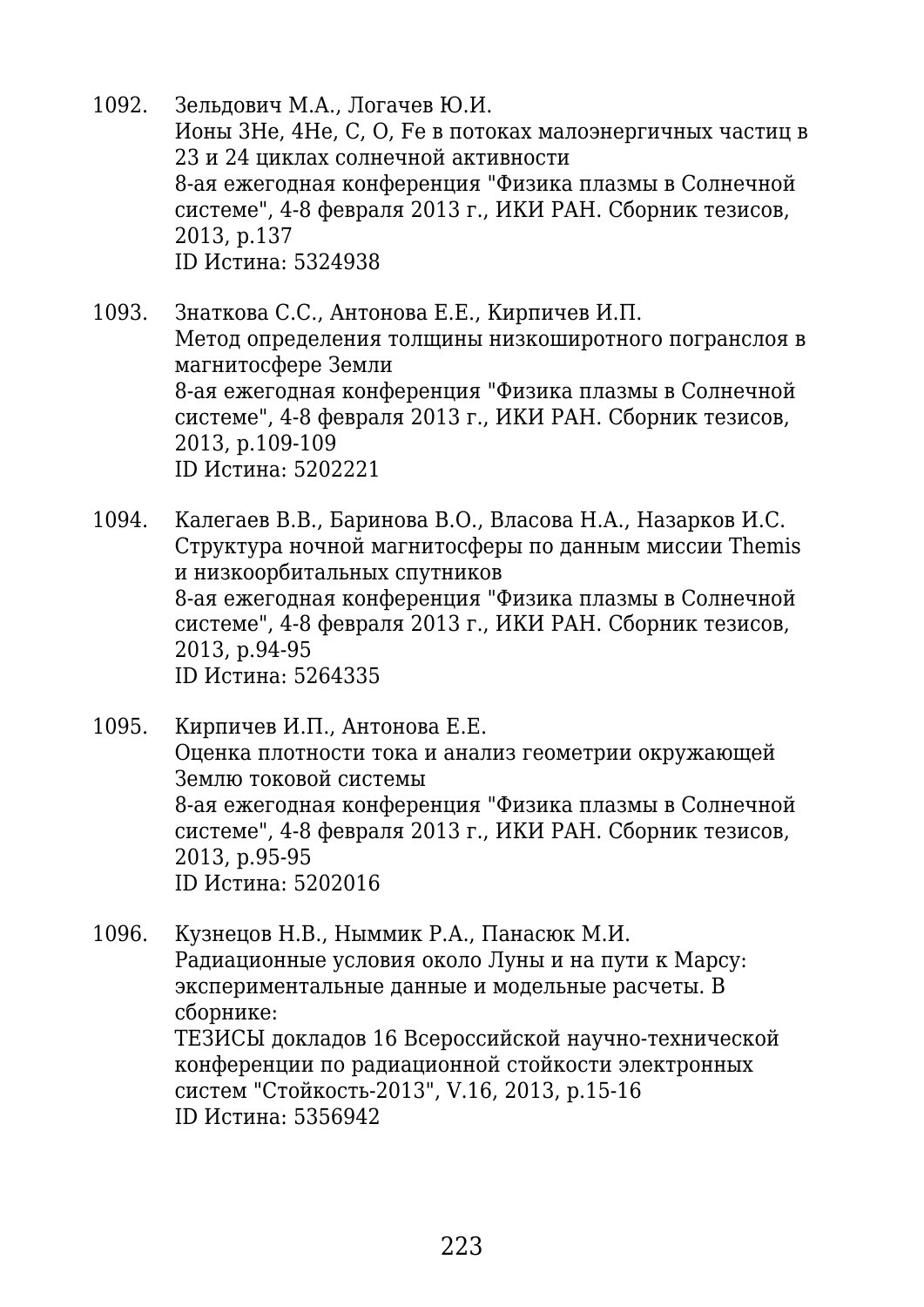1097. Малова Х.В.

ТОКОВЫЕ СЛОИ В МАГНИТОСФЕРНОМ ХВОСТЕ ВЕНЕРЫ, Восьмая ежегодная конференция "Физика плазмы в солнечной системе 8-ая ежегодная конференция "Физика плазмы в Солнечной системе", 4-8 февраля 2013 г., ИКИ РАН. Сборник тезисов,

2013, p.169-170

ID Истина: 5197671

- 1098. Малова Х.В. ТОНКИЕ ТОКОВЫЕ СЛОИ В МАГНИТОСФЕРЕ ЗЕМЛИ : РОЛЬ ПРОДОЛЬНОЙ НЕОДНОРОДНОСТИ В СТРУКТУРЕ МНОГОМАСШТАБНОГО ВЛОЖЕННОГО СЛОЯ 8-ая ежегодная конференция "Физика плазмы в Солнечной системе", 4-8 февраля 2013 г., ИКИ РАН. Сборник тезисов, 2013, p.172 ID Истина: 5197689
- 1099. Малова Х.В. НЕЛИНЕЙНАЯ ДИНАМИКА ЗАРЯЖЕННЫХ ЧАСТИЦ В МОДЕЛИ ТОНКОГО ТОКОВОГО СЛОЯ: РОЛЬ ЭЛЕКТРОННЫХ ТОКОВ 8-ая ежегодная конференция "Физика плазмы в Солнечной системе", 4-8 февраля 2013 г., ИКИ РАН. Сборник тезисов, 2013, p.175 ID Истина: 5197698
- 1100. Малова Х.В.

Токовые слои в магнитосферных хвостах Земли и Венеры VI международная конференция «Солнечно-земные связи и физика предвестников землетрясений», 9 - 13 сентября 2013, п. Паратунка, Елизовсий р-н, Камчатка, Институт космофизических исследований и распространения радиоволн ДВО РАН, 20131 ID Истина: 5197738

1101. Малова Х.В.

Квазиадиабатическое токовое равновесие с магнитным сдвигом: структура и эволюция Тезисы XXII Научной сессии Совета РАН по нелинейной динамике, 2013, p.50-50 ID Истина: 5351146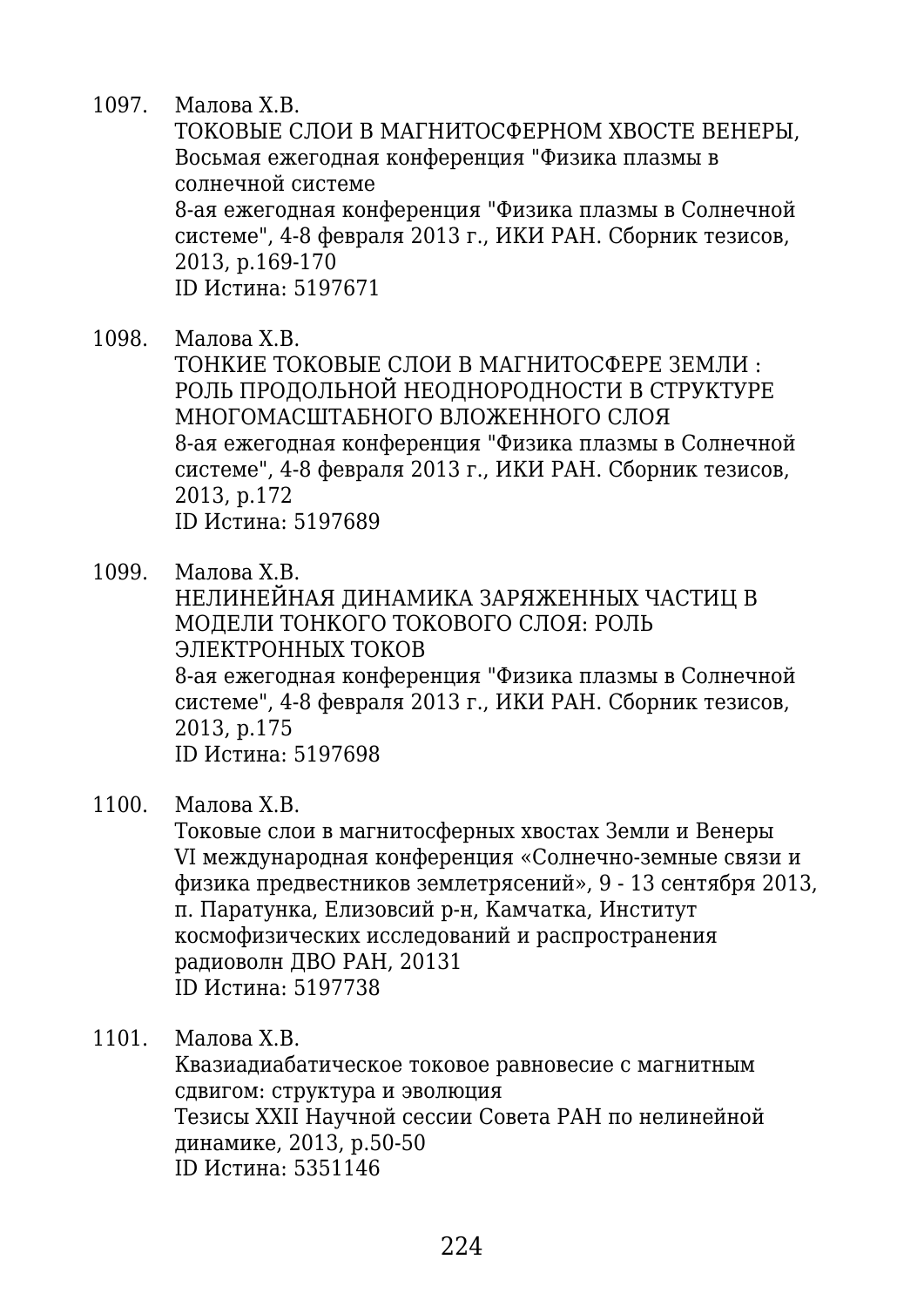- 1102. Малова Х.В. Двумерная МГД - модель осесимметричного тонкого токового слоя Тезисы XXII Научной сессии Совета РАН по нелинейной динамике, 2013, p.55-55 ID Истина: 5351205
- 1103. Мягкова И.Н. ВЛИЯНИЕ ВЫСОКОСКОРОСТНОГО СОЛНЕЧНОГО ВЕТРА НА РАДИАЦИОННУЮ ОБСТАНОВКУ В ОКОЛОЗЕМНОМ КОСМИЧЕСКОМ ПРОСТРАНСТВЕ 8-ая ежегодная конференция "Физика плазмы в Солнечной системе", 4-8 февраля 2013 г., ИКИ РАН. Сборник тезисов, 2013, p.127-128 ID Истина: 5442491
- 1104. Никитин С.М., Никитин С.М. КВАНТОВО-МЕХАНИЧЕСКОЕ ИССЛЕДОВАНИЕ АГРЕГАЦИИ УГЛЕРОДНО-СИЛИКАТНЫХ НАНОЧАСТИЦ, УСИЛИВАЮЩИХ НАПОЛНИТЕЛЕЙ ПОЛИМЕРНЫХ КОМПОЗИТОВ Тезисы докладов 2-й Всероссийской научной конференции«Механика наноструктурированных материалов и систем», 17 – 19 декабря 2013 г., Москва, 2013, p.135-135 ID Истина: 5448012
- 1105. Никитин С.М., Никитин С.М. ТЕРМОДИНАМИКА И МЕХАНИЗМЫ РЕАКЦИЙ ГОРЕНИЯ СЛОЖНО-КОМПОЗИТНЫХ ТОПЛИВС НОВЫМИ УГЛЕРОДНЫМИ ДОБАВКАМИ.КВАНТОВО-МЕХАНИЧЕСКОЕ ИССЛЕДОВАНИЕ Тезисы докладов 2-й Всероссийской научной конференции«Механика наноструктурированных материалов и систем», 17 – 19 декабря 2013 г., Москва, 2013, p.107-107 ID Истина: 5448116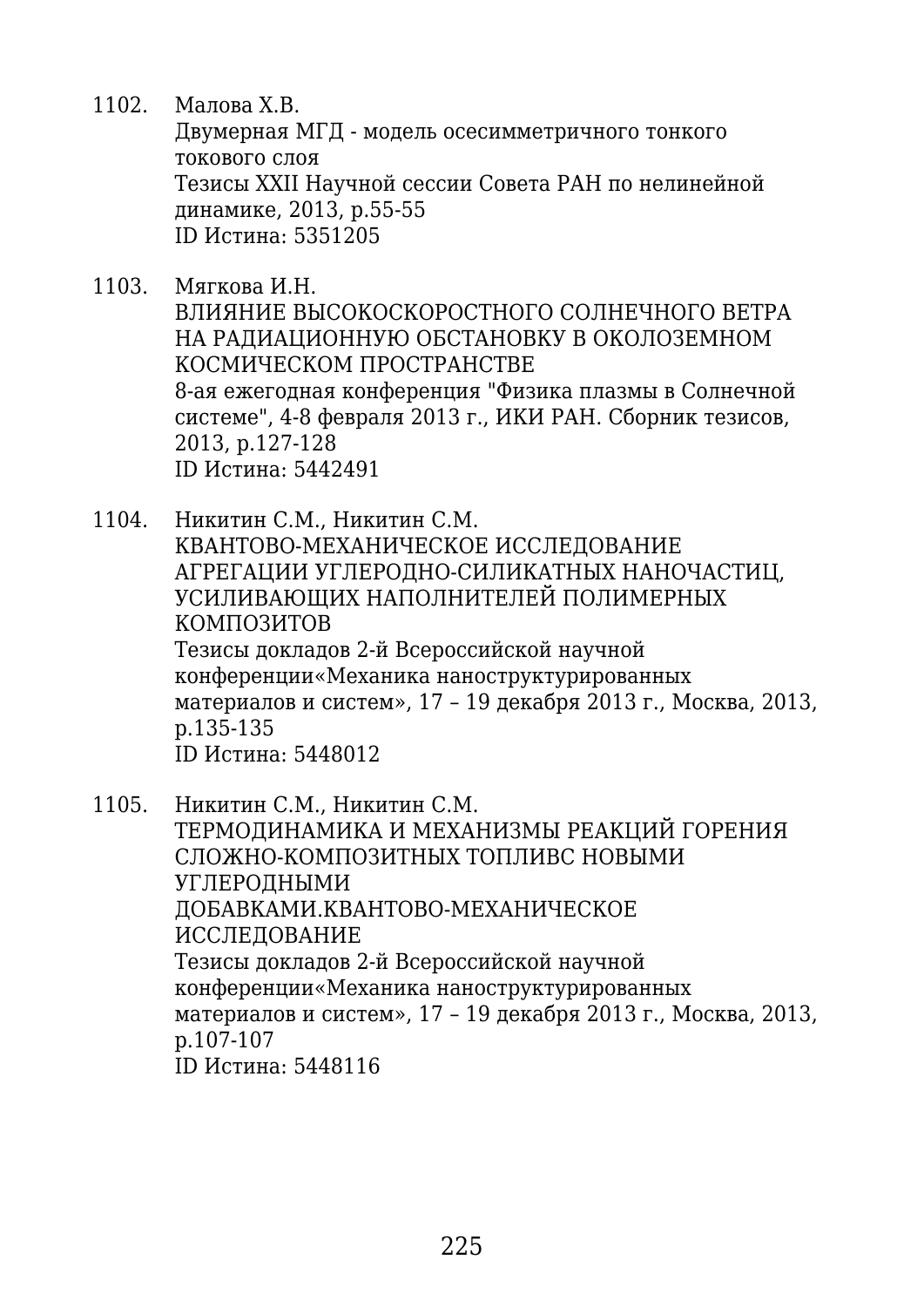- 1106. Никитин С.М. КОМПЬЮТЕРНЫЙ ПОДБОР НАПОЛНИТЕЛЕЙ ЭПОКСИДНЫХ КЛЕЕВ ДЛЯ СОЗДАНИЯ КОМПОЗИЦИЙ С УЛУЧШЕННЫМИ ЭКСПЛУАТАЦИОННЫМИ СВОЙСТВАМИ Тезисы докладов 2-й Всероссийской научной конференции«Механика наноструктурированных материалов и систем», 17 – 19 декабря 2013 г., Москва, 2013, p.136-136 ID Истина: 5448079
- 1107. Новиков Н.В., Теплова Я.А. Эффект плотности в равновесных зарядовых распределениях ионов углерода и кислорода Тезисы докладов 43-й Международной Тулиновской конференции "Физика взаимодействия заряженных частиц с кристаллами", Москва, 28 – 30 мая 2013, 2013, p.7-7 ID Истина: 5219342
- 1108. Персианцев И.Г., Доленко С.А., Широкий В.Р. Сравнение моделей нейросетевого прогнозирования геомагнитного индекса Dst с различным фронтом прогноза Х всероссийская научная конференция "Нейрокомпьютеры и их применение". Тезисы докладов, 2013, p.65-66 ID Истина: 3453362
- 1109. Персианцев И.Г., Ефиторов А.О., Доленко С.А. Сравнение мнтодов понижения размерности данных при нейросетевом решении обратной задачи лазерной спектроскопии XI Всероссийская научная конференция "Нейрокомпьютеры и их применение". Тезисы докладов, 2013, p.56-57 ID Истина: 3453355
- 1110. Петухов В.П., Куликаускас В.С., Новиков Л.С., Шемухин А.А., Черник В.Н. Исследование ядерно-физическими методами загрязнений поверхности панели "Компласт" после 12 летней экспозиции на МКС Тезисы докладов 43-й Международной Тулиновской конференции "Физика взаимодействия заряженных частиц с кристаллами", Москва, 28 – 30 мая 2013, 2013, p.104-104 ID Истина: 5521530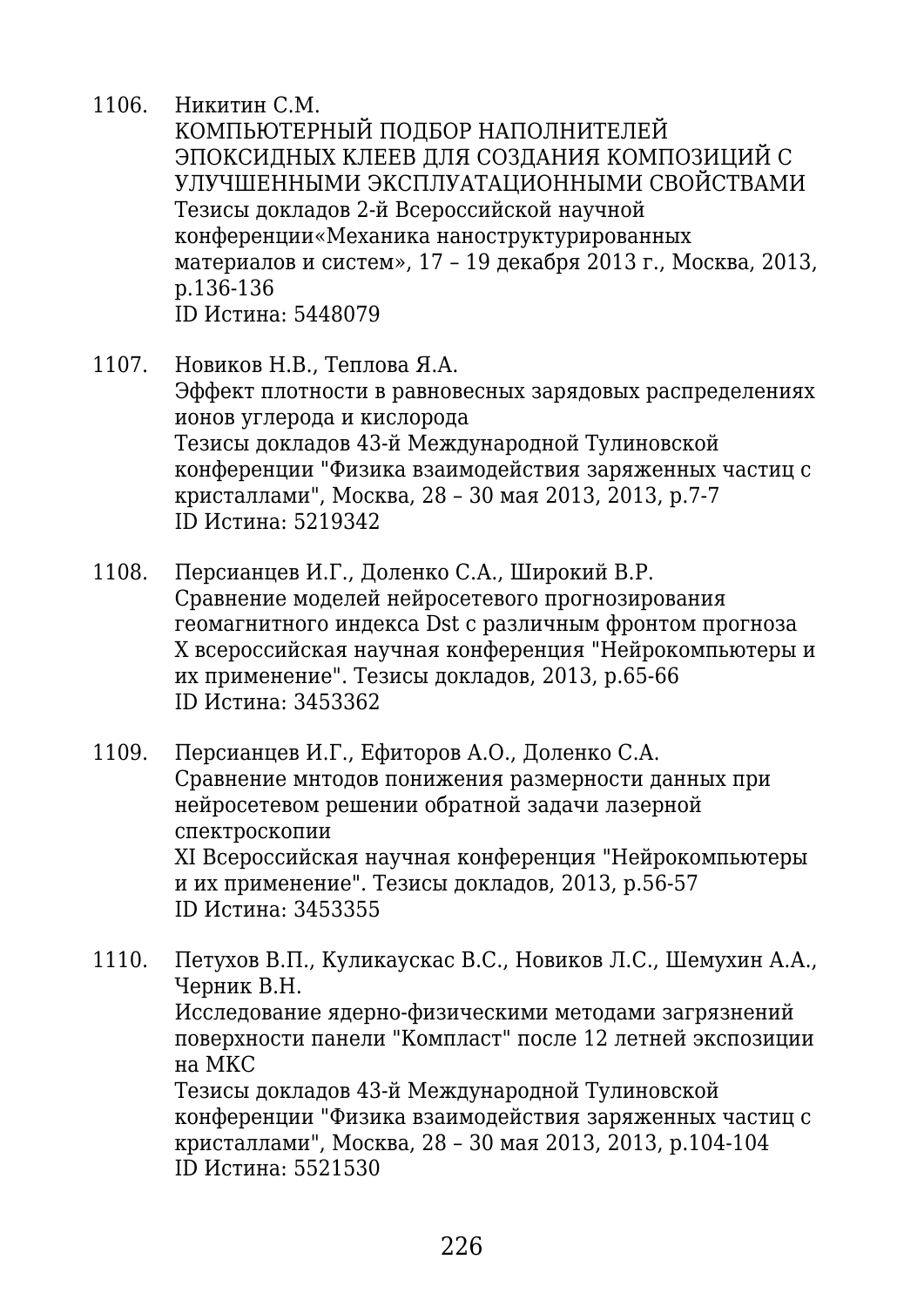### 1111. Похил Г.П.

Исследование взаимодействия 10 кэВ электронов с диэлектрической поверхностью. Тезисы докладов XLIII Международной конференции по физике взаимодействия заряженных частиц с кристаллами Тезисы докладов 43-й Международной Тулиновской конференции "Физика взаимодействия заряженных частиц с кристаллами", Москва, 28 – 30 мая 2013, 2013, p.12-12 ID Истина: 5216789

1112. Похил Г.П.

Прохождение ионов через конический диэлектрический капилляр

Тезисы докладов 43-й Международной Тулиновской конференции "Физика взаимодействия заряженных частиц с кристаллами", Москва, 28 – 30 мая 2013, 2013, p.16-16 ID Истина: 5216872

1113. Похил Г.П.

Исследование эффекта дальнодействия на электронографе Тезисы докладов 43-й Международной Тулиновской конференции "Физика взаимодействия заряженных частиц с кристаллами", Москва, 28 – 30 мая 2013, 2013, p.8-8 ID Истина: 5216900

#### 1114. Рыбалтовский А.О., Фирсов В.В. Оптический мониторинг процесса формирования наночастиц серебра в аэрогелях в среде сверхкритического диоксида углерода. Тезисы VII Научно-практической конференции с международным участием "СВЕРХКРИТИЧЕСКИЕ Тезисы VII Научно-практической конференции с международным участием "СВЕРХКРИТИЧЕСКИЕ ФЛЮИДЫ: ФУНДАМЕНТАЛЬНЫЕ ОСНОВЫ, ТЕХНОЛОГИИ, ИННОВАЦИИ", 2013, p.180-182 ID Истина: 5326557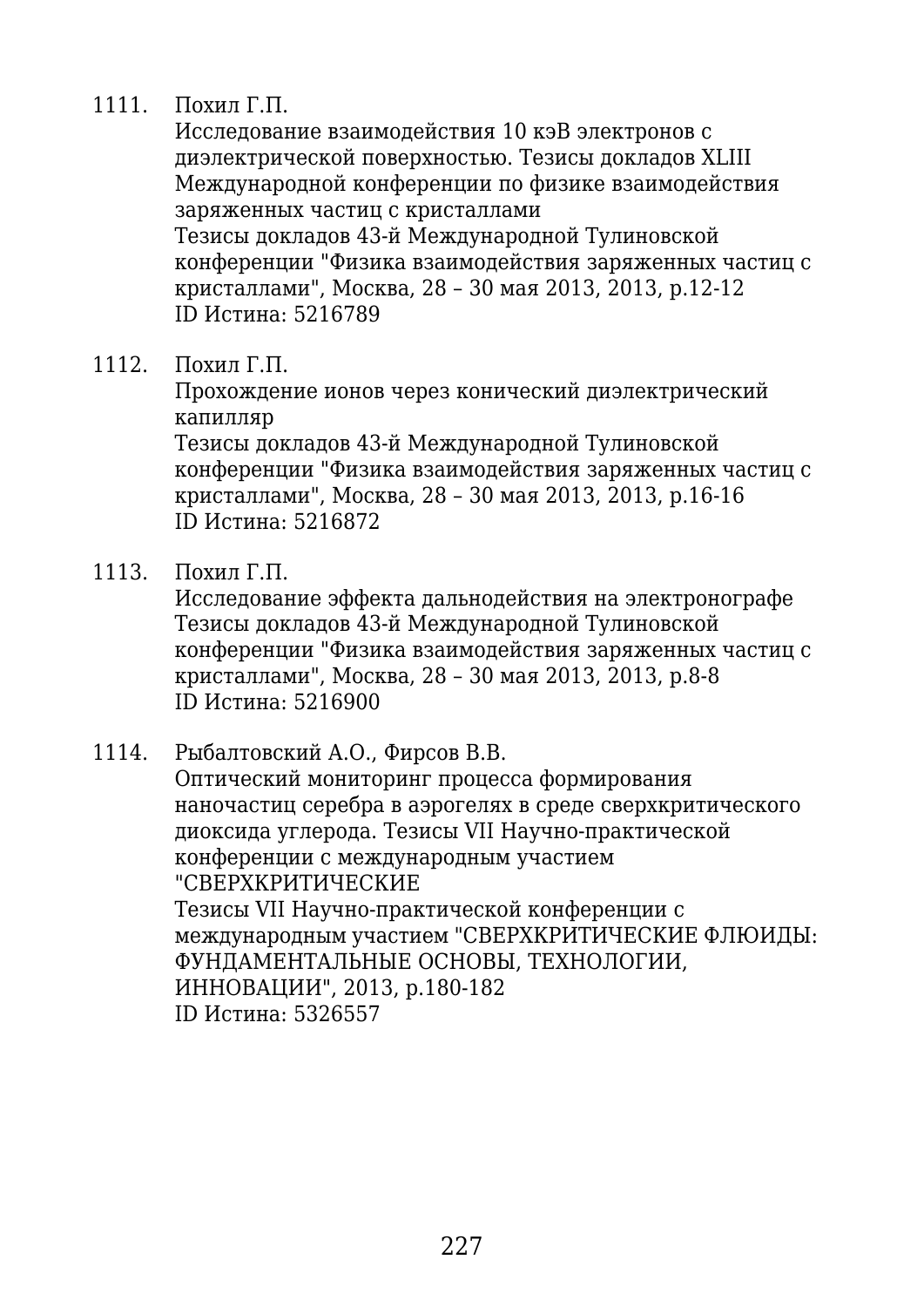1115. Рыбалтовский А.О.

Новые нанокомпозитные материалы на основе серебра, полученные с момощью СКФ и лазерных технологий Тезисы VII Научно-практической конференции с международным участием "СВЕРХКРИТИЧЕСКИЕ ФЛЮИДЫ: ФУНДАМЕНТАЛЬНЫЕ ОСНОВЫ, ТЕХНОЛОГИИ, ИННОВАЦИИ", 2013, p.31-33 ID Истина: 5326382

1116. Рыбалтовский А.О.

Терморадиационный эффект формирования структур из наночастиц серебра в полимерных плёнках, импрегнированных прекурсорами серебра в среде сверхкритического диоксида углерода Тезисы VII Научно-практической конференции с международным участием "СВЕРХКРИТИЧЕСКИЕ ФЛЮИДЫ: ФУНДАМЕНТАЛЬНЫЕ ОСНОВЫ, ТЕХНОЛОГИИ, ИННОВАЦИИ", 2013, p.164-166 ID Истина: 5326894

1117. Рязанцева М.О.

Быстрые вариации относительного содержания ионов гелия в солнечном ветре по данным прибора БМСВ 8-ая ежегодная конференция "Физика плазмы в Солнечной системе", 4-8 февраля 2013 г., ИКИ РАН. Сборник тезисов, 2013, p.140-140 ID Истина: 5333944

1118. Рязанцева М.О.

Корреляционный анализ среднемасштабных структур по одновременным наблюдениям в солнечном ветре и магнистолое 8-ая ежегодная конференция "Физика плазмы в Солнечной системе", 4-8 февраля 2013 г., ИКИ РАН. Сборник тезисов, 2013, p.144-144 ID Истина: 5333973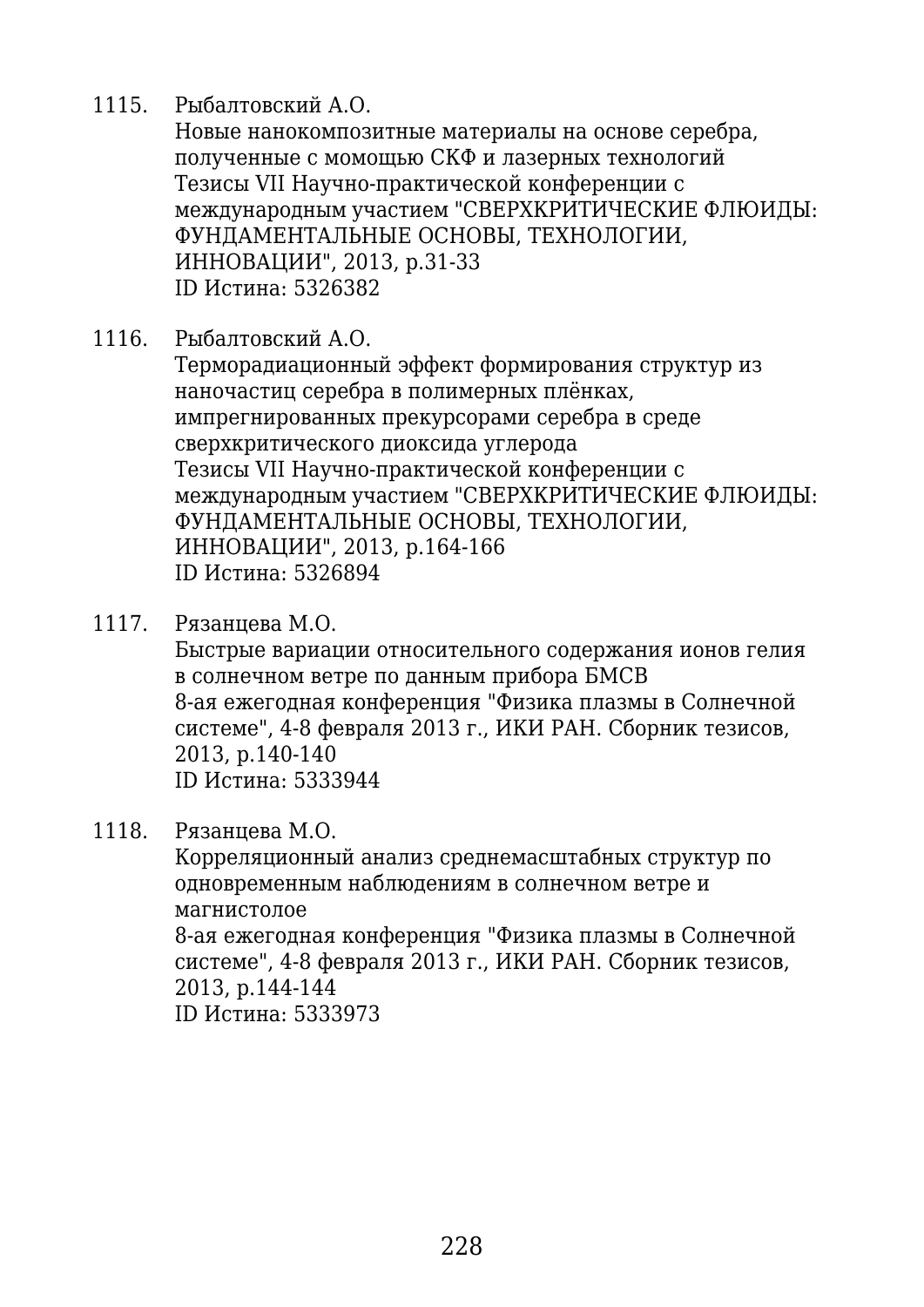1119. Рязанцева М.О.

Особенности частотных спектров и функций распределения флуктуаций вектора потока ионов на масштабах 0.03-100 с по измерениями прибора БМСВ 8-ая ежегодная конференция "Физика плазмы в Солнечной системе", 4-8 февраля 2013 г., ИКИ РАН. Сборник тезисов, 2013, p.145-145 ID Истина: 5333990

- 1120. Савон А.Е. ИССЛЕДОВАНИЕ ЦЕНТРОВ ЗАХВАТА РАЗДЕЛЕННЫХ НОСИТЕЛЕЙ ЗАРЯДА В МОНОКРИСТАЛЛАХ PbMoO 4 И SrMoO 4 Сборник тезисов докладов международной конференции Ломоносов 2013, 2013, p.241-243 ID Истина: 5329524
- 1121. Тимофеев М.А.

ОБРАЗОВАНИЕ МИКРОКАПСУЛ, СОДЕРЖАЩИХ НАНОЧАСТИЦЫ ДИОКСИДА ТИТАНА, ПРИ ИМПУЛЬСНОМ РАСШИРЕНИИ СВЕРХКРИТИЧЕСКОГО РАСТВОРА В ВАКУУМ И ГАЗОВУЮ СРЕДУ Тезисы VII Научно-практической конференции с международным участием "СВЕРХКРИТИЧЕСКИЕ ФЛЮИДЫ: ФУНДАМЕНТАЛЬНЫЕ ОСНОВЫ, ТЕХНОЛОГИИ, ИННОВАЦИИ", 20131 ID Истина: 4446624

1122. Ткаченко Н.В., Борисов А.М. Исследование плазменных теплозащитных покрытий с помощью спектроскопии ядерного обратного рассеяния 19 Международная научно-техническая конференция студентов и аспирантов «Радиотехника, электроника и энергетика». Тезисы докладов в 4–х томах, V.4, 2013, p.31-31

ID Истина: 5356581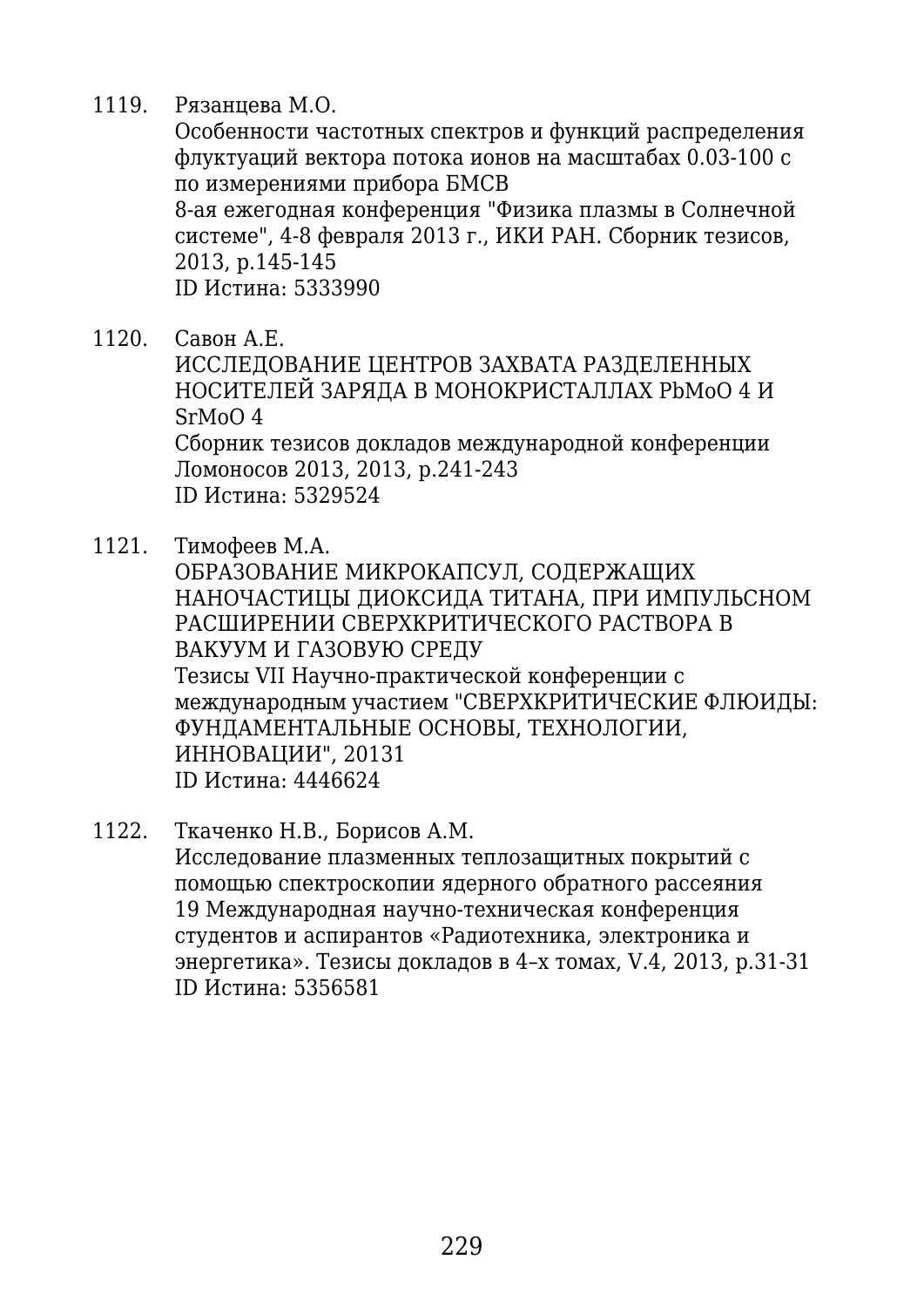#### 1123. Черник В.Н.

Воздействие лабораторной и ионосферной плазмы на полимерные материалы космических аппаратов Тезисы докладов 43-й Международной Тулиновской конференции "Физика взаимодействия заряженных частиц с кристаллами", Москва, 28 – 30 мая 2013, 2013, p.125-125 ID Истина: 5521605

1124. Четвёркина А.C., Грум-Гржимайло А.Н., Грызлова Е.В., Страхова С.И. Двойная трехфотонная ионизация атомов с формированием промежуточного поляризованного иона Program and abstracts of international conference of young scientists and post-graduates; Uzhhorod, Ukraine; May 20-23, 2013, 2013, p.63-64 ID Истина: 3695539

1125. Четвёркина А.C., Грум-Гржимайло А.Н., Грызлова Е.В. Теоретическое описание двойной трех-фотонной ионизации атомов в диапазоне ВУФ Конференция и школа молодых учёных по фундаментальной атомной спектроскопии ФАС-ХХ (Воронеж Россия, 23-27 сентября 2013). Сборник тезисов докладов, 2013, p.179-180 ID Истина: 4723929

1126. Шугай Ю.С., Веселовский И.С. Проблема идентификации корональных дыр на изображениях солнца при многоволновых наблюдениях 8-ая ежегодная конференция "Физика плазмы в Солнечной системе", 4-8 февраля 2013 г., ИКИ РАН. Сборник тезисов, 2013, p.54-54 ID Истина: 5323741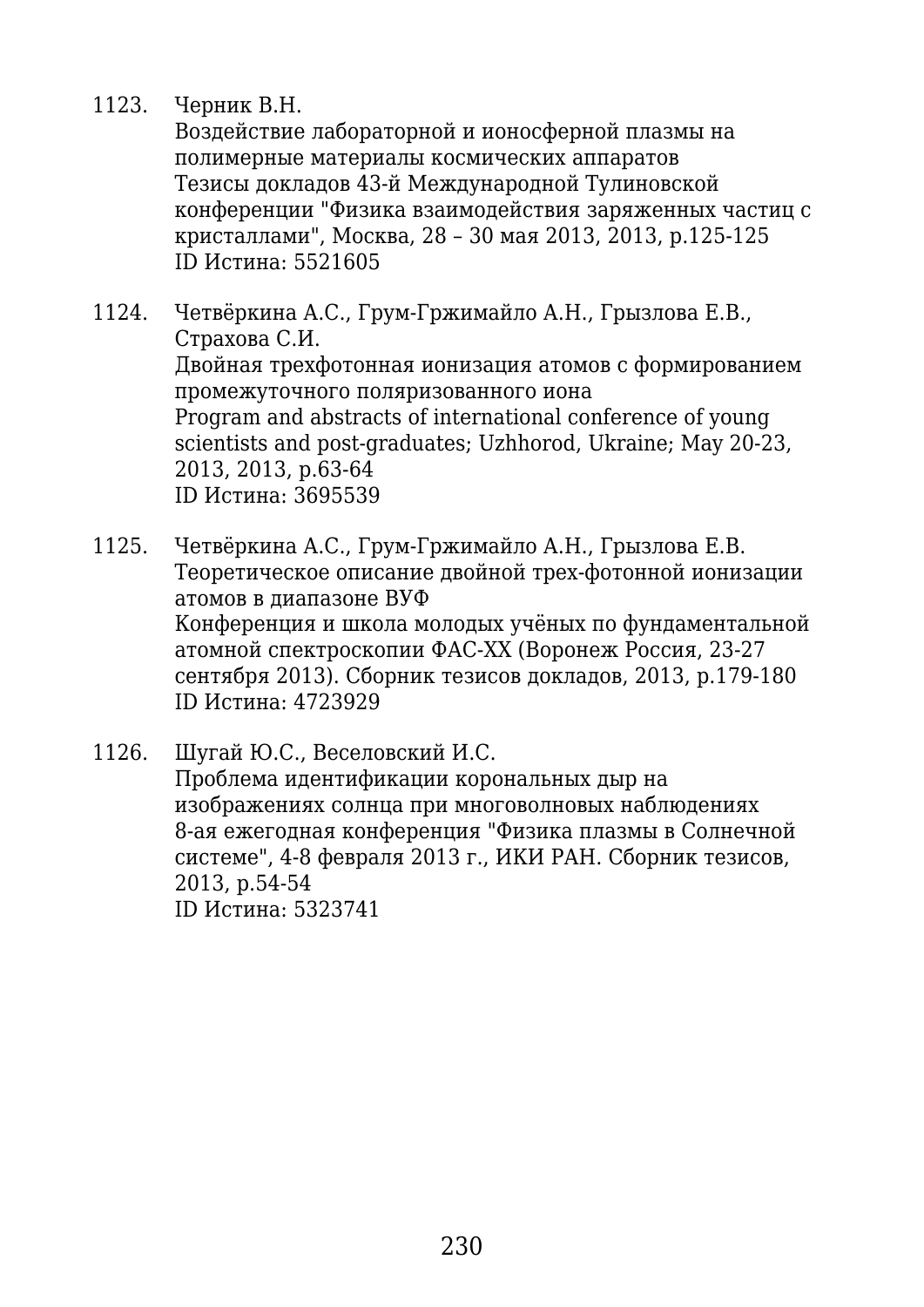# **Другие**

1127. Anokhina A.M., Dzhatdoev T.A., Nikitina V.V., Podgrudnikov D.A., Roganova T.M., Shozieev G.P. Search for  $\mathfrak{v}_\nu \in \mathfrak{so}$  socillations with the OPERA experiment in the CNGS beam ArXiv e-prints, 20131 ID Истина: 3492626

1128. Anokhina A.M., Podgrudnikov D.A., Roganova T.M., Shozieev G.P. New results on nu mu to nu tau appearance with the OPERA experiment in the CNGS beam ArXiv e-prints, 20131 ID Истина: 5824731

- 1129. Belenkaia E.S., Kalegaev V.V., Alekseev I.I., Barinov O.G., Barinova V.O. Interconnection between Saturn's polar caps European Planetary Science Congress 2013, 20131 ID Истина: 4724664
- 1130. Bogoslovskii G.Iu. On relativistic symmetry of Finsler spaces with mutually opposite preferred directions ArXiv e-prints, 2013, p.1-10 ID Истина: 5137952

1131. Cherniaev A.F. The influence of ultraviolet radiation on nanostructurew of RBS membranes and hemoglobin molecules 19th Meeting of the European Association for red cell research, 2013, p.50-50 ID Истина: 5260750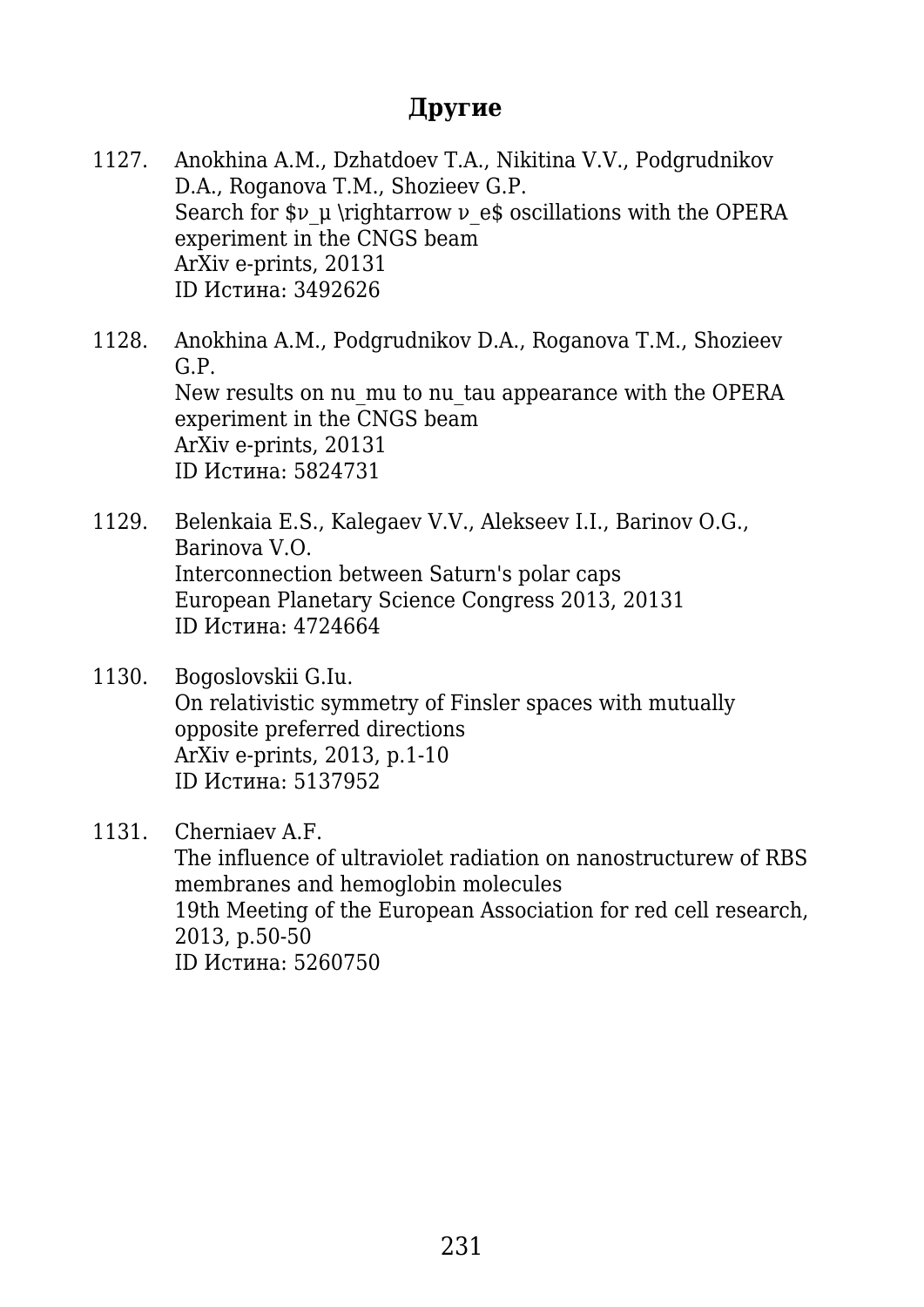- 1132. Dolenko S.A., Persiantcev I.G. Study of Influence of Parameter Grouping on the Error of Neural Network Solution of the Inverse Problem of Electrical Prospecting L.Iliadis, H.Papadopoulos, and C.Jayne (Eds.): EANN-2013, Part 1, V.383, 2013, p.81-90 DOI: 10.1007/978-3-642-41013-0\_9 ID Истина: 4714610
- 1133. Eremenko V.O., Eremenko V.O. Separable Representation of Phenomenological Optical Potentials of Woods-Saxon Type ArXiv e-prints, 2013, p.1310 ID Истина: 5316188
- 1134. Galkin V.I. A Critical Examination on L/E Analysis in the Underground Detectors with a Computer Numerical Experiment Part 1 astro-ph.HE arXiv, 2013, p.1307 ID Истина: 5400562
- 1135. Ignatovich V.K. Reflection of slow neutrons from powder of nanorods Сообщение ОИЯИ, 2013, p.1-20 ID Истина: 5309940
- 1136. Kalegaev V.V., Alekseev I.I., Belenkaia E.S., Khodachenko M.L. Representation of planetary magnetospheric environment with the paraboloid model European Planetary Science Congress 2013, 20131 ID Истина: 5264367
- 1137. Kropotkin A.P. Processes in current sheets responsible for fast energy conversion in the magnetospheric collisionless plasma ArXiv.org e-Print, V.1302, 20131 ID Истина: 5310356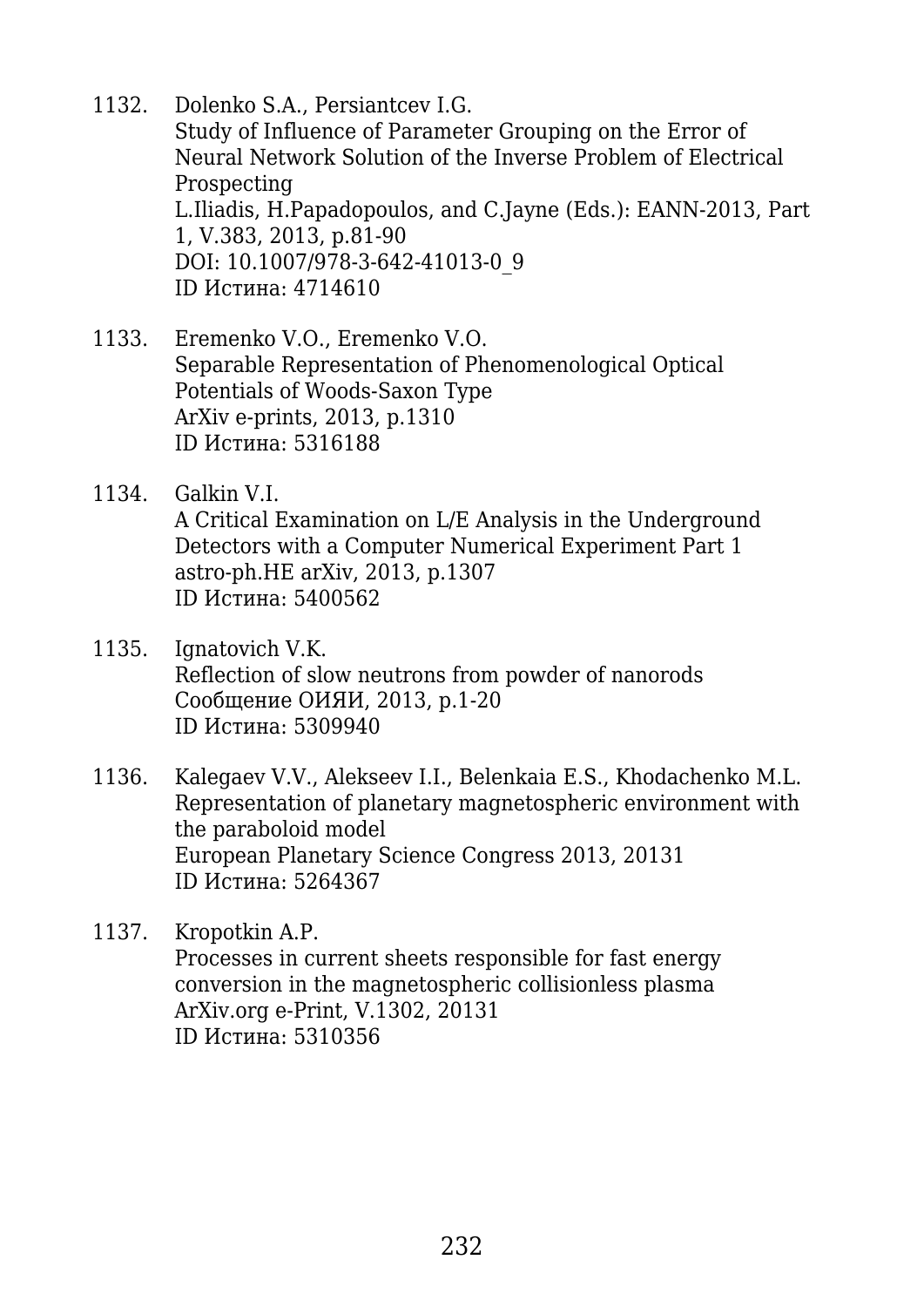- 1138. Lopaev D.V., Rakhimova T.V., Vasileva A.N. Comparison of H2 and He carbon cleaning mechanisms in extreme ultraviolet induced and surface wave discharge plasmas arXiv preprint arXiv:1310.4057, 20131 ID Истина: 5166282
- 1139. Malova Kh.V. Radial evolution of thin current sheets in the Earth's magnetotail EGU General Assembly 2013, held 7-12 April, 2013 in Vienna, Austria, id. EGU2013-3116, 04/2013, COPERNICUS, 20131 ID Истина: 5197487
- 1140. Malova Kh.V. Thin current sheets in the Venus magnetotail EGU General Assembly 2013, held 7-12 April, 2013 in Vienna, Austria, id. EGU2013-3116, 04/2013, COPERNICUS, 20131 ID Истина: 5197556
- 1141. Malova Kh.V. Influence of heavy ions to the structure and dynamics of current sheets 4-8 February 2013, Bern, Switzerland, 20131 ID Истина: 5197623
- 1142. Obukhovskii I.T. Electromagnetic structure of the nucleon and the Roper resonance in a light-front quark approach ArXiv.org e-Print, V.1306, 2013, p.1-19 ID Истина: 5253324
- 1143. Riazantceva M.O., Riazantceva M.O. A new view on the solar wind: What can we learn from fast measurements EGU General Assembly 2013, held 7-12 April, 2013 in Vienna, Austria, id. EGU2013-3116, 04/2013, COPERNICUS, 20131 ID Истина: 5334105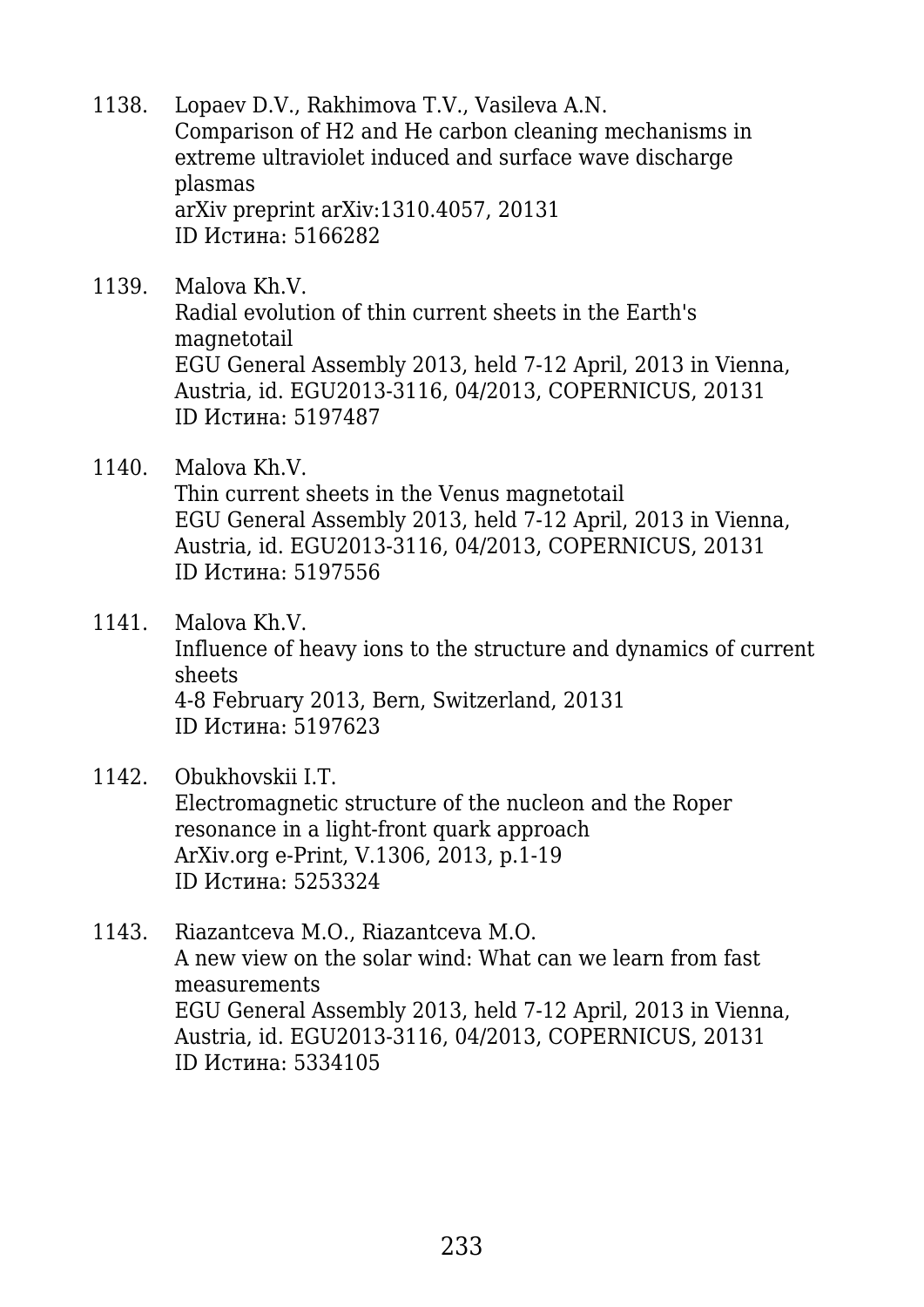1144. Riazantceva M.O.

Studying Complexity in Solar Wind Plasma During Shock Events. Part I: Nonextensive Tsallis Statistics Eprint arXiv, 20131 DOI: 2013arXiv1310.0525P ID Истина: 5253137

- 1145. Voronina E.N., Novikov L.S. Ab initio study of unzipping processes in carbon and boron nitride nanotubes under atomic oxygen impact RSC advances, V.3, 2013, p.15362-15367 DOI: 10.1039/c3ra41742e ID Истина: 4602314
- 1146. Voronina E.N., Novikov L.S. Multiscale simulation of atomic oxygen impact on nanostructures Multi-scale modelling from first principles, Platja d'Aro, Spain, September 2013, 2013, p.61-61 ID Истина: 5544585
- 1147. Zhukov V.Iu. First Result from the Alpha Magnetic Spectrometer on the International Space Station: Precision Measurement of the Positron Fraction in Primary Cosmic Rays of 0.5–350 GeV PRL, V.110, 2013, p.141102-141102 ID Истина: 4720685
- 1148. Демичев А.П., Ильин В.А., Крюков А.П., Поляков С.П. Отказоустойчивость коммуникационных сетей со свойствами малого мира Национальный суперкомпьютерный форум 2013, 20131 ID Истина: 5327686
- 1149. Крюков А.П. Большие данные (BigData) в естественно-научных исследованиях Национальный суперкомпьютерный форум 2013, 20131 ID Истина: 5327776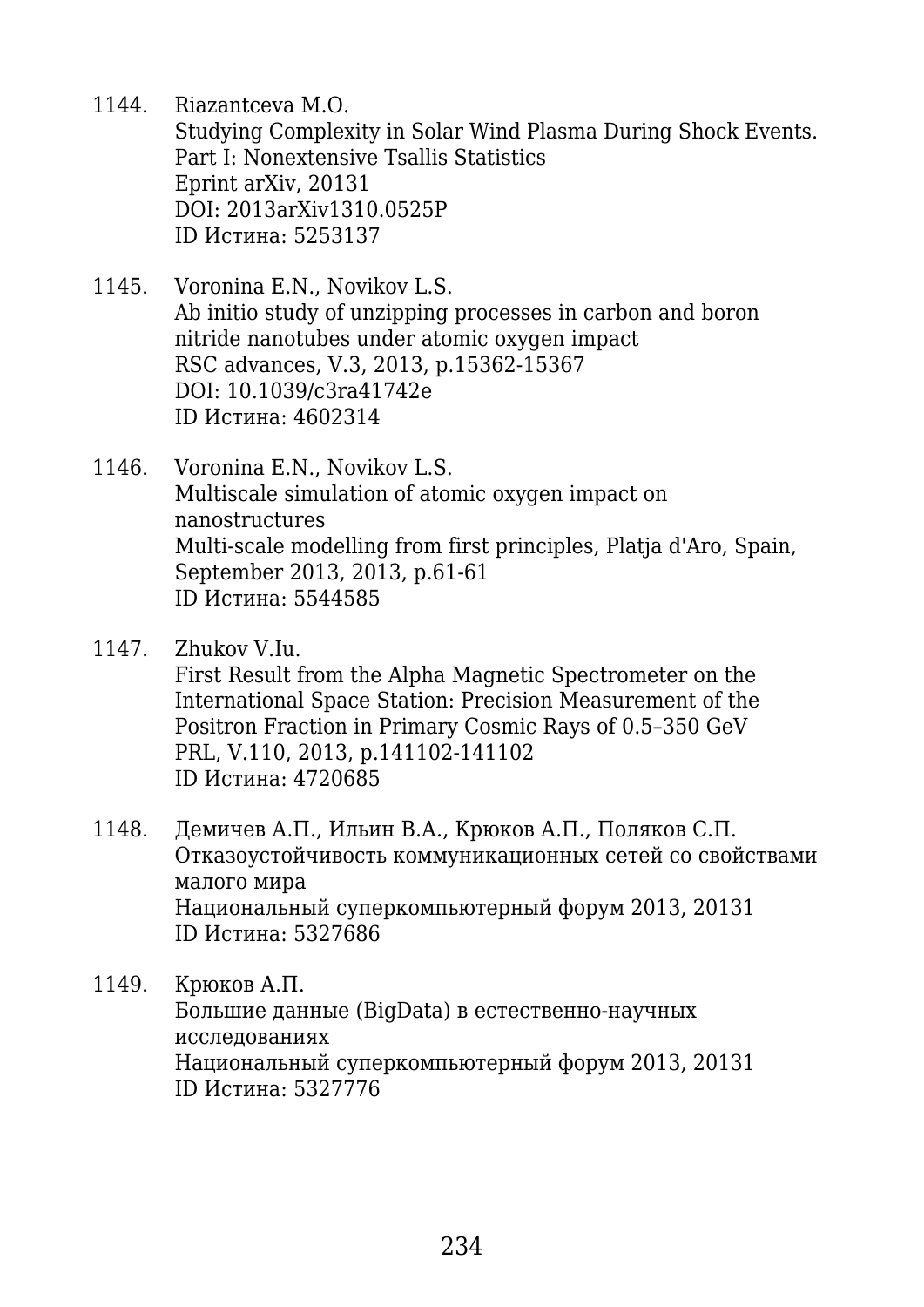1150. Малова Х.В. Роль тяжелых ионов в структуре и динамике магнитосферных токовых слоев 13 марта 2013, НИИЯФ МГУ, 20131 ID Истина: 5197765

- 1151. Мирошниченко Л.И. Космические факторы эволюции биосферы: Новые направления исследований. - Проблемы эволюции биосферы. - Труды конференции, посвящённой памяти академика Г.А. Заварзина, 21-22 марта 2012 г Серия «Гео-биологические системы в прошлом». М.: Палеонтологический Институт (ПИН) РАН, 2013, p.66-94 ID Истина: 4701459
- 1152. Назарков И.С., Калегаев В.В. ПОЛОЖЕНИЕ И ДИНАМИКА ПЕРЕДНЕГО КРАЯ ТОКОВОГО СЛОЯ ХВОСТА МАГНИТОСФЕРЫ НА ОСНОВЕДАННЫХ THEMIS В ПЕРИОДЭКСТРЕМАЛЬНО СПОКОЙНОЙ СОЛНЕЧНОЙ АКТИВНОСТИ Сборник тезисов докладов Электронная версия, 2013, p.11-11 ID Истина: 4695769
- 1153. Рогачев А.В. Некоторые особенности проведения эксперимента на малоугловой установке реактора ИБР-2 Препринт ОИЯИ (Дубна), 2013, p.1-14 ID Истина: 3830094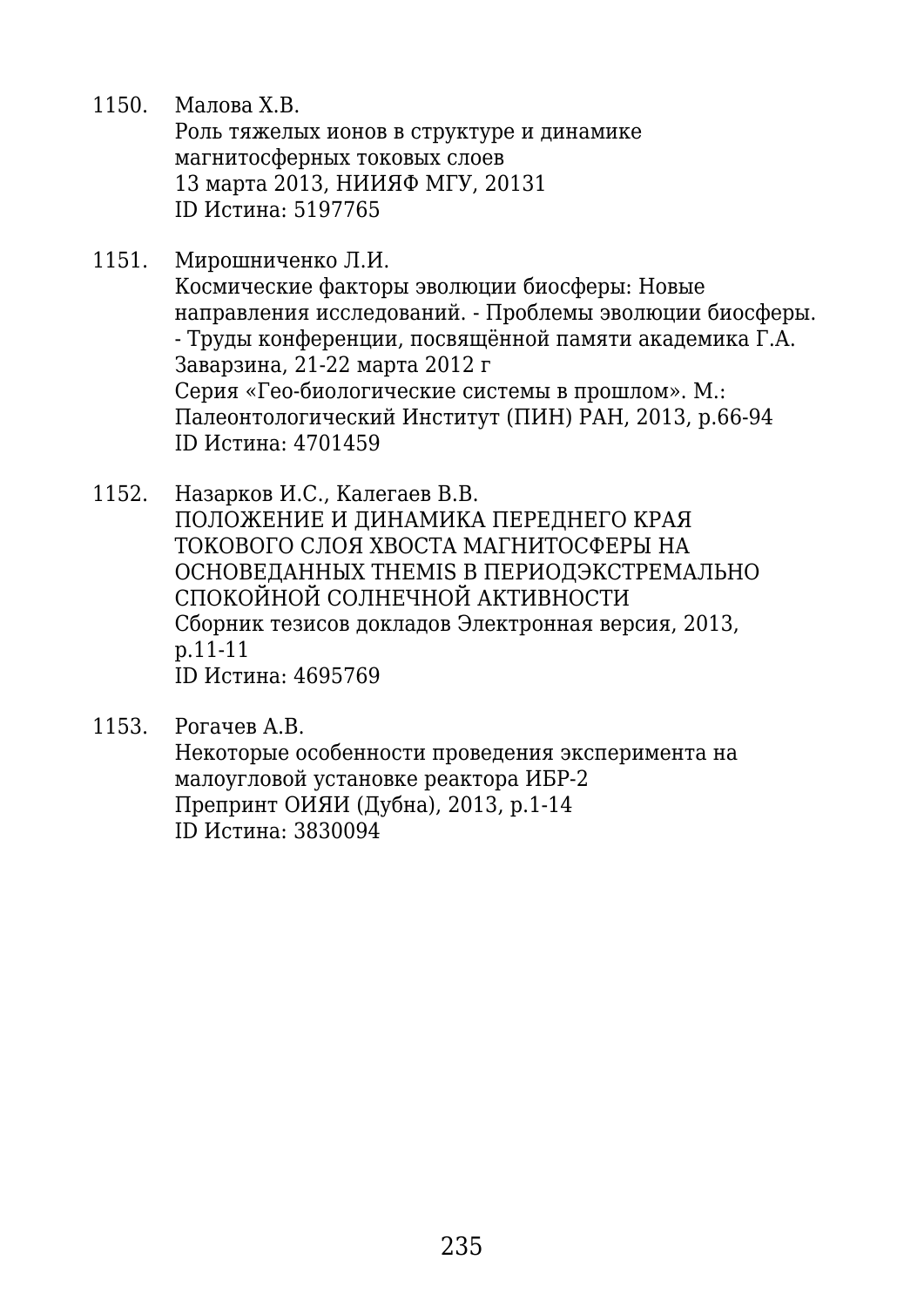# **Докторские диссертации**

- 1154. Ворончев В.Т. Ядерные реакции в плазме: приложение к управляемому термоядерному синтезу и первичному нуклеосинтезу ID Истина: 5189390
- 1155. Июдин А.Ф. Ядерные гамма-линии в исследованиях астрофизических объектов Галактики и Метагалактики
- 1156. Лебедев В.М. Угловые корреляции частица–гамма-квант и характеристики выстроенных легких ядер ID Истина: 3810540
- 1157. Орлин В.Н. Множественные фотонуклонные реакции в средних и тяжелых ядрах при энергиях ниже порога рождения мезонов ID Истина: 5146108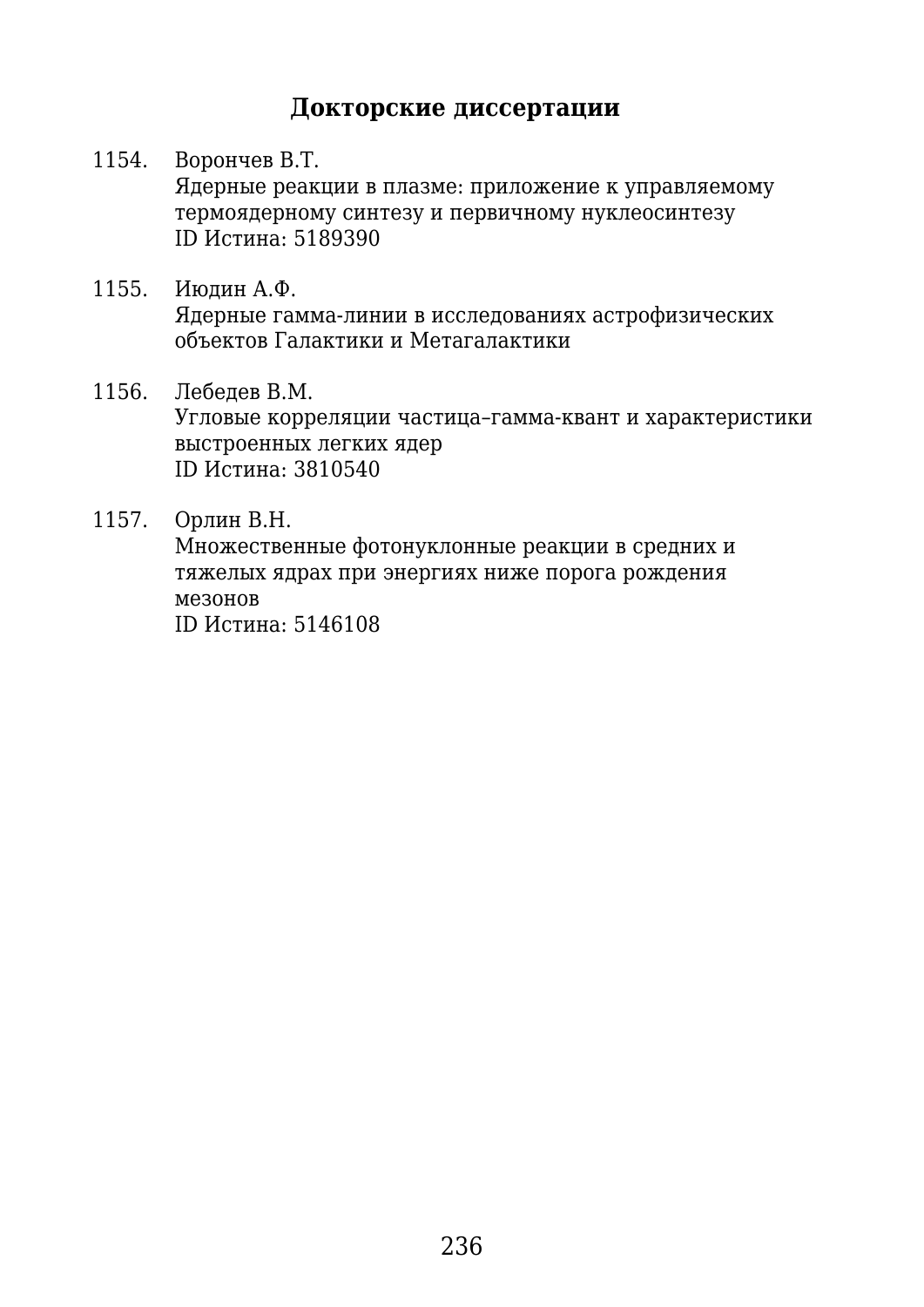### **Кандидатские диссертации**

- 1158. Болдырев А.С. Физика В-мезонов в экспериментах ATLAC на LHC ID Истина: 4949622
- 1159. Гуляев А.В. Особенности распространения ультракоротких лазерных импульсов в линейных и нелинейных средах ID Истина: 5295687
- 1160. Ермаков Ю.А. Формирование ускоренных газовых кластерных ионов в импульсном режиме ID Истина: 5357013
- 1161. Киреева Е.Д. Физико-химический свойства многокомпонентных аэрозолей горения в эмиссиях транспортных систем ID Истина: 4855736
- 1162. Киркин Р.В. Перенос энергии к активаторам в щелочно-земельных кристаллах и пути повышения его эффективности ID Истина: 5325857
- 1163. Кузнецов А.А. Распределение масс осколков деления 238U в области энергий гигантского дипольного резонанса ID Истина: 5526940
- 1164. Куликов В.А. Нуклон-нуклонное взаимодействие типа JISR и исследование ядер в модели оболочек ID Истина: 5802906
- 1165. Парфёнов С.В.

Управления взаимодействием встречных ультракоротких импульсов света во вращающихся кольцевых лазерах на YAG:Nd с помощью акустооптических обратных связей и невзаимных эффектов ID Истина: 5088552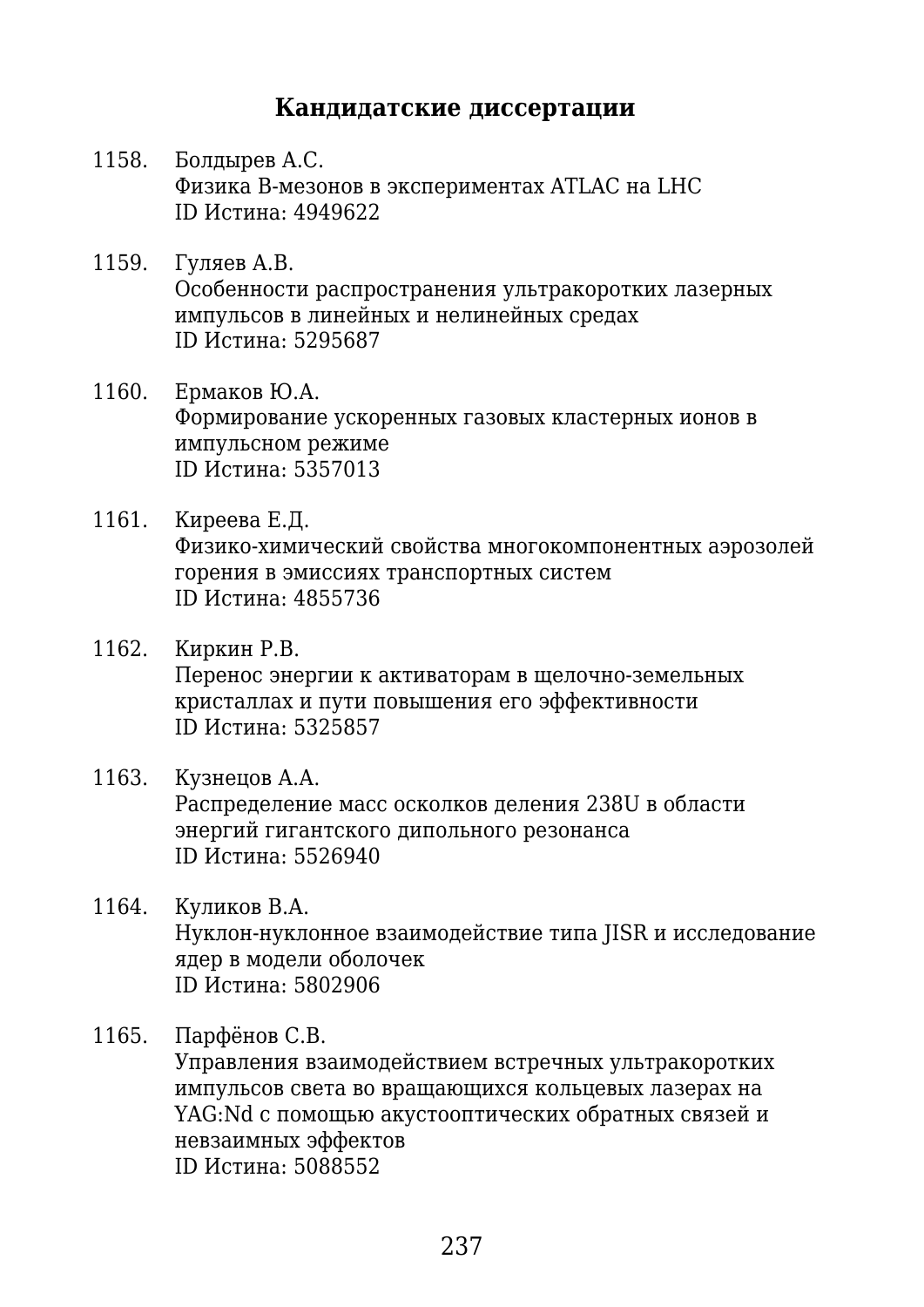1166. Саврина Д.В. Измерение парциальных ширин распадов Bs->J/psi eta' и B->J/psi omega на установке LHCb

1167. Шемухин А.А. Дефектообразование и рекристаллизация в пленках кремния на сапфире при ионном облучении ID Истина: 5314096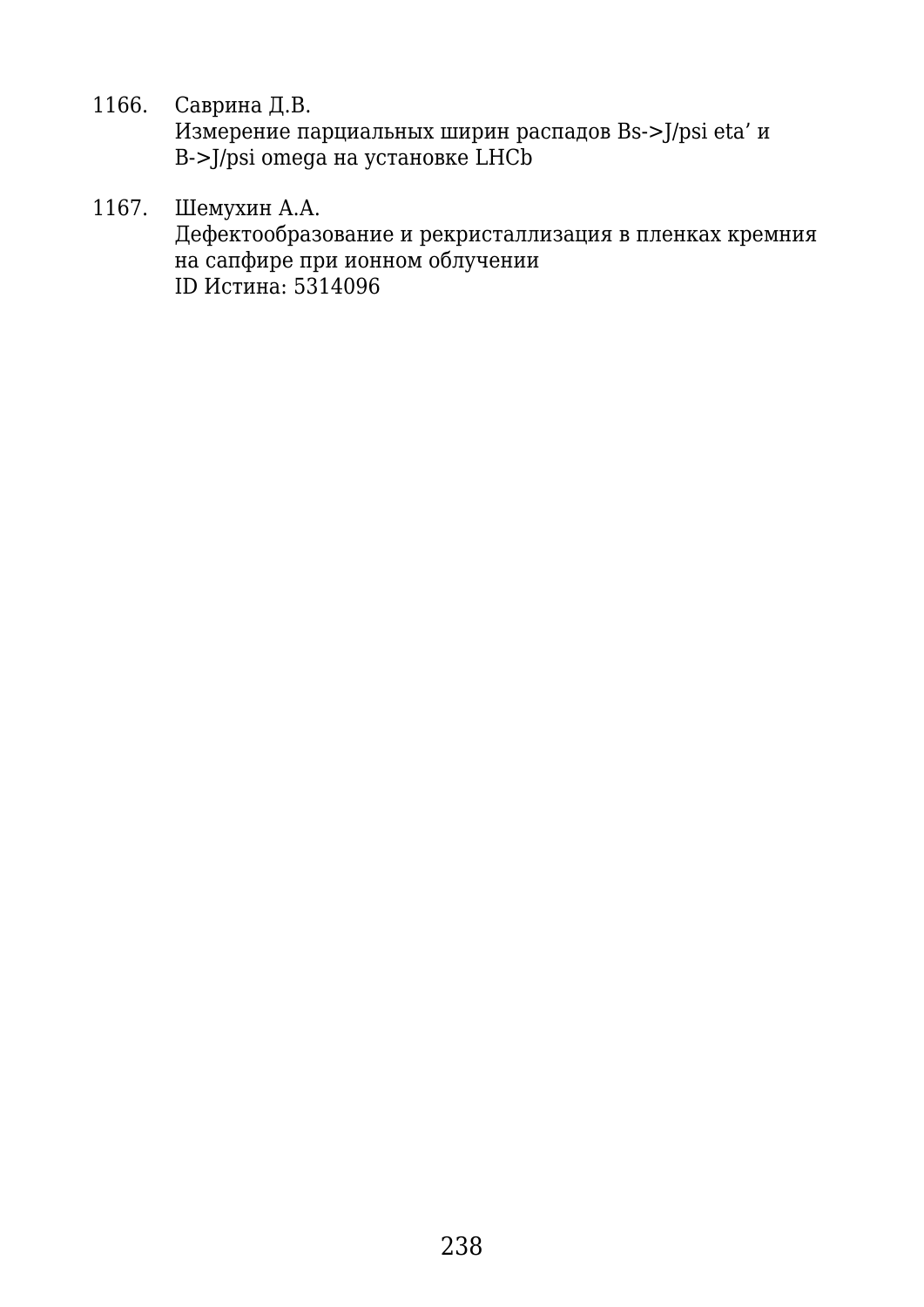## **Авторский указатель**

Авдеев М.В., 20, 791 Авдеенков А.В., 182 Алексеев И.И., 5, 31, 993, 1129, 1136 Алексеева Л.М., 659, 940, 1068 Амелюшкин A.М., 6, 7, 660, 661, 818, 819 Андрианов В.А., 8 Андрианова Н.Н., 9, 10, 11, 662, 663, 664, 820, 890, 891, 892, 893, 894, 1069, 1070, 1071, 1072 Анохин М.В., 665 Анохина А.М., 12, 13, 14, 15, 666, 1127, 1128 Антонов Р.А., 16, 17, 667, 821, 822 Антонова Е.Е., 719, 941, 942, 943, 944, 1026, 1067, 1073, 1074, 1075, 1076, 1093, 1095 Антошков А.А., 275, 276, 823, 1077 Арбузов Б.А., 18, 19 Байков П.А., 21, 22, 23 Бакурский С.В., 24, 25, 26, 27, 28, 895, 896, 945, 946, 947, 948, 949 Балакшин Ю.В., 577, 809, 810 Баринов О.Г., 32, 469, 668, 748, 1078, 1129 Баринова В.О., 32, 469, 669, 748,

950, 994, 1078, 1094, 1129

Басиладзе С.Г., 30

- Беленькая Е.С., 31, 32, 1129, 1136
- Белкова Ю.А., 122, 123, 670, 882, 897, 951, 1079
- Беляев А.В., 33, 34, 35, 36, 37, 38, 39, 40, 41, 42, 43, 44, 45, 46, 47, 48, 49, 50, 51, 52, 53, 54, 55, 56, 57, 58, 59, 60, 61, 62, 63, 64, 65, 66, 67, 68, 69, 70, 71, 72, 73, 74, 75, 76, 77, 78, 79, 80, 81, 82, 83, 84, 85, 86, 87, 88, 89, 90, 91, 92, 93, 94, 95, 96, 97, 98, 99, 100, 101, 102, 103, 104, 105, 106, 107, 108, 109, 110, 111, 112, 113, 114, 115, 116, 117, 118, 119, 120, 121
- Бенгин В.В., 6, 660, 818, 819
- Бережнев С.Ф., 124, 125, 556
- Бережной А.В., 126, 127, 128, 129, 130, 131, 132, 133, 134, 135, 136, 137, 138, 139, 140, 141, 142, 143, 144, 145, 146, 147, 148, 149, 150, 151, 152, 153, 154, 155, 156, 157, 158, 159, 160, 161, 162, 163, 164, 165, 166, 167, 168, 169, 170, 171, 172, 173, 174, 175, 176, 177, 178, 179, 484
- Беспалова О.В., 180, 181, 671, 672, 952, 953, 954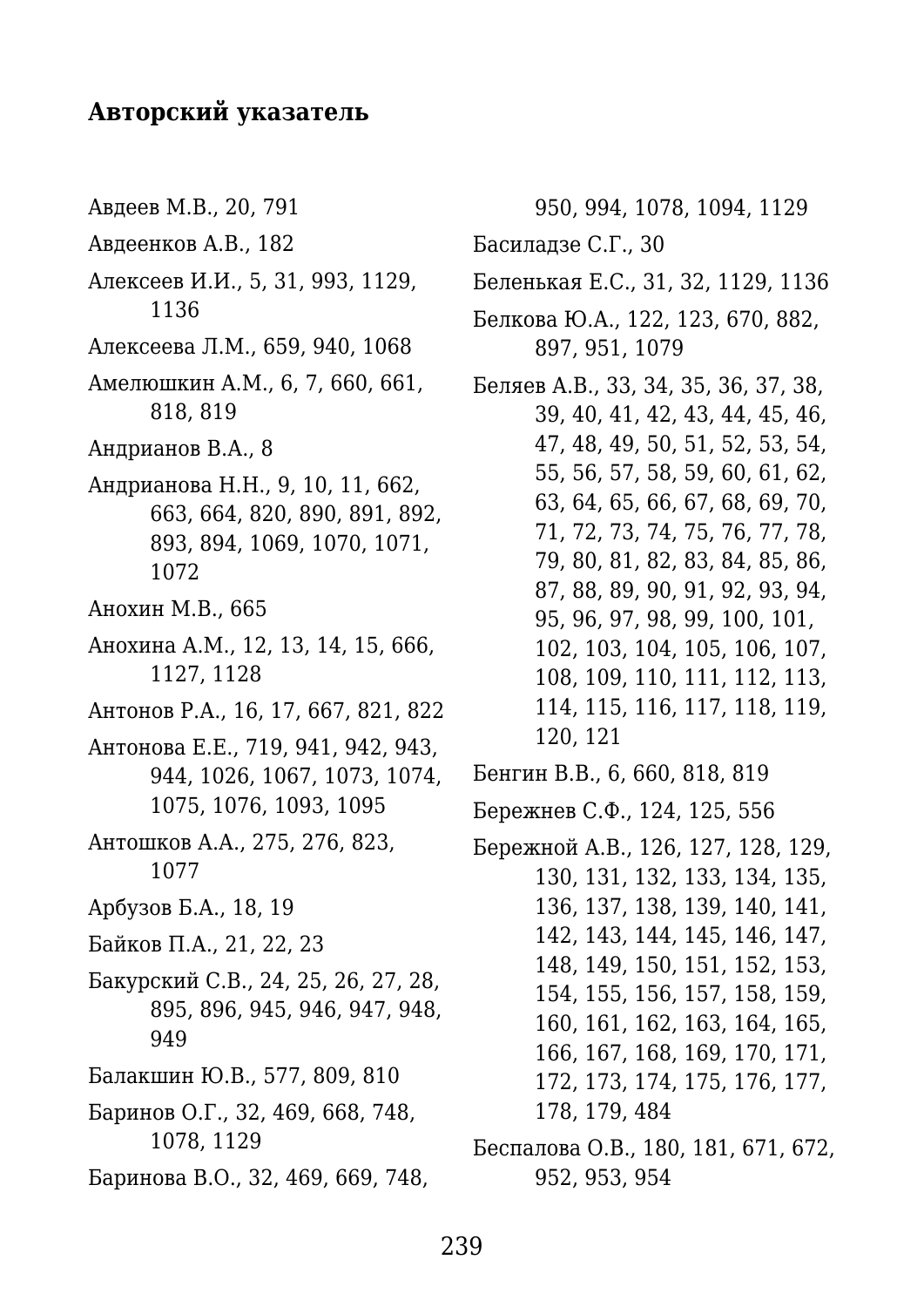- Бибиков А.В., 182
- Близнюк У.А., 898, 1080, 1081, 1082
- Блохина М.С., 31
- Блохинцев Л.Д., 183, 184, 185, 186, 824, 955, 956
- Бобошин И.Н., 2, 3
- Бобровников С.Ю., 469, 748, 994, 1078
- Богацкая А.В., 188, 189, 190, 191, 192, 1083
- Богданов Р.И., 814
- Богданова Г.А., 30, 33
- Богомолов А.В., 1084, 1085
- Богословский Г.Ю., 1130
- Бодренко И.В., 182, 187
- Болдырев А.С., 193, 194, 195, 196, 673, 674, 1158
- Бонвеч Е.А., 16, 17, 667, 821, 822
- Боос Е.Е., 33, 34, 35, 36, 37, 38, 39, 40, 41, 42, 43, 44, 45, 46, 47, 48, 49, 50, 51, 52, 53, 54, 55, 56, 57, 58, 59, 60, 61, 62, 63, 64, 65, 66, 67, 68, 69, 70, 71, 72, 73, 74, 75, 76, 77, 78, 79, 80, 81, 82, 83, 84, 85, 86, 87, 88, 89, 90, 91, 92, 93, 94, 95, 96, 97, 98, 99, 100, 101, 102, 103, 104, 105, 106, 107, 108, 109, 110, 111, 112, 113, 114, 115, 116, 117, 118, 119, 120, 121, 197, 198, 199, 200, 201, 202, 203, 204, 205, 206, 207, 208, 209, 210, 211, 212, 213, 214, 215, 216, 217, 218, 219,

220, 825

- Борисов А.М., 9, 10, 11, 221, 222, 662, 663, 664, 675, 676, 677, 820, 890, 891, 892, 893, 894, 899, 900, 901, 915, 933, 1069, 1070, 1071, 1072, 1086, 1087, 1122
- Брагинский О.А., 563
- Буничев В.Е., 34, 35, 36, 37, 38, 39, 40, 41, 42, 43, 44, 45, 46, 47, 48, 49, 50, 51, 52, 53, 54, 55, 56, 57, 58, 59, 60, 61, 62, 197, 198, 199, 200, 201, 202, 203, 204, 205, 206, 207, 208, 209, 210, 211, 212, 213, 214, 215, 216, 217, 218, 219, 220, 825
- Буренков И.А., 223
- Бурмистрова А.В., 224, 907
- Варданян И.Н., 63, 119, 120, 121
- Варламов В.В., 1, 637, 638, 678, 679, 844, 903, 992, 1014, 1015, 1049, 1050, 1051
- Васильев А.Н., 471, 639, 640, 641, 1004, 1005, 1052, 1053, 1054, 1055, 1056, 1057, 1058, 1059, 1060, 1061, 1062, 1063, 1064
- Васильева А.Н., 563, 847, 1138
- Веденеев О.В., 395
- Веденькин Н.Н., 6, 7, 271, 510, 511, 512, 513, 660, 661, 818, 819, 848, 849, 850, 851, 852, 869, 880, 881
- Вернов С.Ю., 549, 550, 642, 643, 1065
- Веселовский И.С., 470, 644, 645,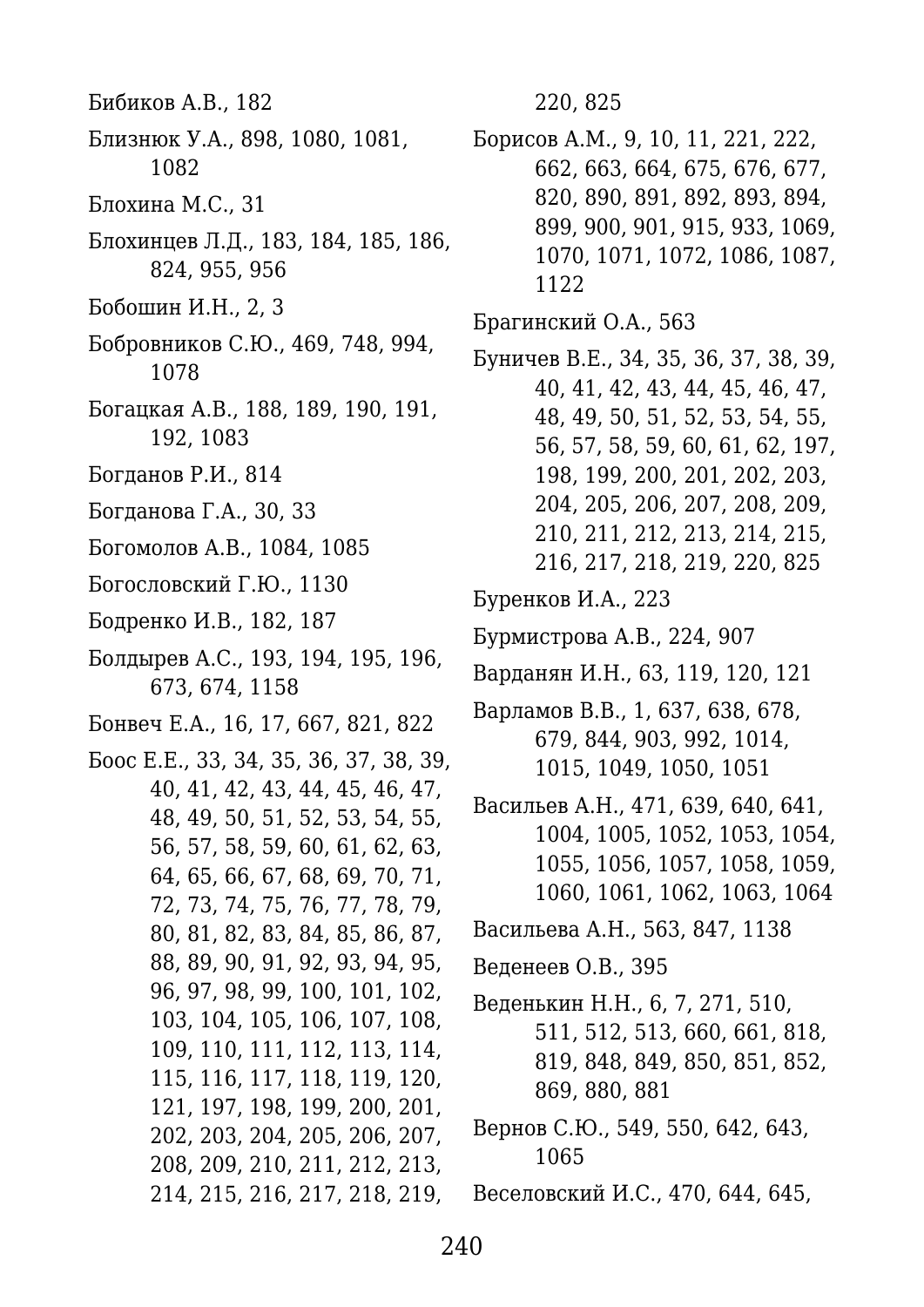646, 680, 1037, 1126 Власова Н.А., 392, 469, 647, 681, 682, 748, 1094

- Волков В.Ю., 30, 33
- Волкова Е.А., 192, 536, 537, 648
- Волобуев И.П., 825
- Володичев Н.Н., 683, 876
- Воробьева Е.А., 225
- Воронин А.Г., 30, 684
- Воронина Е.Н., 649, 685, 686, 752, 863, 888, 904, 905, 936, 1008, 1145, 1146
- Ворончев В.Т., 1154
- Востриков В.Г., 221, 222, 675, 676, 677, 890, 899, 900, 901, 928, 1086, 1087
- Гаврилов А.В., 4, 274, 687, 688, 689, 690
- Галанина Л.И., 265, 266, 267, 268, 269, 691, 692, 693, 694, 695, 971, 972, 973
- Галкин В.И., 7, 16, 17, 270, 425, 661, 665, 667, 696, 821, 822, 836, 837, 838, 1134
- Гарипов Г.К., 271, 272, 273, 697, 818, 819, 846, 996, 1006, 1036, 1084
- Герасимова В.И., 275, 276, 277, 651, 823, 1066, 1077
- Гетлинг А.В., 840, 841, 842, 906, 974, 975, 976
- Гецелев И.В., 278, 279, 280, 281, 698, 699, 839
- Гладилин Л.К., 193, 194, 195, 196,

241, 242, 243, 244, 245, 246, 247, 248, 282, 283, 284, 285, 286, 287, 288, 289, 290, 291, 292, 293, 294, 295, 296, 297, 298, 299, 300, 301, 302, 303, 304, 305, 306, 307, 308, 309, 310, 311, 312, 313, 314, 315, 316, 317, 318, 319, 320, 321, 322, 323, 324, 325, 326, 327, 328, 329, 330, 331, 332, 333, 334, 335, 336, 337, 338, 339, 340, 341, 342, 343, 344, 345, 346, 347, 348, 349, 350, 351, 352, 353, 354

Гнилозуб И.А., 355

- Годовиков С.К., 356, 357, 582, 700, 701, 702, 784, 977
- Головач Е.Н., 358, 359, 360, 361, 362, 363, 364, 365, 366
- Головкин М.В., 703, 843
- Голубков Ю.А., 241, 242, 243, 244, 245, 246, 247, 248
- Гончаров С.А., 367, 815, 969, 978, 979, 980, 981, 982, 983, 984
- Грибов И.В., 704
- Грибушин А.М., 34, 35, 36, 37, 38, 39, 40, 41, 42, 43, 44, 45, 46, 47, 48, 49, 50, 51, 52, 57, 58, 59, 60, 61, 62, 63, 64, 65, 66, 67, 68, 69, 70, 71, 72, 73, 74, 75, 76, 77, 78, 79, 80, 81, 82, 83, 84, 85, 86, 87, 88, 89, 90, 91, 92, 93, 94, 95, 96, 97, 98, 99, 100, 101, 102, 103, 104, 105, 106, 107, 108, 109, 110, 111, 112, 113, 115, 118, 119,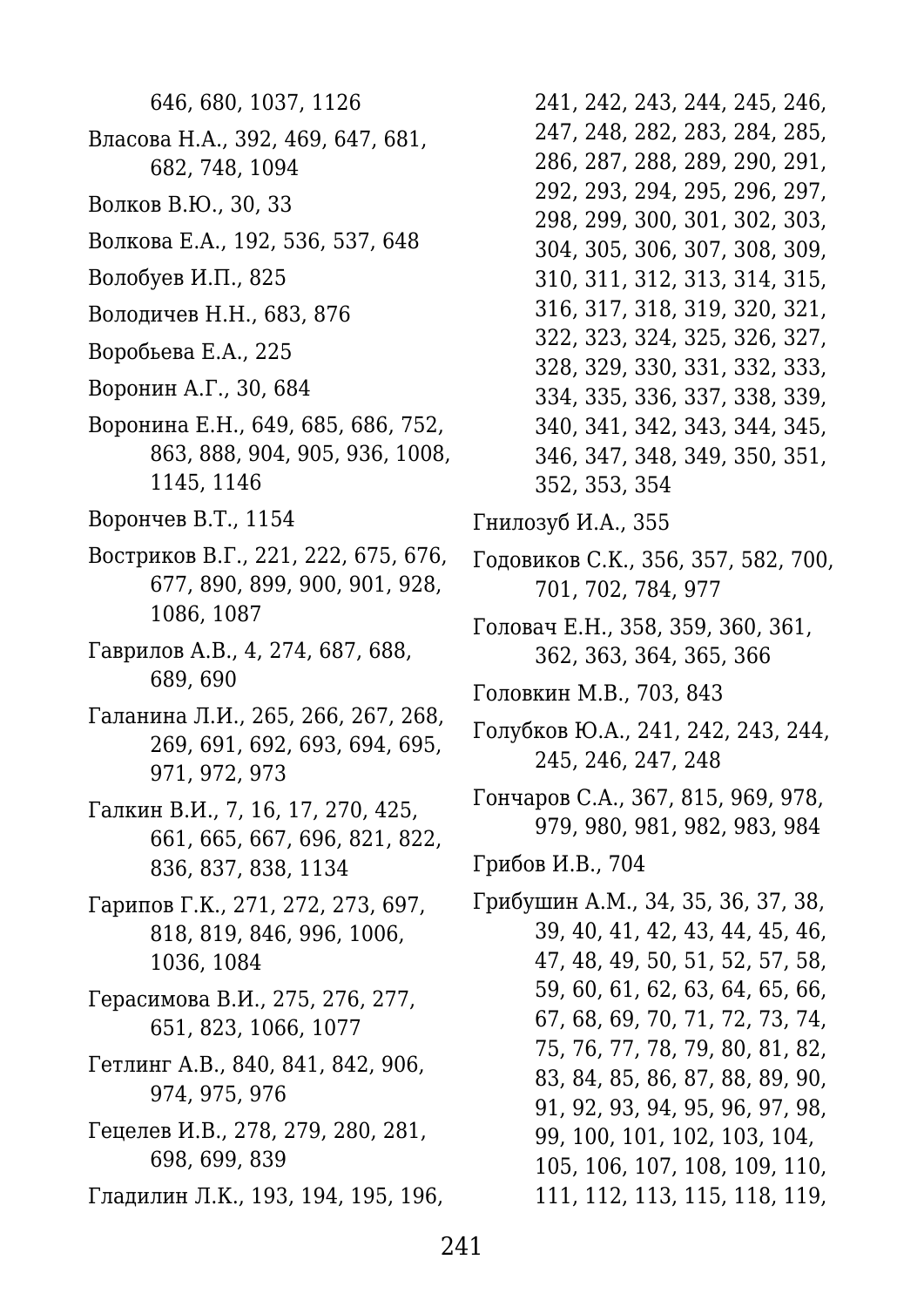120, 121

Григорьев А.В., 254, 255, 256, 714

Гришкевич Ю.В., 193, 194, 195,

196, 282, 283, 284, 285, 286, 287, 288, 289, 290, 291, 292, 293, 294, 295, 296, 297, 298, 299, 300, 301, 302, 303, 304, 305, 306, 307, 308, 309, 310, 311, 312, 313, 314, 315, 316, 317, 318, 319, 320, 321, 322, 323, 324, 325, 326, 327, 328, 329, 330, 331, 332, 333, 334, 335, 336, 337, 338, 339, 340, 341, 342, 343, 344, 345, 346, 347, 348, 349, 350, 351, 352, 353, 354

Грум-Гржимайло А.Н., 368, 369, 370, 371, 372, 373, 705, 795, 959, 960, 985, 986, 987, 988, 989, 990, 991, 1088, 1089, 1124, 1125

- Грызлова Е.В., 372, 373, 705, 795, 959, 960, 985, 986, 987, 990, 991, 1088, 1124, 1125
- Гуламов И.Е., 374
- Гуляев А.В., 1159
- Дайбог Е.И., 236, 237, 706, 830
- Дворкин В.В., 710
- Девятов И.И., 224, 552, 907, 932
- Деденко Л.Г., 238, 239, 707
- Делягин Н.Н., 240
- Дементьев Р.К., 241, 242, 243, 244, 245, 246, 247, 248, 249, 708
- Демичев А.П., 250, 709, 737, 1148

Демьянов А.И., 63

- Джатдоев Т.А., 12, 13, 14, 16, 17, 666, 667, 821, 822, 1127
- Джунь И.О., 799, 965, 1031
- Дзбановский Н.Н., 710
- Дмитриев А.В., 251, 252, 607, 608, 831, 879
- Доленко С.А., 253, 469, 669, 711, 712, 713, 748, 832, 908, 909, 910, 911, 912, 913, 963, 1078, 1090, 1108, 1109, 1132
- Дроздов А.Ю., 254, 255, 256, 257, 714, 964
- Дроздов В.А., 966
- Дубинин М.Н., 34, 35, 36, 37, 38, 39, 40, 41, 42, 43, 44, 45, 46, 47, 48, 49, 50, 51, 52, 53, 54, 55, 56, 57, 58, 59, 60, 61, 62, 64, 65, 66, 67, 68, 69, 70, 71, 72, 73, 74, 75, 76, 77, 78, 79, 80, 81, 82, 83, 84, 85, 86, 87, 88, 89, 90, 91, 92, 93, 94, 95, 96, 97, 98, 99, 100, 101, 102, 103, 104, 105, 106, 107, 108, 109, 110, 111, 112, 113, 114, 115, 116, 117, 715, 716, 833, 834

Дудко Л.В., 34, 35, 36, 37, 38, 39, 40, 41, 42, 43, 44, 45, 46, 47, 48, 49, 50, 51, 52, 53, 54, 55, 56, 57, 58, 59, 60, 61, 62, 64, 65, 66, 67, 68, 69, 70, 71, 72, 73, 74, 75, 76, 77, 78, 79, 80, 81, 82, 83, 84, 85, 86, 87, 88, 89, 90, 91, 92, 93, 94, 95, 96, 97, 98, 99, 100, 101, 102, 103, 104, 105, 106, 107, 108, 109,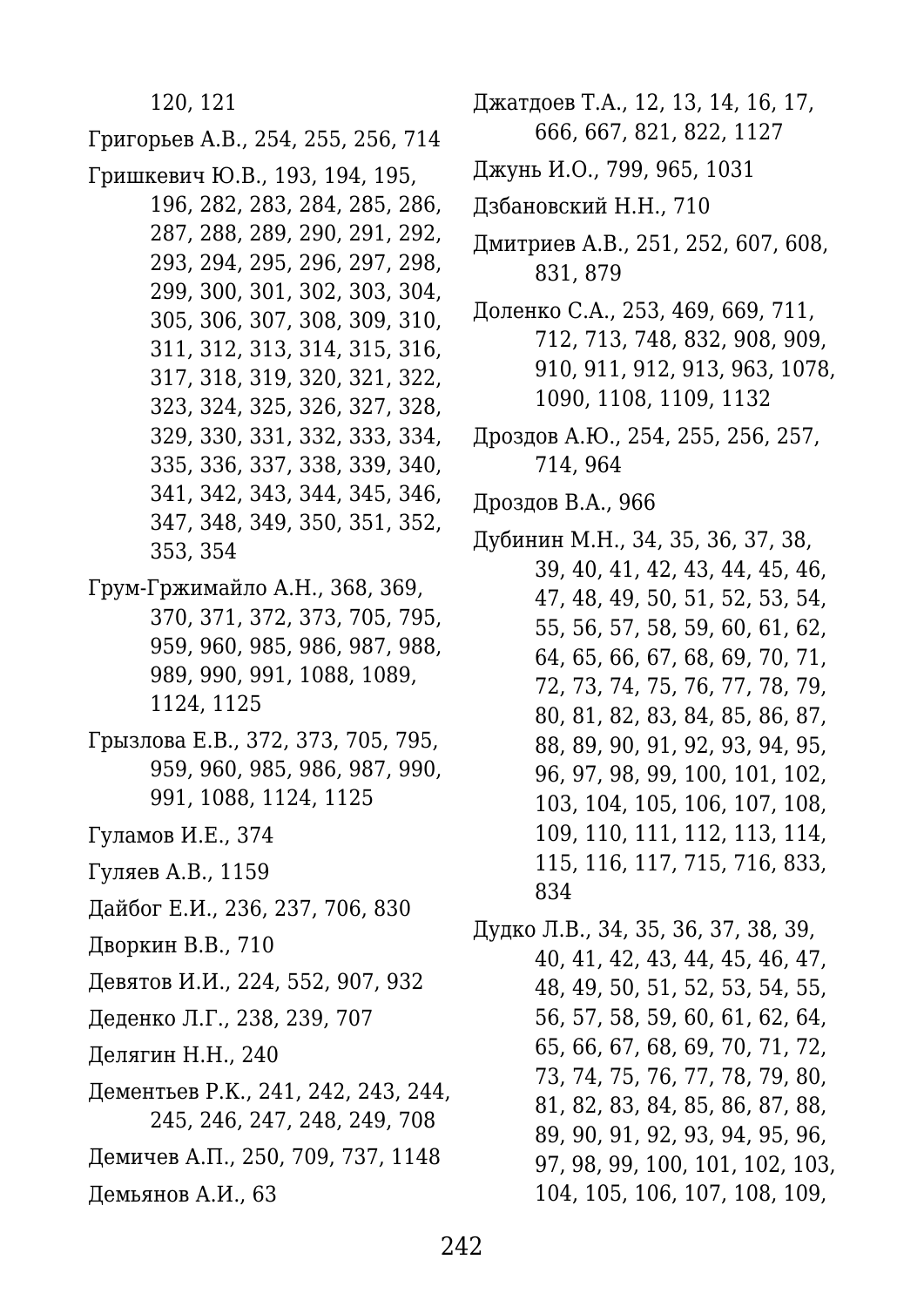110, 111, 112, 113, 114, 118, 197, 198, 199, 200, 201, 202, 203, 204, 205, 206, 207, 208, 209, 210, 211, 212, 213, 214, 215, 216, 217, 218, 219, 220 Евлашин С.А., 415, 710 Еднерал В.Ф., 258, 835 Еременко В.О., 259, 1133 Еременко Д.О., 966, 967, 968, 969 Ерзинкян А.Л., 240 Ермаков А.Н., 260, 261, 700, 717, 718 Ермаков Ю.А., 262, 1160 Ермакова Т.А., 180, 181, 671, 672, 952 Ершов А.А., 34, 35, 36, 37, 38, 39, 40, 41, 42, 43, 44, 45, 46, 47,

48, 49, 50, 51, 52, 53, 54, 55, 56, 62, 63, 64, 65, 66, 67, 68, 69, 70, 71, 72, 73, 74, 75, 76, 77, 78, 79, 80, 81, 82, 83, 84, 85, 86, 87, 88, 89, 90, 91, 92, 93, 94, 95, 96, 97, 98, 99, 100, 101, 102, 103, 104, 105, 106, 107, 108, 109, 110, 111, 112, 113, 115, 116, 117, 119, 120, 121

- Еюбова Г., 439, 440, 441, 442, 443, 444, 445, 446, 447, 448, 449, 450, 451, 452, 453, 454, 455
- Жиляков Л.А., 923
- Жуков В.Ю., 1147
- Заворотный Ю.С., 275, 276, 651, 823, 1066, 1077, 1091
- Зайцев И.В., 18, 19

Затекин В.В., 420

Зацепин В.И., 514, 515, 516, 650, 763

Зеленская Н.С., 265, 266, 267, 268, 269, 691, 692, 693, 694, 695, 971, 972, 973

Зельдович М.А., 652, 653, 889, 1092

- Злоказов В.Б., 654
- Знаткова С.С., 719, 942, 943, 1067, 1073, 1093
- Зорин А.Б., 655, 656, 657
- Зоткин Д.С., 241, 242, 243, 244, 245, 246, 247, 248
- Зотов М.Ю., 393
- Зотов Н.П., 432, 433, 434, 592, 658, 859
- Зырянов С.М., 437, 438, 563, 847
- Игнатович В.К., 375, 376, 720, 1135
- Иешкин А.Е., 262
- Ильин В.А., 250, 377, 709, 1148
- Иофа М.З., 378
- Исупов Е.Л., 358, 359, 360, 361, 362, 363, 364, 366

Ишков В.Н., 384, 721, 845

Ишханов Б.С., 1, 260, 358, 359, 360, 361, 362, 363, 364, 365, 366, 379, 380, 381, 382, 383, 637, 678, 717, 722, 723, 724, 725, 844, 953, 992, 1049

Июдин А.Ф., 505, 506, 507, 508, 509, 726, 818, 836, 1155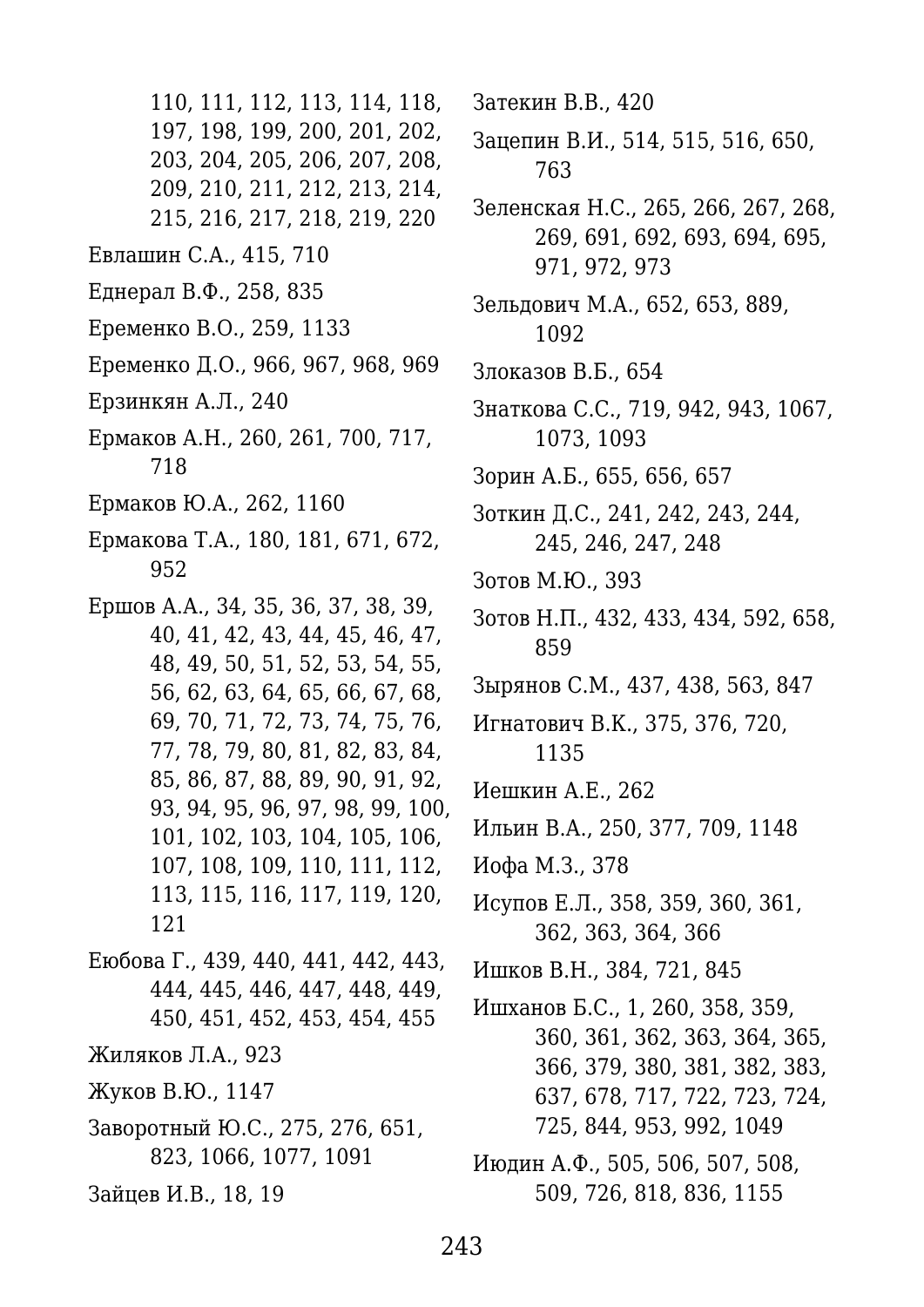Кабачник Н.М., 385, 573, 574, 575

Кайдукаов Ю.Н., 386, 387

Калабухов А.С., 388, 389, 390, 391

- Калегаев В.В., 32, 392, 469, 647, 681, 748, 950, 993, 994, 995, 1078, 1094, 1129, 1136, 1152
- Калмыков Н.Н., 124, 125, 263, 264, 393, 394, 395, 396, 556, 727, 728, 846

Каминский А.А., 64, 65, 66

Карманов Д.Е., 197, 198, 199, 200, 201, 202, 203, 204, 205, 206, 207, 208, 209, 210, 211, 212, 213, 214, 215, 216, 217, 218, 219, 220

Карминская Т.Ю., 24, 895

- Катков И.И., 33, 34, 35, 36, 37, 38, 39, 40, 41, 42, 43, 44, 45, 46, 47, 48, 49, 50, 51, 52, 53, 54, 55, 56, 57, 58, 59, 60, 61, 62, 63, 64, 65, 66, 67, 68, 69, 70, 71, 72, 73, 74, 75, 76, 77, 78, 79, 80, 81, 82, 83, 84, 85, 86, 87, 88, 89, 90, 91, 92, 93, 94, 95, 96, 97, 98, 99, 100, 101, 102, 103, 104, 105, 106, 107, 108, 109, 110, 111, 112, 115, 116, 117, 118, 119, 120, 121, 241, 242, 243, 244, 245, 246, 247
- Киреева Е.Д., 547, 1161
- Кириллов А.А., 729
- Киркин Р.В., 1162
- Кирпичев И.П., 719, 1073, 1074, 1093, 1095

Киселёв М.А., 406, 407, 408

- Климов П.А., 271, 272, 273, 660, 818, 819, 846, 996, 1006, 1036
- Климочкина А.А., 180, 181, 671, 672, 952, 953
- Клюхин В.И., 33, 34, 35, 36, 37, 38, 39, 40, 41, 42, 43, 44, 45, 46, 47, 48, 49, 50, 51, 52, 53, 54, 55, 56, 57, 58, 59, 60, 61, 62, 64, 65, 66, 67, 68, 69, 70, 71, 72, 73, 74, 75, 76, 77, 78, 79, 80, 81, 82, 83, 84, 85, 86, 87, 88, 89, 90, 91, 92, 93, 94, 95, 96, 97, 98, 99, 100, 101, 102, 103, 104, 105, 106, 107, 108, 109, 110, 111, 112, 113, 114, 115, 116, 117, 118, 119, 120, 121

Ковалев А.С., 563, 847

Кодолова О.Л., 33, 34, 35, 36, 37, 38, 39, 40, 41, 42, 43, 44, 45, 46, 47, 48, 53, 54, 55, 57, 58, 59, 60, 61, 62, 63, 64, 65, 66, 67, 68, 69, 70, 71, 72, 73, 74, 75, 76, 77, 78, 79, 80, 81, 82, 83, 84, 85, 86, 87, 88, 89, 90, 91, 92, 93, 94, 95, 96, 97, 98, 99, 100, 101, 102, 103, 104, 105, 106, 107, 108, 109, 110, 111, 112, 113, 114, 115, 116, 117, 118, 119, 120, 121

Козин М.Г., 414, 733

Комаров В.В., 409, 410, 411, 734

Константинов А.А., 394, 395, 412, 727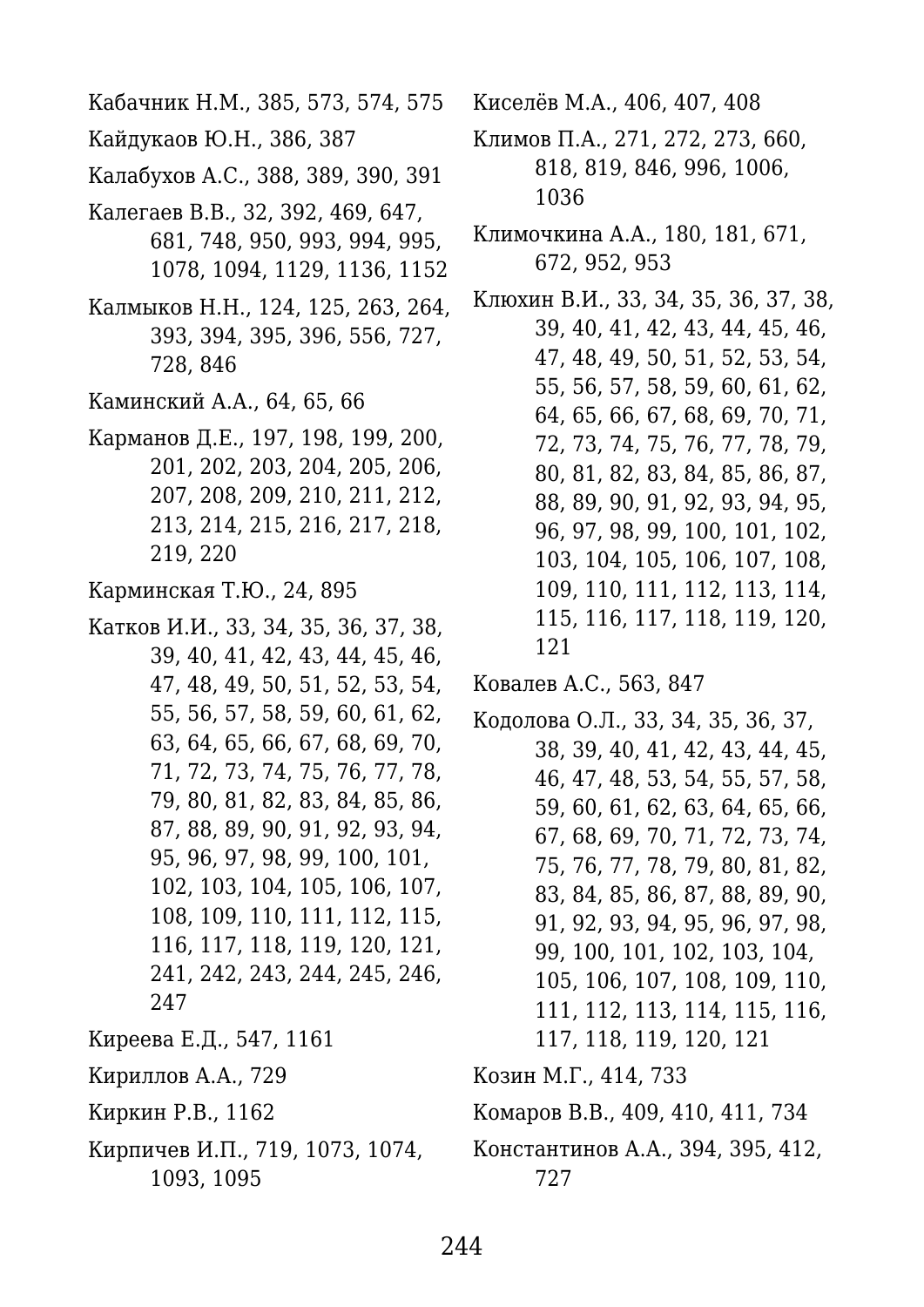Конюхова И.А., 265, 266, 691, 692, 971, 972 Коржавина И.А., 241, 242, 243, 244, 245, 246, 247, 248 Королев М.Г., 126, 127, 128, 129, 130, 131, 132, 133, 134, 135, 136, 137, 138, 139, 140, 141, 142, 143, 144, 145, 146, 147, 148, 149, 150, 151, 152, 153, 154, 155, 156, 157, 158, 159, 160, 161, 162, 163, 164, 165, 166, 167, 168, 169, 170, 171, 172, 173, 174, 175, 176, 177, 484 Коростелева Е.Е., 124, 125, 232, 413 Коротких В.Л., 63, 119, 120, 121, 914 Кост Т.Н., 633, 634, 635, 636, 792, 827, 885, 886, 887 Костюков А.А., 953 Кравцов Н.В., 735, 736 Крамаренко В.А., 193, 194, 195, 196, 282, 283, 284, 285, 286, 287, 288, 289, 290, 291, 292, 293, 294, 295, 296, 297, 298, 299, 300, 301, 302, 303, 304, 305, 306, 307, 308, 309, 310, 311, 312, 313, 314, 315, 316, 317, 318, 319, 320, 321, 322, 323, 324, 325, 326, 327, 328, 329, 330, 331, 332, 333, 334, 335, 336, 337, 338, 339, 340, 341, 342, 343, 344, 345, 346, 347, 348, 349, 350, 351, 352, 353, 354

Краснов А.С., 848, 849, 850, 851, 852, 880, 881

Кривченко В.А., 415

Кропоткин А.П., 1137

Крюков А.П., 250, 709, 737, 1148, 1149

Кудряшов И.А., 684

Кузаков К.А., 428, 429, 855, 999, 1000, 1001, 1002

Кузнецов А.А., 260, 379, 380, 717, 722, 723, 1163

Кузнецов Н.В., 502, 738, 1096

Кузьмин В.А., 197, 198, 199, 200, 201, 202, 203, 204, 205, 206, 207, 208, 209, 210, 211, 212, 213, 214, 215, 216, 217, 218, 219, 220

Кузьмин Л.С., 597, 931, 1003

- Кузьмичев Л.А., 124, 125, 232, 412, 413, 430, 431, 505, 506, 507, 508, 509, 556, 609
- Кукулин В.И., 416, 417, 526, 568, 779
- Куликаускас В.С., 221, 418, 419, 420, 675, 923, 1110
- Куликов В.А., 579, 853, 873, 1164
- Куликов Г.В., 263, 264, 393, 728
- Куликовский В.А., 421, 422
- Куприянов М.Ю., 24, 25, 26, 27, 28, 423, 557, 558, 854, 895, 896, 945, 946, 947, 948, 949, 997

Курбатов Е.О., 424

Куренков А.С., 998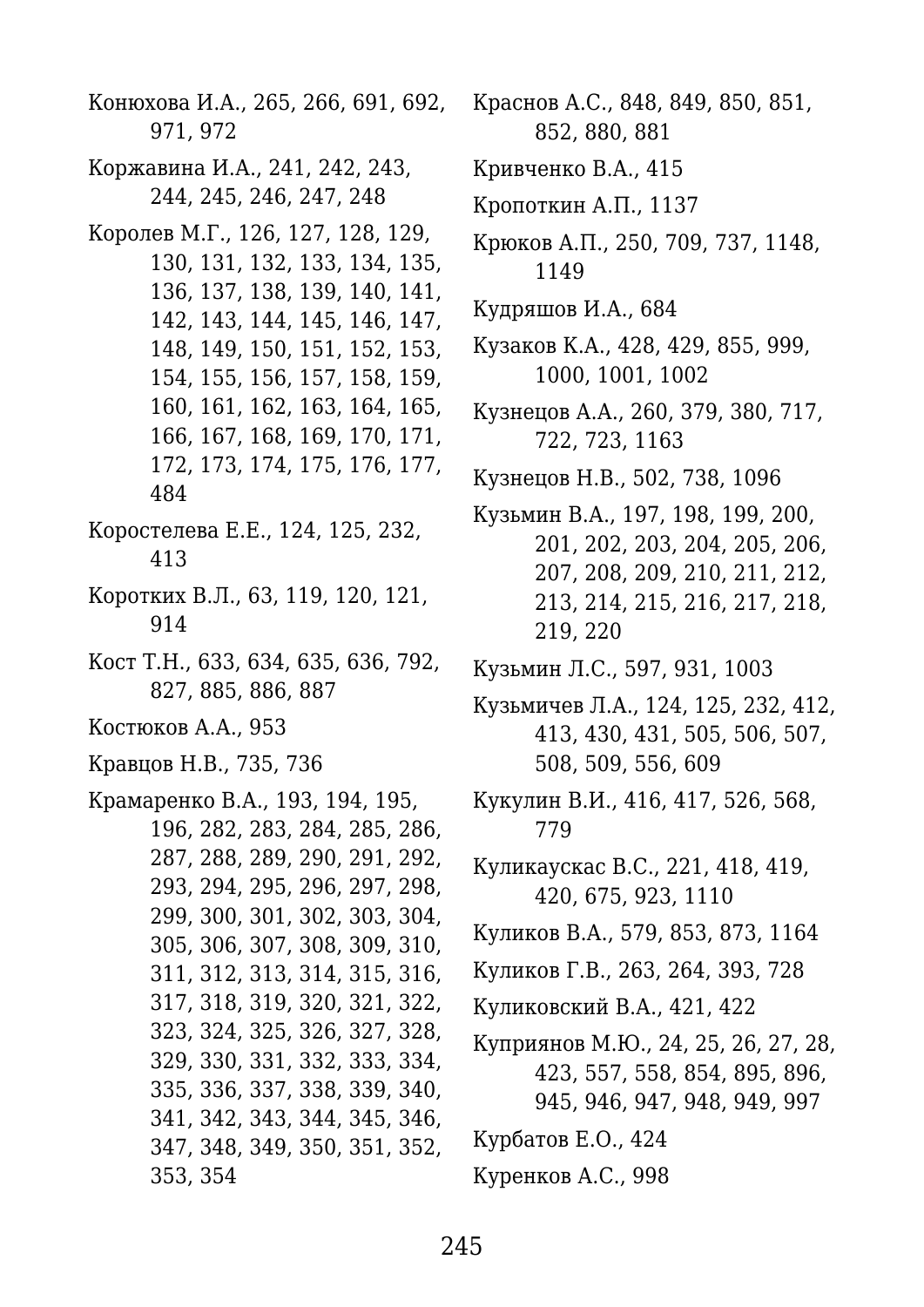Курт В.Г., 425, 426, 427, 739

- Лазутин Л.Л., 607, 740, 857, 858
- Ланской Д.Е., 856
- Ларионцев Е.Г., 735, 736
- Лебедев В.М., 265, 266, 267, 691, 692, 693, 971, 972, 1156
- Левченко Б.Б., 241, 242, 243, 244, 245, 246, 247, 248
- Лефлат А.К., 126, 127, 128, 129,
	- 130, 131, 132, 133, 134, 135, 136, 137, 138, 139, 140, 141, 142, 143, 144, 145, 146, 147, 148, 149, 150, 151, 152, 153, 154, 155, 156, 157, 158, 159, 160, 161, 162, 163, 164, 165, 166, 167, 168, 169, 170, 171, 172, 173, 174, 175, 176, 177, 484
- Липатов А.В., 432, 433, 434, 435, 859, 915
- Логачев Ю.И., 236, 436, 706, 830, 1092
- Лопаев Д.В., 437, 438, 563, 847, 1138
- Лохтин И.П., 33, 34, 35, 36, 37, 38, 39, 40, 41, 42, 43, 44, 45, 46, 47, 48, 49, 50, 51, 52, 53, 54, 55, 56, 57, 58, 59, 60, 61, 62, 63, 64, 65, 66, 67, 68, 69, 70, 71, 72, 73, 74, 75, 76, 77, 78, 79, 80, 81, 82, 83, 84, 85, 86, 87, 88, 89, 90, 91, 92, 93, 94, 95, 96, 97, 98, 99, 100, 101, 102, 103, 104, 105, 106, 107, 108, 109, 110, 111, 112, 113, 114, 115, 116, 117, 118, 119,

120, 121, 741, 916, 917, 918

- Малинина Л.В., 439, 440, 441, 442, 443, 444, 445, 446, 447, 448, 449, 450, 451, 452, 453, 454, 455, 456
- Малова Х.В., 457, 458, 459, 460, 461, 462, 742, 743, 744, 745, 860, 1097, 1098, 1099, 1100, 1101, 1102, 1139, 1140, 1141, 1150
- Малышев М.А., 432, 433, 859
- Манагадзе А.К., 463, 464, 741, 746, 916
- Манкелевич Ю.А., 465, 466, 467, 563, 580, 847
- Маркина А.А., 33, 34, 35, 36, 37, 38, 39, 40, 41, 42, 43, 44, 45, 46, 47, 48, 49, 50, 51, 52, 53, 54, 55, 56, 57, 58, 59, 60, 61, 62, 63, 64, 65, 66, 67, 68, 69, 70, 71, 72, 73, 74, 75, 76, 77, 78, 79, 80, 81, 82, 83, 84, 85, 86, 87, 88, 89, 90, 91, 92, 93, 94, 95, 96, 97, 98, 99, 100, 101, 102, 103, 104, 105, 106, 107, 108, 109, 110, 111, 112, 113, 114, 115, 116, 117, 118, 119, 120, 121
- Марьин Б.В., 1026
- Машкова Е.С., 9, 10, 11, 662, 663, 664, 820, 891, 892, 893, 894, 1069, 1070, 1071, 1072
- Мелихов Д.И., 29, 468
- Меркин М.М., 197, 198, 199, 200, 201, 202, 203, 204, 205, 206, 207, 208, 209, 210, 211, 212,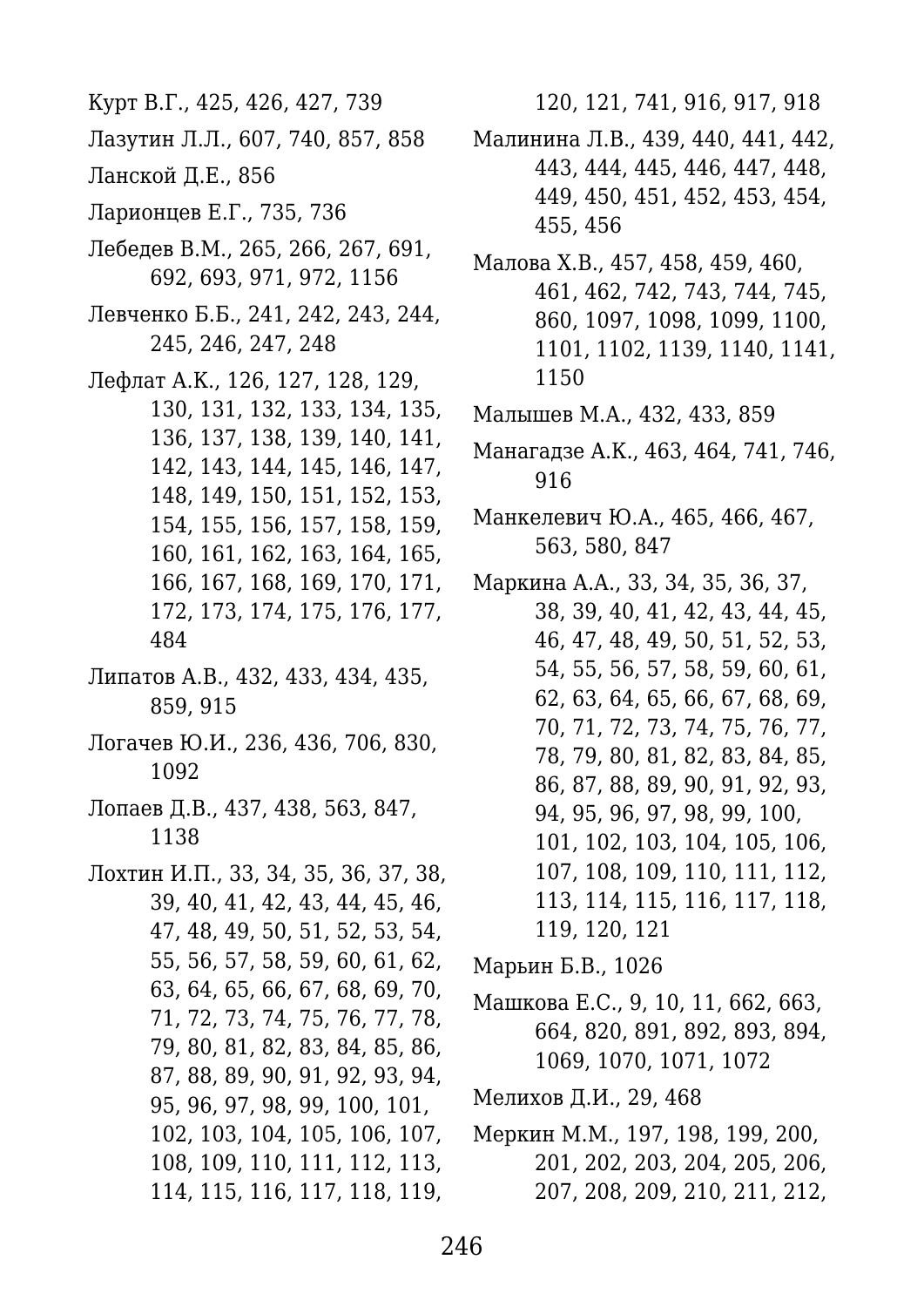213, 214, 215, 216, 217, 218, 219, 220, 424

- Миронович К.В., 415
- Мирошниченко Л.И., 472, 473, 747, 1151
- Михайлин В.В., 471, 601, 602, 788, 1004, 1005, 1030, 1038, 1039, 1040, 1041, 1042
- Мнацаканова М.Н., 474, 475, 476, 477
- Мокеев В.И., 358, 359, 360, 361, 362, 363, 364, 365, 366
- Морозенко В.С., 271, 846, 880, 881, 996, 1006, 1036
- Мягкова И.Н., 469, 470, 647, 669, 681, 748, 858, 950, 994, 1026, 1078, 1085, 1103
- Назарков И.С., 993, 1094, 1152
- Назаров А.В., 810
- Намиот В.А., 478, 479, 480, 481, 482, 483, 749
- Никитин Н.В., 126, 127, 128, 129, 130, 131, 132, 133, 134, 135, 136, 137, 138, 139, 140, 141, 142, 143, 144, 145, 146, 147, 148, 149, 150, 151, 152, 153, 154, 155, 156, 157, 158, 159, 160, 161, 162, 163, 164, 165, 166, 167, 168, 169, 170, 171, 172, 173, 174, 175, 176, 177, 484
- Никитин С.М., 485, 486, 700, 701, 750, 1104, 1105, 1106
- Никитина В.В., 12, 13, 14, 666, 751, 1127

Никитина Л.И., 183, 955, 1007

Николаев А.В., 182, 619

Николаева Н.И., 921

- Новиков Л.С., 487, 488, 489, 649, 682, 685, 752, 861, 862, 863, 864, 865, 888, 904, 905, 919, 936, 937, 1008, 1110, 1145, 1146
- Новиков Н.В., 490, 491, 492, 753, 754, 882, 920, 1009, 1107
- Ныммик Р.А., 493, 755, 921, 1096
- Образцов С.В., 33, 34, 35, 36, 37, 38, 39, 40, 41, 42, 43, 44, 45, 46, 47, 48, 49, 50, 51, 52, 53, 54, 55, 56, 57, 58, 59, 60, 61, 62, 63, 64, 65, 66, 67, 68, 69, 70, 71, 72, 73, 74, 75, 76, 77, 78, 79, 80, 81, 82, 83, 84, 85, 86, 87, 88, 89, 90, 91, 92, 93, 94, 95, 96, 97, 98, 99, 100, 101, 102, 103, 104, 105, 106, 107, 108, 109, 110, 111, 112, 113, 114, 115, 116, 117, 118, 119, 120, 121

Обуховский И.Т., 1142

- Овчинников И.Л., 941, 942, 943, 1073
- Орлин В.Н., 1, 381, 637, 638, 678, 679, 724, 844, 992, 1049, 1157

Орлов Ю.В., 183, 955, 1007

- Орлова К.Г., 257, 496, 497, 964, 1010, 1011, 1012, 1013
- Орлова Н.В., 265, 266, 267, 691, 692, 693, 971, 972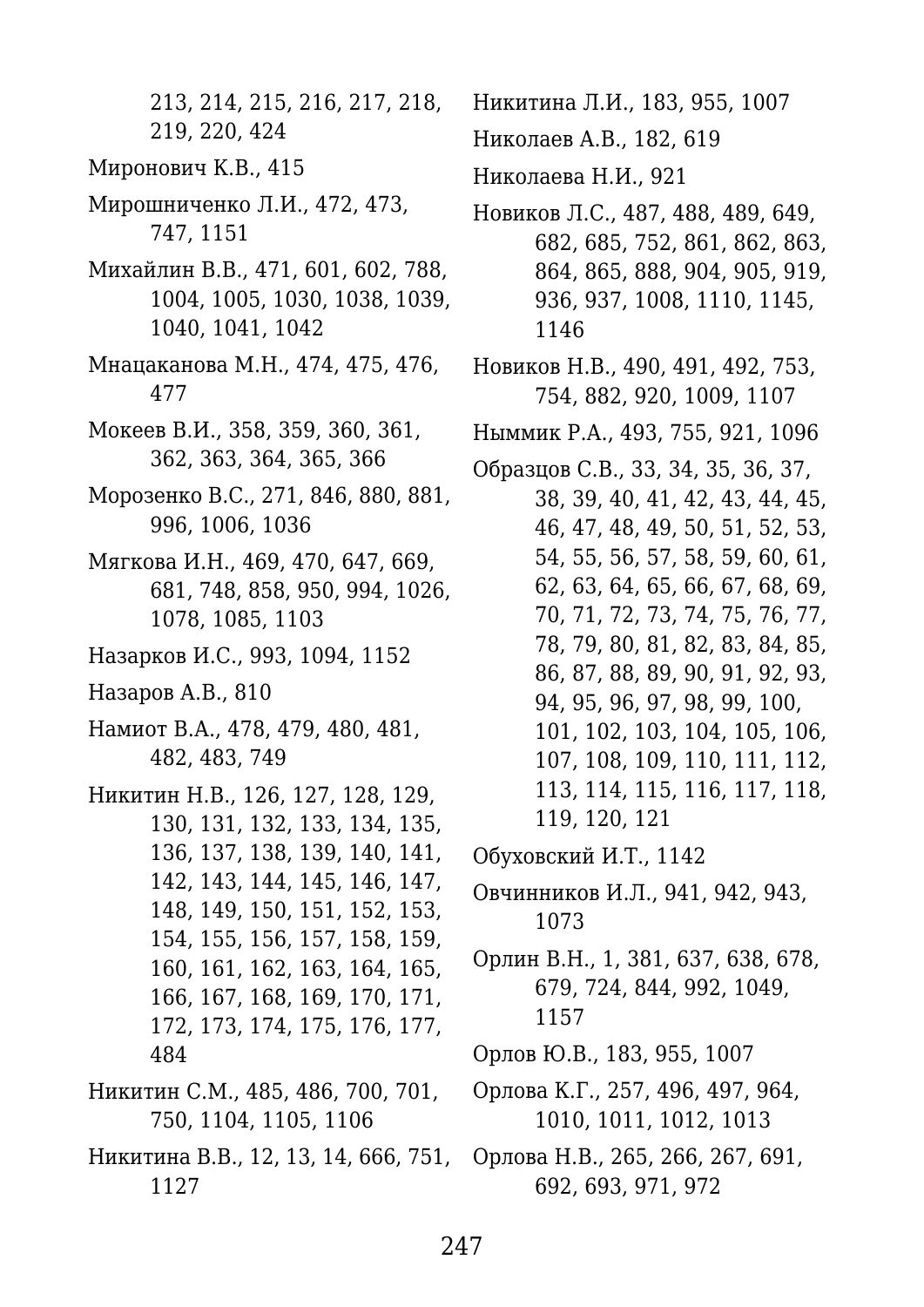Оседло В.И., 818, 880, 881 Осипова Э.Р., 498, 499, 500, 756, 757 Остапченко С.С., 501 Охлопков В.П., 278, 279, 280, 281, 494, 495, 698, 699, 758, 839 Павлов Н.Н., 518 Палов А.П., 636 Паль А.Ф., 465, 759, 866, 867, 868 Панасюк М.И., 6, 7, 124, 125, 271, 272, 502, 503, 504, 505, 506, 507, 508, 509, 510, 511, 512, 513, 514, 556, 647, 660, 661, 681, 697, 760, 761, 762, 813, 818, 819, 846, 848, 849, 850, 851, 852, 869, 880, 881, 921, 922, 994, 996, 1006, 1036, 1096 Панов А.Д., 514, 515, 516, 517, 650, 763 Парунакян Д.А., 950 Парфенова В.П., 240 Парфёнов С.В., 1165 Персианцев И.Г., 711, 712, 832, 908, 909, 910, 911, 912, 963, 1108, 1109, 1132 Перфилов М.А., 33, 34, 35, 36, 37, 38, 39, 40, 41, 42, 49, 50, 51, 52, 53, 54, 56, 57, 58, 59, 60, 64, 65, 67, 68, 69, 70, 71, 72, 73, 74, 75, 76, 77, 78, 79, 80, 81, 82, 83, 84, 85, 86, 87, 88,

89, 90, 91, 92, 93, 94, 95, 96,

97, 98, 114, 115, 119, 120,

121, 197, 198, 199, 200, 201,

202, 203, 204, 205, 206, 207, 208, 209, 210, 211, 212, 213, 214, 215, 216, 217, 218, 219, 220, 825

Песков Н.Н., 637, 638, 678, 679, 903, 1014, 1015, 1049, 1050

Петров В.Л., 7, 660, 661, 818, 819

Петрушанко С.В., 33, 34, 35, 36, 37, 38, 39, 43, 44, 45, 46, 49, 50, 51, 53, 54, 55, 56, 57, 58, 59, 61, 63, 64, 65, 66, 67, 68, 69, 70, 71, 72, 73, 74, 75, 76, 77, 78, 79, 80, 81, 82, 83, 84, 85, 86, 87, 88, 89, 90, 91, 92, 93, 94, 95, 96, 97, 98, 99, 100, 101, 102, 103, 104, 105, 106, 107, 108, 109, 110, 111, 112, 113, 114, 115, 116, 117, 118, 119, 120, 121, 519, 870

Петухов В.П., 1110

Пилевский А.А., 710

Пискарев И.М., 520, 521, 522, 523, 524, 525, 764, 765, 766, 767, 768

Платонов С.Ю., 966, 967, 968, 969

Платонова М.Н., 416, 526, 527, 1016, 1017

Подгрудников Д.А., 12, 13, 14, 15, 16, 17, 666, 667, 821, 822, 871, 1127, 1128

Подзолко М.В., 278, 279, 280, 281, 698, 699, 839

Подорожный Д.М., 394, 528, 727, 769

Поздеева Е.О., 549, 550, 551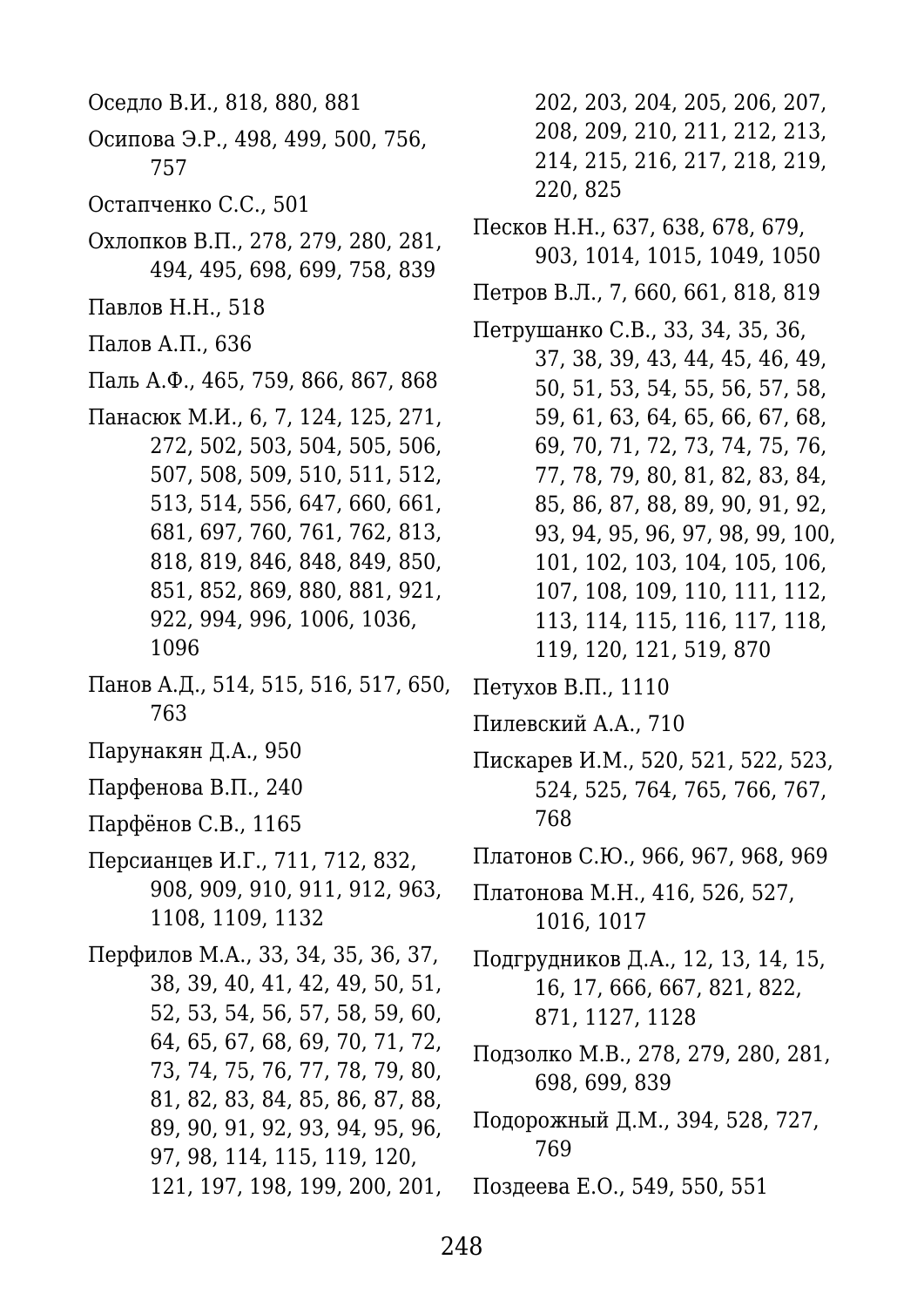Поляков С.Н., 532, 533, 534, 770 Поляков С.П., 250, 709, 1148 Померанцев В.Н., 535 Попов А.А., 33, 34, 35, 36, 37, 38, 39, 40, 41, 42, 43, 44, 45, 46, 47, 48, 49, 50, 51, 52, 53, 54, 55, 56, 57, 58, 59, 60, 61, 62, 63, 64, 65, 66, 67, 68, 69, 70, 71, 72, 73, 74, 75, 76, 77, 78,

- 79, 80, 81, 82, 83, 84, 85, 86, 87, 88, 89, 90, 91, 92, 93, 94, 95, 96, 97, 98, 99, 100, 101, 102, 103, 104, 105, 106, 107, 108, 109, 110, 111, 112, 113, 114, 115, 116, 117, 118, 119, 120
- Попов А.М., 188, 189, 190, 191, 192, 536, 537, 648
- Попов В.В., 30
- Попов В.П., 535
- Попов Н.А., 437, 544, 545, 546, 771
- Попов Ю.В., 428, 429, 538, 539, 540, 541, 542, 543, 855, 999, 1000, 1018, 1019, 1020, 1021
- Попова А.М., 409, 410, 411, 734
- Поповичева О.Б., 547, 548
- Порохов Н.В., 772, 773
- Постников Е.Б., 582, 702, 784
- Похил Г.П., 529, 530, 531, 774, 775, 776, 923, 924, 925, 1111, 1112, 1113
- Преснов Д.Е., 552, 553, 554, 555, 777, 778, 790, 926, 932, 1022, 1023, 1047
- Просин В.В., 124, 125, 232, 412, 413, 556, 609
- Проскуряков А.С., 33, 114, 115, 116, 117, 118, 241, 242, 243, 244, 245, 246, 247, 248
- Прошина О.В., 563, 847
- Пугач Н.Г., 557, 558, 927, 1003, 1024, 1025
- Пухов А.Е., 559, 560, 561, 562
- Радченко В.В., 582, 702, 784
- Рахимов А.Т., 415, 563, 847
- Рахимова Т.В., 465, 563, 564, 580, 847, 1138
- Роганова Т.М., 12, 13, 14, 15, 16, 17, 238, 239, 666, 667, 707, 821, 822, 1127, 1128
- Рогачев А.В., 567, 1153
- Розанцев И.Н., 240
- Романовский Е.А., 180, 181, 221, 222, 503, 504, 671, 672, 675, 676, 677, 760, 761, 762, 813, 814, 815, 890, 899, 900, 901, 915, 922, 928, 933, 952, 953, 954, 1086, 1087
- Ромашкина И.Л., 414, 733
- Рубинштейн И.А., 647, 681, 682, 950
- Рубцова О.А., 417, 568, 569, 779, 780
- Рудь В.И., 193, 194, 195, 196, 282, 283, 284, 285, 286, 287, 288, 289, 290, 291, 292, 293, 294, 295, 296, 297, 298, 299, 300, 301, 302, 303, 304, 305, 306, 307, 308, 309, 310, 311, 312,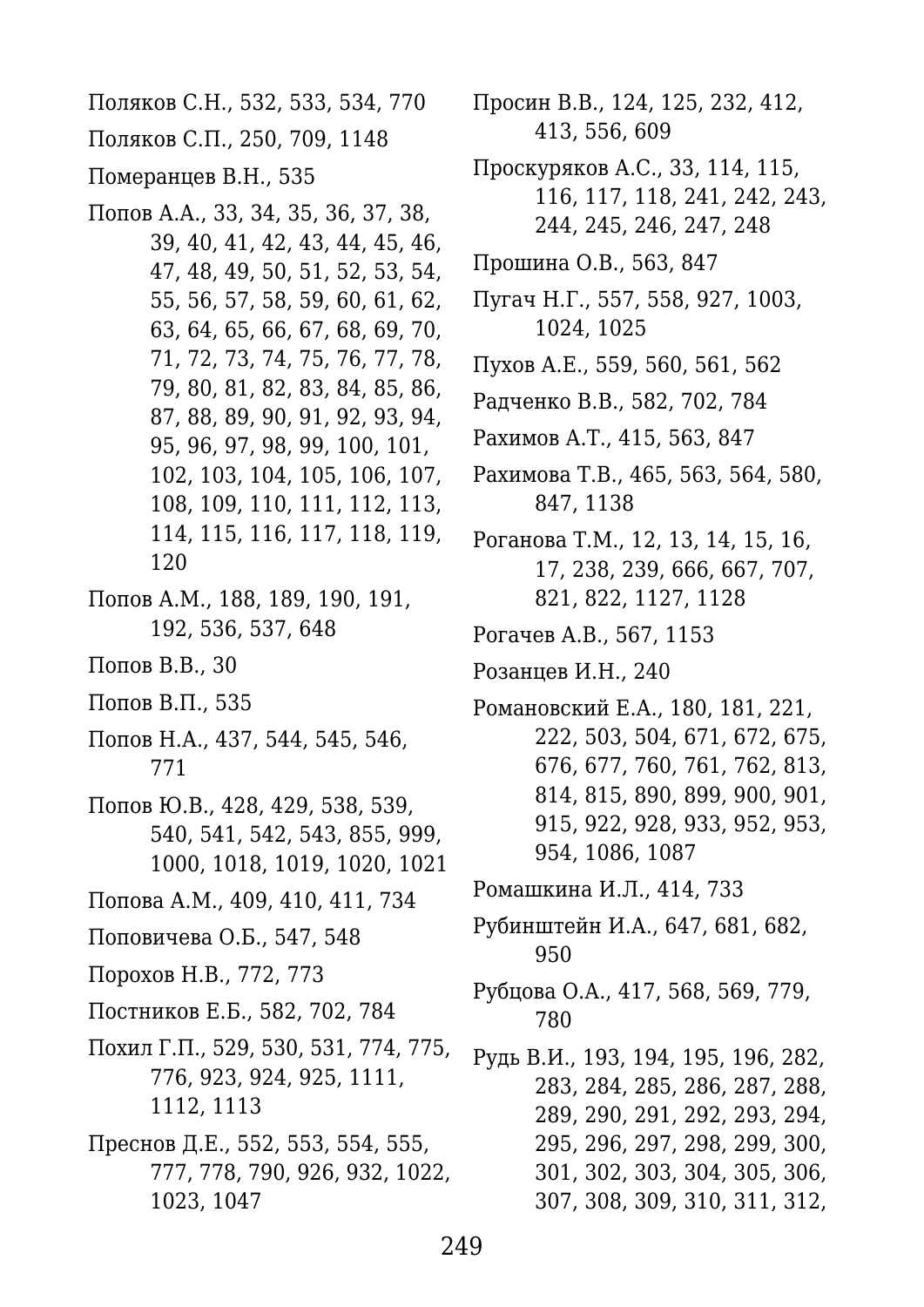313, 314, 315, 316, 317, 318, 319, 320, 321, 322, 323, 324, 325, 326, 327, 328, 329, 330, 331, 332, 333, 334, 335, 336, 337, 338, 339, 340, 341, 342, 343, 344, 345, 346, 347, 348, 349, 350, 351, 352, 353, 354 Рыбалтовский А.О., 275, 276, 570, 571, 781, 1091, 1114, 1115, 1116 Рябинин А.Н., 465, 759, 866, 867, 868

- Рябова Н.Ю., 406, 565
- Рязанцева М.О., 469, 566, 647, 669, 681, 748, 782, 783, 872, 929, 942, 943, 950, 1026, 1027, 1028, 1029, 1073, 1074, 1117, 1118, 1119, 1143, 1144
- Рясный Г.К., 619, 1046
- Савенко Б.Н., 401, 402, 403, 572, 730, 731, 732
- Савин Д.А., 183, 184, 955, 956
- Савон А.Е., 601, 930, 1030, 1038, 1039, 1120
- Саврин В.И., 33, 34, 35, 36, 37, 38, 39, 40, 41, 43, 44, 45, 46, 47, 48, 49, 50, 51, 52, 53, 54, 55, 56, 57, 58, 59, 60, 61, 62, 63, 64, 65, 66, 67, 68, 69, 70, 71, 72, 73, 74, 75, 76, 77, 78, 79, 80, 81, 82, 83, 84, 85, 86, 87, 88, 89, 90, 91, 92, 93, 94, 95, 96, 97, 98, 99, 100, 101, 102, 103, 104, 105, 106, 107, 108, 109, 110, 111, 112, 113, 114, 115, 116, 117, 118, 119, 120,

121, 715, 813, 922

Саврина Д.В., 126, 127, 128, 129,

- 130, 131, 132, 133, 134, 135, 136, 137, 138, 139, 140, 141, 142, 143, 144, 145, 146, 147, 148, 149, 150, 151, 152, 153, 154, 155, 156, 157, 158, 159, 160, 161, 162, 163, 164, 165, 166, 167, 168, 169, 170, 171, 172, 173, 174, 175, 176, 177, 484, 1166
- Сажина И.П., 573, 574, 575
- Самохина М.С., 861, 863
- Свертилов С.И., 6, 7, 505, 506, 507, 508, 509, 510, 511, 512, 513, 660, 661, 697, 726, 818, 819, 836, 848, 849, 850, 851, 852, 869, 880, 881, 1084
- Свешникова Л.Г., 124, 125, 394, 413, 556, 609, 610, 727
- Сердюков А.А., 796
- Серов А.О., 465, 759, 866, 867
- Сивоклоков С.Ю., 193, 194, 195, 196, 282, 283, 284, 285, 286, 287, 288, 289, 290, 291, 292, 293, 294, 295, 296, 297, 298, 299, 300, 301, 302, 303, 304, 305, 306, 307, 308, 309, 310, 311, 312, 313, 314, 315, 316, 317, 318, 319, 320, 321, 322, 323, 324, 325, 326, 327, 328, 329, 330, 331, 332, 333, 334, 335, 336, 337, 338, 339, 340, 341, 342, 343, 344, 345, 346, 347, 348, 349, 350, 351, 352, 353, 354, 673, 674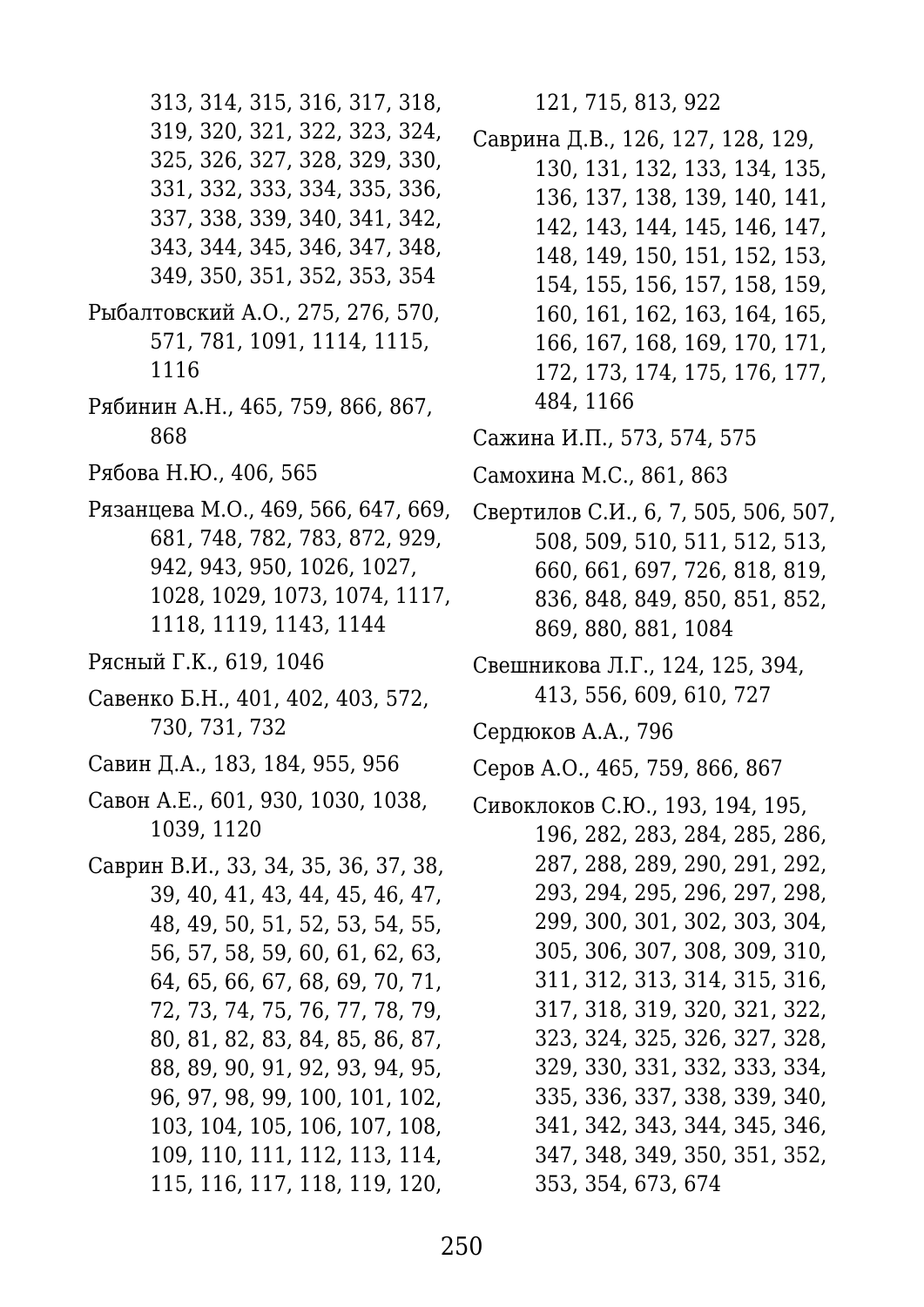- Сигаева Е.А., 660, 683, 876
- Силаев А.А., 124, 582, 702, 784
- Силаев А.А.(мл ), 582, 702, 784
- Синолиц В.В., 936
- Скурихин А.В., 124, 125, 430, 431, 556
- Сладь Л.М., 583
- Смирнов В.А., 584, 585, 586, 587, 588, 589, 590
- Смирнова Л.Н., 193, 194, 195, 196, 282, 283, 284, 285, 286, 287, 288, 289, 290, 291, 292, 293, 294, 295, 296, 297, 298, 299, 300, 301, 302, 303, 304, 305, 306, 307, 308, 309, 310, 311, 312, 313, 314, 315, 316, 317, 318, 319, 320, 321, 322, 323, 324, 325, 326, 327, 328, 329, 330, 331, 332, 333, 334, 335, 336, 337, 338, 339, 340, 341, 342, 343, 344, 345, 346, 347, 348, 349, 350, 351, 352, 353, 354, 673, 674, 785

Смоляков М.Н., 374, 591, 825

Снигирев А.М., 40, 41, 47, 48, 49, 50, 51, 53, 54, 55, 57, 58, 59, 61, 62, 63, 67, 68, 69, 70, 71, 72, 73, 74, 75, 76, 77, 78, 79, 80, 81, 82, 83, 84, 85, 86, 87, 88, 89, 90, 91, 92, 93, 94, 95, 96, 97, 98, 99, 100, 101, 102, 103, 104, 105, 106, 107, 108, 109, 110, 111, 112, 113, 114, 116, 117, 118, 119, 120, 121, 592, 593, 594, 595, 596, 741, 916

- Сокольская Н.В., 514, 515, 516, 650, 763
- Соловьев И.И., 27, 28, 552, 576, 597, 598, 786, 800, 895, 896, 931, 932, 939, 945, 947, 948, 949, 1032, 1033, 1034, 1035
- Спасская Т.И., 180, 181, 671, 672, 952, 953, 954
- Спасский А.В., 265, 266, 267, 599, 600, 619, 691, 692, 693, 787, 971, 972
- Спасский Д.А., 471, 601, 602, 603, 604, 605, 788, 877, 1004, 1030, 1038, 1039, 1040, 1041, 1042, 1043, 1044
- Степанов А.С., 633, 636, 878, 885, 886
- Степанов М.Е., 637, 638, 678, 679, 903, 1014, 1045, 1050
- Стопани К.А., 1, 260, 383, 606, 717, 724, 725, 1049
- Страхова С.И., 372, 795, 959, 985, 986, 990, 1088, 1124
- Суворова А.В., 251, 607, 608, 879
- Суетин Н.В., 415
- Сулаков В.П., 263, 264, 396, 728
- Тарасов В.Е., 611, 612, 613, 614, 615, 616, 617, 618
- Теплова Я.А., 122, 123, 490, 491, 492, 670, 753, 754, 816, 882, 897, 920, 951, 1009, 1079, 1107
- Тимофеев М.А., 634, 662, 710, 792, 1121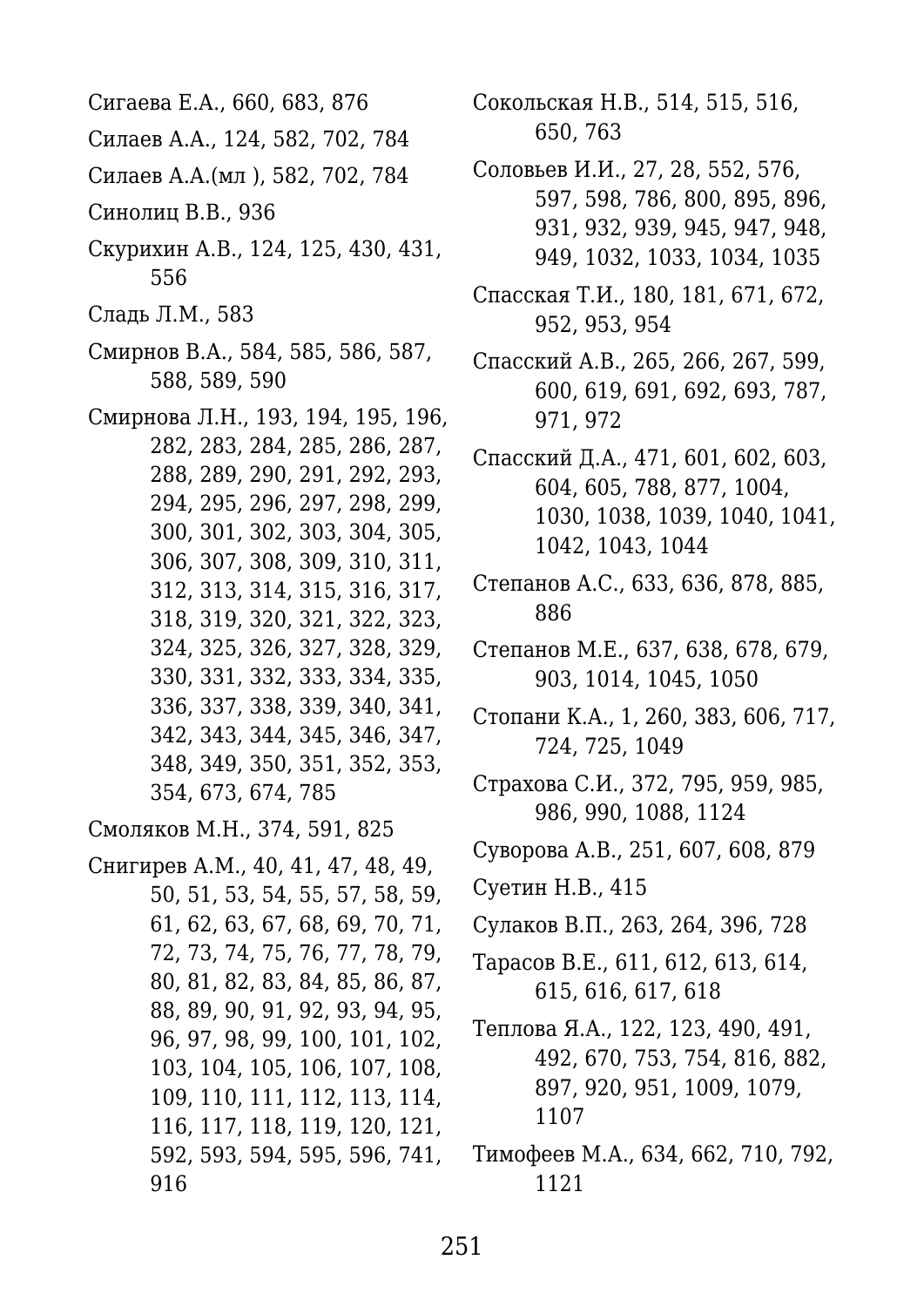- Тихонова Л.А., 30
- Тихонова О.В., 223, 536, 537, 622, 623, 648
- Ткаля Е.В., 182, 624, 789
- Ткаченко Н.В., 221, 222, 675, 676, 677, 890, 899, 900, 901, 915, 933, 1086, 1087, 1122
- Толстой В.Н., 883
- Третьякова Т.Ю., 1045
- Трифонов А.С., 790, 1022, 1047, 1048
- Троицкая Е.В., 884
- Троицкий В.Е., 625, 626
- Тропин Т.В., 627, 791
- Трошина В.Л., 14
- Трусов С.В., 628, 629, 630, 631
- Тулупов В.И., 271, 502, 503, 647, 681, 760
- Турундаевский А.Н., 394, 528, 727
- Турчихин С.М., 193, 194, 195, 196, 282, 283, 284, 285, 286, 287, 632, 673, 674
- Унтила Г.Г., 633, 634, 635, 636, 792, 827, 885, 886, 887
- Федорова Г.Ф., 238, 239, 707
- Фирсов В.В., 570, 735, 781, 1114
- Фомин Ю.А., 263, 264, 396, 728
- Фотина О.В., 966, 967, 968, 969, 970
- Ханкин В.В., 260, 717, 724
- Хейн Л.А., 33, 114, 115, 116, 117, 118, 241, 242, 243, 244, 245, 246, 247, 248
- Ходаченко М.Л., 397, 398, 399, 400, 1136
- Хренов Б.А., 6, 271, 272, 273, 393, 660, 818, 819, 846, 996, 1006, 1036
- Цвященко А.В., 619, 620, 621, 1046
- Цирова Н.А., 52, 56, 60
- Чеботарева А.Б., 633, 634, 635, 636, 792, 827, 885, 886, 887
- Чекина С.Н., 735, 736
- Чепелева И.В., 226, 793
- Чепурнов А.С., 227, 228, 229, 230, 231, 704, 828
- Черник В.Н., 861, 862, 863, 934, 1110, 1123
- Чернов Д.С., 16, 17, 232, 667, 821, 822
- Черных П.Н., 225, 233, 418, 419, 577, 809, 810, 998
- Черняев А.Ф., 794, 826, 898, 902, 935, 958, 1080, 1081, 1131
- Четвёркина А.C., 795, 959, 960, 985, 986, 1088, 1124, 1125
- Чеченин Н.Г., 225, 796, 797, 799, 816, 817, 957, 965, 998, 1031
- Чирская Н.П., 682, 686, 752, 863, 936, 937, 1008
- Чопорняк Д.Б., 938
- Чувильская Т.В., 957, 961, 962
- Чувильский Ю.М., 234, 235, 355, 798, 829
- Шамардин Л.В., 737
- Шаракин С.А., 272, 273, 846, 996,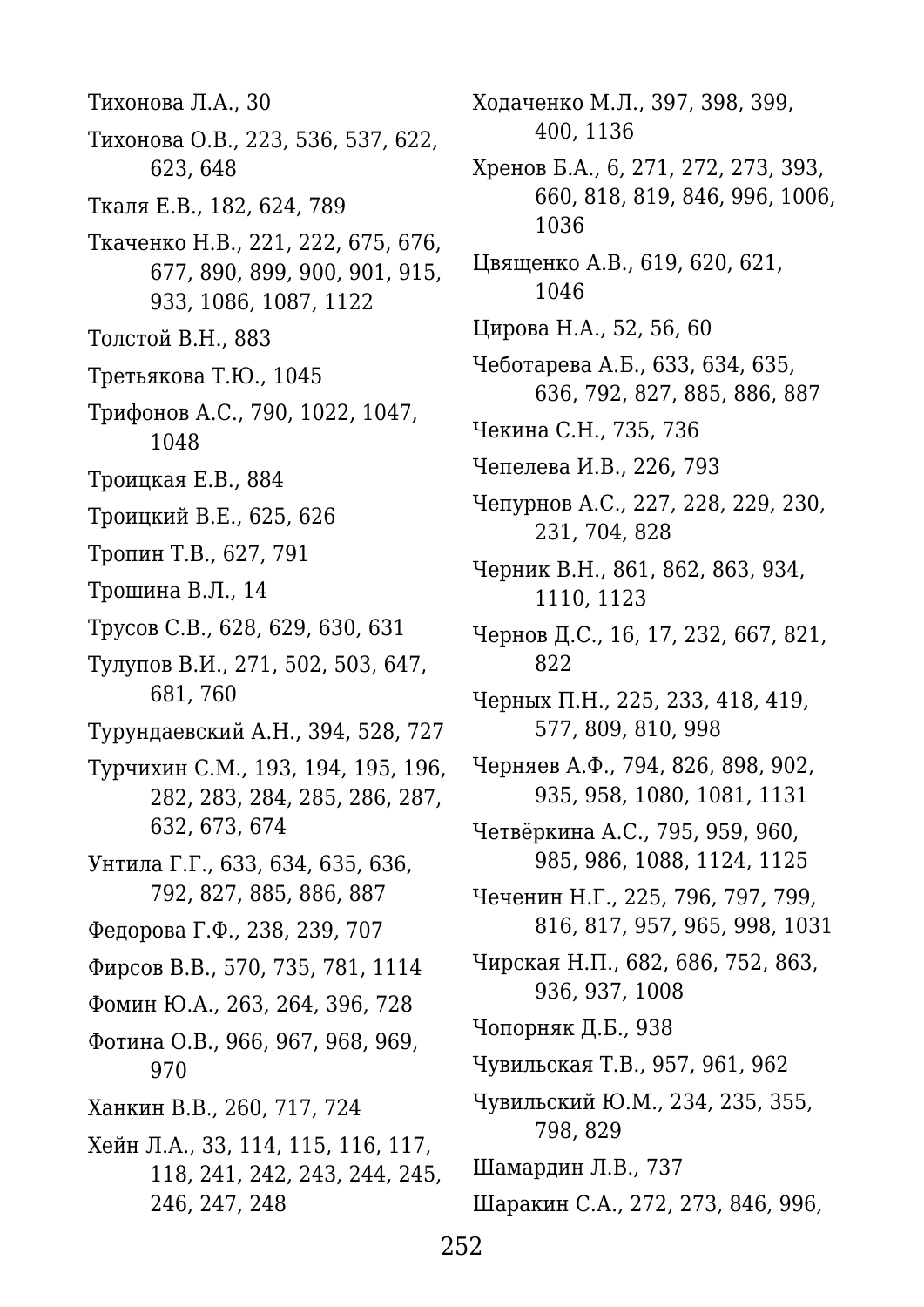1006, 1036

- Шарафиев А.В., 576, 598, 786, 800, 939, 1032, 1033, 1034, 1035
- Шахпаронов В.М., 801
- Шведунов В.И., 260, 382, 717
- Шведунов Н.В., 724
- Шелаев А.Н., 802, 803, 804, 805, 806, 807, 808
- Шемухин А.А., 577, 578, 809, 810, 811, 812, 1110, 1167
- Широкий В.Р., 469, 669, 748, 1078, 1108
- Широков А.В., 846
- Широков А.М., 579, 853, 873, 874, 875
- Широков Е.В., 421

Шкуренков И.А., 580

- Шозиёев Г.П., 12, 13, 14, 15, 666, 1127, 1128
- Шугай Ю.С., 470, 669, 748, 1037, 1078, 1126
- Шульга В.И., 9, 581, 663
- Щеглова Л.М., 241, 242, 243, 244, 245, 246, 247, 248
- Юминов О.А., 966, 967, 968, 969
- Юшков Б.Ю., 425, 426, 427, 739, 857, 858
- Яковчук О.С., 470
- Яшин И.В., 6, 7, 124, 125, 232, 271, 272, 273, 510, 511, 512, 513, 556, 660, 661, 697, 726, 818, 819, 846, 848, 849, 850, 851, 852, 869, 996, 1006, 1036, 1084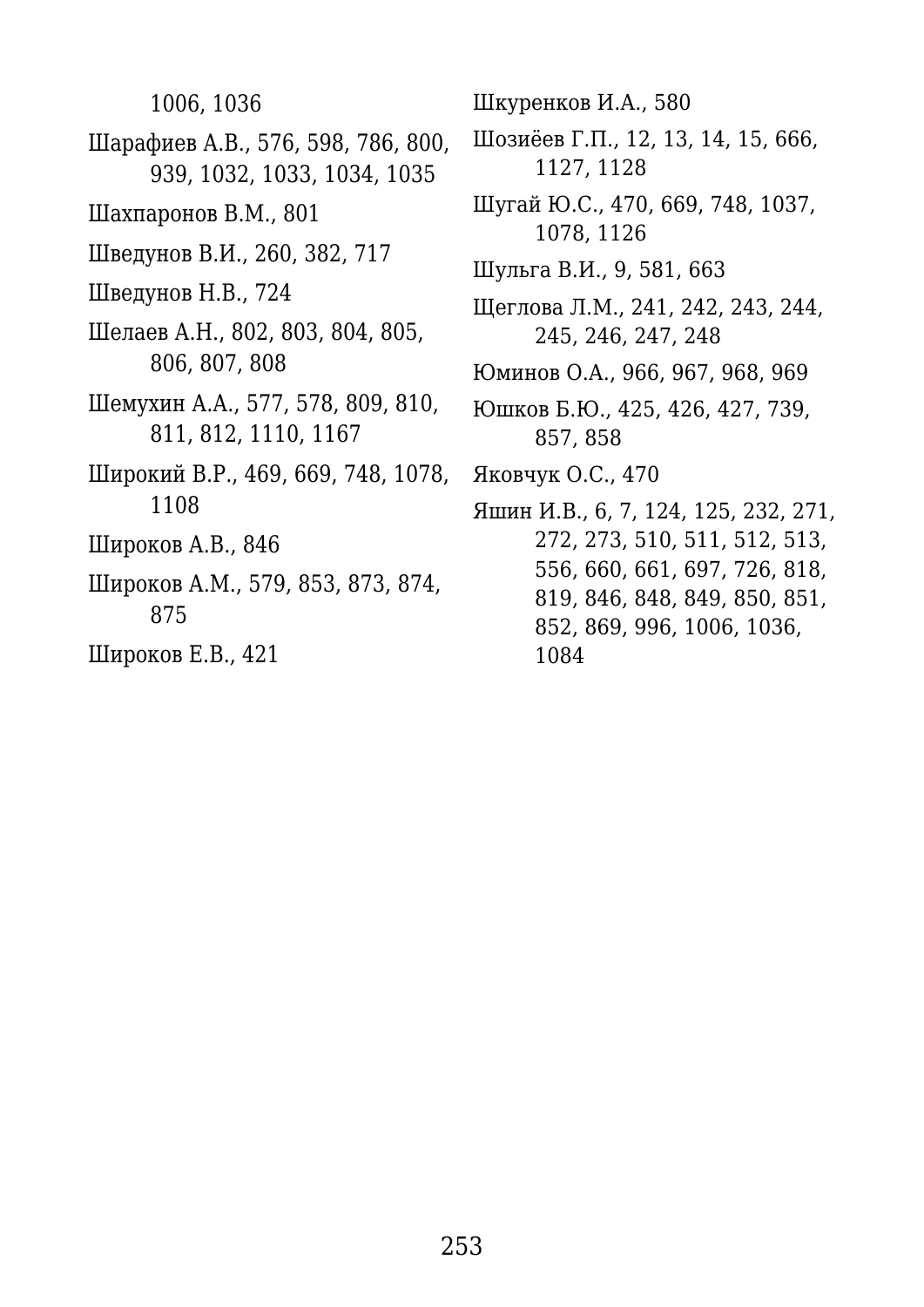## **Журнальный указатель**

- 11th European Conference on Applied Superconductivity, EU-CAS 2013: Abstract Book,September 15-19, Genova, Italy, 947, 1034, 1035
- 11th European Conference on Atoms, Molecules and Photons (ECAMP11) 24-28 June 2013, Aarhus, Denmark, Abstracts, 985, 1020, 1021
- 11th European Conference on Atoms, Molecules and Photons (ECAMP11) 24-28 June 2013, Aarhus, Denmark, Program, 989
- 11th International Conference on Pattern Recognition and Image Analysis: New Information Technologies (PRI-A-11-2003). Samara, September 23-28, 2013. Conference Proceedings, 832
- 12-я Вероссийская с международным участием научно-техническая конференция "Быстрозакаленные материалы и покрытия", 894
- 13 марта 2013, НИИЯФ МГУ,
- 14-th International Superconductive Electronics Conference, Conference Program, Abstracts

and Papers, July 7-11, Cambridge, Massachusetts, 945, 946, 1032, 1033

- 14th European conference on solid state chemistry (ECSSC14), July 7-10, 2013, Bordeaux, 1066
- 19 Международная научно-техническая конференция студентов и аспирантов «Радиотехника, электроника и энергетика». Тезисы докладов в 4–х томах, 1122
- 19th Meeting of the European Association for red cell research, 1131
- 25th International Nuclear Physics Conference (INPC 2013), Firenze (Italy), 2-7 June 2013. Book of Abstracts, 979, 980, 981, 982, 983, 984
- 38th International Conference on Vacuum Ultraviolet and X-ray Physics (VUVX-2013), July 12-19, 2013, Hefei, China; Book of Abstracts, 987
- 4-8 February 2013, Bern, Switzerland, 1141
- 63d International conference "NU-CLEUS 2013" Fundamental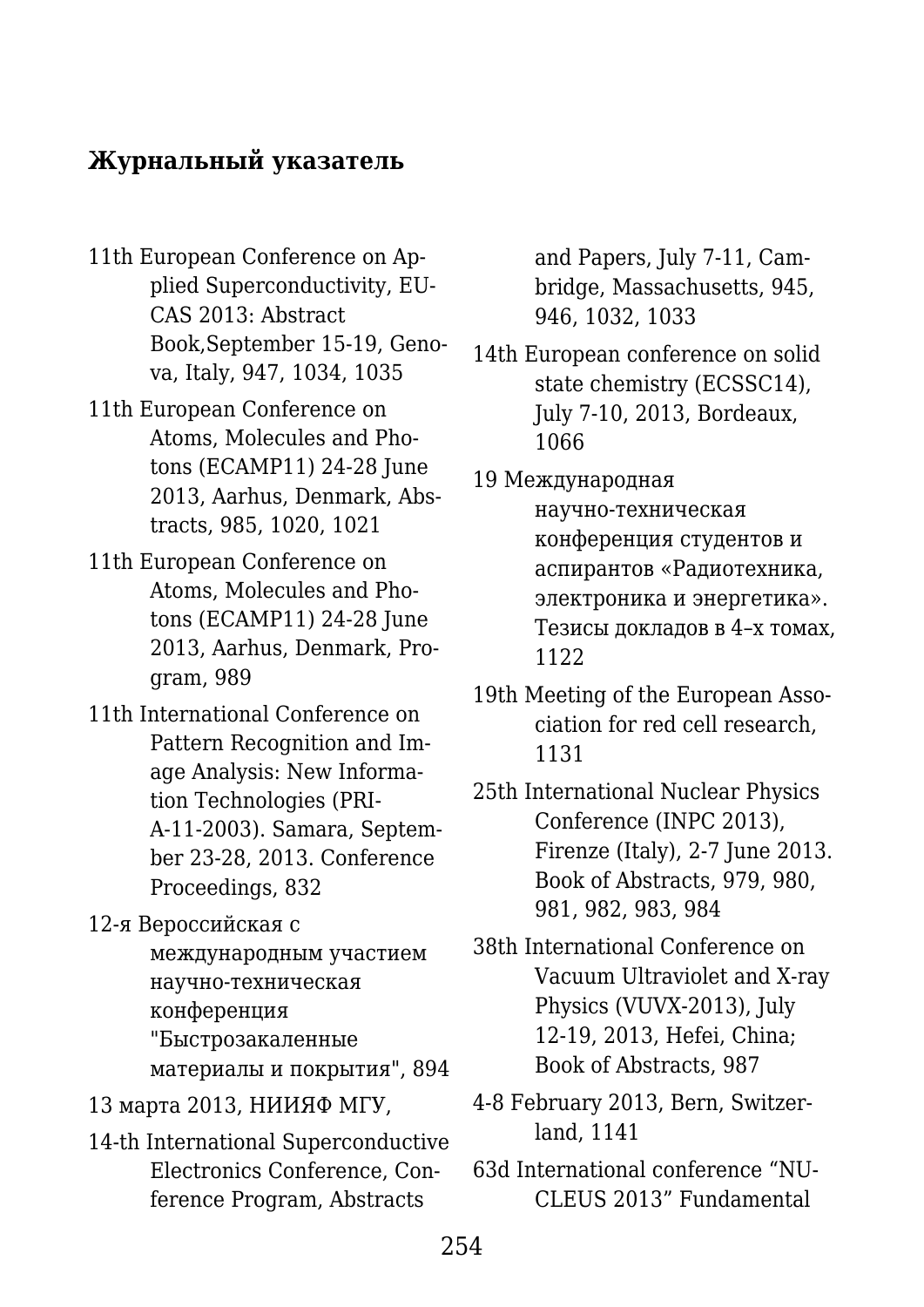problems of nuclear physics, atomic power engineering and nuclear technologies. Moscow, October 08–12, 2013, 952, 955, 956, 957, 961, 968, 971, 972, 973

- 8-th International Conference on Vortex Matter in Nanostructured Superconductors, Rhodes (Greece) 21-26 September, Abstract Book, 949, 1024
- 8-ая ежегодная конференция "Физика плазмы в Солнечной системе", 4-8 февраля 2013 г., ИКИ РАН. Сборник тезисов, 1068, 1073, 1074, 1075, 1076, 1078, 1085, 1092, 1093, 1094, 1095, 1097, 1098, 1099, 1103, 1117, 1118, 1119, 1126
- AGU Meeting of the Americas Abstracts, 1011
- AIP Conference Proceedings, 432, 635
- Abstr. of The 8th General Meeting of ACCMS-VO (Asian Consortium on Computational Material Science – Virtual Organisation), IMR, Tohoku, 1022, 1047, 1048
- Abstract Book Tenth European Space Weather Week, 18-22 November 2013, Antwerp, Belgium, 994
- Abstract Book. International Living with the Star Workshop, June

24-28, Irkutsk, Russia, 995

- Abstract CD of meeting on Solar Wind Turbulence, Kennebunkport, June 4-7, 1027, 1028, 1029
- Abstract Volume 12th Scientific Assembly International Association of Geomagnetism and Aeronomy (IAGA -2013 meeting), 944, 1067
- Abstract book of XIII symposium "Criogenic Nanosensors", Bjorkliden, Sweden 2013, 1003
- Abstracts of 2013 Fall Meeting. AGU. 9-13 December 2013, 964, 1012, 1013
- Abstracts of 3rd Joint German-Russian Workshop – "XUV Photoionization Phenomena of Dilute Species", 986, 991
- Abstracts of AGU Chapmen Conference on Fundamental Properties and Processes of Magnetotails, 941, 993, 1026
- Abstracts of ICAME-2013, International conference on the applications of Mossbauer effect,Opatija, Croatia, 1-6 Sept.2013, 977
- Abstracts of International Conference "Functional Materials" ICFM'2013 September 29 - October 5, 2013. Ukraine, Crimea, Yalta, Haspra, 1044

Abstracts of congress "Biotechnolo-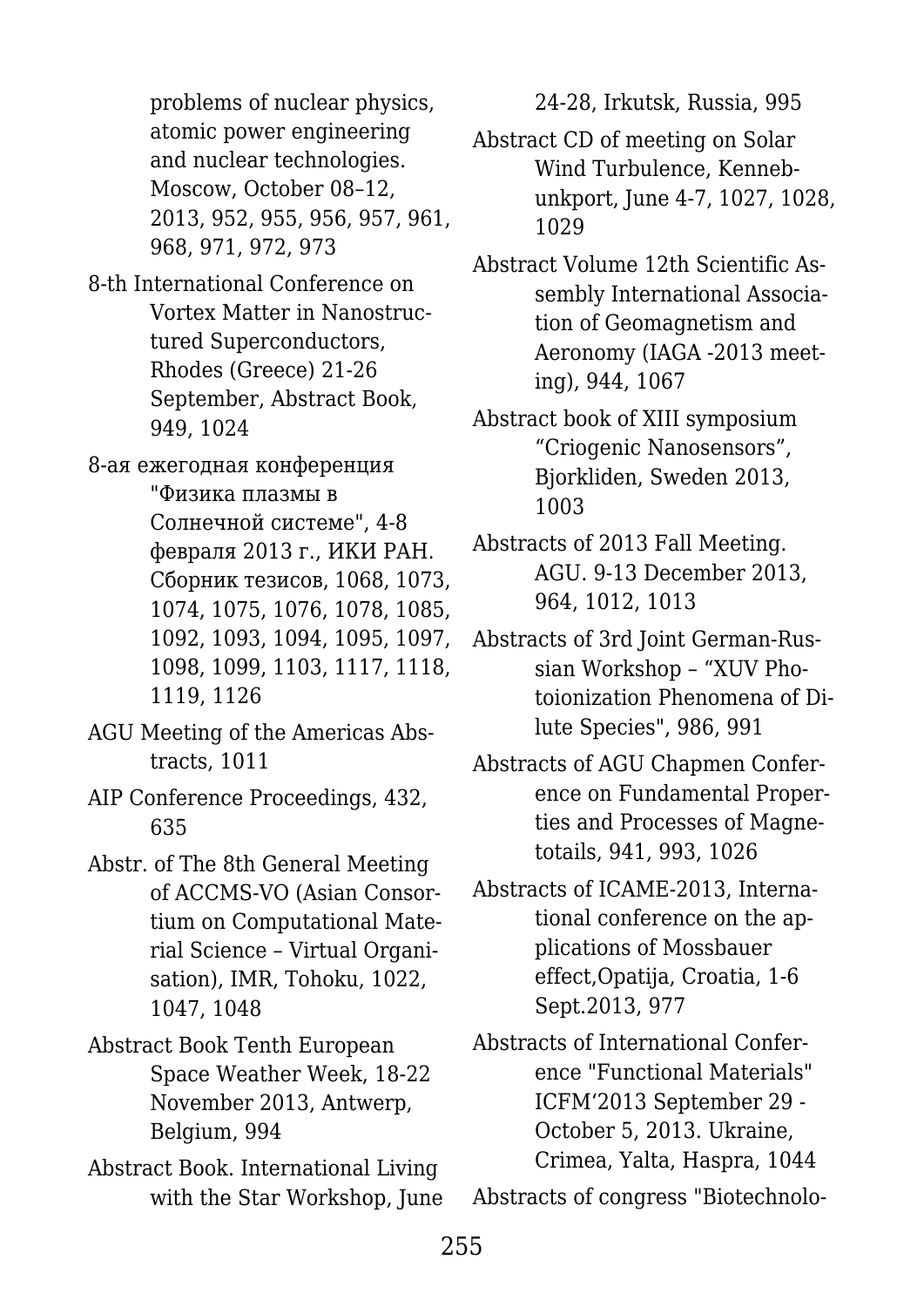gy: State of the art and prospects of development", March 19-22, 2013, 1023

- Acta Physica Polonica B, Proceedings Supplement, 23, 519
- Acta naturae, 377
- Advances in Astronomy, 425, 436
- Advances in Space Research, 392
- American Journal of Physical Chemistry, 521
- Annales Geophysicae, 32, 496
- Annals of Physics, 613
- Applied Physics A, 406
- Applied Physics Letters, 27, 389, 405, 563
- Applied Surface Science, 225
- ArXiv e-prints, 1127, 1128, 1130, 1133
- ArXiv.org e-Print, 1137, 1142
- Astronomy Reports, 652
- Astronomy and Astrophysics, 398
- Astroparticle Physics, 227, 232, 272, 610
- Astrophysical Journal, 400, 472
- Atmospheric Chemistry and Physics, 548
- Atmospheric Environment, 547
- Beilstein journal of nanotechnology, 552
- Biophysics, 483, 524
- Book of Abstract of Joint European Magnetic Symposia (JEM-S-2013), 25-30 August 2013,

Rhodes, Greece, p. 254, 998, 1031

- Book of Abstracts of International Nuclear Physics Conference INPC2013 (2-7 June 2013, Firenze, Italy), 966, 967, 969
- Book of Abstracts of V Euro-Asian Symposium "Trends in MAGnetism", Vladivostok, Russia, September 15-21, 2013, 965
- Book of Abstracts of the 13th International Conference on Meson-Nucleon Physics and the Structure of the Nucleon (MENU 2013), 1016
- Book of Abstracts of the 22nd European Conference on Few-- Body Problems in Physics, 1017
- Book of Abstracts, XXVIII International Conference on Photonic, Electronic and Atomic Collisions, 951, 999, 1000, 1001, 1009, 1018, 1019
- Book of Abstracts, IC-MSQUARE, International Conference on Mathematical Modeling in Physical Sciences, 543
- Book of Abstracts, International Symposium on (e, 2e), Double Photoionization and Related Topics & the 17th International Symposium on Polarization and Correlation in Electronic and Atomic Collisions, 1002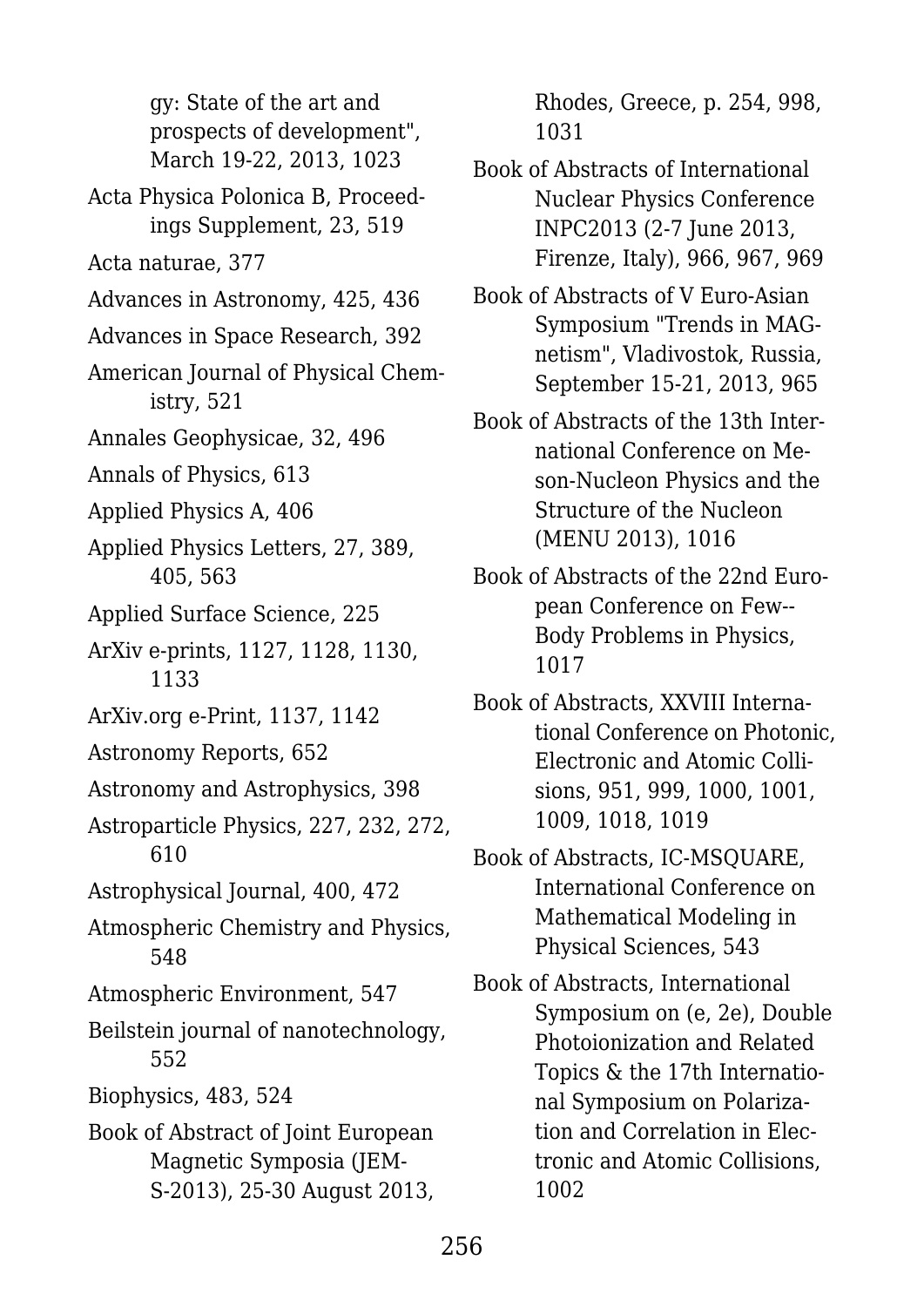Book of abstracts of the 12th International Conference on Inorganic Scintillators and their Applications (SCINT 2013), 15–19 April, 2013, Shanghai, China, 1005, 1038, 1052, 1053, 1054, 1055, 1056, 1057

Book of abstracts of the 3rd International Workshop on Radiopure Scintillators RPSCIN-T2013, September 17-20, 2013, Kiev, Ukraine, 1039

Book of abstracts of the Fourth International Workshop on Advanced Spectroscopy and Optical Materials (IWASOM2013), July 14-19, 2013, Gdansk, Poland, 1041

Book of abstracts of the International conference on Advanced Scintillation Materials AS-M2013, September 23-27, 2013, Kharkov, Ukraine, 1030, 1042, 1058, 1059, 1060, 1061, 1062, 1063, 1064

Book of abstracts of the International conference on Functional Materials and Nanotechnologies (FMNT 2013), 21-24 April, 2013, Tartu, Estonia, 1004, 1040, 1043

Bulletin of the American Physical Society, 66th Annual Gaseous Electronics Conference, 437, 438

Central European Journal of Physics, 618

Chemical Physics, 408

Chemical Physics Letters, 20

Chinese Journal of Luminescence, 276

Classical and Quantum Gravity, 549

Communications in Nonlinear Science and Numerical Simulation, 614

Computer Physics Communications, 560, 586, 654

Contr. Papers of 4th Int. Conf. on the Physics of Dusty and Burning Plasmas "Dusty Plasmas in Applications, 867

Cosmic Magnetic Fields: Legacy of A.B. Severny, International Symposium, Nauchny, Crimea, September 2–6, 2013, 940, 974, 975, 976

Diamond and Related Materials, 533

E-print archive, 856

EAS Publications Series, 7

ECS Journal of Solid State Science and Technology, 467

ECS Solid State Letters, 466

EGU General Assembly 2013, held 7-12 April, 2013 in Vienna, Austria, id. EGU2013-3116, 04/2013, COPERNICUS, 1139, 1140, 1143

Eplasty, 391

Eprint arXiv, 1144

European Biophysics Journal, 565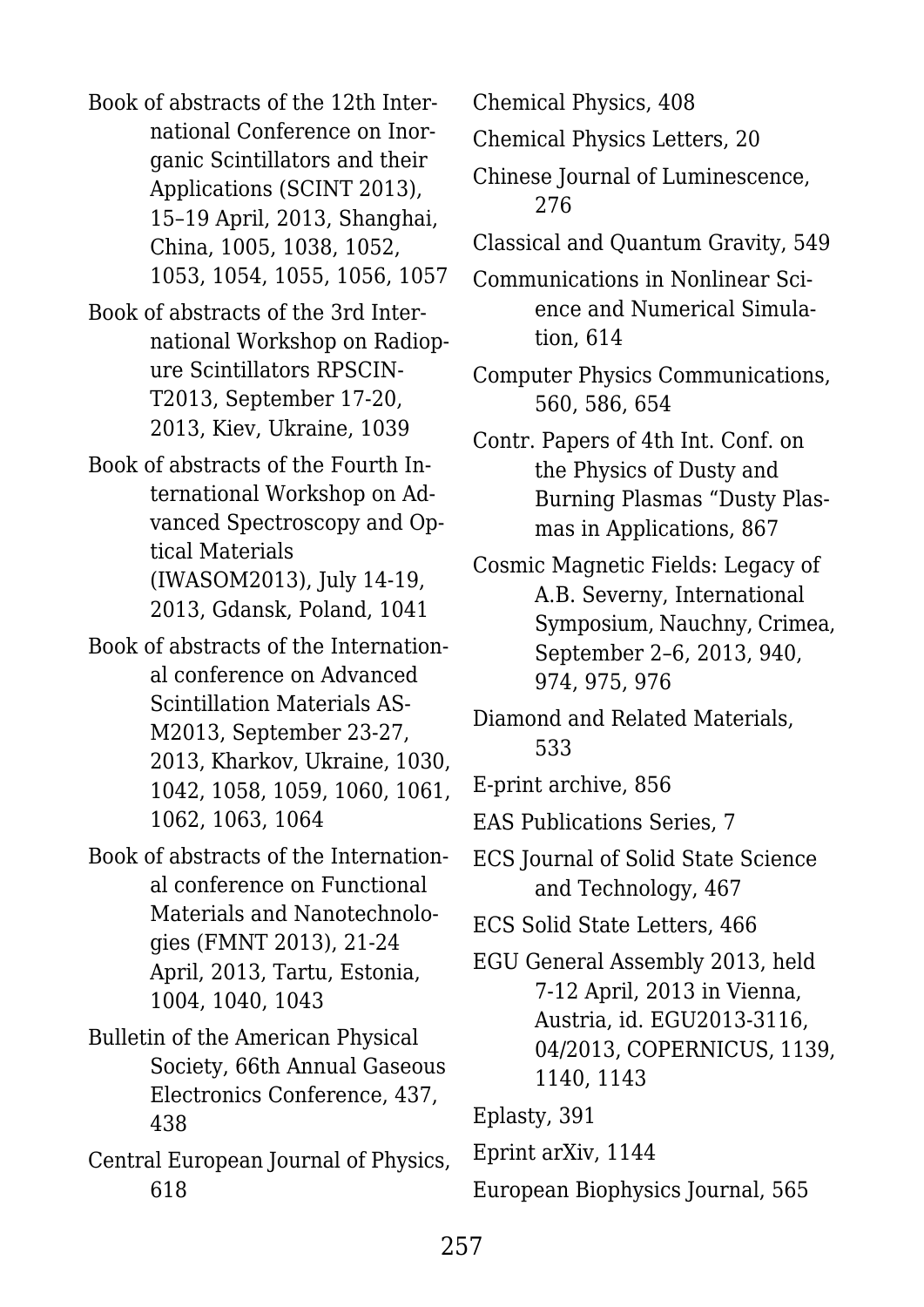European Physical Journal A, 186, 365, 367, 628

- European Physical Journal B, 403
- European Physical Journal C, 39, 41, 47, 50, 52, 61, 77, 88, 106, 107, 111, 118, 153, 155, 173, 246, 288, 290, 298, 301, 302, 315, 321, 329, 332, 335, 337, 341, 353, 443, 658
- European Physical Journal: Special Topics, 615
- European Planetary Science Congress 2013, 1129, 1136
- European Space Agency, (Special Publication) ESA SP, 861, 863, 864, 865, 888
- FEBS Journal, 554, 555
- Few-Body Systems, 184, 417, 527
- Few-Body Systems online, 183
- Fifth Earth-Sun Exploration Conference, disk of abstract, 943
- GR20/Amaldi10 Abstract Book, 1065
- Gamma-ray Bursts: 15 Years of GRB Afterglows – Progenitors, Environments and Host Galaxies from the Nearby to the Early Universe, 819, 848, 849, 850, 851, 852, 869, 880, 881
- Geomagnetism and Aeronomy, 747
- Geophysical Research Abstracts, 1010
- Geophysical Research Letters, 497
- Glass Physics and Chemistry, 226,

578

- Helium: Occurrence, application and biological effects, 882
- Herald of the Russian Academy of Sciences, 503
- High Energy Chemistry, 520, 523
- Horizons in World Physics, 820
- IASEN2013 The first International African Symposium on Exotic Nuclei Programme and Book of abstracts, 962
- ICONO/ LAT 2013, June 18-22, Moscow, Russia, 877
- IEEE Transactions on Applied Superconductivity, 26, 388, 598
- III International Workshop "Medical physics – the current status, problems, the way of development. Innovation technologies". Workshop proceedings , Kyiv, Ukraine, 898, 902, 935
- INSPIRE, 825
- INTERNATIONAL CONFERENCE «FRONTIERS OF NONLIN-EAR PHYSICS», Nizhny Novgorod – Yelabuga – Nizhny Novgorod, Russia, July 28 – August 2, 2013, 860
- IOSR Journal of Pharmacy, 522
- IV International Symposium on Interaction of Radiation with Matter (INRAM2013), Faculty of Sciences of the Autonomous University of Mexico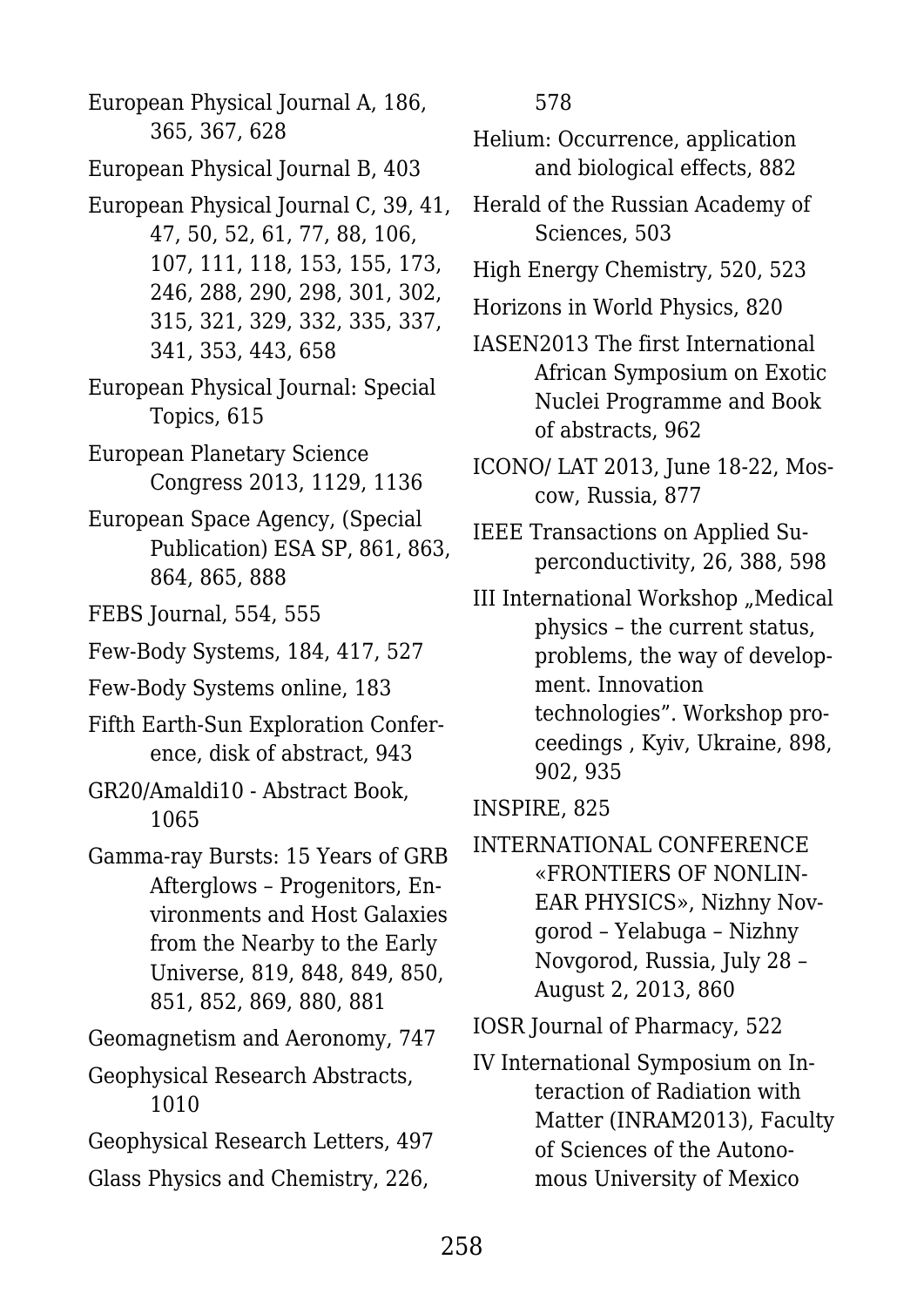State (Toluca, State of Mexico, Mexico), 970

- Inorganic Materials: Applied Research, 487, 489
- Instruments and Experimental Techniques, 30, 430
- International Conference on Coherent and Nonlinear Optics, Lasers, Applications and Technologies ICONO/LAT 2013 (Moscow, Russia; June 18-22, 2013), Program, 959, 990
- International Conference on Lasers, Applications and Technologies (LAT-2013), June 18-22, 2013, Absracts, 963
- International Journal of Modern Physics A, 18, 19, 378, 475
- International Journal of Modern Physics B, 612
- International Symposium on Interaction of Radiation with Matter, 978
- International Workshop "Dzyaloshinskii-Moriya Interactions.Exotical spin structures.(DMI 2013)".May 28- June 1, 2013,Veliky Novgorod.Abstracts, 1046
- International conference on Computational modelling of nanostructured materials, Frankfurt am Main, Germany, September 2013, 1008
- International conference

"Organometallic and Coordination Chemistry: Fundamental and Applied Aspects", 2013, N. Novgorod, Russia, 823

- JETP Letters, 25, 189, 223, 390, 595
- Journal of Alloys and Compounds, 240, 404, 532, 603, 619
- Journal of Analytical Chemistry, 261
- Journal of Applied Physics, 564, 641
- Journal of Chemical Physics, 187
- Journal of Cosmology and Astroparticle Physics, 550, 561
- Journal of Experimental and Theoretical Physics, 648
- Journal of Experimental and Theoretical Physics Letters (JETP Letters), 401
- Journal of Geophysical Research, 5, 252, 255, 271, 457, 459, 607, 645
- Journal of High Energy Physics, 12, 13, 15, 33, 36, 43, 44, 45, 46, 54, 55, 60, 62, 67, 68, 71, 72, 73, 85, 89, 99, 101, 109, 112, 116, 117, 130, 144, 146, 156, 158, 165, 167, 168, 170, 175, 176, 177, 229, 242, 243, 244, 245, 285, 287, 299, 300, 310, 311, 314, 317, 325, 326, 334, 339, 343, 349, 350, 352, 354, 422, 435, 562, 584, 585, 587, 589

Journal of Instrumentation, 64, 65, 103, 230, 231, 345, 346, 421,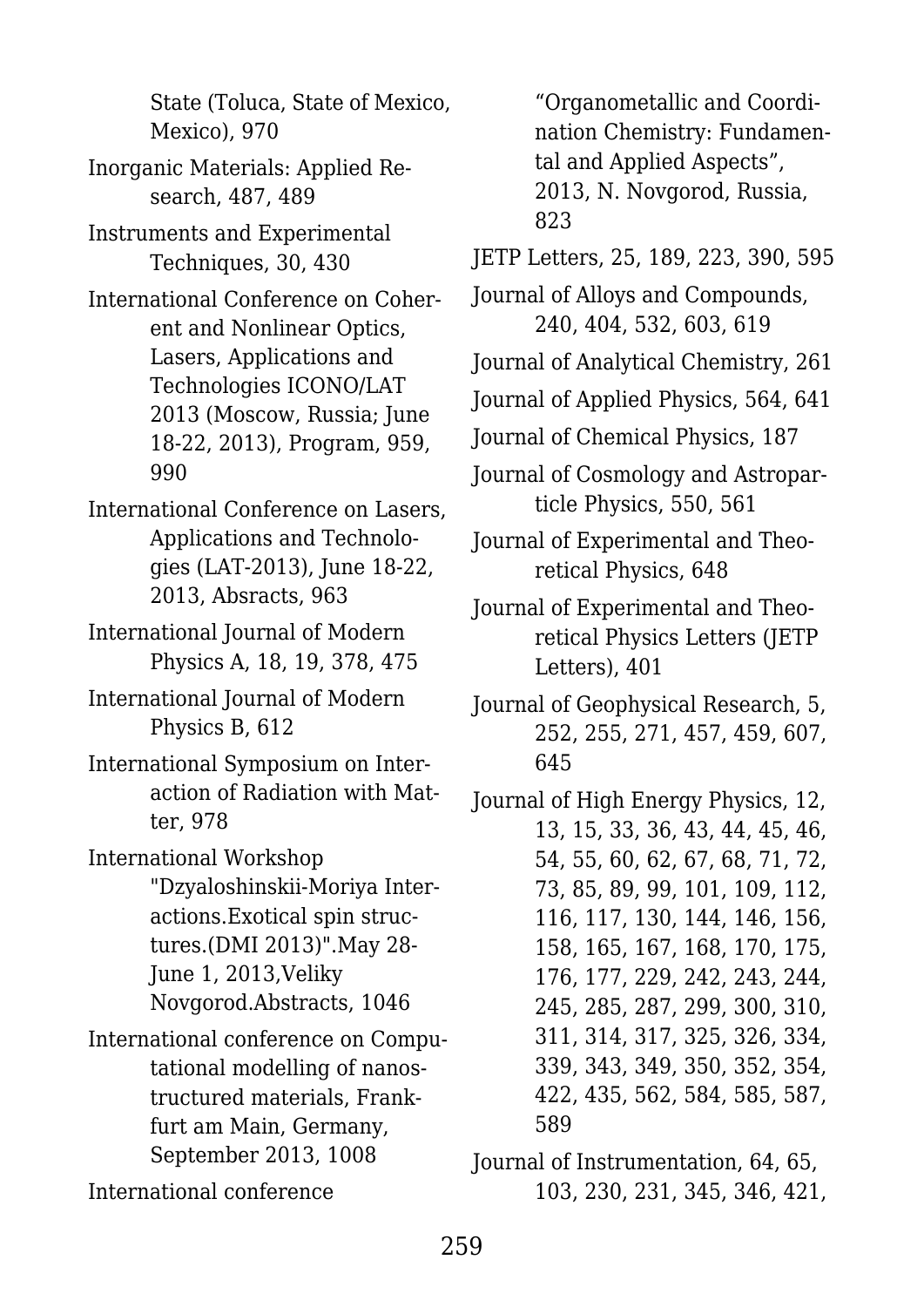511

- Journal of Interconnection Networks, 250
- Journal of Luminescence, 275, 471
- Journal of Mathematical Physics, 611
- Journal of Nuclear Materials, 420
- Journal of Physical Chemistry Letters, 640
- Journal of Physics, 16, 17
- Journal of Physics B: Atomic, Molecular and Optical Physics, 372, 385, 429, 538, 573, 574, 575
- Journal of Physics Condensed Matter, 557, 558, 639
- Journal of Physics D Applied Physics, 544, 545
- Journal of Physics G, 132
- Journal of Physics: Conference Series, 191, 236, 238, 239, 254, 264, 270, 280, 281, 355, 384, 393, 395, 412, 413, 426, 431, 463, 473, 494, 498, 514, 515, 517, 518, 528, 536, 609, 650, 653
- Journal of Physics: Conference Series 409 (2013) 012204, 23rd European Cosmic Ray Symposium (and 32nd Russian Cosmic Ray Conference, 884
- Journal of Plasma and Fusion Research SERIES, 382
- Journal of Superconductivity and Novel Magnetism, 386
- Journal of Surface Investigation.

X-ray, Synchrotron and Neutron Techniques, 9, 123, 221, 222, 418, 419, 491, 492, 529, 530, 531, 577

- Journal of the Physical Society of Japan, 224
- Kardiologiya, 274
- L.Iliadis, H.Papadopoulos, and C.- Jayne (Eds.): EANN-2013, Part 1, 1132
- LOW RADIOACTIVITY TECH-NIQUES 2013 (LRT 2013): Proceedings of the IV International Workshop in Low Radioactivity Techniques, 828
- LVII international conference on nuclear physics, 826
- LXIII Meeting on nuclear spectroscopy and nuclear structure. LXIII international conference NUCLEUS 2013. Fundamental problems of nuclear physics and atomic power engineering (Moscow, MEPhi, October 8 – 12, 2013). Book of abstracts, 953, 954, 958, 1007, 1014, 1045, 1049, 1050
- Langmuir : the ACS journal of surfaces and colloids, 407
- Laser Physics, 190
- Laser Physics Letters, 537, 571, 622, 624
- MAGNET 2OI3 III Convegno Nazionale di Magnetismo Napoli 20-22 Febbruío Conference Program and Book of Abs-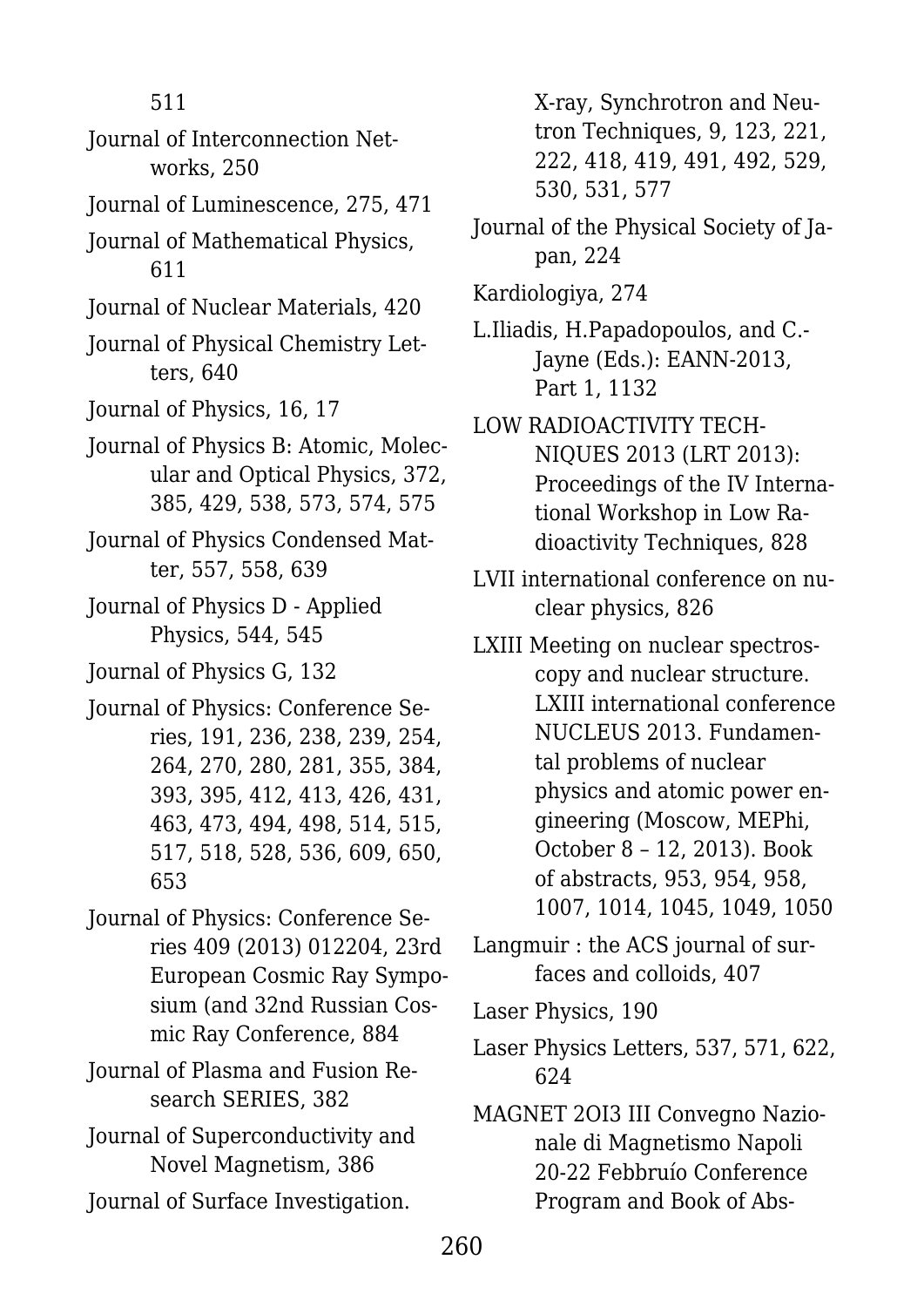tracts, 997

- MRS Online Proceedings Library, 847
- Materials Research Bulletin, 604
- Materials Science and Engineering A, 488
- Mechanics of the Magnetospheric System and Effects on the Polar Regions, conference Disk of abstract, 942
- Modern Physics Letters A, 513, 583
- Monthly Notices of the Royal Astronomical Society, 397
- Moscow University Physics Bulletin, Physics and Astronomy, 249, 379, 380, 410, 411, 460, 469, 606
- Multi-scale modelling from first principles, Platja d'Aro, Spain, September 2013, 1146
- NANO-2013 Knowledge Society: mutual influence and interference of science and society, 13-16 September 2013, Program and Abstract Book, 948
- Nanomechanics Science and Technology: An International Journal, 485, 486
- Nanotechnologies in Russia, 570
- Nature Physics, 257
- NeuroQuantology, 482
- New Journal of Physics, 162, 194, 320, 336, 338, 368, 512
- Nonlinear Dynamics, 617
- Nuclear Instruments and Methods in Physics Research, Section A: Accelerators, Spectrometers, Detectors and Associated Equipment, 124, 125, 424, 499, 500, 556
- Nuclear Instruments and Methods in Physics Research, Section B: Beam Interactions with Materials and Atoms, 10, 11, 233, 581
- Nuclear Physics B, 21, 22, 126, 135, 139, 159, 241, 247, 351, 484
- Nuclear Theory in the Supercomputing Era (NTSE-2012): International Workshop. Proceedings.(Khabarovsk, June 18-22, 2012), 824, 853, 874, 875
- Open Journal of Biochemistry, 525
- Optical Materials, 601
- Optical Memory and Neural Networks (Information Optics), 253
- Optics Express, 510, 534
- Optics and Spectroscopy (English translation of Optika i Spektroskopiya), 188
- PHYSICA SCRIPTA T, 8
- PRL, 1147
- PROBLEMS OF ATOMIC SCIENCE AND TECHNOLOGY, 600
- Particle Physics at the Tercentenary of Mikhail Lomonosov. Proceedings of the Fifteenth Lo-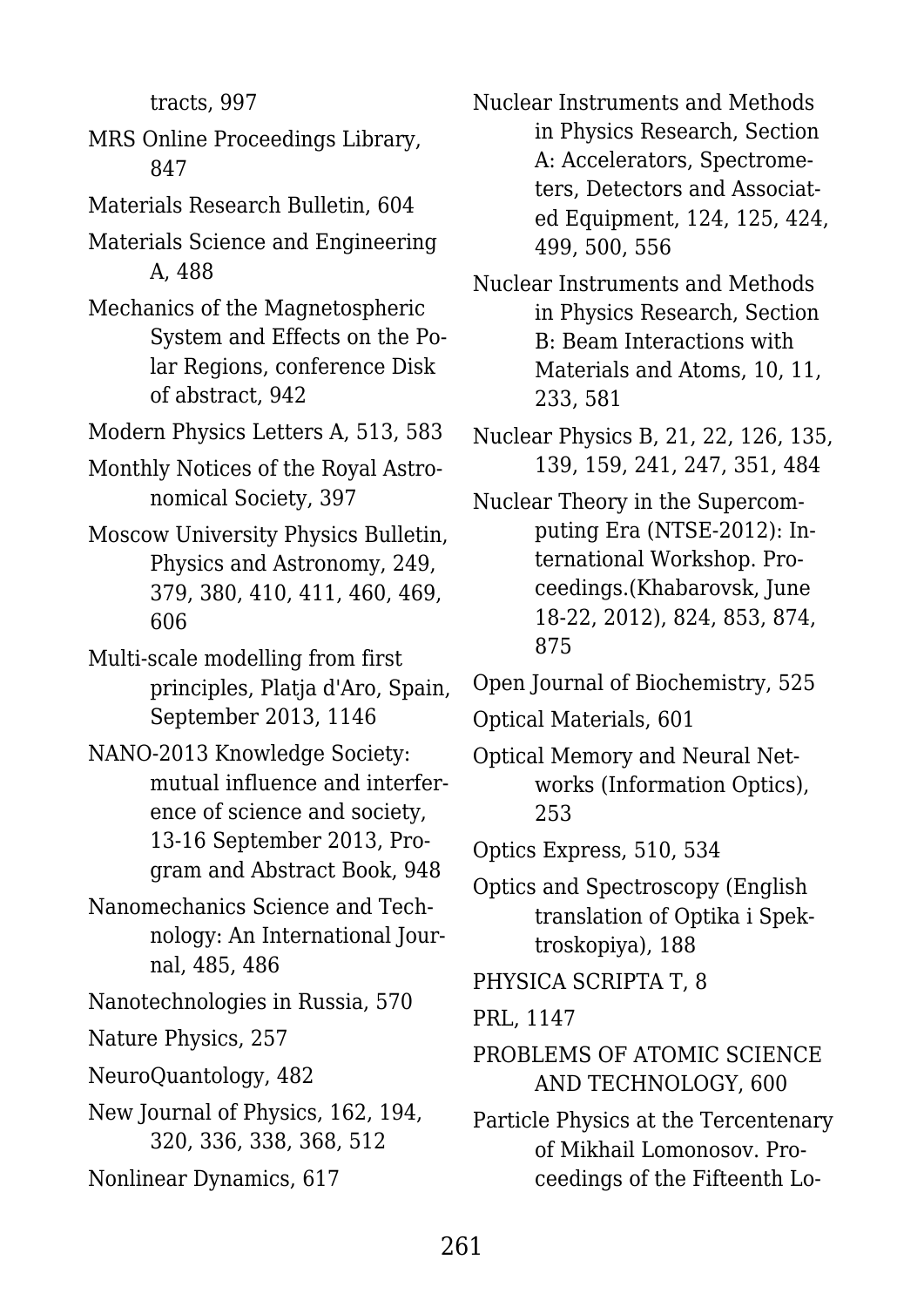monosov Conference on Elementary Particle Physics, Moscow, Russia, 18–24 August, 2011, 870

Physica Status Solidi (a), 636

Physica Status Solidi (b), 620

- Physical Review A Atomic, Molecular, and Optical Physics, 369, 370, 371, 428, 535, 539, 541, 542
- Physical Review B Condensed Matter and Materials Physics, 28, 423, 572, 655, 657
- Physical Review C Nuclear Physics, 121, 182, 185, 259, 358, 360, 361, 362, 364, 366, 448, 449, 526, 596, 629
- Physical Review D Particles, Fields, Gravitation and Cosmology, 37, 42, 79, 80, 83, 84, 90, 91, 94, 96, 110, 113, 115, 131, 134, 137, 140, 141, 145, 147, 157, 161, 164, 174, 178, 193, 195, 196, 199, 202, 203, 204, 205, 206, 207, 208, 209, 210, 211, 212, 214, 216, 218, 219, 228, 248, 289, 291, 307, 312, 316, 322, 323, 324, 333, 342, 344, 347, 374, 433, 434, 439, 468, 501, 559, 588, 591, 592, 626, 642
- Physical Review E Statistical, Nonlinear, and Soft Matter Physics, 597
- Physical Review Letters, 35, 38, 48, 56, 58, 75, 76, 82, 95, 102,
- 120, 127, 128, 129, 133, 138, 148, 150, 151, 154, 163, 171, 172, 198, 215, 282, 286, 297, 304, 328, 359, 373, 441, 446, 454, 455, 456, 590, 621, 656
- Physics Letters, Section A: General, Atomic and Solid State Physics, 478, 479, 480, 481, 490, 605

Physics Letters, Section B: Nuclear, Elementary Particle and High-Energy Physics, 34, 40, 49, 51, 53, 57, 59, 63, 66, 69, 70, 74, 78, 81, 86, 87, 92, 93, 97, 98, 100, 104, 105, 108, 114, 119, 136, 142, 143, 149, 152, 160, 166, 169, 197, 200, 201, 213, 217, 220, 283, 284, 292, 293, 294, 295, 296, 303, 305, 306, 308, 309, 313, 318, 319, 327, 330, 331, 340, 348, 363, 440, 442, 444, 445, 447, 450, 451, 452, 453, 593, 594, 630, 631

Physics Uspekhi, 462, 504

Physics of Extreme States of Matter, 866

Physics of Atomic Nuclei, 29, 179, 181, 235, 266, 269, 381, 394, 416, 474, 477, 540, 637, 643

- Physics of Particles and Nuclei, 14
- Physics of Particles and Nuclei Letters, 476, 731

Physics of Plasmas, 458, 616

Physics of Wave Phenomena, 576

Physics of the Solid State, 402, 602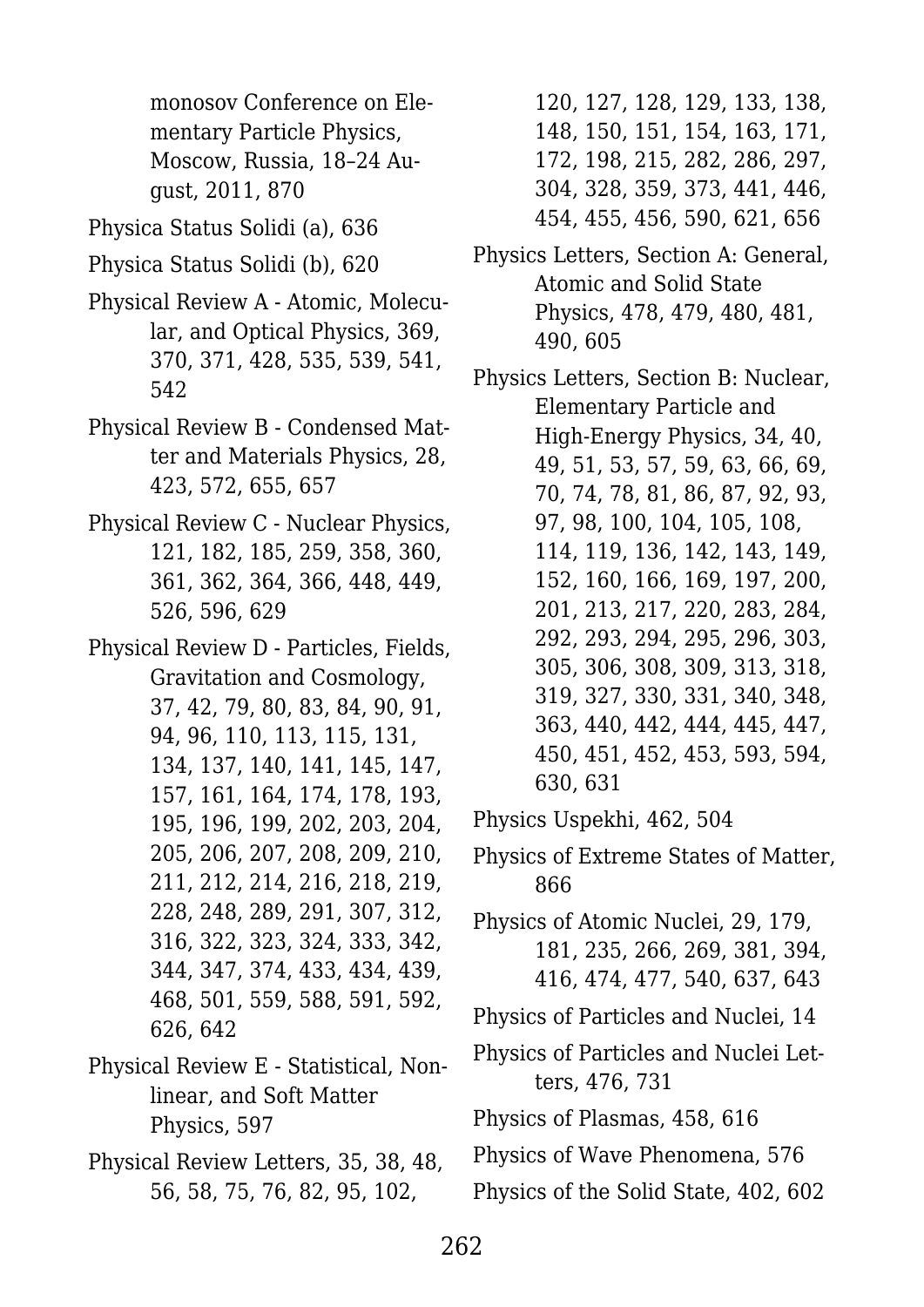Physics, Chemistry and Applications of Nanostructures Proceedings of International Conference Nanomeeting, 28 – 31 May 2013, 854

Planetary and Space Science, 31

Plasma Physics Reports, 461, 546

Plasma Sources Science and Technology, 580

- Polyhedron, 277, 651
- Proc. SPIE 8700, , International Conference Micro- and Nano-- Electronics 2012, 878
- Proc. of the XXth International Workshop on High Energy Physics and Quantum Field Theory (QFTHEP2011), 833, 834
- Proceeding of 33 rd International Cosmic Ray Conference (ICR-C2013), 2-9 July 2013, Rio de Janeiro, Brazil, 818, 821, 822, 830, 836, 837, 838, 839, 876, 889
- Proceeding of the International Conference "Space Weather Effects on Humans: in Space and on Earth", SRI, 845
- Proceedings 28th European Photovoltaic Solar Energy Conference, 827, 885, 886, 887
- Proceedings of Applications of Computer Algebra 2013 (ACA2013, Malaga, Spain, July 2-6, 2013), ed. by J.L.G. Garcia et al, 258

Proceedings of Science, 632

Proceedings of the 15th International Workshop "Computer Algebra in Scientific Computing" (CASC 2013), 835

Proceedings of the 61st ASMS Conference on Mass Spectrometry, 871

Proceedings of the XIII International Seminar on Electromagnetic Interactions of Nuclei (Moscow, September 20 – 23, 2012), 844

Program and Abstracts of International Conference on Nuclear Data for Science and Technology, New York, USA, 04 – 08 March 2013. URL: http://www.bnl.gov/nd2013/fil es/pdf/ND2013-ProgramAbstracts.pdf, 992, 1015

Program and abstracts of international conference of young scientists and post-graduates; Uzhhorod, Ukraine; May 20-23, 2013, 1089, 1124

Protection of Materials and Structures From the Space Environment, 862

Quantum Electronics, 192, 623

RSC advances, 1145

Radiation Effects and Defects in Solids, 122

Russian Microelectronics, 553

Saratov Fall Meeting 2012: Optical Technologies in Biophysics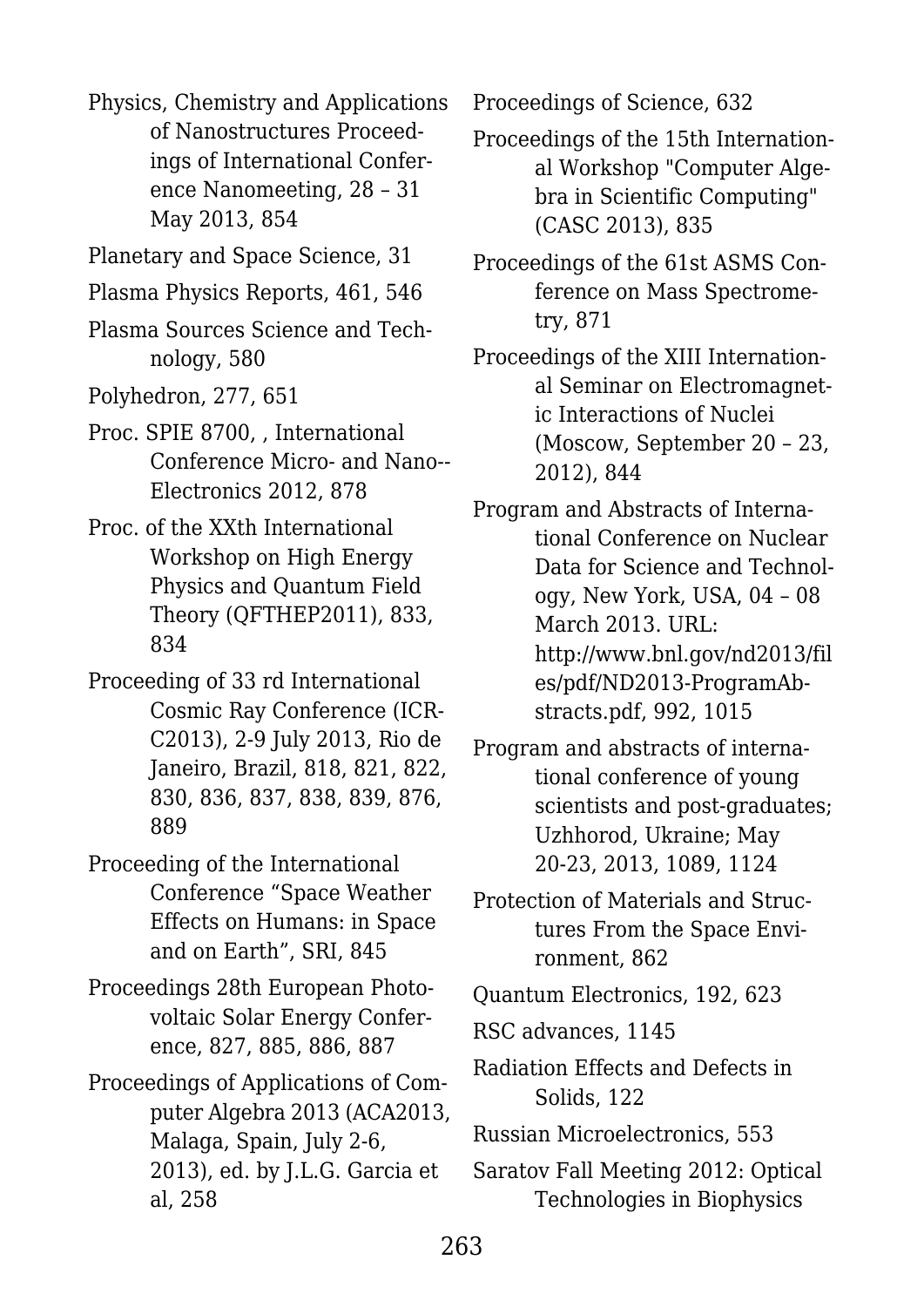and Medicine; and Laser Physics and Photonics XIV (eds. Tuchin V.V., et al), 855

Science, 646

Scientific reports, 415

Semiconductors, 634

Solar Energy, 633

Solar Physics, 399

Solar System Research, 470, 502, 599, 644

- Solar and Astrophysical Dynamos and Magnetic Activity, Proc. IAU Symposium No. 294, 840, 841, 842
- Superconductor Science and Technology, 24

Symmetries and Groups in Contemporary Physics, 883

THUNDERSTORM & ELEMEN-TARY PARTICLE ACCELERA-TION. Abstracts, 996, 1006, 1036

Technical Physics Letters, 465

Terrestrial, Atmospheric and Oceanic Sciences, 251

Terrestrial, Atmospheric and Oceanic Sciences (TAO): a special issue, 608

The 10th Conference on Lasers and Electro-Optics Rim, and The 18th OptoElectronics and Communications Conference / Photonics in Switching 2013 (CLEO-PR & OECC/PS 2013), Kyoto, Japan, June 30–July 4,

2013, 988

The 2nd Workshop on Intense Field- -Short Wavelength Atomic and Molecular Processes (ISWAMP-2), Xi'an, China (July 20-22, 2013), Book of Abstracts, 960

The 4th Asian Nuclear Reaction Database Development Workshop al-Faraby Kazakh National University (Almaty, October 23 – 25, 2013). Program and abstracts, 1051

- The Astronomer's Telegram, 505, 506, 507, 508, 509
- The Astrophysical Journal, 566
- The Coronas-f space mission, Astrophysics and Space dcience libraary, 857, 858
- The Journal of chemical physics, 627

The Sun: active and quiet – 2013, International Workshop on Solar Physics, December 16 – 20, 2013, 1037

The Universe Evolution: Astrophysical and Nuclear Aspects. Ed. by I. Strakovsky and L. Blokhintsev, 1

Theoretical and Mathematical Physics, 551, 625

Tруды XIII международного семинара по электромагнитным взаимодействиям ядер ЭМИН-2012, 873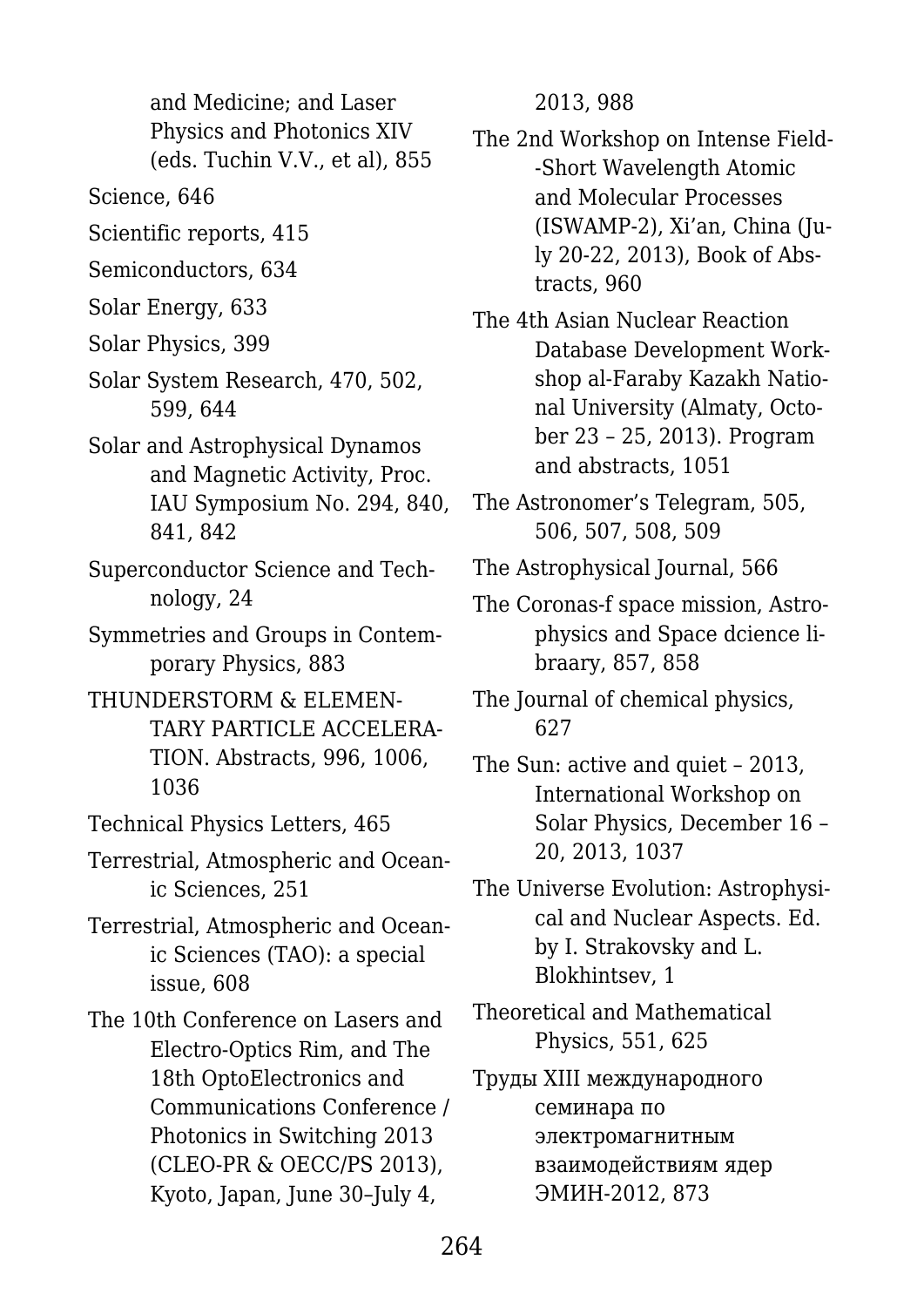UHECR 2012 - INTERNATIONAL SYMPOSIUM ON FUTURE DIRECTIONS IN UHECR PHYSICS, 846

- Ultrasonics: Theory, Techniques and Practical Applications, 843
- Universal Journal of Physics and Application, 376

V Euro-Asian Symposium "Trends in MAGnetism": Nanomagnetism (EASTMAG-2013), 15th-21st September 2013, 1025

- VI международная конференция «Солнечно-земные связи и физика предвестников землетрясений», 9 - 13 сентября 2013, п. Паратунка, Елизовсий р-н, Камчатка, Институт космофизических исследований и распространения радиоволн ДВО РАН, 1100
- VII Московский международный конгресс, "Биотехнология: состояние и перспективы развития Москва, 19-22 марта 2013 г. Материалы Конгресса, 926

Vacuum, 262

WDS'13 Proceedings of Contributed Papers: Part II – Physics of Plasmas and Ionized (eds. J. Safrankova and J. Pavlu), 872

Week of Doctoral Students, abstract, 950

- XI Всероссийская научная конференция "Нейрокомпьютеры и их применение". Тезисы докладов, 1090, 1109
- XI Международная конференция «Новые идеи в науках о Земле». Доклады, 911, 913
- XX International Seminar on Interaction of Neutrons with Nuclei:Alushta. Ukraine, 829
- XX International Workshop on Deep-Inelastic Scattering and Related Subjects, 859
- XXVIII International Conference on Interaction of Intense Energy Fluxes with Matter, 868
- XXXIX Гагаринские чтения. Научные труды Международной молодежной научной конференции в 9 томах, 9-13 апреля 2013 г., Москва, 915, 933
- ZEITSCHRIFT FUR NATUR-FORSCHUNG SECTION A-A JOURNAL OF PHYSICAL SCI-ENCES, 409
- arXiv preprint arXiv:1310.4057, 1138
- astro-ph.HE arXiv, 1134
- in Proc. of International conference "Modern Engineering and Technologies of the Future,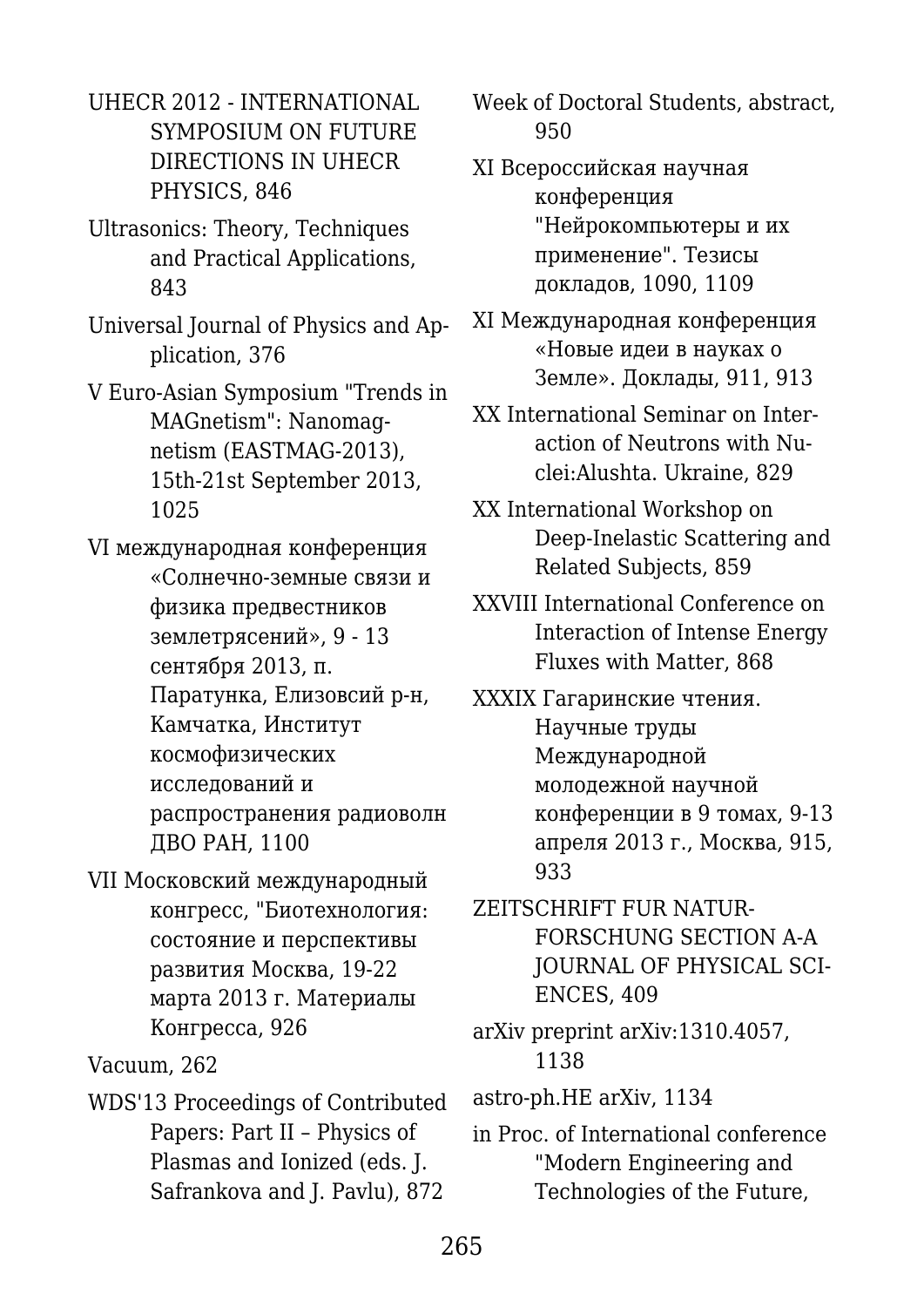831, 879 Авиационная промышленность, 801 Академия тринитаризма, электронная публикация, 802, 803, 804, 805, 806, 807, 808 Астрономический вестник. Исследования солнечной системы, 787 Астрономический циркуляр, 721 Биология, 668 Биофизика, 703, 749, 767 Большая Российская Энциклопедия, 2, 3 Вестник Московского университета. Серия 3. Физика, астрономия (Moscow University Physics Bulletin, Physics and Astronomy), 683, 708, 722, 723, 734, 742, 748 Вестник Российской академии наук, 760 Вестник Самарского государственного технического университетата. Серия физико-математические науки, 716 Вестник ТОГУ, 579 Вестник УГАТУ, 709 Вестник ЮУрГУ, Серия Вычислительная математика и информатика,

737

Вопросы атомной науки и техники (ВАНТ), 738

Вопросы атомной науки и техники (ВАНТ), сер.техническая физика и автоматизация, 664

Вопросы атомной науки и техники. Серия: физика радиационного воздействия на радиоэлектронную аппаратуру, 665

Геомагнетизм и аэрономия, 680, 719, 740

Журнал Микроэлектроника, 684, 778

Журнал аналитической химии, 718

Журнал радиоэлектроники (электронный журнал), 772

Журнал экспериментальной и теоретической физики, 263, 375

Земля и Вселенная, 715

Земля и Вселенная. . Космонавтика, астрономия, геофизика, 762

Известия Крымской астрофизической обсерватории, 659

Известия РAH, серия физическая (Bulletin of the Russian Academy of Sciences. Physics), 180, 237, 256, 260, 265, 267, 268, 278, 279, 356,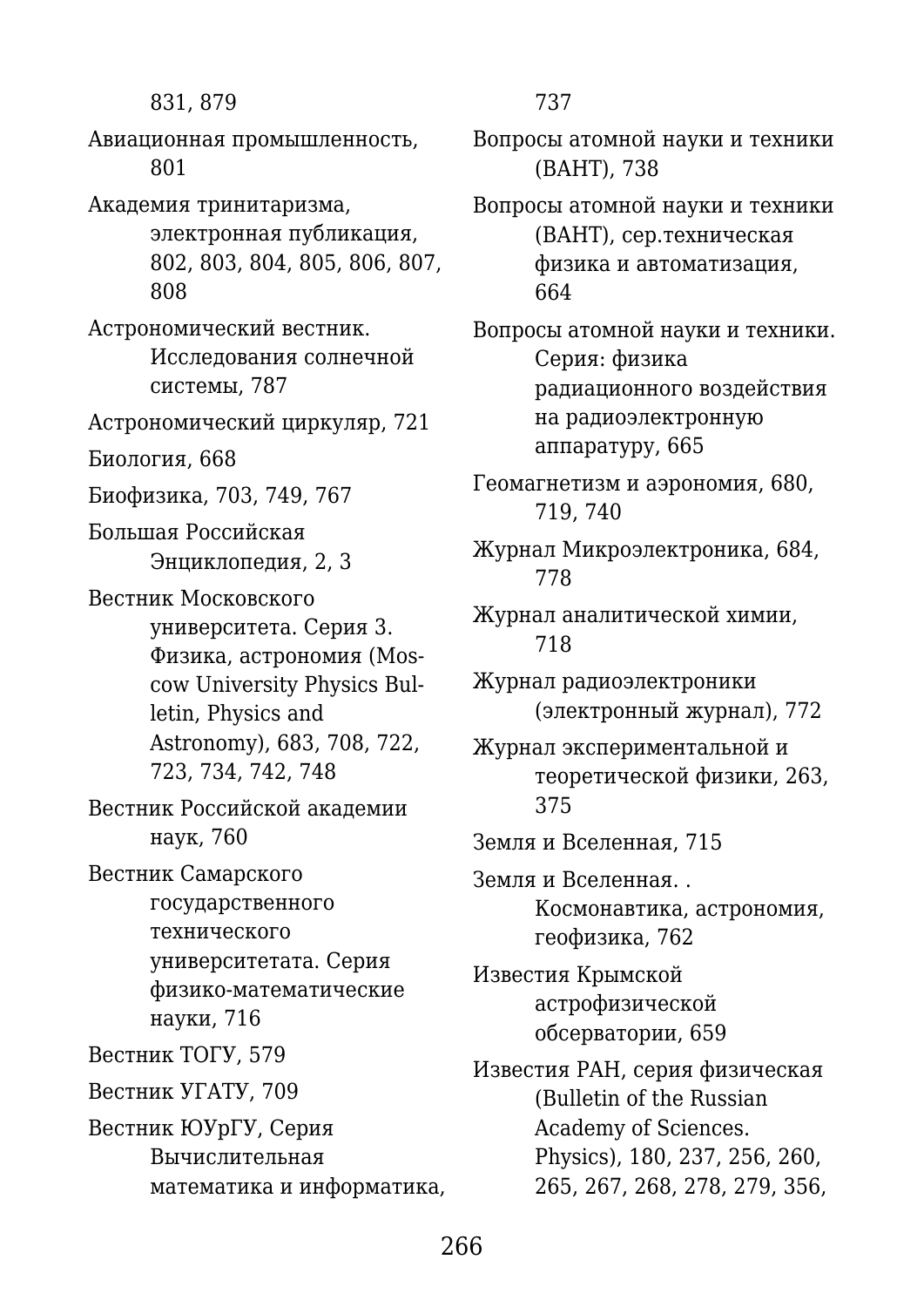357, 383, 396, 414, 427, 464, 493, 495, 516, 568, 569, 582, 638, 649, 667, 671, 679, 685, 691, 693, 695, 696, 698, 699, 700, 701, 706, 707, 714, 717, 725, 728, 733, 739, 746, 755, 758, 763, 779, 780, 784 Известия высших учебных заведений, Геология и Разведка, 712 Информационные технологии, 711 Ионизующие излучения космического пространства и их воздействие, 921 Квантовая электроника, 735, 736 Клиническая практика (журнал ФМБА России), 751

Конференция и школа молодых учёных по фундаментальной атомной спектроскопии ФАС-ХХ (Воронеж Россия, 23-27 сентября 2013). Сборник тезисов докладов, 1088, 1125

Космические исследования(Cosmic Research), 6, 647, 660, 661, 681, 697, 782, 783

Математическая биология и биоинформатика, 705

Материалы 40-й сессии Международного семинара им. Д.Г. Успенского «Вопросы теории и практики геологической интерпретации гравитационных, магнитных и электрических полей».Москва, ИФЗ РАН, 28 января - 1 февраля 2013 г, 912

Медицинская физика, 794

Медицинский альманах, 768

Международная Байкальская молодежная научная школа по фундаментальной физике, Сборник трудов XIII-ой Конференции молодых ученых "Взаимодействие полей и излучения с веществом", Секция В. Физика околоземного космического пространства. БШФФ-2013, 929

Международная конференция «Восьмые Окуневские чтения», 25–28 июня 2013 г., Санкт-Петебург: Материалы докладов, 928

Международное совещание "Первые результаты проекта "Чибис-М" (13-15 февраля 2013г., Таруса, Россия). Тезисы докладов, 1084

Механика композиционных материалов и конструкций, 750

Нано и микросистемная техника, 812

Наноинженерия, 710

Наука в России, 785

Науковий вісник Ужгородського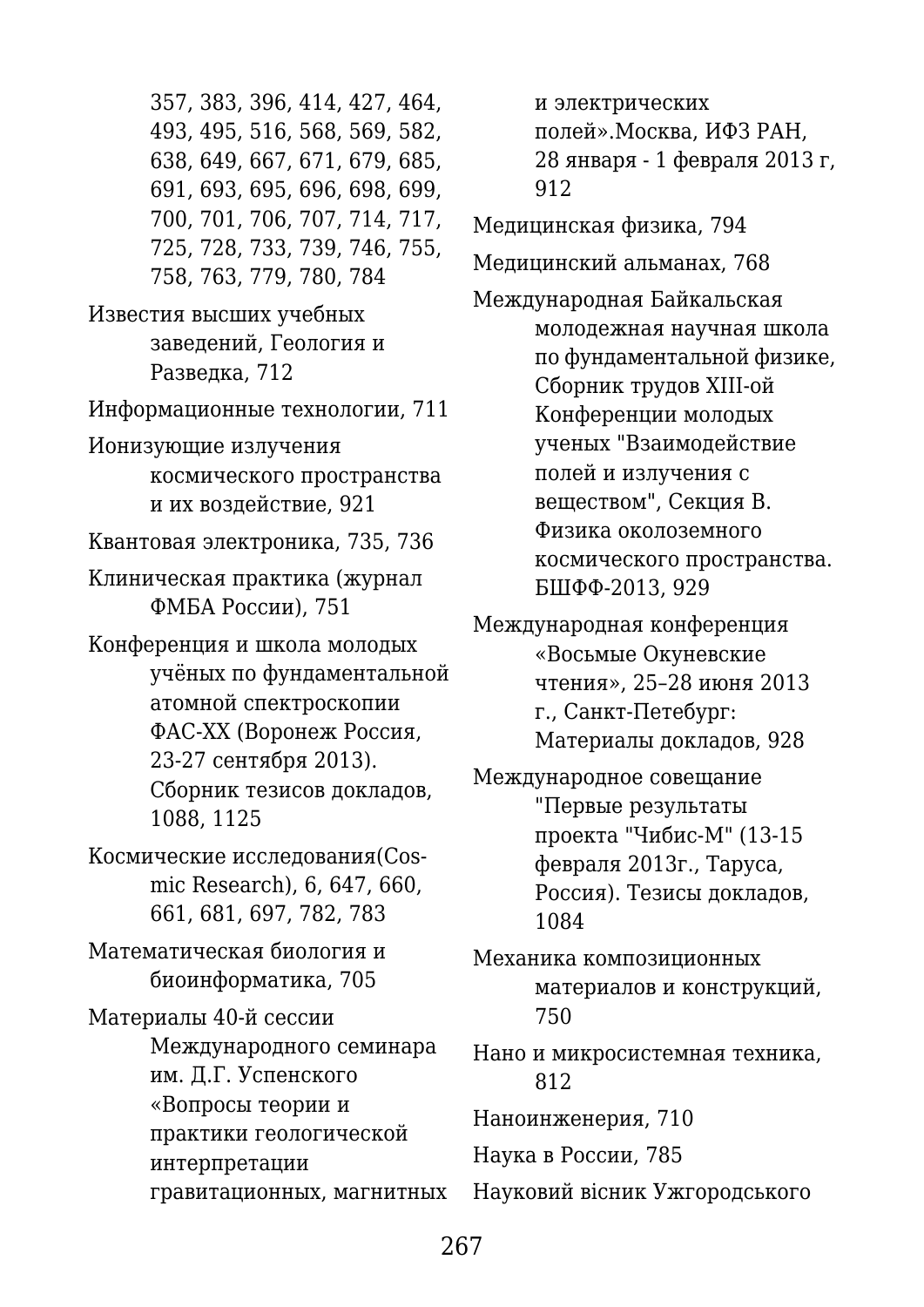університету. Серія Фізика, 795

Научная конференция Физического факультета МГУ «Ломоносовские чтения», Подсекция N 5 «Теоретическая и математическая физика», 15-24 апреля, 2013., Физический факультет МГУ, 745

Научно-Исследовательский Институт Ядерной Физики имени Д.В. Скобельцына. Годовой отчет за 2012 год, 813, 814, 815, 816, 817

Научно-практический семинар Ускорители для будущего России, Москва, 24-25 июня 2013г., Тезисы Докладов, 1080, 1081, 1082

Научное пространство Европы, 938

Национальный исследовательский центр"Курчатовский институт".Специальный выпуск." К 70-летию Курчатовского института", 922

Национальный

суперкомпьютерный форум 2013, 1148, 1149

Нейроинформатика-2013. XV Всероссийская научно-техническая конференция. Сборник

научных трудов, 908, 910 Нейрохирургия, 687

Патологическая физиология и экспериментальная терапия, 713

Перспективные материалы, 752, 799

Письма в "Журнал экспериментальной и теоретической физики", 387, 730, 789

Письма в журнал "Физика элементарных частиц и атомного ядра. Physics of Particles and Nuclei Letters. Письма в ЭЧАЯ", 234, 273, 567

Пленки и покрытия -2013: Труды 11 Международной конференции. 6-8 мая 2013, 899

Поверхность. Рентгеновские, синхротронные и нейтронные исследования, 662, 663, 670, 675, 676, 732, 753, 754, 774, 775, 776, 786, 791, 797, 809

Препринт ОИЯИ (Дубна), 1153

Приборы, 704

Приборы и техника эксперимента, 726, 756, 757

Прикладная физика, 810

Проблемы фундаментальной науки. Стратегические информационные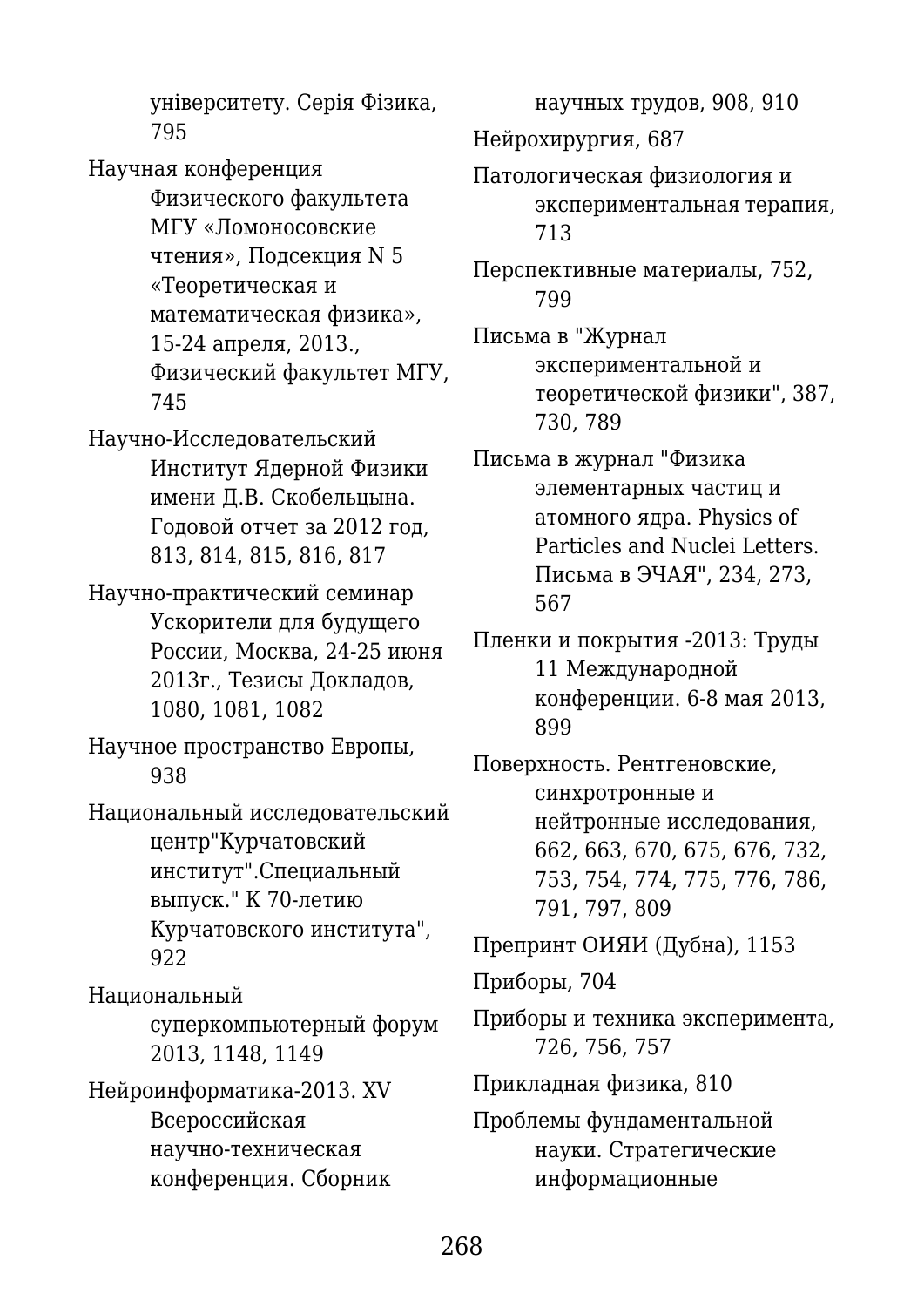технологии, 669 Радиотехника, 777, 790 Российские нанотехнологии, 781 Российский химический журнал, 759 Сборник тезисов докладов Электронная версия, 1152 Сборник тезисов докладов международной конференции Ломоносов 2013, 1120 Сборник трудов XIV Всероссийской школысеминара «Физика и применение микроволн», 939 Серия «Гео-биологические системы в прошлом». М.: Палеонтологический Институт (ПИН) РАН, 1151 Солнечная и солнечно-земная физика – 2013, Труды Всероссийской ежегодной конференции по физике Солнца, Санкт-Петербург, Пулково, 25–27 сентября 2013 года, 906 Сообщение ОИЯИ, 1135 Сосудистая нейрохирургия. Образовательный цикл, 4 ТЕЗИСЫ докладов 16 Всероссийской научно-технической конференции по радиационной стойкости электронных систем

"Стойкость-2013", 1096

Тезисы VII Научно-практической конференции с международным участием "СВЕРХКРИТИЧЕСКИЕ ФЛЮИДЫ: ФУНДАМЕНТАЛЬНЫЕ ОСНОВЫ, ТЕХНОЛОГИИ, ИННОВАЦИИ", 1091, 1114, 1115, 1116, 1121

Тезисы XXII Научной сессии Совета РАН по нелинейной динамике, 1101, 1102

Тезисы докладов 2-й Всероссийской научной конференции«Механика наноструктурированных материалов и систем», 17 – 19 декабря 2013 г., Москва, 1104, 1105, 1106

Тезисы докладов 43-й Международной Тулиновской конференции "Физика взаимодействия заряженных частиц с кристаллами", Москва, 28 – 30 мая 2013, 1111, 1112, 1113, 1123

Труды 10-ой Международной конференции по взаимодействию излучений с твердым телом ВИТТ – 2013 ,, 925

Труды 12-й Всероссийской с международным участием научно-технической конференции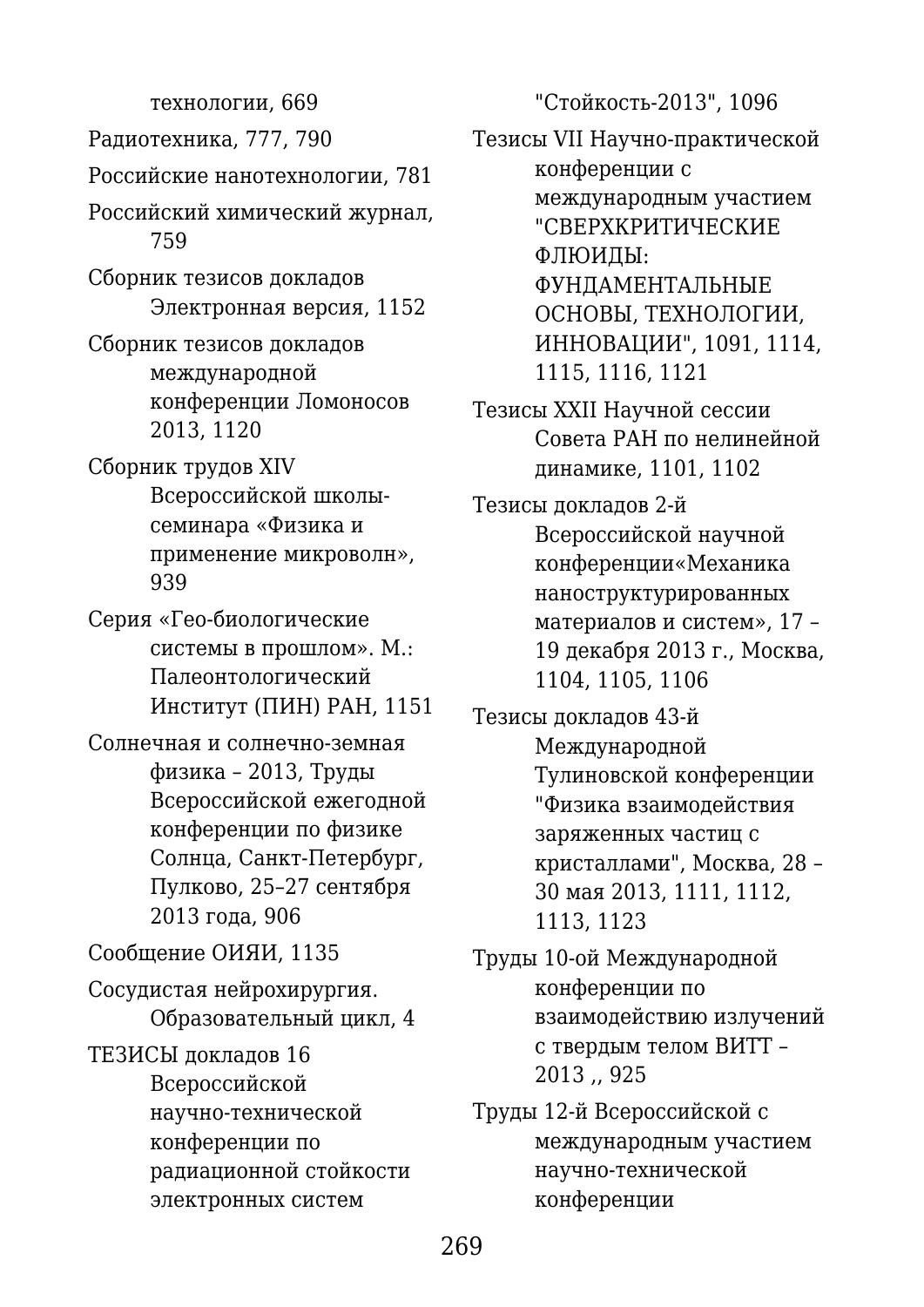«Быстрозакаленные материалы и покрытия» 26-27 ноября 2013 г, 890, 901 Труды 21 Международной конференции "Взаимодействие ионов с поверхностью" ВИП-2013, Ярославль, 22–26 августа 2013, 891, 892, 893, 897, 900, 920 Труды XIV Межвузовской научной школы молодых специалистов "Концентрированные потоки энергии в космической технике, электронике, экологии и медицине", Москва 26-27 ноября 2013 г. Под редакцией проф. Б.С. Ишханова и проф. Л.С. Новикова, 905, 937 Труды XIX Международной конференции по электростатическим ускорителям и пучковым технологиям, 904, 919, 923, 936 Труды XVII Международного Симпозиума "Нанофизика и наноэлектроника" (11-15 марта 2013 г.), 895, 896, 907, 927, 931, 932 Труды XXI международной конференции ВИП - 2013, 924, 934

Труды Шестнадцатого междисциплинарного, международного симпозиума «Порядок, беспорядок и свойства оксидов». Ростов-на-Дону. 2013 г, 930

Труды международной суперкомпьютерной конференции "Научный сервис в сети Интернет: все грани параллелизма" (23 - 28 сентября 2013 г., г. Новороссийск), 903

Ультразвуковая и функциональная диагностика, 688, 690

- Успехи математических наук, 729
- Успехи физических наук, 720, 744, 761

Ученые записки физического факультета МГУ, 800

ФИЗИКА НА LHC Труды объединённого семинара RDMS CMS, 914, 916, 917, 918

ФизикА.СПб Тезисы докладов Российской молодежной конференции по физике и астрономии 23—24 октября 2013 года, 1083

Физика Твердого Тела, 773

Физика и техника полупроводников, 792

Физика и химия обработки материалов, 677, 682, 686,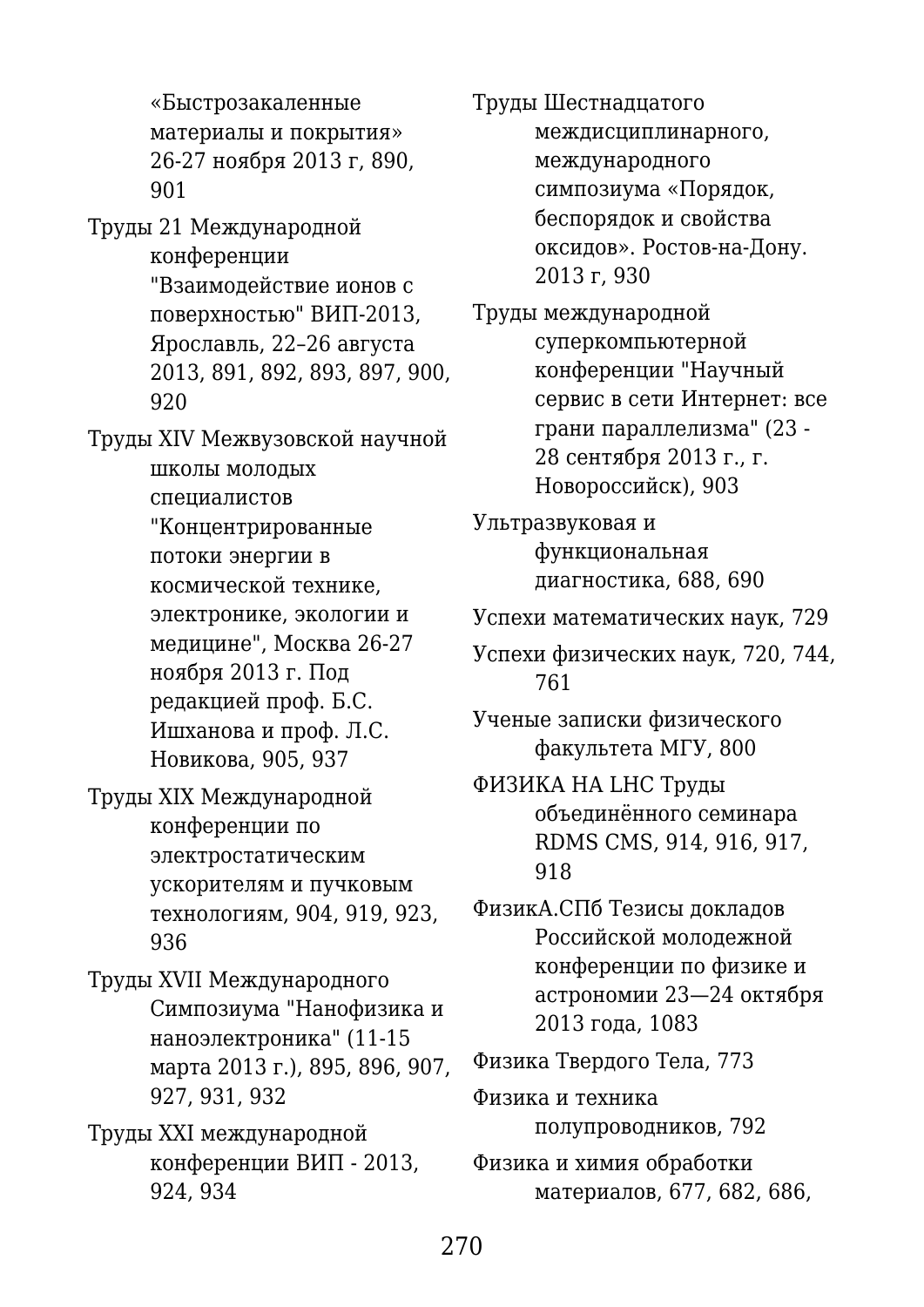796

Физика и химия стекла, 793, 811 Физика плазмы, 743, 771 Физика твердого тела, 788 Физика элементарных частиц и атомного ядра, 666 Физические проблемы экологии (Экологическая физика), 909 Физическое образование в ВУЗах, 702 Фундаментальные исследования, 764 Х всероссийская научная конференция "Нейрокомпьютеры и их применение". Тезисы докладов, 1108

Х международная конференция "Спектросопия координацонных соединений" 22-28 сентября 2013 г., г. Туапсе, 1077

Химия высоких энергий, 765, 766

Химия и химическая технология, 770

Хирургия. Журнал им. Н.И.Пирогова, 689

Ядерная физика, 678, 692, 694, 724, 727, 741, 769, 798

Ядерная физика (Physics of Atomic Nuclei) Издательство "Наука-Итерпериодика", 672

Ядерная физика и инжиниринг, 673, 674